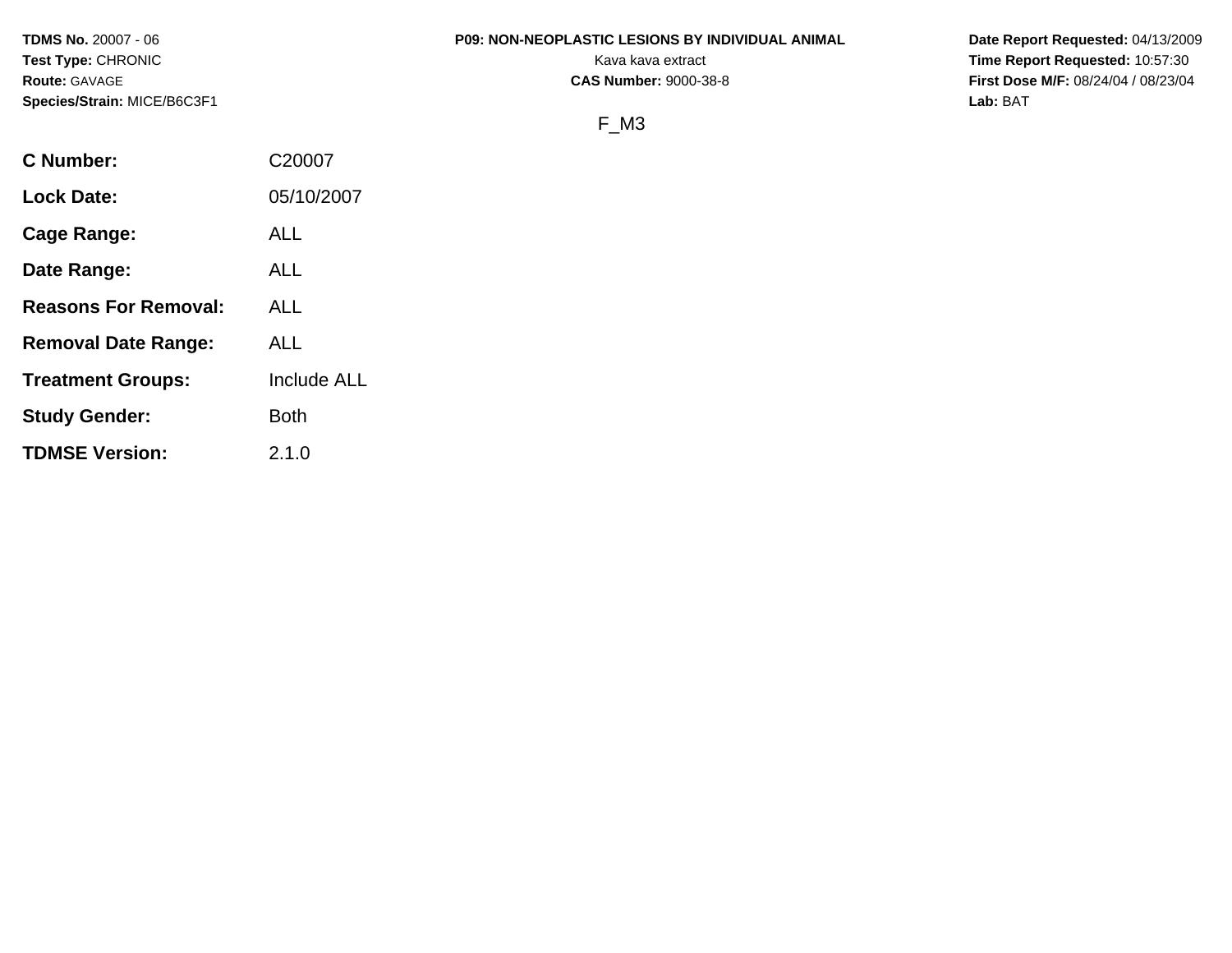| TDMS No. 20007 - 06<br>Test Type: CHRONIC<br>Route: GAVAGE<br>Species/Strain: MICE/B6C3F1  |                  |                                                   |                                                                      |                                                                      |                                        |                                               |                                         |                                                        |                                                                    |                       | Kava kava extract<br><b>CAS Number: 9000-38-8</b>                  |                                                    |                                                                |                                     | <b>P09: NON-NEOPLASTIC LESIONS BY INDIVIDUAL ANIMAL</b> |                                    |                                                           |                                                         |                                                                    |                                       |                                                                    |                                                                   |                                                 | Lab: BAT                          |                                                 |                                              | Date Report Requested: 04/13/2009<br>Time Report Requested: 10:57:30<br>First Dose M/F: 08/24/04 / 08/23/04 |
|--------------------------------------------------------------------------------------------|------------------|---------------------------------------------------|----------------------------------------------------------------------|----------------------------------------------------------------------|----------------------------------------|-----------------------------------------------|-----------------------------------------|--------------------------------------------------------|--------------------------------------------------------------------|-----------------------|--------------------------------------------------------------------|----------------------------------------------------|----------------------------------------------------------------|-------------------------------------|---------------------------------------------------------|------------------------------------|-----------------------------------------------------------|---------------------------------------------------------|--------------------------------------------------------------------|---------------------------------------|--------------------------------------------------------------------|-------------------------------------------------------------------|-------------------------------------------------|-----------------------------------|-------------------------------------------------|----------------------------------------------|-------------------------------------------------------------------------------------------------------------|
|                                                                                            | DAY ON TEST      | 0<br>$\overline{7}$<br>$\sqrt{3}$<br>$\mathbf{1}$ | 0<br>$\boldsymbol{7}$<br>$\ensuremath{\mathsf{3}}$<br>$\overline{c}$ | 0<br>$\boldsymbol{7}$<br>$\ensuremath{\mathsf{3}}$<br>$\overline{2}$ | 0<br>$\sqrt{5}$<br>$\overline{7}$<br>9 | 0<br>$\sqrt{5}$<br>$\overline{7}$<br>$\Omega$ | 0<br>$\,6\,$<br>$\,6$<br>8              | 0<br>$6\phantom{1}6$<br>$\,$ 5 $\,$<br>$\overline{2}$  | 0<br>$\overline{7}$<br>$\ensuremath{\mathsf{3}}$<br>$\overline{2}$ | 0<br>6<br>6<br>8      | 0<br>$\overline{7}$<br>$\ensuremath{\mathsf{3}}$<br>$\overline{1}$ | 0<br>$\boldsymbol{7}$<br>$\ensuremath{\mathsf{3}}$ | 0<br>$\,$ 5 $\,$<br>$\bf 8$<br>$\overline{7}$                  | 0<br>$\overline{7}$<br>$\mathbf{3}$ | 0<br>$\overline{7}$<br>$\mathsf 3$<br>$\Omega$          | 0<br>4<br>5<br>5                   | 0<br>$\,6\,$<br>$\overline{\mathbf{4}}$<br>$\overline{4}$ | 0<br>$\,6$<br>$\overline{\mathbf{4}}$<br>$\overline{7}$ | 0<br>$\overline{7}$<br>$\ensuremath{\mathsf{3}}$<br>$\overline{2}$ | 0<br>$\overline{7}$<br>$\pmb{0}$<br>3 | 0<br>$\overline{7}$<br>$\ensuremath{\mathsf{3}}$<br>$\overline{1}$ | 0<br>$\boldsymbol{7}$<br>$\ensuremath{\mathsf{3}}$<br>$\mathbf 0$ | 0<br>3<br>6<br>9                                | 0<br>6<br>$\overline{4}$<br>8     | 0<br>7<br>3<br>$\overline{2}$                   | 0                                            |                                                                                                             |
| <b>B6C3F1 MICE MALE</b><br>0 G/KG                                                          | <b>ANIMAL ID</b> | 0<br>0<br>$\pmb{0}$<br>0                          | 0<br>0<br>0<br>0<br>$\overline{c}$                                   | 0<br>$\mathbf 0$<br>$\mathbf 0$<br>0<br>3                            | 0<br>0<br>$\mathbf 0$<br>0<br>4        | 0<br>$\pmb{0}$<br>$\mathbf 0$<br>0<br>5       | 0<br>$\pmb{0}$<br>$\mathbf 0$<br>0<br>6 | 0<br>$\mathbf 0$<br>$\mathbf 0$<br>0<br>$\overline{7}$ | 0<br>0<br>0<br>0<br>8                                              | 0<br>0<br>0<br>0<br>9 | 0<br>$\pmb{0}$<br>$\pmb{0}$<br>1<br>$\Omega$                       | 0<br>$\mathsf 0$<br>$\mathbf 0$                    | 0<br>$\pmb{0}$<br>$\mathbf 0$<br>$\mathbf 1$<br>$\overline{2}$ | 0<br>0<br>$\mathbf 0$<br>3          | 0<br>$\mathbf 0$<br>$\mathbf 0$<br>1<br>4               | 0<br>$\pmb{0}$<br>$\mathbf 0$<br>5 | 0<br>$\pmb{0}$<br>0<br>$\mathbf{1}$<br>6                  | 0<br>0<br>0<br>$\overline{7}$                           | 0<br>0<br>$\pmb{0}$<br>$\mathbf{1}$<br>8                           | 0<br>$\pmb{0}$<br>$\mathbf 0$<br>9    | 0<br>$\mathsf 0$<br>0<br>$\overline{\mathbf{c}}$<br>$\Omega$       | 0<br>$\mathbf 0$<br>$\mathbf 0$<br>$\overline{\mathbf{c}}$        | 0<br>0<br>0<br>$\overline{c}$<br>$\overline{2}$ | 0<br>0<br>$\Omega$<br>2<br>3      | 0<br>0<br>0<br>$\overline{a}$<br>$\overline{4}$ | 0<br>0<br>$\mathbf 0$<br>$\overline{c}$<br>5 | males<br>(cont)                                                                                             |
| <b>ALIMENTARY SYSTEM</b>                                                                   |                  |                                                   |                                                                      |                                                                      |                                        |                                               |                                         |                                                        |                                                                    |                       |                                                                    |                                                    |                                                                |                                     |                                                         |                                    |                                                           |                                                         |                                                                    |                                       |                                                                    |                                                                   |                                                 |                                   |                                                 |                                              |                                                                                                             |
| Esophagus                                                                                  |                  |                                                   |                                                                      |                                                                      |                                        |                                               |                                         |                                                        |                                                                    |                       |                                                                    |                                                    |                                                                |                                     |                                                         |                                    |                                                           |                                                         |                                                                    |                                       |                                                                    |                                                                   |                                                 |                                   |                                                 |                                              |                                                                                                             |
| Gallbladder<br>Infiltration Cellular, Mononuclear Cell                                     |                  |                                                   |                                                                      |                                                                      |                                        |                                               |                                         |                                                        |                                                                    |                       |                                                                    |                                                    |                                                                |                                     |                                                         |                                    |                                                           |                                                         |                                                                    |                                       |                                                                    |                                                                   |                                                 |                                   |                                                 | $+$                                          |                                                                                                             |
| Intestine Large, Cecum<br><b>Amyloid Deposition</b><br>Serosa, Inflammation, Granulomatous |                  |                                                   |                                                                      | 2                                                                    |                                        |                                               |                                         |                                                        |                                                                    |                       |                                                                    |                                                    |                                                                |                                     |                                                         |                                    |                                                           |                                                         |                                                                    |                                       |                                                                    |                                                                   |                                                 |                                   |                                                 | $\overline{+}$                               |                                                                                                             |
| Intestine Large, Colon                                                                     |                  |                                                   |                                                                      |                                                                      |                                        |                                               |                                         |                                                        |                                                                    |                       |                                                                    |                                                    |                                                                |                                     |                                                         |                                    |                                                           |                                                         |                                                                    |                                       |                                                                    |                                                                   |                                                 |                                   |                                                 |                                              |                                                                                                             |
| Intestine Large, Rectum                                                                    |                  |                                                   |                                                                      |                                                                      |                                        |                                               |                                         |                                                        |                                                                    |                       |                                                                    |                                                    |                                                                |                                     |                                                         |                                    |                                                           |                                                         |                                                                    |                                       |                                                                    |                                                                   |                                                 |                                   |                                                 |                                              |                                                                                                             |
| Intestine Small, Duodenum                                                                  |                  |                                                   |                                                                      |                                                                      |                                        |                                               |                                         |                                                        |                                                                    |                       |                                                                    |                                                    |                                                                |                                     |                                                         |                                    |                                                           |                                                         |                                                                    |                                       |                                                                    |                                                                   |                                                 |                                   |                                                 | $+$                                          |                                                                                                             |
| Intestine Small, Ileum                                                                     |                  |                                                   |                                                                      |                                                                      | + + + + + + +                          |                                               |                                         |                                                        | $+$ $-$                                                            |                       |                                                                    |                                                    |                                                                |                                     |                                                         |                                    |                                                           |                                                         |                                                                    |                                       |                                                                    |                                                                   |                                                 | + + + + + + + + + + + + + + + + + |                                                 |                                              |                                                                                                             |

Intestine Small, Ileum + + + + + + + + + + + + + + + + + + + + + + + + + Inflammation, Chronic 2<br>
Epithelium, Hyperplasia<br>
2 Epithelium, Hyperplasia 2 ......................................................................................................................................................................................................... Intestine Small, Jejunum ......................................................................................................................................................................................................... Liver + + + + + + + + + + + + + + + + + + + + + + + + + Angiectasis Basophilic Focus X X X<br>Clear Cell Focus X X X Clear Cell Focus X X X X X X X

\* .. Total animals with tissue examined microscopically; Total animals with lesion and mean severity grade

+ .. Tissue examined microscopically M .. Missing tissue 1-4 .. Lesion qualified as: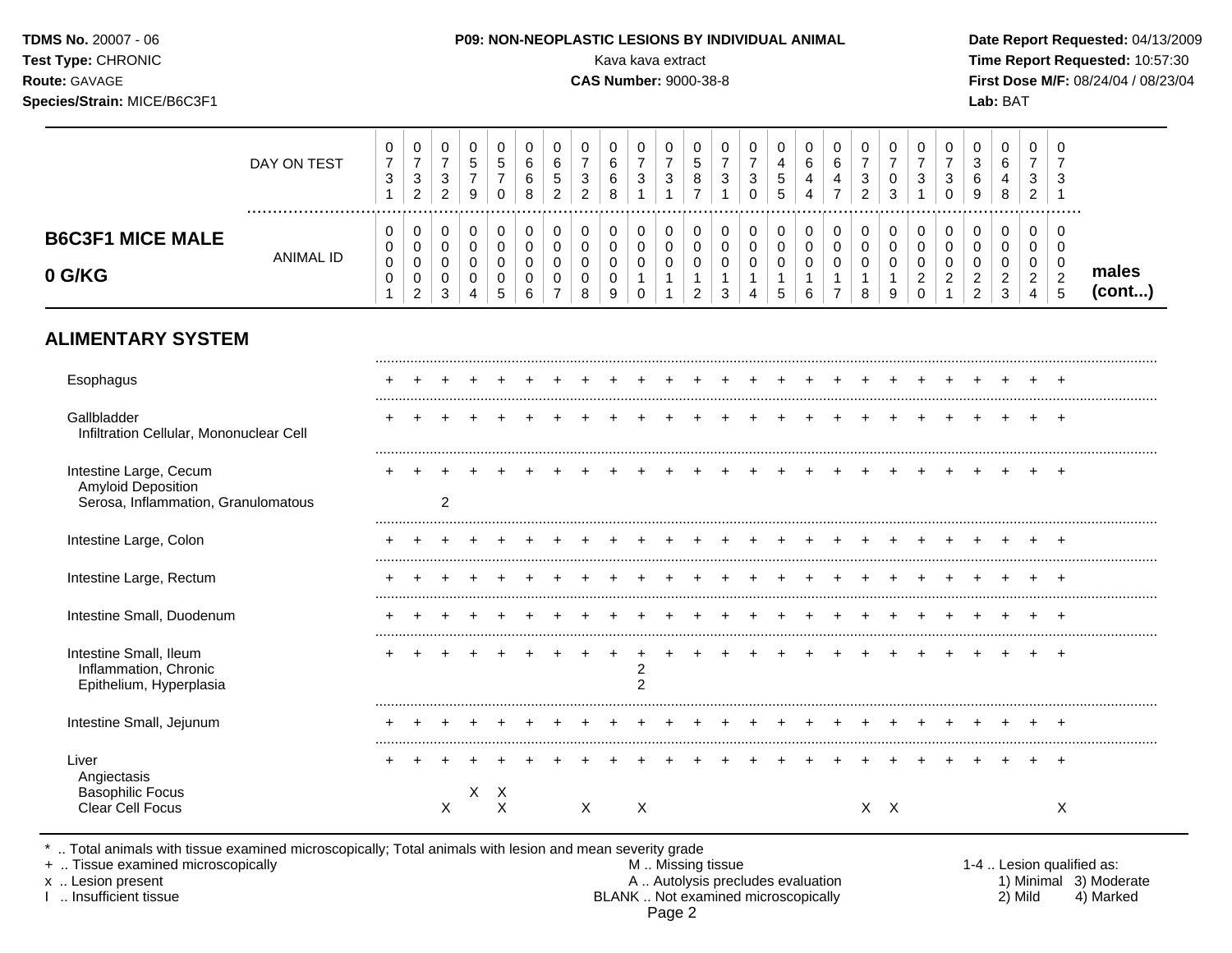| Test Type: CHRONIC<br><b>Route: GAVAGE</b><br>Species/Strain: MICE/B6C3F1                                                           |                  |                                                                            |                                                                            |                                                                    |                                                                      |                                                |                                                |                                                                          |                                                                    | Kava kava extract<br><b>CAS Number: 9000-38-8</b> |                                                    |                                                                            |                                                                           |                                                                         |                                                       |                                                    |                                                           |                                                                   |                                                                              |                                                      |                                                                  |                                                                           |                                                                             | Lab: BAT                                                              |                                                                     |                                                              | Time Report Requested: 10:57:30<br>First Dose M/F: 08/24/04 / 08/23/04 |
|-------------------------------------------------------------------------------------------------------------------------------------|------------------|----------------------------------------------------------------------------|----------------------------------------------------------------------------|--------------------------------------------------------------------|----------------------------------------------------------------------|------------------------------------------------|------------------------------------------------|--------------------------------------------------------------------------|--------------------------------------------------------------------|---------------------------------------------------|----------------------------------------------------|----------------------------------------------------------------------------|---------------------------------------------------------------------------|-------------------------------------------------------------------------|-------------------------------------------------------|----------------------------------------------------|-----------------------------------------------------------|-------------------------------------------------------------------|------------------------------------------------------------------------------|------------------------------------------------------|------------------------------------------------------------------|---------------------------------------------------------------------------|-----------------------------------------------------------------------------|-----------------------------------------------------------------------|---------------------------------------------------------------------|--------------------------------------------------------------|------------------------------------------------------------------------|
|                                                                                                                                     | DAY ON TEST      | $\mathbf 0$<br>$\overline{7}$<br>$\ensuremath{\mathsf{3}}$<br>$\mathbf{1}$ | $\pmb{0}$<br>$\overline{7}$<br>$\ensuremath{\mathsf{3}}$<br>$\overline{2}$ | 0<br>$\overline{7}$<br>$\ensuremath{\mathsf{3}}$<br>$\overline{2}$ | 0<br>$\overline{5}$<br>$\overline{7}$<br>$\boldsymbol{9}$            | 0<br>$\sqrt{5}$<br>$\overline{7}$<br>$\pmb{0}$ | $\mathbf 0$<br>$\,6$<br>$\,6\,$<br>8           | 0<br>$\,6$<br>5<br>$\overline{2}$                                        | 0<br>$\overline{7}$<br>$\ensuremath{\mathsf{3}}$<br>$\overline{2}$ | 0<br>6<br>6<br>8                                  | 0<br>$\overline{7}$<br>$\sqrt{3}$<br>$\mathbf{1}$  | $\mathbf 0$<br>$\overline{7}$<br>$\ensuremath{\mathsf{3}}$<br>$\mathbf{1}$ | 0<br>$\sqrt{5}$<br>$\bf 8$<br>$\overline{7}$                              | $\mathbf 0$<br>$\overline{7}$<br>$\sqrt{3}$<br>$\mathbf{1}$             | 0<br>$\overline{7}$<br>$\mathbf{3}$<br>$\mathbf 0$    | 0<br>4<br>$\overline{5}$<br>5                      | 0<br>$\,6\,$<br>$\overline{\mathbf{4}}$<br>$\overline{4}$ | 0<br>$\,6\,$<br>4<br>$\overline{7}$                               | $\mathbf 0$<br>$\overline{7}$<br>$\ensuremath{\mathsf{3}}$<br>$\overline{2}$ | 0<br>$\overline{7}$<br>$\mathbf 0$<br>$\mathbf{3}$   | 0<br>$\overline{7}$<br>$\ensuremath{\mathsf{3}}$<br>$\mathbf{1}$ | $\mathbf 0$<br>$\overline{7}$<br>$\mathbf{3}$<br>$\pmb{0}$                | 0<br>$\sqrt{3}$<br>$\,6\,$<br>$\boldsymbol{9}$                              | 0<br>$\,6\,$<br>4<br>$\bf 8$                                          | $\mathbf 0$<br>$\boldsymbol{7}$<br>$\sqrt{3}$<br>$\overline{2}$     | $\mathbf 0$<br>$\overline{7}$<br>3<br>$\overline{1}$         |                                                                        |
| <b>B6C3F1 MICE MALE</b><br>0 G/KG                                                                                                   | <b>ANIMAL ID</b> | 0<br>$\pmb{0}$<br>$\pmb{0}$<br>$\mathbf 0$<br>$\mathbf{1}$                 | 0<br>$\pmb{0}$<br>$\mathbf 0$<br>$\mathbf 0$<br>$\overline{2}$             | 0<br>$\mathbf 0$<br>$\mathbf 0$<br>0<br>3                          | $\pmb{0}$<br>$\pmb{0}$<br>$\pmb{0}$<br>$\mathbf 0$<br>$\overline{4}$ | $\pmb{0}$<br>0<br>0<br>$\mathbf 0$<br>5        | 0<br>$\pmb{0}$<br>$\Omega$<br>$\mathbf 0$<br>6 | 0<br>$\mathsf{O}\xspace$<br>$\mathbf 0$<br>$\mathbf 0$<br>$\overline{7}$ | 0<br>$\mathbf 0$<br>0<br>$\mathbf 0$<br>8                          | 0<br>0<br>0<br>$\mathbf 0$<br>9                   | $\pmb{0}$<br>0<br>0<br>$\mathbf{1}$<br>$\mathbf 0$ | 0<br>$\pmb{0}$<br>$\mathsf 0$<br>$\mathbf{1}$<br>$\mathbf{1}$              | 0<br>$\mathsf{O}\xspace$<br>$\mathbf 0$<br>$\mathbf{1}$<br>$\overline{c}$ | 0<br>$\pmb{0}$<br>$\mathsf{O}\xspace$<br>$\overline{1}$<br>$\mathbf{3}$ | 0<br>$\pmb{0}$<br>0<br>$\mathbf{1}$<br>$\overline{4}$ | 0<br>$\mathsf 0$<br>$\pmb{0}$<br>$\mathbf{1}$<br>5 | $\pmb{0}$<br>$\pmb{0}$<br>$\pmb{0}$<br>$\mathbf{1}$<br>6  | 0<br>$\mathbf 0$<br>$\mathbf 0$<br>$\mathbf{1}$<br>$\overline{7}$ | 0<br>$\mathbf 0$<br>$\mathsf{O}\xspace$<br>$\mathbf{1}$<br>8                 | 0<br>$\mathbf 0$<br>$\mathbf 0$<br>$\mathbf{1}$<br>9 | 0<br>$\pmb{0}$<br>$\mathsf 0$<br>$\sqrt{2}$<br>$\mathbf 0$       | 0<br>$\mathsf{O}\xspace$<br>$\mathbf 0$<br>$\overline{2}$<br>$\mathbf{1}$ | $\pmb{0}$<br>$\mathbf 0$<br>$\mathbf 0$<br>$\overline{a}$<br>$\overline{2}$ | $\pmb{0}$<br>$\mathsf 0$<br>$\mathsf 0$<br>$\sqrt{2}$<br>$\mathbf{3}$ | 0<br>$\mathbf 0$<br>$\mathbf 0$<br>$\overline{a}$<br>$\overline{4}$ | $\mathbf 0$<br>$\mathbf 0$<br>$\mathbf 0$<br>$\sqrt{2}$<br>5 | males<br>(cont)                                                        |
| Degeneration, Cystic<br>Eosinophilic Focus<br>Fatty Change<br>Fibrosis<br>Hematopoietic Cell Proliferation                          |                  | $\overline{2}$                                                             | X                                                                          | $\overline{1}$                                                     | $\overline{2}$                                                       | $\overline{2}$                                 |                                                | $\begin{matrix} \times & \times & \times \\ & 2 & 1 \end{matrix}$        |                                                                    |                                                   |                                                    | $X$ $X$                                                                    | $\overline{1}$                                                            | $\mathsf{X}$                                                            | $\mathbf{1}$<br>$\mathsf{X}$                          | 1                                                  |                                                           | $\overline{2}$                                                    |                                                                              | X X X X                                              | $\overline{1}$                                                   | $\overline{1}$                                                            |                                                                             |                                                                       | $\overline{2}$                                                      | X<br>$\overline{1}$                                          |                                                                        |
| Infiltration Cellular, Mononuclear Cell<br>Mineralization<br><b>Mixed Cell Focus</b><br><b>Necrosis</b><br><b>Tension Lipidosis</b> |                  | 1                                                                          | $X$ $X$ $X$                                                                |                                                                    |                                                                      |                                                | $\overline{2}$                                 |                                                                          | X                                                                  |                                                   | 1<br>X<br>$\overline{2}$                           | $\overline{1}$                                                             | -1                                                                        | 1                                                                       | -1                                                    |                                                    | $\overline{1}$                                            | $\mathbf{1}$                                                      | $\overline{1}$                                                               | -1<br>X X X                                          | $\overline{1}$                                                   | $\overline{1}$                                                            | $\overline{1}$<br>X                                                         | $\overline{2}$                                                        | $1 \quad 1$                                                         | X                                                            |                                                                        |
| Mesentery<br>Inflammation, Chronic<br>Fat, Necrosis                                                                                 |                  | ÷<br>$\overline{c}$                                                        |                                                                            |                                                                    |                                                                      |                                                | $\mathfrak{Z}$                                 |                                                                          |                                                                    |                                                   |                                                    |                                                                            |                                                                           |                                                                         |                                                       |                                                    |                                                           |                                                                   |                                                                              |                                                      |                                                                  |                                                                           |                                                                             |                                                                       |                                                                     |                                                              |                                                                        |
| Pancreas<br>Acinus, Atrophy<br>Acinus, Hypertrophy                                                                                  |                  |                                                                            |                                                                            |                                                                    |                                                                      |                                                |                                                |                                                                          |                                                                    |                                                   |                                                    |                                                                            |                                                                           |                                                                         |                                                       |                                                    |                                                           |                                                                   |                                                                              |                                                      |                                                                  | $\pm$<br>4                                                                | $\pm$                                                                       |                                                                       |                                                                     |                                                              |                                                                        |
| <b>Salivary Glands</b><br>Infiltration Cellular, Mononuclear Cell<br>Parotid Gland, Atrophy                                         |                  | $\mathbf{1}$                                                               | $\mathbf{1}$                                                               | $\overline{2}$                                                     |                                                                      | $\overline{2}$                                 | $\overline{\mathbf{1}}$                        | $\mathbf{1}$                                                             |                                                                    |                                                   | $\overline{1}$                                     |                                                                            | $\mathbf{1}$                                                              | $\mathbf{1}$                                                            | $\mathbf{1}$                                          |                                                    | $\overline{1}$                                            | $\mathbf{1}$                                                      |                                                                              | $\mathbf{1}$                                         | $\overline{1}$                                                   | 2                                                                         |                                                                             | $\mathbf{1}$<br>$\overline{2}$                                        | $1 \quad 1$                                                         |                                                              |                                                                        |
| Stomach, Forestomach<br>Inflammation, Chronic<br><b>Necrosis</b><br>Epithelium, Hyperplasia                                         |                  |                                                                            | $\pm$                                                                      |                                                                    |                                                                      | $\ddot{}$                                      | 3<br>3<br>3                                    | 3<br>3<br>3                                                              |                                                                    |                                                   |                                                    |                                                                            | $\ddot{}$<br>$\overline{c}$<br>$\overline{c}$<br>$\overline{c}$           |                                                                         | +<br>$\overline{2}$                                   |                                                    |                                                           | $\mathbf{1}$<br>$\overline{c}$                                    |                                                                              | +                                                    |                                                                  | +<br>1<br>2                                                               | +                                                                           | $\ddot{}$<br>$\overline{2}$<br>$\mathbf 1$<br>$\overline{c}$          | $\pm$<br>$\overline{2}$<br>3                                        | $^{+}$<br>$\overline{1}$<br>$\overline{2}$                   |                                                                        |
| Stomach, Glandular                                                                                                                  |                  |                                                                            |                                                                            |                                                                    |                                                                      |                                                |                                                |                                                                          |                                                                    |                                                   |                                                    |                                                                            |                                                                           |                                                                         |                                                       |                                                    |                                                           |                                                                   |                                                                              |                                                      |                                                                  |                                                                           |                                                                             |                                                                       |                                                                     | $\overline{+}$                                               |                                                                        |

\* .. Total animals with tissue examined microscopically; Total animals with lesion and mean severity grade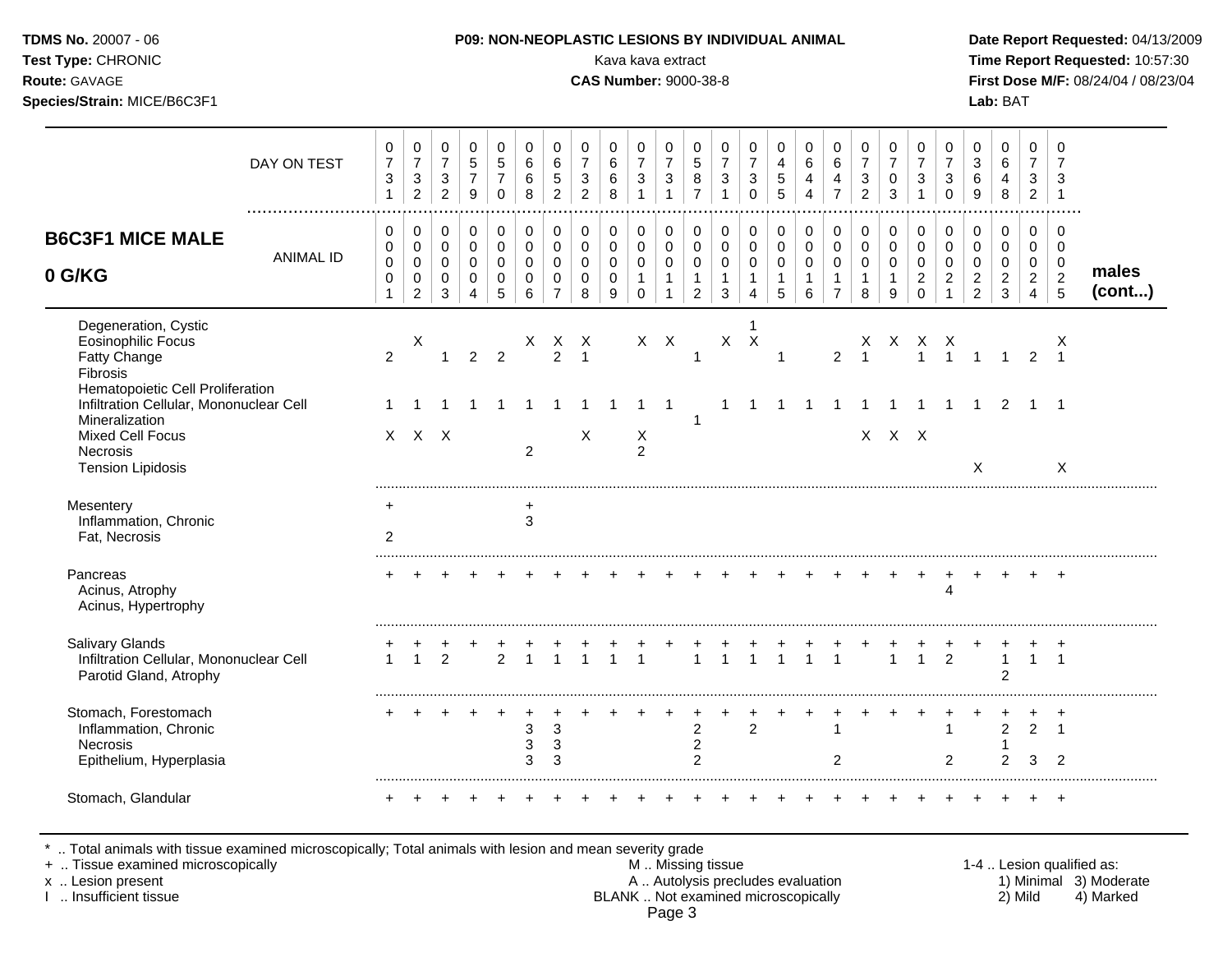| TDMS No. 20007 - 06<br>Test Type: CHRONIC<br>Route: GAVAGE<br>Species/Strain: MICE/B6C3F1                    |                                                             |                                                                         |                                                                          |                                              |                                                             |                                                         |                                                                                    |                                                                            | P09: NON-NEOPLASTIC LESIONS BY INDIVIDUAL ANIMAL<br>Kava kava extract<br><b>CAS Number: 9000-38-8</b> |                                                                     |                                                                 |                                                                           |                                                                            |                                                                           |                                                      |                                                                             |                                                                   |                                                                              |                                                          |                                                                                    |                                                                                     |                                                                           | Lab: BAT                                                    |                                                                     |                                                               | Date Report Requested: 04/13/2009<br>Time Report Requested: 10:57:30<br>First Dose M/F: 08/24/04 / 08/23/04 |
|--------------------------------------------------------------------------------------------------------------|-------------------------------------------------------------|-------------------------------------------------------------------------|--------------------------------------------------------------------------|----------------------------------------------|-------------------------------------------------------------|---------------------------------------------------------|------------------------------------------------------------------------------------|----------------------------------------------------------------------------|-------------------------------------------------------------------------------------------------------|---------------------------------------------------------------------|-----------------------------------------------------------------|---------------------------------------------------------------------------|----------------------------------------------------------------------------|---------------------------------------------------------------------------|------------------------------------------------------|-----------------------------------------------------------------------------|-------------------------------------------------------------------|------------------------------------------------------------------------------|----------------------------------------------------------|------------------------------------------------------------------------------------|-------------------------------------------------------------------------------------|---------------------------------------------------------------------------|-------------------------------------------------------------|---------------------------------------------------------------------|---------------------------------------------------------------|-------------------------------------------------------------------------------------------------------------|
| DAY ON TEST                                                                                                  | $\pmb{0}$<br>$\overline{7}$<br>3<br>$\mathbf{1}$            | $\pmb{0}$<br>$\overline{7}$<br>$\mathbf{3}$<br>$\overline{2}$           | $\pmb{0}$<br>$\overline{7}$<br>$\mathbf{3}$<br>$\overline{2}$            | 0<br>$\overline{5}$<br>$\boldsymbol{7}$<br>9 | $\pmb{0}$<br>5<br>$\overline{7}$<br>$\Omega$                | $\pmb{0}$<br>6<br>6<br>8                                | $\pmb{0}$<br>$\,6\,$<br>$\sqrt{5}$<br>$\overline{2}$                               | $\pmb{0}$<br>$\overline{7}$<br>$\ensuremath{\mathsf{3}}$<br>$\overline{2}$ | $\pmb{0}$<br>$\,6\,$<br>$\,6\,$<br>8                                                                  | $\mathbf 0$<br>$\overline{7}$<br>$\mathbf{3}$<br>$\overline{1}$     | $\pmb{0}$<br>$\overline{7}$<br>$\mathbf{3}$<br>$\mathbf{1}$     | $\pmb{0}$<br>$\sqrt{5}$<br>8<br>$\overline{7}$                            | $\mathbf 0$<br>$\overline{7}$<br>$\ensuremath{\mathsf{3}}$<br>$\mathbf{1}$ | $\pmb{0}$<br>$\overline{7}$<br>$\mathbf{3}$<br>$\Omega$                   | 0<br>$\overline{4}$<br>5<br>5                        | $\mathbf 0$<br>$\,6\,$<br>$\overline{4}$<br>$\overline{4}$                  | $\pmb{0}$<br>$\,6\,$<br>$\overline{4}$<br>$\overline{7}$          | $\mathbf 0$<br>$\overline{7}$<br>$\ensuremath{\mathsf{3}}$<br>$\overline{2}$ | $\pmb{0}$<br>$\overline{7}$<br>$\pmb{0}$<br>$\mathbf{3}$ | $\pmb{0}$<br>$\boldsymbol{7}$<br>$\ensuremath{\mathsf{3}}$<br>$\mathbf{1}$         | $\pmb{0}$<br>$\overline{7}$<br>$\sqrt{3}$<br>$\mathbf 0$                            | $\mathbf 0$<br>$\sqrt{3}$<br>$\,6\,$<br>$9\,$                             | $\mathbf 0$<br>$6\phantom{1}$<br>$\overline{4}$<br>8        | $\mathbf 0$<br>$\overline{7}$<br>$\mathbf{3}$<br>$\overline{2}$     | $\mathbf 0$<br>$\overline{7}$<br>3<br>$\overline{1}$          |                                                                                                             |
| <b>B6C3F1 MICE MALE</b><br><b>ANIMAL ID</b><br>0 G/KG                                                        | $\mathbf 0$<br>$\mathbf 0$<br>$\mathbf 0$<br>$\pmb{0}$<br>1 | $\pmb{0}$<br>$\mathsf{O}$<br>$\mathsf 0$<br>$\pmb{0}$<br>$\overline{2}$ | $\mathbf 0$<br>$\mathbf 0$<br>$\mathbf 0$<br>$\mathbf 0$<br>$\mathbf{3}$ | 0<br>$\mathbf 0$<br>$\mathbf 0$<br>0<br>4    | $\pmb{0}$<br>$\mathbf 0$<br>$\mathsf 0$<br>$\mathbf 0$<br>5 | $\pmb{0}$<br>$\pmb{0}$<br>$\mathbf 0$<br>$\pmb{0}$<br>6 | $\mathsf{O}\xspace$<br>$\mathbf 0$<br>$\mathbf 0$<br>$\mathbf 0$<br>$\overline{7}$ | $\pmb{0}$<br>$\Omega$<br>$\mathbf 0$<br>$\mathbf 0$<br>8                   | $\pmb{0}$<br>$\mathbf 0$<br>$\mathbf 0$<br>$\mathbf 0$<br>9                                           | $\pmb{0}$<br>$\mathbf 0$<br>$\mathbf 0$<br>$\mathbf{1}$<br>$\Omega$ | 0<br>$\mathbf 0$<br>$\mathbf 0$<br>$\mathbf{1}$<br>$\mathbf{1}$ | $\pmb{0}$<br>$\mathbf 0$<br>$\mathbf 0$<br>$\mathbf{1}$<br>$\overline{2}$ | $\mathbf 0$<br>$\mathbf 0$<br>$\mathbf 0$<br>$\mathbf{1}$<br>3             | $\pmb{0}$<br>$\mathbf 0$<br>$\mathbf 0$<br>$\mathbf{1}$<br>$\overline{4}$ | 0<br>$\mathbf 0$<br>$\mathsf 0$<br>$\mathbf{1}$<br>5 | $\boldsymbol{0}$<br>$\mathsf{O}\xspace$<br>$\mathbf 0$<br>$\mathbf{1}$<br>6 | 0<br>$\mathbf 0$<br>$\mathbf 0$<br>$\mathbf{1}$<br>$\overline{7}$ | $\pmb{0}$<br>$\mathbf 0$<br>$\mathsf 0$<br>$\mathbf{1}$<br>8                 | $\pmb{0}$<br>$\pmb{0}$<br>$\pmb{0}$<br>$\mathbf{1}$<br>9 | $\mathsf{O}\xspace$<br>$\mathbf 0$<br>$\mathbf 0$<br>$\overline{2}$<br>$\mathbf 0$ | $\pmb{0}$<br>$\mathsf{O}\xspace$<br>$\mathbf 0$<br>$\overline{c}$<br>$\overline{1}$ | $\mathbf 0$<br>$\mathbf 0$<br>$\mathbf 0$<br>$\sqrt{2}$<br>$\overline{2}$ | $\pmb{0}$<br>$\Omega$<br>$\mathbf 0$<br>$\overline{2}$<br>3 | 0<br>$\mathbf 0$<br>$\mathbf 0$<br>$\overline{2}$<br>$\overline{4}$ | $\mathbf 0$<br>$\Omega$<br>$\mathbf 0$<br>$\overline{2}$<br>5 | males<br>(cont)                                                                                             |
| Infiltration Cellular, Mononuclear Cell<br>Ulcer<br>Epithelium, Hyperplasia<br>Glands, Ectasia               |                                                             |                                                                         |                                                                          |                                              |                                                             |                                                         |                                                                                    |                                                                            |                                                                                                       |                                                                     | $\overline{2}$                                                  | $\overline{c}$                                                            |                                                                            | $\overline{c}$                                                            |                                                      |                                                                             |                                                                   |                                                                              |                                                          |                                                                                    |                                                                                     |                                                                           |                                                             |                                                                     |                                                               |                                                                                                             |
| Tooth<br>Dysplasia                                                                                           |                                                             | $^+$<br>$\mathcal{S}$                                                   | $\overline{2}$                                                           | $^+$                                         | 4 2 2 1 1                                                   |                                                         |                                                                                    |                                                                            |                                                                                                       | $\overline{4}$                                                      |                                                                 | $2 \quad 3$                                                               |                                                                            |                                                                           |                                                      |                                                                             |                                                                   | $\overline{4}$                                                               |                                                          | $3 \quad 1 \quad 3$                                                                |                                                                                     |                                                                           |                                                             |                                                                     | $\ddot{}$<br>$1 \quad 4$                                      |                                                                                                             |
| <b>CARDIOVASCULAR SYSTEM</b>                                                                                 |                                                             |                                                                         |                                                                          |                                              |                                                             |                                                         |                                                                                    |                                                                            |                                                                                                       |                                                                     |                                                                 |                                                                           |                                                                            |                                                                           |                                                      |                                                                             |                                                                   |                                                                              |                                                          |                                                                                    |                                                                                     |                                                                           |                                                             |                                                                     |                                                               |                                                                                                             |
| <b>Blood Vessel</b>                                                                                          |                                                             |                                                                         |                                                                          |                                              |                                                             |                                                         |                                                                                    |                                                                            |                                                                                                       |                                                                     |                                                                 |                                                                           |                                                                            |                                                                           |                                                      |                                                                             |                                                                   |                                                                              |                                                          |                                                                                    |                                                                                     |                                                                           |                                                             |                                                                     |                                                               |                                                                                                             |
| Heart<br>Cardiomyopathy<br>Artery, Infiltration Cellular, Mononuclear<br>Cell                                |                                                             |                                                                         |                                                                          |                                              |                                                             |                                                         |                                                                                    | 1<br>-1                                                                    | 1                                                                                                     |                                                                     |                                                                 |                                                                           |                                                                            | $\overline{a}$                                                            |                                                      |                                                                             |                                                                   | $\mathbf{1}$                                                                 | $\overline{2}$                                           |                                                                                    |                                                                                     |                                                                           | $\overline{1}$                                              | $\ddot{}$                                                           | $+$                                                           |                                                                                                             |
| Myocardium, Mineralization                                                                                   |                                                             |                                                                         |                                                                          |                                              | $\overline{2}$                                              |                                                         |                                                                                    |                                                                            |                                                                                                       |                                                                     |                                                                 |                                                                           |                                                                            |                                                                           |                                                      |                                                                             |                                                                   |                                                                              |                                                          |                                                                                    |                                                                                     |                                                                           |                                                             |                                                                     |                                                               |                                                                                                             |
| <b>ENDOCRINE SYSTEM</b>                                                                                      |                                                             |                                                                         |                                                                          |                                              |                                                             |                                                         |                                                                                    |                                                                            |                                                                                                       |                                                                     |                                                                 |                                                                           |                                                                            |                                                                           |                                                      |                                                                             |                                                                   |                                                                              |                                                          |                                                                                    |                                                                                     |                                                                           |                                                             |                                                                     |                                                               |                                                                                                             |
| <b>Adrenal Cortex</b><br>Hypertrophy<br>Infiltration Cellular, Mononuclear Cell<br>Vacuolization Cytoplasmic |                                                             |                                                                         | -1                                                                       |                                              |                                                             |                                                         |                                                                                    |                                                                            |                                                                                                       |                                                                     |                                                                 |                                                                           |                                                                            |                                                                           |                                                      |                                                                             |                                                                   |                                                                              |                                                          |                                                                                    |                                                                                     |                                                                           |                                                             |                                                                     |                                                               |                                                                                                             |
| Subcapsular, Hyperplasia<br>Zona Reticularis, Hyperplasia                                                    | 4                                                           | $\overline{2}$<br>$\overline{2}$                                        | $\overline{2}$                                                           | $\overline{2}$                               | 2                                                           | $\overline{\phantom{1}}$                                | $\mathbf{1}$                                                                       | $\overline{2}$<br>$\mathfrak{p}$                                           |                                                                                                       | $\mathbf{1}$                                                        | $1\quad1$                                                       |                                                                           |                                                                            |                                                                           |                                                      | 1 1 1 1 2 1 2 1 1 1 1 1                                                     |                                                                   |                                                                              |                                                          |                                                                                    |                                                                                     |                                                                           |                                                             |                                                                     |                                                               |                                                                                                             |

\* .. Total animals with tissue examined microscopically; Total animals with lesion and mean severity grade<br>+ .. Tissue examined microscopically

+ .. Tissue examined microscopically M.. Missing tissue M.. Missing tissue 1-4 .. Lesion qualified as:<br>
This insufficient tissue 1-4 .. Lesion present A .. Autolysis precludes evaluation A .. Autolysis precludes evaluatio x .. Lesion present **A .. Autolysis precludes evaluation** A .. Autolysis precludes evaluation 1) Minimal 3) Moderate I .. Insufficient tissue BLANK .. Not examined microscopically 2) Mild 4) Marked Page 4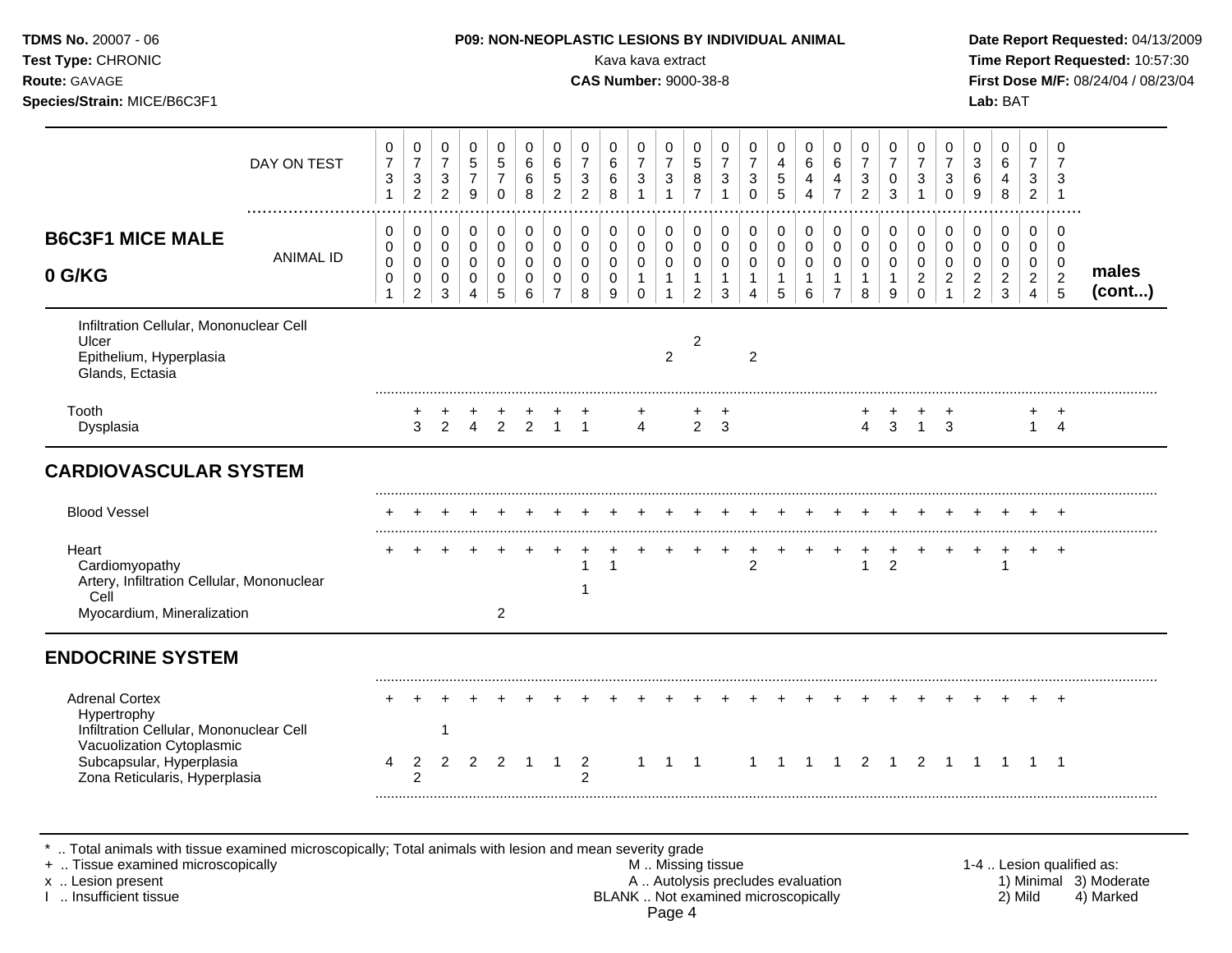| Test Type: CHRONIC<br>Route: GAVAGE<br>Species/Strain: MICE/B6C3F1       |                  |                                                               |                                                                            |                                                       |                                            |                                                         |                       |                                                         |                                                               |                                     | Kava kava extract<br><b>CAS Number: 9000-38-8</b>           |                                                     |                                               |                                                             |                                                                         |                                                |                                               |                                                                     |                                                                              |                                                 |                                                     |                                                          |                                            | Lab: BAT                                  |                                                      |                                                              | Time Report Requested: 10:57:30<br>First Dose M/F: 08/24/04 / 08/23/04 |
|--------------------------------------------------------------------------|------------------|---------------------------------------------------------------|----------------------------------------------------------------------------|-------------------------------------------------------|--------------------------------------------|---------------------------------------------------------|-----------------------|---------------------------------------------------------|---------------------------------------------------------------|-------------------------------------|-------------------------------------------------------------|-----------------------------------------------------|-----------------------------------------------|-------------------------------------------------------------|-------------------------------------------------------------------------|------------------------------------------------|-----------------------------------------------|---------------------------------------------------------------------|------------------------------------------------------------------------------|-------------------------------------------------|-----------------------------------------------------|----------------------------------------------------------|--------------------------------------------|-------------------------------------------|------------------------------------------------------|--------------------------------------------------------------|------------------------------------------------------------------------|
|                                                                          | DAY ON TEST      | $\pmb{0}$<br>$\overline{7}$<br>$\mathbf{3}$<br>$\overline{1}$ | $\pmb{0}$<br>$\overline{7}$<br>$\ensuremath{\mathsf{3}}$<br>$\overline{2}$ | 0<br>$\overline{7}$<br>$\mathbf{3}$<br>$\overline{2}$ | $\mathbf 0$<br>5<br>$\overline{7}$<br>9    | $\mathbf 0$<br>$\sqrt{5}$<br>$\overline{7}$<br>$\Omega$ | 0<br>6<br>6<br>8      | $\mathbf 0$<br>$\,6\,$<br>$\,$ 5 $\,$<br>$\overline{2}$ | $\mathbf 0$<br>$\overline{7}$<br>$\sqrt{3}$<br>$\overline{2}$ | $\mathbf 0$<br>$\,6\,$<br>6<br>8    | $\mathbf 0$<br>$\overline{7}$<br>$\sqrt{3}$<br>$\mathbf{1}$ | 0<br>$\overline{7}$<br>$\mathbf{3}$<br>$\mathbf{1}$ | 0<br>5<br>8<br>$\overline{7}$                 | $\pmb{0}$<br>$\overline{7}$<br>$\mathbf{3}$<br>$\mathbf{1}$ | $\pmb{0}$<br>$\overline{7}$<br>$\ensuremath{\mathsf{3}}$<br>$\mathbf 0$ | $\pmb{0}$<br>$\overline{4}$<br>$\sqrt{5}$<br>5 | $\mathbf 0$<br>$\,6\,$<br>4<br>$\overline{4}$ | $\mathbf 0$<br>$\,6\,$<br>$\overline{\mathbf{4}}$<br>$\overline{7}$ | $\mathbf 0$<br>$\overline{7}$<br>$\ensuremath{\mathsf{3}}$<br>$\overline{2}$ | 0<br>$\overline{7}$<br>$\mathbf 0$<br>3         | 0<br>$\overline{7}$<br>$\mathbf{3}$<br>$\mathbf{1}$ | $\pmb{0}$<br>$\overline{7}$<br>$\sqrt{3}$<br>$\mathbf 0$ | $\mathbf 0$<br>$\mathsf 3$<br>$\,6\,$<br>9 | $\mathbf 0$<br>6<br>4<br>8                | $\mathbf 0$<br>$\overline{7}$<br>3<br>$\overline{2}$ | $\Omega$<br>$\overline{7}$<br>$\mathbf{3}$<br>$\overline{1}$ |                                                                        |
| <b>B6C3F1 MICE MALE</b>                                                  |                  | $\mathbf 0$<br>0                                              | $\mathbf 0$<br>$\mathbf 0$                                                 | 0<br>$\mathbf 0$                                      | $\mathbf 0$<br>$\mathbf 0$                 | $\pmb{0}$<br>$\mathbf 0$                                | 0<br>0                | $\mathsf{O}\xspace$<br>$\mathsf{O}\xspace$              | $\pmb{0}$<br>$\mathbf 0$                                      | 0<br>$\Omega$                       | 0<br>$\mathbf{0}$                                           | $\pmb{0}$<br>$\mathbf 0$                            | 0<br>$\mathbf 0$                              | 0<br>$\mathbf 0$                                            | $\pmb{0}$<br>$\mathsf{O}\xspace$                                        | $\pmb{0}$<br>$\mathbf 0$                       | $\pmb{0}$<br>$\mathbf 0$                      | 0<br>$\mathbf 0$                                                    | $\pmb{0}$<br>$\mathbf 0$                                                     | $\mathbf 0$<br>$\Omega$                         | 0<br>0                                              | $\mathbf 0$<br>$\mathbf 0$                               | $\mathbf 0$<br>$\mathbf 0$                 | $\mathbf 0$<br>$\mathbf 0$                | $\mathbf 0$<br>$\mathbf 0$                           | $\mathbf 0$<br>$\mathbf 0$                                   |                                                                        |
| 0 G/KG                                                                   | <b>ANIMAL ID</b> | $\mathbf 0$<br>0<br>$\mathbf{1}$                              | 0<br>$\mathbf 0$<br>$\overline{c}$                                         | $\mathbf 0$<br>$\mathbf 0$<br>3                       | $\pmb{0}$<br>$\mathbf 0$<br>$\overline{4}$ | $\mathbf 0$<br>$\mathbf 0$<br>5                         | $\mathbf 0$<br>0<br>6 | $\mathbf 0$<br>$\mathbf 0$<br>$\overline{7}$            | $\mathbf 0$<br>$\mathsf{O}\xspace$<br>$\bf8$                  | $\mathbf 0$<br>$\mathsf 0$<br>$9\,$ | $\mathbf 0$<br>$\mathbf{1}$<br>$\mathbf 0$                  | $\mathbf 0$<br>$\mathbf{1}$<br>$\mathbf{1}$         | $\mathbf 0$<br>$\mathbf{1}$<br>$\overline{a}$ | $\pmb{0}$<br>$\mathbf{1}$<br>$\ensuremath{\mathsf{3}}$      | 0<br>$\mathbf{1}$<br>4                                                  | $\mathbf 0$<br>$\mathbf{1}$<br>$\sqrt{5}$      | 0<br>$\mathbf{1}$<br>$\,6\,$                  | $\pmb{0}$<br>$\mathbf{1}$<br>$\overline{7}$                         | $\mathbf 0$<br>$\mathbf{1}$<br>8                                             | $\mathbf 0$<br>$\mathbf{1}$<br>$\boldsymbol{9}$ | $\mathbf 0$<br>$\overline{2}$<br>$\pmb{0}$          | $\mathbf 0$<br>$\boldsymbol{2}$<br>1                     | $\mathbf 0$<br>$\sqrt{2}$<br>$\sqrt{2}$    | $\mathbf 0$<br>$\sqrt{2}$<br>$\mathbf{3}$ | 0<br>$\overline{2}$<br>$\overline{4}$                | $\mathbf 0$<br>$\overline{2}$<br>5                           | males<br>$($ cont $)$                                                  |
| Adrenal Medulla<br>Hyperplasia                                           |                  | $\ddot{}$                                                     |                                                                            |                                                       |                                            |                                                         |                       |                                                         |                                                               |                                     |                                                             |                                                     |                                               |                                                             |                                                                         |                                                |                                               |                                                                     |                                                                              |                                                 |                                                     |                                                          |                                            |                                           |                                                      | $\ddot{}$                                                    |                                                                        |
| Islets, Pancreatic<br>Hyperplasia                                        |                  | 3                                                             |                                                                            | 3                                                     |                                            | 3                                                       | $\overline{2}$        |                                                         | $\overline{2}$                                                |                                     |                                                             | $\overline{2}$                                      |                                               |                                                             |                                                                         | 1                                              |                                               | 3                                                                   | 3                                                                            | $\overline{2}$                                  |                                                     | $\overline{2}$                                           |                                            |                                           | $\overline{2}$                                       | $\pm$<br>$\overline{2}$                                      |                                                                        |
| Parathyroid Gland<br>Cyst<br>Infiltration Cellular, Mononuclear Cell     |                  | м                                                             | $+$                                                                        | M                                                     | $+$<br>$\mathbf 1$                         | $\ddot{}$                                               |                       |                                                         |                                                               |                                     |                                                             |                                                     |                                               |                                                             |                                                                         |                                                |                                               |                                                                     |                                                                              |                                                 |                                                     |                                                          |                                            |                                           |                                                      |                                                              |                                                                        |
| <b>Pituitary Gland</b><br>Cyst<br>Pars Distalis, Hyperplasia             |                  |                                                               |                                                                            |                                                       |                                            |                                                         |                       |                                                         |                                                               |                                     |                                                             |                                                     | м                                             | $+$                                                         | $+$                                                                     |                                                |                                               |                                                                     |                                                                              |                                                 |                                                     |                                                          |                                            | $\overline{+}$                            | $+$                                                  | $+$                                                          |                                                                        |
| <b>Thyroid Gland</b><br>Atrophy<br>Cyst<br>Follicle, Hyperplasia         |                  |                                                               |                                                                            |                                                       |                                            | $2 \quad 2$                                             |                       |                                                         |                                                               |                                     |                                                             |                                                     |                                               |                                                             |                                                                         |                                                |                                               |                                                                     |                                                                              | $\overline{2}$                                  |                                                     |                                                          |                                            |                                           |                                                      | $+$                                                          |                                                                        |
| <b>GENERAL BODY SYSTEM</b><br><b>NONE</b>                                |                  |                                                               |                                                                            |                                                       |                                            |                                                         |                       |                                                         |                                                               |                                     |                                                             |                                                     |                                               |                                                             |                                                                         |                                                |                                               |                                                                     |                                                                              |                                                 |                                                     |                                                          |                                            |                                           |                                                      |                                                              |                                                                        |
| <b>GENITAL SYSTEM</b>                                                    |                  |                                                               |                                                                            |                                                       |                                            |                                                         |                       |                                                         |                                                               |                                     |                                                             |                                                     |                                               |                                                             |                                                                         |                                                |                                               |                                                                     |                                                                              |                                                 |                                                     |                                                          |                                            |                                           |                                                      |                                                              |                                                                        |
| Epididymis<br>Granuloma Sperm<br>Infiltration Cellular, Mononuclear Cell |                  | $\mathbf{1}$                                                  |                                                                            | 1                                                     |                                            |                                                         |                       | $\mathbf{1}$                                            | $\overline{1}$                                                | $\overline{1}$                      |                                                             | $\mathbf{1}$                                        |                                               | $\mathbf{1}$                                                |                                                                         |                                                |                                               | $1 \quad$                                                           |                                                                              | 1 1 1 1                                         |                                                     |                                                          |                                            |                                           | $\mathbf{1}$                                         |                                                              |                                                                        |

+ .. Tissue examined microscopically and the M .. Missing tissue M .. Missing tissue M .. Missing tissue M .. Missing tissue M .. Missing tissue M .. Missing tissue 1-4 .. Lesion qualified as:<br>A .. Autolysis precludes eval

x .. Lesion present **A .. Autolysis precludes evaluation** A .. Autolysis precludes evaluation 1) Minimal 3) Moderate I .. Insufficient tissue BLANK .. Not examined microscopically 2) Mild 4) Marked

**TDMS No.** 20007 - 06 **P09: NON-NEOPLASTIC LESIONS BY INDIVIDUAL ANIMAL Date Report Requested:** 04/13/2009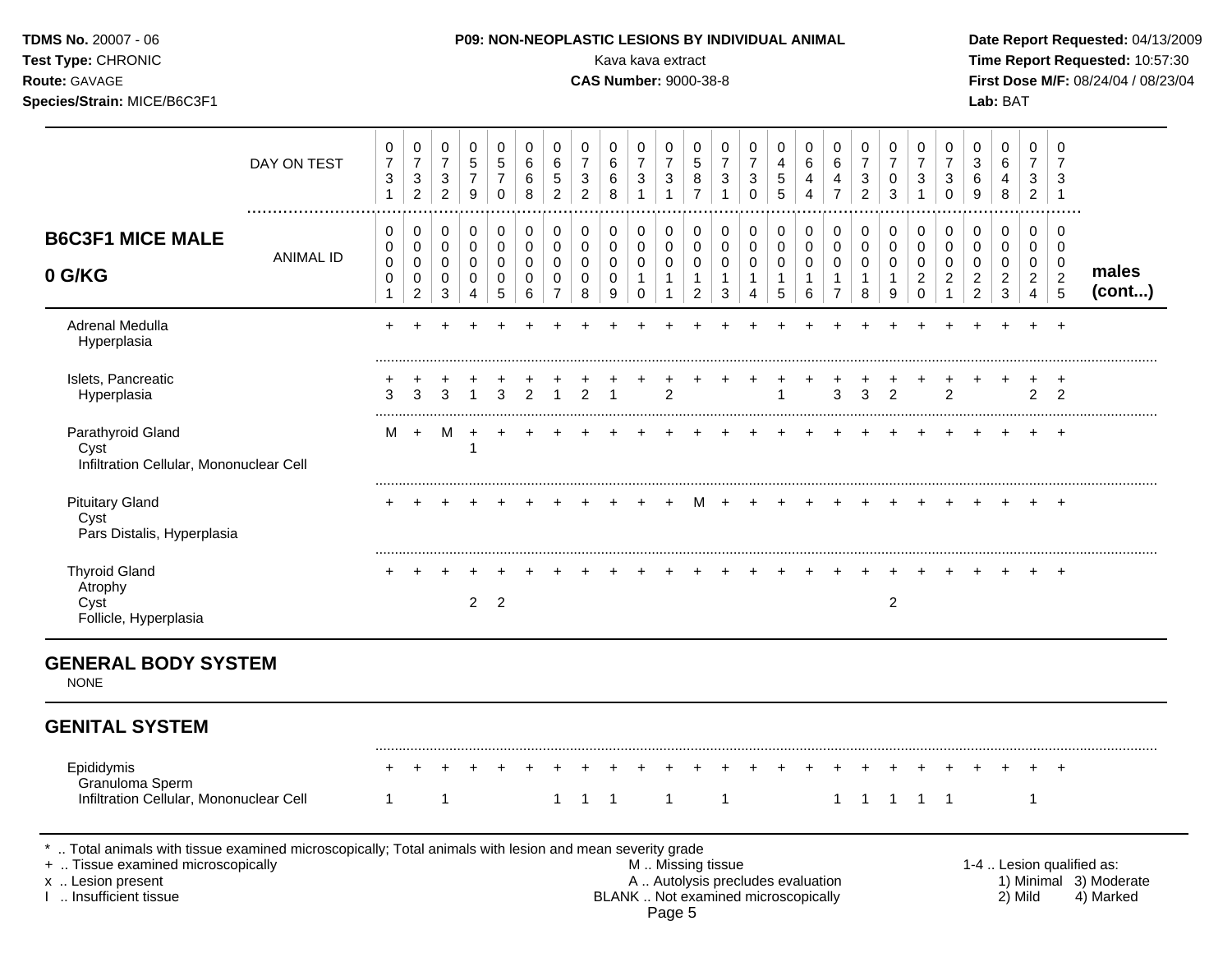| Test Type: CHRONIC<br>Route: GAVAGE<br>Species/Strain: MICE/B6C3F1                                                                                                                         |                                 |                                                     |                                                       |                                         |                            |                                           |                                            |                                                                    |                         |                         | Kava kava extract<br><b>CAS Number: 9000-38-8</b> |                                              |                                                   |                                                                          |                  |                               |                               |                                                     |                               |                              |                                      |                                                         | Lab: BAT                                                       |                                    |                                    | Time Report Requested: 10:57:30<br>First Dose M/F: 08/24/04 / 08/23/04 |
|--------------------------------------------------------------------------------------------------------------------------------------------------------------------------------------------|---------------------------------|-----------------------------------------------------|-------------------------------------------------------|-----------------------------------------|----------------------------|-------------------------------------------|--------------------------------------------|--------------------------------------------------------------------|-------------------------|-------------------------|---------------------------------------------------|----------------------------------------------|---------------------------------------------------|--------------------------------------------------------------------------|------------------|-------------------------------|-------------------------------|-----------------------------------------------------|-------------------------------|------------------------------|--------------------------------------|---------------------------------------------------------|----------------------------------------------------------------|------------------------------------|------------------------------------|------------------------------------------------------------------------|
| DAY ON TEST                                                                                                                                                                                | 0<br>$\boldsymbol{7}$<br>3<br>1 | 0<br>$\overline{7}$<br>$\sqrt{3}$<br>$\overline{c}$ | 0<br>$\boldsymbol{7}$<br>$\sqrt{3}$<br>$\overline{2}$ | 0<br>$\mathbf 5$<br>$\overline{7}$<br>9 | 0<br>5<br>7<br>$\mathbf 0$ | 0<br>6<br>6<br>8                          | 0<br>6<br>$\sqrt{5}$<br>$\overline{2}$     | 0<br>$\overline{7}$<br>$\ensuremath{\mathsf{3}}$<br>$\overline{2}$ | $\Omega$<br>6<br>6<br>8 | 0<br>7<br>3             | 0<br>$\overline{7}$<br>3                          | 0<br>5<br>8<br>$\overline{7}$                | 0<br>$\overline{7}$<br>$\sqrt{3}$<br>$\mathbf{1}$ | 0<br>7<br>3<br>$\Omega$                                                  | 0<br>4<br>5<br>5 | 0<br>6<br>4<br>$\overline{A}$ | 0<br>6<br>4<br>$\overline{7}$ | 0<br>$\overline{7}$<br>$\sqrt{3}$<br>$\overline{2}$ | 0<br>$\overline{7}$<br>0<br>3 | 0<br>7<br>3                  | 0<br>$\overline{7}$<br>3<br>$\Omega$ | 0<br>$\ensuremath{\mathsf{3}}$<br>6<br>9                | 0<br>6<br>4<br>8                                               | 0<br>7<br>3<br>$\overline{2}$      | 0<br>7<br>3<br>$\mathbf 1$         |                                                                        |
| <b>B6C3F1 MICE MALE</b><br><b>ANIMAL ID</b><br>0 G/KG                                                                                                                                      | 0<br>0<br>0<br>0<br>-1          | 0<br>0<br>0<br>0<br>$\overline{2}$                  | 0<br>0<br>0<br>0<br>3                                 | 0<br>$\,0\,$<br>0<br>0<br>Δ             | 0<br>0<br>0<br>0<br>5      | 0<br>$\mathbf 0$<br>$\mathbf 0$<br>0<br>6 | 0<br>$\pmb{0}$<br>0<br>0<br>$\overline{7}$ | 0<br>$\pmb{0}$<br>0<br>0<br>8                                      | 0<br>0<br>0<br>0<br>9   | 0<br>0<br>0<br>$\Omega$ | 0<br>$\mathbf 0$<br>0                             | 0<br>$\mathbf 0$<br>0<br>1<br>$\overline{2}$ | 0<br>$\mathbf 0$<br>0<br>$\overline{1}$<br>3      | 0<br>0<br>0                                                              | 0<br>0<br>0<br>5 | 0<br>0<br>0<br>6              | 0<br>0<br>0<br>$\overline{7}$ | 0<br>0<br>$\mathbf 0$<br>$\mathbf{1}$<br>8          | 0<br>0<br>0<br>1<br>9         | 0<br>0<br>0<br>2<br>$\Omega$ | 0<br>0<br>0<br>$\overline{c}$        | 0<br>$\pmb{0}$<br>0<br>$\overline{c}$<br>$\overline{c}$ | 0<br>$\mathbf 0$<br>0<br>$\overline{\mathbf{c}}$<br>$\sqrt{3}$ | 0<br>0<br>0<br>$\overline{2}$<br>4 | 0<br>0<br>0<br>$\overline{c}$<br>5 | males<br>(cont)                                                        |
| <b>Preputial Gland</b><br>Cyst<br>Inflammation                                                                                                                                             |                                 |                                                     |                                                       |                                         |                            |                                           | 1                                          |                                                                    | -1                      |                         |                                                   |                                              | -1                                                | 2<br>$\overline{2}$                                                      | 2                |                               |                               |                                                     |                               | 2<br>2                       |                                      |                                                         |                                                                |                                    |                                    |                                                                        |
| Prostate<br>Hyperplasia<br>Infiltration Cellular, Mononuclear Cell<br>Inflammation                                                                                                         |                                 | $\mathbf{1}$                                        |                                                       | 1                                       | $\overline{2}$             | 3                                         | 1                                          |                                                                    | $\mathbf{1}$            |                         | $\overline{1}$                                    |                                              |                                                   | $1 \quad 1$                                                              |                  |                               | $\mathbf{1}$                  | $\overline{1}$                                      | $\overline{1}$                |                              | -1                                   |                                                         |                                                                | -1                                 |                                    |                                                                        |
| Seminal Vesicle<br><b>Fibrosis</b><br>Infiltration Cellular, Mononuclear Cell<br>Inflammation                                                                                              | 2<br>1                          |                                                     |                                                       | -1                                      |                            | 1                                         |                                            |                                                                    |                         |                         |                                                   |                                              |                                                   |                                                                          |                  |                               |                               |                                                     |                               |                              |                                      |                                                         |                                                                |                                    | $\overline{ }$                     |                                                                        |
| <b>Testes</b><br>Inflammation<br>Mineralization<br>Germinal Epithelium, Atrophy                                                                                                            |                                 |                                                     |                                                       |                                         |                            |                                           |                                            |                                                                    |                         |                         |                                                   |                                              |                                                   |                                                                          |                  |                               |                               |                                                     |                               |                              |                                      |                                                         |                                                                |                                    |                                    |                                                                        |
| <b>HEMATOPOIETIC SYSTEM</b>                                                                                                                                                                |                                 |                                                     |                                                       |                                         |                            |                                           |                                            |                                                                    |                         |                         |                                                   |                                              |                                                   |                                                                          |                  |                               |                               |                                                     |                               |                              |                                      |                                                         |                                                                |                                    |                                    |                                                                        |
| <b>Bone Marrow</b>                                                                                                                                                                         |                                 |                                                     |                                                       |                                         |                            |                                           |                                            |                                                                    |                         |                         |                                                   |                                              |                                                   |                                                                          |                  |                               |                               |                                                     |                               |                              |                                      |                                                         |                                                                |                                    | $\overline{ }$                     |                                                                        |
| Lymph Node, Mandibular                                                                                                                                                                     |                                 |                                                     |                                                       |                                         |                            |                                           |                                            |                                                                    |                         |                         |                                                   |                                              |                                                   |                                                                          |                  |                               |                               |                                                     |                               |                              |                                      |                                                         |                                                                |                                    |                                    |                                                                        |
| Lymph Node, Mesenteric<br>Atrophy                                                                                                                                                          |                                 |                                                     |                                                       |                                         |                            | 3                                         |                                            |                                                                    |                         |                         |                                                   |                                              |                                                   |                                                                          |                  |                               |                               |                                                     |                               |                              |                                      |                                                         |                                                                |                                    | $+$                                |                                                                        |
| *  Total animals with tissue examined microscopically; Total animals with lesion and mean severity grade<br>+  Tissue examined microscopically<br>x  Lesion present<br>Insufficient tissue |                                 |                                                     |                                                       |                                         |                            |                                           |                                            |                                                                    |                         |                         | M  Missing tissue                                 |                                              |                                                   | A  Autolysis precludes evaluation<br>BLANK  Not examined microscopically |                  |                               |                               |                                                     |                               |                              |                                      |                                                         |                                                                | $2)$ Mild                          |                                    | 1-4  Lesion qualified as:<br>1) Minimal 3) Moderate<br>4) Marked       |

Page 6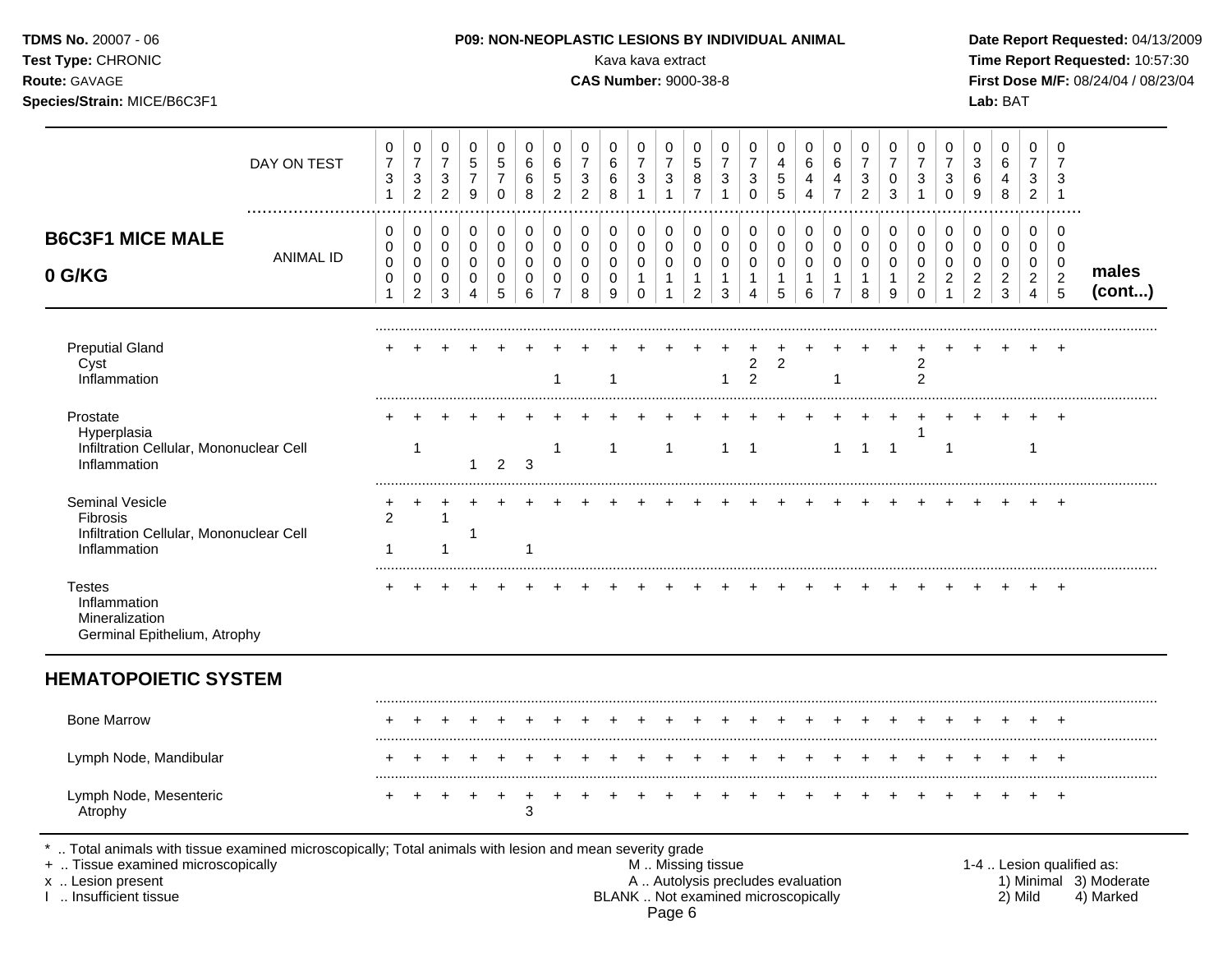| Test Type: CHRONIC<br>Route: GAVAGE<br>Species/Strain: MICE/B6C3F1                                |                  |                                            |                                                                    |                                                                    |                                                 |                                                             |                                         |                                                                |                                                     | Kava kava extract<br><b>CAS Number: 9000-38-8</b> |                                                                  |                                                                                      |                                                                                   |                                                                            |                                                                 |                                                    |                                                                 |                                                                 |                                                    |                                                      |                                                                        |                                                                           |                                                                             | Lab: BAT                                                                  |                                                                              |                                                                  | Time Report Requested: 10:57:30<br>First Dose M/F: 08/24/04 / 08/23/04 |
|---------------------------------------------------------------------------------------------------|------------------|--------------------------------------------|--------------------------------------------------------------------|--------------------------------------------------------------------|-------------------------------------------------|-------------------------------------------------------------|-----------------------------------------|----------------------------------------------------------------|-----------------------------------------------------|---------------------------------------------------|------------------------------------------------------------------|--------------------------------------------------------------------------------------|-----------------------------------------------------------------------------------|----------------------------------------------------------------------------|-----------------------------------------------------------------|----------------------------------------------------|-----------------------------------------------------------------|-----------------------------------------------------------------|----------------------------------------------------|------------------------------------------------------|------------------------------------------------------------------------|---------------------------------------------------------------------------|-----------------------------------------------------------------------------|---------------------------------------------------------------------------|------------------------------------------------------------------------------|------------------------------------------------------------------|------------------------------------------------------------------------|
|                                                                                                   | DAY ON TEST      | 0<br>$\overline{7}$<br>3<br>$\mathbf{1}$   | 0<br>$\overline{7}$<br>$\ensuremath{\mathsf{3}}$<br>$\overline{a}$ | 0<br>$\overline{7}$<br>$\ensuremath{\mathsf{3}}$<br>$\overline{2}$ | $\,0\,$<br>$\mathbf 5$<br>$\boldsymbol{7}$<br>9 | $\mathbf 0$<br>$\,$ 5 $\,$<br>$\overline{7}$<br>$\mathbf 0$ | $\pmb{0}$<br>$\,6\,$<br>$\,6$<br>8      | $\,0\,$<br>$\,6$<br>$\sqrt{5}$<br>$\overline{2}$               | 0<br>$\overline{7}$<br>$\sqrt{3}$<br>$\overline{2}$ | 0<br>6<br>6<br>8                                  | 0<br>$\overline{7}$<br>$\ensuremath{\mathsf{3}}$<br>$\mathbf{1}$ | $\begin{array}{c} 0 \\ 7 \end{array}$<br>$\ensuremath{\mathsf{3}}$<br>$\overline{1}$ | $\pmb{0}$<br>$\,$ 5 $\,$<br>$\begin{array}{c} 8 \\ 7 \end{array}$                 | $\pmb{0}$<br>$\overline{7}$<br>$\ensuremath{\mathsf{3}}$<br>$\overline{1}$ | 0<br>$\overline{7}$<br>$\ensuremath{\mathsf{3}}$<br>$\mathbf 0$ | 0<br>$\overline{\mathbf{4}}$<br>5<br>5             | $\pmb{0}$<br>$\,6$<br>$\overline{\mathbf{4}}$<br>$\overline{4}$ | $\pmb{0}$<br>$6\phantom{a}$<br>$\overline{4}$<br>$\overline{7}$ | 0<br>$\overline{7}$<br>$\frac{3}{2}$               | 0<br>$\overline{7}$<br>$\pmb{0}$<br>$\mathbf{3}$     | 0<br>$\overline{7}$<br>$\ensuremath{\mathsf{3}}$<br>$\mathbf{1}$       | 0<br>$\overline{7}$<br>3<br>$\mathbf 0$                                   | $\pmb{0}$<br>$\ensuremath{\mathsf{3}}$<br>$\,6$<br>$9\,$                    | $\mathbf 0$<br>$\,6\,$<br>4<br>8                                          | $\mathbf 0$<br>$\overline{7}$<br>$\ensuremath{\mathsf{3}}$<br>$\overline{2}$ | $\mathbf 0$<br>$\overline{7}$<br>3<br>$\overline{1}$             |                                                                        |
| <b>B6C3F1 MICE MALE</b><br>0 G/KG                                                                 | <b>ANIMAL ID</b> | 0<br>0<br>$\mathbf 0$<br>0<br>$\mathbf{1}$ | 0<br>$\boldsymbol{0}$<br>$\mathbf 0$<br>0<br>$\overline{2}$        | 0<br>0<br>0<br>0<br>3                                              | $\,0\,$<br>$\,0\,$<br>$\pmb{0}$<br>0<br>4       | $\mathbf 0$<br>0<br>0<br>0<br>5                             | 0<br>$\pmb{0}$<br>$\mathbf 0$<br>0<br>6 | 0<br>$\pmb{0}$<br>$\mathbf 0$<br>$\mathbf 0$<br>$\overline{7}$ | $\mathbf 0$<br>$\pmb{0}$<br>0<br>0<br>8             | $\mathbf 0$<br>0<br>0<br>0<br>9                   | $\pmb{0}$<br>0<br>0<br>$\mathbf{1}$<br>$\mathbf 0$               | $\pmb{0}$<br>$\mathbf 0$<br>$\mathsf{O}\xspace$<br>$\mathbf{1}$<br>$\overline{1}$    | $\pmb{0}$<br>$\mathsf{O}\xspace$<br>$\mathbf 0$<br>$\mathbf{1}$<br>$\overline{2}$ | 0<br>$\pmb{0}$<br>$\mathbf 0$<br>$\mathbf{1}$<br>3                         | $\pmb{0}$<br>$\pmb{0}$<br>0<br>$\mathbf{1}$<br>$\overline{4}$   | 0<br>$\mathbf 0$<br>$\pmb{0}$<br>$\mathbf{1}$<br>5 | $\pmb{0}$<br>$\pmb{0}$<br>$\pmb{0}$<br>$\mathbf{1}$<br>6        | 0<br>$\mathbf 0$<br>0<br>$\mathbf{1}$<br>$\overline{7}$         | 0<br>0<br>$\mathsf{O}\xspace$<br>$\mathbf{1}$<br>8 | $\mathbf 0$<br>0<br>$\mathbf 0$<br>$\mathbf{1}$<br>9 | $\,0\,$<br>$\mathbf 0$<br>$\mathbf 0$<br>$\overline{a}$<br>$\mathbf 0$ | 0<br>$\mathsf{O}\xspace$<br>$\mathbf 0$<br>$\overline{c}$<br>$\mathbf{1}$ | $\pmb{0}$<br>$\mathbf 0$<br>$\mathbf 0$<br>$\overline{2}$<br>$\overline{2}$ | $\pmb{0}$<br>$\mathbf 0$<br>$\mathsf 0$<br>$\overline{a}$<br>$\mathbf{3}$ | $\mathbf 0$<br>0<br>$\mathbf 0$<br>$\overline{2}$<br>$\overline{4}$          | $\mathbf 0$<br>$\mathbf 0$<br>$\mathbf 0$<br>$\overline{2}$<br>5 | males<br>(cont)                                                        |
| Spleen<br>Hematopoietic Cell Proliferation<br>Hyperplasia, Lymphoid<br>Lymphoid Follicle, Atrophy |                  | $\overline{2}$                             |                                                                    |                                                                    | 3                                               | $2^{\circ}$                                                 | 3<br>$\overline{4}$                     |                                                                |                                                     | $\overline{2}$                                    |                                                                  | 3<br>$\overline{c}$                                                                  |                                                                                   |                                                                            | 3                                                               |                                                    |                                                                 | $\mathbf{1}$                                                    |                                                    | 3                                                    |                                                                        |                                                                           |                                                                             |                                                                           | $\overline{2}$                                                               |                                                                  |                                                                        |
| Thymus<br>Atrophy<br>Hyperplasia, Histiocytic                                                     |                  | М                                          | $+$<br>3                                                           | $+$<br>$\mathbf{1}$                                                | $\ddot{}$<br>3                                  | $\overline{4}$                                              | $\overline{4}$                          | $\frac{+}{2}$                                                  | $\frac{+}{1}$                                       | $\frac{+}{4}$                                     |                                                                  | $\begin{array}{ccc} + & + \\ 2 & 4 \end{array}$                                      | $\frac{+}{4}$                                                                     | $\frac{+}{3}$                                                              | $\frac{+}{4}$                                                   | $\mathbf{1}$                                       |                                                                 | $\overline{1}$                                                  |                                                    | $\frac{+}{2}$                                        |                                                                        | 2                                                                         |                                                                             | M                                                                         | $+$<br>$\mathbf{2}$                                                          | $^{+}$<br>$\overline{4}$                                         |                                                                        |
| <b>INTEGUMENTARY SYSTEM</b>                                                                       |                  |                                            |                                                                    |                                                                    |                                                 |                                                             |                                         |                                                                |                                                     |                                                   |                                                                  |                                                                                      |                                                                                   |                                                                            |                                                                 |                                                    |                                                                 |                                                                 |                                                    |                                                      |                                                                        |                                                                           |                                                                             |                                                                           |                                                                              |                                                                  |                                                                        |
| Mammary Gland                                                                                     |                  | м                                          |                                                                    |                                                                    |                                                 | $M$ $M$ $M$ $+$                                             |                                         |                                                                |                                                     |                                                   |                                                                  |                                                                                      |                                                                                   |                                                                            | M M M M M M M M M M M M M M M M M M                             |                                                    |                                                                 |                                                                 |                                                    |                                                      |                                                                        |                                                                           |                                                                             |                                                                           |                                                                              |                                                                  |                                                                        |
| Skin<br>Inflammation, Chronic<br>Ulcer                                                            |                  |                                            |                                                                    |                                                                    |                                                 |                                                             |                                         |                                                                |                                                     |                                                   |                                                                  |                                                                                      |                                                                                   |                                                                            |                                                                 |                                                    |                                                                 |                                                                 |                                                    |                                                      |                                                                        | $\pm$                                                                     | $^{+}$                                                                      | $+$                                                                       |                                                                              | $+$ $+$                                                          |                                                                        |
| <b>MUSCULOSKELETAL SYSTEM</b>                                                                     |                  |                                            |                                                                    |                                                                    |                                                 |                                                             |                                         |                                                                |                                                     |                                                   |                                                                  |                                                                                      |                                                                                   |                                                                            |                                                                 |                                                    |                                                                 |                                                                 |                                                    |                                                      |                                                                        |                                                                           |                                                                             |                                                                           |                                                                              |                                                                  |                                                                        |
| <b>Bone</b><br>Cranium, Hyperostosis                                                              |                  | +                                          | $\ddot{}$                                                          | $\ddot{}$                                                          | $\ddot{}$                                       | $\ddot{}$                                                   | $\overline{+}$                          | $\overline{+}$                                                 | $\overline{+}$                                      | $\ddot{}$                                         | $+$                                                              | $^{+}$                                                                               | $+$                                                                               | $+$                                                                        | $+$                                                             | $+$                                                | $\overline{+}$                                                  | $+$                                                             | $^{+}$                                             | $^{+}$                                               |                                                                        | $^{+}$                                                                    | $^{+}$                                                                      | $+$                                                                       |                                                                              | $+$ $+$                                                          |                                                                        |
| <b>Skeletal Muscle</b>                                                                            |                  |                                            |                                                                    |                                                                    |                                                 |                                                             |                                         |                                                                |                                                     |                                                   |                                                                  |                                                                                      | $\pm$                                                                             |                                                                            |                                                                 |                                                    |                                                                 |                                                                 |                                                    |                                                      |                                                                        |                                                                           |                                                                             |                                                                           |                                                                              |                                                                  |                                                                        |

\* .. Total animals with tissue examined microscopically; Total animals with lesion and mean severity grade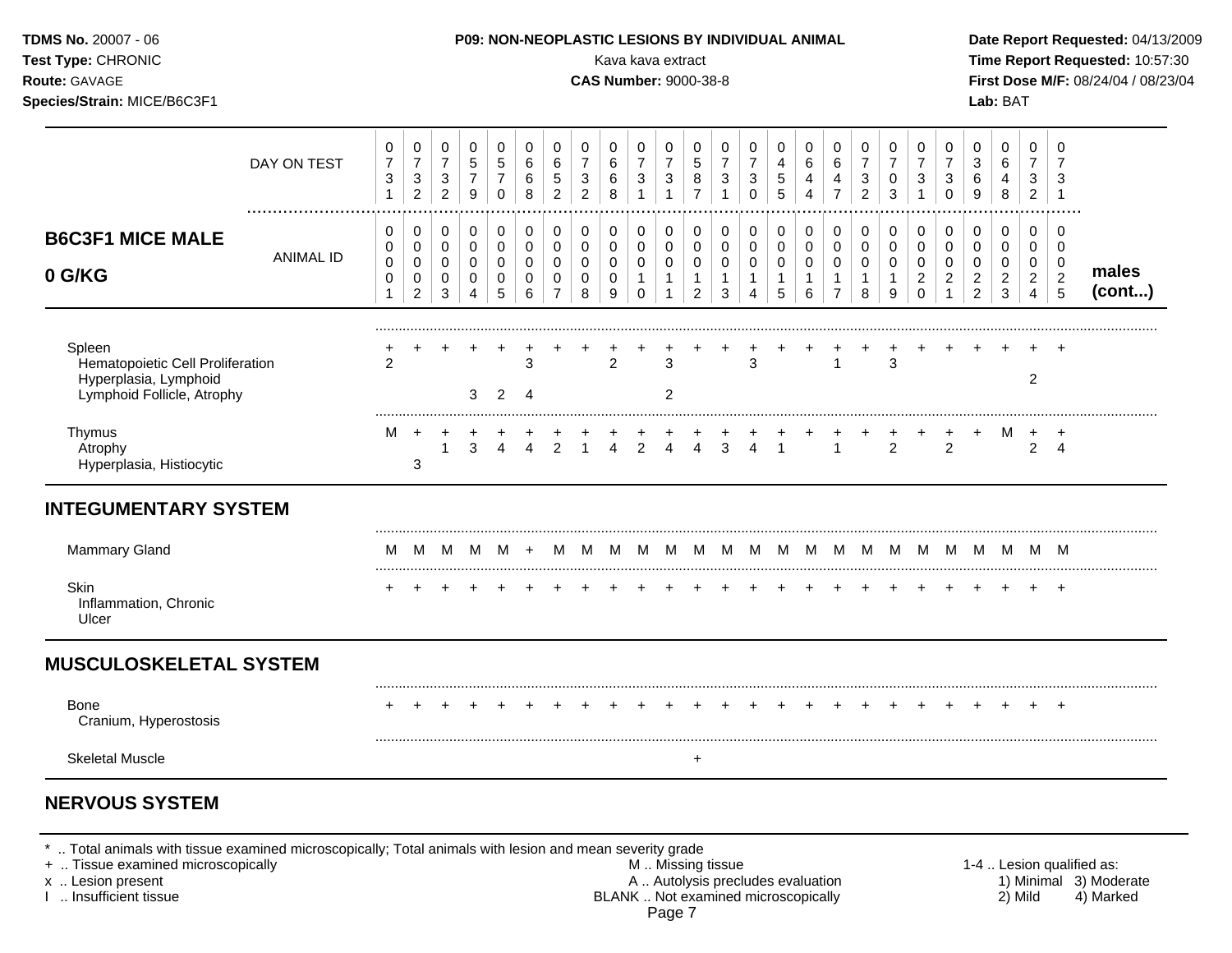| <b>TDMS No. 20007 - 06</b><br>Test Type: CHRONIC<br>Route: GAVAGE<br>Species/Strain: MICE/B6C3F1                                                     |                  |                                            |                                                                    |                                                       |                                                       |                                                   |                                      | <b>P09: NON-NEOPLASTIC LESIONS BY INDIVIDUAL ANIMAL</b> |                                                     | Kava kava extract<br><b>CAS Number: 9000-38-8</b> |                               |                                                                    |                                        |                          |                               |                  |                                            |                               |                          |                                 |                                                   |                                                  |                                         | Lab: BAT                                          |                                            |                               | Date Report Requested: 04/13/2009<br>Time Report Requested: 10:57:30<br>First Dose M/F: 08/24/04 / 08/23/04 |
|------------------------------------------------------------------------------------------------------------------------------------------------------|------------------|--------------------------------------------|--------------------------------------------------------------------|-------------------------------------------------------|-------------------------------------------------------|---------------------------------------------------|--------------------------------------|---------------------------------------------------------|-----------------------------------------------------|---------------------------------------------------|-------------------------------|--------------------------------------------------------------------|----------------------------------------|--------------------------|-------------------------------|------------------|--------------------------------------------|-------------------------------|--------------------------|---------------------------------|---------------------------------------------------|--------------------------------------------------|-----------------------------------------|---------------------------------------------------|--------------------------------------------|-------------------------------|-------------------------------------------------------------------------------------------------------------|
|                                                                                                                                                      | DAY ON TEST      | 0<br>$\boldsymbol{7}$<br>3<br>$\mathbf{1}$ | 0<br>$\overline{7}$<br>$\ensuremath{\mathsf{3}}$<br>$\overline{2}$ | 0<br>$\boldsymbol{7}$<br>$\sqrt{3}$<br>$\overline{2}$ | 0<br>$\sqrt{5}$<br>$\overline{7}$<br>$\boldsymbol{9}$ | 0<br>$\,$ 5 $\,$<br>$\overline{7}$<br>$\mathbf 0$ | 0<br>6<br>$\,6$<br>8                 | 0<br>6<br>$\,$ 5 $\,$<br>$\overline{2}$                 | 0<br>$\overline{7}$<br>$\sqrt{3}$<br>$\overline{2}$ | 0<br>6<br>6<br>8                                  | 0<br>$\overline{7}$<br>3<br>1 | 0<br>$\boldsymbol{7}$<br>$\ensuremath{\mathsf{3}}$<br>$\mathbf{1}$ | 0<br>$\sqrt{5}$<br>8<br>$\overline{7}$ | 0<br>$\overline{7}$<br>3 | 0<br>3<br>$\mathbf 0$         | 0<br>5<br>5      | 0<br>6<br>$\overline{4}$<br>$\overline{4}$ | 0<br>6<br>4<br>$\overline{7}$ | 0<br>3<br>$\overline{2}$ | 0<br>0<br>3                     | 0<br>$\overline{7}$<br>$\sqrt{3}$<br>$\mathbf{1}$ | 0<br>$\overline{7}$<br>$\sqrt{3}$<br>$\mathbf 0$ | 0<br>3<br>6<br>9                        | 0<br>6<br>$\overline{4}$<br>8                     | 0<br>$\overline{7}$<br>3<br>$\overline{2}$ | 0<br>7<br>3<br>- 1            |                                                                                                             |
| <b>B6C3F1 MICE MALE</b><br>0 G/KG                                                                                                                    | <b>ANIMAL ID</b> | 0<br>0<br>0<br>0                           | 0<br>0<br>$\mathbf 0$<br>0                                         | 0<br>0<br>$\mathbf 0$<br>0                            | 0<br>$\pmb{0}$<br>$\mathbf 0$<br>0                    | 0<br>0<br>$\mathbf 0$<br>0                        | 0<br>$\mathbf 0$<br>$\mathbf 0$<br>0 | 0<br>$\mathbf 0$<br>$\mathbf 0$<br>0                    | 0<br>0<br>$\mathbf 0$<br>0                          | 0<br>0<br>$\mathbf 0$<br>0                        | 0<br>0<br>$\mathbf 0$<br>1    | 0<br>$\pmb{0}$<br>$\mathbf 0$<br>1                                 | 0<br>0<br>$\mathbf 0$<br>1             | 0<br>0<br>0              | 0<br>$\pmb{0}$<br>$\mathbf 0$ | 0<br>0<br>0<br>1 | 0<br>0<br>$\mathbf 0$<br>1                 | 0<br>0<br>0<br>1              | 0<br>0<br>0<br>1         | 0<br>$\mathbf 0$<br>$\mathbf 0$ | 0<br>0<br>$\mathbf 0$<br>$\overline{c}$           | 0<br>0<br>$\mathbf 0$<br>$\overline{\mathbf{c}}$ | 0<br>0<br>$\mathbf 0$<br>$\overline{c}$ | 0<br>$\mathbf 0$<br>$\mathbf 0$<br>$\overline{c}$ | 0<br>0<br>0<br>$\boldsymbol{2}$            | 0<br>0<br>0<br>$\overline{c}$ | males                                                                                                       |
|                                                                                                                                                      |                  |                                            | $\overline{2}$                                                     | 3                                                     | 4                                                     | 5                                                 | 6                                    | $\overline{7}$                                          | 8                                                   | 9                                                 | 0                             | 1                                                                  | $\overline{c}$                         | 3                        |                               | 5                | 6                                          | $\overline{7}$                | 8                        | 9                               | 0                                                 |                                                  | 2                                       | 3                                                 | 4                                          | 5                             | (cont)                                                                                                      |
| <b>Brain</b><br><b>RESPIRATORY SYSTEM</b>                                                                                                            |                  |                                            |                                                                    |                                                       |                                                       |                                                   |                                      |                                                         |                                                     |                                                   |                               |                                                                    |                                        |                          |                               |                  |                                            |                               |                          |                                 |                                                   |                                                  |                                         |                                                   |                                            | $\pm$                         |                                                                                                             |
| Lung<br>Alveolar Epithelium, Hyperplasia<br>Alveolus, Infiltration Cellular, Histiocyte<br>Bronchus, Hyperplasia                                     |                  |                                            |                                                                    | 1                                                     |                                                       |                                                   | $\overline{2}$                       | 2                                                       |                                                     |                                                   |                               |                                                                    |                                        |                          |                               |                  |                                            |                               |                          |                                 |                                                   |                                                  |                                         |                                                   |                                            | $\ddot{}$<br>-1               |                                                                                                             |
| Nose<br>Inflammation, Suppurative<br>Inflammation, Chronic<br>Nasolacrimal Duct, Inflammation,<br>Suppurative<br>Respiratory Epithelium, Hyperplasia |                  |                                            | 1<br>$\overline{2}$                                                |                                                       |                                                       |                                                   |                                      |                                                         |                                                     |                                                   |                               |                                                                    |                                        | $\overline{2}$           | 1                             |                  | -1                                         |                               |                          |                                 |                                                   |                                                  |                                         |                                                   |                                            | $\overline{ }$<br>2           |                                                                                                             |
| Trachea                                                                                                                                              |                  |                                            |                                                                    |                                                       |                                                       |                                                   |                                      |                                                         |                                                     |                                                   |                               |                                                                    |                                        |                          |                               |                  |                                            |                               |                          |                                 |                                                   |                                                  |                                         |                                                   |                                            |                               |                                                                                                             |
| <b>SPECIAL SENSES SYSTEM</b>                                                                                                                         |                  |                                            |                                                                    |                                                       |                                                       |                                                   |                                      |                                                         |                                                     |                                                   |                               |                                                                    |                                        |                          |                               |                  |                                            |                               |                          |                                 |                                                   |                                                  |                                         |                                                   |                                            |                               |                                                                                                             |
| Eye                                                                                                                                                  |                  | $^+$                                       | $+$                                                                | $+$                                                   | $+$                                                   |                                                   |                                      |                                                         |                                                     |                                                   |                               |                                                                    |                                        |                          |                               |                  |                                            |                               |                          |                                 |                                                   | $+$ $-$                                          | $+$                                     |                                                   | + + +                                      |                               |                                                                                                             |
| <b>Harderian Gland</b><br>Fibrosis<br>Hyperplasia<br>Infiltration Cellular, Mononuclear Cell                                                         |                  | $\mathbf{1}$                               | $\overline{c}$<br>$\overline{1}$                                   |                                                       | $\mathbf{1}$                                          |                                                   | $1 \quad 1$                          |                                                         |                                                     |                                                   | $1 \quad 1 \quad 1$           |                                                                    | $\overline{1}$                         |                          | 1 1 1 1 1 1 1                 |                  |                                            |                               |                          |                                 |                                                   |                                                  |                                         | $1 \quad 1$                                       |                                            |                               |                                                                                                             |

I ... Insufficient tissue and the state of the BLANK ... Not examined microscopically and the state of moderation and the state of moderation of the state of the state of the state of the state of the state of the state of Page 8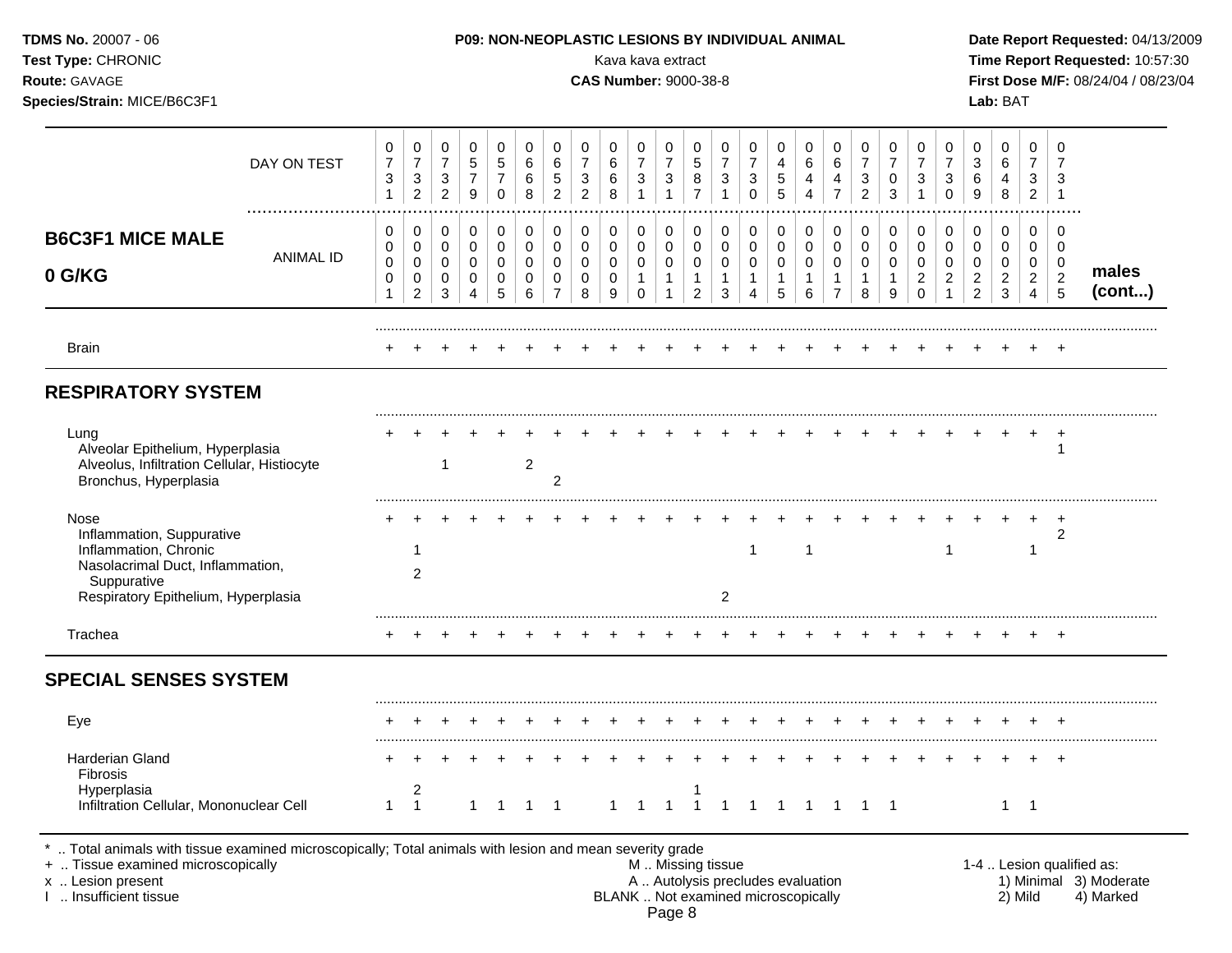| <b>TDMS No. 20007 - 06</b><br><b>Test Type: CHRONIC</b><br><b>Route: GAVAGE</b><br>Species/Strain: MICE/B6C3F1 |             |   |  | <b>P09: NON-NEOPLASTIC LESIONS BY INDIVIDUAL ANIMAL</b> |  |        |             |   |   | Kava kava extract<br><b>CAS Number: 9000-38-8</b> |        |        |                   |   |        |   |               |                  |        | Lab: BAT |    | Date Report Requested: 04/13/2009<br>Time Report Requested: 10:57:30<br>First Dose M/F: 08/24/04 / 08/23/04 |  |
|----------------------------------------------------------------------------------------------------------------|-------------|---|--|---------------------------------------------------------|--|--------|-------------|---|---|---------------------------------------------------|--------|--------|-------------------|---|--------|---|---------------|------------------|--------|----------|----|-------------------------------------------------------------------------------------------------------------|--|
|                                                                                                                | DAY ON TEST | 3 |  |                                                         |  | U<br>3 | 0<br>6<br>6 | 3 | 0 | 0<br>5<br>8                                       | 0<br>3 | U<br>3 | 4<br><sub>5</sub> | 6 | 6<br>4 | 3 | 0<br>$\Omega$ | $\mathbf 0$<br>3 | 0<br>3 |          | ્ર | ົ                                                                                                           |  |

|                                   |                  |          | $\overline{2}$          | $\overline{2}$ | 9           | $\mathbf{0}$                     | 8           | $\overline{2}$ | 2                     | 8                     |        |             |             | 0 | <sub>5</sub>                        |                  |             | ົ<br><u>_</u> | 3                |                                    | 0      | 9           | 8           | <u>_</u> |   |
|-----------------------------------|------------------|----------|-------------------------|----------------|-------------|----------------------------------|-------------|----------------|-----------------------|-----------------------|--------|-------------|-------------|---|-------------------------------------|------------------|-------------|---------------|------------------|------------------------------------|--------|-------------|-------------|----------|---|
| <b>B6C3F1 MICE MALE</b><br>0 G/KG | <b>ANIMAL ID</b> | ັບ<br>ັບ | ∼<br>ັ<br>C<br><u>_</u> | ົ<br>◡         | ັ<br>◡<br>4 | v<br>◡<br>◡<br>◡<br><sub>5</sub> | U<br>U<br>6 | v<br>v<br>◡    | ◡<br>v<br>◡<br>◡<br>8 | ◡<br>v<br>U<br>v<br>9 | ັ<br>ັ | $\sim$<br>∼ | $\sim$<br>J | ັ | 0<br>0<br>U<br>$\overline{ }$<br>'5 | 0<br>0<br>U<br>6 | u<br>u<br>u | u<br>8        | v<br>U<br>U<br>9 | ν<br>U<br>v<br>$\overline{ }$<br>v | υ<br>v | ັ<br>∼<br>∼ | ັ<br>ັ<br>ັ | ັ        | ◡ |
|                                   |                  |          |                         |                |             |                                  |             |                |                       |                       |        |             |             |   |                                     |                  |             |               |                  |                                    |        |             |             |          |   |

**males (cont...)**

# **URINARY SYSTEM**

| Kidney<br>Hydronephrosis<br>Inflammation                                          |   |   |   |   |  |  |  |   |   |  |  |  |  |  |
|-----------------------------------------------------------------------------------|---|---|---|---|--|--|--|---|---|--|--|--|--|--|
| Mineralization<br>Nephropathy                                                     | ◠ |   |   |   |  |  |  | 2 |   |  |  |  |  |  |
| Cortex, Medulla, Necrosis<br>Papilla, Necrosis                                    |   | ົ | З | 3 |  |  |  |   | З |  |  |  |  |  |
| Renal Tubule, Hyperplasia<br>Renal Tubule, Mineralization                         |   |   |   |   |  |  |  |   |   |  |  |  |  |  |
| Renal Tubule, Pigmentation, Lipofuscin                                            |   |   |   |   |  |  |  |   |   |  |  |  |  |  |
| Urethra<br>Inflammation                                                           |   |   |   |   |  |  |  |   |   |  |  |  |  |  |
| <b>Urinary Bladder</b><br>Infiltration Cellular, Mononuclear Cell<br>Inflammation |   |   |   | ◠ |  |  |  |   |   |  |  |  |  |  |

\* .. Total animals with tissue examined microscopically; Total animals with lesion and mean severity grade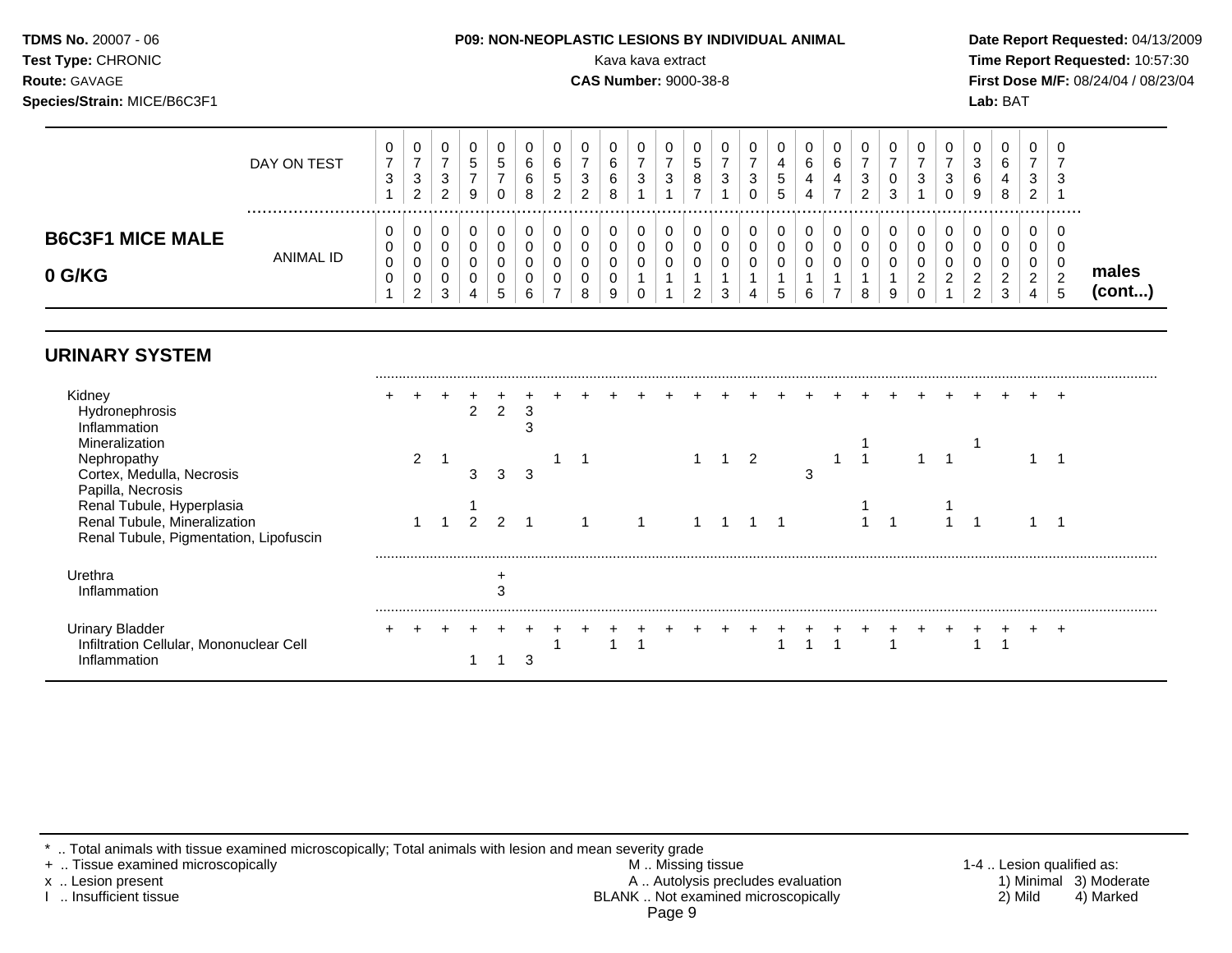| TDMS No. 20007 - 06<br>Test Type: CHRONIC<br>Route: GAVAGE<br>Species/Strain: MICE/B6C3F1 |             |             |                           |        |             |             |             |   | Kava kava extract<br><b>CAS Number: 9000-38-8</b> |             |             |             |                        | <b>P09: NON-NEOPLASTIC LESIONS BY INDIVIDUAL ANIMAL</b> |                       |        |        |        |             |                        |             |             | Lab: BAT |               | Date Report Requested: 04/13/2009<br>Time Report Requested: 10:57:30<br>First Dose M/F: 08/24/04 / 08/23/04 |
|-------------------------------------------------------------------------------------------|-------------|-------------|---------------------------|--------|-------------|-------------|-------------|---|---------------------------------------------------|-------------|-------------|-------------|------------------------|---------------------------------------------------------|-----------------------|--------|--------|--------|-------------|------------------------|-------------|-------------|----------|---------------|-------------------------------------------------------------------------------------------------------------|
|                                                                                           | DAY ON TEST | 0<br>3<br>ົ | 0<br>3<br>⌒<br>$\epsilon$ | 0<br>3 | 0<br>3      | 0<br>3<br>0 | 0<br>3<br>ົ | 3 | 3                                                 | 0<br>3      | 0<br>3      | 0<br>3      | 0<br>3<br>ົ            | 0<br>3                                                  | $\mathbf 0$<br>3<br>0 |        | 3<br>ົ | 3<br>ົ | 0<br>3<br>2 | 0<br>6<br>2<br>6       | 0<br>3<br>2 | 0<br>3      | 0<br>3   | 3<br>$\Omega$ | -3                                                                                                          |
| <b>B6C3F1 MICE MALE</b>                                                                   |             | 0<br>$\sim$ | 0                         | 0<br>⌒ | 0<br>$\sim$ | 0<br>$\sim$ | 0<br>$\sim$ |   |                                                   | 0<br>$\sim$ | 0<br>$\sim$ | 0<br>$\sim$ | $\mathbf{0}$<br>$\sim$ | 0<br>$\sim$                                             | $\mathbf 0$           | $\sim$ | $\sim$ | $\sim$ | 0<br>$\sim$ | $\mathbf{0}$<br>$\sim$ | 0           | 0<br>$\sim$ | 0        |               |                                                                                                             |

Esophagus + + + + + + + + + + + + + + + + + + + + + + + + + **50**

Gallbladder + + + + + + + + + + + + + + + + + + + + + M + + + **49**

Intestine Large, Cecum + + + + + + + + + + + + + + + + + + + + + + + + + **50**

Intestine Large, Colon + + + + + + + + + + + + + + + + + + + + + + + + + **50**

Intestine Large, Rectum + + + + + + + + + + + + + + + + + + + + + + + + + **50**

Intestine Small, Duodenum + + + + + + + + + + + + + + + + + + + + + + + + + **50**

Intestine Small, Ileum + + + + + + + + + + + + + + + + + + + + + + + + + **50**

Intestine Small, Jejunum + + + + + + + + + + + + + + + + + + + + + + + + + **50**

Liver + + + + + + + + + + + + + + + + + + + + + + + + + **50**

Infiltration Cellular, Mononuclear Cell 1 **1 1.0**

Amyloid Deposition **1 2.0**<br>
2 **1 2.0**<br>
Serosa. Inflammation. Granulomatous **1 2.0** 

Inflammation, Chronic **1 2.0**

Angiectasis **3 1.0 3 1.0** Basophilic Focus **2** Clear Cell Focus X X X X X X X X X X X **18**

Page 10

.. Total animals with tissue examined microscopically; Total animals with lesion and mean severity grade<br>Tissue examined microscopically

**ALIMENTARY SYSTEM**

**0 G/KG**

Epithelium, Hyperplasia

Serosa, Inflammation, Granulomatous

ANIMAL ID

 

**\* TOTALS**

+ .. Tissue examined microscopically examined microscopically and the state of the state of the M .. Missing tissue the M .. Missing tissue the matrix of the M .. Missing tissue the matrix of the M .. Lesion qualified as: x .. Lesion present 1) Minimal 3) Moderate<br>A .. Autolysis precludes evaluation 1 and 1) Minimal 3) Moderate<br>BLANK .. Not examined microscopically 1 and 1) Mild 4) Marked BLANK .. Not examined microscopically

.........................................................................................................................................................................................................

.........................................................................................................................................................................................................

.........................................................................................................................................................................................................

.........................................................................................................................................................................................................

.........................................................................................................................................................................................................

.........................................................................................................................................................................................................

.........................................................................................................................................................................................................

.........................................................................................................................................................................................................

.........................................................................................................................................................................................................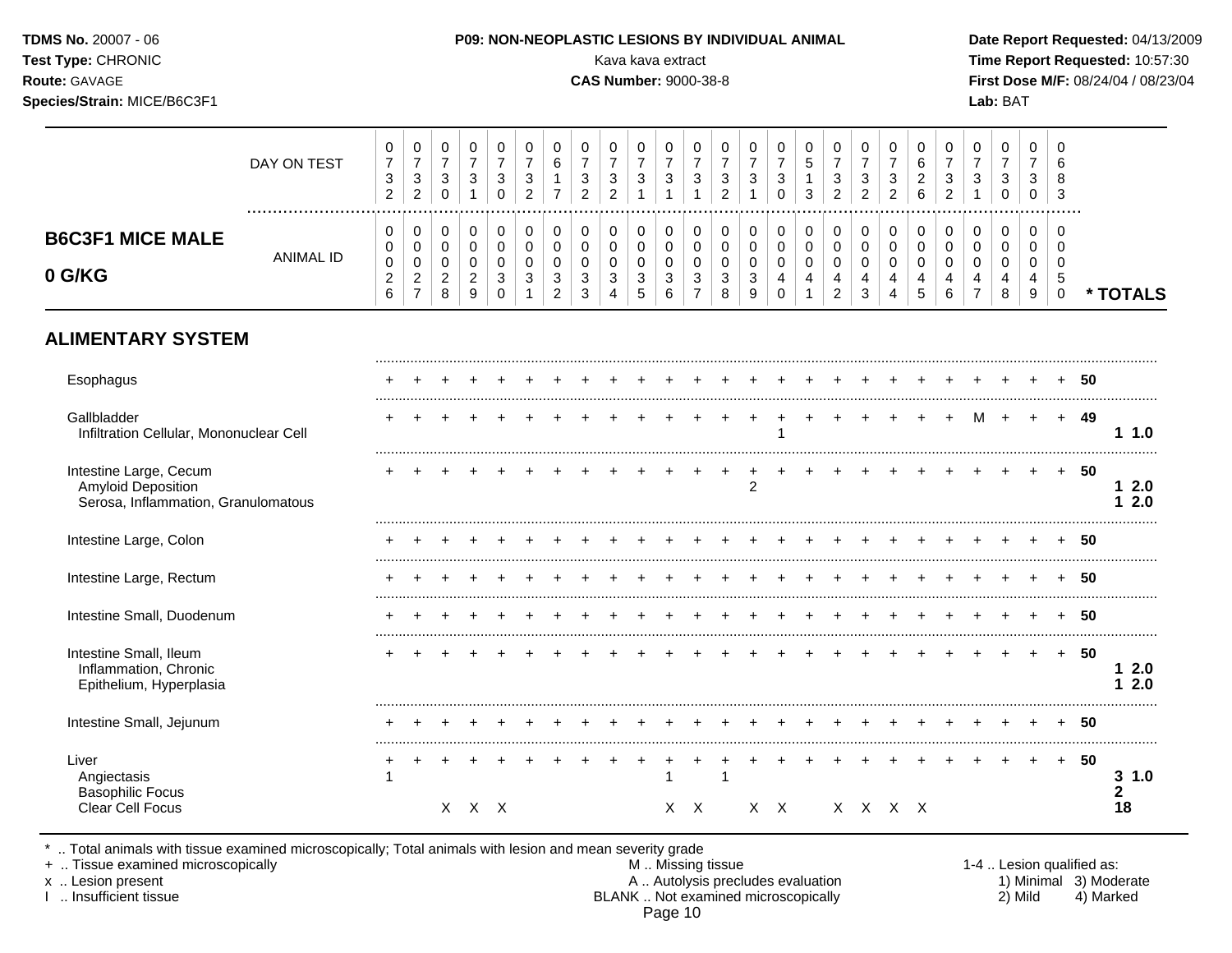| <b>DMS No.</b> 20007 - 06 |  |
|---------------------------|--|
| est Type: CHRONIC         |  |

**Test Type:** CHRONIC Kava kava extract **Time Report Requested:** 10:57:30 **Route:** GAVAGE **CAS Number:** 9000-38-8 **First Dose M/F:** 08/24/04 / 08/23/04 **Species/Strain:** MICE/B6C3F1 **Lab:** BAT

|                                                                                                                                                                         | DAY ON TEST      | 0<br>$\overline{7}$<br>$\sqrt{3}$<br>$\overline{2}$ | 0<br>$\overline{7}$<br>$\ensuremath{\mathsf{3}}$<br>$\sqrt{2}$  | 0<br>$\overline{7}$<br>$\mathbf{3}$<br>$\mathbf 0$               | 0<br>$\overline{7}$<br>3<br>$\mathbf 1$               | 0<br>$\overline{7}$<br>3<br>$\mathbf 0$           | 0<br>$\overline{7}$<br>$\mathbf{3}$<br>$\overline{2}$                | 0<br>$\,6\,$<br>$\mathbf{1}$<br>$\overline{7}$        | 0<br>$\overline{7}$<br>$\sqrt{3}$<br>$\overline{2}$ | 0<br>$\overline{7}$<br>$\mathbf{3}$<br>$\overline{2}$           | 0<br>$\overline{7}$<br>3<br>1                                            | 0<br>$\overline{7}$<br>$\mathbf{3}$<br>$\mathbf 1$   | 0<br>$\overline{7}$<br>$\mathbf{3}$                             | 0<br>$\overline{7}$<br>$\sqrt{3}$<br>$\overline{2}$ | 0<br>$\overline{7}$<br>$\mathbf{3}$                                                    | 0<br>$\overline{7}$<br>$\mathbf{3}$<br>$\Omega$                  | 0<br>$\overline{5}$<br>$\mathbf{1}$<br>3                                 | 0<br>$\overline{7}$<br>$\sqrt{3}$<br>$\overline{2}$    | 0<br>$\overline{7}$<br>3<br>$\overline{2}$         | 0<br>$\overline{7}$<br>$\mathbf{3}$<br>$\overline{2}$            | 0<br>6<br>$\sqrt{2}$<br>$6\phantom{a}$                 | 0<br>$\overline{7}$<br>$\ensuremath{\mathsf{3}}$<br>$\overline{2}$ | 0<br>$\overline{7}$<br>3                                            | 0<br>$\overline{7}$<br>$\sqrt{3}$<br>$\pmb{0}$         | 0<br>$\overline{7}$<br>3<br>$\overline{0}$          | 0<br>6<br>8<br>3                                           |    |                                          |
|-------------------------------------------------------------------------------------------------------------------------------------------------------------------------|------------------|-----------------------------------------------------|-----------------------------------------------------------------|------------------------------------------------------------------|-------------------------------------------------------|---------------------------------------------------|----------------------------------------------------------------------|-------------------------------------------------------|-----------------------------------------------------|-----------------------------------------------------------------|--------------------------------------------------------------------------|------------------------------------------------------|-----------------------------------------------------------------|-----------------------------------------------------|----------------------------------------------------------------------------------------|------------------------------------------------------------------|--------------------------------------------------------------------------|--------------------------------------------------------|----------------------------------------------------|------------------------------------------------------------------|--------------------------------------------------------|--------------------------------------------------------------------|---------------------------------------------------------------------|--------------------------------------------------------|-----------------------------------------------------|------------------------------------------------------------|----|------------------------------------------|
| <b>B6C3F1 MICE MALE</b><br>0 G/KG                                                                                                                                       | <b>ANIMAL ID</b> | 0<br>0<br>$\pmb{0}$<br>$\sqrt{2}$<br>$\,6\,$        | 0<br>$\mathbf 0$<br>$\mathbf 0$<br>$\sqrt{2}$<br>$\overline{7}$ | $\mathbf 0$<br>$\mathbf 0$<br>$\pmb{0}$<br>$\boldsymbol{2}$<br>8 | 0<br>$\mathbf 0$<br>$\Omega$<br>$\boldsymbol{2}$<br>9 | 0<br>0<br>$\Omega$<br>$\mathbf{3}$<br>$\mathbf 0$ | $\pmb{0}$<br>$\mathbf 0$<br>$\Omega$<br>$\mathbf{3}$<br>$\mathbf{1}$ | 0<br>0<br>$\mathbf 0$<br>$\sqrt{3}$<br>$\overline{c}$ | 0<br>$\mathbf 0$<br>$\mathbf 0$<br>$\mathsf 3$<br>3 | 0<br>$\mathbf 0$<br>$\mathbf 0$<br>$\sqrt{3}$<br>$\overline{4}$ | $\Omega$<br>$\mathbf 0$<br>$\mathbf 0$<br>$\ensuremath{\mathsf{3}}$<br>5 | 0<br>$\mathbf 0$<br>$\mathbf 0$<br>$\mathbf{3}$<br>6 | 0<br>$\mathbf 0$<br>$\mathbf 0$<br>$\sqrt{3}$<br>$\overline{7}$ | 0<br>$\mathbf 0$<br>$\mathbf 0$<br>$\sqrt{3}$<br>8  | $\mathbf 0$<br>$\pmb{0}$<br>$\pmb{0}$<br>$\ensuremath{\mathsf{3}}$<br>$\boldsymbol{9}$ | 0<br>$\mathbf 0$<br>$\mathbf 0$<br>$\overline{4}$<br>$\mathbf 0$ | 0<br>$\pmb{0}$<br>$\mathsf 0$<br>$\overline{\mathbf{4}}$<br>$\mathbf{1}$ | 0<br>$\mathbf 0$<br>$\mathbf 0$<br>4<br>$\overline{2}$ | 0<br>$\pmb{0}$<br>$\mathbf 0$<br>4<br>3            | $\mathbf 0$<br>$\mathbf 0$<br>$\mathbf 0$<br>$\overline{4}$<br>4 | 0<br>$\mathbf 0$<br>$\mathbf 0$<br>$\overline{4}$<br>5 | 0<br>$\mathbf 0$<br>$\Omega$<br>$\overline{4}$<br>6                | 0<br>$\mathbf 0$<br>$\mathbf 0$<br>$\overline{4}$<br>$\overline{7}$ | 0<br>$\mathbf 0$<br>$\mathbf 0$<br>$\overline{4}$<br>8 | $\mathbf 0$<br>$\mathbf 0$<br>$\mathbf 0$<br>4<br>9 | 0<br>$\mathbf 0$<br>$\mathbf 0$<br>$\sqrt{5}$<br>$\pmb{0}$ |    | * TOTALS                                 |
| Degeneration, Cystic<br>Eosinophilic Focus<br>Fatty Change<br>Fibrosis                                                                                                  |                  | $\overline{2}$                                      |                                                                 |                                                                  | X                                                     | X.                                                | $\overline{1}$                                                       | x x x                                                 |                                                     |                                                                 | Χ<br>$\overline{2}$                                                      | $\mathbf{1}$                                         | $\mathbf{1}$                                                    | X<br>$\mathbf{1}$<br>2                              |                                                                                        | $X$ $X$                                                          | $\mathbf{1}$                                                             | $\mathbf{1}$                                           | $\mathbf{1}$                                       | Х<br>$\overline{2}$                                              | 1                                                      | $\times$                                                           |                                                                     |                                                        | $X$ $X$ $X$                                         |                                                            |    | 11.0<br>28<br>32 1.3<br>12.0             |
| Hematopoietic Cell Proliferation<br>Infiltration Cellular, Mononuclear Cell<br>Mineralization<br><b>Mixed Cell Focus</b><br><b>Necrosis</b><br><b>Tension Lipidosis</b> |                  | X<br>X                                              |                                                                 |                                                                  |                                                       | $\boldsymbol{\mathsf{X}}$                         | 2                                                                    |                                                       |                                                     |                                                                 |                                                                          |                                                      | X                                                               | X                                                   | $\mathbf{1}$                                                                           | X                                                                |                                                                          | X                                                      |                                                    |                                                                  | $X$ $X$ $X$                                            |                                                                    |                                                                     |                                                        |                                                     |                                                            |    | 2.0<br>49 1.0<br>11.0<br>15<br>31.7<br>5 |
| Mesentery<br>Inflammation, Chronic<br>Fat, Necrosis                                                                                                                     |                  |                                                     |                                                                 |                                                                  |                                                       |                                                   |                                                                      |                                                       |                                                     |                                                                 |                                                                          |                                                      |                                                                 |                                                     | $+$<br>$\overline{c}$                                                                  |                                                                  |                                                                          |                                                        |                                                    |                                                                  |                                                        |                                                                    |                                                                     |                                                        |                                                     |                                                            | 3  | 13.0<br>2.2.0                            |
| Pancreas<br>Acinus, Atrophy<br>Acinus, Hypertrophy                                                                                                                      |                  |                                                     | 2                                                               |                                                                  |                                                       |                                                   |                                                                      |                                                       |                                                     |                                                                 | -1                                                                       |                                                      |                                                                 |                                                     |                                                                                        |                                                                  |                                                                          |                                                        |                                                    |                                                                  |                                                        |                                                                    |                                                                     |                                                        |                                                     | $\ddot{}$                                                  | 50 | 14.0<br>2, 1.5                           |
| <b>Salivary Glands</b><br>Infiltration Cellular, Mononuclear Cell<br>Parotid Gland, Atrophy                                                                             |                  |                                                     |                                                                 |                                                                  |                                                       |                                                   |                                                                      | $\overline{2}$                                        |                                                     |                                                                 |                                                                          | $\begin{array}{c} + \\ 1 \end{array}$                |                                                                 |                                                     |                                                                                        | $\overline{1}$                                                   |                                                                          |                                                        | $\overline{1}$                                     |                                                                  |                                                        |                                                                    |                                                                     |                                                        |                                                     | $\mathbf{1}$                                               | 50 | 43 1.1<br>12.0                           |
| Stomach, Forestomach<br>Inflammation, Chronic<br><b>Necrosis</b><br>Epithelium, Hyperplasia                                                                             |                  |                                                     | $\overline{c}$<br>3                                             |                                                                  |                                                       | 1<br>$\mathbf 1$                                  | $\overline{2}$<br>$\overline{c}$<br>$\overline{c}$                   |                                                       | $\overline{c}$<br>$\overline{1}$<br>3               |                                                                 |                                                                          | $\mathbf{1}$<br>$\overline{2}$                       |                                                                 |                                                     |                                                                                        |                                                                  |                                                                          |                                                        | $\overline{c}$<br>$\overline{c}$<br>$\overline{c}$ | $\mathbf{1}$<br>3                                                |                                                        | $\mathbf{1}$<br>$\mathbf{3}$                                       |                                                                     |                                                        | $\overline{a}$<br>$\overline{a}$<br>$\overline{2}$  | $\ddot{}$<br>$\overline{1}$<br>$\overline{2}$              | 50 | 19 1.7<br>82.0<br>18 2.3                 |
| Stomach, Glandular                                                                                                                                                      |                  |                                                     |                                                                 |                                                                  |                                                       |                                                   |                                                                      |                                                       |                                                     |                                                                 |                                                                          |                                                      |                                                                 |                                                     |                                                                                        |                                                                  |                                                                          |                                                        |                                                    |                                                                  |                                                        |                                                                    |                                                                     |                                                        |                                                     |                                                            | 50 |                                          |

\* .. Total animals with tissue examined microscopically; Total animals with lesion and mean severity grade

+ .. Tissue examined microscopically M .. Missing tissue 1-4 .. Lesion qualified as:

- x .. Lesion present **A .. Autolysis precludes evaluation** A .. Autolysis precludes evaluation 1) Minimal 3) Moderate I .. Insufficient tissue BLANK .. Not examined microscopically 2) Mild 4) Marked Page 11
-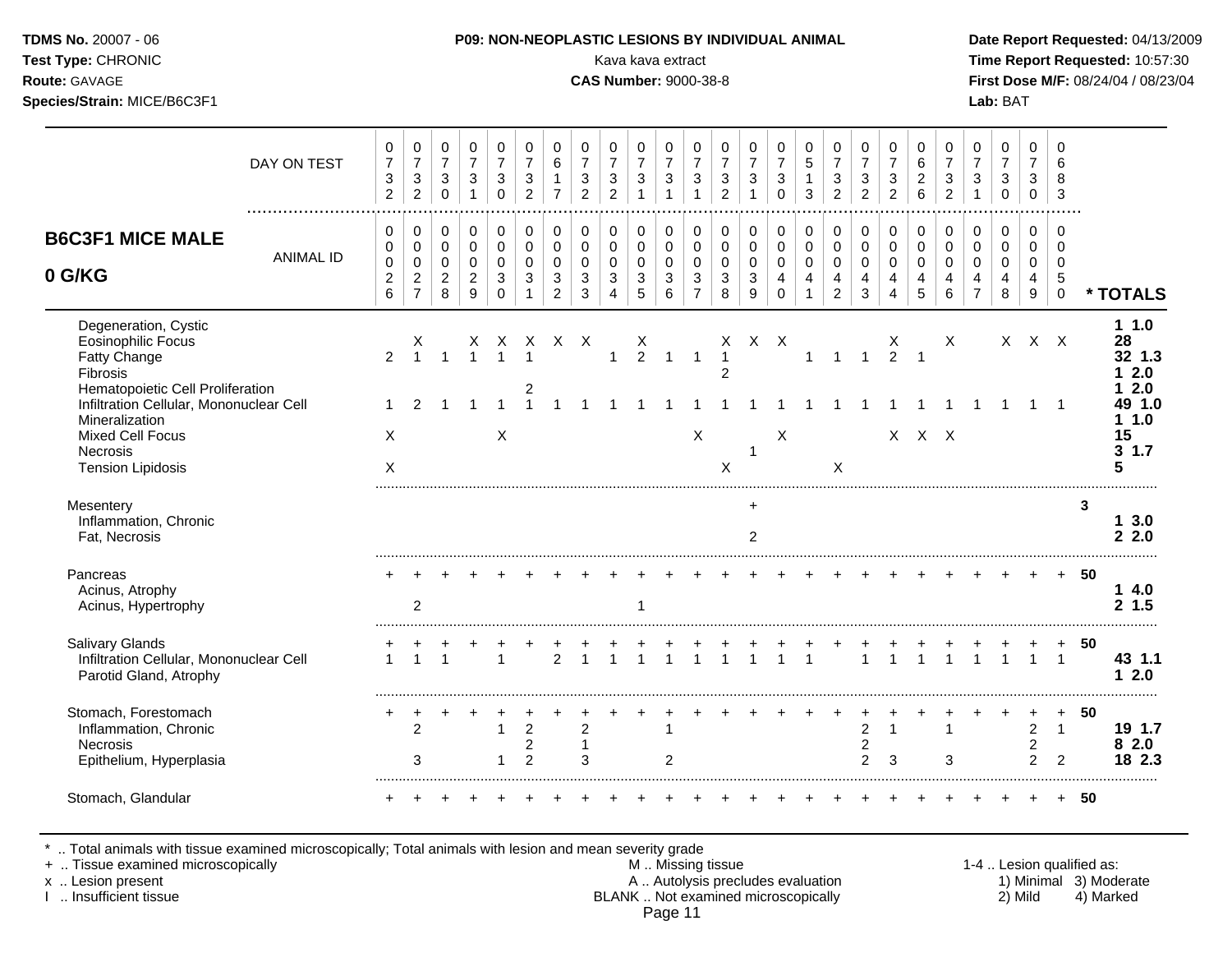| Test Type: CHRONIC<br>Route: GAVAGE<br>Species/Strain: MICE/B6C3F1                                                                                                        |                  |                                                  |                                                                   |                                                              |                                                                     |                                                            |                                                                   |                                                                              |                                                                                | Kava kava extract<br><b>CAS Number: 9000-38-8</b> |                                                                 |                                                                     |                                                                              |                                                               |                                                                     |                                                                |                                                                 |                                                                |                                                                            |                                                                    |                                                                 |                                                         |                                                                | Lab: BAT                                                     |                                                |                                                     |        | Time Report Requested: 10:57:30<br>First Dose M/F: 08/24/04 / 08/23/04 |
|---------------------------------------------------------------------------------------------------------------------------------------------------------------------------|------------------|--------------------------------------------------|-------------------------------------------------------------------|--------------------------------------------------------------|---------------------------------------------------------------------|------------------------------------------------------------|-------------------------------------------------------------------|------------------------------------------------------------------------------|--------------------------------------------------------------------------------|---------------------------------------------------|-----------------------------------------------------------------|---------------------------------------------------------------------|------------------------------------------------------------------------------|---------------------------------------------------------------|---------------------------------------------------------------------|----------------------------------------------------------------|-----------------------------------------------------------------|----------------------------------------------------------------|----------------------------------------------------------------------------|--------------------------------------------------------------------|-----------------------------------------------------------------|---------------------------------------------------------|----------------------------------------------------------------|--------------------------------------------------------------|------------------------------------------------|-----------------------------------------------------|--------|------------------------------------------------------------------------|
|                                                                                                                                                                           | DAY ON TEST      | $\,0\,$<br>$\overline{7}$<br>3<br>$\overline{2}$ | 0<br>$\overline{7}$<br>$\mathbf{3}$<br>$\overline{2}$             | 0<br>$\overline{7}$<br>$\mathbf{3}$<br>$\mathsf{O}\xspace$   | $\,0\,$<br>$\overline{7}$<br>$\sqrt{3}$<br>$\mathbf{1}$             | 0<br>$\overline{7}$<br>$\mathbf{3}$<br>$\mathsf{O}\xspace$ | 0<br>$\overline{7}$<br>$\mathbf{3}$<br>$\overline{2}$             | $\pmb{0}$<br>$\,6$<br>$\mathbf{1}$<br>$\overline{7}$                         | 0<br>$\overline{7}$<br>$\sqrt{3}$<br>$\overline{2}$                            | 0<br>$\overline{7}$<br>3<br>$\overline{2}$        | 0<br>$\overline{7}$<br>$\sqrt{3}$<br>$\mathbf{1}$               | $\pmb{0}$<br>$\overline{7}$<br>$\mathfrak{S}$<br>$\overline{1}$     | 0<br>$\overline{7}$<br>$\ensuremath{\mathsf{3}}$<br>$\overline{1}$           | $\mathbf 0$<br>$\overline{7}$<br>$\sqrt{3}$<br>$\overline{2}$ | 0<br>$\overline{7}$<br>3<br>$\mathbf{1}$                            | 0<br>$\overline{7}$<br>$\mathbf{3}$<br>$\Omega$                | $\mathbf 0$<br>5<br>$\mathbf{1}$<br>3                           | 0<br>$\overline{7}$<br>$\mathbf{3}$<br>$\overline{2}$          | $\mathbf 0$<br>$\overline{7}$<br>$\sqrt{3}$<br>2                           | 0<br>$\overline{7}$<br>$\ensuremath{\mathsf{3}}$<br>$\overline{2}$ | 0<br>$\,6\,$<br>$\overline{2}$<br>6                             | 0<br>$\overline{7}$<br>$\mathbf{3}$<br>$\overline{2}$   | $\pmb{0}$<br>$\overline{7}$<br>$\mathbf{3}$<br>$\mathbf{1}$    | 0<br>$\overline{7}$<br>$\mathfrak{S}$<br>$\mathsf{O}\xspace$ | 0<br>$\overline{7}$<br>3<br>$\mathbf 0$        | $\mathbf 0$<br>6<br>8<br>$\mathbf{3}$               |        |                                                                        |
| <b>B6C3F1 MICE MALE</b><br>0 G/KG                                                                                                                                         | <b>ANIMAL ID</b> | 0<br>0<br>$\pmb{0}$<br>$\boldsymbol{2}$<br>6     | 0<br>$\mathbf 0$<br>$\pmb{0}$<br>$\overline{c}$<br>$\overline{7}$ | 0<br>$\mathbf 0$<br>$\mathbf 0$<br>$\overline{c}$<br>$\bf 8$ | 0<br>$\mathbf 0$<br>$\pmb{0}$<br>$\overline{c}$<br>$\boldsymbol{9}$ | 0<br>$\mathbf 0$<br>$\mathbf 0$<br>3<br>$\mathbf 0$        | 0<br>$\mathbf 0$<br>$\mathbf 0$<br>$\mathbf{3}$<br>$\overline{1}$ | 0<br>$\mathbf 0$<br>$\pmb{0}$<br>$\ensuremath{\mathsf{3}}$<br>$\overline{c}$ | 0<br>$\mathbf 0$<br>$\mathsf 0$<br>$\ensuremath{\mathsf{3}}$<br>$\mathfrak{S}$ | 0<br>$\Omega$<br>$\mathbf 0$<br>3<br>4            | 0<br>$\mathbf 0$<br>$\pmb{0}$<br>$\ensuremath{\mathsf{3}}$<br>5 | 0<br>$\pmb{0}$<br>$\pmb{0}$<br>$\ensuremath{\mathsf{3}}$<br>$\,6\,$ | 0<br>$\mathbf 0$<br>$\pmb{0}$<br>$\ensuremath{\mathsf{3}}$<br>$\overline{7}$ | 0<br>$\mathbf 0$<br>$\mathbf 0$<br>$\sqrt{3}$<br>$\, 8$       | 0<br>$\mathbf 0$<br>$\mathsf 0$<br>$\mathbf{3}$<br>$\boldsymbol{9}$ | 0<br>$\mathbf 0$<br>$\pmb{0}$<br>$\overline{4}$<br>$\mathbf 0$ | 0<br>$\mathbf 0$<br>$\pmb{0}$<br>$\overline{4}$<br>$\mathbf{1}$ | 0<br>$\mathbf 0$<br>$\mathsf{O}\xspace$<br>4<br>$\overline{2}$ | 0<br>$\mathbf{0}$<br>$\mathsf{O}\xspace$<br>$\overline{4}$<br>$\mathbf{3}$ | 0<br>$\Omega$<br>$\mathsf 0$<br>$\overline{4}$<br>$\overline{4}$   | 0<br>$\mathbf 0$<br>$\mathbf 0$<br>$\overline{4}$<br>$\sqrt{5}$ | 0<br>$\mathbf 0$<br>$\mathsf{O}\xspace$<br>4<br>$\,6\,$ | $\pmb{0}$<br>$\mathbf 0$<br>$\mathbf 0$<br>4<br>$\overline{7}$ | $\pmb{0}$<br>$\mathbf 0$<br>0<br>4<br>$\bf 8$                | 0<br>$\mathbf 0$<br>0<br>4<br>$\boldsymbol{9}$ | 0<br>$\mathbf 0$<br>$\mathbf 0$<br>5<br>$\mathbf 0$ |        | * TOTALS                                                               |
| Infiltration Cellular, Mononuclear Cell<br>Ulcer<br>Epithelium, Hyperplasia<br>Glands, Ectasia                                                                            |                  |                                                  |                                                                   |                                                              |                                                                     |                                                            |                                                                   |                                                                              |                                                                                |                                                   |                                                                 |                                                                     |                                                                              |                                                               |                                                                     |                                                                |                                                                 | $\overline{1}$                                                 |                                                                            | $\mathbf{1}$                                                       |                                                                 |                                                         | 1                                                              |                                                              |                                                | $\mathbf{1}$                                        |        | 21.0<br>12.0<br>22.0<br>2, 1.0                                         |
| Tooth<br>Dysplasia                                                                                                                                                        |                  | $\mathbf{1}$                                     |                                                                   | $\mathbf{1}$                                                 | $\overline{2}$                                                      |                                                            | $1 \quad 4$                                                       |                                                                              | $\overline{2}$                                                                 | $\overline{1}$                                    |                                                                 | $\overline{4}$                                                      | +<br>$\overline{2}$                                                          |                                                               | 3 <sub>1</sub>                                                      |                                                                |                                                                 | $\overline{4}$                                                 | $\overline{1}$                                                             |                                                                    | 3                                                               |                                                         |                                                                | 3                                                            | $\mathbf{1}$                                   | $+$<br>3                                            | 33     | 33 2.3                                                                 |
| <b>CARDIOVASCULAR SYSTEM</b>                                                                                                                                              |                  |                                                  |                                                                   |                                                              |                                                                     |                                                            |                                                                   |                                                                              |                                                                                |                                                   |                                                                 |                                                                     |                                                                              |                                                               |                                                                     |                                                                |                                                                 |                                                                |                                                                            |                                                                    |                                                                 |                                                         |                                                                |                                                              |                                                |                                                     |        |                                                                        |
| <b>Blood Vessel</b>                                                                                                                                                       |                  |                                                  |                                                                   |                                                              |                                                                     |                                                            |                                                                   |                                                                              |                                                                                |                                                   |                                                                 |                                                                     |                                                                              |                                                               |                                                                     |                                                                |                                                                 |                                                                |                                                                            |                                                                    |                                                                 |                                                         |                                                                |                                                              |                                                |                                                     | $+ 50$ |                                                                        |
| Heart<br>Cardiomyopathy<br>Artery, Infiltration Cellular, Mononuclear<br>Cell<br>Myocardium, Mineralization                                                               |                  |                                                  |                                                                   |                                                              |                                                                     |                                                            | $\overline{1}$                                                    |                                                                              |                                                                                | $\mathbf{1}$                                      |                                                                 | $\mathbf{1}$                                                        | $\ddot{}$                                                                    | $\mathbf{1}$                                                  | $\mathbf{1}$                                                        | $\overline{1}$                                                 |                                                                 |                                                                | $\overline{1}$                                                             |                                                                    |                                                                 | $\ddot{}$<br>$\mathbf{1}$                               | $+$                                                            | $\ddot{}$                                                    | $+$                                            | $\ddot{}$<br>$\overline{2}$                         | 50     | 14 1.2<br>21.0<br>12.0                                                 |
| <b>ENDOCRINE SYSTEM</b>                                                                                                                                                   |                  |                                                  |                                                                   |                                                              |                                                                     |                                                            |                                                                   |                                                                              |                                                                                |                                                   |                                                                 |                                                                     |                                                                              |                                                               |                                                                     |                                                                |                                                                 |                                                                |                                                                            |                                                                    |                                                                 |                                                         |                                                                |                                                              |                                                |                                                     |        |                                                                        |
| <b>Adrenal Cortex</b><br>Hypertrophy<br>Infiltration Cellular, Mononuclear Cell<br>Vacuolization Cytoplasmic<br>Subcapsular, Hyperplasia<br>Zona Reticularis, Hyperplasia |                  |                                                  | $\mathbf{1}$                                                      | $\mathbf{1}$                                                 | $\overline{\phantom{0}}$                                            |                                                            | $\overline{2}$                                                    | $\overline{1}$                                                               | $\overline{1}$                                                                 | $\overline{1}$<br>$\overline{2}$                  | 1                                                               | $\overline{2}$                                                      | $\overline{1}$<br>$\mathcal{P}$                                              |                                                               | 2 1 1 1                                                             |                                                                |                                                                 | $\overline{1}$                                                 | $\overline{\phantom{0}}$                                                   |                                                                    | $\mathbf{1}$                                                    | $\overline{2}$                                          |                                                                | $\overline{c}$<br>$\overline{2}$                             | $\mathbf{1}$<br>$\overline{2}$                 | $\pm$<br>$\mathbf{1}$<br>$\overline{1}$             | 50     | 1.10<br>1 1.0<br>2, 1.5<br>44 1.3<br>52.0                              |

.. Total animals with tissue examined microscopically; Total animals with lesion and mean severity grade<br>Tissue examined microscopically understanding its and mean severity grade.

+ .. Tissue examined microscopically M.. Missing tissue M.. Missing tissue 1-4 .. Lesion qualified as:<br>
This insufficient tissue 1-4 .. Lesion present A .. Autolysis precludes evaluation A .. Autolysis precludes evaluatio x .. Lesion present **A .. Autolysis precludes evaluation** A .. Autolysis precludes evaluation 1) Minimal 3) Moderate I .. Insufficient tissue BLANK .. Not examined microscopically 2) Mild 4) Marked Page 12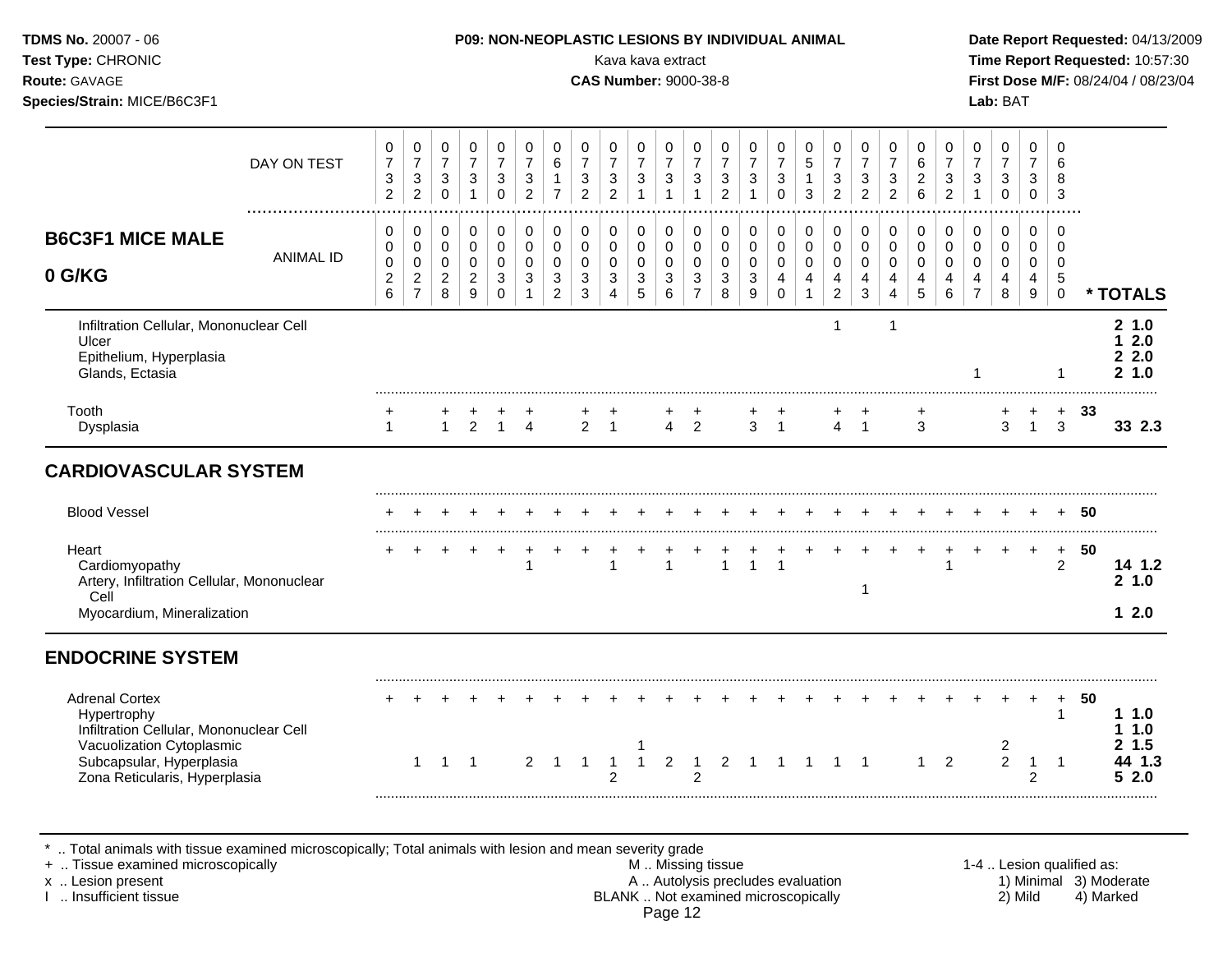| <b>TDMS No. 20007 - 06</b><br>Test Type: CHRONIC    |             |   |  | <b>P09: NON-NEOPLASTIC LESIONS BY INDIVIDUAL ANIMAL</b> |   |  | Kava kava extract            |  |   |  |  |    |  | Date Rep<br><b>Time Rep</b>  |  |
|-----------------------------------------------------|-------------|---|--|---------------------------------------------------------|---|--|------------------------------|--|---|--|--|----|--|------------------------------|--|
| <b>Route: GAVAGE</b><br>Species/Strain: MICE/B6C3F1 |             |   |  |                                                         |   |  | <b>CAS Number: 9000-38-8</b> |  |   |  |  |    |  | <b>First Dos</b><br>Lab: BAT |  |
|                                                     | DAY ON TEST | 0 |  |                                                         | 6 |  |                              |  | 0 |  |  | R. |  |                              |  |

# Date Report Requested: 04/13/2009 **Time Report Requested: 10:57:30 First Dose M/F:** 08/24/04 / 08/23/04

|                                                                      | DAY ON TEST      | 0<br>$\overline{7}$<br>3<br>$\overline{2}$ | 0<br>$\overline{7}$<br>3<br>$\overline{c}$      | 0<br>$\overline{7}$<br>3<br>0                | 0<br>$\overline{7}$<br>3                             | 0<br>$\overline{7}$<br>3<br>0 | 0<br>$\overline{7}$<br>3<br>2 | 0<br>$6\phantom{1}6$            | 0<br>$\overline{7}$<br>3<br>$\overline{2}$ | 0<br>$\overline{7}$<br>3<br>2 | 0<br>$\overline{7}$<br>3 | 0<br>$\overline{7}$<br>3 | 0<br>$\overline{7}$<br>3 | 0<br>$\overline{7}$<br>3<br>$\overline{2}$ | 0<br>$\overline{7}$<br>3        | 0<br>$\overline{7}$<br>$\mathbf{3}$<br>$\Omega$ | 0<br>5<br>3                          | 0<br>$\overline{7}$<br>3<br>$\overline{2}$      | 0<br>$\overline{7}$<br>3<br>$\overline{2}$ | 0<br>$\overline{7}$<br>3<br>2 | 0<br>6<br>2<br>6             | 0<br>7<br>3<br>$\overline{2}$ | 0<br>$\overline{7}$<br>3 | 0<br>$\overline{7}$<br>3<br>$\mathbf 0$ | 0<br>$\overline{7}$<br>3<br>$\Omega$ | 0<br>6<br>8<br>3                              |     |                   |
|----------------------------------------------------------------------|------------------|--------------------------------------------|-------------------------------------------------|----------------------------------------------|------------------------------------------------------|-------------------------------|-------------------------------|---------------------------------|--------------------------------------------|-------------------------------|--------------------------|--------------------------|--------------------------|--------------------------------------------|---------------------------------|-------------------------------------------------|--------------------------------------|-------------------------------------------------|--------------------------------------------|-------------------------------|------------------------------|-------------------------------|--------------------------|-----------------------------------------|--------------------------------------|-----------------------------------------------|-----|-------------------|
| <b>B6C3F1 MICE MALE</b><br>0 G/KG                                    | <b>ANIMAL ID</b> | 0<br>0<br>0<br>$\overline{2}$<br>6         | 0<br>0<br>0<br>$\overline{a}$<br>$\overline{7}$ | 0<br>$\mathbf 0$<br>0<br>$\overline{c}$<br>8 | 0<br>$\pmb{0}$<br>$\pmb{0}$<br>$\boldsymbol{2}$<br>9 | 0<br>$\Omega$<br>0<br>3<br>0  | 0<br>0<br>3                   | 0<br>$\mathbf 0$<br>0<br>3<br>2 | 0<br>0<br>0<br>3<br>3                      | 0<br>0<br>0<br>3<br>4         | 0<br>0<br>0<br>3<br>5    | 0<br>0<br>0<br>3<br>6    | 0<br>0<br>0<br>3         | 0<br>0<br>0<br>3<br>8                      | 0<br>$\mathbf 0$<br>0<br>3<br>9 | 0<br>$\pmb{0}$<br>$\mathbf 0$<br>4<br>0         | 0<br>$\mathbf 0$<br>$\mathbf 0$<br>4 | $\overline{0}$<br>0<br>0<br>4<br>$\overline{2}$ | 0<br>$\mathbf 0$<br>0<br>4<br>3            | 0<br>$\Omega$<br>0<br>4       | 0<br>$\Omega$<br>0<br>4<br>5 | 0<br>$\Omega$<br>6            | 0<br>$\Omega$<br>0       | 0<br>0<br>0<br>4<br>8                   | 0<br>0<br>0<br>4<br>9                | $\Omega$<br>$\Omega$<br>0<br>5<br>$\mathbf 0$ |     | * TOTALS          |
| Adrenal Medulla<br>Hyperplasia                                       |                  |                                            |                                                 |                                              |                                                      |                               |                               |                                 |                                            |                               |                          |                          |                          |                                            |                                 |                                                 |                                      |                                                 |                                            |                               |                              |                               | $\overline{2}$           |                                         |                                      | $\div$                                        | 50  | 2.0<br>1          |
| Islets, Pancreatic<br>Hyperplasia                                    |                  | 2                                          |                                                 |                                              | $\mathfrak{p}$                                       | 3                             | 3                             |                                 | 3                                          |                               |                          |                          |                          |                                            |                                 |                                                 |                                      | $\overline{2}$                                  |                                            | $\overline{2}$                | 3                            |                               |                          |                                         |                                      | $\div$                                        | 50  | 37 1.9            |
| Parathyroid Gland<br>Cyst<br>Infiltration Cellular, Mononuclear Cell |                  |                                            |                                                 |                                              |                                                      |                               |                               |                                 |                                            |                               |                          |                          |                          | $\overline{2}$                             |                                 |                                                 |                                      |                                                 |                                            |                               |                              |                               |                          |                                         |                                      | $+$                                           | 47  | $1\,1.0$<br>2.0   |
| <b>Pituitary Gland</b><br>Cyst<br>Pars Distalis, Hyperplasia         |                  |                                            |                                                 |                                              |                                                      |                               |                               |                                 |                                            |                               |                          |                          |                          |                                            |                                 |                                                 |                                      |                                                 |                                            |                               |                              |                               |                          |                                         | 2                                    |                                               | 49  | 11.0<br>2.0       |
| <b>Thyroid Gland</b><br>Atrophy<br>Cyst<br>Follicle, Hyperplasia     |                  |                                            | 2                                               |                                              |                                                      |                               |                               |                                 |                                            |                               |                          |                          |                          |                                            |                                 |                                                 |                                      |                                                 |                                            |                               |                              |                               |                          | 3                                       | $\pm$                                | $+$                                           | -50 | 3.0<br>1.8<br>2.0 |

#### **GENERAL BODY SYSTEM**

NONE

### **GENITAL SYSTEM**

| -nididvmic       |  |  |  |  |  |  |  | + + + + + + + + + + + + + + + + + + |  |  |  |  |  | $+ + 50$ |  |
|------------------|--|--|--|--|--|--|--|-------------------------------------|--|--|--|--|--|----------|--|
| ∍ranu            |  |  |  |  |  |  |  |                                     |  |  |  |  |  |          |  |
| ے مان بال<br>cer |  |  |  |  |  |  |  |                                     |  |  |  |  |  |          |  |
|                  |  |  |  |  |  |  |  |                                     |  |  |  |  |  |          |  |

\* .. Total animals with tissue examined microscopically; Total animals with lesion and mean severity grade

| 1-4  Lesion qualified as: |                        |
|---------------------------|------------------------|
|                           | 1) Minimal 3) Moderate |
| 2) Mild                   | 4) Marked              |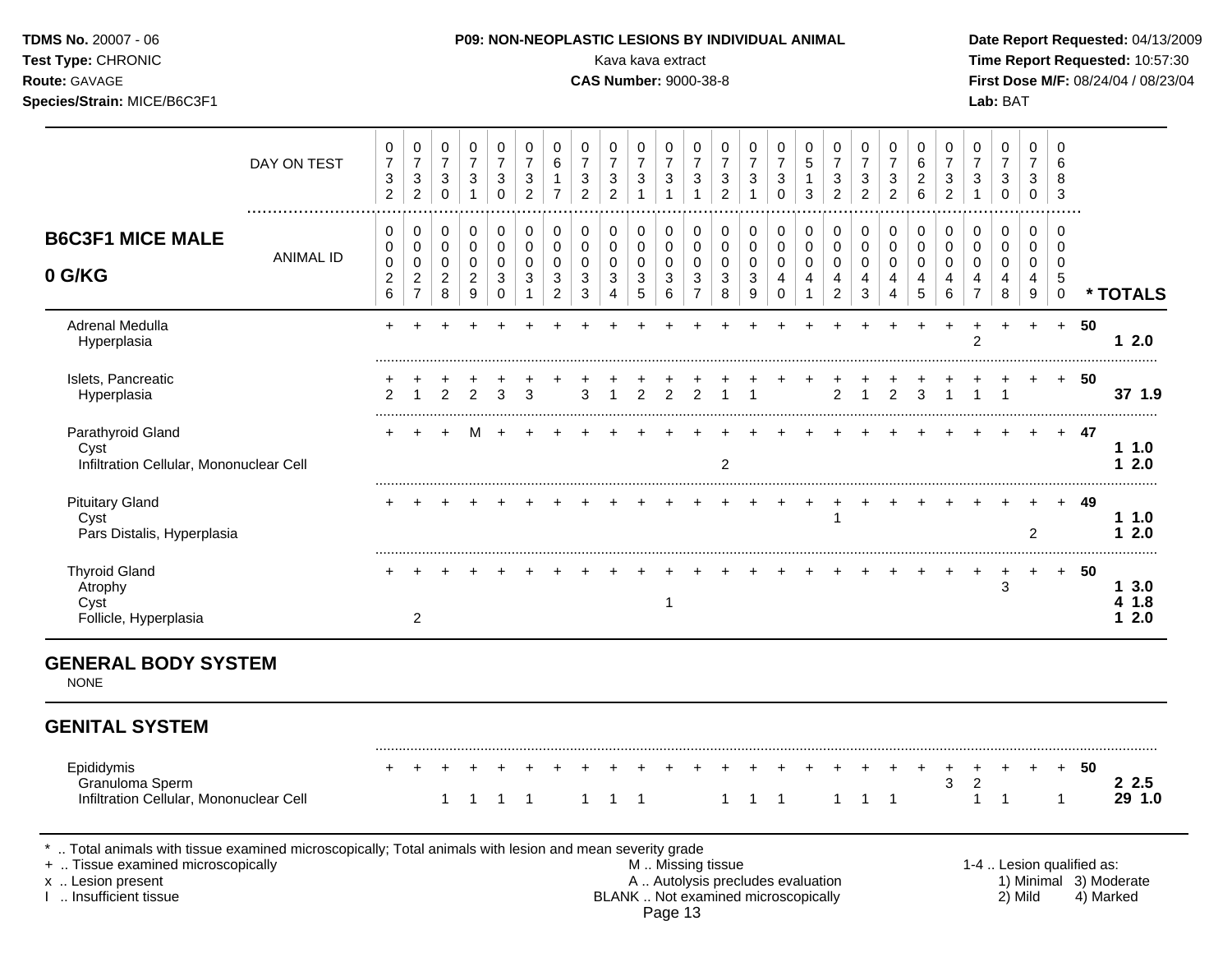| Test Type: CHRONIC<br>Route: GAVAGE<br>Species/Strain: MICE/B6C3F1                            |                  |                                            |                                                                    |                                                      |                                            |                                         |                                                    |                                          |                                                                    | <b>CAS Number: 9000-38-8</b>               |                       | Kava kava extract                 |                                              |                                                                    |                                 |                                        |                                      |                                              |                                                              |                       |                               |                          |                                            | Lab: BAT                      |                       |                                 |        | Time Report Requested: 10:57:30<br>First Dose M/F: 08/24/04 / 08/23/04 |
|-----------------------------------------------------------------------------------------------|------------------|--------------------------------------------|--------------------------------------------------------------------|------------------------------------------------------|--------------------------------------------|-----------------------------------------|----------------------------------------------------|------------------------------------------|--------------------------------------------------------------------|--------------------------------------------|-----------------------|-----------------------------------|----------------------------------------------|--------------------------------------------------------------------|---------------------------------|----------------------------------------|--------------------------------------|----------------------------------------------|--------------------------------------------------------------|-----------------------|-------------------------------|--------------------------|--------------------------------------------|-------------------------------|-----------------------|---------------------------------|--------|------------------------------------------------------------------------|
|                                                                                               | DAY ON TEST<br>. | 0<br>$\overline{7}$<br>3<br>$\overline{2}$ | 0<br>$\overline{7}$<br>$\ensuremath{\mathsf{3}}$<br>$\overline{c}$ | 0<br>$\boldsymbol{7}$<br>$\mathbf{3}$<br>$\mathbf 0$ | 0<br>$\boldsymbol{7}$<br>$\sqrt{3}$        | 0<br>$\overline{7}$<br>3<br>$\mathbf 0$ | $\mathbf 0$<br>$\overline{7}$<br>$\mathbf{3}$<br>2 | 0<br>6<br>$\mathbf{1}$<br>$\overline{7}$ | 0<br>$\overline{7}$<br>$\ensuremath{\mathsf{3}}$<br>$\overline{c}$ | 0<br>$\overline{7}$<br>3<br>$\overline{2}$ | 7<br>3                | 0<br>$\overline{7}$<br>$\sqrt{3}$ | 0<br>$\boldsymbol{7}$<br>$\sqrt{3}$<br>1     | 0<br>$\overline{7}$<br>$\ensuremath{\mathsf{3}}$<br>$\overline{c}$ | 0<br>7<br>3                     | 0<br>7<br>$\mathbf{3}$<br>$\Omega$     | 0<br>$\sqrt{5}$<br>$\mathbf{1}$<br>3 | 0<br>$\overline{7}$<br>3<br>$\overline{c}$   | $\Omega$<br>$\overline{7}$<br>$\mathbf{3}$<br>$\overline{2}$ | 0<br>7<br>3<br>2      | 0<br>6<br>$\overline{c}$<br>6 | 0<br>3<br>$\overline{c}$ | 0<br>$\boldsymbol{7}$<br>3<br>$\mathbf{1}$ | 0<br>$\overline{7}$<br>3<br>0 | 0<br>7<br>3<br>0      | $\Omega$<br>6<br>8<br>3         |        |                                                                        |
| <b>B6C3F1 MICE MALE</b><br>0 G/KG                                                             | <b>ANIMAL ID</b> | 0<br>0<br>0<br>$\overline{c}$<br>6         | 0<br>0<br>0<br>$\overline{c}$<br>$\overline{7}$                    | 0<br>0<br>0<br>$\overline{2}$<br>8                   | 0<br>$\pmb{0}$<br>0<br>$\overline{c}$<br>9 | 0<br>0<br>0<br>3<br>$\Omega$            | 0<br>0<br>$\mathbf 0$<br>3                         | 0<br>0<br>0<br>3<br>$\overline{2}$       | 0<br>$\mathbf 0$<br>$\mathbf 0$<br>3<br>3                          | 0<br>0<br>0<br>3                           | 0<br>0<br>0<br>3<br>5 | 0<br>$\mathbf 0$<br>0<br>3<br>6   | 0<br>$\mathbf 0$<br>0<br>3<br>$\overline{7}$ | 0<br>$\mathbf 0$<br>$\mathbf 0$<br>3<br>8                          | 0<br>0<br>$\mathbf 0$<br>3<br>9 | 0<br>0<br>$\mathbf 0$<br>4<br>$\Omega$ | 0<br>0<br>0<br>4                     | 0<br>0<br>$\mathbf 0$<br>4<br>$\overline{c}$ | 0<br>$\mathbf 0$<br>$\mathbf 0$<br>4<br>3                    | 0<br>0<br>0<br>4<br>4 | 0<br>0<br>0<br>4<br>5         | 0<br>0<br>0<br>4<br>6    | 0<br>$\pmb{0}$<br>0<br>4<br>$\overline{7}$ | 0<br>0<br>0<br>4<br>8         | 0<br>0<br>0<br>4<br>9 | 0<br>0<br>0<br>5<br>$\mathbf 0$ |        | * TOTALS                                                               |
| <b>Preputial Gland</b><br>Cyst<br>Inflammation                                                |                  |                                            |                                                                    |                                                      |                                            | $\overline{2}$                          | 3                                                  |                                          |                                                                    |                                            |                       |                                   |                                              |                                                                    |                                 |                                        |                                      |                                              |                                                              |                       |                               | Δ                        |                                            |                               | 3                     | 3                               | -50    | 42.0<br>102.1                                                          |
| Prostate<br>Hyperplasia<br>Infiltration Cellular, Mononuclear Cell<br>Inflammation            |                  | $\mathbf{1}$                               | $\mathbf 1$                                                        | $\overline{1}$                                       | 2                                          | -1                                      |                                                    |                                          | 1                                                                  | 1                                          | -1                    |                                   | $\mathbf{1}$                                 |                                                                    | $\mathbf{1}$                    | $\overline{1}$                         |                                      | $\mathbf{1}$                                 | $\overline{1}$                                               | $\overline{1}$        | $\overline{2}$                |                          | 1                                          | 1                             | $\mathbf{1}$          | $\overline{1}$                  | + 50   | 11.0<br>29 1.0<br>42.0                                                 |
| Seminal Vesicle<br><b>Fibrosis</b><br>Infiltration Cellular, Mononuclear Cell<br>Inflammation |                  |                                            |                                                                    |                                                      |                                            |                                         |                                                    |                                          |                                                                    |                                            | $\mathbf{1}$          |                                   |                                              | $\overline{1}$                                                     |                                 |                                        |                                      |                                              |                                                              |                       |                               | -1                       |                                            |                               |                       |                                 | -50    | 2, 1.5<br>4 1.0<br>61.0                                                |
| <b>Testes</b><br>Inflammation<br>Mineralization<br>Germinal Epithelium, Atrophy               |                  |                                            |                                                                    |                                                      |                                            |                                         |                                                    |                                          |                                                                    | -1                                         |                       |                                   |                                              |                                                                    | $\overline{c}$                  |                                        |                                      |                                              |                                                              |                       |                               |                          | 2 <sub>2</sub>                             |                               |                       |                                 | 50     | 12.0<br>11.0<br>22.0                                                   |
| <b>HEMATOPOIETIC SYSTEM</b>                                                                   |                  |                                            |                                                                    |                                                      |                                            |                                         |                                                    |                                          |                                                                    |                                            |                       |                                   |                                              |                                                                    |                                 |                                        |                                      |                                              |                                                              |                       |                               |                          |                                            |                               |                       |                                 |        |                                                                        |
| <b>Bone Marrow</b>                                                                            |                  |                                            |                                                                    |                                                      |                                            |                                         |                                                    |                                          |                                                                    |                                            |                       |                                   |                                              |                                                                    |                                 |                                        |                                      |                                              |                                                              |                       |                               |                          |                                            |                               |                       |                                 | 50     |                                                                        |
| Lymph Node, Mandibular                                                                        |                  |                                            |                                                                    |                                                      |                                            |                                         |                                                    |                                          |                                                                    |                                            |                       |                                   |                                              |                                                                    |                                 |                                        | $+$                                  |                                              |                                                              |                       |                               |                          |                                            |                               |                       |                                 | + 50   |                                                                        |
| Lymph Node, Mesenteric<br>Atrophy                                                             |                  |                                            |                                                                    |                                                      |                                            |                                         |                                                    |                                          |                                                                    |                                            |                       |                                   |                                              |                                                                    |                                 |                                        |                                      |                                              |                                                              |                       |                               |                          |                                            | $\ddot{}$                     | $+$                   |                                 | $+ 50$ | 13.0                                                                   |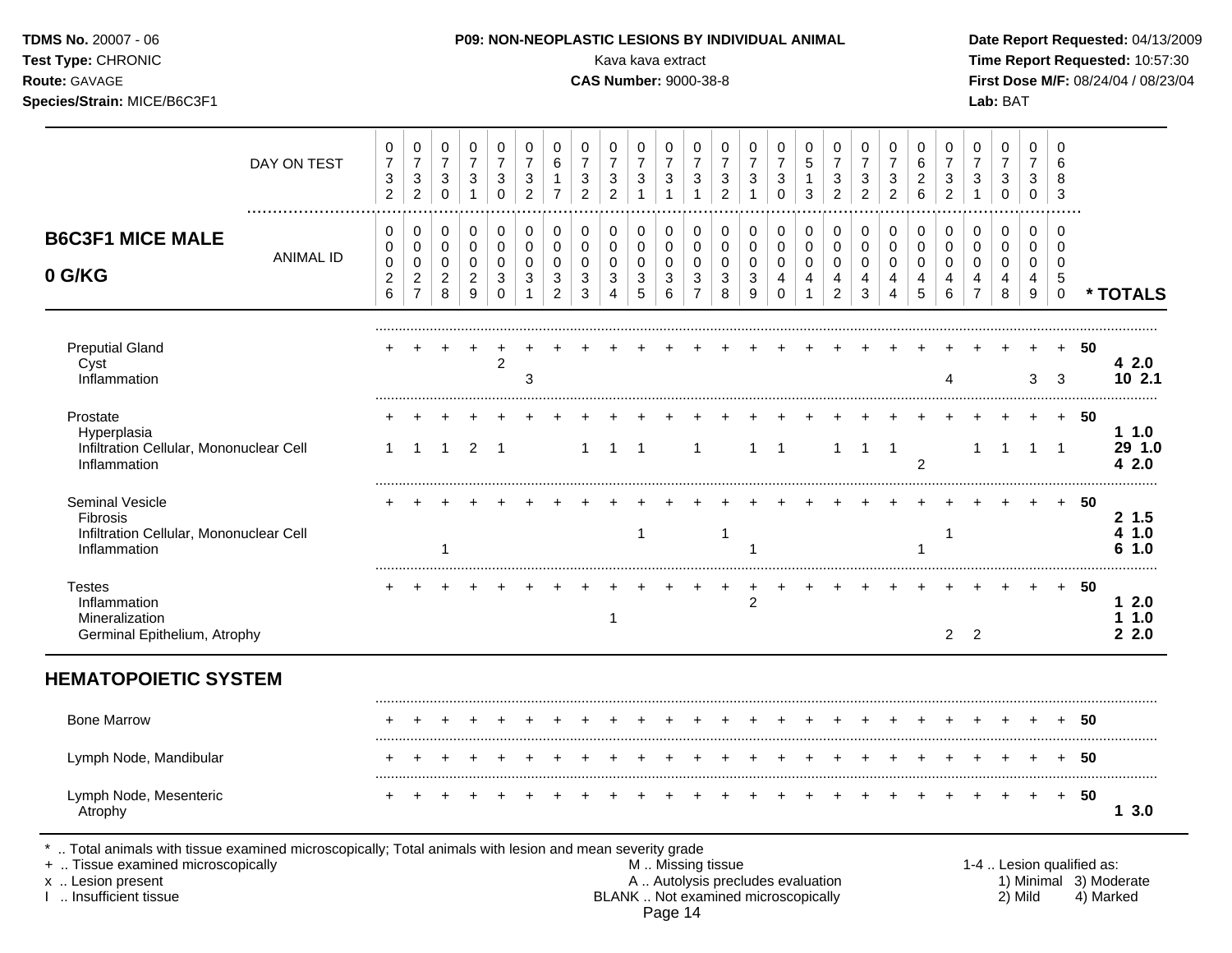| Test Type: CHRONIC<br>Route: GAVAGE<br>Species/Strain: MICE/B6C3F1                                |                  |                                                                |                                                           |                                                    |                                                          |                                                                           |                                                               |                                                                                |                                                                    | Kava kava extract<br><b>CAS Number: 9000-38-8</b>                  |                                                   |                                                                              |                                                                        |                                                                        |                                                      |                                                  |                                                              |                                                                    |                                                                  |                                                        |                                                   |                                                                    |                                                       | Lab: BAT                                                                  |                                      |                                                     |              | Time Report Requested: 10:57:30<br>First Dose M/F: 08/24/04 / 08/23/04 |
|---------------------------------------------------------------------------------------------------|------------------|----------------------------------------------------------------|-----------------------------------------------------------|----------------------------------------------------|----------------------------------------------------------|---------------------------------------------------------------------------|---------------------------------------------------------------|--------------------------------------------------------------------------------|--------------------------------------------------------------------|--------------------------------------------------------------------|---------------------------------------------------|------------------------------------------------------------------------------|------------------------------------------------------------------------|------------------------------------------------------------------------|------------------------------------------------------|--------------------------------------------------|--------------------------------------------------------------|--------------------------------------------------------------------|------------------------------------------------------------------|--------------------------------------------------------|---------------------------------------------------|--------------------------------------------------------------------|-------------------------------------------------------|---------------------------------------------------------------------------|--------------------------------------|-----------------------------------------------------|--------------|------------------------------------------------------------------------|
|                                                                                                   | DAY ON TEST      | 0<br>$\overline{7}$<br>$\ensuremath{\mathsf{3}}$<br>$\sqrt{2}$ | 0<br>$\boldsymbol{7}$<br>$\mathsf 3$<br>$\overline{2}$    | 0<br>$\overline{7}$<br>$\mathbf{3}$<br>$\mathbf 0$ | 0<br>$\overline{7}$<br>$\mathbf{3}$<br>$\mathbf{1}$      | $\mathbf 0$<br>$\overline{7}$<br>$\ensuremath{\mathsf{3}}$<br>$\mathbf 0$ | $\mathbf 0$<br>$\overline{7}$<br>$\sqrt{3}$<br>$\overline{2}$ | 0<br>$\,6$<br>$\mathbf{1}$<br>$\overline{7}$                                   | 0<br>$\overline{7}$<br>$\ensuremath{\mathsf{3}}$<br>$\overline{2}$ | 0<br>$\overline{7}$<br>$\ensuremath{\mathsf{3}}$<br>$\overline{2}$ | 0<br>$\overline{7}$<br>$\sqrt{3}$<br>$\mathbf{1}$ | $\mathbf 0$<br>$\overline{7}$<br>$\ensuremath{\mathsf{3}}$<br>$\overline{1}$ | 0<br>$\boldsymbol{7}$<br>$\mathsf 3$<br>$\mathbf{1}$                   | 0<br>$\boldsymbol{7}$<br>$\mathbf{3}$<br>$\sqrt{2}$                    | 0<br>$\overline{7}$<br>3<br>$\mathbf{1}$             | 0<br>$\boldsymbol{7}$<br>3<br>$\mathbf 0$        | 0<br>$\sqrt{5}$<br>$\mathbf{1}$<br>3                         | 0<br>$\overline{7}$<br>$\ensuremath{\mathsf{3}}$<br>$\overline{2}$ | $\mathbf 0$<br>$\overline{7}$<br>$\mathsf 3$<br>$\overline{2}$   | 0<br>$\overline{7}$<br>$\mathbf 3$<br>$\overline{2}$   | $\mathbf 0$<br>$\,6$<br>$\overline{c}$<br>$\,6\,$ | 0<br>$\overline{7}$<br>$\ensuremath{\mathsf{3}}$<br>$\overline{2}$ | 0<br>$\boldsymbol{7}$<br>$\mathbf{3}$<br>$\mathbf{1}$ | $\mathbf 0$<br>$\overline{7}$<br>$\ensuremath{\mathsf{3}}$<br>$\mathbf 0$ | $\mathbf 0$<br>7<br>3<br>$\mathbf 0$ | $\mathbf 0$<br>6<br>8<br>$\mathbf{3}$               |              |                                                                        |
| <b>B6C3F1 MICE MALE</b><br>0 G/KG                                                                 | <b>ANIMAL ID</b> | 0<br>$\Omega$<br>$\pmb{0}$<br>$\boldsymbol{2}$<br>$\,6$        | 0<br>0<br>$\mathbf 0$<br>$\overline{c}$<br>$\overline{7}$ | 0<br>$\mathbf 0$<br>0<br>$\overline{2}$<br>8       | $\pmb{0}$<br>$\pmb{0}$<br>$\,0\,$<br>$\overline{c}$<br>9 | $\pmb{0}$<br>$\mathbf 0$<br>0<br>3<br>$\Omega$                            | 0<br>$\mathbf 0$<br>$\mathbf 0$<br>$\mathbf{3}$               | 0<br>$\mathbf 0$<br>$\mathbf 0$<br>$\ensuremath{\mathsf{3}}$<br>$\overline{2}$ | 0<br>$\mathbf 0$<br>$\mathbf 0$<br>$\sqrt{3}$<br>3                 | 0<br>$\mathbf 0$<br>$\mathbf 0$<br>3<br>4                          | 0<br>0<br>$\pmb{0}$<br>$\sqrt{3}$<br>5            | $\pmb{0}$<br>$\pmb{0}$<br>$\pmb{0}$<br>$\ensuremath{\mathsf{3}}$<br>$\,6\,$  | $\pmb{0}$<br>$\pmb{0}$<br>$\mathbf 0$<br>$\mathsf 3$<br>$\overline{7}$ | 0<br>$\mathbf 0$<br>$\mathbf 0$<br>$\ensuremath{\mathsf{3}}$<br>$\bf8$ | 0<br>$\mathbf 0$<br>$\mathbf 0$<br>$\mathbf{3}$<br>9 | 0<br>$\mathbf 0$<br>$\mathbf 0$<br>4<br>$\Omega$ | $\mathbf 0$<br>$\pmb{0}$<br>$\pmb{0}$<br>4<br>$\overline{1}$ | 0<br>$\mathbf 0$<br>0<br>4<br>$\overline{2}$                       | 0<br>$\Omega$<br>$\mathbf 0$<br>$\overline{4}$<br>$\mathfrak{Z}$ | 0<br>$\mathbf 0$<br>$\mathbf 0$<br>4<br>$\overline{4}$ | 0<br>0<br>$\mathbf 0$<br>4<br>$\overline{5}$      | 0<br>$\mathbf 0$<br>$\mathbf 0$<br>4<br>$\,6\,$                    | 0<br>$\pmb{0}$<br>$\mathbf 0$<br>4<br>$\overline{7}$  | 0<br>$\mathbf 0$<br>$\mathbf 0$<br>4<br>8                                 | 0<br>$\mathbf 0$<br>0<br>4<br>9      | $\mathbf 0$<br>$\mathbf 0$<br>0<br>5<br>$\mathbf 0$ |              | * TOTALS                                                               |
| Spleen<br>Hematopoietic Cell Proliferation<br>Hyperplasia, Lymphoid<br>Lymphoid Follicle, Atrophy |                  |                                                                |                                                           |                                                    |                                                          |                                                                           | $\overline{4}$                                                | $\mathbf{3}$                                                                   | $\overline{c}$                                                     |                                                                    | $\overline{2}$                                    | 3                                                                            |                                                                        | 2                                                                      | 3                                                    |                                                  | $\ddot{}$<br>3                                               |                                                                    |                                                                  |                                                        | $\overline{2}$                                    | $\ddot{}$                                                          | $\ddot{}$<br>$\overline{2}$                           | $+$                                                                       | $\ddot{}$                            | $+$<br>2                                            | 50           | 16 2.4<br>32.0<br>6 2.7                                                |
| Thymus<br>Atrophy<br>Hyperplasia, Histiocytic                                                     |                  | $\mathbf{1}$                                                   | $\overline{4}$                                            |                                                    | 2                                                        |                                                                           | $\overline{4}$                                                | $\overline{4}$                                                                 | $\overline{2}$                                                     | $\overline{4}$                                                     | $\overline{2}$                                    | $\overline{2}$                                                               | $\frac{+}{2}$                                                          | 2                                                                      | $\ddot{}$<br>$\overline{4}$                          | 3                                                | $\overline{2}$                                               | $\overline{3}$                                                     | 3                                                                |                                                        | 3                                                 | 2                                                                  | 4                                                     | +<br>3                                                                    | $^{+}$<br>$\overline{2}$             | $\overline{4}$                                      | + 48         | 41 2.7<br>13.0                                                         |
| <b>INTEGUMENTARY SYSTEM</b>                                                                       |                  |                                                                |                                                           |                                                    |                                                          |                                                                           |                                                               |                                                                                |                                                                    |                                                                    |                                                   |                                                                              |                                                                        |                                                                        |                                                      |                                                  |                                                              |                                                                    |                                                                  |                                                        |                                                   |                                                                    |                                                       |                                                                           |                                      |                                                     |              |                                                                        |
| <b>Mammary Gland</b>                                                                              |                  | M                                                              | м                                                         | M                                                  | M                                                        | M                                                                         |                                                               | MMM                                                                            |                                                                    | M.                                                                 |                                                   |                                                                              |                                                                        |                                                                        | ммммммммммммммм                                      |                                                  |                                                              |                                                                    |                                                                  |                                                        |                                                   |                                                                    |                                                       |                                                                           |                                      | M 1                                                 |              |                                                                        |
| Skin<br>Inflammation, Chronic<br>Ulcer                                                            |                  |                                                                |                                                           |                                                    |                                                          |                                                                           |                                                               |                                                                                |                                                                    |                                                                    |                                                   |                                                                              |                                                                        |                                                                        |                                                      |                                                  |                                                              |                                                                    |                                                                  |                                                        |                                                   | $\ddot{}$<br>2<br>3                                                |                                                       | $\pm$                                                                     | $\ddot{}$                            |                                                     | + 50         | 12.0<br>13.0                                                           |
| <b>MUSCULOSKELETAL SYSTEM</b>                                                                     |                  |                                                                |                                                           |                                                    |                                                          |                                                                           |                                                               |                                                                                |                                                                    |                                                                    |                                                   |                                                                              |                                                                        |                                                                        |                                                      |                                                  |                                                              |                                                                    |                                                                  |                                                        |                                                   |                                                                    |                                                       |                                                                           |                                      |                                                     |              |                                                                        |
| <b>Bone</b><br>Cranium, Hyperostosis                                                              |                  |                                                                |                                                           |                                                    |                                                          |                                                                           |                                                               |                                                                                |                                                                    |                                                                    |                                                   |                                                                              | $\ddot{}$                                                              | $\overline{c}$                                                         |                                                      |                                                  |                                                              |                                                                    |                                                                  |                                                        |                                                   |                                                                    |                                                       |                                                                           | $+$                                  |                                                     | $+ 50$       | 12.0                                                                   |
| <b>Skeletal Muscle</b>                                                                            |                  |                                                                |                                                           |                                                    |                                                          |                                                                           | $\ddot{}$                                                     |                                                                                |                                                                    |                                                                    |                                                   |                                                                              |                                                                        |                                                                        |                                                      |                                                  |                                                              |                                                                    |                                                                  |                                                        |                                                   |                                                                    |                                                       |                                                                           |                                      |                                                     | $\mathbf{2}$ |                                                                        |

\* .. Total animals with tissue examined microscopically; Total animals with lesion and mean severity grade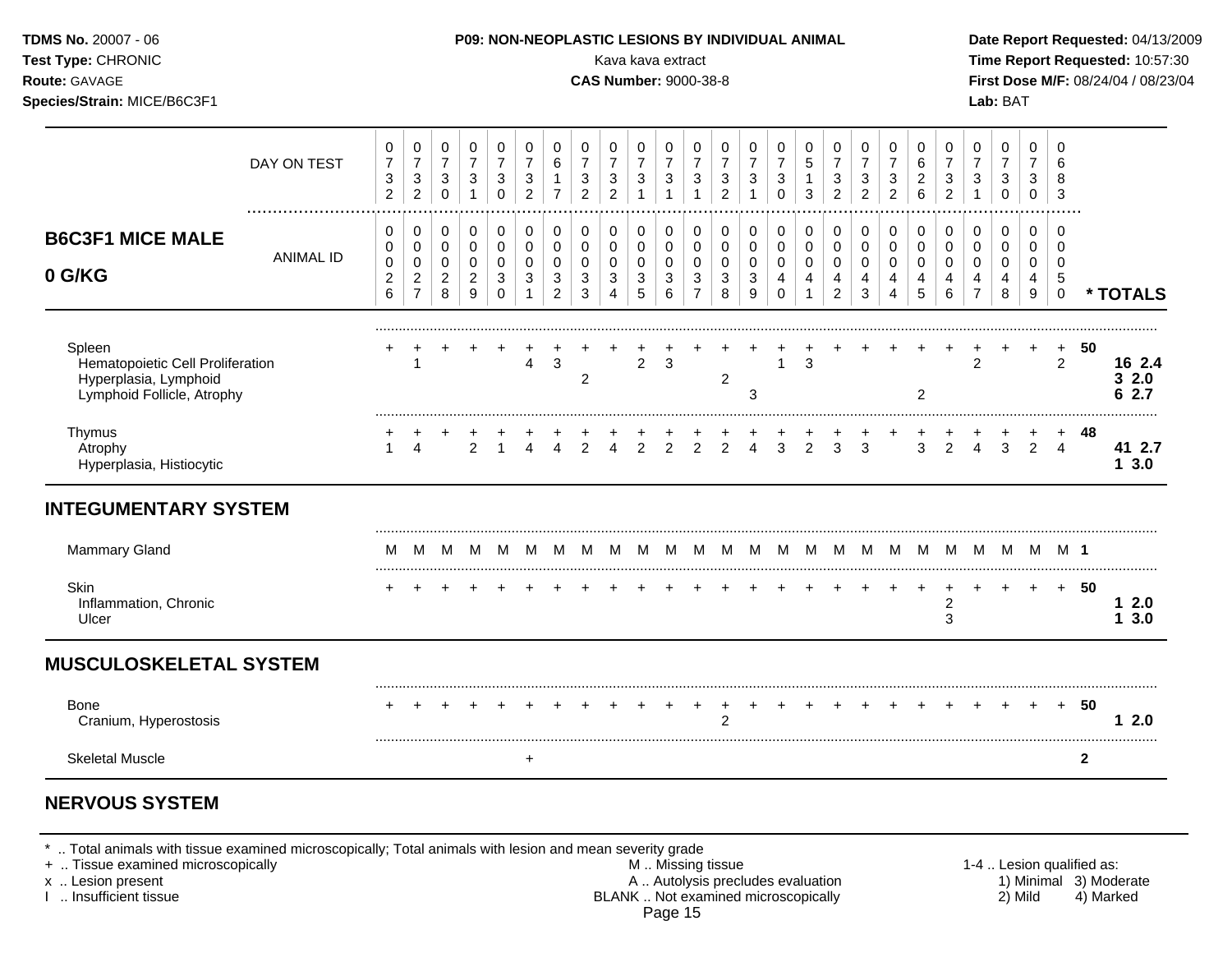|                                                                      |                                                                            |                                                      |                                                                  |                                                  |                                                     |                                            |                                                     |                                            |                                     |                                                   | P09: NON-NEOPLASTIC LESIONS BY INDIVIDUAL ANIMAL |                                            |                                     |                                      |                                      |                                            |                                            |                                                                    |                                     |                                                     |                       |                                      |                                         |                         |          | Date Report Requested: 04/13/2009<br>Time Report Requested: 10:57:30 |
|----------------------------------------------------------------------|----------------------------------------------------------------------------|------------------------------------------------------|------------------------------------------------------------------|--------------------------------------------------|-----------------------------------------------------|--------------------------------------------|-----------------------------------------------------|--------------------------------------------|-------------------------------------|---------------------------------------------------|--------------------------------------------------|--------------------------------------------|-------------------------------------|--------------------------------------|--------------------------------------|--------------------------------------------|--------------------------------------------|--------------------------------------------------------------------|-------------------------------------|-----------------------------------------------------|-----------------------|--------------------------------------|-----------------------------------------|-------------------------|----------|----------------------------------------------------------------------|
| 0<br>$\boldsymbol{7}$<br>$\ensuremath{\mathsf{3}}$<br>$\overline{2}$ | $\pmb{0}$<br>$\overline{7}$<br>$\ensuremath{\mathsf{3}}$<br>$\overline{c}$ | 0<br>$\boldsymbol{7}$<br>$\mathbf{3}$<br>$\mathbf 0$ | 0<br>$\overline{7}$<br>$\ensuremath{\mathsf{3}}$<br>$\mathbf{1}$ | 0<br>$\overline{7}$<br>$\sqrt{3}$<br>$\mathbf 0$ | 0<br>$\overline{7}$<br>$\sqrt{3}$<br>$\overline{2}$ | 0<br>6<br>$\overline{1}$<br>$\overline{7}$ | 0<br>$\overline{7}$<br>$\sqrt{3}$<br>$\overline{2}$ | 0<br>$\overline{7}$<br>3<br>$\overline{2}$ | 0<br>$\overline{7}$<br>$\mathbf{3}$ | 0<br>$\overline{7}$<br>$\sqrt{3}$<br>$\mathbf{1}$ | 0<br>$\overline{7}$<br>$\sqrt{3}$<br>1           | 0<br>$\overline{7}$<br>3<br>$\overline{2}$ | 0<br>$\overline{7}$<br>$\mathbf{3}$ | 0<br>$\overline{7}$<br>3<br>$\Omega$ | 0<br>$\sqrt{5}$<br>$\mathbf{1}$<br>3 | 0<br>$\overline{7}$<br>3<br>$\overline{2}$ | 0<br>$\overline{7}$<br>3<br>$\overline{2}$ | 0<br>$\overline{7}$<br>$\ensuremath{\mathsf{3}}$<br>$\overline{2}$ | 0<br>$\,6\,$<br>$\overline{a}$<br>6 | 0<br>$\overline{7}$<br>$\sqrt{3}$<br>$\overline{2}$ | 0<br>3                | 0<br>$\overline{7}$<br>3<br>$\Omega$ | 0<br>$\overline{7}$<br>3<br>$\mathbf 0$ | $\Omega$<br>6<br>8<br>3 |          |                                                                      |
| 0<br>0<br>0                                                          | 0<br>$\pmb{0}$<br>$\pmb{0}$                                                | 0<br>0<br>$\mathbf 0$                                | 0<br>$\pmb{0}$<br>$\mathbf 0$                                    | 0<br>0<br>0                                      | $\boldsymbol{0}$<br>$\pmb{0}$<br>$\pmb{0}$          | 0<br>$\pmb{0}$<br>$\pmb{0}$                | 0<br>$\mathbf 0$<br>$\mathbf 0$                     | 0<br>0<br>0                                | 0<br>$\mathbf 0$<br>$\mathbf 0$     | 0<br>$\pmb{0}$<br>$\pmb{0}$                       | 0<br>$\mathbf 0$<br>$\mathbf 0$                  | 0<br>$\mathbf 0$<br>$\mathbf 0$            | 0<br>$\pmb{0}$<br>$\mathbf 0$       | 0<br>0<br>0                          | 0<br>$\mathbf 0$<br>$\pmb{0}$        | 0<br>0<br>$\mathbf 0$                      | 0<br>0<br>$\pmb{0}$                        | 0<br>$\mathbf 0$<br>$\pmb{0}$                                      | 0<br>0<br>$\mathbf 0$               | 0<br>$\mathbf 0$<br>$\mathbf 0$                     | 0<br>$\mathbf 0$<br>0 | 0<br>0<br>0                          | 0<br>0<br>0                             | 0<br>$\Omega$<br>0      |          |                                                                      |
| 6                                                                    | $\overline{7}$                                                             | 8                                                    | $\boldsymbol{9}$                                                 | $\Omega$                                         |                                                     | $\overline{c}$                             | 3                                                   | 4                                          | 5                                   | 6                                                 | $\overline{7}$                                   | 8                                          | 9                                   | $\Omega$                             |                                      | $\overline{2}$                             | 3                                          | 4                                                                  | 5                                   | 6                                                   |                       | 8                                    | 9                                       | $\mathbf 0$             |          | * TOTALS                                                             |
|                                                                      |                                                                            |                                                      |                                                                  |                                                  |                                                     |                                            |                                                     |                                            |                                     |                                                   |                                                  |                                            |                                     |                                      |                                      |                                            |                                            |                                                                    |                                     |                                                     |                       |                                      |                                         |                         | 50       |                                                                      |
|                                                                      |                                                                            |                                                      |                                                                  |                                                  |                                                     |                                            |                                                     |                                            |                                     |                                                   |                                                  |                                            |                                     |                                      |                                      |                                            |                                            |                                                                    |                                     |                                                     |                       |                                      |                                         |                         |          |                                                                      |
|                                                                      |                                                                            |                                                      |                                                                  |                                                  |                                                     |                                            |                                                     |                                            |                                     |                                                   |                                                  |                                            |                                     |                                      | $^{+}$                               | +<br>$\overline{2}$                        |                                            | $\overline{2}$                                                     |                                     |                                                     |                       |                                      |                                         |                         | 50       | 2, 1.5<br>2, 1.5<br>22.0                                             |
|                                                                      |                                                                            |                                                      |                                                                  |                                                  |                                                     |                                            |                                                     | -1                                         |                                     | 1                                                 |                                                  | $\mathbf{1}$                               |                                     |                                      |                                      |                                            |                                            |                                                                    |                                     |                                                     |                       |                                      |                                         | $+$                     | 50       | 12.0<br>9 1.0<br>12.0<br>12.0                                        |
|                                                                      |                                                                            |                                                      |                                                                  |                                                  |                                                     |                                            |                                                     |                                            |                                     |                                                   |                                                  |                                            |                                     |                                      |                                      |                                            |                                            |                                                                    |                                     |                                                     |                       |                                      |                                         |                         | 50       |                                                                      |
|                                                                      |                                                                            |                                                      |                                                                  |                                                  |                                                     |                                            |                                                     |                                            |                                     |                                                   |                                                  |                                            |                                     |                                      |                                      |                                            |                                            |                                                                    |                                     |                                                     |                       |                                      |                                         |                         |          |                                                                      |
|                                                                      |                                                                            |                                                      |                                                                  |                                                  |                                                     |                                            |                                                     |                                            |                                     |                                                   |                                                  |                                            |                                     |                                      |                                      |                                            |                                            |                                                                    |                                     |                                                     |                       |                                      |                                         | $+$                     | 50       |                                                                      |
|                                                                      |                                                                            | $\mathbf{1}$                                         | $\mathbf 1$                                                      | $\overline{c}$<br>$\mathbf{1}$                   | $\overline{1}$                                      | $\overline{1}$                             | $\overline{1}$                                      |                                            |                                     |                                                   | $\overline{\mathbf{c}}$<br>3<br>3                | $\overline{1}$                             |                                     | $\mathbf{1}$                         |                                      |                                            | $\mathbf{1}$                               |                                                                    | $\mathbf{1}$                        |                                                     | $\mathbf{1}$          |                                      |                                         |                         | 50       | 12.0<br>42.0<br>36 1.1                                               |
|                                                                      | $\overline{\mathbf{c}}$                                                    | $\overline{c}$                                       | $\overline{c}$                                                   | $\overline{c}$                                   | 3                                                   | 3                                          | $\mathbf{3}$                                        | 3                                          | 3                                   | 3<br>$1 \quad 1$                                  | 3                                                | Kava kava extract<br>3                     | <b>CAS Number: 9000-38-8</b><br>3   | 3                                    | 4                                    | 4                                          | 4                                          | 4                                                                  | 4                                   | 4                                                   | 4                     |                                      | 4<br>$\overline{\phantom{1}}$           | Lab: BAT<br>4           | 5<br>1 1 | First Dose M/F: 08/24/04 / 08/23/04                                  |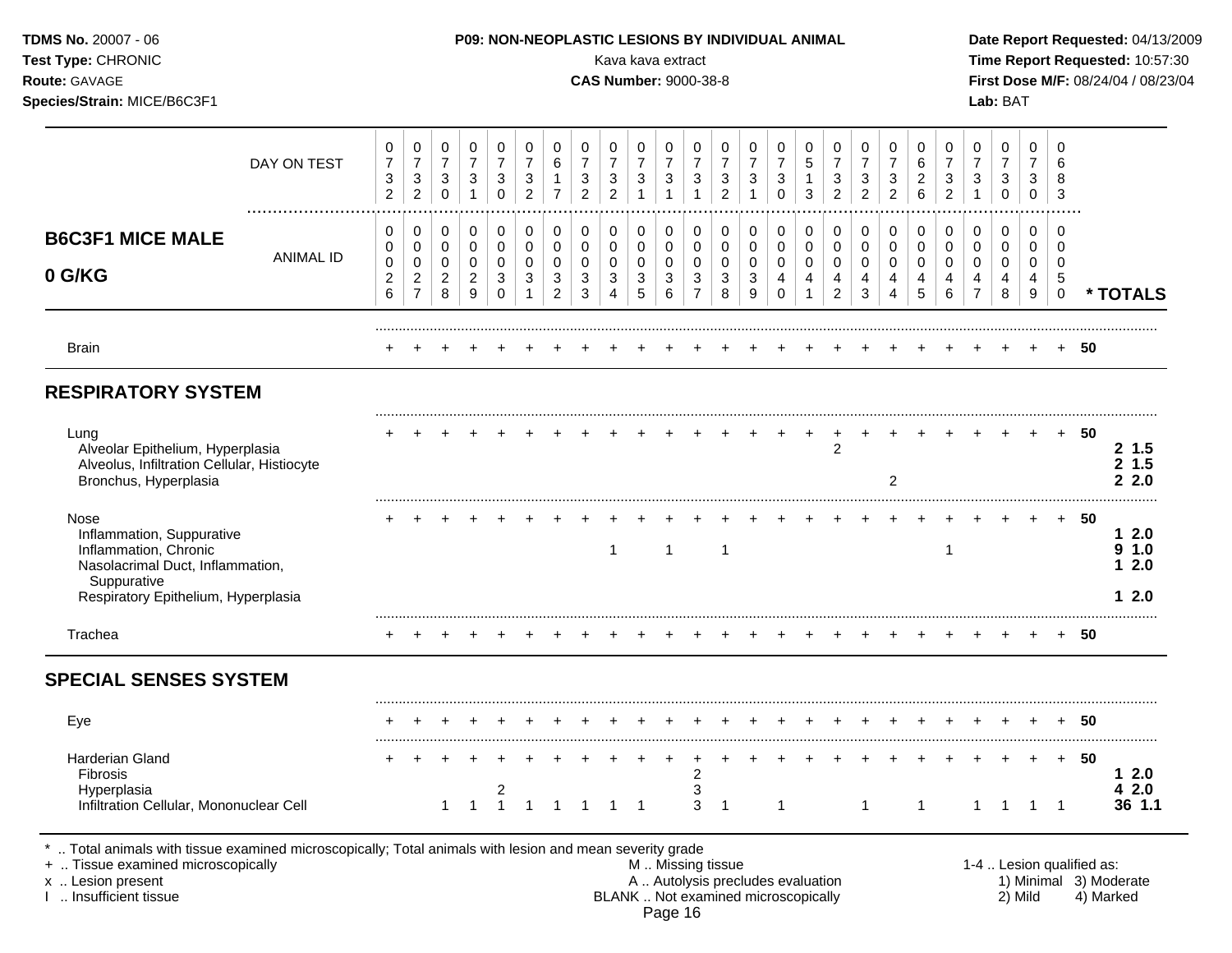# **Species/Strain:** MICE/B6C3F1 **Lab:** BAT

#### **TDMS No.** 20007 - 06 **P09: NON-NEOPLASTIC LESIONS BY INDIVIDUAL ANIMAL Date Report Requested:** 04/13/2009

**Test Type:** CHRONIC Kava kava extract **Time Report Requested:** 10:57:30 **Route:** GAVAGE **CAS Number:** 9000-38-8 **First Dose M/F:** 08/24/04 / 08/23/04

|                                   | DAY ON TEST | U<br>P<br>$\sim$<br>z | 0<br>3<br>າ<br>∼           | v<br>C.<br>ັ                | U<br>-2<br>J                 | 3 | u<br>6<br>–           | v<br>$\sim$<br>$\overline{\phantom{a}}$<br>C. | 0<br>3<br>◠           | U<br>3                           | - 0  | u<br>N | υ<br>◠<br>ັ      | ν<br>3                | U<br>$\sim$<br>ა | <sup>o</sup> | v<br>ર<br>◡<br>ົ<br>$\epsilon$ | v<br>ີ<br>ັ               | υ<br>◠<br>ۍ<br>◠<br><u>_</u> | 6<br>◠<br><u>_</u><br>6 | ٽ | U<br>3 | υ<br>ົ<br>ັ<br>υ | υ<br>دت<br>υ | - U<br><b>t</b><br>C<br>-3 |               |
|-----------------------------------|-------------|-----------------------|----------------------------|-----------------------------|------------------------------|---|-----------------------|-----------------------------------------------|-----------------------|----------------------------------|------|--------|------------------|-----------------------|------------------|--------------|--------------------------------|---------------------------|------------------------------|-------------------------|---|--------|------------------|--------------|----------------------------|---------------|
| <b>B6C3F1 MICE MALE</b><br>0 G/KG | ANIMAL ID   | υ<br>0<br>-<br>c<br>c | 0<br>0<br>0<br>$\sim$<br>- | v<br>v<br>v<br>◠<br>$\circ$ | ບ<br>u<br>ົ<br><u>.</u><br>9 | J | າ<br>ت<br>ົ<br>$\sim$ | ີ<br>ັບ<br>$\sim$<br>J                        | 0<br>0<br>0<br>3<br>4 | 0<br>U<br>υ<br>3<br><sub>5</sub> | - 11 | N      | υ<br>◠<br>◡<br>8 | u<br>u<br>u<br>J<br>g | 4<br>0           |              | 0<br>u<br>4<br>⌒<br><u>_</u>   | U<br>U<br>$\sqrt{2}$<br>J | υ<br>U<br>4                  | 4<br>$\mathbf{p}$       |   | 0<br>U | 0<br>υ<br>U<br>8 | ◡<br>9       | ා                          | <b>TOTALS</b> |

#### **URINARY SYSTEM**

| Kidney<br>Hydronephrosis<br>Inflammation<br>Mineralization                                 |  |  |  |            |  |  |  |   |  |  |  |  |  |   | 50 | 3.0               |
|--------------------------------------------------------------------------------------------|--|--|--|------------|--|--|--|---|--|--|--|--|--|---|----|-------------------|
| Nephropathy<br>Cortex, Medulla, Necrosis<br>Papilla, Necrosis<br>Renal Tubule, Hyperplasia |  |  |  | $\sqrt{2}$ |  |  |  | ◠ |  |  |  |  |  | 2 |    | 1.4<br>3.2<br>2.0 |
| Renal Tubule, Mineralization<br>Renal Tubule, Pigmentation, Lipofuscin                     |  |  |  |            |  |  |  |   |  |  |  |  |  |   |    | .11<br>2.0        |
| Urethra<br>Inflammation                                                                    |  |  |  |            |  |  |  |   |  |  |  |  |  |   |    | 22.5              |
| <b>Urinary Bladder</b><br>Infiltration Cellular, Mononuclear Cell<br>Inflammation          |  |  |  |            |  |  |  |   |  |  |  |  |  |   | 50 | 1.0<br>2.0        |

\* .. Total animals with tissue examined microscopically; Total animals with lesion and mean severity grade<br>+ .. Tissue examined microscopically

+ .. Tissue examined microscopically  $M$ .. Missing tissue 1-4 .. Lesion qualified as:

x .. Lesion present **A .. Autolysis precludes evaluation** A .. Autolysis precludes evaluation 1) Minimal 3) Moderate I .. Insufficient tissue BLANK .. Not examined microscopically 2) Mild 4) Marked Page 17

.........................................................................................................................................................................................................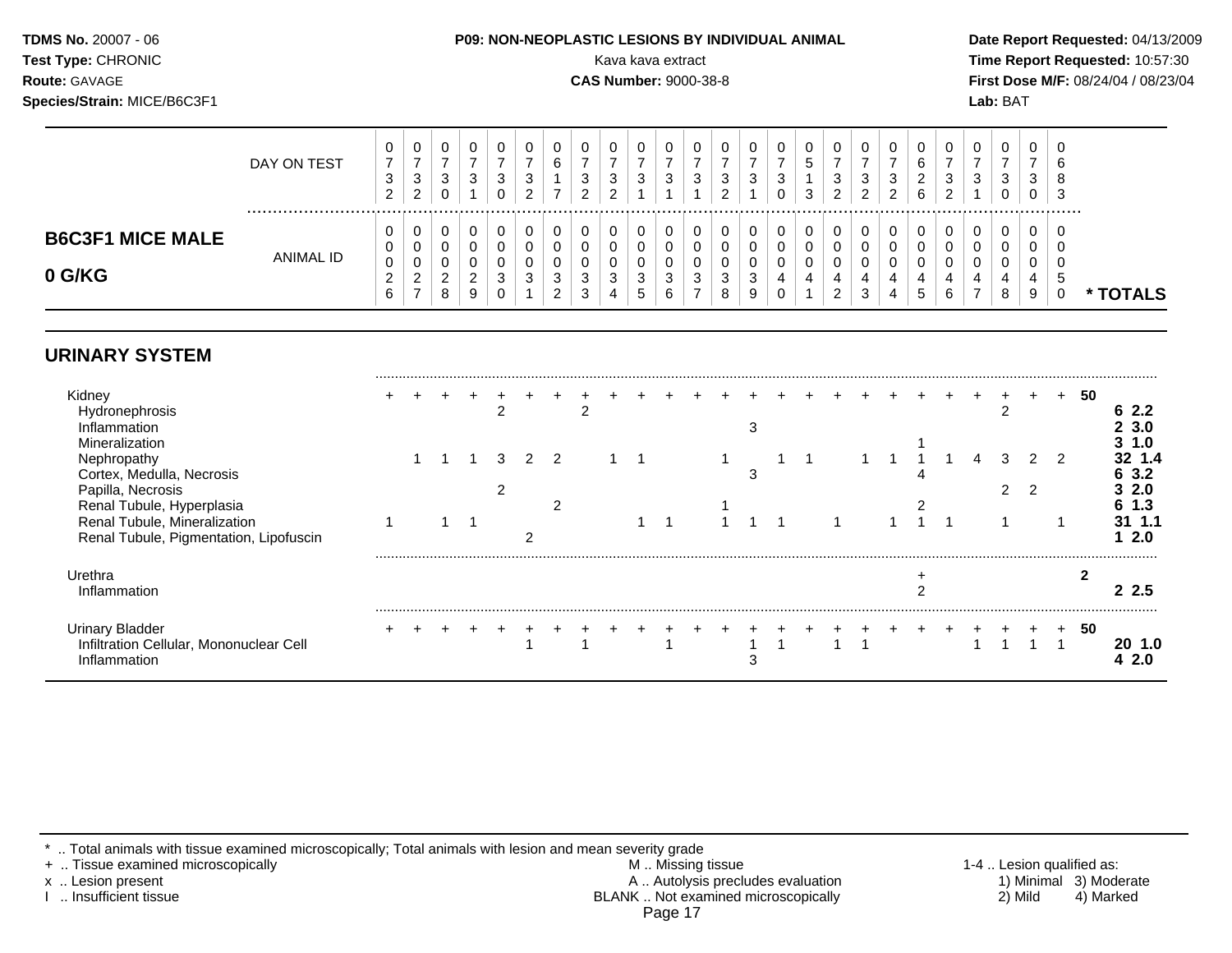| <b>TDMS No. 20007 - 06</b>  | <b>P09: NON-NEOPLASTIC LESIONS BY INDIVIDUAL ANIMAL</b>                                                                                                     | Date Rep         |
|-----------------------------|-------------------------------------------------------------------------------------------------------------------------------------------------------------|------------------|
| <b>Test Type: CHRONIC</b>   | Kava kava extract                                                                                                                                           | <b>Time Rep</b>  |
| <b>Route: GAVAGE</b>        | <b>CAS Number: 9000-38-8</b>                                                                                                                                | <b>First Dos</b> |
| Species/Strain: MICE/B6C3F1 |                                                                                                                                                             | Lab: BAT         |
|                             | $\mathsf 0$<br>$\mathbf 0$<br>$\mathbf 0$<br>$\mathbf 0$<br>$\mathbf 0$<br>$\mathbf 0$<br>$\overline{0}$<br>$\mathbf 0$<br>$\overline{0}$<br>$\overline{0}$ |                  |

# Date Report Requested: 04/13/2009 **Time Report Requested: 10:57:30 First Dose M/F:** 08/24/04 / 08/23/04

|                                      | DAY ON TEST | 0<br><sub>5</sub><br>6      | U<br>4<br>3                       | 9<br>3 | ◠ | -3<br>ົ           | 0                | ົ           | U<br>3           | -3 | U<br>4<br>3 | 0<br>⌒<br>b<br>6<br>4 | ◡<br>-2<br>J | ◡<br>3           | 0<br>3<br>ົ<br>$\epsilon$        | U<br>3<br>ົ<br><u>_</u> |   | 0<br>3<br>◠<br><u>_</u> | 0<br>3      | U<br>◠<br>ັ<br><sup>o</sup> | J<br>9 |                 |
|--------------------------------------|-------------|-----------------------------|-----------------------------------|--------|---|-------------------|------------------|-------------|------------------|----|-------------|-----------------------|--------------|------------------|----------------------------------|-------------------------|---|-------------------------|-------------|-----------------------------|--------|-----------------|
| <b>B6C3F1 MICE MALE</b><br>0.25 G/KG | ANIMAL ID   | 0<br>0<br>0<br><sub>5</sub> | U<br>U<br>U<br>ີວ<br><sup>o</sup> | ∽<br>Ñ |   | <sub>5</sub><br>6 | 0<br>U<br>ັ<br>8 | U<br>G<br>9 | 0<br>u<br>u<br>6 |    | b<br>ີ      | 0<br>ь<br>◠           | u<br>ົ<br>u  | v<br>v<br>v<br>U | $\mathbf{0}$<br>0<br>0<br>6<br>6 | υ<br>U<br>v<br>6        | 6 |                         | U<br>0<br>U | U<br>◡<br>4                 | O<br>J | males<br>(cont) |

# **ALIMENTARY SYSTEM**

| Esophagus                                                                                                    |                     |                |                  |  |                       |  |  |  |   |  |  |  |                                                                       |   |  |
|--------------------------------------------------------------------------------------------------------------|---------------------|----------------|------------------|--|-----------------------|--|--|--|---|--|--|--|-----------------------------------------------------------------------|---|--|
| Gallbladder                                                                                                  |                     |                |                  |  |                       |  |  |  |   |  |  |  |                                                                       |   |  |
| Intestine Large, Cecum                                                                                       |                     |                |                  |  |                       |  |  |  |   |  |  |  |                                                                       |   |  |
| Intestine Large, Colon                                                                                       |                     |                |                  |  |                       |  |  |  |   |  |  |  |                                                                       |   |  |
| Intestine Large, Rectum                                                                                      |                     |                |                  |  |                       |  |  |  |   |  |  |  |                                                                       |   |  |
| Intestine Small, Duodenum                                                                                    |                     |                |                  |  |                       |  |  |  |   |  |  |  |                                                                       |   |  |
| Intestine Small, Ileum                                                                                       |                     |                |                  |  |                       |  |  |  |   |  |  |  |                                                                       |   |  |
| Intestine Small, Jejunum<br>Epithelium, Hyperplasia                                                          |                     |                |                  |  |                       |  |  |  |   |  |  |  |                                                                       |   |  |
| Liver<br>Angiectasis<br><b>Basophilic Focus</b>                                                              |                     |                |                  |  |                       |  |  |  |   |  |  |  |                                                                       |   |  |
| Clear Cell Focus<br><b>Eosinophilic Focus</b><br>Fatty Change<br>Hematopoietic Cell Proliferation<br>Infarct | X<br>$\overline{1}$ | $\overline{2}$ | X<br>$\mathsf X$ |  | $X$<br>$X$<br>$Y$ $X$ |  |  |  | 3 |  |  |  | Х.<br>$\begin{array}{ccccc}\nX & X & X & X \\ & & 2 & 2\n\end{array}$ | X |  |

\* .. Total animals with tissue examined microscopically; Total animals with lesion and mean severity grade

+ .. Tissue examined microscopically M .. Missing tissue 1-4 .. Lesion qualified as: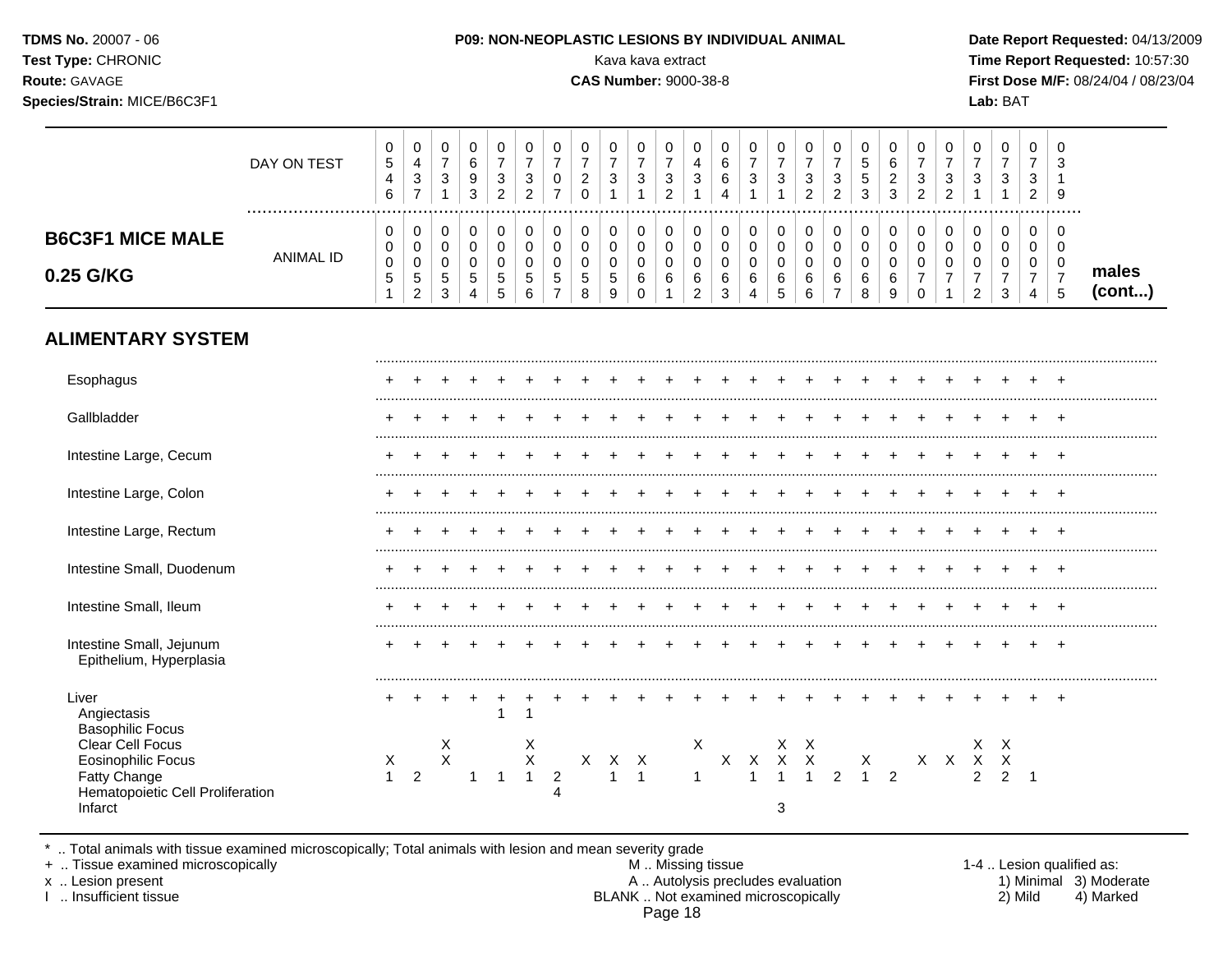| <b>TDMS No.</b> 20007 - 06 |  |
|----------------------------|--|
| Test Type: CHRONIC         |  |

#### **P09: NON-NEOPLASTIC LESIONS BY INDIVIDUAL ANIMAL Date Report Requested: 04/13/2009**

Kava kava extract **Time Report Requested:** 10:57:30 **Route:** GAVAGE **CAS Number:** 9000-38-8 **First Dose M/F:** 08/24/04 / 08/23/04 **Species/Strain:** MICE/B6C3F1 **Lab:** BAT

| DAY ON TEST                                                                                                                                                                                                            | 0<br>$\sqrt{5}$<br>$\overline{\mathbf{4}}$<br>6 | 0<br>$\overline{4}$<br>$\sqrt{3}$<br>$\overline{7}$           | 0<br>$\overline{7}$<br>3<br>$\mathbf{1}$                   | $\mathbf 0$<br>$\,6\,$<br>9<br>3          | 0<br>$\overline{7}$<br>3<br>$\overline{2}$ | 0<br>$\overline{7}$<br>$\mathbf{3}$<br>$\overline{2}$ | 0<br>$\overline{7}$<br>$\mathbf 0$<br>$\overline{7}$        | 0<br>$\overline{7}$<br>$\boldsymbol{2}$<br>$\Omega$ | 0<br>$\overline{7}$<br>$\sqrt{3}$<br>$\overline{1}$              | $\mathbf 0$<br>$\overline{7}$<br>3<br>$\overline{1}$        | 0<br>$\overline{7}$<br>$\sqrt{3}$<br>2               | 0<br>4<br>$\mathbf{3}$                                 | 0<br>6<br>$\,6$<br>$\Delta$                          | 0<br>$\overline{7}$<br>$\mathbf{3}$<br>$\overline{1}$ | 0<br>$\overline{7}$<br>3                      | 0<br>$\overline{7}$<br>$\sqrt{3}$<br>$\overline{2}$             | 0<br>$\overline{7}$<br>3<br>$\overline{2}$                     | 0<br>$\sqrt{5}$<br>$\sqrt{5}$<br>3        | 0<br>6<br>$\overline{2}$<br>3                         | 0<br>$\overline{7}$<br>$\mathbf{3}$<br>$\overline{2}$                 | 0<br>$\overline{7}$<br>$\mathbf{3}$<br>$\overline{2}$       | 0<br>$\overline{7}$<br>3<br>$\mathbf{1}$                          | 0<br>$\overline{7}$<br>$\sqrt{3}$<br>$\overline{1}$              | 0<br>$\overline{7}$<br>3<br>2                                       | $\Omega$<br>3<br>9                                     |                 |
|------------------------------------------------------------------------------------------------------------------------------------------------------------------------------------------------------------------------|-------------------------------------------------|---------------------------------------------------------------|------------------------------------------------------------|-------------------------------------------|--------------------------------------------|-------------------------------------------------------|-------------------------------------------------------------|-----------------------------------------------------|------------------------------------------------------------------|-------------------------------------------------------------|------------------------------------------------------|--------------------------------------------------------|------------------------------------------------------|-------------------------------------------------------|-----------------------------------------------|-----------------------------------------------------------------|----------------------------------------------------------------|-------------------------------------------|-------------------------------------------------------|-----------------------------------------------------------------------|-------------------------------------------------------------|-------------------------------------------------------------------|------------------------------------------------------------------|---------------------------------------------------------------------|--------------------------------------------------------|-----------------|
| <b>B6C3F1 MICE MALE</b><br><b>ANIMAL ID</b><br>0.25 G/KG                                                                                                                                                               | 0<br>0<br>$\mathsf 0$<br>5<br>$\mathbf{1}$      | 0<br>$\mathbf 0$<br>$\pmb{0}$<br>$\sqrt{5}$<br>$\overline{2}$ | $\pmb{0}$<br>$\mathbf 0$<br>$\mathbf 0$<br>$\sqrt{5}$<br>3 | 0<br>$\mathbf 0$<br>$\mathbf 0$<br>5<br>4 | 0<br>$\mathbf 0$<br>$\Omega$<br>5<br>5     | $\pmb{0}$<br>$\mathbf 0$<br>$\Omega$<br>5<br>6        | $\pmb{0}$<br>$\mathbf 0$<br>$\Omega$<br>5<br>$\overline{7}$ | 0<br>0<br>0<br>5<br>$\,8\,$                         | $\mathbf 0$<br>$\mathbf 0$<br>$\mathbf 0$<br>$\sqrt{5}$<br>$9\,$ | $\pmb{0}$<br>$\mathbf 0$<br>$\mathbf 0$<br>6<br>$\mathbf 0$ | 0<br>$\mathbf 0$<br>$\mathbf 0$<br>6<br>$\mathbf{1}$ | 0<br>$\mathbf 0$<br>$\mathbf 0$<br>6<br>$\overline{a}$ | 0<br>$\mathbf 0$<br>$\mathbf 0$<br>6<br>$\mathbf{3}$ | 0<br>$\mathbf 0$<br>$\mathbf 0$<br>6<br>4             | 0<br>$\mathbf 0$<br>$\pmb{0}$<br>$\,6\,$<br>5 | $\mathbf 0$<br>$\mathbf 0$<br>$\mathbf 0$<br>$\,6\,$<br>$\,6\,$ | $\pmb{0}$<br>$\mathbf 0$<br>$\mathbf 0$<br>6<br>$\overline{7}$ | 0<br>$\mathbf 0$<br>$\mathbf 0$<br>6<br>8 | 0<br>$\mathbf 0$<br>$\Omega$<br>6<br>$\boldsymbol{9}$ | $\pmb{0}$<br>$\mathbf 0$<br>$\Omega$<br>$\overline{7}$<br>$\mathbf 0$ | $\pmb{0}$<br>$\mathbf 0$<br>$\Omega$<br>$\overline{7}$<br>1 | 0<br>$\mathbf 0$<br>$\pmb{0}$<br>$\overline{7}$<br>$\overline{2}$ | $\mathbf 0$<br>$\mathbf 0$<br>$\mathbf 0$<br>$\overline{7}$<br>3 | 0<br>$\mathbf 0$<br>$\mathbf 0$<br>$\overline{7}$<br>$\overline{4}$ | 0<br>$\mathbf 0$<br>$\mathbf 0$<br>$\overline{7}$<br>5 | males<br>(cont) |
| Infiltration Cellular, Mononuclear Cell<br>Mineralization<br><b>Mixed Cell Focus</b><br>Necrosis<br><b>Tension Lipidosis</b><br>Vacuolization Cytoplasmic<br>Centrilobular, Fatty Change<br>Centrilobular, Hypertrophy | 1                                               | $\mathfrak{p}$<br>$\mathbf{1}$                                | $\overline{1}$                                             | X                                         | $X$ $X$<br>$\mathbf{1}$                    | $\overline{1}$                                        |                                                             |                                                     | X                                                                | -1                                                          | X                                                    | 1                                                      | $\mathbf{1}$                                         | 1<br>$X$ $X$ $X$<br>$\overline{1}$                    | 3                                             | X<br>$\mathbf{1}$                                               | -1                                                             | $2^{\circ}$<br>1                          | $\overline{2}$<br>$\overline{1}$                      |                                                                       | Χ<br>$\mathbf{1}$                                           | $\overline{1}$                                                    | -1                                                               | $X$ $X$<br>-1                                                       | $\overline{\mathbf{1}}$                                |                 |
| Mesentery<br>Fat, Necrosis                                                                                                                                                                                             |                                                 |                                                               | $\ddot{}$<br>2                                             |                                           |                                            |                                                       |                                                             |                                                     |                                                                  | $\ddot{}$<br>2                                              |                                                      |                                                        |                                                      |                                                       |                                               | +<br>$\overline{2}$                                             |                                                                |                                           |                                                       |                                                                       |                                                             |                                                                   | $\ddot{}$<br>$\overline{2}$                                      |                                                                     |                                                        |                 |
| Pancreas                                                                                                                                                                                                               |                                                 |                                                               |                                                            |                                           |                                            |                                                       |                                                             |                                                     |                                                                  |                                                             |                                                      |                                                        |                                                      |                                                       |                                               |                                                                 |                                                                |                                           |                                                       |                                                                       |                                                             |                                                                   |                                                                  |                                                                     | $\pm$                                                  |                 |
| Salivary Glands<br>Infiltration Cellular, Mononuclear Cell<br>Parotid Gland, Mineralization<br>Submandibular Gland, Atrophy                                                                                            | ٠                                               | $\ddot{}$                                                     |                                                            |                                           |                                            |                                                       | $\overline{2}$                                              |                                                     |                                                                  |                                                             |                                                      |                                                        |                                                      | $\overline{1}$                                        | $\overline{1}$                                | $\overline{1}$                                                  |                                                                |                                           | $\mathbf{1}$                                          | $\blacktriangleleft$                                                  |                                                             |                                                                   |                                                                  | $\overline{1}$                                                      | $+$                                                    |                 |
| Stomach, Forestomach<br>Inflammation, Chronic<br>Necrosis<br>Epithelium, Hyperplasia                                                                                                                                   | 2                                               |                                                               |                                                            |                                           |                                            |                                                       | 1<br>$\overline{2}$                                         |                                                     |                                                                  |                                                             |                                                      |                                                        |                                                      |                                                       |                                               | 1<br>-1                                                         |                                                                | $\mathbf{1}$                              |                                                       | $\mathbf{1}$<br>1                                                     | $\overline{2}$<br>2<br>3                                    | $\mathbf{1}$<br>$\overline{2}$                                    |                                                                  |                                                                     | ÷<br>2                                                 |                 |
| Stomach, Glandular<br>Mineralization<br>Glands, Ectasia                                                                                                                                                                |                                                 |                                                               |                                                            |                                           |                                            |                                                       |                                                             |                                                     |                                                                  |                                                             |                                                      |                                                        |                                                      |                                                       |                                               |                                                                 |                                                                |                                           |                                                       |                                                                       |                                                             |                                                                   |                                                                  |                                                                     | $\div$                                                 |                 |
| Tooth                                                                                                                                                                                                                  |                                                 |                                                               | $+$                                                        |                                           |                                            |                                                       |                                                             |                                                     |                                                                  |                                                             |                                                      |                                                        |                                                      |                                                       |                                               |                                                                 |                                                                |                                           |                                                       |                                                                       |                                                             | $\ddot{}$                                                         |                                                                  | $\ddot{}$                                                           |                                                        |                 |

\* .. Total animals with tissue examined microscopically; Total animals with lesion and mean severity grade

+ .. Tissue examined microscopically M .. Missing tissue 1-4 .. Lesion qualified as:

- x .. Lesion present **A .. Autolysis precludes evaluation** A .. Autolysis precludes evaluation 1) Minimal 3) Moderate I .. Insufficient tissue BLANK .. Not examined microscopically 2) Mild 4) Marked Page 19
-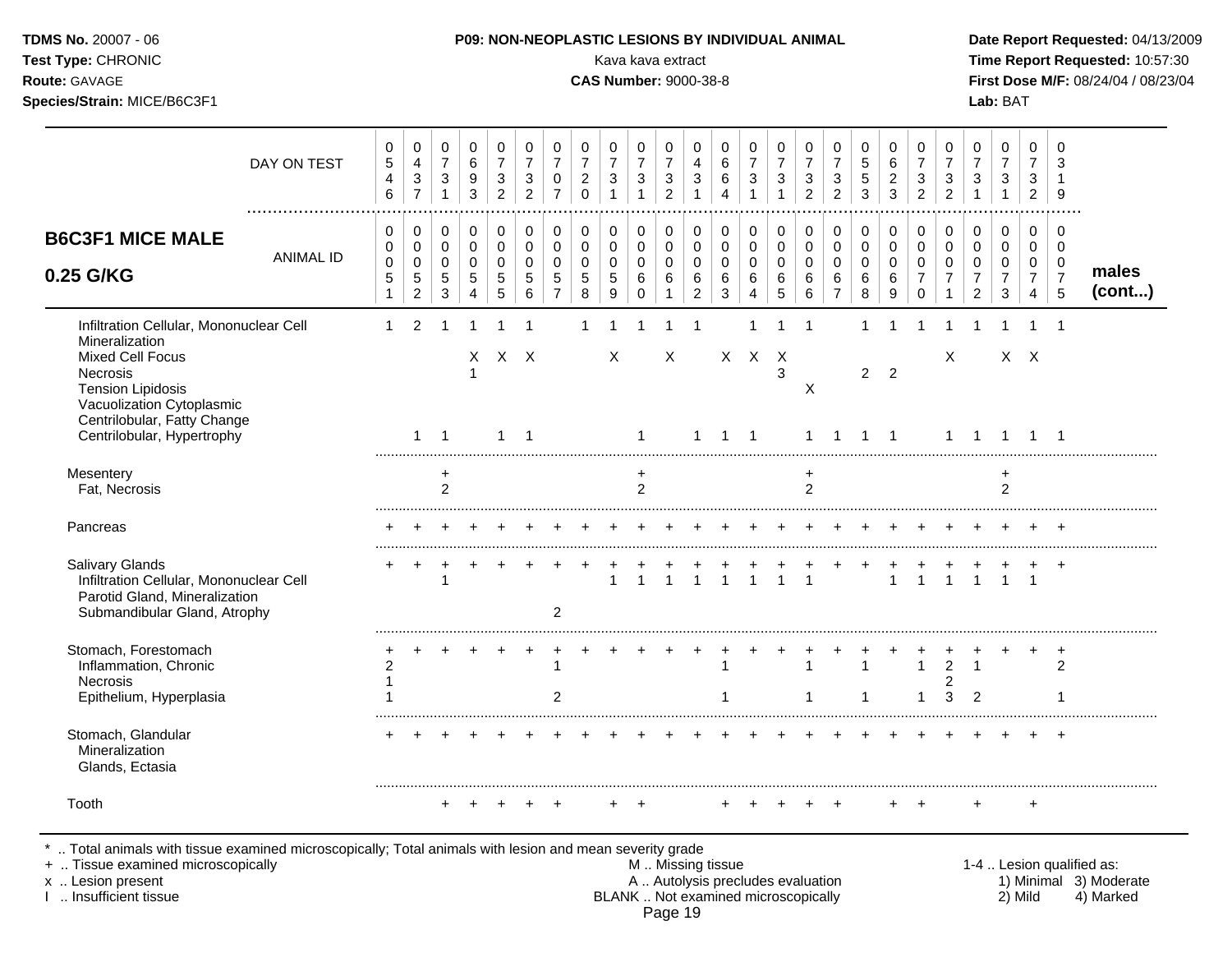| <b>TDMS No. 20007 - 06</b><br><b>Test Type: CHRONIC</b><br><b>Route: GAVAGE</b><br>Species/Strain: MICE/B6C3F1 |             | <b>P09: NON-NEOPLASTIC LESIONS BY INDIVIDUAL ANIMAL</b><br>Kava kava extract<br><b>CAS Number: 9000-38-8</b>                                          | Date Report Requested: 04/13/2009<br>Time Report Requested: 10:57:30<br>First Dose M/F: 08/24/04 / 08/23/04<br>Lab: BAT |
|----------------------------------------------------------------------------------------------------------------|-------------|-------------------------------------------------------------------------------------------------------------------------------------------------------|-------------------------------------------------------------------------------------------------------------------------|
|                                                                                                                | DAY ON TEST | 0<br>$\overline{0}$<br>0<br>0<br>0<br>0<br>0<br>0<br>0<br>0<br>0<br>0<br>0<br>0<br>0<br>0<br>0<br>$\mathbf 0$<br>0<br>0<br>5<br>6<br>4<br>6<br>G<br>4 | ີ                                                                                                                       |

           

1 .................................................................................................................................................................

                       

 

**males (cont...)**

| <b>B6C3F1 MICE MALE</b>                |                  | $\mathbf{0}$<br>$\mathbf{0}$ | 0<br>$\Omega$<br>ັ                 | 0<br>0                        |        |        | v<br>$\sim$ | 0<br>0      | U       |                   | $\cap$ | 0<br>$\cap$         | 0<br>0                         | U           | ັ<br>∼ | U<br>$\cap$<br>ັ | 0<br>0 | υ                   |   | $\sim$       | $\cap$ | 0<br>0                        | v<br>$\sim$                         | $\sim$ |   |
|----------------------------------------|------------------|------------------------------|------------------------------------|-------------------------------|--------|--------|-------------|-------------|---------|-------------------|--------|---------------------|--------------------------------|-------------|--------|------------------|--------|---------------------|---|--------------|--------|-------------------------------|-------------------------------------|--------|---|
| 0.25 G/KG                              | <b>ANIMAL ID</b> | $\mathbf 0$<br>$5^{\circ}$   | $\overline{ }$<br>G<br>$\sim$<br>∼ | 0<br>$\overline{ }$<br>5<br>3 | 5<br>4 | 5<br>5 | v<br>G<br>6 | -<br>G<br>- | '5<br>8 | <sub>5</sub><br>9 | 6<br>0 | 6<br>$\overline{A}$ | 0<br>6<br>$\Omega$<br><u>_</u> | ັ<br>6<br>3 | ◡<br>6 | v<br>6<br>5      | 6<br>6 | 6<br>$\overline{ }$ | R | R.<br>ັ<br>9 | -<br>0 | 0<br>$\overline{\phantom{a}}$ | v<br>⇁<br>$\mathcal{D}$<br><u>_</u> | ╰<br>3 | 4 |
| Dysplasia<br>Inflammation, Suppurative |                  |                              |                                    |                               |        | 4      |             |             |         |                   |        |                     |                                | 4           |        |                  |        |                     |   | 3            | ຈ<br>J |                               |                                     |        | 2 |

# **CARDIOVASCULAR SYSTEM**

| <b>Blood Vessel</b>                                                                                     |  |  |  |   |  |                 |  |  |  |  |  |  | $+$ |  |  |
|---------------------------------------------------------------------------------------------------------|--|--|--|---|--|-----------------|--|--|--|--|--|--|-----|--|--|
| Heart<br>Cardiomyopathy                                                                                 |  |  |  | 3 |  | $+$ $+$ $+$ $+$ |  |  |  |  |  |  | $+$ |  |  |
| Inflammation, Suppurative<br>Inflammation, Chronic<br>Artery, Infiltration Cellular, Mononuclear<br>Cel |  |  |  |   |  |                 |  |  |  |  |  |  |     |  |  |
| Myocardium, Mineralization                                                                              |  |  |  |   |  |                 |  |  |  |  |  |  |     |  |  |

# **ENDOCRINE SYSTEM**

| <b>Adrenal Cortex</b><br><b>Hypertrophy</b><br>Vacuolization Cytoplasmic<br>Subcapsular, Hyperplasia<br>Zona Reticularis, Hyperplasia |   |  |  | ົ |  |  |  |                |  |   | $\overline{\phantom{a}}$ |   |  |  | -2 |
|---------------------------------------------------------------------------------------------------------------------------------------|---|--|--|---|--|--|--|----------------|--|---|--------------------------|---|--|--|----|
| Adrenal Medulla                                                                                                                       |   |  |  |   |  |  |  |                |  |   |                          |   |  |  |    |
| Islets, Pancreatic                                                                                                                    | 3 |  |  |   |  |  |  | 2 <sub>2</sub> |  | 3 |                          | ົ |  |  |    |

\* .. Total animals with tissue examined microscopically; Total animals with lesion and mean severity grade

         

+ .. Tissue examined microscopically M .. Missing tissue 1-4 .. Lesion qualified as: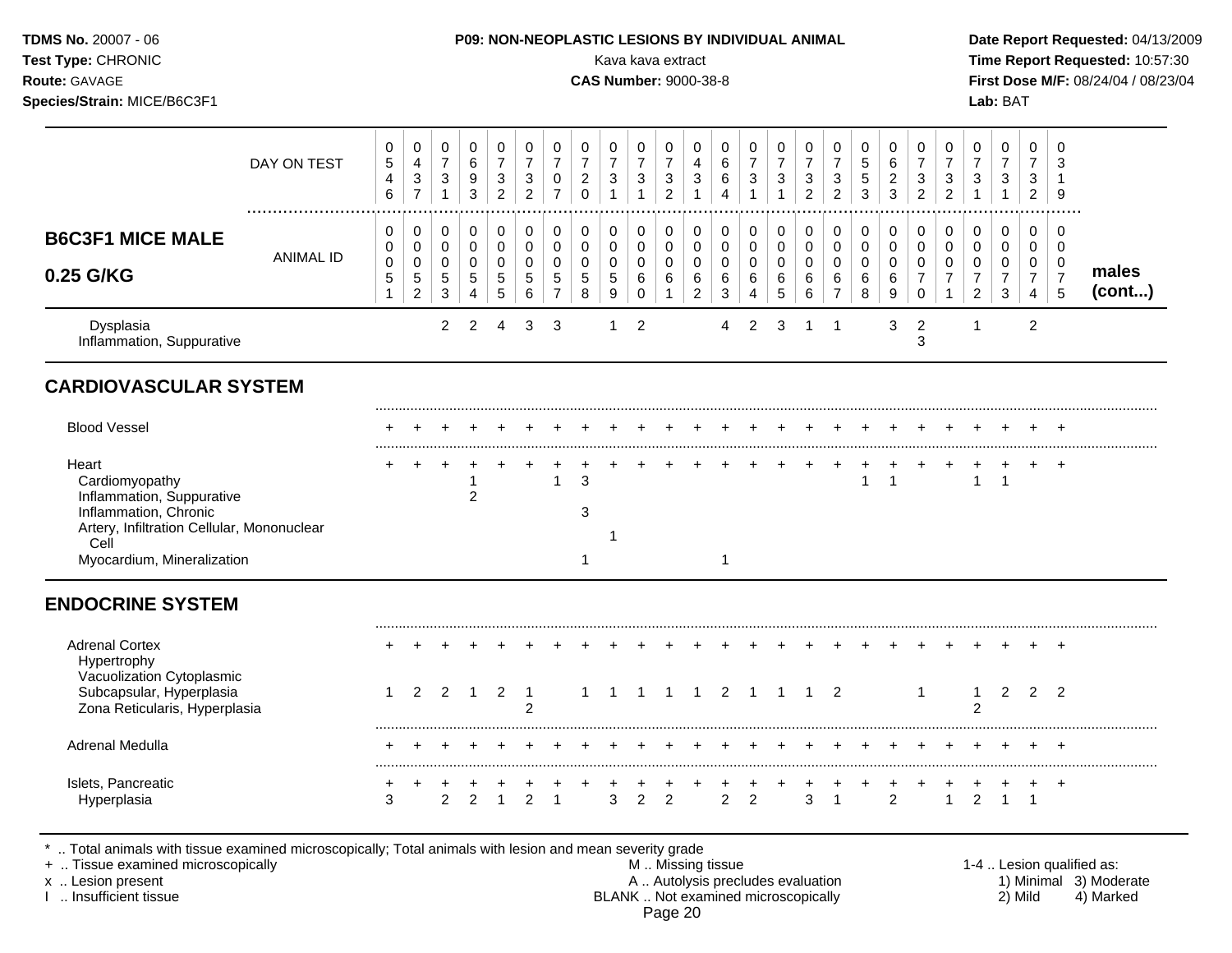| <b>TDMS No. 20007 - 06</b><br>Test Type: CHRONIC<br><b>Route: GAVAGE</b><br>Species/Strain: MICE/B6C3F1 |             |                  |                          |        |                  |                                                       |                                   |   | <b>P09: NON-NEOPLASTIC LESIONS BY INDIVIDUAL ANIMAL</b> |        | Kava kava extract |        | <b>CAS Number: 9000-38-8</b> |             |                          |        |                                     |                        |                  |                  |                                                    |                          |        | Lab: BAT |                                          |             | Date Report Requested: 04/13/2009<br>Time Report Requested: 10:57:30<br>First Dose M/F: 08/24/04 / 08/23/04 |  |
|---------------------------------------------------------------------------------------------------------|-------------|------------------|--------------------------|--------|------------------|-------------------------------------------------------|-----------------------------------|---|---------------------------------------------------------|--------|-------------------|--------|------------------------------|-------------|--------------------------|--------|-------------------------------------|------------------------|------------------|------------------|----------------------------------------------------|--------------------------|--------|----------|------------------------------------------|-------------|-------------------------------------------------------------------------------------------------------------|--|
|                                                                                                         | DAY ON TEST | 0<br>5<br>4<br>6 | 4<br>3<br>$\overline{ }$ | ⇁<br>3 | 0<br>6<br>9<br>3 | $\mathbf{0}$<br>$\overline{ }$<br>3<br>$\overline{2}$ | $\mathbf 0$<br>3<br>$\mathcal{P}$ | 0 | 0<br>2                                                  | 0<br>3 | 0<br>3            | 0<br>3 | 0<br>4<br>3                  | 0<br>6<br>6 | 0<br>$\overline{ }$<br>3 | 0<br>3 | $\mathbf{0}$<br>3<br>$\overline{2}$ | $\mathbf{0}$<br>3<br>2 | 0<br>ა<br>5<br>3 | 0<br>6<br>2<br>ົ | $\mathbf{0}$<br>$\overline{\phantom{a}}$<br>3<br>2 | $\overline{0}$<br>3<br>ົ | 0<br>3 | 0<br>3   | $\mathbf{0}$<br>$\overline{ }$<br>3<br>2 | 0<br>3<br>9 |                                                                                                             |  |
| <b>B6C3F1 MICE MALE</b>                                                                                 |             | 0                |                          |        |                  | 0                                                     |                                   |   |                                                         | 0      |                   |        |                              | 0           |                          |        |                                     | 0                      |                  |                  | 0                                                  | 0                        |        |          | 0                                        |             |                                                                                                             |  |

         

 

Parathyroid Gland + + + M + + + + + + + M M + + + + + + + M + + + +

     

Pituitary Gland + + + + + + + + + + + + + + + + + + + + + + + + +

Thyroid Gland + + + + + + + + + + + + + + + + + + + + + + + + +

#### \* .. Total animals with tissue examined microscopically; Total animals with lesion and mean severity grade<br>+ .. Tissue examined microscopically by any state mean severity grade + .. Tissue examined microscopically the state of the state of the M .. Missing tissue 1-4 .. Lesion qualified as:

Page 21

.........................................................................................................................................................................................................

     

 

         

   

**males (cont...)**

 

.........................................................................................................................................................................................................

.........................................................................................................................................................................................................

**GENERAL BODY SYSTEM**

ANIMAL ID

 

     

NONE

Cyst

**0.25 G/KG**

# **GENITAL SYSTEM**

| <b>Coagulating Gland</b>                                                       |  |  |  |  |  |  |  |  |  |  |  |  |  |  |
|--------------------------------------------------------------------------------|--|--|--|--|--|--|--|--|--|--|--|--|--|--|
| Epididymis<br>Infiltration Cellular, Mononuclear Cell<br>Inflammation, Chronic |  |  |  |  |  |  |  |  |  |  |  |  |  |  |
| Penis<br>Infiltration Cellular, Polymorphonuclear                              |  |  |  |  |  |  |  |  |  |  |  |  |  |  |
| <b>Preputial Gland</b>                                                         |  |  |  |  |  |  |  |  |  |  |  |  |  |  |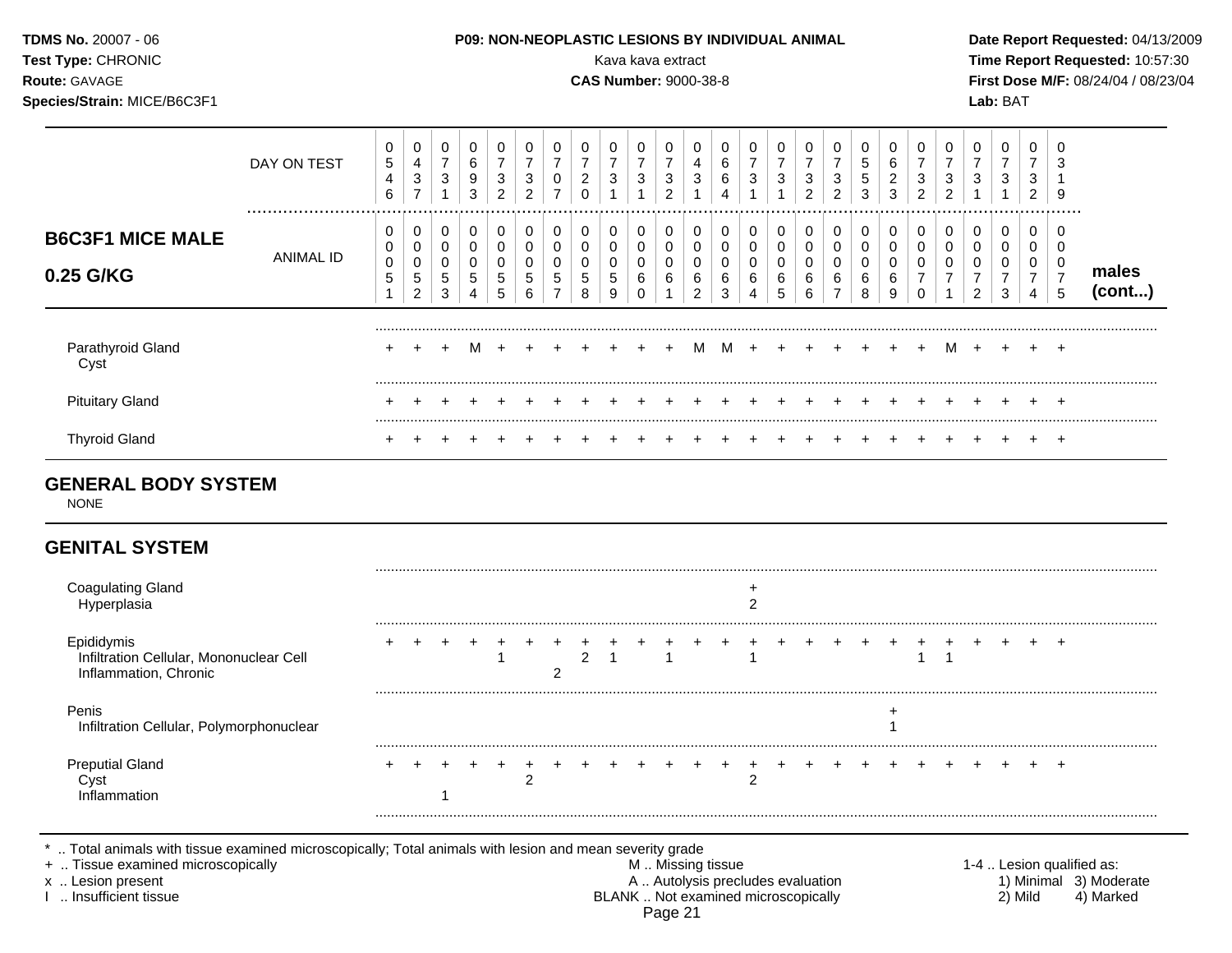| Test Type: CHRONIC<br>Route: GAVAGE<br>Species/Strain: MICE/B6C3F1                    |                  |                                          |                                                                    |                                                   |                                                                   |                                                     |                                                               |                                                      |                                                  | Kava kava extract<br><b>CAS Number: 9000-38-8</b>   |                                                               |                                                                            |                                                                 |                                                   |                                                     |                                          |                                                                    |                                                                              |                                                         |                                           |                                                                          |                                                   |                                                                  | Lab: BAT                                                                  |                                                      |                                                                  | Time Report Requested: 10:57:30<br>First Dose M/F: 08/24/04 / 08/23/04 |
|---------------------------------------------------------------------------------------|------------------|------------------------------------------|--------------------------------------------------------------------|---------------------------------------------------|-------------------------------------------------------------------|-----------------------------------------------------|---------------------------------------------------------------|------------------------------------------------------|--------------------------------------------------|-----------------------------------------------------|---------------------------------------------------------------|----------------------------------------------------------------------------|-----------------------------------------------------------------|---------------------------------------------------|-----------------------------------------------------|------------------------------------------|--------------------------------------------------------------------|------------------------------------------------------------------------------|---------------------------------------------------------|-------------------------------------------|--------------------------------------------------------------------------|---------------------------------------------------|------------------------------------------------------------------|---------------------------------------------------------------------------|------------------------------------------------------|------------------------------------------------------------------|------------------------------------------------------------------------|
|                                                                                       | DAY ON TEST      | 0<br>$\mathbf 5$<br>4<br>$6\phantom{1}6$ | 0<br>$\overline{4}$<br>$\ensuremath{\mathsf{3}}$<br>$\overline{7}$ | 0<br>$\overline{7}$<br>$\sqrt{3}$<br>$\mathbf{1}$ | $\,0\,$<br>$\,6$<br>$\boldsymbol{9}$<br>$\ensuremath{\mathsf{3}}$ | 0<br>$\overline{7}$<br>$\sqrt{3}$<br>$\overline{2}$ | $\mathbf 0$<br>$\overline{7}$<br>$\sqrt{3}$<br>$\overline{2}$ | 0<br>$\overline{7}$<br>$\pmb{0}$<br>$\overline{7}$   | 0<br>$\overline{7}$<br>$\sqrt{2}$<br>$\mathbf 0$ | 0<br>$\overline{7}$<br>3<br>$\mathbf{1}$            | 0<br>$\overline{7}$<br>$\sqrt{3}$<br>$\mathbf{1}$             | $\pmb{0}$<br>$\overline{7}$<br>$\ensuremath{\mathsf{3}}$<br>$\overline{2}$ | $\mathbf 0$<br>4<br>$\ensuremath{\mathsf{3}}$<br>$\overline{1}$ | 0<br>$\,6\,$<br>6<br>$\overline{4}$               | 0<br>$\overline{7}$<br>$\ensuremath{\mathsf{3}}$    | 0<br>$\overline{7}$<br>3<br>$\mathbf{1}$ | 0<br>$\overline{7}$<br>$\ensuremath{\mathsf{3}}$<br>$\overline{2}$ | $\mathbf 0$<br>$\overline{7}$<br>$\ensuremath{\mathsf{3}}$<br>$\overline{2}$ | $\mathbf 0$<br>$\sqrt{5}$<br>$\sqrt{5}$<br>$\mathbf{3}$ | 0<br>6<br>$\sqrt{2}$<br>3                 | 0<br>$\overline{7}$<br>$\sqrt{3}$<br>$\overline{2}$                      | 0<br>$\overline{7}$<br>3<br>$\overline{2}$        | 0<br>$\overline{7}$<br>$\ensuremath{\mathsf{3}}$<br>$\mathbf{1}$ | $\mathbf 0$<br>$\overline{7}$<br>3<br>$\mathbf{1}$                        | $\mathbf 0$<br>$\overline{7}$<br>3<br>$\overline{2}$ | $\mathbf 0$<br>3<br>-1<br>9                                      |                                                                        |
| <b>B6C3F1 MICE MALE</b><br>0.25 G/KG                                                  | <b>ANIMAL ID</b> | 0<br>0<br>$\mathbf 0$<br>5<br>-1         | 0<br>$\mathbf 0$<br>$\mathbf 0$<br>5<br>$\overline{c}$             | $\mathbf 0$<br>0<br>$\mathbf 0$<br>5<br>3         | $\mathbf 0$<br>$\mathbf 0$<br>$\mathbf 0$<br>5<br>4               | $\mathbf 0$<br>$\mathbf 0$<br>$\mathbf 0$<br>5<br>5 | $\mathbf 0$<br>$\mathbf 0$<br>$\mathbf 0$<br>5<br>6           | 0<br>$\pmb{0}$<br>$\mathbf 0$<br>5<br>$\overline{7}$ | 0<br>$\mathbf 0$<br>$\mathbf 0$<br>5<br>8        | $\mathbf 0$<br>$\mathbf 0$<br>$\mathbf 0$<br>5<br>9 | $\mathbf 0$<br>$\mathbf 0$<br>$\mathbf 0$<br>6<br>$\mathbf 0$ | $\mathbf 0$<br>$\pmb{0}$<br>$\mathbf 0$<br>6                               | 0<br>$\pmb{0}$<br>0<br>6<br>$\overline{c}$                      | $\mathbf 0$<br>$\pmb{0}$<br>$\mathbf 0$<br>6<br>3 | $\mathbf 0$<br>$\mathbf 0$<br>$\mathbf 0$<br>6<br>4 | 0<br>0<br>$\mathbf 0$<br>6<br>5          | $\mathbf 0$<br>$\mathbf 0$<br>$\mathbf 0$<br>6<br>6                | $\mathbf 0$<br>$\mathbf 0$<br>$\mathbf 0$<br>6<br>$\overline{7}$             | $\Omega$<br>$\mathbf 0$<br>$\mathbf 0$<br>6<br>8        | $\mathbf 0$<br>0<br>$\mathbf 0$<br>6<br>9 | $\mathbf 0$<br>$\mathbf 0$<br>$\mathbf 0$<br>$\overline{7}$<br>$\pmb{0}$ | $\mathbf 0$<br>$\mathbf 0$<br>0<br>$\overline{7}$ | $\mathbf 0$<br>0<br>0<br>$\overline{7}$<br>$\boldsymbol{2}$      | $\mathbf 0$<br>$\mathbf 0$<br>$\mathbf 0$<br>$\overline{7}$<br>$\sqrt{3}$ | $\mathbf 0$<br>0<br>0<br>$\overline{7}$<br>4         | $\mathbf 0$<br>$\mathbf 0$<br>$\mathbf 0$<br>$\overline{7}$<br>5 | males<br>(cont)                                                        |
| Prostate<br>Infiltration Cellular, Mononuclear Cell<br>Inflammation<br>Mineralization |                  | 3                                        |                                                                    | 1                                                 | 3                                                                 |                                                     | -1                                                            | $\overline{2}$                                       |                                                  | 1                                                   |                                                               |                                                                            |                                                                 |                                                   | 1<br>1                                              |                                          |                                                                    |                                                                              | $\overline{2}$                                          | $\overline{2}$                            |                                                                          | 1                                                 |                                                                  |                                                                           |                                                      |                                                                  |                                                                        |
| <b>Seminal Vesicle</b><br>Infiltration Cellular, Mononuclear Cell<br>Inflammation     |                  | 2                                        |                                                                    |                                                   |                                                                   |                                                     |                                                               |                                                      |                                                  |                                                     |                                                               |                                                                            |                                                                 |                                                   | $\ddot{}$<br>$\mathbf{1}$                           |                                          |                                                                    |                                                                              | $\overline{1}$                                          | $\overline{2}$                            |                                                                          |                                                   |                                                                  |                                                                           |                                                      | $\pm$                                                            |                                                                        |
| <b>Testes</b><br>Germinal Epithelium, Atrophy                                         |                  |                                          |                                                                    |                                                   |                                                                   |                                                     |                                                               |                                                      |                                                  |                                                     |                                                               |                                                                            |                                                                 |                                                   |                                                     |                                          |                                                                    |                                                                              |                                                         |                                           |                                                                          |                                                   |                                                                  |                                                                           | -1                                                   | $^{+}$                                                           |                                                                        |
| <b>HEMATOPOIETIC SYSTEM</b>                                                           |                  |                                          |                                                                    |                                                   |                                                                   |                                                     |                                                               |                                                      |                                                  |                                                     |                                                               |                                                                            |                                                                 |                                                   |                                                     |                                          |                                                                    |                                                                              |                                                         |                                           |                                                                          |                                                   |                                                                  |                                                                           |                                                      |                                                                  |                                                                        |
| <b>Bone Marrow</b>                                                                    |                  |                                          |                                                                    |                                                   |                                                                   |                                                     |                                                               |                                                      |                                                  |                                                     |                                                               |                                                                            |                                                                 |                                                   |                                                     |                                          |                                                                    |                                                                              |                                                         |                                           |                                                                          |                                                   |                                                                  |                                                                           |                                                      |                                                                  |                                                                        |
| Lymph Node                                                                            |                  |                                          |                                                                    |                                                   |                                                                   |                                                     |                                                               |                                                      |                                                  |                                                     |                                                               |                                                                            |                                                                 |                                                   |                                                     |                                          |                                                                    |                                                                              |                                                         |                                           |                                                                          |                                                   |                                                                  |                                                                           |                                                      |                                                                  |                                                                        |
| Lymph Node, Mandibular<br>Hyperplasia, Lymphoid                                       |                  |                                          |                                                                    |                                                   |                                                                   |                                                     |                                                               |                                                      |                                                  |                                                     |                                                               |                                                                            |                                                                 |                                                   |                                                     |                                          |                                                                    |                                                                              |                                                         |                                           | 3                                                                        | $\ddot{}$                                         |                                                                  |                                                                           |                                                      |                                                                  |                                                                        |
| Lymph Node, Mesenteric<br>Hyperplasia, Lymphoid                                       |                  |                                          | $\overline{ }$                                                     | $+$                                               | $^{+}$<br>3                                                       | $\ddot{}$                                           |                                                               |                                                      |                                                  |                                                     |                                                               |                                                                            |                                                                 |                                                   |                                                     |                                          | $+$                                                                | $+$                                                                          |                                                         |                                           |                                                                          |                                                   |                                                                  |                                                                           |                                                      |                                                                  |                                                                        |
| Spleen<br>Hematopoietic Cell Proliferation<br>Hyperplasia, Lymphoid                   |                  |                                          |                                                                    |                                                   |                                                                   |                                                     |                                                               | 3                                                    | 3                                                |                                                     | $\overline{c}$                                                |                                                                            |                                                                 | $\overline{c}$                                    |                                                     |                                          |                                                                    |                                                                              | $\overline{2}$                                          |                                           | $\overline{2}$                                                           | $\overline{2}$                                    |                                                                  |                                                                           | -1                                                   | $\ddot{}$                                                        |                                                                        |
| Lymphoid Follicle, Atrophy                                                            |                  |                                          |                                                                    |                                                   | $\overline{2}$                                                    |                                                     |                                                               |                                                      |                                                  |                                                     |                                                               |                                                                            |                                                                 |                                                   |                                                     |                                          |                                                                    |                                                                              |                                                         | 4                                         |                                                                          |                                                   |                                                                  |                                                                           |                                                      | 1                                                                |                                                                        |

\* .. Total animals with tissue examined microscopically; Total animals with lesion and mean severity grade

+ .. Tissue examined microscopically M .. Missing tissue 1-4 .. Lesion qualified as: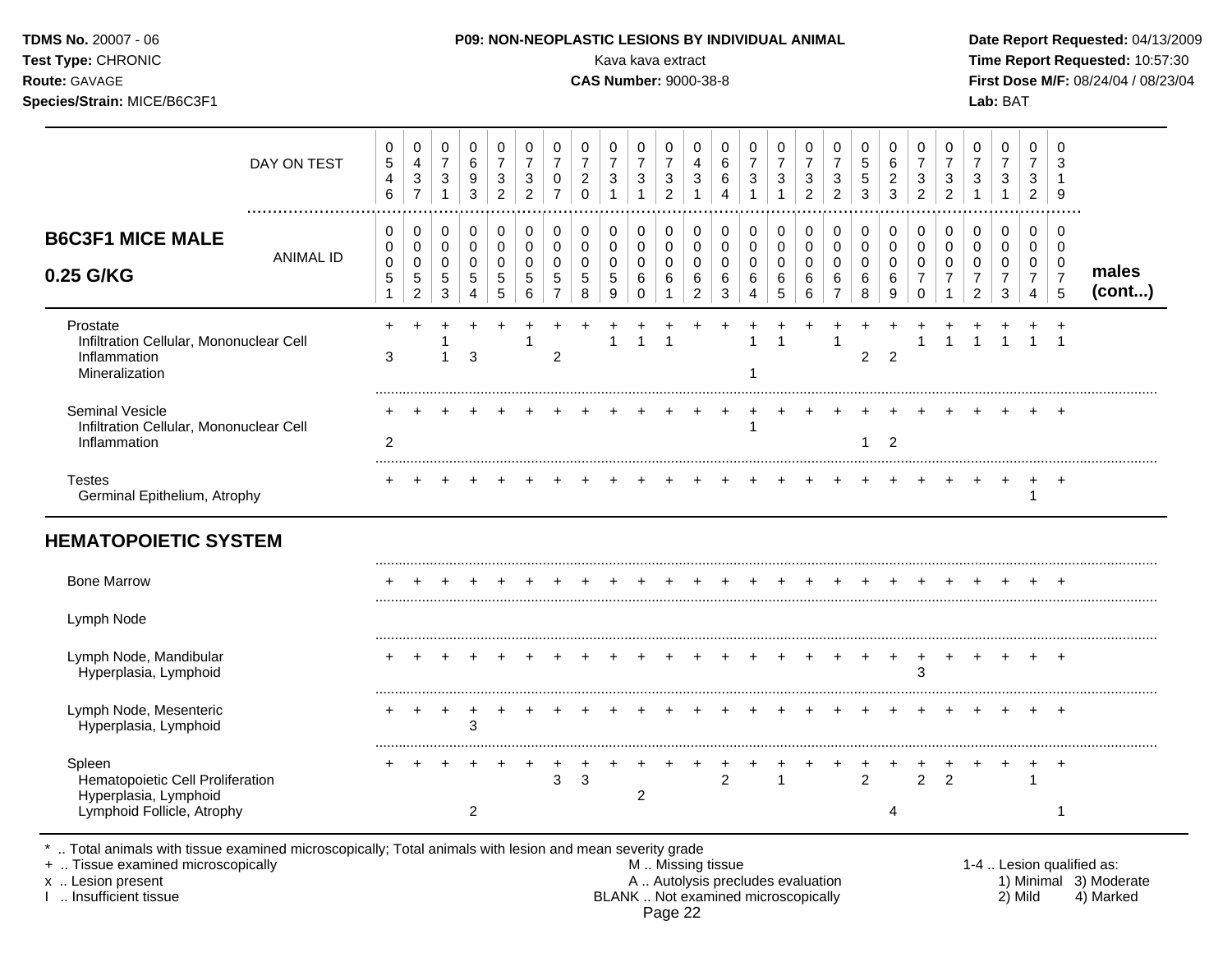| TDMS No. 20007 - 06<br>Test Type: CHRONIC<br>Route: GAVAGE<br>Species/Strain: MICE/B6C3F1        |               |                                                               |                                                                 |                                                                  |                                                              |                                                               |                                                                      |                                                                 |                                                                 |                                           | P09: NON-NEOPLASTIC LESIONS BY INDIVIDUAL ANIMAL<br>Kava kava extract<br><b>CAS Number: 9000-38-8</b> |                                                                    |                                                             |                                 |                                                                 |                                                   |                                        |                                                            |                           |                                                           |                                                                    |                                                                     |                                                     | Lab: BAT                                                         |                                            |                                                  | Date Report Requested: 04/13/2009<br>Time Report Requested: 10:57:30<br>First Dose M/F: 08/24/04 / 08/23/04 |
|--------------------------------------------------------------------------------------------------|---------------|---------------------------------------------------------------|-----------------------------------------------------------------|------------------------------------------------------------------|--------------------------------------------------------------|---------------------------------------------------------------|----------------------------------------------------------------------|-----------------------------------------------------------------|-----------------------------------------------------------------|-------------------------------------------|-------------------------------------------------------------------------------------------------------|--------------------------------------------------------------------|-------------------------------------------------------------|---------------------------------|-----------------------------------------------------------------|---------------------------------------------------|----------------------------------------|------------------------------------------------------------|---------------------------|-----------------------------------------------------------|--------------------------------------------------------------------|---------------------------------------------------------------------|-----------------------------------------------------|------------------------------------------------------------------|--------------------------------------------|--------------------------------------------------|-------------------------------------------------------------------------------------------------------------|
|                                                                                                  | DAY ON TEST   | 0<br>5<br>$\overline{4}$<br>6                                 | 0<br>$\overline{4}$<br>3<br>$\overline{7}$                      | 0<br>$\overline{7}$<br>$\ensuremath{\mathsf{3}}$<br>$\mathbf{1}$ | $\mathbf 0$<br>6<br>$\boldsymbol{9}$<br>3                    | 0<br>$\overline{7}$<br>$\sqrt{3}$<br>$\overline{2}$           | 0<br>$\boldsymbol{7}$<br>$\ensuremath{\mathsf{3}}$<br>$\overline{2}$ | 0<br>$\overline{7}$<br>$\mathbf 0$<br>$\overline{7}$            | 0<br>$\boldsymbol{7}$<br>$\overline{\mathbf{c}}$<br>$\mathbf 0$ | 0<br>$\overline{7}$<br>3<br>$\mathbf{1}$  | 0<br>$\overline{7}$<br>$\ensuremath{\mathsf{3}}$<br>$\mathbf{1}$                                      | 0<br>$\overline{7}$<br>$\ensuremath{\mathsf{3}}$<br>$\overline{2}$ | $\mathbf 0$<br>$\overline{4}$<br>$\sqrt{3}$<br>$\mathbf{1}$ | 0<br>6<br>6<br>$\overline{4}$   | $\mathbf 0$<br>$\overline{7}$<br>$\mathbf{3}$<br>$\overline{1}$ | 0<br>$\overline{7}$<br>$\sqrt{3}$<br>$\mathbf{1}$ | 0<br>$\boldsymbol{7}$<br>$\frac{3}{2}$ | 0<br>$\overline{7}$<br>3<br>$\overline{2}$                 | 0<br>5<br>$\sqrt{5}$<br>3 | 0<br>$\,6\,$<br>$\boldsymbol{2}$<br>$\mathbf{3}$          | 0<br>$\overline{7}$<br>$\ensuremath{\mathsf{3}}$<br>$\overline{2}$ | 0<br>$\overline{7}$<br>$\frac{3}{2}$                                | $\mathbf 0$<br>$\overline{7}$<br>3<br>$\mathbf{1}$  | 0<br>$\overline{7}$<br>3<br>$\mathbf{1}$                         | 0<br>$\overline{7}$<br>3<br>$\overline{2}$ | $\Omega$<br>3<br>$\mathbf{1}$<br>9               |                                                                                                             |
| <b>B6C3F1 MICE MALE</b><br>0.25 G/KG                                                             | <br>ANIMAL ID | $\mathbf 0$<br>0<br>$\mathbf 0$<br>$\sqrt{5}$<br>$\mathbf{1}$ | 0<br>$\mathbf 0$<br>$\mathbf 0$<br>$\sqrt{5}$<br>$\overline{2}$ | $\pmb{0}$<br>0<br>$\mathbf 0$<br>$\,$ 5 $\,$<br>$\sqrt{3}$       | $\mathbf 0$<br>$\mathbf 0$<br>$\mathbf 0$<br>$\sqrt{5}$<br>4 | $\mathbf 0$<br>$\mathbf 0$<br>$\mathbf 0$<br>$\,$ 5 $\,$<br>5 | 0<br>$\pmb{0}$<br>$\mathbf 0$<br>$\mathbf 5$<br>$\,6\,$              | 0<br>$\mathbf 0$<br>$\mathbf 0$<br>$\sqrt{5}$<br>$\overline{7}$ | 0<br>$\Omega$<br>$\mathbf 0$<br>5<br>8                          | $\mathbf 0$<br>0<br>$\mathbf 0$<br>5<br>9 | 0<br>0<br>$\mathbf 0$<br>$\,6\,$<br>$\mathbf 0$                                                       | $\mathbf 0$<br>$\mathbf 0$<br>0<br>6<br>$\mathbf{1}$               | 0<br>$\mathbf 0$<br>$\mathbf 0$<br>6<br>$\overline{c}$      | 0<br>$\mathbf 0$<br>0<br>6<br>3 | 0<br>$\mathbf 0$<br>$\mathbf 0$<br>6<br>4                       | 0<br>$\mathbf 0$<br>$\mathbf 0$<br>6<br>5         | 0<br>$\mathsf 0$<br>0<br>6<br>6        | $\Omega$<br>$\Omega$<br>$\mathbf 0$<br>6<br>$\overline{7}$ | 0<br>0<br>0<br>6<br>8     | $\mathbf 0$<br>$\mathbf 0$<br>$\mathbf 0$<br>$\,6\,$<br>9 | 0<br>$\mathbf 0$<br>0<br>$\boldsymbol{7}$<br>$\mathbf 0$           | $\mathbf 0$<br>$\mathbf{0}$<br>$\mathbf 0$<br>$\boldsymbol{7}$<br>1 | $\mathbf 0$<br>$\Omega$<br>0<br>$\overline{7}$<br>2 | $\mathbf 0$<br>$\mathbf 0$<br>$\mathbf 0$<br>$\overline{7}$<br>3 | 0<br>0<br>0<br>$\overline{7}$<br>4         | $\Omega$<br>$\Omega$<br>0<br>$\overline{7}$<br>5 | males<br>(cont)                                                                                             |
| Thymus<br>Atrophy<br>Ectopic Thyroid<br>Hyperplasia, Histiocytic<br>Epithelial Cell, Hyperplasia |               |                                                               | $\overline{+}$                                                  | 3                                                                | 3                                                            |                                                               | 3                                                                    |                                                                 | $\overline{4}$                                                  | $\overline{c}$                            | $\overline{c}$                                                                                        | 2                                                                  |                                                             | 4                               | $\overline{\mathbf{c}}$<br>1                                    | $\overline{\mathbf{4}}$                           | $\overline{2}$                         |                                                            |                           | 3                                                         | $\overline{2}$                                                     | $\overline{4}$                                                      | $\overline{2}$                                      | 2                                                                |                                            | $\ddot{}$<br>$\overline{A}$<br>$\overline{2}$    |                                                                                                             |
| <b>INTEGUMENTARY SYSTEM</b>                                                                      |               |                                                               |                                                                 |                                                                  |                                                              |                                                               |                                                                      |                                                                 |                                                                 |                                           |                                                                                                       |                                                                    |                                                             |                                 |                                                                 |                                                   |                                        |                                                            |                           |                                                           |                                                                    |                                                                     |                                                     |                                                                  |                                            |                                                  |                                                                                                             |
| Mammary Gland                                                                                    |               | M                                                             |                                                                 |                                                                  |                                                              |                                                               |                                                                      |                                                                 |                                                                 |                                           |                                                                                                       |                                                                    |                                                             |                                 |                                                                 |                                                   |                                        |                                                            |                           |                                                           |                                                                    |                                                                     |                                                     |                                                                  |                                            |                                                  |                                                                                                             |
| <b>Skin</b><br>Inflammation, Chronic<br>Ulcer                                                    |               |                                                               |                                                                 |                                                                  |                                                              |                                                               |                                                                      |                                                                 |                                                                 |                                           |                                                                                                       |                                                                    |                                                             |                                 |                                                                 |                                                   |                                        |                                                            |                           |                                                           |                                                                    |                                                                     |                                                     |                                                                  | $+$                                        | $+$                                              |                                                                                                             |
| <b>MUSCULOSKELETAL SYSTEM</b>                                                                    |               |                                                               |                                                                 |                                                                  |                                                              |                                                               |                                                                      |                                                                 |                                                                 |                                           |                                                                                                       |                                                                    |                                                             |                                 |                                                                 |                                                   |                                        |                                                            |                           |                                                           |                                                                    |                                                                     |                                                     |                                                                  |                                            |                                                  |                                                                                                             |
| Bone                                                                                             |               |                                                               |                                                                 |                                                                  |                                                              |                                                               |                                                                      |                                                                 |                                                                 |                                           |                                                                                                       |                                                                    |                                                             |                                 |                                                                 |                                                   |                                        |                                                            |                           |                                                           | $\div$                                                             |                                                                     |                                                     |                                                                  |                                            | $+$                                              |                                                                                                             |
| <b>NERVOUS SYSTEM</b>                                                                            |               |                                                               |                                                                 |                                                                  |                                                              |                                                               |                                                                      |                                                                 |                                                                 |                                           |                                                                                                       |                                                                    |                                                             |                                 |                                                                 |                                                   |                                        |                                                            |                           |                                                           |                                                                    |                                                                     |                                                     |                                                                  |                                            |                                                  |                                                                                                             |
| <b>Brain</b>                                                                                     |               | $+$                                                           | $\pm$                                                           | $+$                                                              |                                                              |                                                               |                                                                      |                                                                 |                                                                 |                                           |                                                                                                       | $\div$                                                             | $\ddot{}$                                                   | $+$<br>3                        |                                                                 |                                                   |                                        | $+$                                                        |                           | $\div$                                                    | $+$                                                                | $\div$                                                              |                                                     |                                                                  | $+$                                        | $+$                                              |                                                                                                             |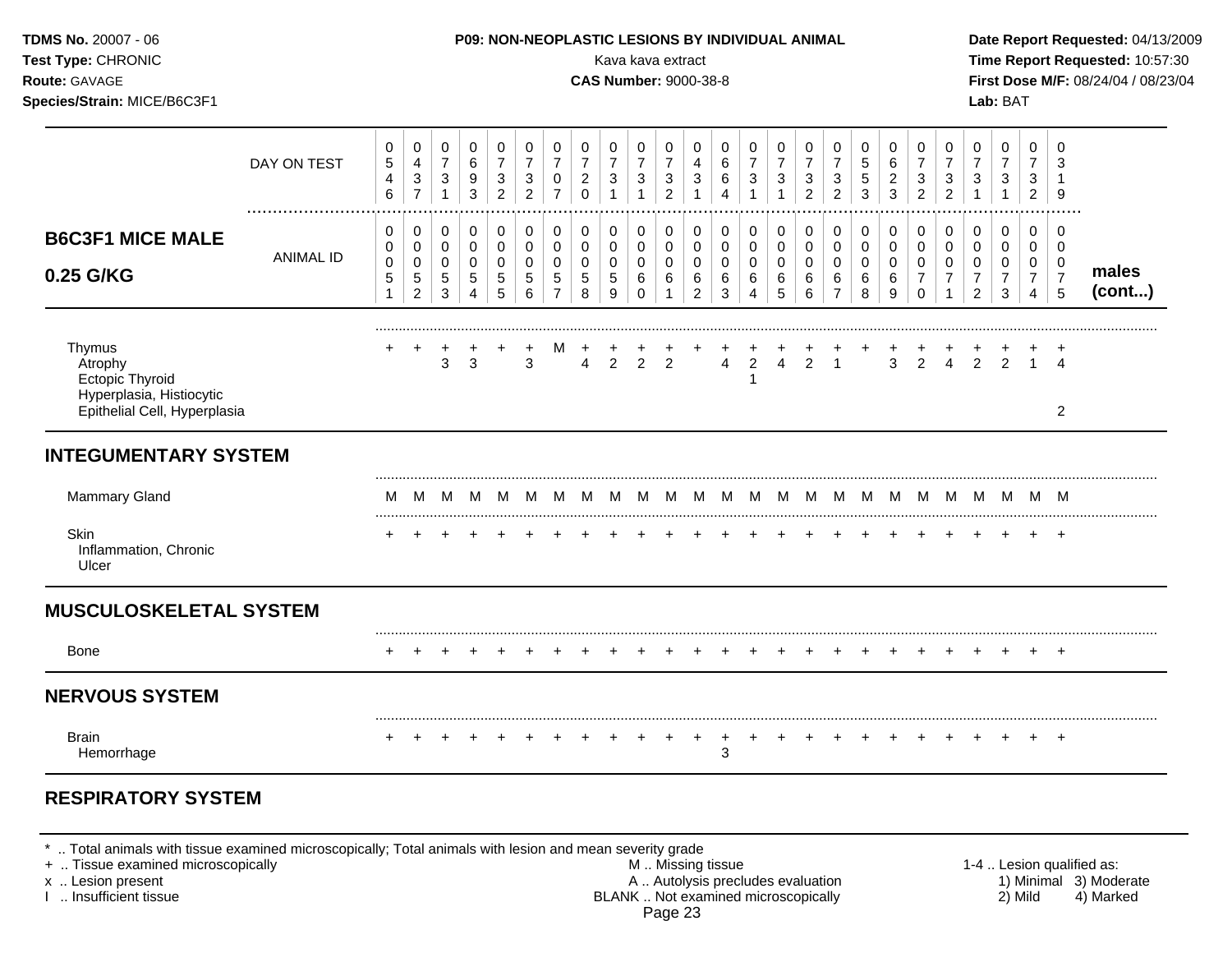| TDMS No. 20007 - 06<br>Test Type: CHRONIC<br>Route: GAVAGE<br>Species/Strain: MICE/B6C3F1                                            |                  |                                         |                                                                            |                                                             |                                                              |                                                               |                                                               |                                                      |                                                      | Kava kava extract<br><b>CAS Number: 9000-38-8</b> |                                                        |                                                     |                                                             |                                           | <b>P09: NON-NEOPLASTIC LESIONS BY INDIVIDUAL ANIMAL</b>       |                                         |                                                     |                                            |                                                     |                                                   |                                                               |                                                                              |                                                           | Lab: BAT                                                      |                                                           |                                                           | Date Report Requested: 04/13/2009<br>Time Report Requested: 10:57:30<br>First Dose M/F: 08/24/04 / 08/23/04 |
|--------------------------------------------------------------------------------------------------------------------------------------|------------------|-----------------------------------------|----------------------------------------------------------------------------|-------------------------------------------------------------|--------------------------------------------------------------|---------------------------------------------------------------|---------------------------------------------------------------|------------------------------------------------------|------------------------------------------------------|---------------------------------------------------|--------------------------------------------------------|-----------------------------------------------------|-------------------------------------------------------------|-------------------------------------------|---------------------------------------------------------------|-----------------------------------------|-----------------------------------------------------|--------------------------------------------|-----------------------------------------------------|---------------------------------------------------|---------------------------------------------------------------|------------------------------------------------------------------------------|-----------------------------------------------------------|---------------------------------------------------------------|-----------------------------------------------------------|-----------------------------------------------------------|-------------------------------------------------------------------------------------------------------------|
|                                                                                                                                      | DAY ON TEST      | 0<br>$\mathbf 5$<br>$\overline{4}$<br>6 | $\pmb{0}$<br>$\overline{4}$<br>$\ensuremath{\mathsf{3}}$<br>$\overline{7}$ | $\mathbf 0$<br>$\overline{7}$<br>$\sqrt{3}$<br>$\mathbf{1}$ | $\mathbf 0$<br>$\,6\,$<br>$\boldsymbol{9}$<br>$\mathbf{3}$   | $\mathbf 0$<br>$\overline{7}$<br>$\sqrt{3}$<br>$\overline{2}$ | $\mathbf 0$<br>$\overline{7}$<br>$\sqrt{3}$<br>$\overline{2}$ | $\mathbf 0$<br>$\overline{7}$<br>0<br>$\overline{7}$ | 0<br>$\overline{7}$<br>$\overline{c}$<br>$\mathbf 0$ | 0<br>$\overline{7}$<br>3                          | 0<br>$\overline{7}$<br>$\sqrt{3}$                      | 0<br>$\overline{7}$<br>$\sqrt{3}$<br>$\overline{2}$ | $\mathbf 0$<br>$\overline{4}$<br>$\sqrt{3}$<br>$\mathbf{1}$ | 0<br>$\,6$<br>6<br>4                      | $\mathbf 0$<br>$\overline{7}$<br>$\mathbf{3}$<br>$\mathbf{1}$ | 0<br>$\overline{7}$<br>3                | 0<br>$\overline{7}$<br>$\sqrt{3}$<br>$\overline{2}$ | 0<br>$\overline{7}$<br>3<br>$\overline{2}$ | 0<br>5<br>5<br>3                                    | 0<br>$\,6$<br>$\boldsymbol{2}$<br>$\mathbf{3}$    | 0<br>$\overline{7}$<br>$\mathbf{3}$<br>$\overline{2}$         | $\mathbf 0$<br>$\overline{7}$<br>$\ensuremath{\mathsf{3}}$<br>$\overline{2}$ | 0<br>$\overline{7}$<br>3                                  | $\pmb{0}$<br>$\overline{7}$<br>3                              | 0<br>$\overline{7}$<br>3<br>$\overline{2}$                | $\Omega$<br>9                                             |                                                                                                             |
| <b>B6C3F1 MICE MALE</b><br>0.25 G/KG                                                                                                 | <b>ANIMAL ID</b> | 0<br>0<br>$\mathbf 0$<br>$\sqrt{5}$     | 0<br>$\pmb{0}$<br>$\pmb{0}$<br>$\sqrt{5}$<br>$\overline{2}$                | $\mathbf 0$<br>$\pmb{0}$<br>$\mathbf 0$<br>$\sqrt{5}$<br>3  | $\mathbf 0$<br>$\mathbf 0$<br>$\mathbf 0$<br>$\sqrt{5}$<br>4 | $\mathbf 0$<br>$\pmb{0}$<br>$\mathbf 0$<br>$\sqrt{5}$<br>5    | 0<br>$\pmb{0}$<br>$\mathbf 0$<br>5<br>6                       | 0<br>$\pmb{0}$<br>$\mathbf 0$<br>5<br>$\overline{7}$ | $\mathbf 0$<br>0<br>0<br>5<br>8                      | 0<br>0<br>0<br>5<br>9                             | $\pmb{0}$<br>$\pmb{0}$<br>$\mathbf 0$<br>6<br>$\Omega$ | 0<br>$\mathbf 0$<br>0<br>6                          | 0<br>$\mathbf 0$<br>$\mathbf 0$<br>6<br>$\overline{2}$      | 0<br>$\mathbf 0$<br>$\mathbf 0$<br>6<br>3 | $\mathbf 0$<br>$\mathbf 0$<br>$\mathbf 0$<br>6                | 0<br>$\pmb{0}$<br>$\mathbf 0$<br>6<br>5 | 0<br>$\pmb{0}$<br>$\pmb{0}$<br>6<br>6               | 0<br>0<br>0<br>6<br>$\overline{7}$         | $\mathbf 0$<br>$\mathbf 0$<br>$\mathbf 0$<br>6<br>8 | $\mathbf 0$<br>$\pmb{0}$<br>$\mathbf 0$<br>6<br>9 | $\mathbf 0$<br>$\mathbf 0$<br>0<br>$\overline{7}$<br>$\Omega$ | $\mathbf 0$<br>$\pmb{0}$<br>$\mathbf 0$<br>$\overline{7}$                    | 0<br>$\mathbf 0$<br>0<br>$\overline{7}$<br>$\overline{2}$ | $\mathbf 0$<br>$\mathbf 0$<br>$\Omega$<br>$\overline{7}$<br>3 | 0<br>$\mathbf 0$<br>0<br>$\overline{7}$<br>$\overline{4}$ | 0<br>$\mathbf 0$<br>$\overline{0}$<br>$\overline{7}$<br>5 | males<br>(cont)                                                                                             |
| Lung<br>Inflammation<br>Alveolar Epithelium, Hyperplasia<br>Alveolus, Infiltration Cellular, Histiocyte<br>Bronchus, Hyperplasia     |                  |                                         |                                                                            |                                                             |                                                              |                                                               |                                                               |                                                      |                                                      | -1                                                |                                                        | 1                                                   | $\overline{1}$                                              |                                           |                                                               |                                         |                                                     |                                            |                                                     |                                                   | -1                                                            |                                                                              |                                                           |                                                               |                                                           | 3                                                         |                                                                                                             |
| Nose<br>Inflammation, Suppurative<br>Inflammation, Chronic<br>Polyp, Inflammatory<br>Nasolacrimal Duct, Inflammation,<br>Suppurative |                  |                                         |                                                                            |                                                             | -1                                                           | $\overline{c}$                                                |                                                               | 2                                                    |                                                      |                                                   |                                                        |                                                     |                                                             |                                           |                                                               |                                         | -1                                                  |                                            |                                                     |                                                   | $\mathbf{1}$                                                  |                                                                              | $\mathbf{1}$                                              | $\overline{1}$                                                |                                                           |                                                           |                                                                                                             |
| Trachea<br>Inflammation, Chronic                                                                                                     |                  |                                         |                                                                            |                                                             |                                                              |                                                               |                                                               |                                                      |                                                      |                                                   |                                                        |                                                     |                                                             |                                           |                                                               |                                         |                                                     |                                            |                                                     |                                                   |                                                               |                                                                              |                                                           | 2                                                             |                                                           |                                                           |                                                                                                             |
| <b>SPECIAL SENSES SYSTEM</b>                                                                                                         |                  |                                         |                                                                            |                                                             |                                                              |                                                               |                                                               |                                                      |                                                      |                                                   |                                                        |                                                     |                                                             |                                           |                                                               |                                         |                                                     |                                            |                                                     |                                                   |                                                               |                                                                              |                                                           |                                                               |                                                           |                                                           |                                                                                                             |
| Eye<br>Degeneration<br>Cornea, Inflammation, Chronic                                                                                 |                  |                                         | 3                                                                          |                                                             |                                                              |                                                               |                                                               |                                                      |                                                      |                                                   |                                                        |                                                     |                                                             |                                           |                                                               |                                         |                                                     |                                            |                                                     |                                                   |                                                               |                                                                              |                                                           |                                                               |                                                           | $+$                                                       |                                                                                                             |
| Harderian Gland<br>Hyperplasia<br>Infiltration Cellular, Mononuclear Cell                                                            |                  |                                         |                                                                            |                                                             |                                                              |                                                               | 1                                                             |                                                      | 1 1 1                                                |                                                   |                                                        |                                                     | $\overline{1}$                                              |                                           | $\mathbf{1}$                                                  | 1 1                                     |                                                     |                                            | $\mathbf{1}$                                        | 3<br>$\overline{1}$                               | $\overline{1}$                                                | $\overline{1}$                                                               |                                                           | $1 \quad 1$                                                   |                                                           | $+$                                                       |                                                                                                             |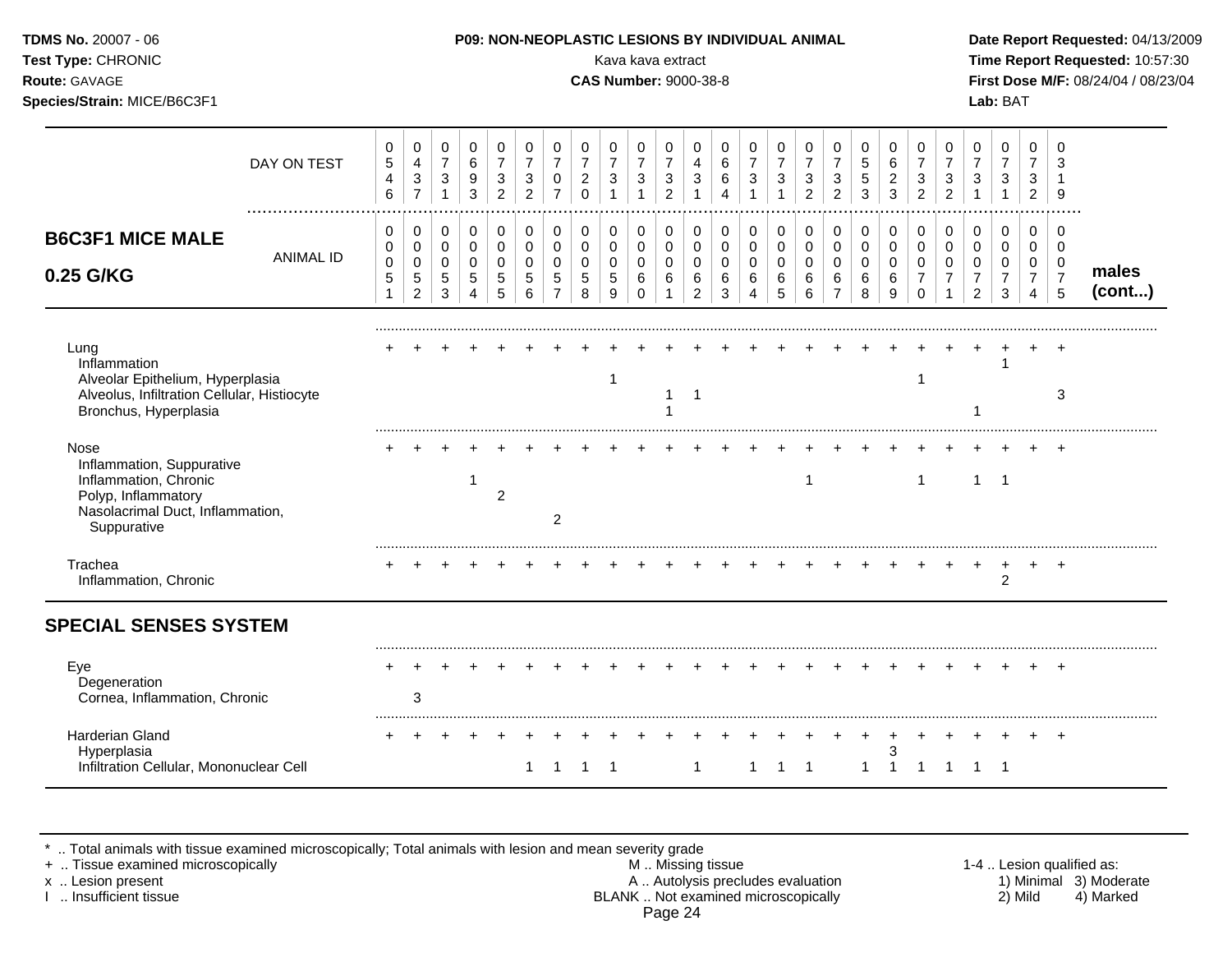| <b>TDMS No. 20007 - 06</b>  | <b>P09: NON-NEOPLASTIC LESIONS BY INDIVIDUAL ANIMAL</b>                                                                                                        | Date Rep         |
|-----------------------------|----------------------------------------------------------------------------------------------------------------------------------------------------------------|------------------|
| <b>Test Type: CHRONIC</b>   | Kava kava extract                                                                                                                                              | <b>Time Rep</b>  |
| <b>Route: GAVAGE</b>        | <b>CAS Number: 9000-38-8</b>                                                                                                                                   | <b>First Dos</b> |
| Species/Strain: MICE/B6C3F1 |                                                                                                                                                                | Lab: BAT         |
|                             | $\mathbf 0$<br>$\mathbf 0$<br>$\mathbf 0$<br>$\mathbf 0$<br>0<br>0<br>0<br>$\overline{0}$<br>$\overline{0}$<br>$\overline{0}$<br>$\mathbf 0$<br>$\overline{0}$ |                  |

|                                                                   | DAY ON TEST      | 0<br>5<br>4<br>6           | 0<br>4<br>3<br>-                   | 0<br>$\overline{\phantom{a}}$<br>3 | 6<br>9<br>3 | 0<br>3<br>ົ           | 0<br>–<br>3<br>ົ      | 0<br>0<br>-      | υ<br>-<br>ົ<br>∠      | 0<br>-<br>3           | 0<br>⇁<br>3      | 3<br>$\sqrt{2}$ | 0<br>4<br>3           | 0<br>6<br>6<br>4      | 0<br>3                | U<br>-<br>3                     | 0<br>3<br>$\overline{2}$ | 0<br>⇁<br>3<br>2                   | đ<br><sub>5</sub><br>3 | 0<br>6<br>ົ<br>∠<br>3 | 0<br>⇁<br>3<br>ົ | 3<br>ົ<br>∠ | υ<br>-<br>3 | 0<br>-<br>3      | 0<br>$\overline{ }$<br>3<br>2 | - C<br>3<br>-9  |                 |
|-------------------------------------------------------------------|------------------|----------------------------|------------------------------------|------------------------------------|-------------|-----------------------|-----------------------|------------------|-----------------------|-----------------------|------------------|-----------------|-----------------------|-----------------------|-----------------------|---------------------------------|--------------------------|------------------------------------|------------------------|-----------------------|------------------|-------------|-------------|------------------|-------------------------------|-----------------|-----------------|
| <b>B6C3F1 MICE MALE</b><br>0.25 G/KG                              | <b>ANIMAL ID</b> | U<br>0<br>$\mathbf 0$<br>5 | 0<br>0<br>0<br>5<br>$\overline{2}$ | 0<br>0<br>0<br>5<br>3              | 5           | 0<br>0<br>0<br>5<br>5 | 0<br>0<br>0<br>5<br>6 | C<br>С<br>5<br>- | v<br>υ<br>v<br>G<br>8 | 0<br>0<br>0<br>5<br>9 | 0<br>0<br>0<br>6 | 6               | 0<br>0<br>0<br>6<br>ົ | 0<br>0<br>0<br>6<br>3 | 0<br>0<br>0<br>6<br>4 | U<br>U<br>υ<br>$\sim$<br>ь<br>đ | 0<br>0<br>0<br>6<br>6    | 0<br>0<br>0<br>6<br>$\overline{ }$ | 6<br>8                 | 0<br>0<br>0<br>6<br>9 | 0<br>0<br>0<br>⇁ | С           | υ<br>υ<br>ົ | 0<br>0<br>0<br>3 | 0<br>0<br>0<br>⇁<br>4         | -0<br>- 0<br>.5 | males<br>(cont) |
| <b>URINARY SYSTEM</b><br>Kidney<br>Hydronephrosis<br>Inflammation |                  | 3                          |                                    |                                    |             |                       |                       |                  |                       |                       |                  |                 |                       |                       |                       |                                 |                          |                                    |                        |                       |                  |             |             |                  |                               | $\pm$           |                 |

| Inflammation                            |   |   |  |   |  |  |  |  |  |  |  |  |  |  |
|-----------------------------------------|---|---|--|---|--|--|--|--|--|--|--|--|--|--|
| Metaplasia, Osseous                     |   |   |  |   |  |  |  |  |  |  |  |  |  |  |
| Mineralization                          |   |   |  |   |  |  |  |  |  |  |  |  |  |  |
| Nephropathy                             |   | ົ |  |   |  |  |  |  |  |  |  |  |  |  |
| Thrombosis                              |   |   |  |   |  |  |  |  |  |  |  |  |  |  |
| Renal Tubule, Dilatation                |   |   |  |   |  |  |  |  |  |  |  |  |  |  |
| Renal Tubule, Hyperplasia               |   |   |  |   |  |  |  |  |  |  |  |  |  |  |
| Renal Tubule, Mineralization            |   |   |  |   |  |  |  |  |  |  |  |  |  |  |
|                                         |   |   |  |   |  |  |  |  |  |  |  |  |  |  |
| Urethra                                 |   |   |  |   |  |  |  |  |  |  |  |  |  |  |
| Cyst                                    | ⌒ |   |  |   |  |  |  |  |  |  |  |  |  |  |
| Inflammation                            | 3 |   |  |   |  |  |  |  |  |  |  |  |  |  |
|                                         |   |   |  |   |  |  |  |  |  |  |  |  |  |  |
| <b>Urinary Bladder</b>                  |   |   |  |   |  |  |  |  |  |  |  |  |  |  |
| Infiltration Cellular, Mononuclear Cell |   |   |  | 3 |  |  |  |  |  |  |  |  |  |  |
| Inflammation                            |   |   |  |   |  |  |  |  |  |  |  |  |  |  |
| Transitional Epithelium, Hyperplasia    |   |   |  |   |  |  |  |  |  |  |  |  |  |  |
|                                         |   |   |  |   |  |  |  |  |  |  |  |  |  |  |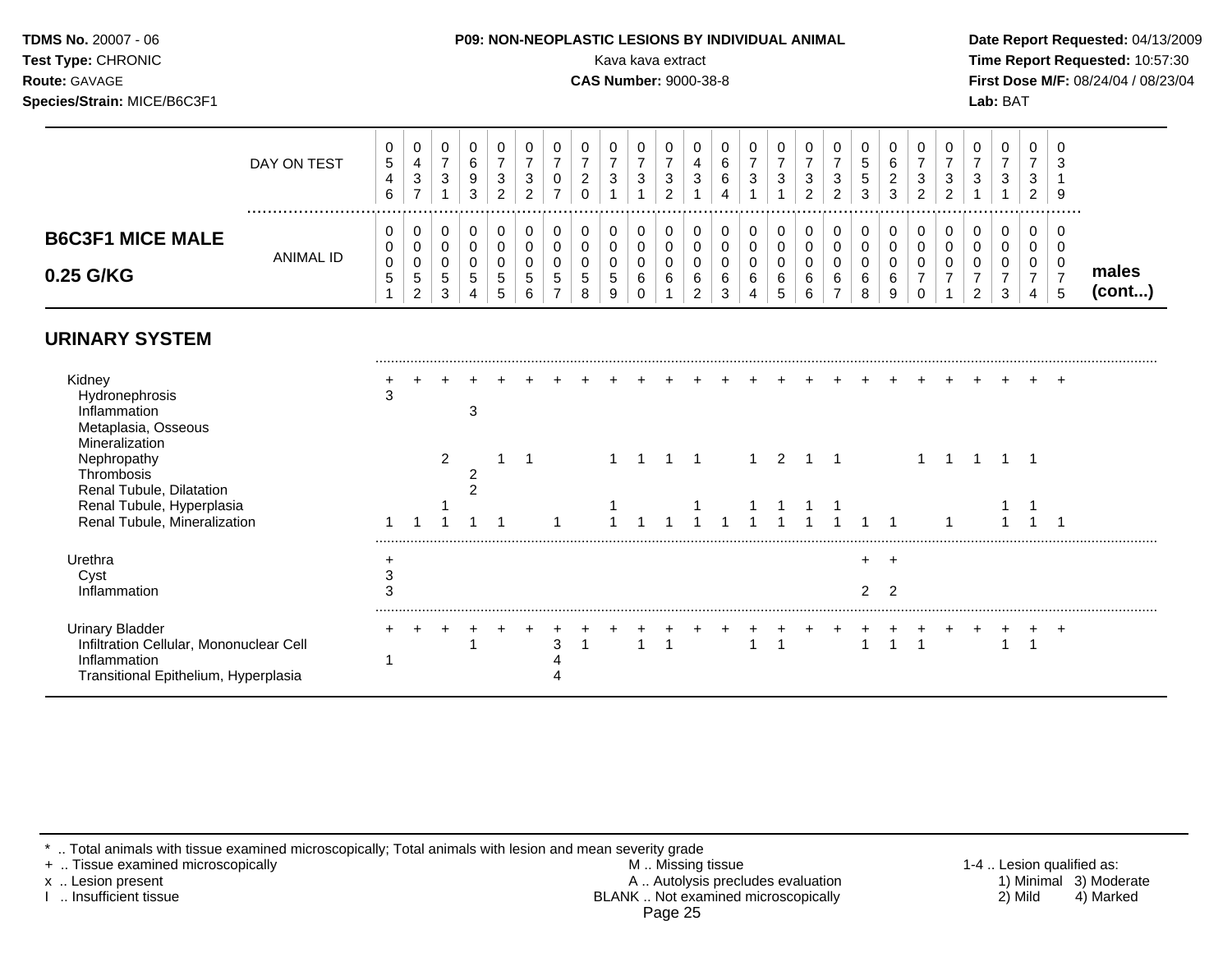| <b>TDMS No. 20007 - 06</b>  | <b>P09: NON-NEOPLASTIC LESIONS BY INDIVIDUAL ANIMAL</b> | Date Rep         |
|-----------------------------|---------------------------------------------------------|------------------|
| <b>Test Type: CHRONIC</b>   | Kava kava extract                                       | <b>Time Rep</b>  |
| <b>Route: GAVAGE</b>        | <b>CAS Number: 9000-38-8</b>                            | <b>First Dos</b> |
| Species/Strain: MICE/B6C3F1 |                                                         | Lab: BAT         |
|                             |                                                         |                  |

#### **THE STRIG RESIONS BY INDIVIDUAL ANIMAL DATE Report Requested:** 04/13/2009

Kava kava extract **Time Report Requested:** 10:57:30 **CAS Number:** 9000-38-8 **First Dose M/F:** 08/24/04 / 08/23/04

|                                                                                                                                                                 | DAY ON TEST      | 0<br>$\boldsymbol{7}$<br>$\ensuremath{\mathsf{3}}$<br>$\mathbf{1}$ | 0<br>$\sqrt{5}$<br>$\boldsymbol{9}$<br>$\,6\,$                    | 0<br>$\overline{7}$<br>$\sqrt{3}$<br>$\overline{2}$            | 0<br>$\overline{7}$<br>$\sqrt{3}$<br>$\mathbf{1}$    | $\mathbf 0$<br>$\,6\,$<br>$\boldsymbol{9}$<br>5     | 0<br>$\overline{7}$<br>$\mathbf{3}$<br>$\overline{2}$ | 0<br>$\overline{4}$<br>$\boldsymbol{2}$<br>$\mathbf{3}$        | 0<br>$\overline{7}$<br>$\mathbf{3}$<br>$\mathbf{1}$ | 0<br>$\overline{7}$<br>$\mathbf{3}$<br>$\overline{2}$            | 0<br>$\overline{7}$<br>$\sqrt{3}$<br>$\overline{2}$    | 0<br>$\overline{7}$<br>$\ensuremath{\mathsf{3}}$<br>$\overline{2}$ | 0<br>$\,6\,$<br>$\,6\,$<br>4                         | 0<br>$\overline{4}$<br>8<br>4             | 0<br>$\overline{7}$<br>$\ensuremath{\mathsf{3}}$<br>$\overline{c}$ | 0<br>$\overline{7}$<br>$\sqrt{3}$<br>$\overline{1}$      | 0<br>$\overline{7}$<br>$\sqrt{3}$<br>$\overline{2}$ | 0<br>$\overline{7}$<br>$\ensuremath{\mathsf{3}}$<br>1                           | 0<br>$\,6$<br>8<br>$\overline{7}$          | 0<br>$\overline{7}$<br>3<br>$\mathbf{1}$ | 0<br>$\sqrt{5}$<br>$\sqrt{5}$<br>3                | 0<br>$\overline{7}$<br>$\sqrt{3}$<br>$\overline{c}$ | 0<br>$\overline{7}$<br>$\sqrt{3}$                              | 0<br>$\overline{7}$<br>3<br>0   | 0<br>$\overline{7}$<br>$\sqrt{3}$<br>$\overline{a}$ | 0<br>$\overline{7}$<br>3<br>$\overline{2}$     |    |                                                                    |
|-----------------------------------------------------------------------------------------------------------------------------------------------------------------|------------------|--------------------------------------------------------------------|-------------------------------------------------------------------|----------------------------------------------------------------|------------------------------------------------------|-----------------------------------------------------|-------------------------------------------------------|----------------------------------------------------------------|-----------------------------------------------------|------------------------------------------------------------------|--------------------------------------------------------|--------------------------------------------------------------------|------------------------------------------------------|-------------------------------------------|--------------------------------------------------------------------|----------------------------------------------------------|-----------------------------------------------------|---------------------------------------------------------------------------------|--------------------------------------------|------------------------------------------|---------------------------------------------------|-----------------------------------------------------|----------------------------------------------------------------|---------------------------------|-----------------------------------------------------|------------------------------------------------|----|--------------------------------------------------------------------|
| <b>B6C3F1 MICE MALE</b><br>0.25 G/KG                                                                                                                            | <b>ANIMAL ID</b> | 0<br>$\pmb{0}$<br>$\pmb{0}$<br>$\boldsymbol{7}$<br>6               | 0<br>$\pmb{0}$<br>$\pmb{0}$<br>$\boldsymbol{7}$<br>$\overline{7}$ | $\pmb{0}$<br>$\mathbf 0$<br>$\mathbf 0$<br>$\overline{7}$<br>8 | $\pmb{0}$<br>0<br>$\pmb{0}$<br>$\boldsymbol{7}$<br>9 | 0<br>$\mathbf 0$<br>$\mathbf 0$<br>8<br>$\mathbf 0$ | $\pmb{0}$<br>$\mathbf 0$<br>$\mathbf 0$<br>8<br>1     | $\pmb{0}$<br>$\mathbf 0$<br>$\mathbf 0$<br>8<br>$\overline{c}$ | $\pmb{0}$<br>$\mathbf 0$<br>$\mathbf 0$<br>8<br>3   | $\pmb{0}$<br>$\pmb{0}$<br>$\pmb{0}$<br>$\bf 8$<br>$\overline{4}$ | $\mathbf 0$<br>0<br>$\pmb{0}$<br>$\,8\,$<br>$\sqrt{5}$ | 0<br>0<br>0<br>8<br>6                                              | 0<br>$\mathbf 0$<br>$\pmb{0}$<br>8<br>$\overline{7}$ | 0<br>$\mathbf 0$<br>$\mathbf 0$<br>8<br>8 | $\pmb{0}$<br>0<br>$\pmb{0}$<br>8<br>9                              | $\pmb{0}$<br>$\mathbf 0$<br>$\mathbf 0$<br>9<br>$\Omega$ | $\mathbf 0$<br>0<br>$\pmb{0}$<br>$\boldsymbol{9}$   | $\mathbf 0$<br>$\mathbf 0$<br>$\mathbf 0$<br>$\boldsymbol{9}$<br>$\overline{2}$ | 0<br>0<br>$\mathbf 0$<br>9<br>$\mathbf{3}$ | 0<br>0<br>$\pmb{0}$<br>9<br>4            | $\pmb{0}$<br>$\mathbf 0$<br>$\mathbf 0$<br>9<br>5 | 0<br>$\mathbf 0$<br>$\mathbf 0$<br>9<br>6           | $\pmb{0}$<br>$\mathbf 0$<br>$\mathbf 0$<br>9<br>$\overline{7}$ | 0<br>$\mathbf 0$<br>0<br>9<br>8 | 0<br>0<br>$\pmb{0}$<br>9<br>9                       | $\Omega$<br>$\Omega$<br>-1<br>0<br>$\mathbf 0$ |    | * TOTALS                                                           |
| <b>ALIMENTARY SYSTEM</b>                                                                                                                                        |                  |                                                                    |                                                                   |                                                                |                                                      |                                                     |                                                       |                                                                |                                                     |                                                                  |                                                        |                                                                    |                                                      |                                           |                                                                    |                                                          |                                                     |                                                                                 |                                            |                                          |                                                   |                                                     |                                                                |                                 |                                                     |                                                |    |                                                                    |
| Esophagus                                                                                                                                                       |                  |                                                                    |                                                                   |                                                                |                                                      |                                                     |                                                       |                                                                |                                                     |                                                                  |                                                        |                                                                    |                                                      |                                           |                                                                    |                                                          |                                                     |                                                                                 |                                            |                                          |                                                   |                                                     |                                                                |                                 |                                                     |                                                | 50 |                                                                    |
| Gallbladder                                                                                                                                                     |                  |                                                                    |                                                                   |                                                                |                                                      |                                                     |                                                       |                                                                |                                                     |                                                                  |                                                        |                                                                    |                                                      |                                           |                                                                    |                                                          |                                                     |                                                                                 |                                            |                                          |                                                   |                                                     |                                                                |                                 |                                                     |                                                | 50 |                                                                    |
| Intestine Large, Cecum                                                                                                                                          |                  |                                                                    |                                                                   |                                                                |                                                      |                                                     |                                                       |                                                                |                                                     |                                                                  |                                                        |                                                                    |                                                      |                                           |                                                                    |                                                          |                                                     |                                                                                 |                                            |                                          |                                                   |                                                     |                                                                |                                 |                                                     |                                                | 50 |                                                                    |
| Intestine Large, Colon                                                                                                                                          |                  |                                                                    |                                                                   |                                                                |                                                      |                                                     |                                                       |                                                                |                                                     |                                                                  |                                                        |                                                                    |                                                      |                                           |                                                                    |                                                          |                                                     |                                                                                 |                                            |                                          |                                                   |                                                     |                                                                |                                 |                                                     |                                                | 50 |                                                                    |
| Intestine Large, Rectum                                                                                                                                         |                  |                                                                    |                                                                   |                                                                |                                                      |                                                     |                                                       |                                                                |                                                     |                                                                  |                                                        |                                                                    |                                                      |                                           |                                                                    |                                                          |                                                     |                                                                                 |                                            |                                          |                                                   |                                                     |                                                                |                                 |                                                     |                                                | 50 |                                                                    |
| Intestine Small, Duodenum                                                                                                                                       |                  |                                                                    |                                                                   |                                                                |                                                      |                                                     |                                                       |                                                                |                                                     |                                                                  |                                                        |                                                                    |                                                      |                                           |                                                                    |                                                          |                                                     |                                                                                 |                                            |                                          |                                                   |                                                     |                                                                |                                 |                                                     |                                                | 50 |                                                                    |
| Intestine Small, Ileum                                                                                                                                          |                  |                                                                    |                                                                   |                                                                |                                                      |                                                     |                                                       |                                                                |                                                     |                                                                  |                                                        |                                                                    |                                                      |                                           |                                                                    |                                                          |                                                     |                                                                                 |                                            |                                          |                                                   |                                                     |                                                                |                                 |                                                     |                                                | 50 |                                                                    |
| Intestine Small, Jejunum<br>Epithelium, Hyperplasia                                                                                                             |                  |                                                                    |                                                                   | $\div$                                                         | 3                                                    |                                                     |                                                       |                                                                |                                                     |                                                                  |                                                        |                                                                    |                                                      |                                           |                                                                    |                                                          |                                                     |                                                                                 |                                            |                                          |                                                   |                                                     |                                                                |                                 | $\div$                                              | $\ddot{}$<br>3                                 | 50 | 23.0                                                               |
| Liver<br>Angiectasis<br><b>Basophilic Focus</b><br>Clear Cell Focus<br><b>Eosinophilic Focus</b><br>Fatty Change<br>Hematopoietic Cell Proliferation<br>Infarct |                  | +<br>X<br>$\mathbf{1}$                                             |                                                                   | 1<br>X                                                         | X<br>$\mathsf X$<br>$\overline{2}$                   | X<br>$\mathsf X$<br>$\overline{1}$                  | $\mathsf{X}$                                          | $\mathsf{X}$<br>$\overline{2}$                                 | $\boldsymbol{\mathsf{X}}$<br>Χ                      | $\mathsf{X}$                                                     |                                                        |                                                                    | $X$ $X$<br>-1                                        | 1<br>$\overline{c}$                       | $\mathsf X$<br>$\mathsf X$                                         | X<br>$\boldsymbol{\mathsf{X}}$                           | $\pmb{\times}$<br>$\overline{2}$                    | $\boldsymbol{\mathsf{X}}$<br>$\sf X$<br>$\mathbf{1}$                            | X                                          | X<br>X<br>$\overline{1}$                 | $\boldsymbol{\mathsf{X}}$<br>$\mathbf{1}$         | $\frac{x}{2}$                                       | $\mathbf 1$<br>$\mathsf{X}$<br>$\overline{1}$                  | X<br>$\boldsymbol{\mathsf{X}}$  | $\mathbf{1}$                                        | +<br>$X$ $X$<br>Χ<br>$\overline{\mathbf{1}}$   | 50 | 61.0<br>3<br>18<br>32<br>34 1.3<br>2.5<br>$\mathbf{2}$<br>3.0<br>1 |

\* .. Total animals with tissue examined microscopically; Total animals with lesion and mean severity grade

+ .. Tissue examined microscopically M .. Missing tissue 1-4 .. Lesion qualified as: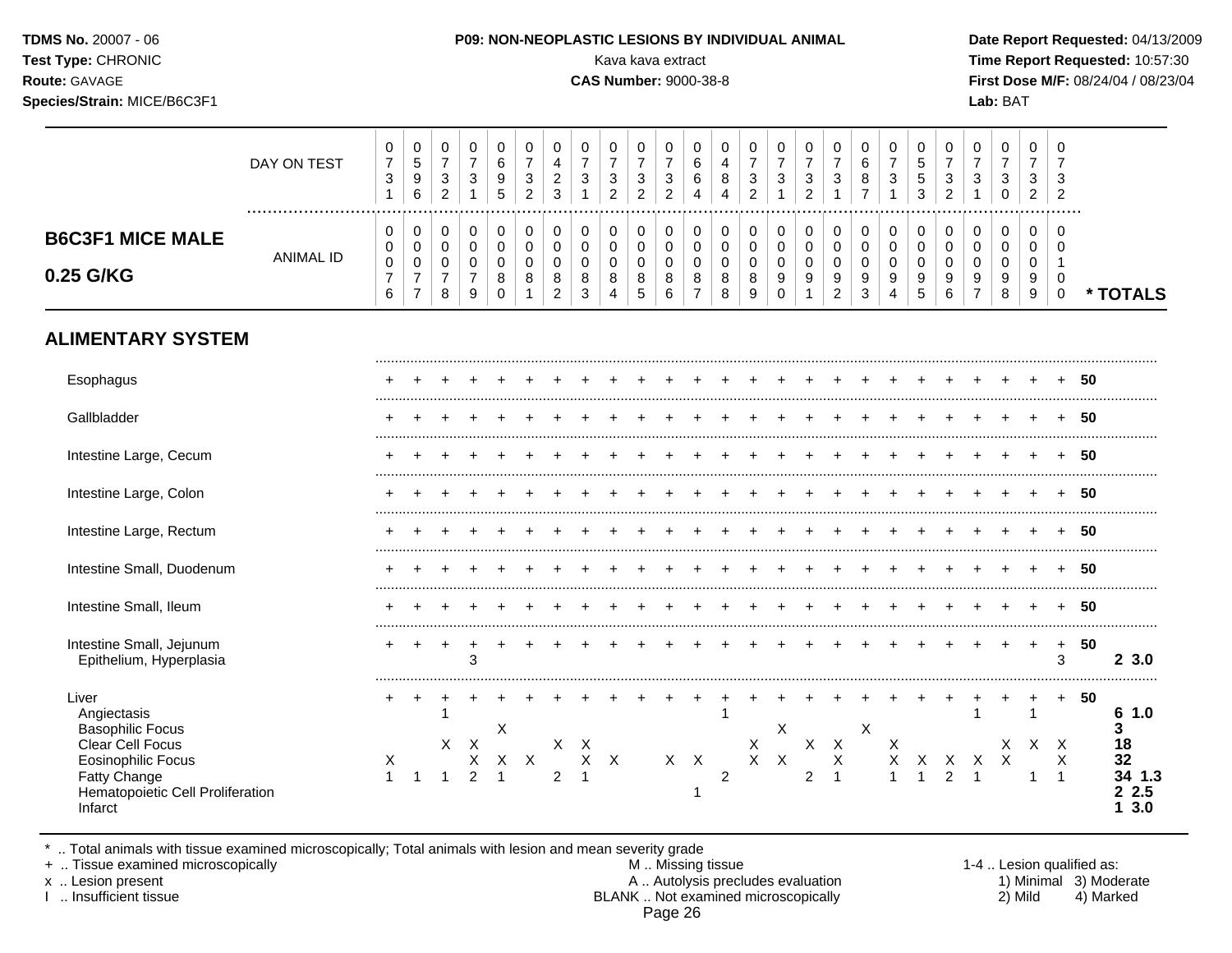**Test Type:** CHRONIC **Transfer CHRONIC** Kava Rava extract Kava extract **Time Report Requested:** 10:57:30 **Route:** GAVAGE **CAS Number:** 9000-38-8 **First Dose M/F:** 08/24/04 / 08/23/04 **Species/Strain:** MICE/B6C3F1 **Lab:** BAT

| DAY ON TEST                                                                                                                                                                                                            | 0<br>$\overline{7}$<br>3<br>$\mathbf{1}$ | 0<br>$\sqrt{5}$<br>$\boldsymbol{9}$<br>6                                      | 0<br>$\overline{7}$<br>$\mathbf{3}$<br>$\overline{2}$            | 0<br>$\overline{7}$<br>$\mathbf{3}$<br>$\mathbf{1}$              | 0<br>6<br>$\boldsymbol{9}$<br>5                         | 0<br>$\overline{7}$<br>$\mathbf{3}$<br>$\overline{2}$ | 0<br>$\overline{4}$<br>$\overline{c}$<br>3                       | 0<br>$\overline{7}$<br>3<br>$\mathbf{1}$ | 0<br>$\overline{7}$<br>$\sqrt{3}$<br>$\overline{2}$                    | 0<br>$\overline{7}$<br>$\sqrt{3}$<br>2              | $\Omega$<br>$\overline{7}$<br>$\sqrt{3}$<br>$\overline{2}$ | 0<br>6<br>$\,6\,$<br>$\overline{4}$                              | 0<br>$\overline{4}$<br>$\bf 8$<br>$\overline{A}$ | 0<br>$\overline{7}$<br>$\mathfrak{Z}$<br>$\overline{2}$ | 0<br>$\overline{7}$<br>3<br>$\mathbf{1}$              | 0<br>$\overline{7}$<br>$\sqrt{3}$<br>$\overline{2}$                | 0<br>$\overline{7}$<br>$\sqrt{3}$<br>$\mathbf{1}$              | $\Omega$<br>$\,6\,$<br>$\bf 8$<br>$\overline{7}$   | 0<br>$\overline{7}$<br>$\mathbf{3}$<br>1         | 0<br>$\sqrt{5}$<br>$\sqrt{5}$<br>3               | 0<br>$\overline{7}$<br>$\mathbf{3}$<br>$\overline{2}$ | 0<br>$\overline{7}$<br>3<br>$\mathbf{1}$                 | 0<br>$\overline{7}$<br>$\sqrt{3}$<br>$\Omega$       | $\Omega$<br>$\overline{7}$<br>3<br>2             | $\Omega$<br>$\overline{7}$<br>3<br>2                  |    |                                                                     |
|------------------------------------------------------------------------------------------------------------------------------------------------------------------------------------------------------------------------|------------------------------------------|-------------------------------------------------------------------------------|------------------------------------------------------------------|------------------------------------------------------------------|---------------------------------------------------------|-------------------------------------------------------|------------------------------------------------------------------|------------------------------------------|------------------------------------------------------------------------|-----------------------------------------------------|------------------------------------------------------------|------------------------------------------------------------------|--------------------------------------------------|---------------------------------------------------------|-------------------------------------------------------|--------------------------------------------------------------------|----------------------------------------------------------------|----------------------------------------------------|--------------------------------------------------|--------------------------------------------------|-------------------------------------------------------|----------------------------------------------------------|-----------------------------------------------------|--------------------------------------------------|-------------------------------------------------------|----|---------------------------------------------------------------------|
| <b>B6C3F1 MICE MALE</b><br><b>ANIMAL ID</b><br>0.25 G/KG                                                                                                                                                               | 0<br>0<br>0<br>$\overline{7}$<br>6       | $\mathbf 0$<br>$\mathbf 0$<br>$\mathbf 0$<br>$\overline{7}$<br>$\overline{7}$ | $\mathbf 0$<br>$\mathsf 0$<br>$\mathbf 0$<br>$\overline{7}$<br>8 | $\mathbf 0$<br>$\mathbf 0$<br>$\mathbf 0$<br>$\overline{7}$<br>9 | $\mathbf 0$<br>$\mathbf 0$<br>$\Omega$<br>8<br>$\Omega$ | $\mathbf 0$<br>$\mathbf 0$<br>$\Omega$<br>8           | $\mathbf 0$<br>$\mathbf 0$<br>$\mathbf 0$<br>8<br>$\overline{2}$ | 0<br>0<br>0<br>8<br>3                    | $\mathbf 0$<br>$\mathbf 0$<br>$\mathbf 0$<br>$\,8\,$<br>$\overline{4}$ | $\mathbf 0$<br>$\mathbf 0$<br>$\mathbf 0$<br>8<br>5 | $\Omega$<br>$\mathbf 0$<br>$\mathbf 0$<br>8<br>6           | $\mathbf 0$<br>$\mathbf 0$<br>$\mathbf 0$<br>8<br>$\overline{7}$ | 0<br>$\pmb{0}$<br>$\mathbf 0$<br>8<br>8          | $\mathbf 0$<br>$\mathbf 0$<br>$\mathbf 0$<br>8<br>9     | 0<br>0<br>$\mathbf 0$<br>$\boldsymbol{9}$<br>$\Omega$ | $\mathbf 0$<br>$\pmb{0}$<br>$\mathbf 0$<br>$9\,$<br>$\overline{1}$ | $\mathbf 0$<br>$\pmb{0}$<br>$\mathbf 0$<br>9<br>$\overline{2}$ | 0<br>$\pmb{0}$<br>$\mathbf 0$<br>9<br>$\mathbf{3}$ | $\mathbf 0$<br>$\mathbf 0$<br>$\Omega$<br>9<br>4 | $\mathbf 0$<br>$\mathbf 0$<br>$\Omega$<br>9<br>5 | $\mathbf 0$<br>$\mathbf 0$<br>$\Omega$<br>9<br>6      | 0<br>0<br>$\Omega$<br>$\boldsymbol{9}$<br>$\overline{7}$ | $\mathbf 0$<br>$\mathbf 0$<br>$\mathbf 0$<br>9<br>8 | $\Omega$<br>$\mathbf 0$<br>$\mathbf 0$<br>9<br>9 | $\Omega$<br>$\Omega$<br>-1<br>$\Omega$<br>$\mathbf 0$ |    | * TOTALS                                                            |
| Infiltration Cellular, Mononuclear Cell<br>Mineralization<br><b>Mixed Cell Focus</b><br>Necrosis<br><b>Tension Lipidosis</b><br>Vacuolization Cytoplasmic<br>Centrilobular, Fatty Change<br>Centrilobular, Hypertrophy | 1<br>X<br>1                              | $\overline{c}$<br>$\overline{1}$                                              | X<br>$\overline{1}$                                              | X<br>2<br>$\overline{1}$                                         | $\overline{2}$<br>3<br>$\overline{2}$                   | $\overline{2}$<br>1                                   | $\mathbf 1$                                                      | X<br>-1                                  | -1                                                                     | $X$ $X$<br>$\overline{1}$                           |                                                            |                                                                  | $\mathbf{1}$                                     | $\overline{1}$                                          | $X$ $X$ $X$ $X$                                       |                                                                    |                                                                | 1<br>X<br>$\mathcal{P}$<br>3<br>2                  | X<br>$\overline{1}$                              | X X X X X X                                      | $\overline{2}$                                        | 1                                                        | -1                                                  | $\overline{1}$                                   | 2<br>2                                                |    | 47 1.1<br>2, 1.5<br>28<br>10 2.0<br>2<br>2.0<br>1.<br>3.0<br>34 1.0 |
| Mesentery<br>Fat, Necrosis                                                                                                                                                                                             |                                          | +<br>3                                                                        |                                                                  |                                                                  | $\overline{2}$                                          |                                                       |                                                                  |                                          |                                                                        |                                                     |                                                            |                                                                  |                                                  |                                                         |                                                       |                                                                    |                                                                |                                                    |                                                  |                                                  |                                                       |                                                          |                                                     |                                                  |                                                       | 6  | 62.2                                                                |
| Pancreas                                                                                                                                                                                                               |                                          |                                                                               |                                                                  |                                                                  |                                                         |                                                       |                                                                  |                                          |                                                                        |                                                     |                                                            |                                                                  |                                                  |                                                         |                                                       |                                                                    |                                                                |                                                    |                                                  |                                                  |                                                       |                                                          |                                                     |                                                  |                                                       | 50 |                                                                     |
| <b>Salivary Glands</b><br>Infiltration Cellular, Mononuclear Cell<br>Parotid Gland, Mineralization<br>Submandibular Gland, Atrophy                                                                                     | 1                                        |                                                                               |                                                                  | $\overline{1}$                                                   |                                                         |                                                       |                                                                  |                                          | $\overline{1}$                                                         | $\mathbf{1}$                                        | $\overline{1}$                                             | $\mathbf{1}$                                                     | $\mathbf{1}$                                     | 3                                                       | $\mathbf{1}$<br>$\mathbf{1}$                          | $\overline{2}$                                                     | $\overline{1}$                                                 |                                                    | 1                                                | 1                                                |                                                       | $\mathbf{1}$                                             | $\overline{1}$                                      | $\mathbf{1}$                                     | $\overline{1}$                                        | 50 | 36 1.1<br>11.0<br>2.0<br>1                                          |
| Stomach, Forestomach<br>Inflammation, Chronic<br>Necrosis<br>Epithelium, Hyperplasia                                                                                                                                   | $\overline{2}$<br>$\overline{c}$<br>2    | $\overline{2}$<br>$\overline{1}$                                              |                                                                  | 2<br>$\mathcal{P}$                                               |                                                         | $\overline{c}$<br>$\overline{c}$<br>$\mathcal{P}$     |                                                                  | $\mathbf 1$<br>$\overline{c}$            | $\overline{2}$                                                         |                                                     | $\overline{c}$<br>$\boldsymbol{2}$<br>$\mathcal{P}$        | $\overline{2}$<br>$\overline{2}$                                 |                                                  |                                                         | $\overline{c}$<br>$\overline{c}$<br>$\overline{2}$    |                                                                    |                                                                | $\mathbf{1}$<br>$\overline{c}$<br>$\overline{1}$   | $\overline{2}$<br>$\sqrt{2}$<br>$\mathfrak{p}$   |                                                  | 1<br>1                                                |                                                          |                                                     | $\overline{2}$<br>$\overline{c}$                 | $\ddot{}$<br>$\overline{2}$<br>$\overline{2}$<br>3    | 50 | 22 1.6<br>11 1.9<br>22, 1.6                                         |
| Stomach, Glandular<br>Mineralization<br>Glands, Ectasia                                                                                                                                                                |                                          |                                                                               |                                                                  |                                                                  | 1                                                       |                                                       |                                                                  |                                          |                                                                        |                                                     |                                                            |                                                                  |                                                  |                                                         |                                                       |                                                                    |                                                                |                                                    |                                                  |                                                  |                                                       | $\mathbf{1}$                                             |                                                     |                                                  | $+$                                                   | 50 | 11.0<br>1.0<br>1.                                                   |
| Tooth                                                                                                                                                                                                                  |                                          | $\pm$                                                                         |                                                                  |                                                                  |                                                         |                                                       |                                                                  |                                          |                                                                        |                                                     |                                                            |                                                                  |                                                  |                                                         |                                                       |                                                                    |                                                                |                                                    |                                                  |                                                  |                                                       |                                                          |                                                     |                                                  | $+$                                                   | 32 |                                                                     |

\* .. Total animals with tissue examined microscopically; Total animals with lesion and mean severity grade

+ .. Tissue examined microscopically M .. Missing tissue 1-4 .. Lesion qualified as:

- x .. Lesion present **A .. Autolysis precludes evaluation** A .. Autolysis precludes evaluation 1) Minimal 3) Moderate I .. Insufficient tissue BLANK .. Not examined microscopically 2) Mild 4) Marked Page 27
-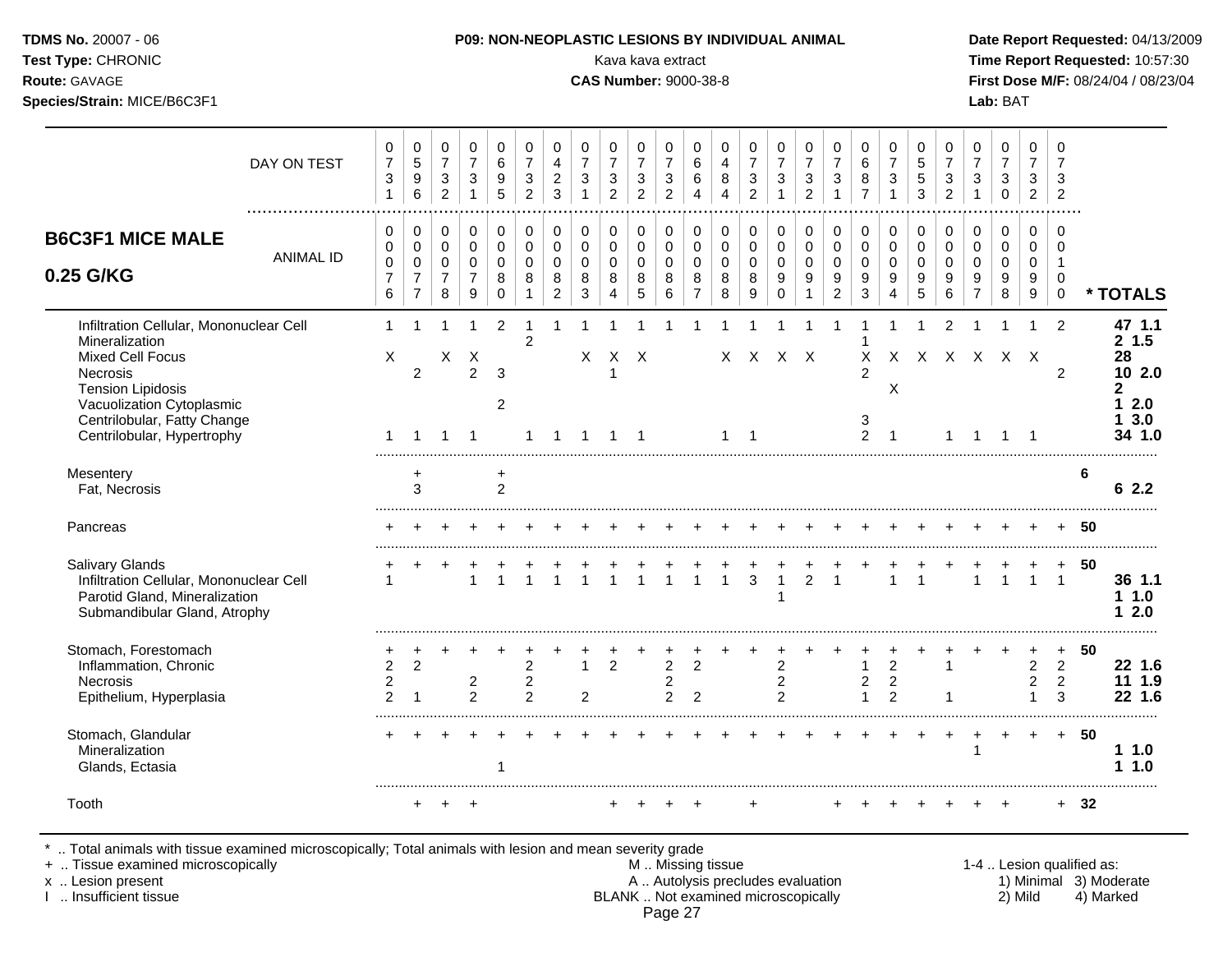| <b>TDMS No. 20007 - 06</b><br>Test Type: CHRONIC<br><b>Route: GAVAGE</b><br>Species/Strain: MICE/B6C3F1 |             | <b>P09: NON-NEOPLASTIC LESIONS BY INDIVIDUAL ANIMAL</b><br>Kava kava extract<br><b>CAS Number: 9000-38-8</b> | Date Report Requested: 04/13/2009<br>Time Report Requested: 10:57:30<br>First Dose M/F: 08/24/04 / 08/23/04<br>Lab: BAT |
|---------------------------------------------------------------------------------------------------------|-------------|--------------------------------------------------------------------------------------------------------------|-------------------------------------------------------------------------------------------------------------------------|
|                                                                                                         | DAY ON TEST | 0<br>$\mathbf 0$<br>$\mathbf 0$<br>0<br>0<br>0<br>◡<br>C.                                                    | $\mathbf 0$                                                                                                             |

|                                                                                                                                     | DAY ON TEST      | 7<br>3<br>1                                | 5<br>$\boldsymbol{9}$<br>6                                      | 7<br>$\sqrt{3}$<br>$\overline{c}$                      | 7<br>3<br>$\mathbf{1}$                                 | 6<br>$\boldsymbol{9}$<br>5   | 7<br>$\sqrt{3}$<br>$\overline{2}$ | 4<br>$\overline{c}$<br>3                             | $\overline{7}$<br>$\mathbf{3}$<br>$\mathbf{1}$ | 7<br>$\ensuremath{\mathsf{3}}$<br>$\overline{2}$ | 7<br>$\sqrt{3}$<br>$\overline{c}$         | 7<br>$\sqrt{3}$<br>$\overline{c}$  | 6<br>6           | 4<br>8<br>$\overline{\mathbf{4}}$       | 7<br>$\mathbf{3}$<br>$\overline{c}$                            | 7<br>$\mathbf{3}$                                 | 3<br>$\overline{2}$        | 3                                         | 6<br>8<br>$\overline{7}$ | 3                            | 5<br>$\sqrt{5}$<br>3  | 7<br>$\mathbf{3}$<br>$\overline{2}$  | 7<br>$\sqrt{3}$<br>$\mathbf 1$                         | 7<br>3<br>0                            | 7<br>3<br>$\overline{2}$             | 7<br>3<br>$\overline{2}$          |    |                                |
|-------------------------------------------------------------------------------------------------------------------------------------|------------------|--------------------------------------------|-----------------------------------------------------------------|--------------------------------------------------------|--------------------------------------------------------|------------------------------|-----------------------------------|------------------------------------------------------|------------------------------------------------|--------------------------------------------------|-------------------------------------------|------------------------------------|------------------|-----------------------------------------|----------------------------------------------------------------|---------------------------------------------------|----------------------------|-------------------------------------------|--------------------------|------------------------------|-----------------------|--------------------------------------|--------------------------------------------------------|----------------------------------------|--------------------------------------|-----------------------------------|----|--------------------------------|
| <b>B6C3F1 MICE MALE</b><br>0.25 G/KG                                                                                                | <b>ANIMAL ID</b> | 0<br>0<br>$\pmb{0}$<br>$\overline{7}$<br>6 | 0<br>$\pmb{0}$<br>$\pmb{0}$<br>$\overline{7}$<br>$\overline{7}$ | 0<br>$\mathbf 0$<br>$\mathbf 0$<br>$\overline{7}$<br>8 | 0<br>$\mathbf 0$<br>$\mathbf 0$<br>$\overline{7}$<br>9 | 0<br>0<br>0<br>8<br>$\Omega$ | 0<br>0<br>$\Omega$<br>8           | 0<br>$\pmb{0}$<br>$\mathbf 0$<br>8<br>$\overline{c}$ | 0<br>$\pmb{0}$<br>0<br>8<br>$\mathbf{3}$       | 0<br>$\mathbf 0$<br>$\mathbf 0$<br>8<br>4        | 0<br>$\mathbf 0$<br>$\mathbf 0$<br>8<br>5 | 0<br>0<br>$\Omega$<br>8<br>$\,6\,$ | 0<br>0<br>0<br>8 | 0<br>$\pmb{0}$<br>$\mathbf 0$<br>8<br>8 | 0<br>$\mathsf{O}\xspace$<br>$\pmb{0}$<br>8<br>$\boldsymbol{9}$ | 0<br>$\mathbf 0$<br>$\pmb{0}$<br>9<br>$\mathbf 0$ | 0<br>0<br>$\mathbf 0$<br>9 | 0<br>0<br>$\Omega$<br>9<br>$\overline{2}$ | 0<br>0<br>0<br>9<br>3    | 0<br>0<br>$\Omega$<br>9<br>4 | 0<br>0<br>0<br>9<br>5 | 0<br>$\boldsymbol{0}$<br>0<br>9<br>6 | 0<br>$\mathbf 0$<br>$\mathbf 0$<br>9<br>$\overline{7}$ | 0<br>$\mathbf 0$<br>$\Omega$<br>9<br>8 | 0<br>0<br>0<br>9<br>$\boldsymbol{9}$ | 0<br>$\Omega$<br>0<br>$\mathbf 0$ |    | * TOTALS                       |
| Dysplasia<br>Inflammation, Suppurative                                                                                              |                  |                                            | $\mathbf{1}$                                                    | $\overline{c}$                                         | 3                                                      |                              |                                   |                                                      |                                                | $\overline{2}$                                   | -1                                        | 3                                  | -1               |                                         | 1                                                              |                                                   |                            | 3                                         | 3                        |                              | $\overline{2}$        |                                      |                                                        | $\boldsymbol{\Lambda}$                 |                                      | $\overline{2}$                    |    | 32 2.1<br>13.0                 |
| <b>CARDIOVASCULAR SYSTEM</b>                                                                                                        |                  |                                            |                                                                 |                                                        |                                                        |                              |                                   |                                                      |                                                |                                                  |                                           |                                    |                  |                                         |                                                                |                                                   |                            |                                           |                          |                              |                       |                                      |                                                        |                                        |                                      |                                   |    |                                |
| <b>Blood Vessel</b>                                                                                                                 |                  |                                            |                                                                 |                                                        |                                                        |                              |                                   |                                                      |                                                |                                                  |                                           |                                    |                  |                                         |                                                                |                                                   |                            |                                           |                          |                              |                       |                                      |                                                        |                                        |                                      |                                   | 50 |                                |
| Heart<br>Cardiomyopathy<br>Inflammation, Suppurative<br>Inflammation, Chronic<br>Artery, Infiltration Cellular, Mononuclear<br>Cell |                  |                                            |                                                                 |                                                        | 1                                                      |                              |                                   |                                                      |                                                |                                                  |                                           |                                    |                  |                                         |                                                                |                                                   | $\overline{1}$             |                                           |                          |                              |                       |                                      |                                                        | $\mathbf{1}$                           | $\mathbf{1}$                         | $+$                               | 50 | 16 1.1<br>12.0<br>13.0<br>1.10 |
| Myocardium, Mineralization                                                                                                          |                  |                                            |                                                                 |                                                        |                                                        |                              |                                   |                                                      |                                                |                                                  |                                           |                                    |                  |                                         |                                                                |                                                   |                            |                                           | 1                        |                              |                       |                                      |                                                        |                                        |                                      |                                   |    | 4 1.0                          |
| <b>ENDOCRINE SYSTEM</b>                                                                                                             |                  |                                            |                                                                 |                                                        |                                                        |                              |                                   |                                                      |                                                |                                                  |                                           |                                    |                  |                                         |                                                                |                                                   |                            |                                           |                          |                              |                       |                                      |                                                        |                                        |                                      |                                   |    |                                |
| <b>Adrenal Cortex</b><br>Hypertrophy<br>Vacuolization Cytoplasmic                                                                   |                  |                                            |                                                                 |                                                        |                                                        |                              |                                   |                                                      |                                                |                                                  |                                           |                                    |                  |                                         |                                                                |                                                   |                            |                                           |                          |                              |                       |                                      |                                                        | 1                                      | $\pm$                                | $+$                               | 50 | 21.0<br>21.0                   |
| Subcapsular, Hyperplasia<br>Zona Reticularis, Hyperplasia                                                                           |                  |                                            | $\mathcal{P}$                                                   |                                                        |                                                        |                              |                                   |                                                      | $\mathcal{P}$                                  |                                                  |                                           |                                    |                  |                                         |                                                                |                                                   |                            |                                           | $\mathcal{P}$            | $\mathcal{P}$                | $\overline{2}$        |                                      | $\mathcal{P}$                                          | $\mathcal{P}$                          |                                      |                                   |    | 45 1.3<br>$3 \t1.7$            |
| Adrenal Medulla                                                                                                                     |                  |                                            |                                                                 |                                                        |                                                        |                              |                                   |                                                      |                                                |                                                  |                                           |                                    |                  |                                         |                                                                |                                                   |                            |                                           |                          |                              |                       |                                      |                                                        |                                        |                                      |                                   | 50 |                                |

Islets, Pancreatic + + + + + + + + + + + + + + + + + + + + + + + + + **50**

Hyperplasia 2 1 2 1 2 2 2 2 1 1 3 2 1 1 2 1 2 **35 1.7**

\* .. Total animals with tissue examined microscopically; Total animals with lesion and mean severity grade

+ .. Tissue examined microscopically M .. Missing tissue 1-4 .. Lesion qualified as: x .. Lesion present **A .. Autolysis precludes evaluation** A .. Autolysis precludes evaluation 1) Minimal 3) Moderate I .. Insufficient tissue BLANK .. Not examined microscopically 2) Mild 4) Marked Page 28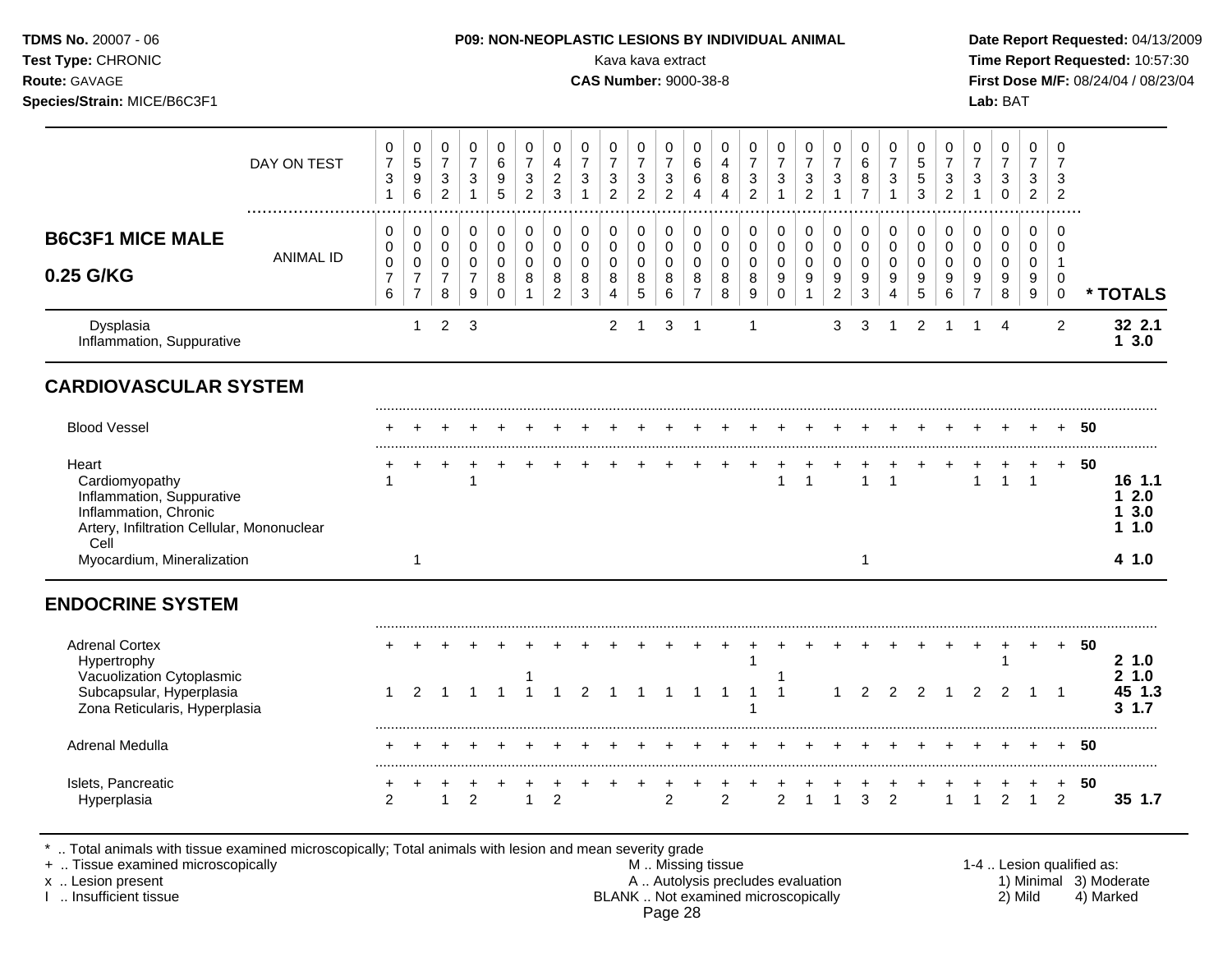| <b>TDMS No. 20007 - 06</b><br><b>Test Type: CHRONIC</b><br><b>Route: GAVAGE</b><br>Species/Strain: MICE/B6C3F1 |             |        |                  |                           |   |   |        | <b>P09: NON-NEOPLASTIC LESIONS BY INDIVIDUAL ANIMAL</b><br><b>CAS Number: 9000-38-8</b> | Kava kava extract |         |                  |        |                        |        |                  |              |                        |        |   | Lab: BAT | Date Report Requested: 04/13/2009<br>Time Report Requested: 10:57:30<br><b>First Dose M/F: 08/24/04 / 08/23/04</b> |
|----------------------------------------------------------------------------------------------------------------|-------------|--------|------------------|---------------------------|---|---|--------|-----------------------------------------------------------------------------------------|-------------------|---------|------------------|--------|------------------------|--------|------------------|--------------|------------------------|--------|---|----------|--------------------------------------------------------------------------------------------------------------------|
|                                                                                                                | DAY ON TEST | 0<br>3 | 0<br>Ñ<br>9<br>6 | $\sim$<br>$\sqrt{2}$<br>∼ | 3 | 6 | ⌒<br>ົ |                                                                                         |                   | J.<br>3 | 0<br>~<br>b<br>6 | 0<br>8 | 0<br>3<br><sup>o</sup> | 0<br>3 | 0<br>3<br>$\sim$ | $\mathbf{0}$ | $\mathbf{0}$<br>6<br>8 | 0<br>3 | ◠ |          | _                                                                                                                  |

|                           |         |  |  |  | $5\overline{)}$ | 6 | 8 | 9 | 0 | 2 | $\mathbf{3}$ | 4 | 5 | 6 | 8 | 9 |     |  |
|---------------------------|---------|--|--|--|-----------------|---|---|---|---|---|--------------|---|---|---|---|---|-----|--|
| Parathyroid Gland<br>Cyst | $+$ $-$ |  |  |  |                 |   |   |   |   |   |              |   |   |   |   |   | -44 |  |
| <b>Pituitary Gland</b>    |         |  |  |  |                 |   |   |   |   |   |              |   |   |   |   |   | -50 |  |
| Thyroid Gland             |         |  |  |  |                 |   |   |   |   |   |              |   |   |   |   |   | 50  |  |

# **GENERAL BODY SYSTEM**

NONE

**0.25 G/KG**

 $\overline{a}$ 

#### **GENITAL SYSTEM**

**B6C3F1 MICE MALE**

ANIMAL ID

| Coagulating Gland                                                              |  |  |   |               |  |  |  |  |            |  |  |    |  |   |     | 2.0 |
|--------------------------------------------------------------------------------|--|--|---|---------------|--|--|--|--|------------|--|--|----|--|---|-----|-----|
| Epididymis<br>Infiltration Cellular, Mononuclear Cell<br>Inflammation, Chronic |  |  | າ | $\mathcal{P}$ |  |  |  |  |            |  |  | -1 |  |   | -50 | 2.0 |
| Penis<br>Infiltration Cellular, Polymorphonuclear                              |  |  |   |               |  |  |  |  |            |  |  |    |  |   |     | 1.0 |
| <b>Preputial Gland</b><br>∍mmation                                             |  |  |   |               |  |  |  |  | $\sqrt{2}$ |  |  |    |  | ◠ | 50  |     |

\* .. Total animals with tissue examined microscopically; Total animals with lesion and mean severity grade<br>+ .. Tissue examined microscopically by any state mean severity grade

+ .. Tissue examined microscopically the state of the state of the M .. Missing tissue 1-4 .. Lesion qualified as: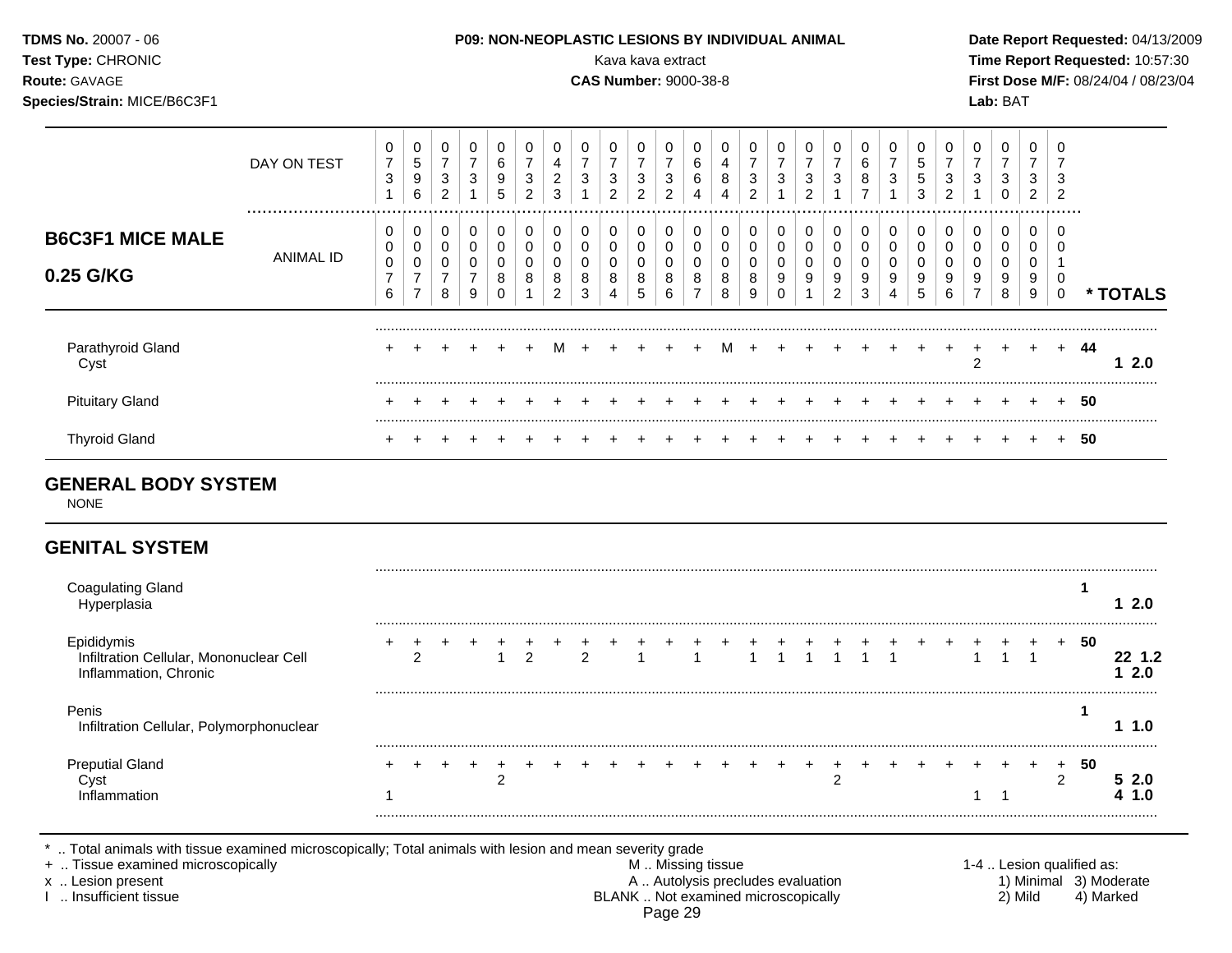| TDMS No. 20007 - 06<br>Test Type: CHRONIC<br>Route: GAVAGE<br>Species/Strain: MICE/B6C3F1 |                  |                                                  |                                                 |                                        |                          |                                 |                                                                    |                               |                       | Kava kava extract<br><b>CAS Number: 9000-38-8</b> |                                                                    |                                                                    |                          |                       | P09: NON-NEOPLASTIC LESIONS BY INDIVIDUAL ANIMAL    |                              |                                     |                                    |                          |                       |                                    |                                        |                     | Lab: BAT                        |                                            |                |     | Date Report Requested: 04/13/2009<br>Time Report Requested: 10:57:30<br>First Dose M/F: 08/24/04 / 08/23/04 |
|-------------------------------------------------------------------------------------------|------------------|--------------------------------------------------|-------------------------------------------------|----------------------------------------|--------------------------|---------------------------------|--------------------------------------------------------------------|-------------------------------|-----------------------|---------------------------------------------------|--------------------------------------------------------------------|--------------------------------------------------------------------|--------------------------|-----------------------|-----------------------------------------------------|------------------------------|-------------------------------------|------------------------------------|--------------------------|-----------------------|------------------------------------|----------------------------------------|---------------------|---------------------------------|--------------------------------------------|----------------|-----|-------------------------------------------------------------------------------------------------------------|
|                                                                                           | DAY ON TEST<br>  | 0<br>$\overline{7}$<br>$\ensuremath{\mathsf{3}}$ | 0<br>5<br>9<br>6                                | 0<br>$\overline{7}$<br>$\sqrt{3}$<br>2 | 0<br>$\overline{7}$<br>3 | 0<br>6<br>$\boldsymbol{9}$<br>5 | 0<br>$\overline{7}$<br>$\ensuremath{\mathsf{3}}$<br>$\overline{2}$ | 0<br>4<br>$\overline{c}$<br>3 | 3                     | 7<br>3<br>2                                       | 0<br>$\overline{7}$<br>$\ensuremath{\mathsf{3}}$<br>$\overline{2}$ | 0<br>$\overline{7}$<br>$\ensuremath{\mathsf{3}}$<br>$\overline{2}$ | 0<br>$\,6$<br>$\,6$<br>4 | 0<br>4<br>8<br>4      | 0<br>$\overline{7}$<br>$\sqrt{3}$<br>$\overline{2}$ | 0<br>3                       | $\overline{7}$<br>$\mathbf{3}$<br>2 | 3                                  | 6<br>8<br>$\overline{7}$ | 0<br>$\mathbf{3}$     | 0<br>$\sqrt{5}$<br>$\sqrt{5}$<br>3 | 0<br>$\overline{7}$<br>$\sqrt{3}$<br>2 | $\overline{7}$<br>3 | $\overline{7}$<br>3<br>$\Omega$ | 0<br>$\overline{7}$<br>3<br>$\overline{c}$ | $\overline{2}$ |     |                                                                                                             |
| <b>B6C3F1 MICE MALE</b><br>0.25 G/KG                                                      | <b>ANIMAL ID</b> | 0<br>0<br>0<br>7<br>6                            | 0<br>0<br>0<br>$\overline{7}$<br>$\overline{7}$ | 0<br>0<br>0<br>7<br>8                  | 0<br>0<br>0<br>9         | 0<br>0<br>0<br>8<br>$\Omega$    | 0<br>0<br>0<br>8                                                   | 0<br>0<br>0<br>8<br>2         | 0<br>0<br>0<br>8<br>3 | 0<br>0<br>8                                       | 0<br>0<br>0<br>8<br>5                                              | 0<br>0<br>0<br>8<br>6                                              | 0<br>0<br>0<br>8         | 0<br>0<br>0<br>8<br>8 | 0<br>0<br>0<br>8<br>9                               | 0<br>0<br>0<br>9<br>$\Omega$ | 0<br>0<br>0<br>9                    | 0<br>0<br>0<br>9<br>$\overline{2}$ | 0<br>9<br>3              | 0<br>0<br>0<br>9<br>4 | 0<br>0<br>0<br>9<br>5              | 0<br>0<br>0<br>9<br>6                  | 0<br>0<br>9         | 0<br>0<br>9<br>8                | 0<br>0<br>0<br>9<br>9                      | $\mathbf 0$    |     | * TOTALS                                                                                                    |
| Prostate<br>Infiltration Cellular, Mononuclear Cell<br>Inflammation<br>Mineralization     |                  |                                                  |                                                 |                                        |                          | 2                               |                                                                    |                               |                       |                                                   |                                                                    |                                                                    |                          |                       |                                                     | 2                            |                                     |                                    | 2                        |                       | $\overline{2}$                     |                                        |                     |                                 |                                            |                | 50  | 31 1.0<br>92.1<br>1.0                                                                                       |
| <b>Seminal Vesicle</b><br>Infiltration Cellular, Mononuclear Cell<br>Inflammation         |                  |                                                  |                                                 |                                        |                          |                                 |                                                                    |                               |                       |                                                   |                                                                    |                                                                    |                          |                       |                                                     |                              |                                     |                                    |                          |                       |                                    |                                        |                     |                                 |                                            |                | -50 | 4 1.0<br>51.4                                                                                               |
| <b>Testes</b><br>Germinal Epithelium, Atrophy                                             |                  |                                                  |                                                 |                                        |                          |                                 | $\overline{2}$                                                     |                               |                       |                                                   |                                                                    |                                                                    |                          |                       |                                                     | 3                            |                                     |                                    |                          |                       |                                    |                                        |                     |                                 |                                            | $+$<br>2       | 50  | 42.0                                                                                                        |

| <b>Bone Marrow</b>                                                                                |  |  |   |  |  |            |   |         |  |  |            |  |  |  | 50  |                   |
|---------------------------------------------------------------------------------------------------|--|--|---|--|--|------------|---|---------|--|--|------------|--|--|--|-----|-------------------|
| Lvmph Node                                                                                        |  |  |   |  |  |            |   |         |  |  |            |  |  |  |     |                   |
| Lymph Node, Mandibular<br>Hyperplasia, Lymphoid                                                   |  |  |   |  |  | $\sqrt{2}$ |   |         |  |  |            |  |  |  | 50  | $3\,3.3$          |
| Lymph Node, Mesenteric<br>Hyperplasia, Lymphoid                                                   |  |  |   |  |  |            |   |         |  |  |            |  |  |  | -50 | 3.0               |
| Spleen<br>Hematopoietic Cell Proliferation<br>Hyperplasia, Lymphoid<br>Lymphoid Follicle, Atrophy |  |  | ົ |  |  |            | 4 | ົ<br>۰. |  |  | $\sqrt{2}$ |  |  |  | 50  | 1.9<br>2.0<br>2.4 |

+ .. Tissue examined microscopically M .. Missing tissue 1-4 .. Lesion qualified as: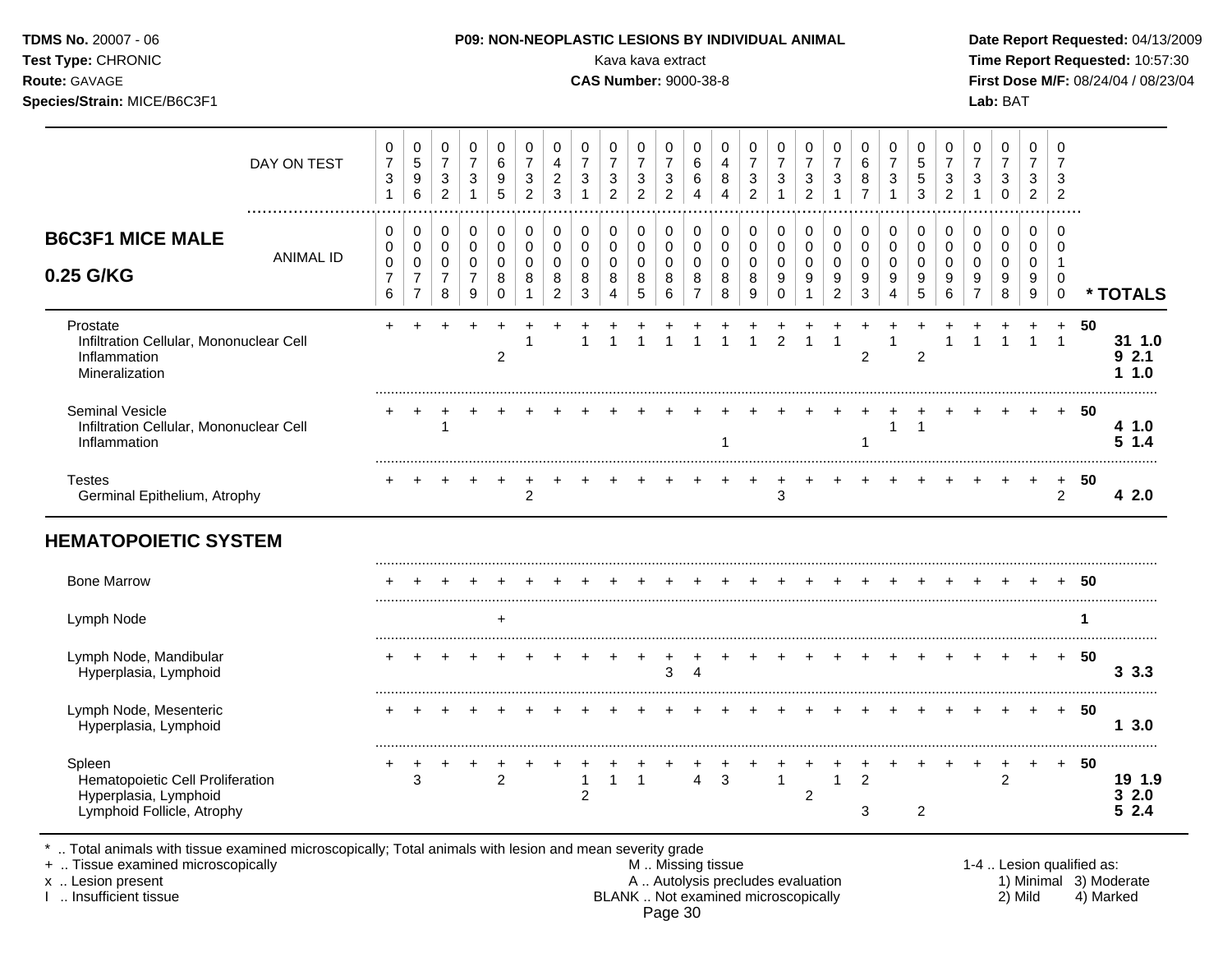| TDMS No. 20007 - 06<br>Test Type: CHRONIC<br>Route: GAVAGE<br>Species/Strain: MICE/B6C3F1               |                  |                                                    |                                                                             |                                                                          |                                                                  |                                                                  |                                                             |                                                        |                                                                  | Kava kava extract<br><b>CAS Number: 9000-38-8</b>                    |                                                                 |                                                       | P09: NON-NEOPLASTIC LESIONS BY INDIVIDUAL ANIMAL                 |                                                   |                                                                 |                                                                          |                                                                     |                                                     |                                                                   |                                                                           |                                                        |                                                                |                                                                  | Lab: BAT                                                     |                                                         |                                                                            |        | Date Report Requested: 04/13/2009<br>Time Report Requested: 10:57:30<br>First Dose M/F: 08/24/04 / 08/23/04 |
|---------------------------------------------------------------------------------------------------------|------------------|----------------------------------------------------|-----------------------------------------------------------------------------|--------------------------------------------------------------------------|------------------------------------------------------------------|------------------------------------------------------------------|-------------------------------------------------------------|--------------------------------------------------------|------------------------------------------------------------------|----------------------------------------------------------------------|-----------------------------------------------------------------|-------------------------------------------------------|------------------------------------------------------------------|---------------------------------------------------|-----------------------------------------------------------------|--------------------------------------------------------------------------|---------------------------------------------------------------------|-----------------------------------------------------|-------------------------------------------------------------------|---------------------------------------------------------------------------|--------------------------------------------------------|----------------------------------------------------------------|------------------------------------------------------------------|--------------------------------------------------------------|---------------------------------------------------------|----------------------------------------------------------------------------|--------|-------------------------------------------------------------------------------------------------------------|
|                                                                                                         | DAY ON TEST      | $\pmb{0}$<br>$\boldsymbol{7}$<br>3<br>$\mathbf{1}$ | 0<br>$\mathbf 5$<br>$\boldsymbol{9}$<br>6                                   | $\mathbf 0$<br>$\overline{\mathbf{7}}$<br>$\mathbf{3}$<br>$\overline{2}$ | 0<br>$\overline{7}$<br>3<br>$\mathbf{1}$                         | $\pmb{0}$<br>6<br>9<br>5                                         | $\pmb{0}$<br>$\overline{7}$<br>$\sqrt{3}$<br>$\overline{c}$ | $\mathbf 0$<br>4<br>$\overline{2}$<br>3                | $\mathbf 0$<br>$\overline{7}$<br>$\mathbf{3}$<br>$\mathbf{1}$    | 0<br>$\boldsymbol{7}$<br>$\ensuremath{\mathsf{3}}$<br>$\overline{2}$ | $\mathbf 0$<br>$\overline{7}$<br>$\mathbf{3}$<br>$\overline{2}$ | 0<br>$\overline{7}$<br>$\sqrt{3}$<br>$\overline{2}$   | 0<br>$\,6$<br>$\,6\,$<br>$\overline{4}$                          | 0<br>$\overline{4}$<br>$\,8\,$<br>$\overline{4}$  | $\mathbf 0$<br>$\overline{7}$<br>$\mathbf{3}$<br>$\overline{2}$ | 0<br>$\overline{7}$<br>$\mathbf{3}$<br>$\mathbf{1}$                      | 0<br>$\overline{7}$<br>3<br>$\overline{c}$                          | 0<br>$\overline{7}$<br>$\mathbf{3}$<br>$\mathbf{1}$ | 0<br>6<br>8<br>$\overline{7}$                                     | $\pmb{0}$<br>$\overline{7}$<br>$\sqrt{3}$<br>$\mathbf{1}$                 | $\mathbf 0$<br>$\sqrt{5}$<br>$5\,$<br>3                | $\mathbf 0$<br>$\overline{7}$<br>$\mathsf 3$<br>$\overline{2}$ | $\mathbf 0$<br>$\overline{7}$<br>3<br>$\mathbf{1}$               | $\mathbf 0$<br>$\overline{7}$<br>$\mathbf{3}$<br>$\mathbf 0$ | 0<br>$\overline{7}$<br>3<br>$\overline{2}$              | $\mathbf 0$<br>$\overline{7}$<br>3<br>$\overline{2}$                       |        |                                                                                                             |
| <b>B6C3F1 MICE MALE</b><br>0.25 G/KG                                                                    | <b>ANIMAL ID</b> | 0<br>0<br>$\mathbf 0$<br>$\overline{7}$<br>6       | $\mathbf 0$<br>$\pmb{0}$<br>$\mathsf 0$<br>$\overline{7}$<br>$\overline{7}$ | 0<br>$\mathbf 0$<br>$\mathbf 0$<br>$\overline{7}$<br>8                   | $\mathbf 0$<br>$\mathbf 0$<br>$\mathbf 0$<br>$\overline{7}$<br>9 | $\pmb{0}$<br>$\boldsymbol{0}$<br>$\mathsf 0$<br>8<br>$\mathbf 0$ | $\pmb{0}$<br>$\pmb{0}$<br>$\pmb{0}$<br>8<br>$\mathbf{1}$    | 0<br>$\mathbf 0$<br>$\mathbf 0$<br>8<br>$\overline{2}$ | $\mathbf 0$<br>$\pmb{0}$<br>$\mathbf 0$<br>$\,8\,$<br>$\sqrt{3}$ | $\mathbf 0$<br>$\mathbf 0$<br>$\mathbf 0$<br>8<br>$\overline{4}$     | $\mathbf 0$<br>$\mathbf 0$<br>$\mathbf 0$<br>8<br>5             | 0<br>$\mathbf 0$<br>$\mathbf 0$<br>$\,8\,$<br>$\,6\,$ | $\mathbf 0$<br>$\mathsf 0$<br>$\mathbf 0$<br>8<br>$\overline{7}$ | $\mathbf 0$<br>$\pmb{0}$<br>$\mathbf 0$<br>8<br>8 | $\mathbf 0$<br>$\pmb{0}$<br>$\mathbf 0$<br>8<br>9               | $\pmb{0}$<br>$\pmb{0}$<br>$\mathsf 0$<br>$\boldsymbol{9}$<br>$\mathbf 0$ | 0<br>$\mathbf 0$<br>$\mathbf 0$<br>$\boldsymbol{9}$<br>$\mathbf{1}$ | 0<br>0<br>$\mathbf 0$<br>9<br>$\overline{2}$        | $\pmb{0}$<br>$\boldsymbol{0}$<br>$\mathsf 0$<br>9<br>$\mathbf{3}$ | $\pmb{0}$<br>$\pmb{0}$<br>$\pmb{0}$<br>$\boldsymbol{9}$<br>$\overline{4}$ | 0<br>$\mathbf 0$<br>$\mathbf 0$<br>$9\,$<br>$\sqrt{5}$ | $\mathbf 0$<br>$\mathbf 0$<br>$\mathbf 0$<br>$9\,$<br>$\,6\,$  | $\mathbf 0$<br>$\mathbf 0$<br>$\mathbf 0$<br>9<br>$\overline{7}$ | $\mathbf 0$<br>0<br>$\mathbf 0$<br>$\boldsymbol{9}$<br>8     | $\mathbf 0$<br>$\mathbf 0$<br>$\mathbf 0$<br>$9\,$<br>9 | $\mathbf 0$<br>$\mathbf 0$<br>$\overline{1}$<br>$\mathbf 0$<br>$\mathbf 0$ |        | * TOTALS                                                                                                    |
| Thymus<br>Atrophy<br><b>Ectopic Thyroid</b><br>Hyperplasia, Histiocytic<br>Epithelial Cell, Hyperplasia |                  | 4                                                  |                                                                             | $\overline{4}$                                                           | $\overline{2}$                                                   | +<br>$\overline{4}$                                              | M                                                           | $\ddot{}$                                              | 2<br>$\overline{2}$                                              | Δ                                                                    |                                                                 | $\overline{4}$                                        | $\overline{4}$                                                   | $\overline{2}$                                    | $\mathfrak{p}$                                                  | $\boldsymbol{\Lambda}$                                                   |                                                                     | $\mathcal{P}$                                       | $\overline{4}$                                                    | 3                                                                         | $\overline{A}$                                         | $\overline{1}$                                                 | $\mathcal{P}$                                                    | 4                                                            | $\mathbf{1}$                                            | $\overline{4}$                                                             | 47     | 41 2.8<br>11.0<br>12.0<br>$12.0$                                                                            |
| <b>INTEGUMENTARY SYSTEM</b>                                                                             |                  |                                                    |                                                                             |                                                                          |                                                                  |                                                                  |                                                             |                                                        |                                                                  |                                                                      |                                                                 |                                                       |                                                                  |                                                   |                                                                 |                                                                          |                                                                     |                                                     |                                                                   |                                                                           |                                                        |                                                                |                                                                  |                                                              |                                                         |                                                                            |        |                                                                                                             |
| <b>Mammary Gland</b>                                                                                    |                  | м                                                  | M                                                                           | - M                                                                      |                                                                  |                                                                  |                                                             |                                                        |                                                                  | M M M M M M M M M M M M M                                            |                                                                 |                                                       |                                                                  |                                                   |                                                                 |                                                                          |                                                                     |                                                     |                                                                   | M M M M M M M M <b>0</b>                                                  |                                                        |                                                                |                                                                  |                                                              |                                                         |                                                                            |        |                                                                                                             |
| Skin<br>Inflammation, Chronic<br>Ulcer                                                                  |                  |                                                    |                                                                             |                                                                          |                                                                  |                                                                  |                                                             |                                                        |                                                                  |                                                                      |                                                                 | $\overline{+}$                                        | 3<br>4                                                           |                                                   |                                                                 |                                                                          |                                                                     |                                                     |                                                                   |                                                                           |                                                        |                                                                |                                                                  | $\overline{+}$                                               | $+$                                                     |                                                                            | $+ 50$ | 13.0<br>14.0                                                                                                |
| <b>MUSCULOSKELETAL SYSTEM</b>                                                                           |                  |                                                    |                                                                             |                                                                          |                                                                  |                                                                  |                                                             |                                                        |                                                                  |                                                                      |                                                                 |                                                       |                                                                  |                                                   |                                                                 |                                                                          |                                                                     |                                                     |                                                                   |                                                                           |                                                        |                                                                |                                                                  |                                                              |                                                         |                                                                            |        |                                                                                                             |
| Bone                                                                                                    |                  | $\div$                                             |                                                                             |                                                                          |                                                                  |                                                                  |                                                             |                                                        |                                                                  |                                                                      |                                                                 |                                                       |                                                                  |                                                   |                                                                 |                                                                          |                                                                     |                                                     |                                                                   |                                                                           |                                                        |                                                                |                                                                  |                                                              |                                                         |                                                                            | + 50   |                                                                                                             |
| <b>NERVOUS SYSTEM</b>                                                                                   |                  |                                                    |                                                                             |                                                                          |                                                                  |                                                                  |                                                             |                                                        |                                                                  |                                                                      |                                                                 |                                                       |                                                                  |                                                   |                                                                 |                                                                          |                                                                     |                                                     |                                                                   |                                                                           |                                                        |                                                                |                                                                  |                                                              |                                                         |                                                                            |        |                                                                                                             |
| <b>Brain</b><br>Hemorrhage                                                                              |                  |                                                    |                                                                             |                                                                          |                                                                  |                                                                  |                                                             |                                                        |                                                                  |                                                                      |                                                                 |                                                       |                                                                  |                                                   |                                                                 |                                                                          |                                                                     |                                                     |                                                                   |                                                                           |                                                        |                                                                |                                                                  |                                                              | $\pm$                                                   | $+$                                                                        | 50     | 13.0                                                                                                        |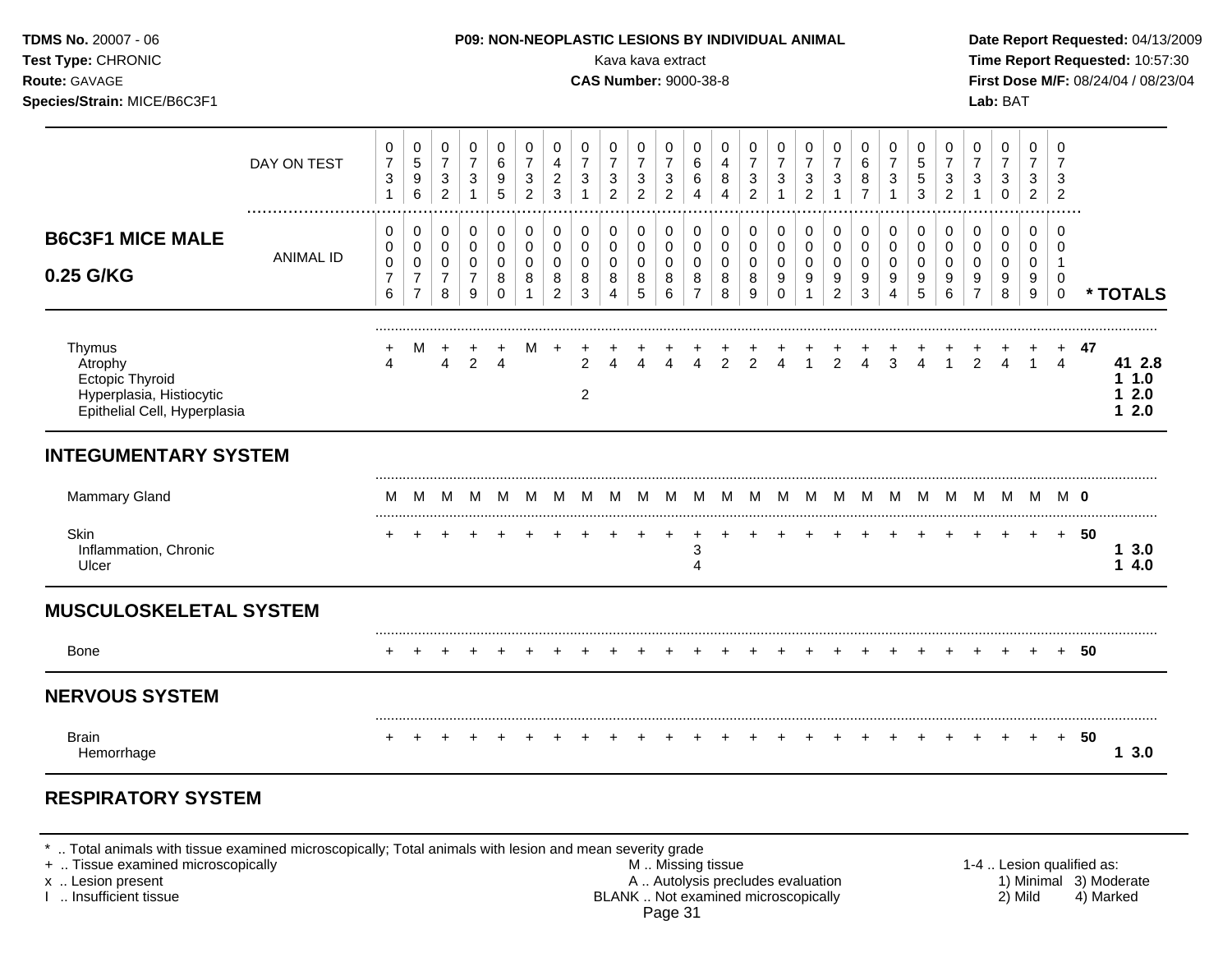| Test Type: CHRONIC<br>Route: GAVAGE<br>Species/Strain: MICE/B6C3F1                                                                   |                  |                                                                   |                                                                           |                                                                    |                                                             |                                                       |                                                                              |                                                                |                                                   | Kava kava extract<br><b>CAS Number: 9000-38-8</b> |                                                                    |                                                                            |                                                      |                                                           |                                                |                                               |                                                       |                                                       |                                                      |                                                             |                                                |                                            |                                                             | Lab: BAT                                                |                                                          |                                                               |        | Time Report Requested: 10:57:30<br>First Dose M/F: 08/24/04 / 08/23/04 |
|--------------------------------------------------------------------------------------------------------------------------------------|------------------|-------------------------------------------------------------------|---------------------------------------------------------------------------|--------------------------------------------------------------------|-------------------------------------------------------------|-------------------------------------------------------|------------------------------------------------------------------------------|----------------------------------------------------------------|---------------------------------------------------|---------------------------------------------------|--------------------------------------------------------------------|----------------------------------------------------------------------------|------------------------------------------------------|-----------------------------------------------------------|------------------------------------------------|-----------------------------------------------|-------------------------------------------------------|-------------------------------------------------------|------------------------------------------------------|-------------------------------------------------------------|------------------------------------------------|--------------------------------------------|-------------------------------------------------------------|---------------------------------------------------------|----------------------------------------------------------|---------------------------------------------------------------|--------|------------------------------------------------------------------------|
|                                                                                                                                      | DAY ON TEST      | 0<br>$\overline{7}$<br>$\ensuremath{\mathsf{3}}$<br>$\mathbf{1}$  | 0<br>5<br>$\boldsymbol{9}$<br>$6\phantom{1}6$                             | 0<br>$\overline{7}$<br>$\ensuremath{\mathsf{3}}$<br>$\overline{2}$ | $\,0\,$<br>$\overline{7}$<br>$\ensuremath{\mathsf{3}}$<br>1 | 0<br>$\,6\,$<br>9<br>5                                | $\mathbf 0$<br>$\overline{7}$<br>$\ensuremath{\mathsf{3}}$<br>$\overline{2}$ | 0<br>$\overline{\mathbf{4}}$<br>$\overline{c}$<br>$\mathbf{3}$ | 0<br>$\overline{7}$<br>$\sqrt{3}$<br>$\mathbf{1}$ | 0<br>$\overline{7}$<br>3<br>$\overline{a}$        | 0<br>$\overline{7}$<br>$\ensuremath{\mathsf{3}}$<br>$\overline{c}$ | $\pmb{0}$<br>$\overline{7}$<br>$\ensuremath{\mathsf{3}}$<br>$\overline{2}$ | $\mathbf 0$<br>6<br>$\,6\,$<br>$\overline{4}$        | $\mathbf 0$<br>$\overline{4}$<br>$\, 8$<br>$\overline{4}$ | 0<br>$\overline{7}$<br>3<br>$\overline{2}$     | 0<br>$\overline{7}$<br>$\mathbf{3}$           | 0<br>7<br>$\ensuremath{\mathsf{3}}$<br>$\overline{c}$ | 0<br>$\overline{7}$<br>$\ensuremath{\mathsf{3}}$<br>1 | $\Omega$<br>$\,6$<br>8<br>$\overline{7}$             | $\mathbf 0$<br>$\overline{7}$<br>$\sqrt{3}$<br>$\mathbf{1}$ | 0<br>5<br>$\,$ 5 $\,$<br>3                     | 0<br>$\overline{7}$<br>3<br>$\overline{2}$ | $\pmb{0}$<br>$\overline{7}$<br>$\mathbf{3}$<br>$\mathbf{1}$ | 0<br>$\overline{7}$<br>$\sqrt{3}$<br>$\mathbf 0$        | $\mathbf 0$<br>$\overline{7}$<br>3<br>$\overline{a}$     | $\mathbf 0$<br>$\overline{7}$<br>3<br>$\overline{2}$          |        |                                                                        |
| <b>B6C3F1 MICE MALE</b><br>0.25 G/KG                                                                                                 | <b>ANIMAL ID</b> | $\pmb{0}$<br>0<br>$\mathbf 0$<br>$\overline{7}$<br>$6\phantom{1}$ | $\pmb{0}$<br>$\pmb{0}$<br>$\mathbf 0$<br>$\overline{7}$<br>$\overline{7}$ | 0<br>$\mathbf 0$<br>$\mathbf 0$<br>$\overline{7}$<br>8             | $\pmb{0}$<br>$\pmb{0}$<br>$\pmb{0}$<br>$\overline{7}$<br>9  | $\pmb{0}$<br>$\mathbf 0$<br>$\Omega$<br>8<br>$\Omega$ | $\mathbf 0$<br>$\mathbf 0$<br>$\Omega$<br>8                                  | $\pmb{0}$<br>$\mathbf 0$<br>$\mathbf 0$<br>8<br>$\overline{2}$ | $\mathbf 0$<br>$\pmb{0}$<br>$\mathbf 0$<br>8<br>3 | 0<br>$\mathbf 0$<br>$\Omega$<br>8<br>4            | $\pmb{0}$<br>$\mathbf 0$<br>$\mathbf 0$<br>8<br>5                  | $\pmb{0}$<br>$\mathsf{O}\xspace$<br>$\mathbf 0$<br>8<br>$6\phantom{1}6$    | 0<br>$\pmb{0}$<br>$\mathbf 0$<br>8<br>$\overline{7}$ | $\mathbf 0$<br>$\mathbf 0$<br>$\mathbf 0$<br>8<br>8       | $\mathbf 0$<br>$\pmb{0}$<br>$\Omega$<br>8<br>9 | 0<br>$\mathbf 0$<br>$\Omega$<br>9<br>$\Omega$ | $\pmb{0}$<br>$\mathbf 0$<br>$\mathbf 0$<br>9          | 0<br>$\mathbf 0$<br>$\Omega$<br>9<br>$\overline{2}$   | $\mathbf 0$<br>$\mathbf 0$<br>$\mathbf{0}$<br>9<br>3 | $\mathbf 0$<br>$\mathbf 0$<br>$\Omega$<br>9<br>4            | $\pmb{0}$<br>$\mathbf 0$<br>$\Omega$<br>9<br>5 | 0<br>$\mathbf 0$<br>$\Omega$<br>9<br>6     | 0<br>$\mathbf 0$<br>$\mathbf 0$<br>9<br>$\overline{7}$      | $\pmb{0}$<br>$\mathbf 0$<br>$\mathbf 0$<br>9<br>$\,8\,$ | $\mathbf 0$<br>$\mathbf 0$<br>0<br>9<br>$\boldsymbol{9}$ | $\mathbf 0$<br>$\Omega$<br>$\overline{1}$<br>0<br>$\mathbf 0$ |        | * TOTALS                                                               |
| Lung<br>Inflammation<br>Alveolar Epithelium, Hyperplasia<br>Alveolus, Infiltration Cellular, Histiocyte<br>Bronchus, Hyperplasia     |                  | $\overline{2}$<br>3                                               |                                                                           |                                                                    |                                                             |                                                       | $\overline{2}$                                                               |                                                                |                                                   |                                                   |                                                                    |                                                                            |                                                      |                                                           |                                                |                                               | $\mathbf 1$                                           |                                                       |                                                      |                                                             |                                                |                                            |                                                             |                                                         |                                                          | $+$                                                           | 50     | 2, 1.5<br>3 1.0<br>61.8<br>21.0                                        |
| Nose<br>Inflammation, Suppurative<br>Inflammation, Chronic<br>Polyp, Inflammatory<br>Nasolacrimal Duct, Inflammation,<br>Suppurative |                  |                                                                   |                                                                           |                                                                    |                                                             |                                                       |                                                                              | $\overline{2}$                                                 |                                                   |                                                   |                                                                    |                                                                            |                                                      |                                                           |                                                |                                               |                                                       |                                                       | -1<br>$\overline{2}$                                 |                                                             |                                                |                                            |                                                             | $\mathbf{1}$                                            | $\overline{1}$                                           |                                                               | 50     | 1.0<br>81.0<br>22.0<br>2.2.0                                           |
| Trachea<br>Inflammation, Chronic                                                                                                     |                  |                                                                   |                                                                           |                                                                    |                                                             |                                                       |                                                                              |                                                                |                                                   |                                                   |                                                                    |                                                                            |                                                      |                                                           |                                                |                                               |                                                       |                                                       |                                                      |                                                             |                                                |                                            |                                                             |                                                         | $+$                                                      |                                                               | + 50   | 12.0                                                                   |
| <b>SPECIAL SENSES SYSTEM</b>                                                                                                         |                  |                                                                   |                                                                           |                                                                    |                                                             |                                                       |                                                                              |                                                                |                                                   |                                                   |                                                                    |                                                                            |                                                      |                                                           |                                                |                                               |                                                       |                                                       |                                                      |                                                             |                                                |                                            |                                                             |                                                         |                                                          |                                                               |        |                                                                        |
| Eye<br>Degeneration<br>Cornea, Inflammation, Chronic                                                                                 |                  |                                                                   |                                                                           |                                                                    |                                                             |                                                       |                                                                              | $\overline{4}$                                                 |                                                   |                                                   |                                                                    |                                                                            |                                                      |                                                           |                                                |                                               |                                                       |                                                       |                                                      |                                                             |                                                |                                            |                                                             | $\pm$                                                   | $+$                                                      |                                                               | $+ 50$ | 14.0<br>13.0                                                           |
| Harderian Gland<br>Hyperplasia<br>Infiltration Cellular, Mononuclear Cell                                                            |                  | 1                                                                 |                                                                           | 1                                                                  | -1                                                          |                                                       |                                                                              |                                                                | $\mathbf 1$                                       |                                                   | 1                                                                  | $\overline{2}$<br>$\overline{1}$                                           | $\overline{2}$                                       | 1                                                         |                                                |                                               |                                                       | -1                                                    |                                                      | 1                                                           |                                                | 1                                          | -1                                                          | -1                                                      | -1                                                       |                                                               | + 50   | 32.3<br>30 1.0                                                         |

\* .. Total animals with tissue examined microscopically; Total animals with lesion and mean severity grade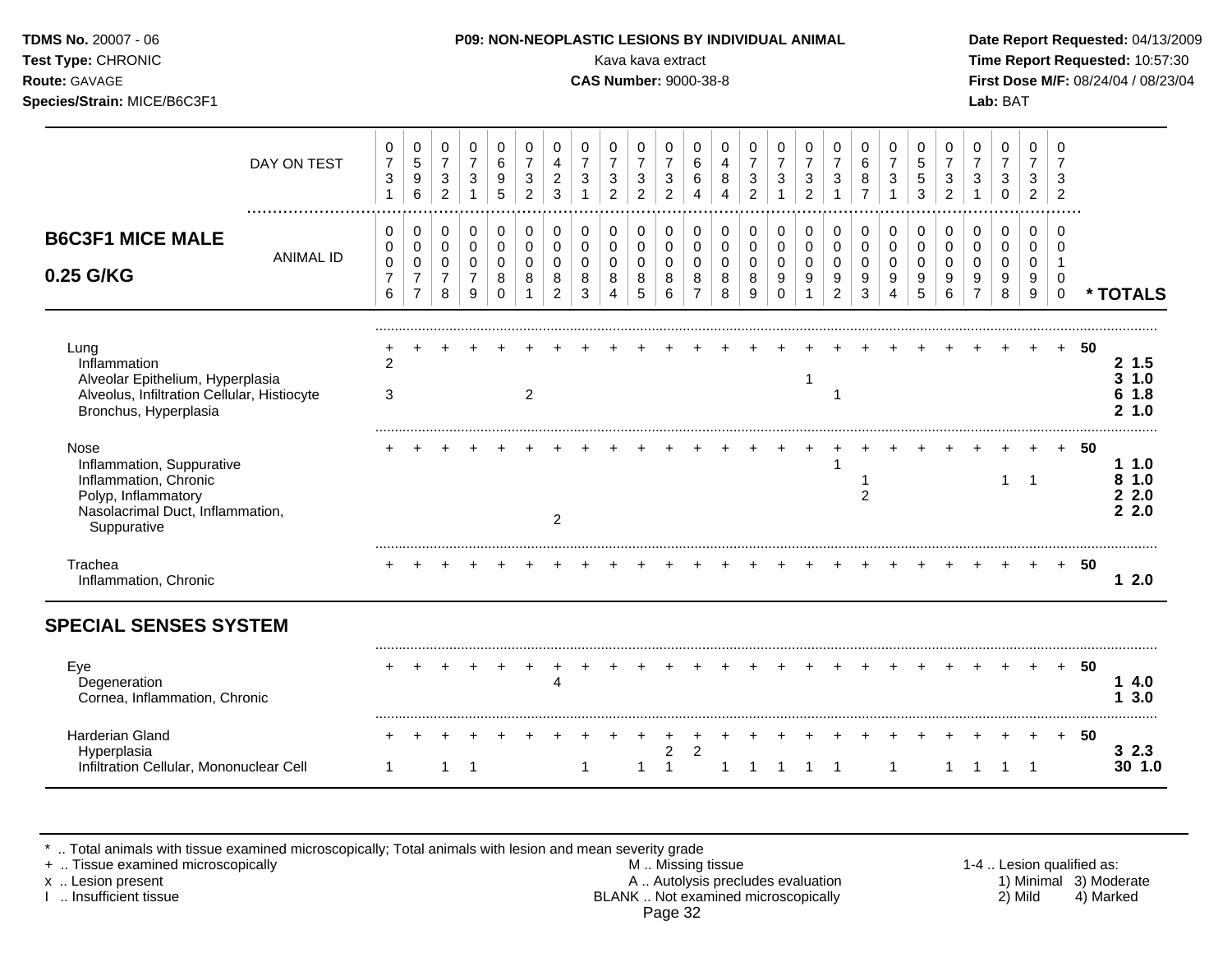# **Species/Strain:** MICE/B6C3F1 **Lab:** BAT

#### **TDMS No.** 20007 - 06 **P09: NON-NEOPLASTIC LESIONS BY INDIVIDUAL ANIMAL Date Report Requested:** 04/13/2009

**Test Type:** CHRONIC Kava kava extract **Time Report Requested:** 10:57:30 **Route:** GAVAGE **CAS Number:** 9000-38-8 **First Dose M/F:** 08/24/04 / 08/23/04

|                         |             | U | 0 | U |   | U | 0            |          | U      |        | υ             | ັບ     | U      | U      |   | U | v      | U             | U      | υ | <b>U</b>                       | U | U | U      | ν      | U              |               |
|-------------------------|-------------|---|---|---|---|---|--------------|----------|--------|--------|---------------|--------|--------|--------|---|---|--------|---------------|--------|---|--------------------------------|---|---|--------|--------|----------------|---------------|
|                         | DAY ON TEST |   |   |   |   | 6 | -            |          | -      |        |               |        | ⌒<br>6 | 4      |   |   |        |               | ь      |   | .5                             |   |   |        |        |                |               |
|                         |             | 3 | 9 | 3 | 3 | 9 | ີ<br>ັ       | <u>_</u> | 3      |        | 3             | ت      | ⌒<br>6 | 8      | 3 | 3 | າ<br>ັ | 3             | 8      | ۍ | b.                             | 3 | 3 | ີ<br>ັ | 3      | е              |               |
|                         |             |   | 6 | ົ |   | ა | <sup>o</sup> |          |        | $\sim$ | ົ<br><u>_</u> |        |        | 4      | ົ |   | $\sim$ |               |        |   | ึ<br>دت                        |   |   | 0      | 2      | -2<br><u>_</u> |               |
|                         |             |   |   |   |   |   |              |          |        |        |               |        |        |        |   |   |        |               |        |   |                                |   |   |        |        |                |               |
| <b>B6C3F1 MICE MALE</b> |             | U | 0 | υ |   | U | 0            |          | 0      |        | 0             |        | 0      | U      |   | 0 |        | 0             | υ      |   |                                |   | 0 | 0      | U      |                |               |
|                         | ANIMAL ID   | U | 0 | υ |   | U | υ            |          |        |        | v             |        | 0      |        |   | 0 |        | J             | v      |   |                                |   |   | 0      | ν      |                |               |
| 0.25 G/KG               |             | 0 | 0 |   |   | U | 0            | u        |        |        | u             |        | U      | U      |   | 0 |        |               | ν      |   |                                |   |   | 0      | v      |                |               |
|                         |             | 6 |   | 8 | 9 | 8 | 8            | <u>_</u> | 8<br>3 |        | 8<br>5        | 8<br>6 | 8      | 8<br>8 |   | 9 | 9      | 9<br><u>.</u> | 9<br>3 | 9 | 9<br>$\ddot{\phantom{1}}$<br>◡ |   | 9 | 9<br>8 | 9<br>9 |                | <b>TOTALS</b> |

#### **URINARY SYSTEM**

| Kidney<br><b>Hydronephrosis</b><br>Inflammation                                                                           |  |  |  |  |  |  |  |  |   |  |  |  |  | 50 | 3.0<br>2.0                   |
|---------------------------------------------------------------------------------------------------------------------------|--|--|--|--|--|--|--|--|---|--|--|--|--|----|------------------------------|
| Metaplasia, Osseous                                                                                                       |  |  |  |  |  |  |  |  | ົ |  |  |  |  |    | 2.0                          |
| Mineralization<br>Nephropathy<br>Thrombosis<br>Renal Tubule, Dilatation                                                   |  |  |  |  |  |  |  |  |   |  |  |  |  |    | l .0<br>40 1.3<br>2.0<br>2.0 |
| Renal Tubule, Hyperplasia<br>Renal Tubule, Mineralization                                                                 |  |  |  |  |  |  |  |  |   |  |  |  |  |    | 20 1.1<br>42 1.0             |
| Urethra<br>Cyst<br>Inflammation                                                                                           |  |  |  |  |  |  |  |  |   |  |  |  |  |    | 2.3                          |
| <b>Urinary Bladder</b><br>Infiltration Cellular, Mononuclear Cell<br>Inflammation<br>Transitional Epithelium, Hyperplasia |  |  |  |  |  |  |  |  |   |  |  |  |  | 50 | 1.1<br>2.5<br>4.0            |

\* .. Total animals with tissue examined microscopically; Total animals with lesion and mean severity grade<br>+ .. Tissue examined microscopically

+ .. Tissue examined microscopically  $M$ .. Missing tissue 1-4 .. Lesion qualified as: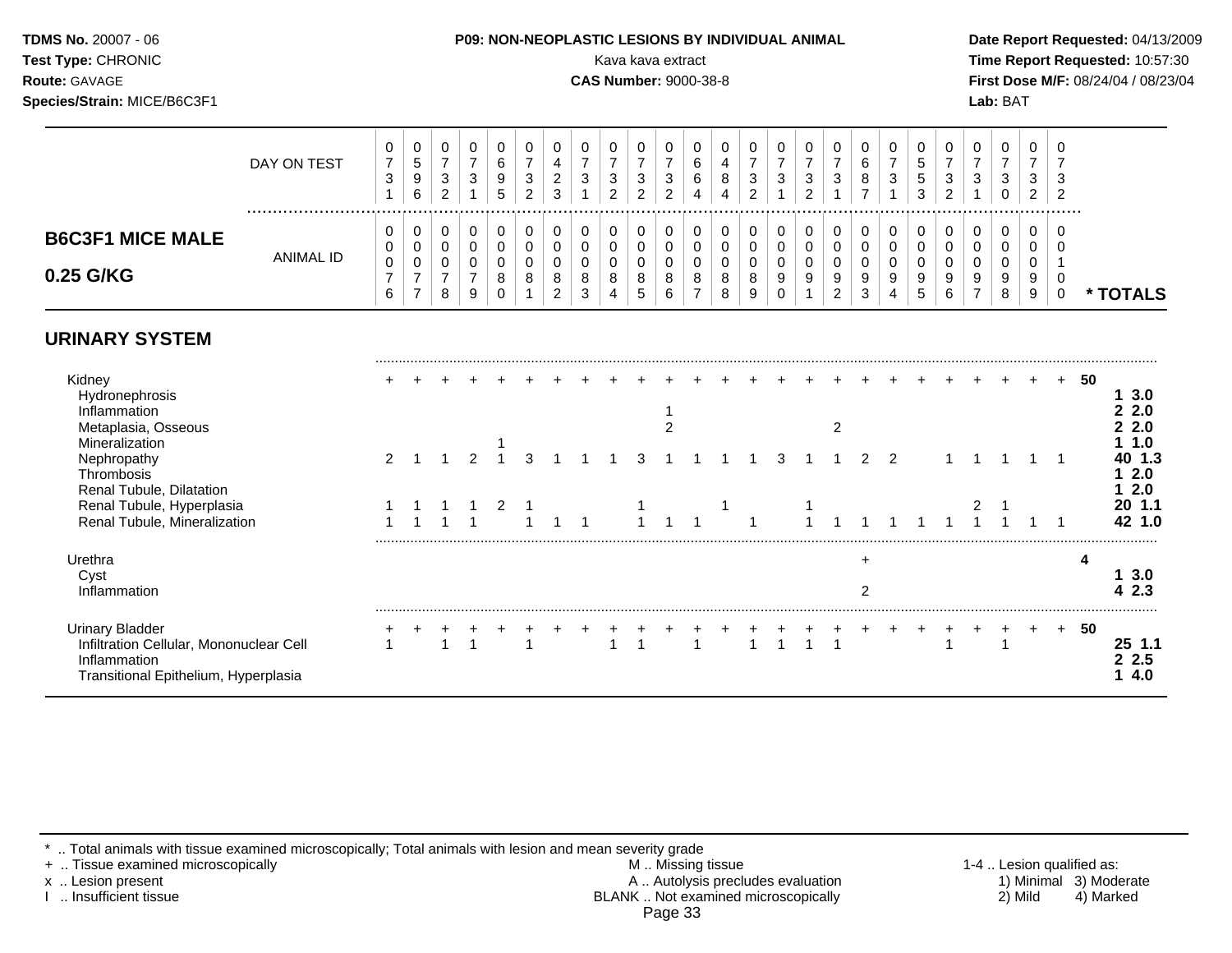| <b>TDMS No. 20007 - 06</b><br><b>Test Type: CHRONIC</b><br><b>Route: GAVAGE</b><br>Species/Strain: MICE/B6C3F1 |                                                                                      | <b>P09: NON-NEOPLASTIC LESIONS BY INDIVIDUAL ANIMAL</b><br>Kava kava extract<br><b>CAS Number: 9000-38-8</b>                                                                                                                                                            | Date Report Requested: 04/13/2009<br>Time Report Requested: 10:57:30<br><b>First Dose M/F: 08/24/04 / 08/23/04</b><br>Lab: BAT |
|----------------------------------------------------------------------------------------------------------------|--------------------------------------------------------------------------------------|-------------------------------------------------------------------------------------------------------------------------------------------------------------------------------------------------------------------------------------------------------------------------|--------------------------------------------------------------------------------------------------------------------------------|
|                                                                                                                | $R$ $\lambda$ $\lambda$ $\lambda$ $\lambda$ $\lambda$ $\tau$ $\tau$ $\lambda$ $\tau$ | $\frac{0}{2}$<br>$\frac{0}{7}$<br>$\mathbf 0$<br>$\frac{0}{7}$<br>$\frac{0}{2}$<br>$\pmb{0}$<br>$\frac{0}{7}$<br>$\frac{0}{5}$<br>$\mathbf{0}$<br>$\rightarrow$ 1<br>$\rightarrow$<br>$\rightarrow$ $\rightarrow$<br>$\rightarrow$<br>$\rightarrow$<br>$\sim$<br>$\sim$ |                                                                                                                                |

|                                     | DAY ON TEST      | ົ<br>ັບ | ົ<br>ັ<br>ົ<br><u>_</u> | ົ | ີ<br>ت<br>ີ | ◠<br>ັ<br>_ | ◡ | ີ<br>J | 3                | ົ<br>ັ           | ⌒<br>U<br>6 | ີ<br>J<br>$\epsilon$<br>- | ь<br>ີ<br>_<br>3 | 6<br>U | ັ<br>ບ | ັ       | 2<br>پ<br>C<br><u>_</u> | ь<br>9 | N           | ັ        | ບ                  | ັ             | € | 6<br>◡ | <sup>o</sup><br>دت | 3<br>-2                         |                 |
|-------------------------------------|------------------|---------|-------------------------|---|-------------|-------------|---|--------|------------------|------------------|-------------|---------------------------|------------------|--------|--------|---------|-------------------------|--------|-------------|----------|--------------------|---------------|---|--------|--------------------|---------------------------------|-----------------|
| <b>B6C3F1 MICE MALE</b><br>0.5 G/KG | <b>ANIMAL ID</b> | ◡<br>U  | ັ<br>ັ<br>ີ<br><u>_</u> | J |             | ບ           |   |        | 0<br>0<br>0<br>8 | 0<br>0<br>U<br>9 | v<br>ັ      | v<br>v                    | U<br>v           | U<br>◡ | v<br>J | ◡<br>ັບ | 0<br>v<br>6             | U<br>U | ν<br>J<br>o | ັບ<br>ັບ | v<br>u<br><u>_</u> | ◡<br><u>_</u> |   | ◡      | 0<br>C.            | 0<br>0<br>$\sim$<br>$\sim$<br>∽ | males<br>(cont) |

# **ALIMENTARY SYSTEM**

| Esophagus                                                                             |        |  |  |         |  |   |  |  |   |   |  |   |  |  |   |
|---------------------------------------------------------------------------------------|--------|--|--|---------|--|---|--|--|---|---|--|---|--|--|---|
| Gallbladder<br>Infiltration Cellular, Mononuclear Cell<br>Inflammation, Granulomatous |        |  |  |         |  |   |  |  |   |   |  |   |  |  |   |
| Intestine Large, Cecum                                                                |        |  |  |         |  |   |  |  |   |   |  |   |  |  |   |
| Intestine Large, Colon                                                                |        |  |  |         |  |   |  |  |   |   |  |   |  |  |   |
| Intestine Large, Rectum                                                               |        |  |  |         |  |   |  |  |   |   |  |   |  |  |   |
| Intestine Small, Duodenum                                                             |        |  |  |         |  |   |  |  |   |   |  |   |  |  |   |
| Intestine Small, Ileum<br>Inflammation, Chronic                                       |        |  |  |         |  |   |  |  |   |   |  |   |  |  |   |
| Intestine Small, Jejunum<br>Peyer's Patch, Hyperplasia, Lymphoid                      |        |  |  |         |  |   |  |  |   |   |  |   |  |  |   |
| Liver<br><b>Amyloid Deposition</b>                                                    |        |  |  |         |  |   |  |  |   |   |  |   |  |  |   |
| Angiectasis<br><b>Basophilic Focus</b><br>Clear Cell Focus                            | X<br>X |  |  | X X X X |  | 2 |  |  | X | X |  | X |  |  | X |

\* .. Total animals with tissue examined microscopically; Total animals with lesion and mean severity grade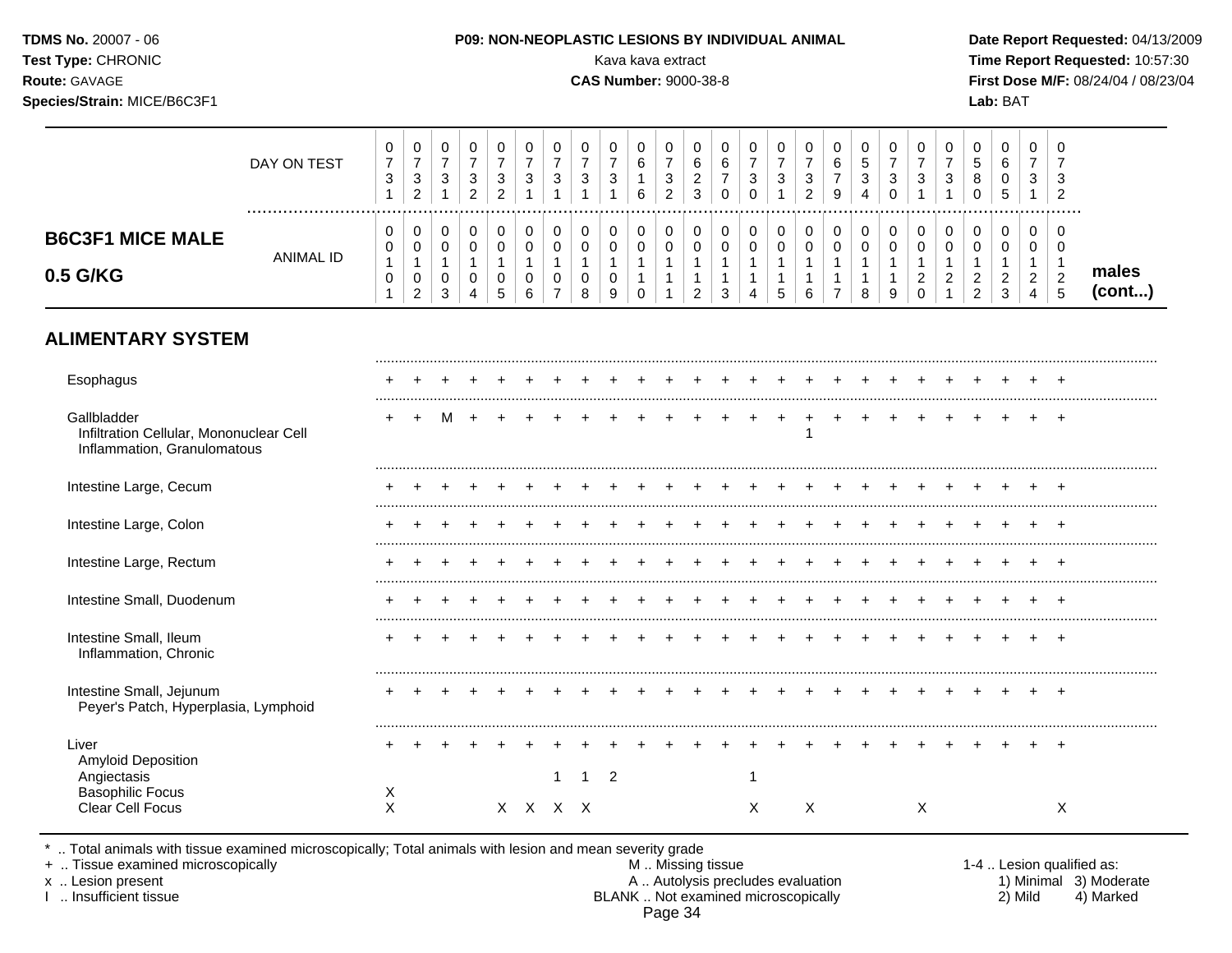| <b>TDMS No. 20007 - 06</b><br>Test Type: CHRONIC<br>Route: GAVAGE<br>Species/Strain: MICE/B6C3F1 |             |                          |                                            |                  |                                                                |                                                                |                                    |                               | <b>P09: NON-NEOPLASTIC LESIONS BY INDIVIDUAL ANIMAL</b><br><b>CAS Number: 9000-38-8</b> |                                                |             | Kava kava extract                                                  |                                                 |                                   |                  |             |                                            |                               |                  |                                            |                                              |                          |                                            | Lab: BAT                   |                          | Date Report Requ<br><b>Time Report Req</b><br>First Dose M/F: 0 |
|--------------------------------------------------------------------------------------------------|-------------|--------------------------|--------------------------------------------|------------------|----------------------------------------------------------------|----------------------------------------------------------------|------------------------------------|-------------------------------|-----------------------------------------------------------------------------------------|------------------------------------------------|-------------|--------------------------------------------------------------------|-------------------------------------------------|-----------------------------------|------------------|-------------|--------------------------------------------|-------------------------------|------------------|--------------------------------------------|----------------------------------------------|--------------------------|--------------------------------------------|----------------------------|--------------------------|-----------------------------------------------------------------|
|                                                                                                  | DAY ON TEST | 0<br>$\overline{7}$<br>3 | 0<br>$\overline{7}$<br>3<br>$\overline{c}$ | 0<br>7<br>3      | 0<br>7<br>3<br>$\overline{2}$                                  | 0<br>$\overline{\mathbf{7}}$<br>$\mathbf{3}$<br>$\overline{c}$ | 0<br>$\overline{7}$<br>$\mathsf 3$ | 0<br>$\overline{ }$<br>3      | 0<br>$\overline{7}$<br>$\ensuremath{\mathsf{3}}$                                        | $\mathbf 0$<br>$\overline{7}$<br>3<br>1        | 0<br>6<br>6 | 0<br>$\overline{ }$<br>$\ensuremath{\mathsf{3}}$<br>$\overline{c}$ | $\mathbf 0$<br>6<br>2<br>3                      | 0<br>$\,6$<br>$\overline{ }$<br>0 | 0<br>7<br>3<br>0 | 0<br>7<br>3 | 0<br>$\overline{7}$<br>3<br>$\overline{2}$ | 0<br>6<br>$\overline{z}$<br>9 | 0<br>5<br>3<br>4 | 0<br>$\overline{7}$<br>$\mathfrak{S}$<br>0 | 0<br>$\overline{7}$<br>3                     | 0<br>7<br>3              | 0<br>$\mathbf 5$<br>8<br>0                 | 0<br>6<br>0<br>5           | 0<br>$\overline{7}$<br>3 | 3<br>$\overline{2}$                                             |
| <b>B6C3F1 MICE MALE</b><br>0.5 G/KG                                                              | ANIMAL ID   | 0<br>0<br>0              | 0<br>0<br>0<br>2                           | 0<br>0<br>0<br>3 | $\overline{0}$<br>$\mathbf 0$<br>$\mathbf 0$<br>$\overline{4}$ | 0<br>$\pmb{0}$<br>$\pmb{0}$<br>5                               | 0<br>0<br>0<br>6                   | 0<br>0<br>0<br>$\overline{ }$ | 0<br>0<br>0<br>8                                                                        | $\mathbf 0$<br>$\mathbf 0$<br>$\mathbf 0$<br>9 | 0<br>0<br>0 | 0<br>$\overline{0}$                                                | $\mathbf 0$<br>$\overline{0}$<br>$\overline{2}$ | 0<br>$\pmb{0}$<br>3               | 0<br>0<br>4      | 0<br>5      | 0<br>0<br>6                                | 0<br>0<br>⇁                   | 0<br>0<br>8      | 0<br>0<br>9                                | $\mathbf 0$<br>$\mathbf 0$<br>$\overline{2}$ | 0<br>0<br>$\overline{2}$ | 0<br>0<br>$\overline{c}$<br>$\overline{2}$ | $\mathbf 0$<br>0<br>2<br>3 | 0<br>0<br>2<br>4         | 2<br>5                                                          |
| Degeneration, Cystic<br><b>Eosinophilic Focus</b>                                                |             | X.                       | X                                          | X.               | X                                                              | X                                                              | X                                  | X                             | X.                                                                                      | X.                                             | $\times$    |                                                                    | X.                                              | х                                 | х                | x.          | X                                          |                               |                  | X.                                         | X                                            | X                        | X                                          |                            | $\times$                 | $\times$                                                        |

Infarct 2008 and 2008 and 2008 and 2008 and 2008 and 2008 and 2008 and 2008 and 2008 and 2008 and 2008 and 200

Tension Lipidosis X

Mesentery + the matrix of the matrix of the matrix of the matrix of the matrix of the matrix of the matrix of the matrix of the matrix of the matrix of the matrix of the matrix of the matrix of the matrix of the matrix of

Inflammation, Chronic 2 2 1

Mixed Cell Focus X X X X X X X

Fatty Change 1 1 1 1 1 1 1 2 1 1 1 2 1 1 1 2

Infiltration Cellular, Mononuclear Cell 1 1 1 1 1 1 1 1 1 1 1 1 1 1 1 1 1 1 2 1 1 1 1 1 Mineralization 2

Necrosis 2 2 2 2

Pancreas + + + + + + + + + + + + + + + + + + + + + + + + +

Salivary Glands + + + + + + + + + + + + + + + + + + + + + + + + + Infiltration Cellular, Mononuclear Cell 1 1 1 1 1 1 1 1 1 1 1 1 1 1 1 1 1 1 1

Stomach, Forestomach + + + + + + + + + + + + + + + + + + + + + + + + +

Necrosis 1 2 2 2 3 2 2 4 2 2 Epithelium, Hyperplasia 2 2 1 3 1 2 2 2 2 1 2 3 2 3 3

Centrilobular, Hypertrophy 2 2 2 2 2 2 2 2 2 2 2 2 2 2 2 2 2

\* .. Total animals with tissue examined microscopically; Total animals with lesion and mean severity grade

+ .. Tissue examined microscopically examined microscopically and the state of the state of the M .. Missing tissue the M .. Missing tissue the state of the state of the state of the state of the state of the state of the

Hepatodiaphragmatic Nodule<br>Infarct

Inflammation, Granulomatous Inflammation, Chronic Acinus, Atrophy

Parotid Gland, Hyperplasia 2

Mineralization<br>Necrosis

Fat, Necrosis 2

x .. Lesion present 1) Minimal 3) Moderate<br>A .. Autolysis precludes evaluation 1 and 1) Minimal 3) Moderate<br>BLANK .. Not examined microscopically 1 and 1) Mild 4) Marked BLANK .. Not examined microscopically Page 35

.........................................................................................................................................................................................................

.........................................................................................................................................................................................................

.........................................................................................................................................................................................................

.........................................................................................................................................................................................................

.........................................................................................................................................................................................................

**Ite Report Requested: 04/13/2009 The Report Requested: 10:57:30 Route:** GAVAGE **CAS Number:** 9000-38-8 **First Dose M/F:** 08/24/04 / 08/23/04

**males (cont...)**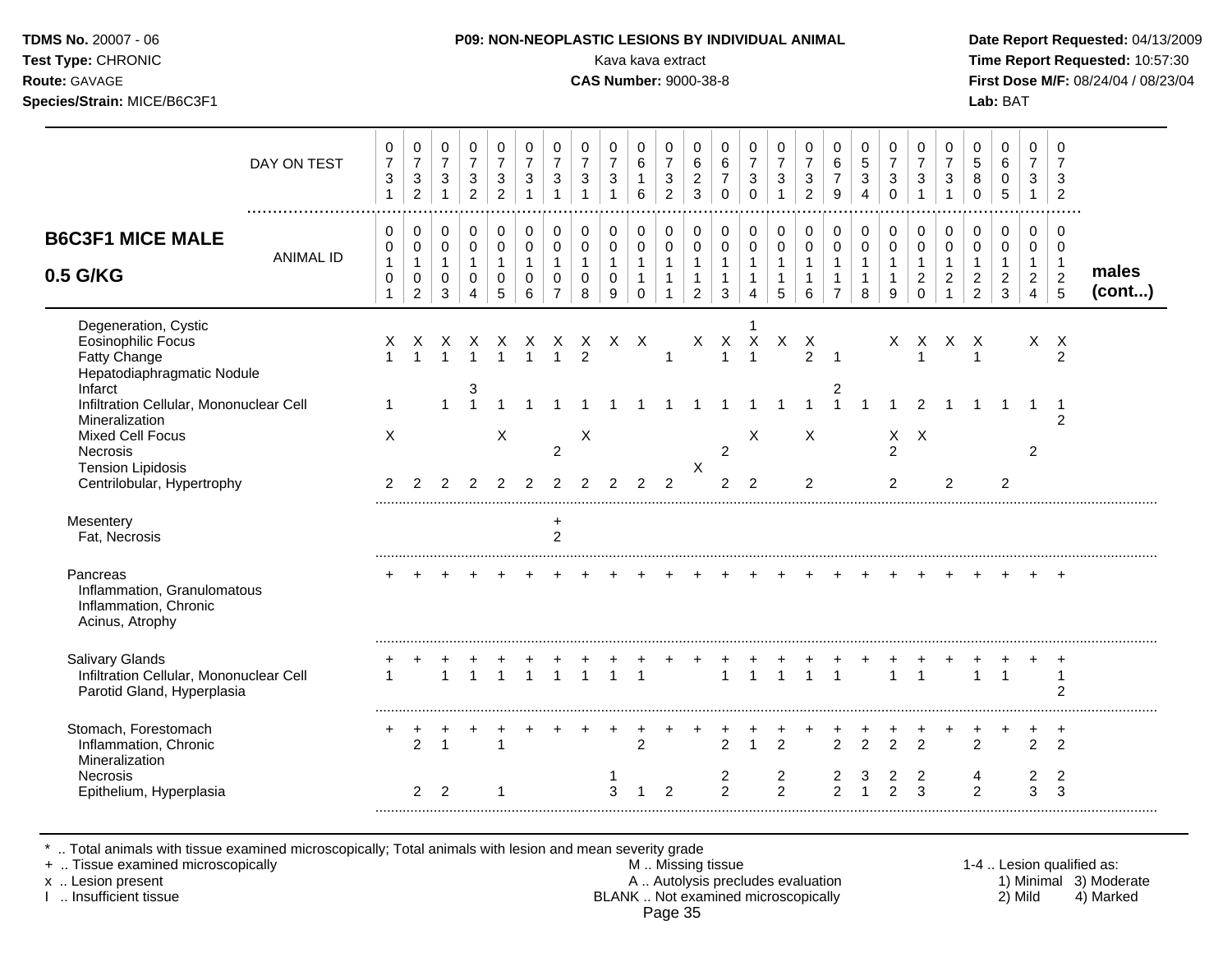| TDMS No. 20007 - 06<br>Test Type: CHRONIC<br>Route: GAVAGE<br>Species/Strain: MICE/B6C3F1 |                  |                                             |                                                                    |                                                               |                                                    |                                                         |                                                     |                                                                           |                                                            | Kava kava extract<br><b>CAS Number: 9000-38-8</b> |                                                                         |                                                                             |                                                                            |                                             |                                                                 |                                                              | P09: NON-NEOPLASTIC LESIONS BY INDIVIDUAL ANIMAL            |                                                       |                                                     |                                                       |                                                                  |                                                                  |                                                              | Lab: BAT                                                        |                                                                                |                                                                    | Date Report Requested: 04/13/2009<br>Time Report Requested: 10:57:30<br>First Dose M/F: 08/24/04 / 08/23/04 |
|-------------------------------------------------------------------------------------------|------------------|---------------------------------------------|--------------------------------------------------------------------|---------------------------------------------------------------|----------------------------------------------------|---------------------------------------------------------|-----------------------------------------------------|---------------------------------------------------------------------------|------------------------------------------------------------|---------------------------------------------------|-------------------------------------------------------------------------|-----------------------------------------------------------------------------|----------------------------------------------------------------------------|---------------------------------------------|-----------------------------------------------------------------|--------------------------------------------------------------|-------------------------------------------------------------|-------------------------------------------------------|-----------------------------------------------------|-------------------------------------------------------|------------------------------------------------------------------|------------------------------------------------------------------|--------------------------------------------------------------|-----------------------------------------------------------------|--------------------------------------------------------------------------------|--------------------------------------------------------------------|-------------------------------------------------------------------------------------------------------------|
|                                                                                           | DAY ON TEST      | 0<br>$\boldsymbol{7}$<br>3<br>$\mathbf{1}$  | 0<br>$\boldsymbol{7}$<br>3<br>$\overline{c}$                       | 0<br>$\overline{7}$<br>3<br>$\mathbf{1}$                      | 0<br>$\boldsymbol{7}$<br>3<br>$\overline{2}$       | 0<br>$\boldsymbol{7}$<br>$\mathbf{3}$<br>$\overline{2}$ | 0<br>$\overline{7}$<br>$\mathbf{3}$<br>$\mathbf{1}$ | 0<br>$\overline{\mathbf{7}}$<br>$\ensuremath{\mathsf{3}}$<br>$\mathbf{1}$ | 0<br>$\overline{\mathbf{7}}$<br>$\sqrt{3}$<br>$\mathbf{1}$ | 0<br>$\overline{7}$<br>$\mathbf 3$                | 0<br>$\,6\,$<br>$\mathbf{1}$<br>6                                       | 0<br>$\overline{\mathbf{7}}$<br>$\ensuremath{\mathsf{3}}$<br>$\overline{c}$ | $\mathbf 0$<br>$\,6\,$<br>$\frac{2}{3}$                                    | 0<br>6<br>$\overline{7}$<br>$\mathbf 0$     | 0<br>$\boldsymbol{7}$<br>$\sqrt{3}$<br>$\Omega$                 | 0<br>$\overline{7}$<br>$\sqrt{3}$<br>$\mathbf{1}$            | 0<br>$\overline{7}$<br>$\sqrt{3}$<br>$\overline{c}$         | 0<br>6<br>$\overline{7}$<br>9                         | 0<br>$\,$ 5 $\,$<br>$\mathsf 3$<br>$\overline{4}$   | 0<br>$\overline{7}$<br>3<br>$\mathbf 0$               | 0<br>$\overline{7}$<br>$\ensuremath{\mathsf{3}}$<br>$\mathbf{1}$ | 0<br>$\overline{7}$<br>$\ensuremath{\mathsf{3}}$<br>$\mathbf{1}$ | 0<br>$\sqrt{5}$<br>8<br>$\mathbf 0$                          | $\mathbf 0$<br>$\,6\,$<br>$\pmb{0}$<br>$\overline{5}$           | 0<br>$\overline{7}$<br>3<br>$\overline{1}$                                     | $\mathbf 0$<br>$\overline{7}$<br>$\mathbf{3}$<br>$\overline{2}$    |                                                                                                             |
| <b>B6C3F1 MICE MALE</b><br>0.5 G/KG                                                       | <b>ANIMAL ID</b> | 0<br>0<br>$\mathbf{1}$<br>0<br>$\mathbf{1}$ | 0<br>$\mathbf 0$<br>$\mathbf 1$<br>$\mathbf 0$<br>$\boldsymbol{2}$ | 0<br>$\pmb{0}$<br>$\mathbf{1}$<br>$\mathbf 0$<br>$\mathbf{3}$ | 0<br>$\pmb{0}$<br>$\mathbf{1}$<br>$\mathbf 0$<br>4 | 0<br>$\pmb{0}$<br>$\mathbf{1}$<br>$\mathbf 0$<br>5      | 0<br>$\pmb{0}$<br>$\mathbf{1}$<br>0<br>6            | 0<br>$\pmb{0}$<br>$\mathbf{1}$<br>0<br>$\overline{7}$                     | 0<br>$\pmb{0}$<br>$\mathbf{1}$<br>0<br>8                   | 0<br>0<br>$\mathbf{1}$<br>$\mathbf 0$<br>9        | $\pmb{0}$<br>$\mathsf 0$<br>$\mathbf{1}$<br>$\mathbf{1}$<br>$\mathbf 0$ | $\pmb{0}$<br>$\pmb{0}$<br>$\mathbf{1}$<br>$\mathbf{1}$<br>$\overline{1}$    | $\mathbf 0$<br>$\pmb{0}$<br>$\mathbf{1}$<br>$\mathbf{1}$<br>$\overline{2}$ | 0<br>0<br>$\mathbf{1}$<br>$\mathbf{1}$<br>3 | $\mathbf 0$<br>$\mathbf 0$<br>$\mathbf{1}$<br>$\mathbf{1}$<br>4 | 0<br>$\pmb{0}$<br>$\mathbf{1}$<br>$\mathbf{1}$<br>$\sqrt{5}$ | 0<br>$\mathbf 0$<br>$\mathbf{1}$<br>$\mathbf{1}$<br>$\,6\,$ | 0<br>$\pmb{0}$<br>$\mathbf{1}$<br>1<br>$\overline{7}$ | 0<br>$\pmb{0}$<br>$\mathbf{1}$<br>$\mathbf{1}$<br>8 | 0<br>$\mathbf 0$<br>$\mathbf{1}$<br>$\mathbf{1}$<br>9 | 0<br>$\pmb{0}$<br>$\mathbf{1}$<br>$\overline{c}$<br>$\mathbf 0$  | 0<br>$\pmb{0}$<br>$\mathbf{1}$<br>$\overline{c}$<br>$\mathbf{1}$ | 0<br>0<br>$\mathbf{1}$<br>$\boldsymbol{2}$<br>$\overline{2}$ | $\pmb{0}$<br>$\pmb{0}$<br>$\mathbf{1}$<br>$\boldsymbol{2}$<br>3 | $\mathbf 0$<br>$\mathbf 0$<br>$\mathbf{1}$<br>$\overline{c}$<br>$\overline{4}$ | $\mathbf 0$<br>0<br>$\overline{1}$<br>$\sqrt{2}$<br>$\overline{5}$ | males<br>(cont)                                                                                             |
| Stomach, Glandular<br>Infiltration Cellular, Mononuclear Cell<br>Glands, Ectasia          |                  |                                             |                                                                    |                                                               |                                                    |                                                         |                                                     |                                                                           |                                                            |                                                   |                                                                         |                                                                             |                                                                            |                                             |                                                                 |                                                              |                                                             |                                                       |                                                     |                                                       |                                                                  |                                                                  |                                                              |                                                                 |                                                                                | $+$                                                                |                                                                                                             |
| Tooth<br>Dysplasia                                                                        |                  | 3                                           | $\overline{1}$                                                     | $\overline{2}$                                                |                                                    | $4 \quad 3$                                             |                                                     | $\overline{4}$                                                            | $\overline{2}$                                             |                                                   |                                                                         |                                                                             | $2 \quad 3$                                                                |                                             | $\overline{2}$                                                  |                                                              | $\overline{1}$                                              |                                                       |                                                     |                                                       |                                                                  | 3                                                                |                                                              |                                                                 | +<br>$1 \quad 4$                                                               |                                                                    |                                                                                                             |
| <b>CARDIOVASCULAR SYSTEM</b>                                                              |                  |                                             |                                                                    |                                                               |                                                    |                                                         |                                                     |                                                                           |                                                            |                                                   |                                                                         |                                                                             |                                                                            |                                             |                                                                 |                                                              |                                                             |                                                       |                                                     |                                                       |                                                                  |                                                                  |                                                              |                                                                 |                                                                                |                                                                    |                                                                                                             |
| <b>Blood Vessel</b>                                                                       |                  |                                             |                                                                    |                                                               |                                                    |                                                         |                                                     |                                                                           |                                                            |                                                   |                                                                         |                                                                             |                                                                            |                                             |                                                                 |                                                              |                                                             |                                                       |                                                     |                                                       |                                                                  |                                                                  |                                                              |                                                                 |                                                                                | $+$                                                                |                                                                                                             |
| Heart<br>Cardiomyopathy<br>Artery, Infiltration Cellular, Mononuclear<br>Cell             |                  |                                             | +                                                                  |                                                               | $\div$                                             | $\overline{2}$                                          | $\overline{1}$                                      | $\mathbf{1}$                                                              |                                                            | $\mathbf{1}$                                      | $\overline{1}$                                                          | $\ddot{}$                                                                   | 3                                                                          | $\ddot{}$                                   |                                                                 |                                                              |                                                             | $+$                                                   | $+$                                                 | $+$                                                   | $+$                                                              | $+$                                                              |                                                              |                                                                 | $+$                                                                            | $+$                                                                |                                                                                                             |
| <b>ENDOCRINE SYSTEM</b>                                                                   |                  |                                             |                                                                    |                                                               |                                                    |                                                         |                                                     |                                                                           |                                                            |                                                   |                                                                         |                                                                             |                                                                            |                                             |                                                                 |                                                              |                                                             |                                                       |                                                     |                                                       |                                                                  |                                                                  |                                                              |                                                                 |                                                                                |                                                                    |                                                                                                             |
| <b>Adrenal Cortex</b><br>Vacuolization Cytoplasmic<br>Subcapsular, Hyperplasia            |                  |                                             |                                                                    |                                                               |                                                    |                                                         | $\mathbf 1$                                         | $\overline{2}$                                                            | $\mathcal{P}$                                              | $\mathcal{P}$                                     |                                                                         |                                                                             | -1                                                                         | $\mathbf 1$                                 | 2<br>$\overline{2}$                                             | $\overline{1}$                                               | 2                                                           | $\overline{1}$                                        |                                                     | $\overline{2}$                                        | $\overline{2}$                                                   | $\overline{1}$                                                   |                                                              |                                                                 |                                                                                | $\overline{+}$<br>$\overline{\phantom{0}}$                         |                                                                                                             |
| Zona Reticularis, Hyperplasia<br>Adrenal Medulla<br>Hyperplasia                           |                  |                                             |                                                                    |                                                               |                                                    |                                                         | $\overline{2}$                                      |                                                                           |                                                            |                                                   |                                                                         |                                                                             |                                                                            |                                             |                                                                 |                                                              |                                                             |                                                       |                                                     |                                                       |                                                                  |                                                                  |                                                              |                                                                 |                                                                                |                                                                    |                                                                                                             |
| Islets, Pancreatic                                                                        |                  |                                             |                                                                    |                                                               |                                                    |                                                         |                                                     |                                                                           |                                                            |                                                   |                                                                         |                                                                             |                                                                            |                                             |                                                                 |                                                              |                                                             |                                                       |                                                     |                                                       |                                                                  |                                                                  |                                                              |                                                                 |                                                                                |                                                                    |                                                                                                             |

+ .. Tissue examined microscopically M.. Missing tissue M.. Missing tissue 1-4 .. Lesion qualified as:<br>
This insufficient tissue 1-4 .. Lesion present A .. Autolysis precludes evaluation A .. Autolysis precludes evaluatio x .. Lesion present **A .. Autolysis precludes evaluation** A .. Autolysis precludes evaluation 1) Minimal 3) Moderate I .. Insufficient tissue BLANK .. Not examined microscopically 2) Mild 4) Marked Page 36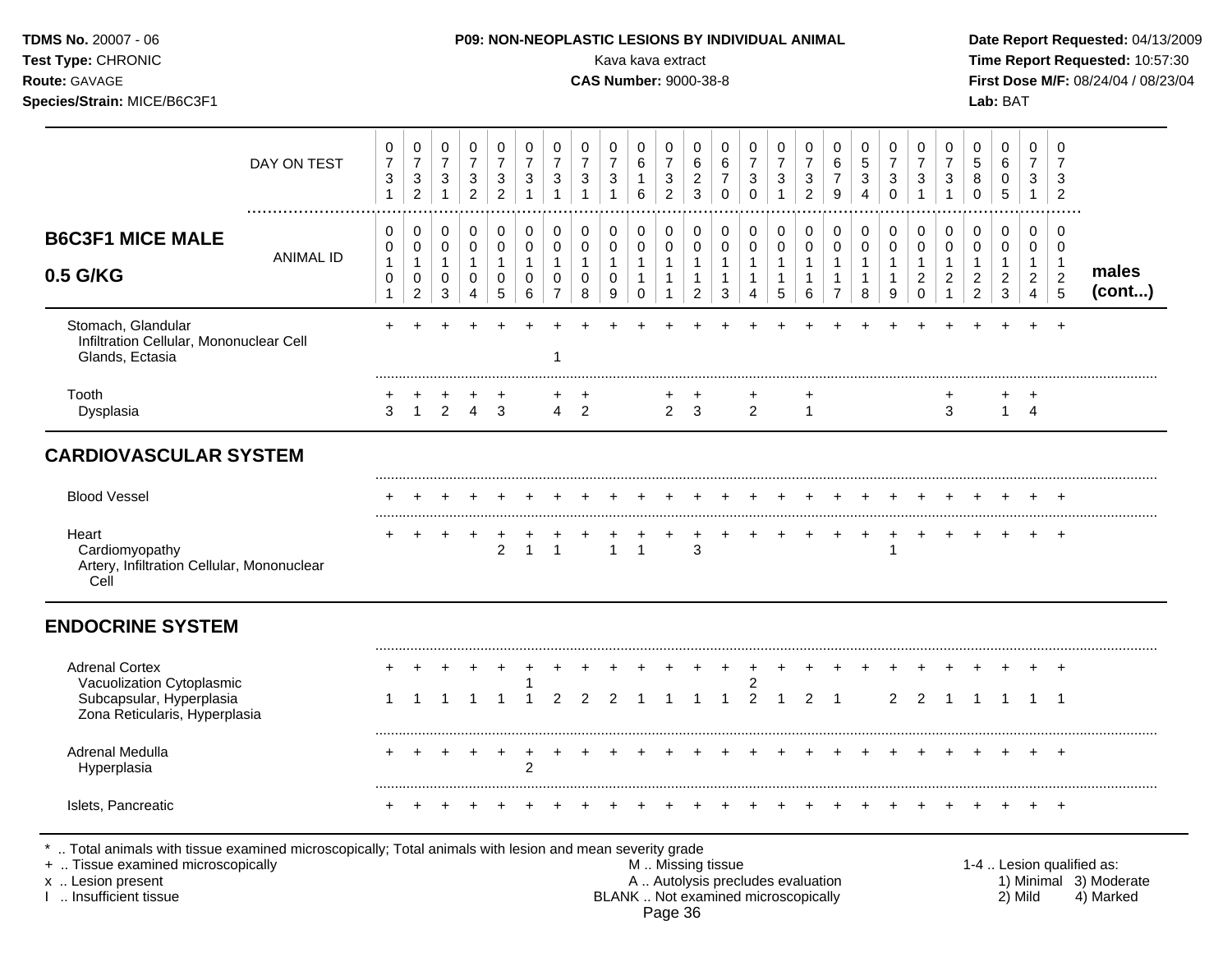| <b>TDMS No. 20007 - 06</b><br><b>Test Type: CHRONIC</b><br><b>Route: GAVAGE</b><br>Species/Strain: MICE/B6C3F1 |             |        |                             |        |                             |             | <b>P09: NON-NEOPLASTIC LESIONS BY INDIVIDUAL ANIMAL</b> |   | <b>CAS Number: 9000-38-8</b> |        | Kava kava extract      |             |             |   |   |        |        |        |  |  | Lab: BAT |     | Date Report Requested: 04/13/2009<br>Time Report Requested: 10:57:30<br>First Dose M/F: 08/24/04 / 08/23/04 |
|----------------------------------------------------------------------------------------------------------------|-------------|--------|-----------------------------|--------|-----------------------------|-------------|---------------------------------------------------------|---|------------------------------|--------|------------------------|-------------|-------------|---|---|--------|--------|--------|--|--|----------|-----|-------------------------------------------------------------------------------------------------------------|
|                                                                                                                | DAY ON TEST | 0<br>3 | 0<br>ົ<br>J.<br>$\sim$<br>∠ | υ<br>3 | 0<br>ົ<br>ت<br><sup>o</sup> | 0<br>3<br>ົ | 0<br>3                                                  | 3 | 3                            | 0<br>3 | $\mathbf{0}$<br>6<br>6 | 0<br>3<br>ົ | 0<br>6<br>3 | 0 | າ | 0<br>3 | 0<br>2 | 6<br>9 |  |  |          | - 3 | - 0<br>J<br>$\sqrt{2}$                                                                                      |

| <b>B6C3F1 MICE MALE</b><br>0.5 G/KG                          | <b>ANIMAL ID</b> | 0<br>0<br>0 | $\sim$ | 3 | U             | U<br>0<br>0<br>5 | v<br>υ<br>6 | U | υ<br>0<br>0<br>8 | 0<br>0<br>0<br>9 | υ<br>0 | U<br>2 | 3 | 0<br>0<br>4 | 5 | υ<br>6 | U<br>0<br>⇁ | U<br>8 | U<br>0<br>9 | U<br>ົ<br>∠ | υ<br>0<br>2   | 0<br>0<br>2<br>2 | U<br>ົ<br>∠<br>3 | ົ<br>∼<br>4   | $\mathcal{D}$<br>5 | males<br>(cont) |
|--------------------------------------------------------------|------------------|-------------|--------|---|---------------|------------------|-------------|---|------------------|------------------|--------|--------|---|-------------|---|--------|-------------|--------|-------------|-------------|---------------|------------------|------------------|---------------|--------------------|-----------------|
| Hyperplasia                                                  |                  |             |        |   | $\mathcal{P}$ | 3                |             | 3 | 2                |                  |        |        |   |             |   |        |             |        | 2           | 4           | $\mathcal{P}$ | 3                |                  | $\mathcal{P}$ | 2                  |                 |
| Parathyroid Gland                                            |                  |             |        |   |               |                  |             |   |                  |                  | м      |        |   |             |   |        |             |        |             | м           |               |                  |                  |               |                    |                 |
| <b>Pituitary Gland</b><br>Cyst<br>Pars Distalis, Hyperplasia |                  |             |        |   |               |                  |             |   |                  |                  |        |        |   |             |   |        |             |        |             |             |               |                  |                  |               |                    |                 |
| <b>Thyroid Gland</b><br>Cyst<br>Follicle, Hyperplasia        |                  |             |        |   |               |                  |             |   |                  |                  |        |        |   |             |   |        |             |        |             |             |               |                  |                  |               |                    |                 |

### **GENERAL BODY SYSTEM**

NONE

## **GENITAL SYSTEM**

| <b>Coagulating Gland</b>                                                 |  |  |  |  |  |        |     |     |  |  |            |   |  |  |        |  |
|--------------------------------------------------------------------------|--|--|--|--|--|--------|-----|-----|--|--|------------|---|--|--|--------|--|
| Epididymis<br>Granuloma Sperm<br>Infiltration Cellular, Mononuclear Cell |  |  |  |  |  | $\div$ | $+$ | $+$ |  |  |            | ÷ |  |  | $\div$ |  |
| <b>Preputial Gland</b><br>าลfion                                         |  |  |  |  |  |        |     |     |  |  | $\sqrt{2}$ |   |  |  | +      |  |

\* .. Total animals with tissue examined microscopically; Total animals with lesion and mean severity grade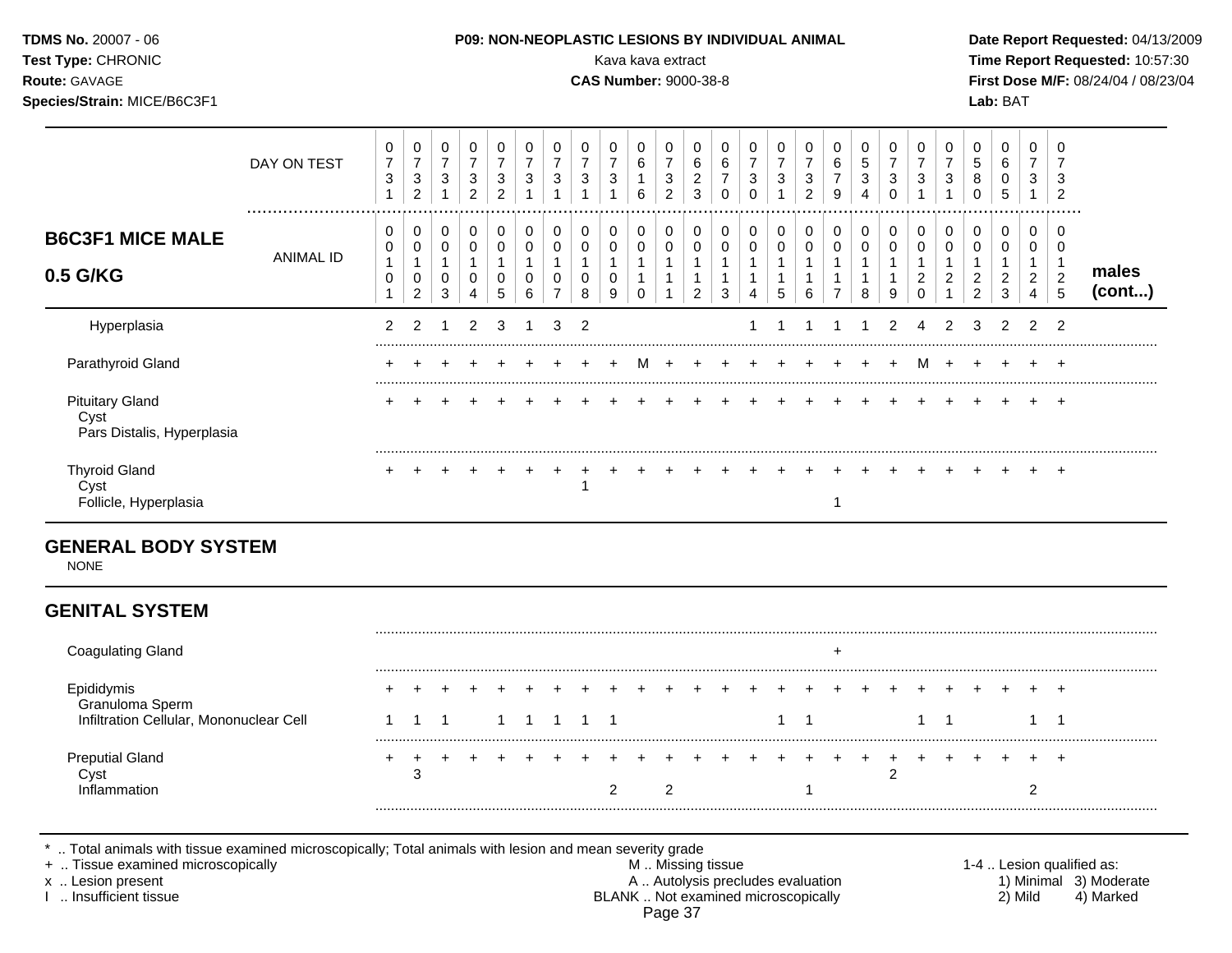| Test Type: CHRONIC<br>Route: GAVAGE<br>Species/Strain: MICE/B6C3F1                 |                                                     |                                                                    |                                                                  |                                                                              |                                                                              |                                                                            |                                                                          |                                                                  | Kava kava extract<br><b>CAS Number: 9000-38-8</b> |                                             |                                                                    |                                                                  |                                                                |                                                                 |                                                                    |                                                                    |                                                          |                                                                              |                                                               |                                                                  |                                                          |                                                                    | Lab: BAT                                                                     |                                                    |                                                         | Time Report Requested: 10:57:30<br>First Dose M/F: 08/24/04 / 08/23/04 |
|------------------------------------------------------------------------------------|-----------------------------------------------------|--------------------------------------------------------------------|------------------------------------------------------------------|------------------------------------------------------------------------------|------------------------------------------------------------------------------|----------------------------------------------------------------------------|--------------------------------------------------------------------------|------------------------------------------------------------------|---------------------------------------------------|---------------------------------------------|--------------------------------------------------------------------|------------------------------------------------------------------|----------------------------------------------------------------|-----------------------------------------------------------------|--------------------------------------------------------------------|--------------------------------------------------------------------|----------------------------------------------------------|------------------------------------------------------------------------------|---------------------------------------------------------------|------------------------------------------------------------------|----------------------------------------------------------|--------------------------------------------------------------------|------------------------------------------------------------------------------|----------------------------------------------------|---------------------------------------------------------|------------------------------------------------------------------------|
| DAY ON TEST                                                                        | 0<br>$\overline{7}$<br>3<br>$\mathbf{1}$            | 0<br>$\overline{7}$<br>$\ensuremath{\mathsf{3}}$<br>$\overline{2}$ | 0<br>$\overline{7}$<br>$\ensuremath{\mathsf{3}}$<br>$\mathbf{1}$ | $\mathbf 0$<br>$\overline{7}$<br>$\ensuremath{\mathsf{3}}$<br>$\overline{c}$ | $\mathsf 0$<br>$\overline{7}$<br>$\ensuremath{\mathsf{3}}$<br>$\overline{2}$ | $\pmb{0}$<br>$\overline{7}$<br>$\ensuremath{\mathsf{3}}$<br>$\overline{1}$ | $\pmb{0}$<br>$\overline{7}$<br>$\ensuremath{\mathsf{3}}$<br>$\mathbf{1}$ | 0<br>$\overline{7}$<br>$\ensuremath{\mathsf{3}}$<br>$\mathbf{1}$ | 0<br>$\overline{7}$<br>3<br>$\mathbf{1}$          | 0<br>$\,6$<br>$\mathbf{1}$<br>6             | 0<br>$\overline{7}$<br>$\ensuremath{\mathsf{3}}$<br>$\overline{a}$ | 0<br>$\,6\,$<br>$\sqrt{2}$<br>$\mathbf{3}$                       | 0<br>$\,6\,$<br>$\overline{7}$<br>$\pmb{0}$                    | 0<br>$\overline{7}$<br>$\ensuremath{\mathsf{3}}$<br>$\mathbf 0$ | 0<br>$\boldsymbol{7}$<br>$\ensuremath{\mathsf{3}}$<br>$\mathbf{1}$ | 0<br>$\overline{7}$<br>$\ensuremath{\mathsf{3}}$<br>$\overline{2}$ | 0<br>$\,6\,$<br>$\overline{7}$<br>$\boldsymbol{9}$       | $\mathbf 0$<br>$\overline{5}$<br>$\ensuremath{\mathsf{3}}$<br>$\overline{4}$ | 0<br>$\overline{7}$<br>$\ensuremath{\mathsf{3}}$<br>$\pmb{0}$ | 0<br>$\overline{7}$<br>$\ensuremath{\mathsf{3}}$<br>$\mathbf{1}$ | 0<br>$\overline{7}$<br>$\ensuremath{\mathsf{3}}$<br>1    | $\pmb{0}$<br>5<br>8<br>$\pmb{0}$                                   | $\mathbf 0$<br>$\,6$<br>$\pmb{0}$<br>$\sqrt{5}$                              | $\mathbf 0$<br>$\overline{7}$<br>3<br>$\mathbf{1}$ | $\mathbf 0$<br>$\overline{7}$<br>3<br>$\overline{2}$    |                                                                        |
| <b>B6C3F1 MICE MALE</b><br><b>ANIMAL ID</b><br>0.5 G/KG                            | 0<br>0<br>$\mathbf{1}$<br>$\pmb{0}$<br>$\mathbf{1}$ | 0<br>0<br>$\mathbf{1}$<br>$\mathbf 0$<br>$\overline{c}$            | 0<br>0<br>$\mathbf{1}$<br>0<br>3                                 | $\,0\,$<br>$\mathbf 0$<br>$\mathbf{1}$<br>0<br>4                             | $\mathbf 0$<br>0<br>$\mathbf{1}$<br>0<br>5                                   | 0<br>$\pmb{0}$<br>$\mathbf{1}$<br>$\mathbf 0$<br>6                         | 0<br>$\pmb{0}$<br>$\mathbf{1}$<br>$\mathbf 0$<br>7                       | 0<br>$\pmb{0}$<br>$\mathbf{1}$<br>$\mathbf 0$<br>8               | 0<br>0<br>$\mathbf{1}$<br>$\mathbf 0$<br>9        | 0<br>0<br>$\mathbf{1}$<br>$\mathbf{1}$<br>0 | $\pmb{0}$<br>$\pmb{0}$<br>$\mathbf{1}$<br>$\mathbf{1}$<br>-1       | 0<br>$\pmb{0}$<br>$\mathbf{1}$<br>$\mathbf{1}$<br>$\overline{2}$ | 0<br>$\pmb{0}$<br>$\mathbf{1}$<br>$\mathbf{1}$<br>$\mathbf{3}$ | 0<br>$\pmb{0}$<br>$\mathbf{1}$<br>1<br>4                        | 0<br>$\pmb{0}$<br>1<br>$\mathbf{1}$<br>5                           | $\pmb{0}$<br>$\pmb{0}$<br>$\mathbf{1}$<br>1<br>6                   | 0<br>$\mathsf 0$<br>$\mathbf{1}$<br>-1<br>$\overline{7}$ | 0<br>$\mathbf 0$<br>$\mathbf{1}$<br>$\mathbf{1}$<br>8                        | 0<br>0<br>$\mathbf{1}$<br>$\mathbf{1}$<br>9                   | 0<br>$\pmb{0}$<br>$\mathbf{1}$<br>$\overline{c}$<br>$\mathbf 0$  | 0<br>0<br>$\mathbf{1}$<br>$\overline{a}$<br>$\mathbf{1}$ | 0<br>$\pmb{0}$<br>$\mathbf{1}$<br>$\overline{2}$<br>$\overline{2}$ | $\pmb{0}$<br>$\mathsf 0$<br>$\mathbf{1}$<br>$\overline{c}$<br>$\mathfrak{S}$ | 0<br>0<br>$\mathbf{1}$<br>$\overline{2}$<br>4      | 0<br>$\mathbf 0$<br>$\mathbf{1}$<br>$\overline{2}$<br>5 | males<br>(cont)                                                        |
| Prostate<br>Fibrosis<br>Infiltration Cellular, Mononuclear Cell<br>Inflammation    | 1                                                   |                                                                    |                                                                  |                                                                              | $\mathbf{1}$                                                                 | $\overline{1}$                                                             | $\overline{1}$                                                           |                                                                  | 2                                                 | 1                                           | -1                                                                 | $\overline{2}$                                                   | 1                                                              | -1                                                              |                                                                    | -1                                                                 | -1                                                       |                                                                              | 1                                                             | -1                                                               | $\overline{\phantom{1}}$                                 |                                                                    | -1                                                                           | $+$<br>$\overline{1}$                              | $\ddot{}$<br>$\overline{1}$                             |                                                                        |
| Seminal Vesicle<br>Infiltration Cellular, Mononuclear Cell                         |                                                     |                                                                    |                                                                  | $\ddot{}$                                                                    |                                                                              |                                                                            |                                                                          |                                                                  |                                                   |                                             |                                                                    |                                                                  |                                                                |                                                                 |                                                                    |                                                                    |                                                          |                                                                              |                                                               |                                                                  |                                                          |                                                                    |                                                                              |                                                    |                                                         |                                                                        |
| <b>Testes</b><br>Germinal Epithelium, Atrophy                                      |                                                     |                                                                    |                                                                  |                                                                              |                                                                              |                                                                            |                                                                          |                                                                  |                                                   |                                             |                                                                    |                                                                  |                                                                |                                                                 |                                                                    |                                                                    |                                                          |                                                                              |                                                               |                                                                  |                                                          |                                                                    |                                                                              |                                                    |                                                         |                                                                        |
| <b>HEMATOPOIETIC SYSTEM</b>                                                        |                                                     |                                                                    |                                                                  |                                                                              |                                                                              |                                                                            |                                                                          |                                                                  |                                                   |                                             |                                                                    |                                                                  |                                                                |                                                                 |                                                                    |                                                                    |                                                          |                                                                              |                                                               |                                                                  |                                                          |                                                                    |                                                                              |                                                    |                                                         |                                                                        |
| <b>Bone Marrow</b>                                                                 |                                                     |                                                                    |                                                                  |                                                                              |                                                                              |                                                                            |                                                                          |                                                                  |                                                   |                                             |                                                                    | $\div$                                                           |                                                                |                                                                 |                                                                    | ÷                                                                  | ÷                                                        |                                                                              |                                                               |                                                                  |                                                          |                                                                    |                                                                              |                                                    | $\pm$                                                   |                                                                        |
| Lymph Node<br>Renal, Hyperplasia, Lymphoid                                         |                                                     |                                                                    |                                                                  |                                                                              |                                                                              |                                                                            |                                                                          |                                                                  |                                                   |                                             |                                                                    |                                                                  |                                                                |                                                                 |                                                                    |                                                                    |                                                          |                                                                              |                                                               |                                                                  |                                                          |                                                                    |                                                                              |                                                    |                                                         |                                                                        |
| Lymph Node, Mandibular<br>Hyperplasia, Lymphoid                                    |                                                     | $\div$                                                             |                                                                  |                                                                              |                                                                              |                                                                            |                                                                          |                                                                  |                                                   |                                             |                                                                    | $\ddot{}$                                                        |                                                                |                                                                 |                                                                    |                                                                    |                                                          |                                                                              |                                                               |                                                                  | $\ddot{}$<br>$\overline{4}$                              | $\ddot{}$                                                          |                                                                              |                                                    |                                                         |                                                                        |
| Lymph Node, Mesenteric<br>Hyperplasia, Lymphoid                                    |                                                     |                                                                    |                                                                  |                                                                              |                                                                              |                                                                            |                                                                          |                                                                  |                                                   |                                             |                                                                    |                                                                  |                                                                |                                                                 |                                                                    |                                                                    |                                                          |                                                                              |                                                               |                                                                  |                                                          |                                                                    |                                                                              |                                                    | $^{+}$                                                  |                                                                        |
| Spleen<br>Angiectasis<br>Hematopoietic Cell Proliferation<br>Hyperplasia, Lymphoid |                                                     |                                                                    |                                                                  |                                                                              |                                                                              |                                                                            |                                                                          |                                                                  | 1<br>$\overline{c}$                               | 2                                           | 2                                                                  |                                                                  | $\overline{c}$                                                 |                                                                 | $\overline{2}$                                                     | $\overline{1}$<br>$\overline{4}$                                   | 2                                                        | -1                                                                           | 2<br>1                                                        | 2                                                                |                                                          | 3                                                                  | 3                                                                            |                                                    |                                                         |                                                                        |

\* .. Total animals with tissue examined microscopically; Total animals with lesion and mean severity grade

+ .. Tissue examined microscopically M .. Missing tissue 1-4 .. Lesion qualified as: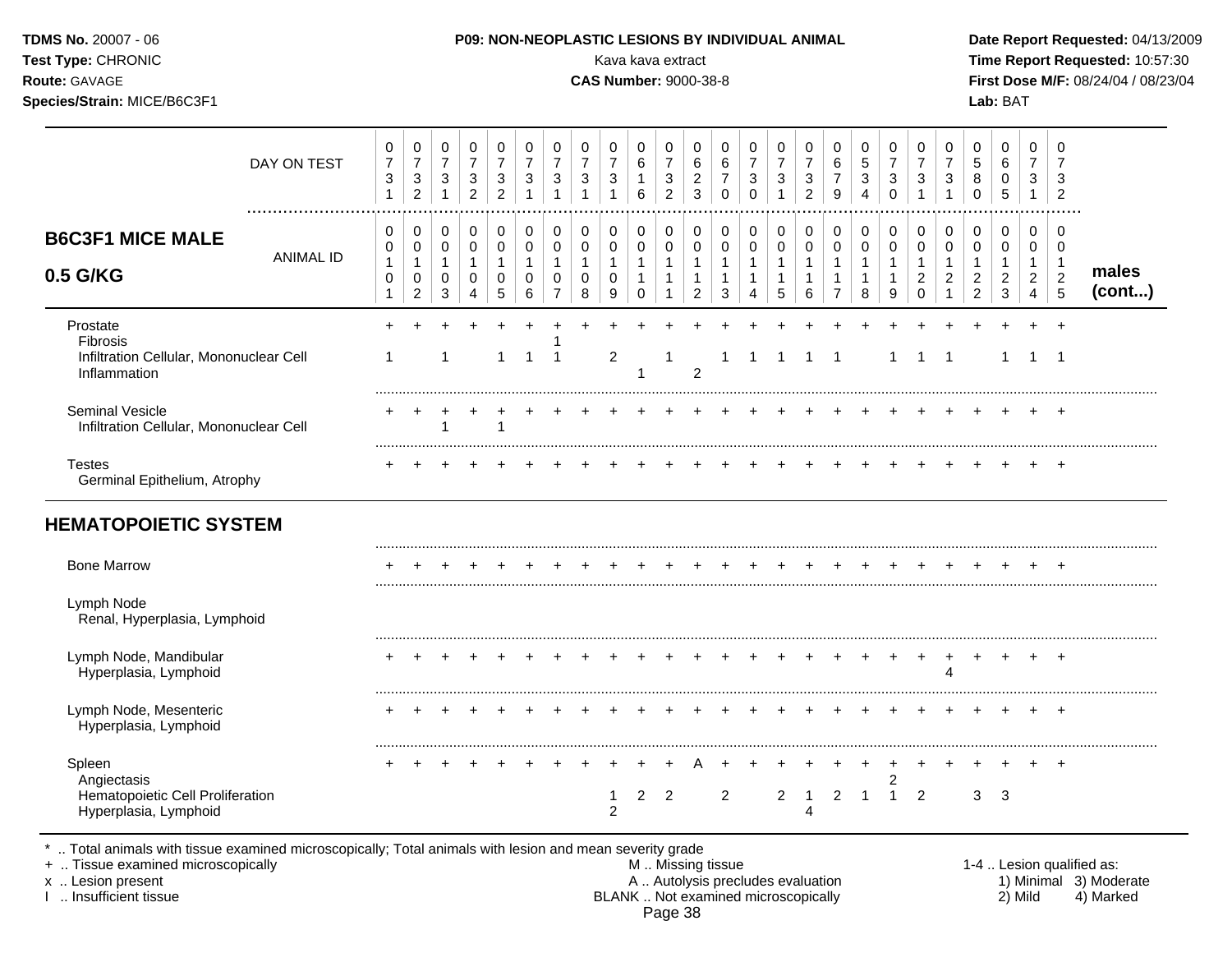| TDMS No. 20007 - 06<br>Test Type: CHRONIC<br>Route: GAVAGE<br>Species/Strain: MICE/B6C3F1 |                  |                                                               |                                                                   |                                                               |                                                       |                                                  |                                                      | P09: NON-NEOPLASTIC LESIONS BY INDIVIDUAL ANIMAL                        |                                                            | Kava kava extract<br><b>CAS Number: 9000-38-8</b> |                                                                              |                                                                          |                                                                                      |                                                                 |                                                                              |                                                                            |                                                                 |                                                         |                                                               |                                                       |                                                         |                                                                              |                                                                        | Lab: BAT                                                        |                                                                                  |                                                                    | Date Report Requested: 04/13/2009<br>Time Report Requested: 10:57:30<br>First Dose M/F: 08/24/04 / 08/23/04 |
|-------------------------------------------------------------------------------------------|------------------|---------------------------------------------------------------|-------------------------------------------------------------------|---------------------------------------------------------------|-------------------------------------------------------|--------------------------------------------------|------------------------------------------------------|-------------------------------------------------------------------------|------------------------------------------------------------|---------------------------------------------------|------------------------------------------------------------------------------|--------------------------------------------------------------------------|--------------------------------------------------------------------------------------|-----------------------------------------------------------------|------------------------------------------------------------------------------|----------------------------------------------------------------------------|-----------------------------------------------------------------|---------------------------------------------------------|---------------------------------------------------------------|-------------------------------------------------------|---------------------------------------------------------|------------------------------------------------------------------------------|------------------------------------------------------------------------|-----------------------------------------------------------------|----------------------------------------------------------------------------------|--------------------------------------------------------------------|-------------------------------------------------------------------------------------------------------------|
|                                                                                           | DAY ON TEST      | $\pmb{0}$<br>$\boldsymbol{7}$<br>$\sqrt{3}$<br>$\mathbf{1}$   | $\mathbf 0$<br>$\boldsymbol{7}$<br>$\mathbf{3}$<br>$\overline{2}$ | $\mathbf 0$<br>$\overline{7}$<br>$\mathbf{3}$<br>$\mathbf{1}$ | 0<br>$\overline{7}$<br>$\mathbf{3}$<br>$\overline{2}$ | 0<br>$\overline{7}$<br>3<br>$\overline{2}$       | 0<br>$\overline{7}$<br>$\mathbf{3}$                  | 0<br>$\overline{7}$<br>$\mathbf{3}$<br>$\overline{1}$                   | $\mathbf 0$<br>$\overline{7}$<br>$\sqrt{3}$<br>1           | $\mathbf 0$<br>$\overline{7}$<br>$\mathbf{3}$     | $\mathbf 0$<br>$\,6\,$<br>$\mathbf{1}$<br>6                                  | $\mathbf 0$<br>$\overline{7}$<br>$\sqrt{3}$<br>$\overline{2}$            | $\mathbf 0$<br>$\,6$<br>$\overline{2}$<br>$\mathbf{3}$                               | $\mathbf 0$<br>6<br>$\overline{7}$<br>$\mathbf 0$               | $\mathbf 0$<br>$\overline{7}$<br>$\mathbf{3}$<br>$\mathbf 0$                 | $\mathbf 0$<br>$\overline{7}$<br>$\ensuremath{\mathsf{3}}$<br>$\mathbf{1}$ | $\mathbf 0$<br>$\overline{7}$<br>$\sqrt{3}$<br>$\overline{2}$   | 0<br>6<br>$\overline{7}$<br>9                           | 0<br>$\sqrt{5}$<br>$\mathbf{3}$<br>4                          | 0<br>$\overline{7}$<br>3<br>$\mathbf 0$               | 0<br>$\overline{7}$<br>$\mathbf{3}$<br>$\overline{1}$   | $\mathbf 0$<br>$\overline{7}$<br>$\mathbf{3}$<br>$\mathbf{1}$                | 0<br>$\sqrt{5}$<br>8<br>$\mathbf 0$                                    | $\pmb{0}$<br>$\,6\,$<br>$\pmb{0}$<br>5                          | $\mathbf 0$<br>$\overline{7}$<br>3<br>$\overline{1}$                             | $\mathbf 0$<br>$\overline{7}$<br>3<br>$\overline{2}$               |                                                                                                             |
| <b>B6C3F1 MICE MALE</b><br>0.5 G/KG                                                       | <b>ANIMAL ID</b> | 0<br>$\mathbf 0$<br>$\mathbf{1}$<br>$\pmb{0}$<br>$\mathbf{1}$ | 0<br>0<br>$\mathbf{1}$<br>$\pmb{0}$<br>$\overline{2}$             | $\pmb{0}$<br>$\mathbf 0$<br>$\mathbf{1}$<br>$\mathsf 0$<br>3  | 0<br>$\mathsf 0$<br>$\mathbf{1}$<br>$\pmb{0}$<br>4    | 0<br>$\pmb{0}$<br>$\mathbf{1}$<br>$\pmb{0}$<br>5 | 0<br>$\mathbf 0$<br>$\mathbf{1}$<br>$\mathsf 0$<br>6 | $\pmb{0}$<br>$\mathsf 0$<br>$\mathbf{1}$<br>$\pmb{0}$<br>$\overline{7}$ | $\mathbf 0$<br>$\pmb{0}$<br>$\mathbf{1}$<br>$\pmb{0}$<br>8 | $\mathbf 0$<br>0<br>$\mathbf{1}$<br>0<br>9        | $\pmb{0}$<br>$\mathsf{O}\xspace$<br>$\mathbf{1}$<br>$\mathbf{1}$<br>$\Omega$ | $\pmb{0}$<br>$\pmb{0}$<br>$\mathbf{1}$<br>$\mathbf{1}$<br>$\overline{1}$ | $\mathbf 0$<br>$\mathsf{O}\xspace$<br>$\mathbf{1}$<br>$\mathbf{1}$<br>$\overline{2}$ | $\mathbf 0$<br>$\mathbf 0$<br>$\mathbf{1}$<br>$\mathbf{1}$<br>3 | $\mathbf 0$<br>$\mathbf 0$<br>$\mathbf{1}$<br>$\mathbf{1}$<br>$\overline{4}$ | $\mathbf 0$<br>$\mathsf{O}\xspace$<br>$\mathbf{1}$<br>1<br>5               | $\mathbf 0$<br>$\mathbf 0$<br>$\mathbf{1}$<br>$\mathbf{1}$<br>6 | $\mathbf 0$<br>0<br>$\mathbf{1}$<br>1<br>$\overline{7}$ | $\mathbf 0$<br>$\pmb{0}$<br>$\mathbf{1}$<br>$\mathbf{1}$<br>8 | 0<br>$\mathbf 0$<br>$\mathbf{1}$<br>$\mathbf{1}$<br>9 | 0<br>0<br>$\mathbf{1}$<br>$\overline{c}$<br>$\mathbf 0$ | $\mathbf 0$<br>$\mathsf 0$<br>$\mathbf{1}$<br>$\overline{c}$<br>$\mathbf{1}$ | $\mathbf 0$<br>0<br>$\mathbf{1}$<br>$\boldsymbol{2}$<br>$\overline{2}$ | $\pmb{0}$<br>$\pmb{0}$<br>$\mathbf{1}$<br>$\boldsymbol{2}$<br>3 | $\mathbf 0$<br>$\mathbf 0$<br>$\overline{1}$<br>$\overline{2}$<br>$\overline{4}$ | $\mathbf 0$<br>$\mathbf 0$<br>$\mathbf 1$<br>$\boldsymbol{2}$<br>5 | males<br>(cont)                                                                                             |
| Lymphoid Follicle, Atrophy                                                                |                  |                                                               |                                                                   |                                                               |                                                       |                                                  |                                                      |                                                                         |                                                            |                                                   |                                                                              |                                                                          |                                                                                      |                                                                 |                                                                              |                                                                            |                                                                 |                                                         |                                                               |                                                       |                                                         |                                                                              |                                                                        |                                                                 |                                                                                  |                                                                    |                                                                                                             |
| Thymus<br>Atrophy<br>Infiltration Cellular, Histiocyte                                    |                  | 2                                                             | $\mathcal{P}$                                                     | 2                                                             | 3                                                     | 3                                                | $\overline{4}$                                       | $\overline{2}$                                                          | 2                                                          | 3                                                 | 3                                                                            | 2                                                                        | 4                                                                                    | 4                                                               | 2                                                                            |                                                                            | 3                                                               | 4                                                       |                                                               | Δ                                                     |                                                         | Δ                                                                            |                                                                        |                                                                 | 4                                                                                | 3                                                                  |                                                                                                             |
| <b>INTEGUMENTARY SYSTEM</b>                                                               |                  |                                                               |                                                                   |                                                               |                                                       |                                                  |                                                      |                                                                         |                                                            |                                                   |                                                                              |                                                                          |                                                                                      |                                                                 |                                                                              |                                                                            |                                                                 |                                                         |                                                               |                                                       |                                                         |                                                                              |                                                                        |                                                                 |                                                                                  |                                                                    |                                                                                                             |
| Mammary Gland                                                                             |                  | M                                                             | м                                                                 | M                                                             | M                                                     | M                                                | M                                                    | <b>M</b>                                                                | M                                                          | M                                                 |                                                                              | M M M                                                                    |                                                                                      | M                                                               |                                                                              | M M M                                                                      |                                                                 | M                                                       |                                                               |                                                       |                                                         |                                                                              |                                                                        | M M M M M M M M                                                 |                                                                                  |                                                                    |                                                                                                             |
| Skin<br>Cyst Epithelial Inclusion<br>Ulcer                                                |                  |                                                               |                                                                   |                                                               |                                                       |                                                  |                                                      |                                                                         |                                                            |                                                   | $\sqrt{3}$                                                                   |                                                                          |                                                                                      |                                                                 |                                                                              | 3                                                                          |                                                                 |                                                         |                                                               |                                                       |                                                         | 3                                                                            |                                                                        |                                                                 | 3                                                                                |                                                                    |                                                                                                             |
| <b>MUSCULOSKELETAL SYSTEM</b>                                                             |                  |                                                               |                                                                   |                                                               |                                                       |                                                  |                                                      |                                                                         |                                                            |                                                   |                                                                              |                                                                          |                                                                                      |                                                                 |                                                                              |                                                                            |                                                                 |                                                         |                                                               |                                                       |                                                         |                                                                              |                                                                        |                                                                 |                                                                                  |                                                                    |                                                                                                             |
| <b>Bone</b>                                                                               |                  |                                                               |                                                                   |                                                               |                                                       |                                                  |                                                      |                                                                         |                                                            |                                                   |                                                                              |                                                                          |                                                                                      |                                                                 |                                                                              |                                                                            |                                                                 |                                                         |                                                               |                                                       |                                                         |                                                                              |                                                                        |                                                                 |                                                                                  |                                                                    |                                                                                                             |
| <b>Skeletal Muscle</b>                                                                    |                  |                                                               |                                                                   |                                                               |                                                       |                                                  |                                                      |                                                                         |                                                            |                                                   |                                                                              |                                                                          |                                                                                      |                                                                 |                                                                              |                                                                            |                                                                 |                                                         |                                                               |                                                       |                                                         |                                                                              |                                                                        | $\ddot{}$                                                       |                                                                                  |                                                                    |                                                                                                             |
| <b>NERVOUS SYSTEM</b>                                                                     |                  |                                                               |                                                                   |                                                               |                                                       |                                                  |                                                      |                                                                         |                                                            |                                                   |                                                                              |                                                                          |                                                                                      |                                                                 |                                                                              |                                                                            |                                                                 |                                                         |                                                               |                                                       |                                                         |                                                                              |                                                                        |                                                                 |                                                                                  |                                                                    |                                                                                                             |
| <b>Brain</b><br>Hypothalamus, Compression                                                 |                  |                                                               |                                                                   |                                                               |                                                       |                                                  |                                                      |                                                                         |                                                            |                                                   |                                                                              |                                                                          |                                                                                      |                                                                 |                                                                              |                                                                            |                                                                 |                                                         |                                                               |                                                       |                                                         |                                                                              |                                                                        |                                                                 |                                                                                  | $+$                                                                |                                                                                                             |

\* .. Total animals with tissue examined microscopically; Total animals with lesion and mean severity grade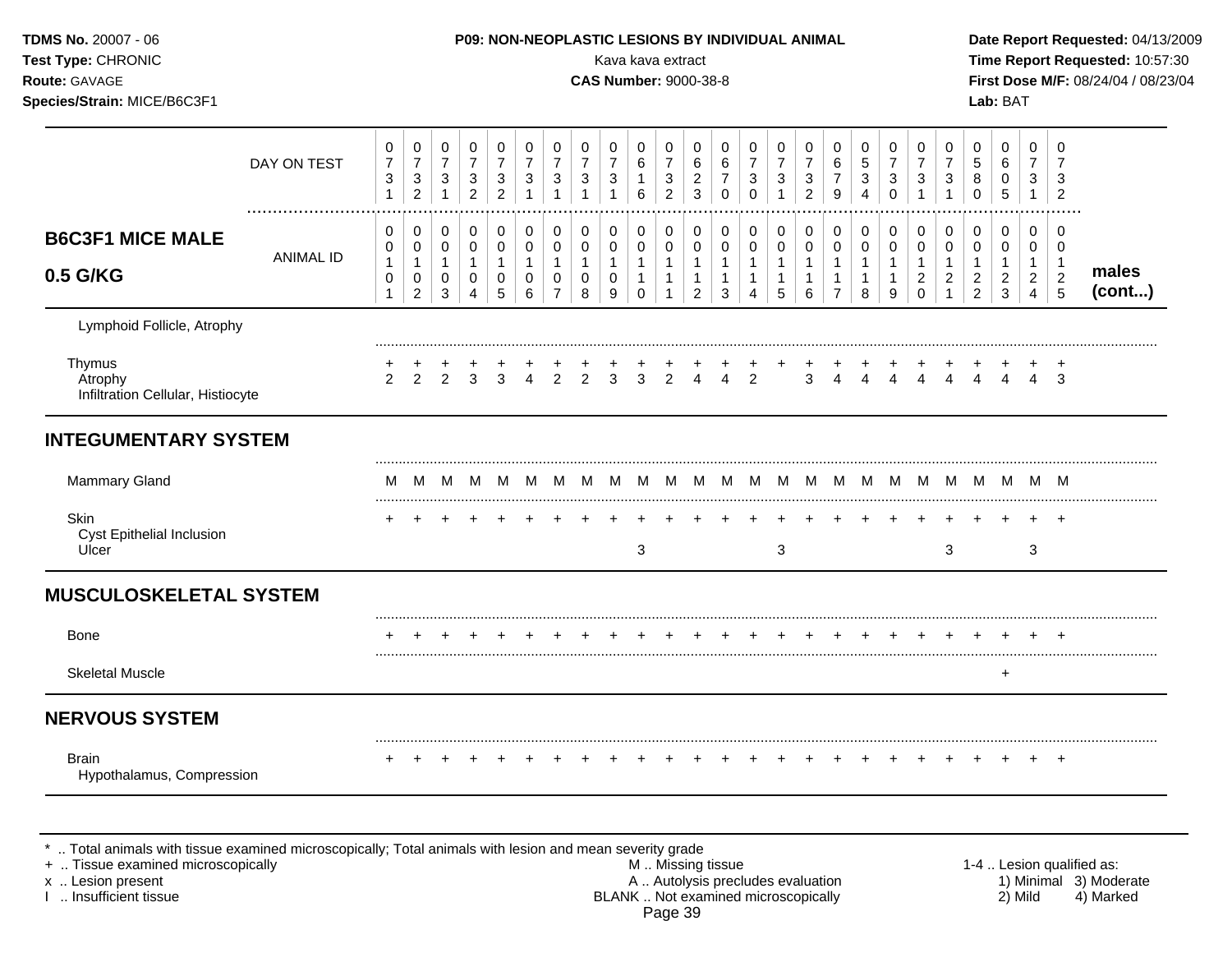#### **TDMS No.** 20007 - 06 **P09: NON-NEOPLASTIC LESIONS BY INDIVIDUAL ANIMAL Date Report Requested:** 04/13/2009 **Test Type:** CHRONIC **Transfer CHRONIC Report Requested:** 10:57:30 **Route:** GAVAGE **CAS Number:** 9000-38-8 **First Dose M/F:** 08/24/04 / 08/23/04 **Species/Strain:** MICE/B6C3F1 **Lab:** BAT  $\top$  $\blacksquare$  $\perp$ 0 0 0 0 0 0 0 0 0 0

|                                     | DAY ON TEST | <u>u</u><br>-3 | v<br>ت<br>◠<br>- | U<br>ാ<br>J<br>ົ<br>_ | 3<br>ົ | U<br>З      | ◠<br>ັ | ີ<br>J      | $\overline{\phantom{a}}$ | 6<br>6 | ັ | 6<br><u>_</u><br>2 |        | O<br>3<br>0 | υ<br>ີ<br>ັ | U<br>າ<br>ັ<br>ົ<br>▵ | v<br>6<br>-<br>9 | 0<br>b<br>3 | 0<br>◡<br>U | ◡<br>N      | ◡<br>ত  | 0<br>5<br>8<br>0                         | U<br>6<br>U<br>G             | v<br>3                | U<br>3<br>-2<br>   |                 |  |
|-------------------------------------|-------------|----------------|------------------|-----------------------|--------|-------------|--------|-------------|--------------------------|--------|---|--------------------|--------|-------------|-------------|-----------------------|------------------|-------------|-------------|-------------|---------|------------------------------------------|------------------------------|-----------------------|--------------------|-----------------|--|
| <b>B6C3F1 MICE MALE</b><br>0.5 G/KG | ANIMAL ID   | <u>U</u>       | ν<br>ν<br>ັ<br>⌒ | J<br>4                |        | 0<br>0<br>6 | v      | U<br>ັ<br>8 | u                        | U      |   | J                  | υ<br>⌒ | 0<br>0      | 0<br>0<br>ັ | ັ<br>ັ<br>ี           | v<br>v           | U<br>0<br>8 | U<br>U<br>9 | v<br>v<br>_ | U<br>ັບ | 0<br>0<br>ົ<br><u>_</u><br>C<br><u>_</u> | U<br>U<br><u>_</u><br>ົ<br>J | v<br>ັບ<br>$\epsilon$ | ◡<br>◡<br><u>_</u> | males<br>(cont) |  |

## **RESPIRATORY SYSTEM**

| Lung<br>Inflammation<br>Metaplasia, Osseous<br>Mineralization<br>Alveolar Epithelium, Hyperplasia<br>Alveolus, Infiltration Cellular, Histiocyte<br>Bronchus, Infiltration Cellular, Histiocyte | 2 |   |   |  |  |                                                                                               |  |                     |  |  |                | 3       |       |                                                                  |
|-------------------------------------------------------------------------------------------------------------------------------------------------------------------------------------------------|---|---|---|--|--|-----------------------------------------------------------------------------------------------|--|---------------------|--|--|----------------|---------|-------|------------------------------------------------------------------|
| Nose<br>Inflammation, Suppurative<br>Inflammation, Chronic<br>Nasolacrimal Duct, Inflammation,<br>Suppurative<br>Respiratory Epithelium, Hyperplasia                                            |   | 1 | 1 |  |  |                                                                                               |  |                     |  |  | $\overline{2}$ |         |       |                                                                  |
| Trachea<br>Inflammation, Chronic<br>Epithelium, Cytoplasmic Alteration                                                                                                                          |   |   |   |  |  |                                                                                               |  | 2<br>$\mathfrak{p}$ |  |  |                |         |       |                                                                  |
| <b>SPECIAL SENSES SYSTEM</b>                                                                                                                                                                    |   |   |   |  |  |                                                                                               |  |                     |  |  |                |         |       |                                                                  |
| Eye<br>Cornea, Inflammation, Chronic                                                                                                                                                            |   |   |   |  |  |                                                                                               |  | $\overline{2}$      |  |  |                |         |       |                                                                  |
| Harderian Gland                                                                                                                                                                                 |   |   |   |  |  |                                                                                               |  |                     |  |  |                |         | $\pm$ |                                                                  |
| Total animals with tissue examined microscopically; Total animals with lesion and mean severity grade<br>+  Tissue examined microscopically<br>x  Lesion present<br>Insufficient tissue         |   |   |   |  |  | M  Missing tissue<br>A  Autolysis precludes evaluation<br>BLANK  Not examined microscopically |  |                     |  |  |                | 2) Mild |       | 1-4  Lesion qualified as:<br>1) Minimal 3) Moderate<br>4) Marked |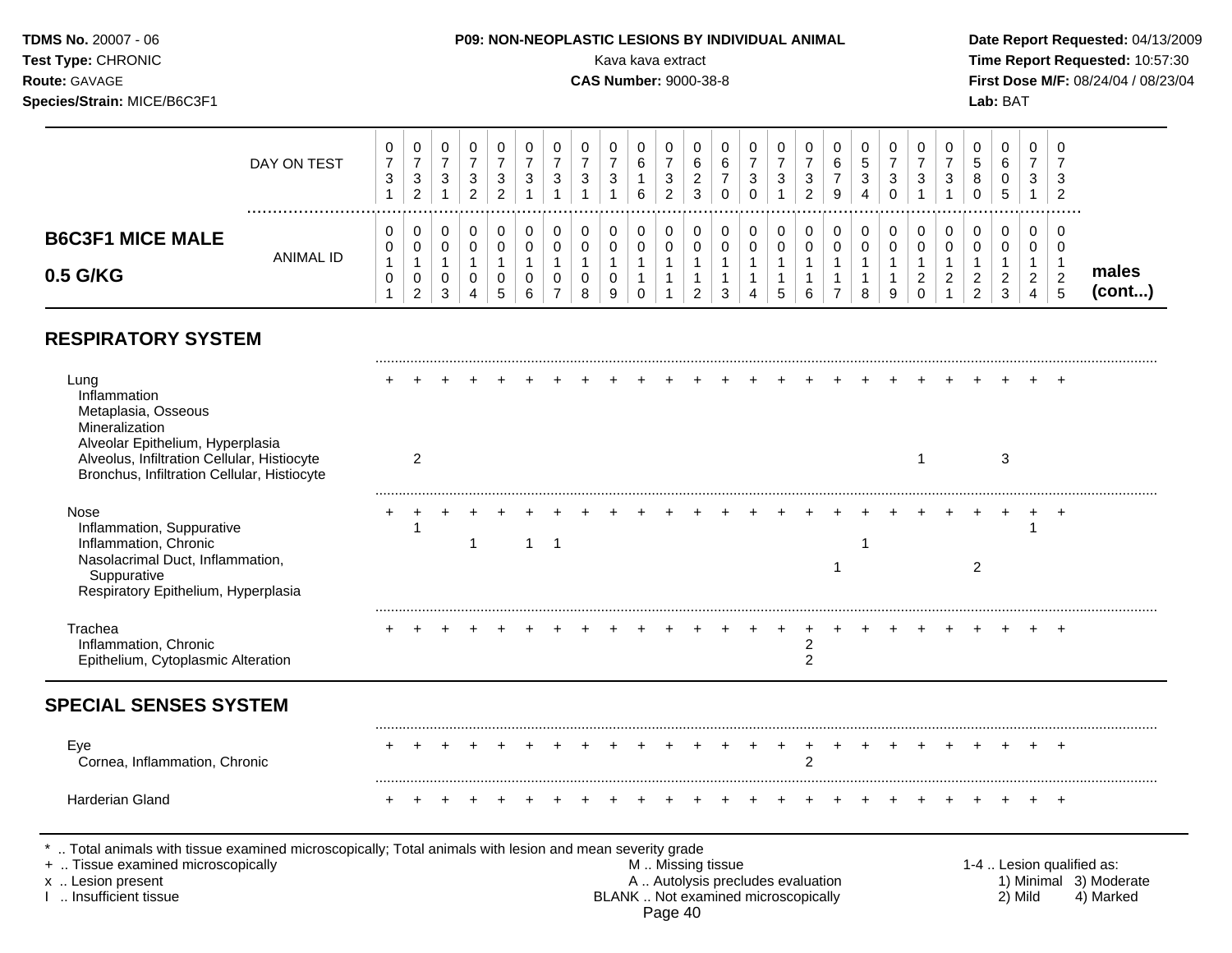| Test Type: CHRONIC<br><b>Route: GAVAGE</b><br>Species/Strain: MICE/B6C3F1                                                 |                  |                                                  |                                                       |                                       |                                                                    |                                                                    |                                          |                                                               |                                                     | Kava kava extract                   |                                          |                                                                            | <b>CAS Number: 9000-38-8</b>                                 |                                                       |                                                 |                                  |                                        |                                    |                                                  |                                                       |                                                                |                                     |                                                                            | Lab: BAT                                  |                                                            |                                                 | Time Report Requested: 10:57:30<br>First Dose M/F: 08/24/04 / 08/23/04 |
|---------------------------------------------------------------------------------------------------------------------------|------------------|--------------------------------------------------|-------------------------------------------------------|---------------------------------------|--------------------------------------------------------------------|--------------------------------------------------------------------|------------------------------------------|---------------------------------------------------------------|-----------------------------------------------------|-------------------------------------|------------------------------------------|----------------------------------------------------------------------------|--------------------------------------------------------------|-------------------------------------------------------|-------------------------------------------------|----------------------------------|----------------------------------------|------------------------------------|--------------------------------------------------|-------------------------------------------------------|----------------------------------------------------------------|-------------------------------------|----------------------------------------------------------------------------|-------------------------------------------|------------------------------------------------------------|-------------------------------------------------|------------------------------------------------------------------------|
|                                                                                                                           | DAY ON TEST      | 0<br>$\overline{7}$<br>$\ensuremath{\mathsf{3}}$ | 0<br>$\overline{7}$<br>$\mathbf{3}$<br>$\overline{2}$ | 0<br>$\overline{7}$<br>$\mathfrak{S}$ | 0<br>$\overline{7}$<br>$\ensuremath{\mathsf{3}}$<br>$\overline{2}$ | 0<br>$\overline{7}$<br>$\ensuremath{\mathsf{3}}$<br>$\overline{2}$ | 0<br>$\overline{7}$<br>$\sqrt{3}$        | 0<br>$\overline{7}$<br>$\sqrt{3}$<br>$\mathbf{1}$             | 0<br>$\overline{7}$<br>$\mathbf{3}$<br>$\mathbf{1}$ | 0<br>$\overline{7}$<br>$\mathbf{3}$ | 0<br>6<br>$\mathbf{1}$<br>$6\phantom{a}$ | $\pmb{0}$<br>$\overline{7}$<br>$\ensuremath{\mathsf{3}}$<br>$\overline{2}$ | 0<br>$\,6\,$<br>$\frac{2}{3}$                                | 0<br>$\,6\,$<br>$\boldsymbol{7}$<br>$\Omega$          | 0<br>$\overline{7}$<br>$\mathbf{3}$<br>$\Omega$ | $\overline{7}$<br>$\mathfrak{S}$ | 0<br>$\overline{7}$<br>$\sqrt{3}$<br>2 | 0<br>6<br>$\overline{7}$<br>$9\,$  | 0<br>$\,$ 5 $\,$<br>$\sqrt{3}$<br>$\overline{4}$ | 0<br>$\overline{7}$<br>$\mathbf{3}$<br>$\mathbf 0$    | 0<br>$\overline{7}$<br>$\sqrt{3}$<br>1                         | 0<br>$\overline{7}$<br>$\mathbf{3}$ | 0<br>$\mathbf 5$<br>$\bf 8$<br>$\mathbf 0$                                 | 0<br>$\,6\,$<br>$\mathbf 0$<br>$\sqrt{5}$ | 0<br>$\overline{7}$<br>$\mathbf{3}$                        | 0<br>$\overline{7}$<br>3<br>$\overline{2}$      |                                                                        |
| <b>B6C3F1 MICE MALE</b><br>0.5 G/KG                                                                                       | <b>ANIMAL ID</b> | 0<br>0<br>0<br>$\mathbf{1}$                      | 0<br>$\pmb{0}$<br>0<br>$\overline{2}$                 | 0<br>0<br>0<br>3                      | $\pmb{0}$<br>$\pmb{0}$<br>0<br>4                                   | 0<br>0<br>0<br>5                                                   | 0<br>$\pmb{0}$<br>$\mathbf{1}$<br>0<br>6 | $\pmb{0}$<br>$\pmb{0}$<br>$\mathbf{1}$<br>0<br>$\overline{7}$ | 0<br>$\pmb{0}$<br>$\mathbf{1}$<br>$\mathbf 0$<br>8  | 0<br>0<br>$\mathbf{1}$<br>0<br>9    | 0<br>0<br>$\Omega$                       | $\pmb{0}$<br>$\mathbf 0$                                                   | $\mathbf 0$<br>$\pmb{0}$<br>$\mathbf{1}$<br>$\mathbf 1$<br>2 | 0<br>$\pmb{0}$<br>$\overline{1}$<br>$\mathbf{1}$<br>3 | 0<br>0                                          | 0<br>0<br>5                      | $\pmb{0}$<br>$\pmb{0}$<br>6            | 0<br>$\mathbf 0$<br>$\overline{7}$ | 0<br>$\mathbf 0$<br>$\overline{1}$<br>8          | 0<br>$\mathbf 0$<br>$\mathbf{1}$<br>$\mathbf{1}$<br>9 | 0<br>$\mathbf 0$<br>$\mathbf{1}$<br>$\overline{c}$<br>$\Omega$ | 0<br>0<br>$\overline{c}$            | $\pmb{0}$<br>$\pmb{0}$<br>$\mathbf{1}$<br>$\overline{a}$<br>$\overline{a}$ | 0<br>0<br>$\frac{2}{3}$                   | 0<br>0<br>$\mathbf{1}$<br>$\overline{2}$<br>$\overline{4}$ | 0<br>0<br>$\overline{1}$<br>$\overline{2}$<br>5 | males<br>(cont)                                                        |
| Hyperplasia<br>Infiltration Cellular, Mononuclear Cell<br>Inflammation, Granulomatous                                     |                  | $\mathbf{1}$                                     |                                                       |                                       |                                                                    |                                                                    |                                          |                                                               |                                                     |                                     | -1                                       | 4                                                                          |                                                              |                                                       | $\mathbf 1$                                     |                                  | $\overline{c}$                         |                                    |                                                  | 1                                                     |                                                                |                                     |                                                                            | $\mathbf 1$                               |                                                            | -1                                              |                                                                        |
| <b>URINARY SYSTEM</b>                                                                                                     |                  |                                                  |                                                       |                                       |                                                                    |                                                                    |                                          |                                                               |                                                     |                                     |                                          |                                                                            |                                                              |                                                       |                                                 |                                  |                                        |                                    |                                                  |                                                       |                                                                |                                     |                                                                            |                                           |                                                            |                                                 |                                                                        |
| Kidney<br><b>Amyloid Deposition</b><br>Inflammation<br>Nephropathy                                                        |                  | 1                                                |                                                       |                                       |                                                                    |                                                                    |                                          | 1                                                             |                                                     | 2                                   |                                          |                                                                            |                                                              |                                                       | 1                                               | $\overline{2}$                   | -1                                     |                                    | 4                                                | $\mathcal{P}$                                         | $\mathcal{P}$                                                  |                                     |                                                                            |                                           |                                                            | $\overline{1}$                                  |                                                                        |
| Renal Tubule, Cyst<br>Renal Tubule, Hyperplasia<br>Renal Tubule, Mineralization<br>Renal Tubule, Pigmentation, Lipofuscin |                  |                                                  |                                                       |                                       |                                                                    |                                                                    |                                          |                                                               | $\overline{2}$                                      |                                     |                                          |                                                                            | 2                                                            |                                                       |                                                 | $\overline{2}$                   |                                        |                                    | 2                                                | 1                                                     |                                                                |                                     |                                                                            |                                           |                                                            | $\overline{1}$                                  |                                                                        |
| <b>Urinary Bladder</b><br>Infiltration Cellular, Mononuclear Cell                                                         |                  |                                                  |                                                       |                                       |                                                                    |                                                                    |                                          |                                                               |                                                     |                                     |                                          |                                                                            |                                                              |                                                       |                                                 |                                  |                                        |                                    |                                                  |                                                       |                                                                |                                     |                                                                            |                                           |                                                            | $\overline{1}$                                  |                                                                        |

\* .. Total animals with tissue examined microscopically; Total animals with lesion and mean severity grade

+ .. Tissue examined microscopically M .. Missing tissue 1-4 .. Lesion qualified as: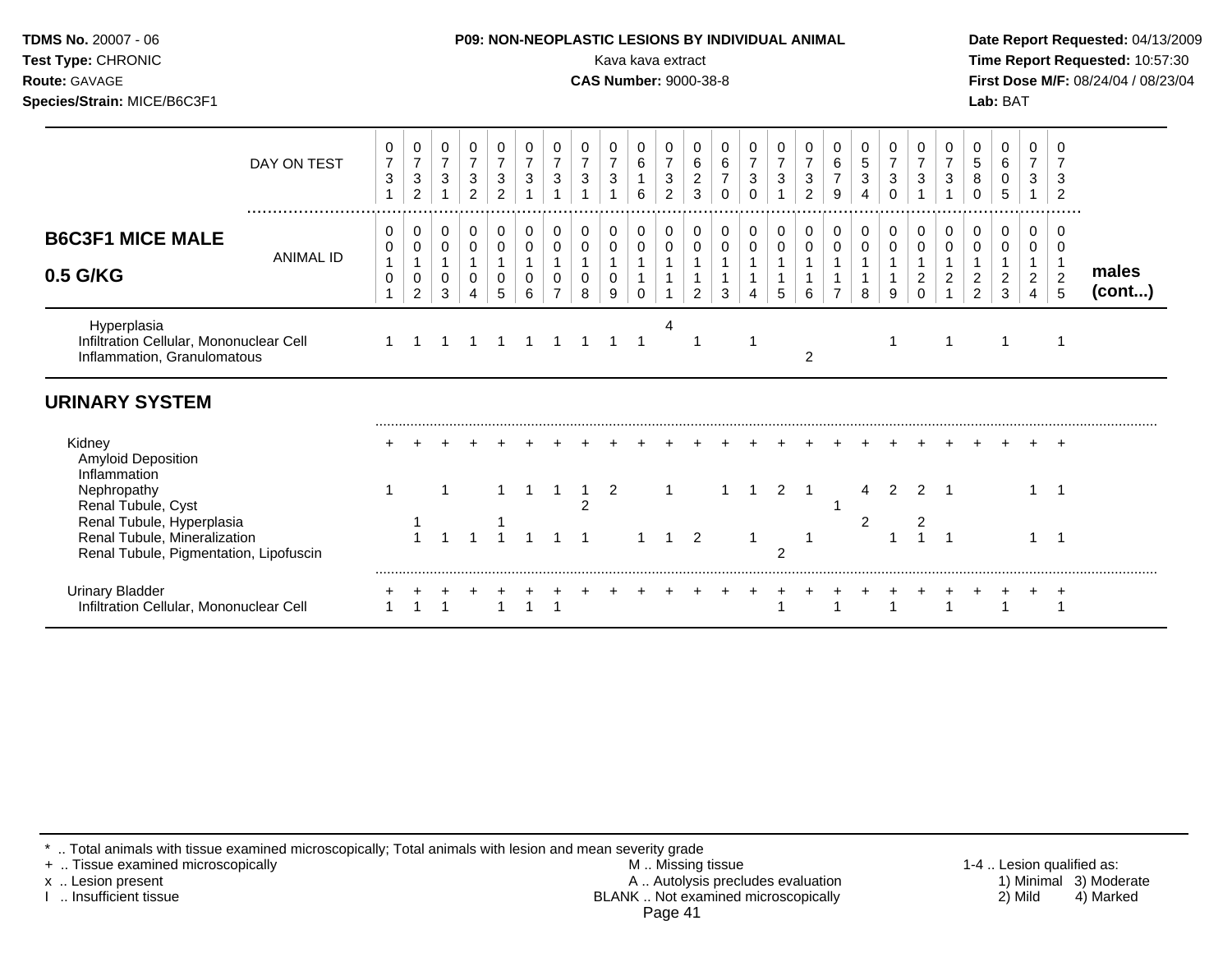# **TDMS No.** 20007 - 06 **P09: NON-NEOPLASTIC LESIONS BY INDIVIDUAL ANIMAL Date Report Requested:** 04/13/2009 **Test Type:** CHRONIC Kava kava extract **Time Report Requested:** 10:57:30 **Route:** GAVAGE **CAS Number:** 9000-38-8 **First Dose M/F:** 08/24/04 / 08/23/04 **Species/Strain:** MICE/B6C3F1 **Lab:** BAT

|                                                                                                  | DAY ON TEST<br>. | 0<br>$\boldsymbol{7}$<br>3<br>$\overline{c}$ | 0<br>$\overline{7}$<br>$\mathbf{3}$<br>$\overline{c}$ | 0<br>$\overline{7}$<br>3<br>1       | 0<br>$\overline{7}$<br>3<br>$\mathbf 0$ | 0<br>6<br>6<br>8              | 0<br>$\overline{7}$<br>$\overline{c}$<br>9 | 0<br>$\overline{7}$<br>3<br>$\overline{1}$ | 0<br>$\overline{7}$<br>$\mathbf{3}$<br>$\overline{2}$ | 0<br>$\,6$<br>5<br>3   | 0<br>6<br>8<br>$\sqrt{3}$ | 0<br>$\overline{7}$<br>3<br>1 | 0<br>$\overline{7}$<br>3            | 0<br>$\overline{7}$<br>3<br>$\Omega$ | 0<br>$\overline{7}$    | 0<br>$\,6\,$<br>8<br>3                     | 0<br>$\overline{7}$<br>$\mathbf{3}$ | 0<br>$\overline{a}$<br>5<br>5                    | 0<br>$\overline{7}$<br>3 | 0<br>$\overline{7}$<br>3<br>$\overline{c}$ | 0<br>$\overline{7}$<br>3 | 0<br>$\overline{\mathbf{4}}$<br>9<br>Δ | $\,0\,$<br>$\overline{7}$<br>3<br>$\Omega$ | 0<br>$\,6\,$<br>6<br>$\mathbf 0$ | $\mathbf 0$<br>$\overline{7}$<br>3<br>0 | 0<br>$\overline{7}$<br>3<br>$\overline{2}$ |    |                             |  |
|--------------------------------------------------------------------------------------------------|------------------|----------------------------------------------|-------------------------------------------------------|-------------------------------------|-----------------------------------------|-------------------------------|--------------------------------------------|--------------------------------------------|-------------------------------------------------------|------------------------|---------------------------|-------------------------------|-------------------------------------|--------------------------------------|------------------------|--------------------------------------------|-------------------------------------|--------------------------------------------------|--------------------------|--------------------------------------------|--------------------------|----------------------------------------|--------------------------------------------|----------------------------------|-----------------------------------------|--------------------------------------------|----|-----------------------------|--|
| <b>B6C3F1 MICE MALE</b>                                                                          | <b>ANIMAL ID</b> | 0<br>0                                       | 0<br>$\mathbf 0$                                      | 0<br>0                              | 0<br>$\mathbf 0$                        | 0<br>0                        | 0<br>$\mathbf 0$                           | 0<br>0                                     | 0<br>$\mathbf 0$                                      | 0<br>$\mathbf 0$       | 0<br>$\mathbf 0$          | 0<br>0                        | $\pmb{0}$<br>$\mathbf 0$            | 0<br>$\mathbf 0$                     | $\pmb{0}$<br>$\pmb{0}$ | 0<br>$\pmb{0}$                             | 0<br>$\pmb{0}$                      | 0<br>$\mathbf 0$                                 | 0<br>$\mathbf 0$         | 0<br>$\mathbf 0$                           | 0<br>0                   | 0<br>$\pmb{0}$                         | 0<br>$\mathbf 0$                           | 0<br>0                           | 0<br>0                                  | $\Omega$<br>$\Omega$                       |    |                             |  |
| 0.5 G/KG                                                                                         |                  | $\mathbf{1}$<br>$\overline{c}$<br>6          | $\mathbf{1}$<br>$\overline{2}$<br>$\overline{7}$      | $\mathbf{1}$<br>$\overline{2}$<br>8 | $\mathbf{1}$<br>$\overline{2}$<br>9     | $\mathbf{1}$<br>3<br>$\Omega$ | 1<br>3                                     | 1<br>3<br>$\overline{2}$                   | $\mathbf 1$<br>$\mathbf{3}$<br>3                      | $\mathbf{1}$<br>3<br>4 | $\mathbf{1}$<br>3<br>5    | 1<br>3<br>6                   | $\mathbf{1}$<br>3<br>$\overline{7}$ | $\mathbf{1}$<br>3<br>8               | 1<br>$\sqrt{3}$<br>9   | $\mathbf{1}$<br>$\overline{4}$<br>$\Omega$ | $\mathbf{1}$<br>4                   | $\mathbf{1}$<br>$\overline{4}$<br>$\overline{2}$ | $\mathbf{1}$<br>4<br>3   | $\mathbf 1$<br>4<br>4                      | $\mathbf{1}$<br>4<br>5   | 1<br>4<br>6                            | 1<br>4<br>$\overline{7}$                   | 1<br>4<br>8                      | $\mathbf{1}$<br>4<br>9                  | $\overline{1}$<br>5<br>$\Omega$            |    | * TOTALS                    |  |
| <b>ALIMENTARY SYSTEM</b>                                                                         |                  |                                              |                                                       |                                     |                                         |                               |                                            |                                            |                                                       |                        |                           |                               |                                     |                                      |                        |                                            |                                     |                                                  |                          |                                            |                          |                                        |                                            |                                  |                                         |                                            |    |                             |  |
| Esophagus                                                                                        |                  |                                              |                                                       |                                     |                                         |                               |                                            |                                            |                                                       |                        |                           |                               |                                     |                                      |                        |                                            |                                     |                                                  |                          |                                            |                          |                                        |                                            |                                  |                                         |                                            | 50 |                             |  |
| Gallbladder<br>Infiltration Cellular, Mononuclear Cell<br>Inflammation, Granulomatous            |                  |                                              |                                                       |                                     |                                         |                               |                                            |                                            |                                                       |                        |                           |                               |                                     |                                      |                        |                                            |                                     |                                                  |                          |                                            | 2                        |                                        |                                            |                                  |                                         | $\div$                                     | 49 | 11.0<br>2.0<br>1            |  |
| Intestine Large, Cecum                                                                           |                  |                                              |                                                       |                                     |                                         |                               |                                            |                                            |                                                       |                        |                           |                               |                                     |                                      |                        |                                            |                                     |                                                  |                          |                                            |                          |                                        |                                            |                                  |                                         |                                            | 50 |                             |  |
| Intestine Large, Colon                                                                           |                  |                                              |                                                       |                                     |                                         |                               |                                            |                                            |                                                       |                        |                           |                               |                                     |                                      |                        |                                            |                                     |                                                  |                          |                                            |                          |                                        |                                            |                                  |                                         |                                            | 50 |                             |  |
| Intestine Large, Rectum                                                                          |                  |                                              |                                                       |                                     |                                         |                               |                                            |                                            |                                                       |                        |                           |                               |                                     |                                      |                        |                                            |                                     |                                                  |                          |                                            |                          |                                        |                                            |                                  |                                         |                                            | 50 |                             |  |
| Intestine Small, Duodenum                                                                        |                  |                                              |                                                       |                                     |                                         |                               |                                            |                                            |                                                       |                        |                           |                               |                                     |                                      |                        |                                            |                                     |                                                  |                          |                                            |                          |                                        |                                            |                                  |                                         |                                            | 50 |                             |  |
| Intestine Small, Ileum<br>Inflammation, Chronic                                                  |                  |                                              |                                                       |                                     |                                         |                               |                                            |                                            |                                                       |                        |                           |                               |                                     |                                      | $\overline{2}$         |                                            |                                     |                                                  |                          |                                            |                          |                                        |                                            |                                  | $\ddot{}$                               | $+$                                        | 50 | 12.0                        |  |
| Intestine Small, Jejunum<br>Peyer's Patch, Hyperplasia, Lymphoid                                 |                  |                                              |                                                       |                                     |                                         |                               |                                            |                                            |                                                       |                        |                           |                               |                                     | 3                                    |                        |                                            |                                     |                                                  |                          |                                            |                          |                                        |                                            |                                  |                                         | $+$                                        | 50 | 13.0                        |  |
| Liver<br><b>Amyloid Deposition</b><br>Angiectasis<br><b>Basophilic Focus</b><br>Clear Cell Focus |                  |                                              | X X                                                   |                                     |                                         |                               | $\mathbf{3}$                               |                                            | $X$ $X$ $X$                                           |                        | X                         |                               | 1                                   | $X$ $X$                              |                        |                                            |                                     |                                                  |                          | X                                          |                          |                                        | X                                          |                                  | X<br>X                                  |                                            | 50 | 13.0<br>7<br>1.1<br>3<br>19 |  |
|                                                                                                  |                  |                                              |                                                       |                                     |                                         |                               |                                            |                                            |                                                       |                        |                           |                               |                                     |                                      |                        |                                            |                                     |                                                  |                          |                                            |                          |                                        |                                            |                                  |                                         |                                            |    |                             |  |

\* .. Total animals with tissue examined microscopically; Total animals with lesion and mean severity grade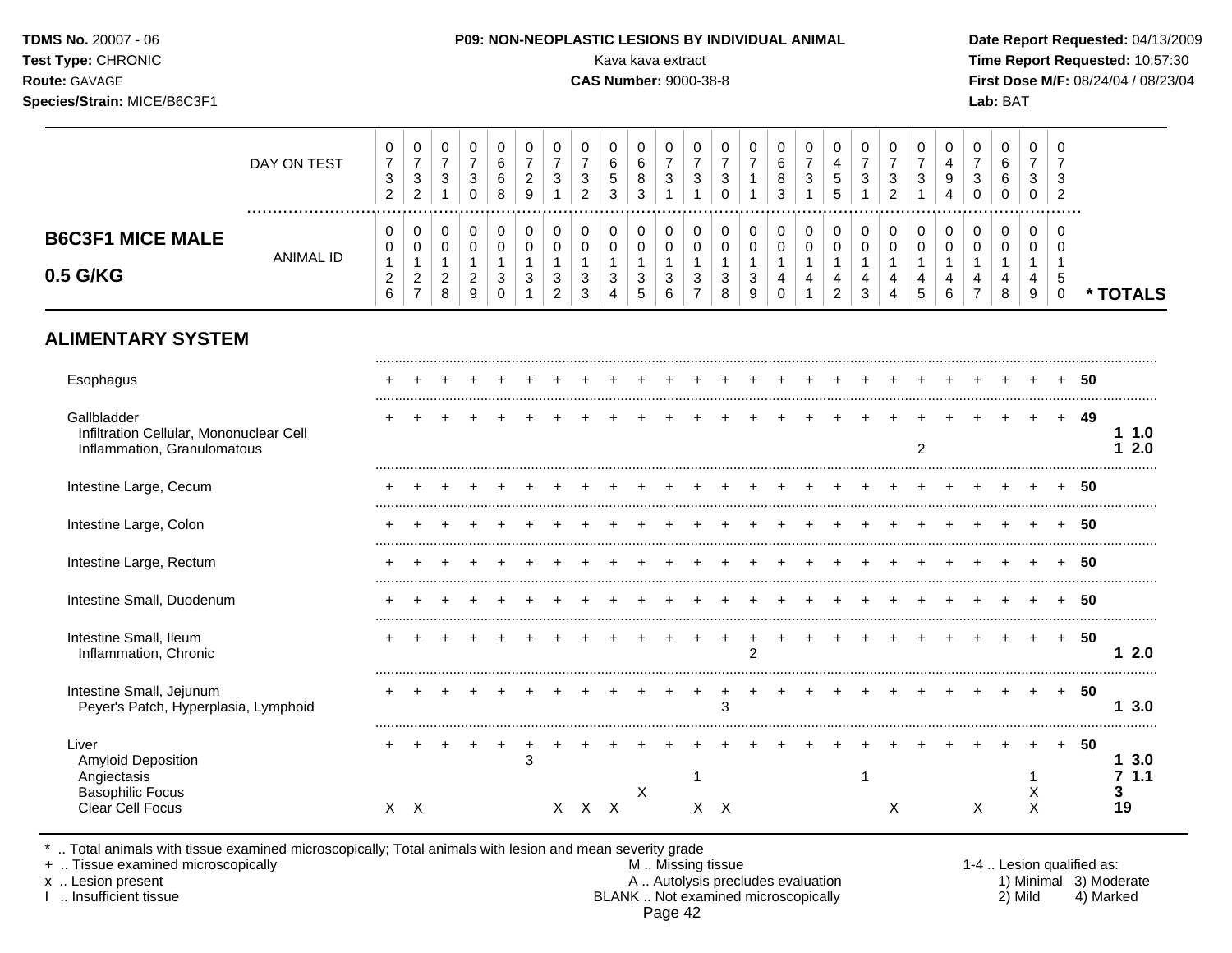| <b>TDMS No. 20007 - 06</b> |  |
|----------------------------|--|
| <b>Test Type: CHRONIC</b>  |  |

#### **P09: NON-NEOPLASTIC LESIONS BY INDIVIDUAL ANIMAL Date Report Requested: 04/13/2009**

Kava kava extract **Time Report Requested:** 10:57:30 **Route:** GAVAGE **CAS Number:** 9000-38-8 **First Dose M/F:** 08/24/04 / 08/23/04 **Species/Strain:** MICE/B6C3F1 **Lab:** BAT

| DAY ON TEST                                                                                     | 0<br>$\overline{7}$<br>3                                | 0<br>$\boldsymbol{7}$<br>3                                           | 0<br>$\overline{7}$<br>3                                | 0<br>$\overline{7}$<br>$\mathbf{3}$                             | 0<br>6<br>6                                       | 0<br>$\overline{7}$<br>$\overline{2}$                             | 0<br>$\overline{7}$<br>3                                          | 0<br>$\overline{7}$<br>3         | 0<br>$\,6$<br>$\sqrt{5}$                                | 0<br>$\,6\,$<br>8                          | 0<br>$\overline{7}$<br>$\mathbf{3}$                              | 0<br>$\overline{7}$<br>3                                | 0<br>$\overline{7}$<br>3                           | 0<br>$\overline{7}$<br>1                 | 0<br>6<br>8                                         | 0<br>$\overline{7}$<br>$\mathbf{3}$ | 0<br>$\overline{4}$<br>5                                             | 0<br>$\overline{7}$<br>$\mathbf{3}$      | 0<br>$\overline{7}$<br>3                   | 0<br>$\overline{7}$<br>3         | 0<br>$\overline{4}$<br>9                             | 0<br>$\overline{7}$<br>3                                | 0<br>$\,6\,$<br>6                          | 0<br>$\overline{7}$<br>3                          | 0<br>$\overline{7}$<br>3                                   |                |                           |
|-------------------------------------------------------------------------------------------------|---------------------------------------------------------|----------------------------------------------------------------------|---------------------------------------------------------|-----------------------------------------------------------------|---------------------------------------------------|-------------------------------------------------------------------|-------------------------------------------------------------------|----------------------------------|---------------------------------------------------------|--------------------------------------------|------------------------------------------------------------------|---------------------------------------------------------|----------------------------------------------------|------------------------------------------|-----------------------------------------------------|-------------------------------------|----------------------------------------------------------------------|------------------------------------------|--------------------------------------------|----------------------------------|------------------------------------------------------|---------------------------------------------------------|--------------------------------------------|---------------------------------------------------|------------------------------------------------------------|----------------|---------------------------|
|                                                                                                 | $\overline{a}$                                          | $\overline{2}$                                                       | $\mathbf{1}$                                            | $\pmb{0}$                                                       | 8                                                 | 9                                                                 |                                                                   | $\overline{c}$                   | $\mathbf{3}$                                            | 3                                          | $\mathbf{1}$                                                     | $\mathbf 1$                                             | $\mathbf 0$                                        |                                          | 3                                                   | $\mathbf{1}$                        | 5                                                                    | $\mathbf{1}$                             | $\overline{a}$                             |                                  | 4                                                    | $\Omega$                                                | $\mathbf 0$                                | $\mathbf 0$                                       | $\overline{c}$                                             |                |                           |
| <b>B6C3F1 MICE MALE</b><br><b>ANIMAL ID</b><br>0.5 G/KG                                         | 0<br>$\mathbf 0$<br>$\mathbf{1}$<br>$\overline{2}$<br>6 | 0<br>$\mathbf 0$<br>$\mathbf{1}$<br>$\overline{a}$<br>$\overline{7}$ | 0<br>$\mathbf 0$<br>$\mathbf{1}$<br>$\overline{2}$<br>8 | $\mathbf 0$<br>$\pmb{0}$<br>$\mathbf{1}$<br>$\overline{c}$<br>9 | 0<br>$\mathbf 0$<br>$\mathbf{1}$<br>3<br>$\Omega$ | $\mathbf 0$<br>$\mathsf 0$<br>$\mathbf{1}$<br>3<br>$\overline{1}$ | $\mathbf 0$<br>$\mathbf 0$<br>$\mathbf{1}$<br>3<br>$\overline{2}$ | 0<br>0<br>$\mathbf{1}$<br>3<br>3 | 0<br>$\mathbf 0$<br>$\mathbf{1}$<br>3<br>$\overline{4}$ | 0<br>$\mathbf 0$<br>$\mathbf{1}$<br>3<br>5 | 0<br>$\pmb{0}$<br>$\mathbf{1}$<br>$\mathbf{3}$<br>$6\phantom{a}$ | 0<br>$\mathbf 0$<br>$\mathbf{1}$<br>3<br>$\overline{7}$ | 0<br>$\pmb{0}$<br>$\mathbf{1}$<br>$\mathsf 3$<br>8 | 0<br>$\pmb{0}$<br>$\mathbf{1}$<br>3<br>9 | 0<br>$\mathbf 0$<br>$\mathbf 1$<br>4<br>$\mathbf 0$ | 0<br>$\pmb{0}$<br>$\mathbf{1}$<br>4 | 0<br>$\mathbf 0$<br>$\mathbf{1}$<br>$\overline{4}$<br>$\overline{2}$ | 0<br>$\pmb{0}$<br>$\mathbf{1}$<br>4<br>3 | 0<br>$\mathbf 0$<br>$\mathbf{1}$<br>4<br>4 | 0<br>0<br>$\mathbf{1}$<br>4<br>5 | $\mathbf 0$<br>$\mathbf 0$<br>$\mathbf{1}$<br>4<br>6 | 0<br>$\mathbf 0$<br>$\mathbf{1}$<br>4<br>$\overline{7}$ | 0<br>$\mathbf 0$<br>$\mathbf{1}$<br>4<br>8 | $\Omega$<br>$\mathbf 0$<br>$\mathbf{1}$<br>4<br>9 | $\Omega$<br>$\Omega$<br>$\overline{1}$<br>5<br>$\mathbf 0$ |                | * TOTALS                  |
|                                                                                                 |                                                         |                                                                      |                                                         |                                                                 |                                                   |                                                                   |                                                                   |                                  |                                                         |                                            |                                                                  |                                                         |                                                    |                                          |                                                     |                                     |                                                                      |                                          |                                            |                                  |                                                      |                                                         |                                            |                                                   |                                                            |                |                           |
| Degeneration, Cystic<br><b>Eosinophilic Focus</b><br>Fatty Change<br>Hepatodiaphragmatic Nodule | X                                                       | X                                                                    | $\mathsf{X}$                                            |                                                                 |                                                   |                                                                   | X X X X                                                           |                                  | X X                                                     |                                            |                                                                  |                                                         | X X<br>$\overline{2}$                              | X<br>$\overline{1}$<br>X                 | X X<br>$\mathbf{1}$                                 |                                     |                                                                      | X                                        | $\mathbf{1}$                               | X X                              | 3                                                    | X                                                       | X<br>$\mathbf{1}$                          | $\mathsf{X}$                                      | $\mathsf{X}$                                               |                | 11.0<br>42<br>27 1.2      |
| Infarct<br>Infiltration Cellular, Mononuclear Cell<br>Mineralization                            |                                                         |                                                                      |                                                         |                                                                 |                                                   |                                                                   | 2                                                                 |                                  |                                                         |                                            | $\mathbf 1$                                                      | $\overline{1}$                                          |                                                    |                                          |                                                     |                                     |                                                                      |                                          |                                            |                                  |                                                      |                                                         |                                            |                                                   | $\overline{1}$                                             |                | 2.5<br>47 1.0<br>2, 1.5   |
| <b>Mixed Cell Focus</b><br>Necrosis<br><b>Tension Lipidosis</b><br>Centrilobular, Hypertrophy   | $\overline{2}$                                          | X<br>2                                                               |                                                         | 2                                                               | $\overline{2}$                                    |                                                                   |                                                                   | $\mathcal{P}$                    | X<br>$\mathfrak{p}$                                     |                                            | $\overline{2}$                                                   | x x x x x                                               | $\overline{2}$                                     | X<br>$\overline{2}$                      | X                                                   | 2                                   | 3<br>$\overline{2}$                                                  |                                          | X                                          | 2                                |                                                      | 2                                                       | 2                                          |                                                   |                                                            |                | 15<br>72.0<br>3<br>30 2.0 |
| Mesentery                                                                                       |                                                         |                                                                      |                                                         |                                                                 |                                                   |                                                                   |                                                                   |                                  |                                                         |                                            |                                                                  |                                                         |                                                    |                                          |                                                     |                                     |                                                                      |                                          |                                            |                                  |                                                      |                                                         |                                            |                                                   |                                                            | $\overline{2}$ |                           |
| Fat, Necrosis                                                                                   |                                                         |                                                                      |                                                         |                                                                 |                                                   |                                                                   |                                                                   | +<br>$\overline{2}$              |                                                         |                                            |                                                                  |                                                         |                                                    |                                          |                                                     |                                     |                                                                      |                                          |                                            |                                  |                                                      |                                                         |                                            |                                                   |                                                            |                | 22.0                      |
| Pancreas<br>Inflammation, Granulomatous<br>Inflammation, Chronic<br>Acinus, Atrophy             |                                                         |                                                                      |                                                         | 2                                                               |                                                   |                                                                   |                                                                   |                                  |                                                         |                                            |                                                                  | 3                                                       |                                                    |                                          |                                                     |                                     |                                                                      |                                          |                                            |                                  |                                                      |                                                         |                                            |                                                   | $+$                                                        | 50             | 11.0<br>12.0<br>3.0       |
| <b>Salivary Glands</b><br>Infiltration Cellular, Mononuclear Cell<br>Parotid Gland, Hyperplasia | $\mathbf{1}$                                            |                                                                      |                                                         | $\overline{1}$                                                  |                                                   |                                                                   | $\overline{1}$                                                    | $\overline{1}$                   | $\overline{1}$                                          | $\overline{1}$                             | $\overline{1}$                                                   | $\overline{1}$                                          |                                                    |                                          | $\mathbf{1}$                                        | $\overline{1}$                      |                                                                      | $\mathbf{1}$                             | $\overline{1}$                             |                                  | $\overline{1}$                                       | $\overline{1}$                                          | $\overline{1}$                             | $\mathbf{1}$                                      | $\overline{1}$                                             | 50             | 40 1.0<br>2.0<br>1        |
| Stomach, Forestomach<br>Inflammation, Chronic<br>Mineralization                                 | +                                                       | $\ddot{}$                                                            | $\ddot{}$<br>$\overline{2}$                             |                                                                 |                                                   |                                                                   |                                                                   |                                  |                                                         |                                            |                                                                  | 1                                                       |                                                    |                                          | 1                                                   |                                     |                                                                      | $\overline{2}$                           |                                            |                                  | $\overline{2}$                                       | $\mathbf{1}$                                            | $\mathbf{1}$                               | $\mathbf{1}$                                      | $\ddot{}$<br>$\overline{2}$                                | 50             | 24 1.6<br>$1 1.0$         |
| Necrosis<br>Epithelium, Hyperplasia                                                             |                                                         |                                                                      | 2                                                       |                                                                 |                                                   |                                                                   |                                                                   |                                  |                                                         |                                            |                                                                  | $\overline{c}$                                          |                                                    |                                          | 2<br>$\mathbf{1}$                                   |                                     |                                                                      | 2                                        |                                            | 2                                | 3<br>$\overline{2}$                                  | $\overline{2}$                                          | $\overline{2}$                             | $\overline{2}$                                    | -1                                                         |                | 12 2.3<br>25 2.0          |

\* .. Total animals with tissue examined microscopically; Total animals with lesion and mean severity grade

+ .. Tissue examined microscopically M .. Missing tissue 1-4 .. Lesion qualified as: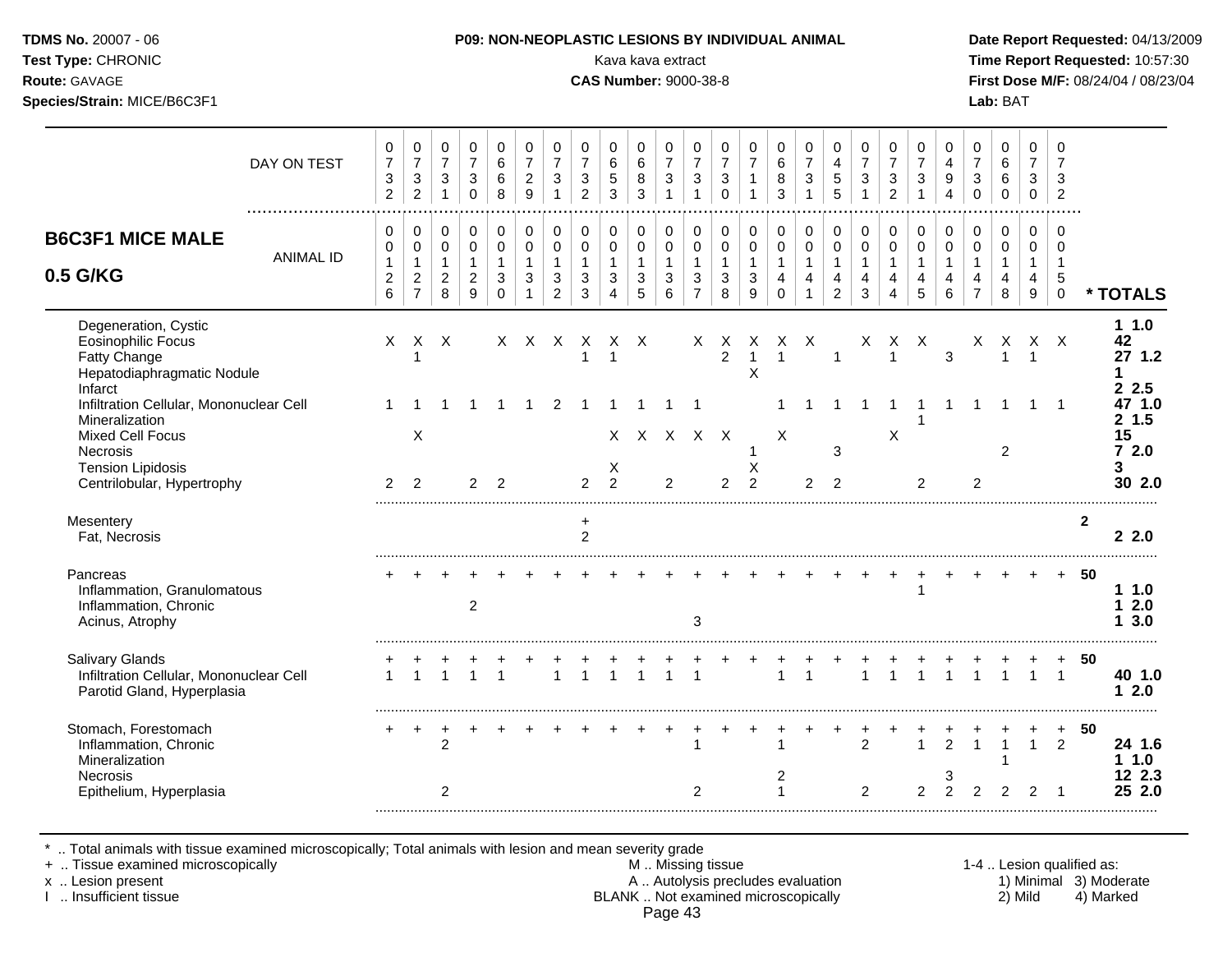| Test Type: CHRONIC<br>Route: GAVAGE<br>Species/Strain: MICE/B6C3F1                     |                  |                                                                           |                                                                  |                                                                    |                                                                          |                                                                                   |                                                                              |                                                                               |                                                                          | Kava kava extract<br><b>CAS Number: 9000-38-8</b>       |                                                     |                                                                               |                                                                                           |                                                          |                                                                              |                                                      |                                                                  |                                                                      |                                                                            |                                                                                |                                                                   |                                                           |                                                                      | Lab: BAT                                                   |                                                                                  |                                                                 | Time Report Requested: 10:57:30 | First Dose M/F: 08/24/04 / 08/23/04 |
|----------------------------------------------------------------------------------------|------------------|---------------------------------------------------------------------------|------------------------------------------------------------------|--------------------------------------------------------------------|--------------------------------------------------------------------------|-----------------------------------------------------------------------------------|------------------------------------------------------------------------------|-------------------------------------------------------------------------------|--------------------------------------------------------------------------|---------------------------------------------------------|-----------------------------------------------------|-------------------------------------------------------------------------------|-------------------------------------------------------------------------------------------|----------------------------------------------------------|------------------------------------------------------------------------------|------------------------------------------------------|------------------------------------------------------------------|----------------------------------------------------------------------|----------------------------------------------------------------------------|--------------------------------------------------------------------------------|-------------------------------------------------------------------|-----------------------------------------------------------|----------------------------------------------------------------------|------------------------------------------------------------|----------------------------------------------------------------------------------|-----------------------------------------------------------------|---------------------------------|-------------------------------------|
|                                                                                        | DAY ON TEST      | 0<br>$\overline{7}$<br>$\ensuremath{\mathsf{3}}$<br>$\overline{2}$        | $\pmb{0}$<br>$\overline{7}$<br>$\mathsf 3$<br>$\overline{2}$     | 0<br>$\boldsymbol{7}$<br>$\ensuremath{\mathsf{3}}$<br>$\mathbf{1}$ | $\pmb{0}$<br>$\overline{7}$<br>$\ensuremath{\mathsf{3}}$<br>$\mathbf 0$  | $\pmb{0}$<br>$\,6\,$<br>$\,6$<br>8                                                | $\mathbf 0$<br>$\overline{7}$<br>$\boldsymbol{2}$<br>9                       | $\pmb{0}$<br>$\overline{7}$<br>$\sqrt{3}$<br>$\mathbf{1}$                     | 0<br>$\overline{7}$<br>$\ensuremath{\mathsf{3}}$<br>$\overline{2}$       | 0<br>6<br>5<br>$\overline{3}$                           | 0<br>6<br>8<br>3                                    | $\mathsf 0$<br>$\overline{7}$<br>$\sqrt{3}$<br>$\mathbf{1}$                   | $\pmb{0}$<br>$\overline{7}$<br>$\sqrt{3}$<br>$\mathbf{1}$                                 | $\pmb{0}$<br>$\overline{7}$<br>$\sqrt{3}$<br>$\mathbf 0$ | 0<br>$\overline{7}$<br>$\mathbf{1}$<br>$\mathbf{1}$                          | 0<br>$\,6\,$<br>8<br>$\overline{3}$                  | 0<br>$\overline{7}$<br>$\sqrt{3}$<br>$\overline{1}$              | $\mathbf 0$<br>$\overline{4}$<br>$\,$ 5 $\,$<br>5                    | $\mathbf 0$<br>$\overline{7}$<br>$\ensuremath{\mathsf{3}}$<br>$\mathbf{1}$ | 0<br>$\overline{7}$<br>$\sqrt{3}$<br>$\overline{2}$                            | 0<br>$\overline{7}$<br>3<br>$\mathbf{1}$                          | 0<br>$\overline{4}$<br>$\boldsymbol{9}$<br>$\overline{4}$ | $\pmb{0}$<br>$\overline{7}$<br>$\mathbf{3}$<br>$\mathbf 0$           | $\mathbf 0$<br>$\,6\,$<br>$\,6$<br>$\mathbf 0$             | $\mathbf 0$<br>$\overline{7}$<br>3<br>$\mathbf 0$                                | $\mathbf 0$<br>$\overline{7}$<br>$\mathbf{3}$<br>$\overline{2}$ |                                 |                                     |
| <b>B6C3F1 MICE MALE</b><br>0.5 G/KG                                                    | <b>ANIMAL ID</b> | $\mathbf 0$<br>$\mathbf 0$<br>$\mathbf{1}$<br>$\boldsymbol{2}$<br>$\,6\,$ | 0<br>$\mathsf 0$<br>$\mathbf{1}$<br>$\sqrt{2}$<br>$\overline{7}$ | 0<br>$\mathbf 0$<br>$\mathbf{1}$<br>$\overline{2}$<br>8            | $\pmb{0}$<br>$\pmb{0}$<br>$\mathbf{1}$<br>$\sqrt{2}$<br>$\boldsymbol{9}$ | $\mathsf{O}\xspace$<br>$\mathbf 0$<br>$\mathbf{1}$<br>$\mathbf{3}$<br>$\mathbf 0$ | $\mathbf 0$<br>$\mathbf 0$<br>$\mathbf{1}$<br>$\mathbf{3}$<br>$\overline{1}$ | 0<br>$\pmb{0}$<br>$\mathbf{1}$<br>$\ensuremath{\mathsf{3}}$<br>$\overline{c}$ | $\mathbf 0$<br>$\mathbf 0$<br>$\mathbf{1}$<br>$\mathbf{3}$<br>$\sqrt{3}$ | 0<br>$\mathbf 0$<br>$\mathbf{1}$<br>3<br>$\overline{4}$ | 0<br>$\mathbf 0$<br>$\mathbf{1}$<br>$\sqrt{3}$<br>5 | $\mathbf 0$<br>$\mathsf{O}\xspace$<br>$\mathbf{1}$<br>$\mathbf{3}$<br>$\,6\,$ | $\mathbf 0$<br>$\mathbf 0$<br>$\mathbf{1}$<br>$\ensuremath{\mathsf{3}}$<br>$\overline{7}$ | 0<br>$\mathbf 0$<br>$\mathbf{1}$<br>$\sqrt{3}$<br>$\bf8$ | $\mathbf 0$<br>$\mathbf 0$<br>$\mathbf{1}$<br>$\sqrt{3}$<br>$\boldsymbol{9}$ | 0<br>$\mathbf 0$<br>$\mathbf{1}$<br>4<br>$\mathbf 0$ | 0<br>$\pmb{0}$<br>$\mathbf{1}$<br>$\overline{4}$<br>$\mathbf{1}$ | 0<br>$\mathbf 0$<br>$\mathbf{1}$<br>$\overline{4}$<br>$\overline{2}$ | $\Omega$<br>$\Omega$<br>$\mathbf{1}$<br>$\overline{4}$<br>$\mathbf{3}$     | $\mathbf 0$<br>$\mathbf 0$<br>$\mathbf{1}$<br>$\overline{4}$<br>$\overline{4}$ | $\mathbf 0$<br>$\mathsf 0$<br>$\mathbf{1}$<br>$\overline{4}$<br>5 | 0<br>$\mathbf 0$<br>$\mathbf{1}$<br>4<br>$\,6\,$          | 0<br>$\mathbf 0$<br>$\mathbf{1}$<br>$\overline{4}$<br>$\overline{7}$ | $\mathbf 0$<br>$\mathbf 0$<br>$\mathbf{1}$<br>4<br>$\bf 8$ | $\mathbf 0$<br>$\mathbf 0$<br>$\mathbf{1}$<br>$\overline{4}$<br>$\boldsymbol{9}$ | $\mathbf 0$<br>$\Omega$<br>$\overline{1}$<br>5<br>$\mathsf 0$   |                                 | * TOTALS                            |
| Stomach, Glandular<br>Infiltration Cellular, Mononuclear Cell<br>Glands, Ectasia       |                  | $+$                                                                       |                                                                  |                                                                    |                                                                          | $+$                                                                               |                                                                              | $\ddot{}$                                                                     | $+$                                                                      | $+$                                                     | $+$                                                 | $\ddot{}$<br>$\mathbf 1$                                                      | $+$                                                                                       |                                                          |                                                                              |                                                      |                                                                  |                                                                      |                                                                            |                                                                                |                                                                   |                                                           | $+$                                                                  | $+$                                                        | $+$                                                                              | $+$                                                             | -50                             | 21.0<br>21.0                        |
| Tooth<br>Dysplasia                                                                     |                  | ÷<br>3                                                                    |                                                                  |                                                                    |                                                                          | 3                                                                                 | $\overline{\mathbf{3}}$                                                      |                                                                               |                                                                          |                                                         |                                                     | $\mathbf{1}$                                                                  |                                                                                           | $\overline{2}$                                           | 3                                                                            | $\overline{4}$                                       | $\overline{4}$                                                   |                                                                      | $\overline{2}$                                                             | $\overline{2}$                                                                 | $\overline{1}$                                                    | $\overline{2}$                                            |                                                                      |                                                            | +<br>$\overline{1}$                                                              |                                                                 | 27                              | 27 2.4                              |
| <b>CARDIOVASCULAR SYSTEM</b>                                                           |                  |                                                                           |                                                                  |                                                                    |                                                                          |                                                                                   |                                                                              |                                                                               |                                                                          |                                                         |                                                     |                                                                               |                                                                                           |                                                          |                                                                              |                                                      |                                                                  |                                                                      |                                                                            |                                                                                |                                                                   |                                                           |                                                                      |                                                            |                                                                                  |                                                                 |                                 |                                     |
| <b>Blood Vessel</b>                                                                    |                  |                                                                           |                                                                  |                                                                    |                                                                          |                                                                                   |                                                                              |                                                                               |                                                                          |                                                         |                                                     |                                                                               |                                                                                           |                                                          |                                                                              |                                                      |                                                                  |                                                                      |                                                                            |                                                                                |                                                                   |                                                           |                                                                      |                                                            |                                                                                  |                                                                 | + 50                            |                                     |
| Heart<br>Cardiomyopathy<br>Artery, Infiltration Cellular, Mononuclear<br>Cell          |                  |                                                                           |                                                                  |                                                                    |                                                                          |                                                                                   |                                                                              | $\mathbf{1}$                                                                  |                                                                          | 1                                                       |                                                     |                                                                               |                                                                                           | $\mathbf{1}$                                             | $\mathbf{1}$                                                                 |                                                      |                                                                  |                                                                      |                                                                            | $\mathbf{1}$                                                                   |                                                                   |                                                           | $+$                                                                  | $+$                                                        | $+$                                                                              |                                                                 | $+ 50$                          | $11 \t1.3$<br>1.0                   |
| <b>ENDOCRINE SYSTEM</b>                                                                |                  |                                                                           |                                                                  |                                                                    |                                                                          |                                                                                   |                                                                              |                                                                               |                                                                          |                                                         |                                                     |                                                                               |                                                                                           |                                                          |                                                                              |                                                      |                                                                  |                                                                      |                                                                            |                                                                                |                                                                   |                                                           |                                                                      |                                                            |                                                                                  |                                                                 |                                 |                                     |
| <b>Adrenal Cortex</b>                                                                  |                  |                                                                           |                                                                  |                                                                    |                                                                          |                                                                                   |                                                                              |                                                                               |                                                                          |                                                         |                                                     |                                                                               |                                                                                           |                                                          |                                                                              |                                                      |                                                                  |                                                                      |                                                                            |                                                                                |                                                                   |                                                           |                                                                      |                                                            |                                                                                  |                                                                 | 50                              | 2 1.5                               |
| Vacuolization Cytoplasmic<br>Subcapsular, Hyperplasia<br>Zona Reticularis, Hyperplasia |                  | 2                                                                         | $\overline{1}$                                                   | $\overline{1}$                                                     | $\overline{1}$                                                           | 2                                                                                 | 2                                                                            | $\overline{1}$                                                                | $\overline{1}$                                                           | 2                                                       | $\overline{1}$                                      |                                                                               | $\mathbf{1}$                                                                              | $\overline{1}$                                           | $\mathbf{1}$                                                                 | -1                                                   | $\overline{1}$                                                   | $\overline{1}$                                                       | $\overline{1}$                                                             | $\mathbf{1}$                                                                   | $\overline{1}$                                                    | 2                                                         | $\overline{1}$                                                       | $\mathbf{1}$                                               | $\overline{1}$                                                                   | $\overline{1}$<br>$\overline{2}$                                |                                 | 48 1.3<br>2, 1.5                    |
| <b>Adrenal Medulla</b><br>Hyperplasia                                                  |                  |                                                                           |                                                                  |                                                                    |                                                                          |                                                                                   |                                                                              |                                                                               |                                                                          |                                                         |                                                     |                                                                               |                                                                                           |                                                          |                                                                              |                                                      |                                                                  |                                                                      |                                                                            |                                                                                |                                                                   |                                                           |                                                                      |                                                            |                                                                                  |                                                                 | $+ 50$                          | 12.0                                |
| Islets, Pancreatic                                                                     |                  |                                                                           |                                                                  |                                                                    |                                                                          |                                                                                   |                                                                              |                                                                               |                                                                          |                                                         |                                                     |                                                                               |                                                                                           |                                                          |                                                                              |                                                      |                                                                  |                                                                      |                                                                            |                                                                                |                                                                   |                                                           |                                                                      |                                                            |                                                                                  |                                                                 | -50                             |                                     |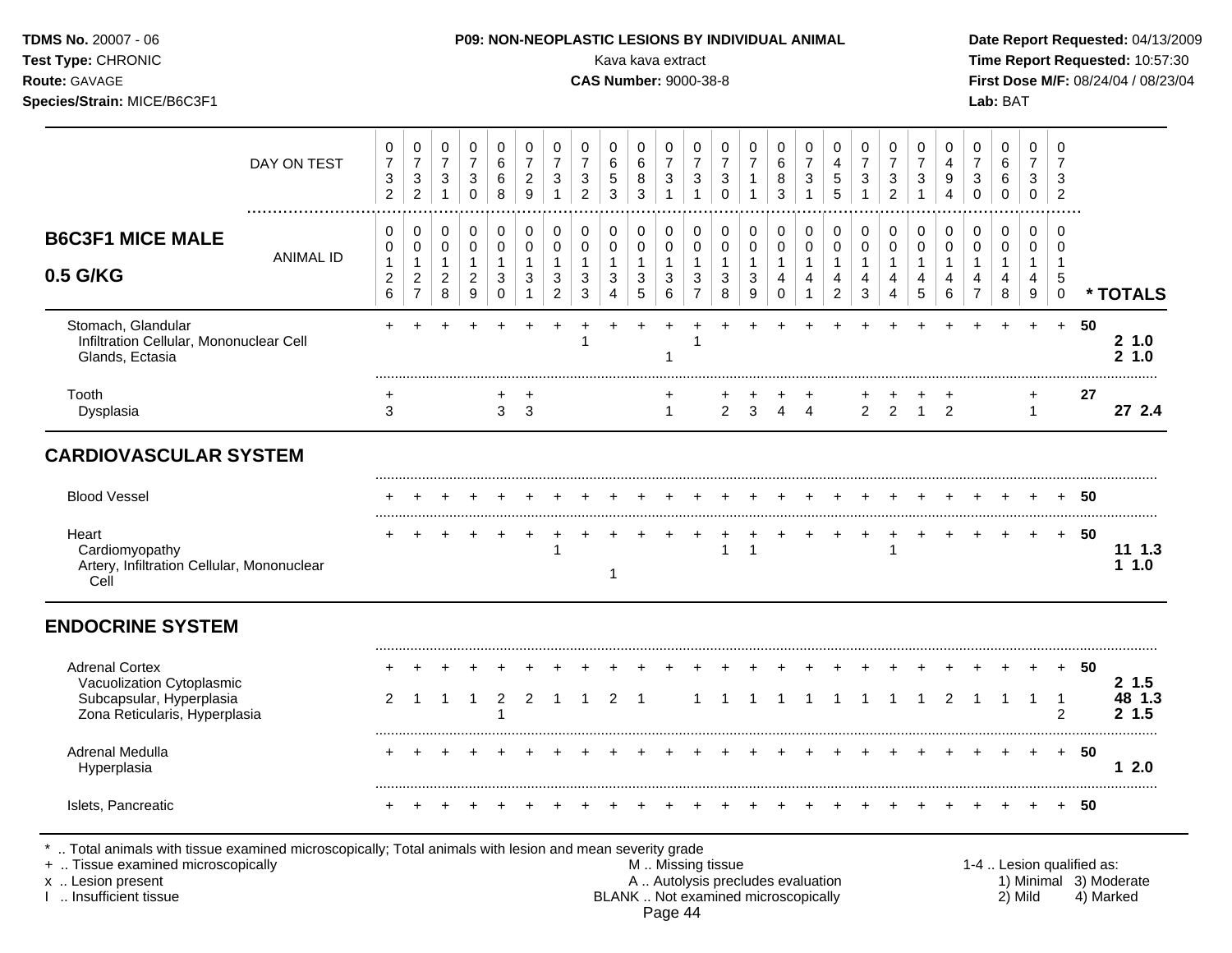| <b>TDMS No. 20007 - 06</b><br>Test Type: CHRONIC<br><b>Route: GAVAGE</b><br>Species/Strain: MICE/B6C3F1 |             |             |               |        |   |        | <b>P09: NON-NEOPLASTIC LESIONS BY INDIVIDUAL ANIMAL</b> |   |        |        | Kava kava extract<br><b>CAS Number: 9000-38-8</b> |        |  |          |  |   |   |        |             |                         | Date Rep<br><b>Time Rep</b><br><b>First Dos</b><br>Lab: BAT |  |
|---------------------------------------------------------------------------------------------------------|-------------|-------------|---------------|--------|---|--------|---------------------------------------------------------|---|--------|--------|---------------------------------------------------|--------|--|----------|--|---|---|--------|-------------|-------------------------|-------------------------------------------------------------|--|
|                                                                                                         | DAY ON TEST | 0<br>⇁<br>3 | <b>u</b><br>વ | 0<br>3 | ว | 6<br>6 | 3                                                       | 3 | 6<br>đ | 6<br>8 | 3                                                 | 0<br>3 |  | $\Omega$ |  | 3 | 3 | U<br>3 | 0<br>4<br>9 | 0<br>⇁<br>$\Omega$<br>ັ | 6<br>6                                                      |  |

ANIMAL ID

.................................................................................................................................................................

1

1 2

**\* TOTALS**

#### ......................................................................................................................................................................................................... Pituitary Gland + + + + + + + + + + + + + + + + + + + + + + + + + **50** Cyst 1 **1 1.0** Pars Distalis, Hyperplasia 2 **1 2.0** ......................................................................................................................................................................................................... Thyroid Gland + + M + + + + + + + + + + + + + + + + + + + + + + **49** Cyst **1 1.0** Follicle, Hyperplasia **1 1.0**

#### **GENERAL BODY SYSTEM**

NONE

### **GENITAL SYSTEM**

**B6C3F1 MICE MALE**

**0.5 G/KG**

| Coag<br>gulating Gland                  |  |  |  |  |  |  |  |  |   |  |  |  |  |    |     |
|-----------------------------------------|--|--|--|--|--|--|--|--|---|--|--|--|--|----|-----|
| Infiltration Cellular, Mononuclear Cell |  |  |  |  |  |  |  |  |   |  |  |  |  | 50 | 1.0 |
| utial Gland<br>Prep<br>ıtınr            |  |  |  |  |  |  |  |  | ◠ |  |  |  |  | 50 |     |

Hyperplasia 2 1 2 2 2 1 1 2 2 2 2 2 1 1 2 1 **36 1.8**

Parathyroid Gland + + M + + + + + + + + + + + + + M + + + + + + + + **46**

.........................................................................................................................................................................................................

.. Total animals with tissue examined microscopically; Total animals with lesion and mean severity grade<br>Tissue examined microscopically

+ .. Tissue examined microscopically examined microscopically and the state of the state of the M .. Missing tissue the M .. Missing tissue the matrix of the M .. Missing tissue the matrix of the M .. Lesion qualified as:

x .. Lesion present 1) Minimal 3) Moderate<br>A .. Autolysis precludes evaluation 1 and 1) Minimal 3) Moderate<br>BLANK .. Not examined microscopically 1 and 1) Mild 4) Marked BLANK .. Not examined microscopically Page 45

Date Report Requested: 04/13/2009 **Time Report Requested: 10:57:30 First Dose M/F: 08/24/04 / 08/23/04**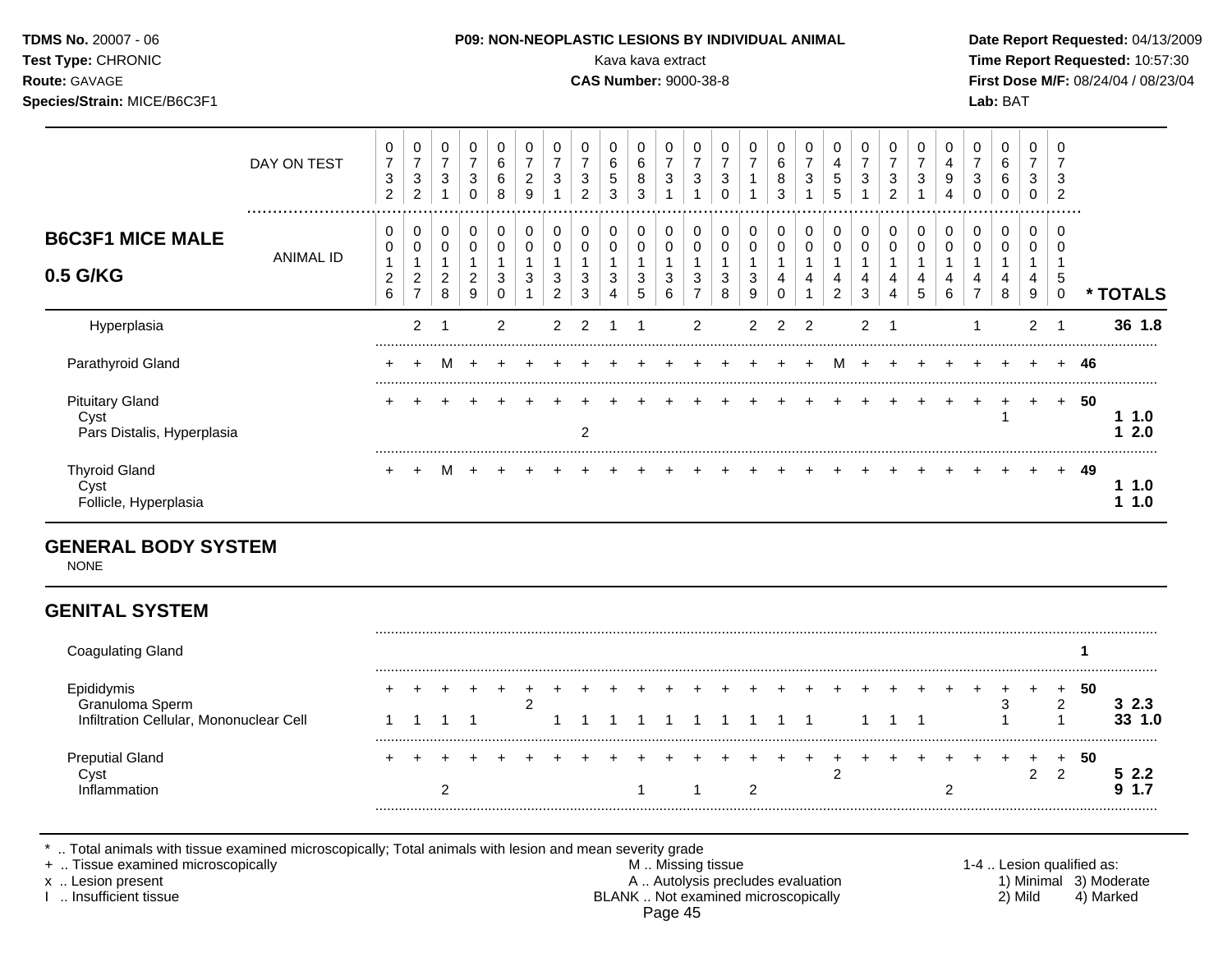| <b>TDMS No. 20007 - 06</b>  | <b>P09: NON-NEOPLASTIC LESIONS BY INDIVIDUAL ANIMAL</b> | Date Rep         |
|-----------------------------|---------------------------------------------------------|------------------|
| <b>Test Type: CHRONIC</b>   | Kava kava extract                                       | Time Rep         |
| <b>Route: GAVAGE</b>        | <b>CAS Number: 9000-38-8</b>                            | <b>First Dos</b> |
| Species/Strain: MICE/B6C3F1 |                                                         | Lab: BAT         |

#### **P09: NON-NEOPLASTIC LESIONS BY INDIVIDUAL ANIMAL Date Report Requested:** 04/13/2009

Kava kava extract **Time Report Requested:** 10:57:30 **CAS Number:** 9000-38-8 **First Dose M/F:** 08/24/04 / 08/23/04

|                                                                                    | DAY ON TEST      | 0<br>$\overline{7}$<br>$\ensuremath{\mathsf{3}}$<br>$\overline{2}$ | $\mathbf 0$<br>$\overline{7}$<br>$\ensuremath{\mathsf{3}}$<br>$\overline{c}$ | 0<br>$\overline{7}$<br>$\ensuremath{\mathsf{3}}$<br>$\mathbf{1}$ | $\pmb{0}$<br>$\overline{7}$<br>$\sqrt{3}$<br>$\mathbf 0$   | $\boldsymbol{0}$<br>$\,6\,$<br>$\,6\,$<br>8    | 0<br>$\overline{7}$<br>$\overline{c}$<br>9 | 0<br>$\overline{7}$<br>3 | 0<br>$\overline{7}$<br>3<br>$\overline{2}$ | 0<br>6<br>$\sqrt{5}$<br>3           | 0<br>$\,6\,$<br>$\,8\,$<br>3        | 0<br>$\overline{7}$<br>$\ensuremath{\mathsf{3}}$<br>$\mathbf{1}$ | $\mathbf 0$<br>$\overline{7}$<br>3<br>1 | 0<br>$\overline{7}$<br>$\ensuremath{\mathsf{3}}$<br>$\Omega$ | 0<br>$\overline{7}$<br>$\mathbf{1}$<br>1 | $\pmb{0}$<br>$\,6\,$<br>$\bf 8$<br>3 | 0<br>$\overline{7}$<br>$\ensuremath{\mathsf{3}}$<br>1 | 0<br>$\overline{4}$<br>$\sqrt{5}$<br>5 | 0<br>$\overline{7}$<br>3            | 0<br>$\overline{7}$<br>$\sqrt{3}$<br>$\overline{2}$ | 0<br>$\overline{7}$<br>3                           | 0<br>$\overline{4}$<br>9<br>4 | 0<br>$\overline{7}$<br>3<br>$\mathbf 0$ | 0<br>6<br>6<br>$\pmb{0}$              | 0<br>$\overline{7}$<br>$\mathbf{3}$<br>0 | 0<br>$\overline{7}$<br>3<br>$\overline{2}$ |     |                         |
|------------------------------------------------------------------------------------|------------------|--------------------------------------------------------------------|------------------------------------------------------------------------------|------------------------------------------------------------------|------------------------------------------------------------|------------------------------------------------|--------------------------------------------|--------------------------|--------------------------------------------|-------------------------------------|-------------------------------------|------------------------------------------------------------------|-----------------------------------------|--------------------------------------------------------------|------------------------------------------|--------------------------------------|-------------------------------------------------------|----------------------------------------|-------------------------------------|-----------------------------------------------------|----------------------------------------------------|-------------------------------|-----------------------------------------|---------------------------------------|------------------------------------------|--------------------------------------------|-----|-------------------------|
| <b>B6C3F1 MICE MALE</b><br>0.5 G/KG                                                | <b>ANIMAL ID</b> | 0<br>$\mathbf 0$<br>$\mathbf{1}$<br>$\overline{c}$                 | 0<br>$\pmb{0}$<br>$\mathbf{1}$<br>$\overline{c}$                             | 0<br>$\pmb{0}$<br>$\mathbf{1}$<br>$\overline{c}$                 | $\pmb{0}$<br>$\mathbf 0$<br>$\mathbf{1}$<br>$\overline{c}$ | 0<br>$\pmb{0}$<br>$\mathbf{1}$<br>$\mathbf{3}$ | 0<br>$\pmb{0}$<br>$\mathbf{1}$<br>3        | 0<br>$\pmb{0}$<br>1<br>3 | 0<br>$\pmb{0}$<br>$\mathbf{1}$<br>3        | 0<br>$\pmb{0}$<br>$\mathbf{1}$<br>3 | 0<br>$\pmb{0}$<br>$\mathbf{1}$<br>3 | 0<br>$\pmb{0}$<br>$\mathbf{1}$<br>3                              | 0<br>$\pmb{0}$<br>$\mathbf{1}$<br>3     | 0<br>$\pmb{0}$<br>$\mathbf{1}$<br>3                          | 0<br>$\mathbf 0$<br>$\mathbf{1}$<br>3    | 0<br>$\pmb{0}$<br>$\mathbf{1}$<br>4  | 0<br>$\pmb{0}$<br>$\mathbf{1}$<br>$\overline{4}$      | 0<br>$\pmb{0}$<br>$\mathbf{1}$<br>4    | 0<br>$\pmb{0}$<br>$\mathbf{1}$<br>4 | 0<br>$\,0\,$<br>$\mathbf{1}$<br>4                   | 0<br>$\mathbf 0$<br>$\mathbf{1}$<br>$\overline{4}$ | 0<br>$\pmb{0}$<br>1<br>4      | 0<br>$\mathbf 0$<br>1<br>4              | 0<br>$\mathbf 0$<br>$\mathbf{1}$<br>4 | 0<br>0<br>$\mathbf{1}$<br>4              | 0<br>$\mathbf 0$<br>$\mathbf{1}$<br>5      |     |                         |
|                                                                                    |                  | $6\phantom{1}$                                                     | $\overline{7}$                                                               | 8                                                                | $\boldsymbol{9}$                                           | $\mathbf 0$                                    |                                            | $\overline{c}$           | 3                                          | $\overline{4}$                      | 5                                   | 6                                                                | $\overline{7}$                          | 8                                                            | $\boldsymbol{9}$                         | $\mathbf 0$                          | 1                                                     | $\overline{c}$                         | 3                                   | $\overline{4}$                                      | 5                                                  | 6                             | $\overline{7}$                          | 8                                     | $\boldsymbol{9}$                         | $\mathbf 0$                                |     | * TOTALS                |
| Prostate<br>Fibrosis<br>Infiltration Cellular, Mononuclear Cell<br>Inflammation    |                  | 1                                                                  |                                                                              |                                                                  |                                                            |                                                |                                            |                          |                                            |                                     |                                     | -1                                                               |                                         | -1                                                           | $\overline{1}$                           | -1<br>$\overline{2}$                 | 1                                                     | $\mathbf{1}$                           | -1                                  |                                                     | $\overline{2}$                                     |                               | 1                                       | $\mathbf 1$                           | $\mathbf{1}$                             | $\ddot{}$<br>$\overline{1}$                | 50  | 11.0<br>38 1.0<br>4 1.8 |
| Seminal Vesicle<br>Infiltration Cellular, Mononuclear Cell                         |                  | 1                                                                  |                                                                              |                                                                  |                                                            |                                                |                                            |                          |                                            |                                     |                                     |                                                                  |                                         |                                                              |                                          |                                      |                                                       |                                        |                                     |                                                     |                                                    |                               | $\ddot{}$                               |                                       | $\ddot{}$                                | $\ddot{}$                                  | 50  | 6 1.0                   |
| <b>Testes</b><br>Germinal Epithelium, Atrophy                                      |                  |                                                                    |                                                                              |                                                                  |                                                            |                                                |                                            |                          |                                            |                                     |                                     |                                                                  |                                         |                                                              |                                          |                                      |                                                       |                                        |                                     |                                                     |                                                    |                               | +                                       | $\mathcal{P}$                         | $\div$                                   | $\ddot{}$                                  | 50  | 12.0                    |
| <b>HEMATOPOIETIC SYSTEM</b>                                                        |                  |                                                                    |                                                                              |                                                                  |                                                            |                                                |                                            |                          |                                            |                                     |                                     |                                                                  |                                         |                                                              |                                          |                                      |                                                       |                                        |                                     |                                                     |                                                    |                               |                                         |                                       |                                          |                                            |     |                         |
| <b>Bone Marrow</b>                                                                 |                  |                                                                    |                                                                              |                                                                  |                                                            |                                                |                                            |                          |                                            |                                     |                                     |                                                                  |                                         |                                                              |                                          |                                      |                                                       |                                        |                                     |                                                     |                                                    |                               |                                         |                                       |                                          | $\pm$                                      | 50  |                         |
| Lymph Node<br>Renal, Hyperplasia, Lymphoid                                         |                  |                                                                    |                                                                              |                                                                  | $\ddot{}$                                                  |                                                |                                            |                          |                                            |                                     |                                     |                                                                  |                                         |                                                              |                                          |                                      |                                                       |                                        |                                     |                                                     | +<br>4                                             |                               | $\ddot{}$                               |                                       |                                          |                                            | 3   | 14.0                    |
| Lymph Node, Mandibular<br>Hyperplasia, Lymphoid                                    |                  |                                                                    |                                                                              | $\,^+$                                                           | $\ddot{}$<br>$\overline{2}$                                |                                                |                                            |                          |                                            |                                     |                                     |                                                                  |                                         |                                                              |                                          |                                      |                                                       |                                        |                                     |                                                     |                                                    |                               |                                         |                                       |                                          | $+$                                        | 50  | 23.0                    |
| Lymph Node, Mesenteric<br>Hyperplasia, Lymphoid                                    |                  |                                                                    |                                                                              | 2                                                                |                                                            |                                                |                                            |                          |                                            |                                     |                                     |                                                                  |                                         |                                                              |                                          |                                      |                                                       |                                        |                                     |                                                     | Λ                                                  |                               |                                         |                                       |                                          | $+$                                        | -50 | 23.0                    |
| Spleen<br>Angiectasis<br>Hematopoietic Cell Proliferation<br>Hyperplasia, Lymphoid |                  |                                                                    |                                                                              |                                                                  | $\overline{2}$                                             | $\overline{c}$                                 | 3                                          |                          |                                            |                                     | 3                                   |                                                                  |                                         |                                                              |                                          |                                      | $\overline{c}$                                        |                                        |                                     |                                                     |                                                    |                               | $\overline{2}$                          | $\overline{c}$                        | $\overline{2}$                           | $+$<br>$\overline{2}$                      | 49  | 12.0<br>21 2.0<br>23.0  |

\* .. Total animals with tissue examined microscopically; Total animals with lesion and mean severity grade

+ .. Tissue examined microscopically M .. Missing tissue 1-4 .. Lesion qualified as: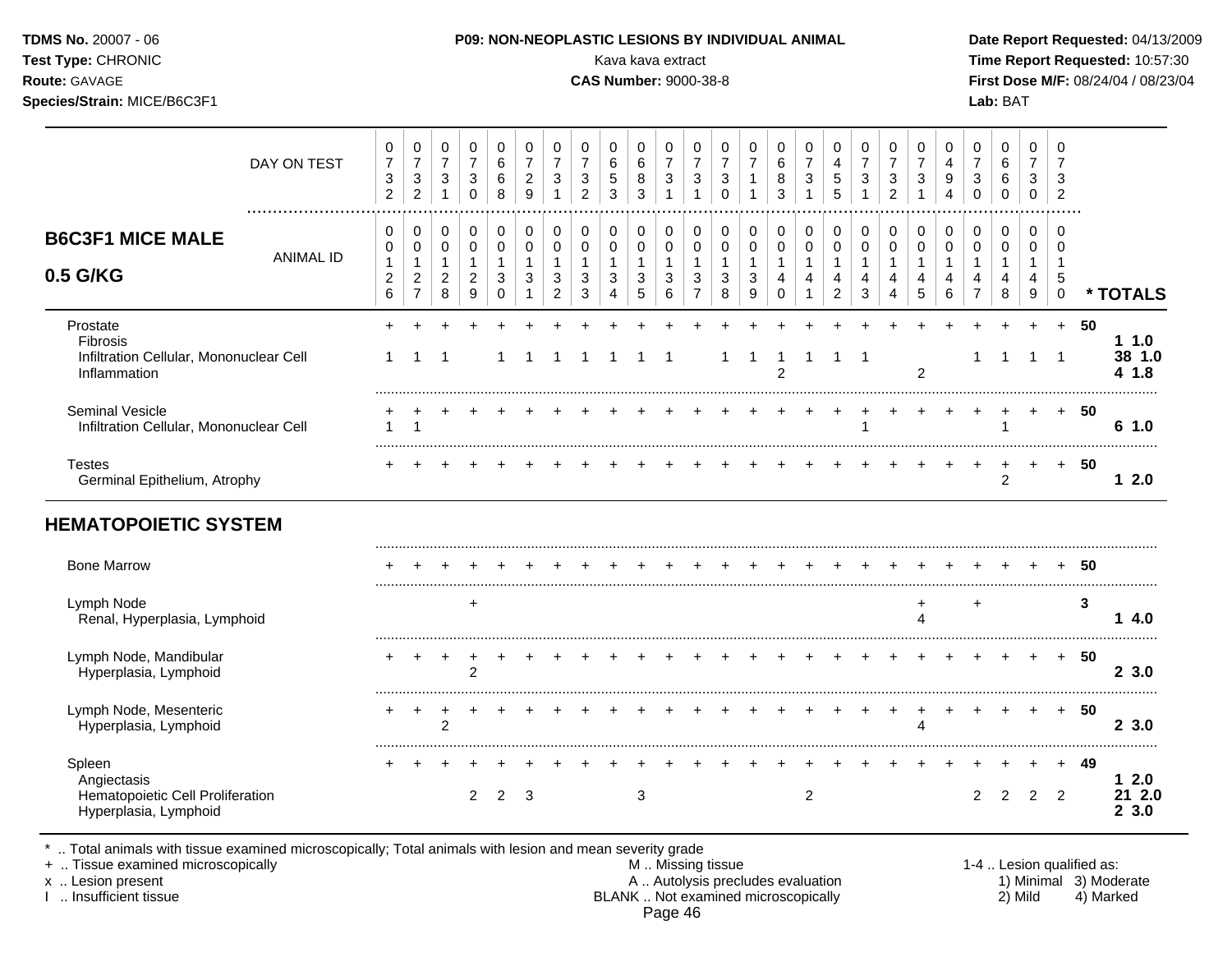| Test Type: CHRONIC<br>Route: GAVAGE<br>Species/Strain: MICE/B6C3F1 |                  |                                              |                                                                      |                                               |                                                                         |                                                    |                                                         |                                                                                 |                                                                           | Kava kava extract<br><b>CAS Number: 9000-38-8</b> |                                            |                                                                                         |                                                                    |                                                              |                                          |                              |                                          |                                                         |                                                    |                                                         |                                                                  |                                  |                                                                    | Lab: BAT                                             |                                            |                                                              |             | Time Report Requested: 10:57:30<br>First Dose M/F: 08/24/04 / 08/23/04 |
|--------------------------------------------------------------------|------------------|----------------------------------------------|----------------------------------------------------------------------|-----------------------------------------------|-------------------------------------------------------------------------|----------------------------------------------------|---------------------------------------------------------|---------------------------------------------------------------------------------|---------------------------------------------------------------------------|---------------------------------------------------|--------------------------------------------|-----------------------------------------------------------------------------------------|--------------------------------------------------------------------|--------------------------------------------------------------|------------------------------------------|------------------------------|------------------------------------------|---------------------------------------------------------|----------------------------------------------------|---------------------------------------------------------|------------------------------------------------------------------|----------------------------------|--------------------------------------------------------------------|------------------------------------------------------|--------------------------------------------|--------------------------------------------------------------|-------------|------------------------------------------------------------------------|
|                                                                    | DAY ON TEST      | 0<br>$\boldsymbol{7}$<br>3<br>$\overline{c}$ | 0<br>$\boldsymbol{7}$<br>$\ensuremath{\mathsf{3}}$<br>$\overline{c}$ | 0<br>$\overline{7}$<br>3<br>$\mathbf{1}$      | $\,0\,$<br>$\boldsymbol{7}$<br>$\ensuremath{\mathsf{3}}$<br>$\mathbf 0$ | 0<br>$\,6$<br>$\,6$<br>8                           | $\mathbf 0$<br>$\overline{7}$<br>$\boldsymbol{2}$<br>9  | 0<br>$\boldsymbol{7}$<br>$\ensuremath{\mathsf{3}}$<br>$\mathbf{1}$              | 0<br>$\boldsymbol{7}$<br>$\ensuremath{\mathsf{3}}$<br>$\overline{2}$      | 0<br>6<br>5<br>3                                  | 0<br>6<br>8<br>3                           | 0<br>$\overline{7}$<br>$\ensuremath{\mathsf{3}}$<br>$\mathbf{1}$                        | 0<br>$\overline{7}$<br>$\ensuremath{\mathsf{3}}$<br>$\overline{1}$ | $\mathbf 0$<br>$\boldsymbol{7}$<br>$\sqrt{3}$<br>$\mathbf 0$ | 0<br>$\overline{7}$<br>1<br>$\mathbf{1}$ | 0<br>6<br>8<br>3             | 0<br>$\overline{7}$<br>3<br>$\mathbf{1}$ | 0<br>4<br>$\,$ 5 $\,$<br>$\sqrt{5}$                     | $\mathbf 0$<br>$\boldsymbol{7}$<br>$\sqrt{3}$<br>1 | 0<br>$\boldsymbol{7}$<br>$\sqrt{3}$<br>$\overline{2}$   | 0<br>$\overline{7}$<br>$\ensuremath{\mathsf{3}}$<br>$\mathbf{1}$ | 0<br>4<br>9<br>$\overline{4}$    | 0<br>$\overline{7}$<br>$\ensuremath{\mathsf{3}}$<br>$\mathbf 0$    | 0<br>$\,6$<br>6<br>$\mathbf 0$                       | 0<br>$\overline{7}$<br>3<br>0              | $\mathbf 0$<br>7<br>3<br>$\overline{2}$                      |             |                                                                        |
| <b>B6C3F1 MICE MALE</b><br>0.5 G/KG                                | <b>ANIMAL ID</b> | 0<br>0<br>1<br>$\boldsymbol{2}$<br>6         | 0<br>$\pmb{0}$<br>1<br>$\overline{c}$<br>$\overline{7}$              | 0<br>0<br>$\mathbf{1}$<br>$\overline{2}$<br>8 | 0<br>$\pmb{0}$<br>$\mathbf{1}$<br>$\overline{c}$<br>9                   | $\pmb{0}$<br>0<br>$\mathbf{1}$<br>3<br>$\mathbf 0$ | 0<br>$\mathbf 0$<br>$\mathbf{1}$<br>3<br>$\overline{1}$ | 0<br>$\mathbf 0$<br>$\mathbf{1}$<br>$\ensuremath{\mathsf{3}}$<br>$\overline{c}$ | 0<br>$\pmb{0}$<br>$\mathbf{1}$<br>$\ensuremath{\mathsf{3}}$<br>$\sqrt{3}$ | 0<br>0<br>$\mathbf{1}$<br>3<br>4                  | 0<br>$\mathbf 0$<br>$\mathbf{1}$<br>3<br>5 | $\pmb{0}$<br>$\mathbf 0$<br>$\mathbf{1}$<br>$\ensuremath{\mathsf{3}}$<br>$6\phantom{a}$ | 0<br>$\pmb{0}$<br>$\mathbf{1}$<br>$\sqrt{3}$<br>$\overline{7}$     | 0<br>$\mathbf 0$<br>$\mathbf{1}$<br>$\sqrt{3}$<br>$\bf8$     | 0<br>$\pmb{0}$<br>1<br>3<br>9            | 0<br>0<br>1<br>4<br>$\Omega$ | 0<br>$\pmb{0}$<br>1<br>4<br>1            | 0<br>$\mathbf 0$<br>$\mathbf{1}$<br>4<br>$\overline{2}$ | 0<br>$\mathbf 0$<br>$\overline{1}$<br>4<br>3       | 0<br>$\mathbf 0$<br>$\mathbf{1}$<br>4<br>$\overline{4}$ | 0<br>$\mathbf 0$<br>$\mathbf{1}$<br>4<br>5                       | 0<br>0<br>$\mathbf{1}$<br>4<br>6 | 0<br>$\pmb{0}$<br>$\mathbf{1}$<br>$\overline{4}$<br>$\overline{7}$ | $\mathbf 0$<br>$\mathbf 0$<br>$\mathbf{1}$<br>4<br>8 | 0<br>$\mathbf 0$<br>$\mathbf{1}$<br>4<br>9 | 0<br>$\Omega$<br>$\overline{1}$<br>$\sqrt{5}$<br>$\mathbf 0$ |             | * TOTALS                                                               |
| Lymphoid Follicle, Atrophy                                         |                  |                                              |                                                                      |                                               |                                                                         |                                                    |                                                         | 1                                                                               |                                                                           |                                                   |                                            |                                                                                         |                                                                    |                                                              | 1                                        | $\overline{2}$               |                                          |                                                         |                                                    |                                                         |                                                                  |                                  |                                                                    |                                                      |                                            |                                                              |             | $3 \; 1.3$                                                             |
| Thymus<br>Atrophy<br>Infiltration Cellular, Histiocyte             |                  | 4                                            | $\mathcal{P}$                                                        | 3                                             | $\Delta$                                                                | $\Delta$                                           | м                                                       | 4                                                                               | $\mathcal{P}$                                                             | 3                                                 | Δ                                          |                                                                                         | 3                                                                  | $\overline{2}$                                               | $\overline{4}$                           | M                            | $\overline{c}$<br>$\overline{2}$         | $\overline{2}$                                          | 3                                                  | $\overline{4}$                                          | 2<br>$\overline{c}$                                              | 3                                | 4                                                                  | $\overline{4}$                                       | M                                          | 4                                                            | + 47        | 46 3.1<br>2.2.0                                                        |
| <b>INTEGUMENTARY SYSTEM</b>                                        |                  |                                              |                                                                      |                                               |                                                                         |                                                    |                                                         |                                                                                 |                                                                           |                                                   |                                            |                                                                                         |                                                                    |                                                              |                                          |                              |                                          |                                                         |                                                    |                                                         |                                                                  |                                  |                                                                    |                                                      |                                            |                                                              |             |                                                                        |
| Mammary Gland                                                      |                  | м                                            | M                                                                    | - M                                           |                                                                         | M M                                                |                                                         | M M M                                                                           |                                                                           | M                                                 |                                            |                                                                                         |                                                                    |                                                              |                                          |                              |                                          |                                                         |                                                    |                                                         |                                                                  |                                  |                                                                    | M M M M M M M M M M M M M M M M O                    |                                            |                                                              |             |                                                                        |
| <b>Skin</b><br>Cyst Epithelial Inclusion<br>Ulcer                  |                  |                                              |                                                                      |                                               | 3                                                                       | 4                                                  | 2<br>$\overline{4}$                                     |                                                                                 |                                                                           |                                                   | 3                                          |                                                                                         |                                                                    |                                                              |                                          |                              |                                          |                                                         |                                                    |                                                         |                                                                  |                                  | 1                                                                  | $\ddot{}$                                            | $+$                                        | $+$<br>3                                                     | -50         | 21.5<br>93.2                                                           |
| <b>MUSCULOSKELETAL SYSTEM</b>                                      |                  |                                              |                                                                      |                                               |                                                                         |                                                    |                                                         |                                                                                 |                                                                           |                                                   |                                            |                                                                                         |                                                                    |                                                              |                                          |                              |                                          |                                                         |                                                    |                                                         |                                                                  |                                  |                                                                    |                                                      |                                            |                                                              |             |                                                                        |
| <b>Bone</b>                                                        |                  |                                              |                                                                      |                                               |                                                                         |                                                    |                                                         |                                                                                 |                                                                           |                                                   |                                            |                                                                                         |                                                                    |                                                              |                                          |                              |                                          |                                                         |                                                    |                                                         |                                                                  |                                  |                                                                    |                                                      |                                            |                                                              | - 50        |                                                                        |
| <b>Skeletal Muscle</b>                                             |                  |                                              |                                                                      |                                               |                                                                         |                                                    |                                                         |                                                                                 |                                                                           |                                                   |                                            |                                                                                         |                                                                    |                                                              |                                          |                              |                                          |                                                         |                                                    |                                                         |                                                                  |                                  |                                                                    |                                                      |                                            |                                                              | $\mathbf 1$ |                                                                        |
| <b>NERVOUS SYSTEM</b>                                              |                  |                                              |                                                                      |                                               |                                                                         |                                                    |                                                         |                                                                                 |                                                                           |                                                   |                                            |                                                                                         |                                                                    |                                                              |                                          |                              |                                          |                                                         |                                                    |                                                         |                                                                  |                                  |                                                                    |                                                      |                                            |                                                              |             |                                                                        |
| <b>Brain</b><br>Hypothalamus, Compression                          |                  |                                              |                                                                      |                                               |                                                                         |                                                    |                                                         |                                                                                 |                                                                           |                                                   |                                            |                                                                                         |                                                                    |                                                              |                                          |                              |                                          |                                                         |                                                    |                                                         |                                                                  | 4                                |                                                                    |                                                      |                                            |                                                              | 50          | 14.0                                                                   |

\* .. Total animals with tissue examined microscopically; Total animals with lesion and mean severity grade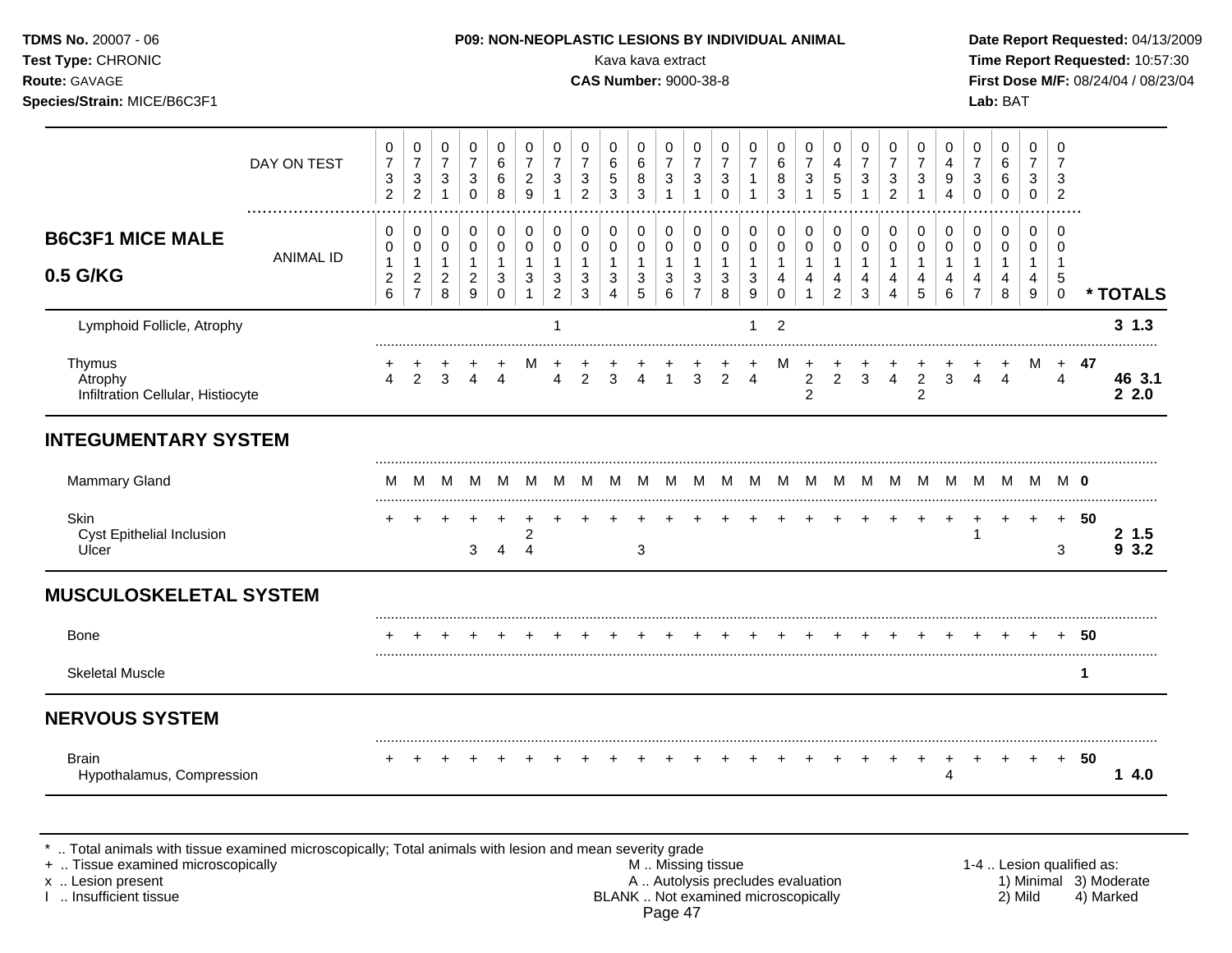**Test Type:** CHRONIC **Transfer CHRONIC** Kava Rava extract Kava extract **Time Report Requested:** 10:57:30 **Route:** GAVAGE **CAS Number:** 9000-38-8 **First Dose M/F:** 08/24/04 / 08/23/04 **Species/Strain:** MICE/B6C3F1 **Lab:** BAT

|                                     | DAY ON TEST | υ<br>⇁<br>◠<br>- 0<br>ົ | 0<br>-<br>3<br>ົ      | U<br>3           | 3 | U<br>6<br>6<br>8     | J.<br><u>_</u><br>9 | u<br>J | v<br>J<br>ົ | ⌒<br>5<br>ົ | ◡<br>6<br>8<br>2<br>J | 3               | U<br>3      | U<br>ົ<br>د      |   | 0<br>6<br>8<br>3 | U<br>ົ<br>ັ | ,,<br>$\sim$<br>IJ | v<br>3             | دت | U<br>3 | C<br>4 | 0<br>3<br>0 | 0<br>6<br>6<br>0 | 3 | - U<br>-3                   |          |
|-------------------------------------|-------------|-------------------------|-----------------------|------------------|---|----------------------|---------------------|--------|-------------|-------------|-----------------------|-----------------|-------------|------------------|---|------------------|-------------|--------------------|--------------------|----|--------|--------|-------------|------------------|---|-----------------------------|----------|
| <b>B6C3F1 MICE MALE</b><br>0.5 G/KG | ANIMAL ID   | v<br>v<br><u>_</u>      | 0<br>0<br>ົ<br>∠<br>- | U<br>U<br>∼<br>8 | C | O<br>$\sqrt{2}$<br>ు | v<br>$\sim$<br>ັ    | 3<br>_ | U<br>3<br>c | دت          | v<br>υ<br>3<br>5      | $\epsilon$<br>ు | 0<br>0<br>3 | U<br>U<br>3<br>8 | P | 0<br>0<br>4<br>0 | 4           | 4<br>ີ<br><u>.</u> | υ<br>4<br>r<br>- 3 |    | 4<br>đ | 4      | 0<br>0<br>4 | 0<br>0<br>4<br>8 | 4 | - 0<br>$\overline{ }$<br>.5 | * TOTALS |

## **RESPIRATORY SYSTEM**

| Lung<br>Inflammation<br>Metaplasia, Osseous<br>Mineralization<br>Alveolar Epithelium, Hyperplasia<br>Alveolus, Infiltration Cellular, Histiocyte<br>Bronchus, Infiltration Cellular, Histiocyte |  |  |  |  |  |                   |  |   |                                                                          |  | 2 | 2 |         |  | 50                        | $3 \; 1.3$<br>1 1.0<br>21.0<br>11.0<br>52.2<br>11.0 |
|-------------------------------------------------------------------------------------------------------------------------------------------------------------------------------------------------|--|--|--|--|--|-------------------|--|---|--------------------------------------------------------------------------|--|---|---|---------|--|---------------------------|-----------------------------------------------------|
| Nose<br>Inflammation, Suppurative<br>Inflammation, Chronic<br>Nasolacrimal Duct, Inflammation,<br>Suppurative<br>Respiratory Epithelium, Hyperplasia                                            |  |  |  |  |  |                   |  | 2 | $\overline{2}$                                                           |  |   |   |         |  | 50                        | 4 1.5<br>71.0<br>2, 1.5<br>11.0                     |
| Trachea<br>Inflammation, Chronic<br>Epithelium, Cytoplasmic Alteration<br><b>SPECIAL SENSES SYSTEM</b>                                                                                          |  |  |  |  |  |                   |  |   |                                                                          |  |   |   |         |  | -50                       | 12.0<br>$12.0$                                      |
| Eye<br>Cornea, Inflammation, Chronic                                                                                                                                                            |  |  |  |  |  |                   |  |   |                                                                          |  |   |   |         |  | 50                        | 12.0                                                |
| <b>Harderian Gland</b>                                                                                                                                                                          |  |  |  |  |  |                   |  |   |                                                                          |  |   |   |         |  | 50                        |                                                     |
| Total animals with tissue examined microscopically; Total animals with lesion and mean severity grade<br>+  Tissue examined microscopically<br>x  Lesion present<br>Insufficient tissue         |  |  |  |  |  | M  Missing tissue |  |   | A  Autolysis precludes evaluation<br>BLANK  Not examined microscopically |  |   |   | 2) Mild |  | 1-4  Lesion qualified as: | 1) Minimal 3) Moderate<br>4) Marked                 |

Page 48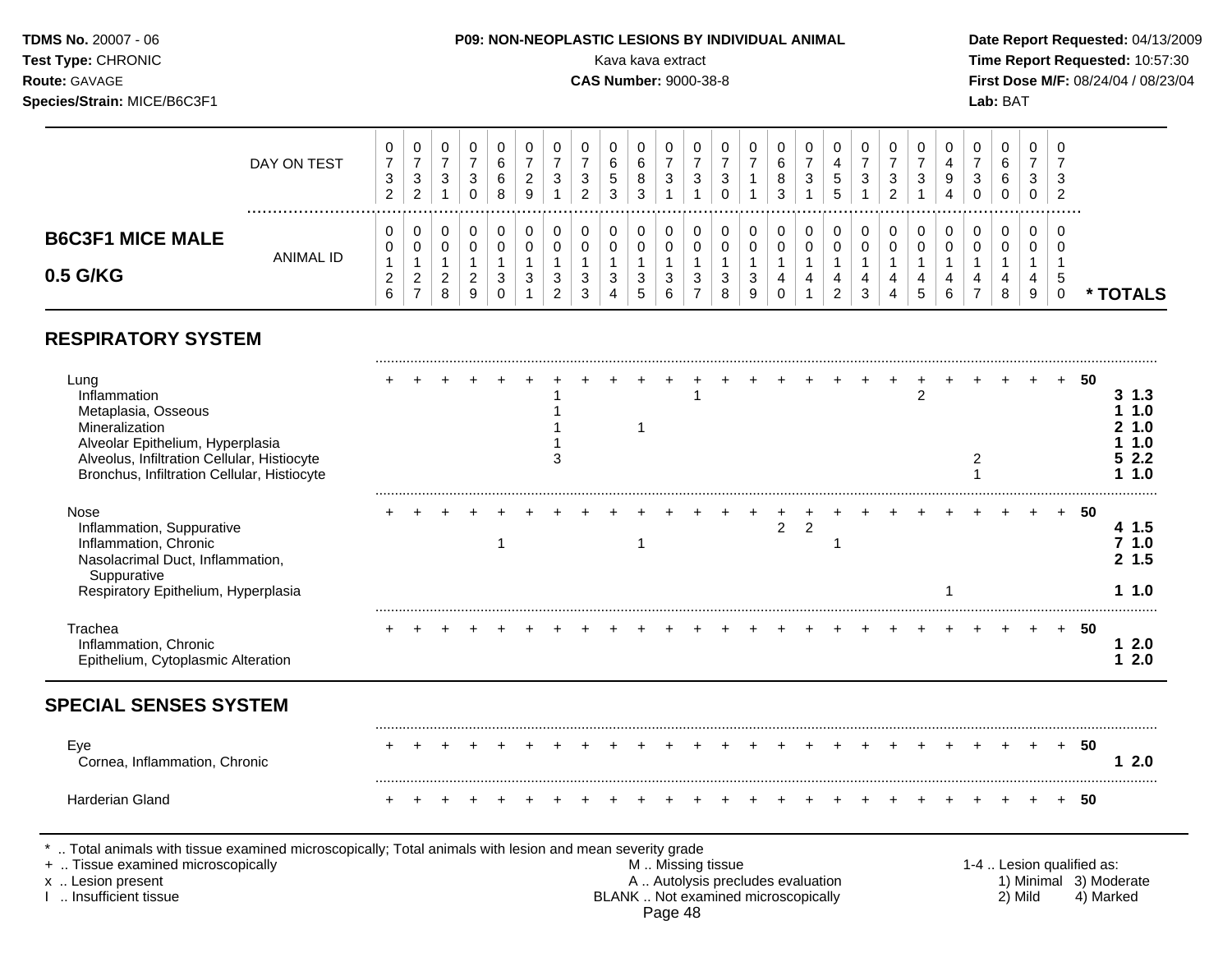| Test Type: CHRONIC<br>Route: GAVAGE<br>Species/Strain: MICE/B6C3F1                                                        |                  |                                            |                                                       |                                                  |                                                                 |                                         |                                                |                                                                  |                                                                    | Kava kava extract<br><b>CAS Number: 9000-38-8</b> |                                  |                                                                                         |                                                                          |                                                   |                            |                              |                                     |                            |                                            |                                                                    |                                                  |                                                    |                                                       | Lab: BAT                             |                                            |                                                   | Time Report Requested: 10:57:30<br>First Dose M/F: 08/24/04 / 08/23/04 |
|---------------------------------------------------------------------------------------------------------------------------|------------------|--------------------------------------------|-------------------------------------------------------|--------------------------------------------------|-----------------------------------------------------------------|-----------------------------------------|------------------------------------------------|------------------------------------------------------------------|--------------------------------------------------------------------|---------------------------------------------------|----------------------------------|-----------------------------------------------------------------------------------------|--------------------------------------------------------------------------|---------------------------------------------------|----------------------------|------------------------------|-------------------------------------|----------------------------|--------------------------------------------|--------------------------------------------------------------------|--------------------------------------------------|----------------------------------------------------|-------------------------------------------------------|--------------------------------------|--------------------------------------------|---------------------------------------------------|------------------------------------------------------------------------|
|                                                                                                                           | DAY ON TEST      | 0<br>$\overline{7}$<br>3<br>$\overline{2}$ | 0<br>$\overline{7}$<br>$\mathbf{3}$<br>$\overline{c}$ | 0<br>$\overline{7}$<br>$\ensuremath{\mathsf{3}}$ | 0<br>$\overline{7}$<br>$\ensuremath{\mathsf{3}}$<br>$\mathbf 0$ | 0<br>$\,6\,$<br>$\,6$<br>8              | 0<br>$\overline{7}$<br>$\sqrt{2}$<br>9         | 0<br>$\overline{7}$<br>$\ensuremath{\mathsf{3}}$<br>$\mathbf{1}$ | 0<br>$\overline{7}$<br>$\ensuremath{\mathsf{3}}$<br>$\overline{2}$ | 0<br>$\,6\,$<br>5<br>3                            | 0<br>$\,6\,$<br>8<br>3           | 0<br>$\overline{7}$<br>$\ensuremath{\mathsf{3}}$                                        | 0<br>$\overline{7}$<br>$\ensuremath{\mathsf{3}}$<br>$\overline{1}$       | 0<br>$\overline{7}$<br>$\mathbf{3}$<br>$\Omega$   | 0<br>$\overline{7}$        | 0<br>$\,6$<br>8<br>3         | 0<br>$\overline{7}$<br>$\mathbf{3}$ | 0<br>4<br>$\sqrt{5}$<br>5  | 0<br>$\overline{7}$<br>$\sqrt{3}$          | 0<br>$\overline{7}$<br>$\ensuremath{\mathsf{3}}$<br>$\overline{c}$ | 0<br>$\overline{7}$<br>$\ensuremath{\mathsf{3}}$ | 0<br>$\overline{4}$<br>$\boldsymbol{9}$<br>4       | 0<br>$\overline{7}$<br>$\mathbf{3}$<br>$\mathbf 0$    | 0<br>$\,6\,$<br>$\,6$<br>$\mathbf 0$ | 0<br>$\overline{7}$<br>3<br>$\mathbf 0$    | $\Omega$<br>$\overline{7}$<br>3<br>$\overline{2}$ |                                                                        |
| <b>B6C3F1 MICE MALE</b><br>0.5 G/KG                                                                                       | <b>ANIMAL ID</b> | 0<br>0<br>$\overline{c}$<br>6              | 0<br>0<br>$\overline{c}$<br>$\overline{7}$            | 0<br>0<br>$\mathbf{1}$<br>$\overline{2}$<br>8    | 0<br>$\pmb{0}$<br>$\mathbf{1}$<br>$\overline{c}$<br>9           | 0<br>0<br>$\mathbf{1}$<br>3<br>$\Omega$ | 0<br>$\pmb{0}$<br>$\mathbf{1}$<br>$\mathbf{3}$ | 0<br>$\pmb{0}$<br>1<br>3<br>$\overline{2}$                       | 0<br>$\mathbf 0$<br>$\mathbf{1}$<br>$\sqrt{3}$<br>$\mathbf{3}$     | 0<br>$\mathbf 0$<br>$\mathbf{1}$<br>3<br>4        | 0<br>0<br>$\mathbf{1}$<br>3<br>5 | $\pmb{0}$<br>$\mathbf 0$<br>$\mathbf{1}$<br>$\ensuremath{\mathsf{3}}$<br>$6\phantom{a}$ | $\mathbf 0$<br>$\pmb{0}$<br>$\mathbf{1}$<br>$\sqrt{3}$<br>$\overline{7}$ | 0<br>$\pmb{0}$<br>$\mathbf{1}$<br>$\sqrt{3}$<br>8 | 0<br>$\mathbf 0$<br>3<br>9 | 0<br>$\mathbf 0$<br>$\Omega$ | 0<br>$\mathbf 0$<br>4               | 0<br>$\mathbf 0$<br>4<br>2 | 0<br>$\mathbf 0$<br>$\mathbf{1}$<br>4<br>3 | 0<br>$\mathbf 0$<br>$\mathbf{1}$<br>4<br>4                         | 0<br>$\mathbf 0$<br>$\mathbf{1}$<br>4<br>5       | 0<br>$\mathsf{O}\xspace$<br>$\mathbf{1}$<br>4<br>6 | 0<br>$\pmb{0}$<br>$\mathbf{1}$<br>4<br>$\overline{7}$ | 0<br>$\mathbf 0$<br>1<br>4<br>8      | 0<br>$\mathbf 0$<br>$\mathbf{1}$<br>4<br>9 | $\Omega$<br>$\Omega$<br>5<br>$\mathbf 0$          | * TOTALS                                                               |
| Hyperplasia<br>Infiltration Cellular, Mononuclear Cell<br>Inflammation, Granulomatous                                     |                  | $\mathbf{1}$                               | $\mathbf 1$                                           | $\mathbf 1$                                      |                                                                 | $\mathbf{1}$                            |                                                | 1                                                                | -1                                                                 |                                                   |                                  | -1                                                                                      |                                                                          | 1                                                 |                            |                              | $\overline{1}$                      |                            |                                            |                                                                    |                                                  |                                                    |                                                       |                                      | 1                                          | $\overline{1}$                                    | 14.0<br>34 1.0<br>12.0                                                 |
| <b>URINARY SYSTEM</b>                                                                                                     |                  |                                            |                                                       |                                                  |                                                                 |                                         |                                                |                                                                  |                                                                    |                                                   |                                  |                                                                                         |                                                                          |                                                   |                            |                              |                                     |                            |                                            |                                                                    |                                                  |                                                    |                                                       |                                      |                                            |                                                   |                                                                        |
| Kidney<br><b>Amyloid Deposition</b><br>Inflammation<br>Nephropathy                                                        |                  |                                            |                                                       |                                                  |                                                                 | 2                                       |                                                |                                                                  |                                                                    |                                                   |                                  |                                                                                         |                                                                          |                                                   |                            |                              |                                     |                            |                                            |                                                                    | 3                                                |                                                    |                                                       |                                      | $\overline{2}$                             | $+$<br>2                                          | 50<br>1 1.0<br>3.0<br>37 1.3                                           |
| Renal Tubule, Cyst<br>Renal Tubule, Hyperplasia<br>Renal Tubule, Mineralization<br>Renal Tubule, Pigmentation, Lipofuscin |                  |                                            | $\frac{2}{1}$                                         |                                                  |                                                                 |                                         | $\overline{1}$                                 |                                                                  |                                                                    |                                                   |                                  |                                                                                         |                                                                          | $\boldsymbol{2}$<br>$\overline{c}$                |                            |                              |                                     |                            |                                            |                                                                    |                                                  |                                                    |                                                       |                                      |                                            | $\overline{1}$<br>$\overline{1}$                  | $3 \t1.7$<br>13 1.3<br>38 1.0<br>12.0                                  |
| <b>Urinary Bladder</b><br>Infiltration Cellular, Mononuclear Cell                                                         |                  |                                            |                                                       |                                                  |                                                                 |                                         |                                                |                                                                  |                                                                    |                                                   |                                  |                                                                                         |                                                                          |                                                   |                            |                              |                                     |                            |                                            |                                                                    |                                                  |                                                    |                                                       |                                      |                                            | $\mathbf{1}$                                      | 50<br>26 1.0                                                           |

\* .. Total animals with tissue examined microscopically; Total animals with lesion and mean severity grade

+ .. Tissue examined microscopically M .. Missing tissue 1-4 .. Lesion qualified as: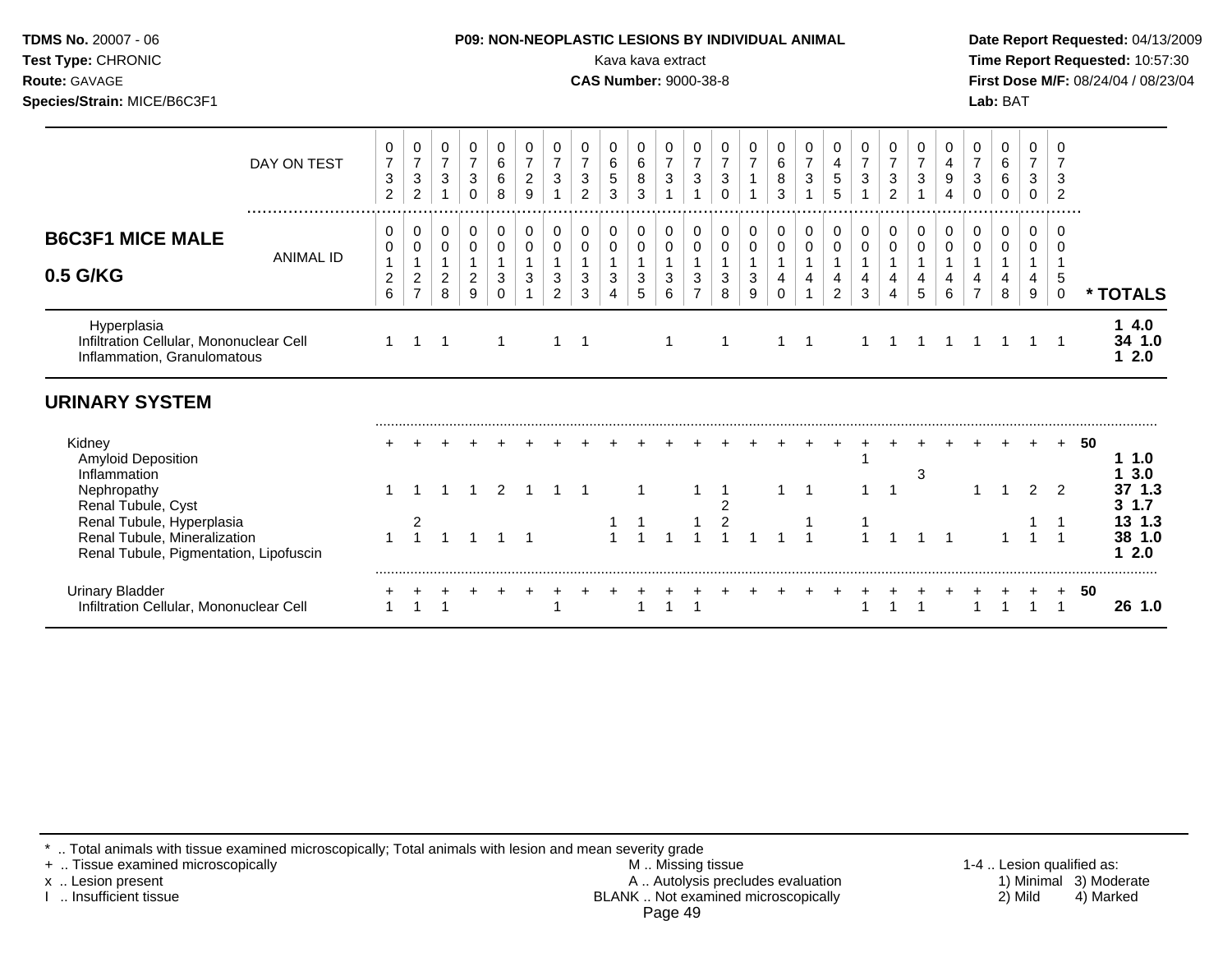| TDMS No. 20007 - 06<br>Test Type: CHRONIC<br>Route: GAVAGE<br>Species/Strain: MICE/B6C3F1 |                  |                                                     |                                                       |                                                             |                                                       |                                                            |                                                         |                                                            |                                            | Kava kava extract<br><b>CAS Number: 9000-38-8</b> |                                                         |                                      |                                                           |                                                       | <b>P09: NON-NEOPLASTIC LESIONS BY INDIVIDUAL ANIMAL</b> |                                                     |                                          |                                               |                                                 |                                                     |                                                                |                                                       |                                            | Lab: BAT                             |                                            |                                      | Date Report Requested: 04/13/2009<br>Time Report Requested: 10:57:30<br>First Dose M/F: 08/24/04 / 08/23/04 |
|-------------------------------------------------------------------------------------------|------------------|-----------------------------------------------------|-------------------------------------------------------|-------------------------------------------------------------|-------------------------------------------------------|------------------------------------------------------------|---------------------------------------------------------|------------------------------------------------------------|--------------------------------------------|---------------------------------------------------|---------------------------------------------------------|--------------------------------------|-----------------------------------------------------------|-------------------------------------------------------|---------------------------------------------------------|-----------------------------------------------------|------------------------------------------|-----------------------------------------------|-------------------------------------------------|-----------------------------------------------------|----------------------------------------------------------------|-------------------------------------------------------|--------------------------------------------|--------------------------------------|--------------------------------------------|--------------------------------------|-------------------------------------------------------------------------------------------------------------|
|                                                                                           | DAY ON TEST      | 0<br>$\overline{7}$<br>$\mathbf{3}$<br>$\mathbf{1}$ | $\mathbf 0$<br>$\sqrt{5}$<br>$9\,$<br>$6\phantom{1}$  | $\pmb{0}$<br>$\sqrt{5}$<br>$\overline{4}$<br>$\overline{7}$ | 0<br>$\overline{7}$<br>$\mathbf{3}$<br>$\overline{1}$ | $\mathbf 0$<br>$\overline{\mathbf{4}}$<br>$\,6\,$<br>5     | 0<br>$\mathbf 5$<br>$\boldsymbol{9}$<br>$6\phantom{1}6$ | 0<br>$\overline{7}$<br>$\mathbf{3}$                        | 0<br>$\overline{7}$<br>3<br>$\overline{2}$ | 0<br>$\overline{7}$<br>$\mathbf{3}$<br>$\Omega$   | 0<br>$\overline{7}$<br>$\mathbf{3}$<br>$\overline{2}$   | 0<br>$\boldsymbol{7}$<br>$\mathbf 3$ | 0<br>$\,6\,$<br>$\boldsymbol{7}$<br>3                     | 0<br>$\overline{7}$<br>$\mathbf{3}$<br>$\overline{2}$ | 0<br>$\overline{7}$<br>$\sqrt{3}$<br>$\overline{2}$     | 0<br>$\overline{7}$<br>$\sqrt{3}$<br>$\overline{2}$ | 0<br>$\overline{7}$<br>$\mathbf{3}$      | 0<br>$\overline{7}$<br>3                      | 0<br>$\overline{7}$<br>$\mathbf{3}$<br>$\Omega$ | 0<br>$\sqrt{5}$<br>$\overline{7}$<br>$\overline{4}$ | 0<br>$\,6\,$<br>6<br>8                                         | 0<br>$\overline{7}$<br>$\ensuremath{\mathsf{3}}$<br>1 | 0<br>$\overline{7}$<br>3<br>$\overline{2}$ | 0<br>5<br>8<br>$\overline{c}$        | 0<br>3<br>9<br>$\overline{c}$              | 0                                    |                                                                                                             |
| <b>B6C3F1 MICE MALE</b><br>1.0 G/KG                                                       | <b>ANIMAL ID</b> | 0<br>0<br>$\mathbf{1}$<br>5                         | 0<br>0<br>$\mathbf 1$<br>$\sqrt{5}$<br>$\overline{2}$ | 0<br>$\pmb{0}$<br>$\mathbf{1}$<br>5<br>3                    | $\mathbf 0$<br>$\mathbf 0$<br>$\mathbf{1}$<br>5       | $\pmb{0}$<br>$\pmb{0}$<br>$\mathbf{1}$<br>$\,$ 5 $\,$<br>5 | 0<br>$\pmb{0}$<br>1<br>5<br>6                           | 0<br>$\overline{0}$<br>$\mathbf{1}$<br>5<br>$\overline{7}$ | 0<br>$\mathbf 0$<br>1<br>5<br>8            | 0<br>0<br>1<br>5<br>9                             | $\pmb{0}$<br>$\pmb{0}$<br>$\mathbf{1}$<br>6<br>$\Omega$ | 0<br>$\mathbf 0$<br>6                | 0<br>$\mathbf 0$<br>$\overline{1}$<br>6<br>$\overline{2}$ | 0<br>$\mathbf 0$<br>$\overline{1}$<br>6<br>3          | 0<br>$\pmb{0}$<br>$\mathbf{1}$<br>6<br>4                | 0<br>$\pmb{0}$<br>6<br>5                            | 0<br>$\pmb{0}$<br>$\mathbf{1}$<br>6<br>6 | 0<br>0<br>$\mathbf{1}$<br>6<br>$\overline{7}$ | 0<br>$\pmb{0}$<br>$\mathbf{1}$<br>6<br>8        | 0<br>$\pmb{0}$<br>$\,6\,$<br>9                      | 0<br>$\mathsf 0$<br>$\mathbf{1}$<br>$\overline{7}$<br>$\Omega$ | 0<br>$\mathbf 0$<br>$\overline{1}$<br>$\overline{7}$  | 0<br>0<br>$\overline{7}$<br>$\overline{2}$ | 0<br>$\Omega$<br>1<br>$\overline{7}$ | 0<br>0<br>$\overline{7}$<br>$\overline{4}$ | 0<br>$\Omega$<br>$\overline{7}$<br>5 | males<br>(cont)                                                                                             |
| <b>ALIMENTARY SYSTEM</b>                                                                  |                  |                                                     |                                                       |                                                             |                                                       |                                                            |                                                         |                                                            |                                            |                                                   |                                                         |                                      |                                                           |                                                       |                                                         |                                                     |                                          |                                               |                                                 |                                                     |                                                                |                                                       |                                            |                                      |                                            |                                      |                                                                                                             |
| Esophagus                                                                                 |                  |                                                     |                                                       |                                                             |                                                       |                                                            |                                                         |                                                            |                                            |                                                   |                                                         |                                      |                                                           |                                                       |                                                         |                                                     |                                          |                                               |                                                 |                                                     |                                                                |                                                       |                                            |                                      |                                            | $\div$                               |                                                                                                             |
| Gallbladder<br>Infiltration Cellular, Mononuclear Cell                                    |                  |                                                     |                                                       |                                                             |                                                       |                                                            |                                                         |                                                            |                                            |                                                   |                                                         |                                      |                                                           |                                                       |                                                         |                                                     |                                          |                                               |                                                 |                                                     |                                                                |                                                       |                                            |                                      |                                            |                                      |                                                                                                             |
| Intestine Large, Cecum                                                                    |                  |                                                     |                                                       |                                                             |                                                       |                                                            |                                                         |                                                            |                                            |                                                   |                                                         |                                      |                                                           |                                                       |                                                         |                                                     |                                          |                                               |                                                 |                                                     |                                                                |                                                       |                                            |                                      |                                            |                                      |                                                                                                             |
| Intestine Large, Colon                                                                    |                  |                                                     |                                                       |                                                             |                                                       |                                                            |                                                         |                                                            |                                            |                                                   |                                                         |                                      |                                                           |                                                       |                                                         |                                                     |                                          |                                               |                                                 |                                                     |                                                                |                                                       |                                            |                                      |                                            |                                      |                                                                                                             |
| Intestine Large, Rectum                                                                   |                  |                                                     |                                                       |                                                             |                                                       |                                                            |                                                         |                                                            |                                            |                                                   |                                                         |                                      |                                                           |                                                       |                                                         |                                                     |                                          |                                               |                                                 |                                                     |                                                                |                                                       |                                            |                                      |                                            |                                      |                                                                                                             |
| Intestine Small, Duodenum                                                                 |                  |                                                     |                                                       |                                                             |                                                       |                                                            |                                                         |                                                            |                                            |                                                   |                                                         |                                      |                                                           |                                                       |                                                         |                                                     |                                          |                                               |                                                 |                                                     |                                                                |                                                       |                                            |                                      |                                            |                                      |                                                                                                             |
| Intestine Small, Ileum                                                                    |                  | ÷                                                   |                                                       |                                                             |                                                       |                                                            |                                                         |                                                            |                                            |                                                   |                                                         |                                      |                                                           |                                                       |                                                         |                                                     |                                          |                                               |                                                 | $\pm$                                               | $\pm$                                                          |                                                       |                                            |                                      | $\pm$                                      | $+$                                  |                                                                                                             |
| Intestine Small, Jejunum<br>Peyer's Patch, Hyperplasia, Lymphoid                          |                  |                                                     |                                                       |                                                             |                                                       |                                                            |                                                         |                                                            |                                            |                                                   |                                                         |                                      |                                                           |                                                       |                                                         |                                                     |                                          | 4                                             |                                                 |                                                     |                                                                |                                                       |                                            |                                      |                                            |                                      |                                                                                                             |

| Liver<br><b>Amyloid Deposition</b>              | ÷. |  |  |  |  |  |  |                   |  |    |  |          |  |  |     |
|-------------------------------------------------|----|--|--|--|--|--|--|-------------------|--|----|--|----------|--|--|-----|
| Angiectasis<br><b>Basophilic Focus</b>          | _  |  |  |  |  |  |  |                   |  |    |  |          |  |  |     |
| <b>Clear Cell Focus</b><br>Degeneration, Cystic |    |  |  |  |  |  |  |                   |  |    |  | <b>X</b> |  |  |     |
| <b>Eosinophilic Focus</b>                       |    |  |  |  |  |  |  | X X X X X X X X X |  | X. |  |          |  |  | x x |

\* .. Total animals with tissue examined microscopically; Total animals with lesion and mean severity grade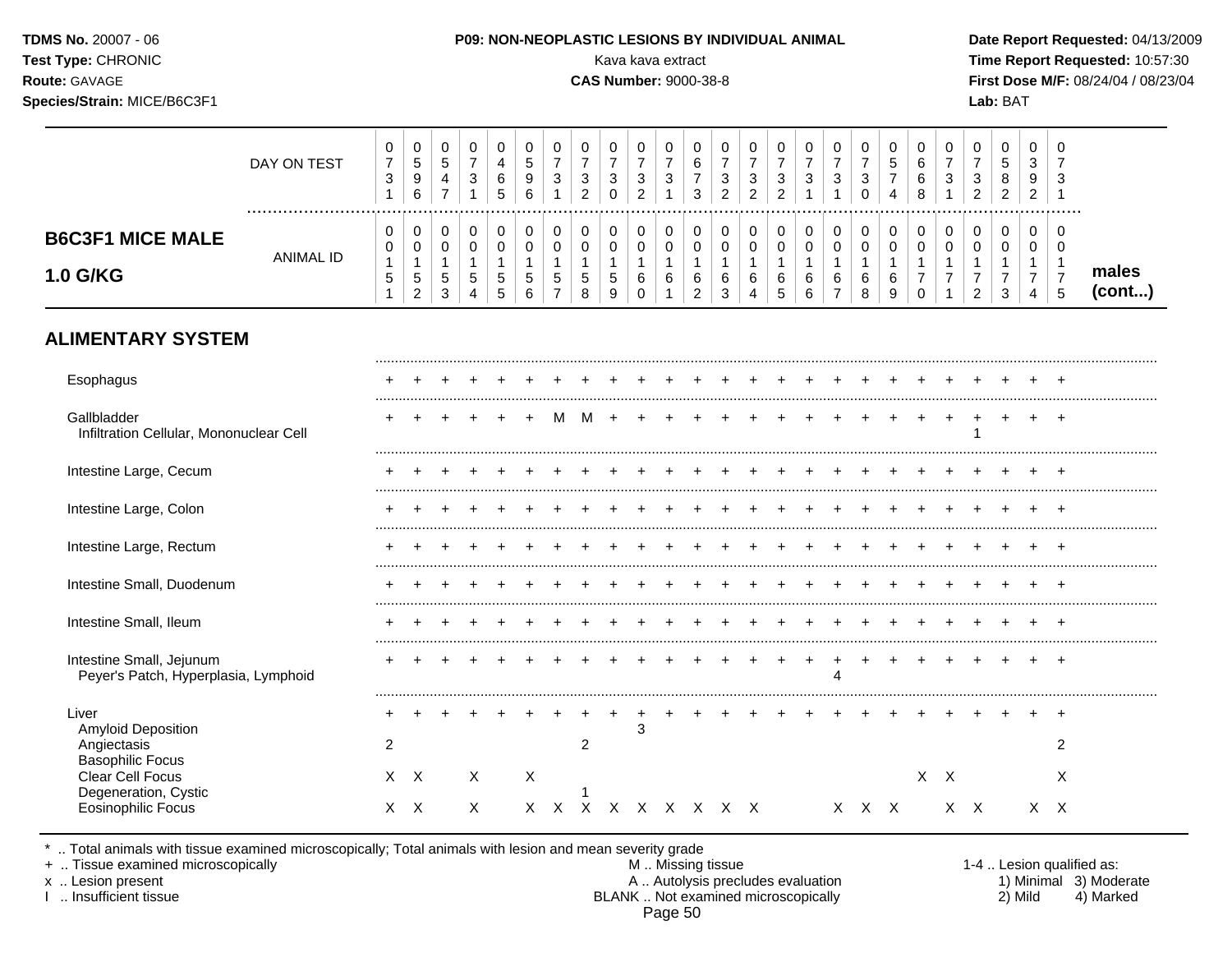| <b>DMS No.</b> 20007 - 06 |  |
|---------------------------|--|
| est Type: CHRONIC         |  |
|                           |  |

**Test Type:** CHRONIC Kava kava extract **Time Report Requested:** 10:57:30 **Route:** GAVAGE **CAS Number:** 9000-38-8 **First Dose M/F:** 08/24/04 / 08/23/04 **Species/Strain:** MICE/B6C3F1 **Lab:** BAT

|                                                                                                                                                                                   | DAY ON TEST      | 0<br>$\boldsymbol{7}$<br>3<br>$\mathbf{1}$  | $\mathbf 0$<br>$\,$ 5 $\,$<br>$9\,$<br>$\,6\,$                           | 0<br>$\sqrt{5}$<br>4<br>$\overline{7}$                          | 0<br>$\overline{7}$<br>3<br>1              | 0<br>4<br>6<br>5                           | 0<br>$5\,$<br>9<br>6                                          | 0<br>$\overline{7}$<br>3                                      | 0<br>$\overline{7}$<br>3<br>$\overline{2}$       | 0<br>$\overline{7}$<br>3<br>$\Omega$                | 0<br>$\overline{7}$<br>3<br>$\overline{2}$        | 0<br>$\overline{7}$<br>$\mathbf{3}$         | $\mathbf 0$<br>6<br>$\overline{7}$<br>3                 | 0<br>$\overline{7}$<br>3<br>$\overline{2}$       | 0<br>$\overline{7}$<br>$\sqrt{3}$<br>$\overline{2}$                           | 0<br>$\overline{7}$<br>$\mathbf{3}$<br>$\overline{2}$ | 0<br>$\overline{7}$<br>3<br>$\mathbf{1}$   | 0<br>$\overline{7}$<br>3<br>$\mathbf{1}$              | 0<br>$\overline{7}$<br>$\mathbf{3}$<br>$\Omega$    | 0<br>$\overline{5}$<br>$\overline{7}$<br>4 | $\mathbf 0$<br>6<br>6<br>8                                     | 0<br>$\overline{7}$<br>3                                          | 0<br>$\overline{7}$<br>3<br>$\overline{2}$ | 0<br>$\overline{5}$<br>8<br>$\overline{c}$ | 0<br>$\mathbf{3}$<br>9<br>$\overline{2}$                             | $\mathbf 0$<br>$\overline{7}$<br>3<br>$\overline{1}$             |                 |
|-----------------------------------------------------------------------------------------------------------------------------------------------------------------------------------|------------------|---------------------------------------------|--------------------------------------------------------------------------|-----------------------------------------------------------------|--------------------------------------------|--------------------------------------------|---------------------------------------------------------------|---------------------------------------------------------------|--------------------------------------------------|-----------------------------------------------------|---------------------------------------------------|---------------------------------------------|---------------------------------------------------------|--------------------------------------------------|-------------------------------------------------------------------------------|-------------------------------------------------------|--------------------------------------------|-------------------------------------------------------|----------------------------------------------------|--------------------------------------------|----------------------------------------------------------------|-------------------------------------------------------------------|--------------------------------------------|--------------------------------------------|----------------------------------------------------------------------|------------------------------------------------------------------|-----------------|
| <b>B6C3F1 MICE MALE</b><br><b>1.0 G/KG</b>                                                                                                                                        | <b>ANIMAL ID</b> | 0<br>0<br>$\mathbf{1}$<br>5<br>$\mathbf{1}$ | $\pmb{0}$<br>$\mathbf 0$<br>$\mathbf{1}$<br>$\sqrt{5}$<br>$\overline{2}$ | $\mathbf 0$<br>$\mathbf 0$<br>$\overline{1}$<br>$\sqrt{5}$<br>3 | 0<br>$\mathbf 0$<br>$\mathbf{1}$<br>5<br>4 | 0<br>$\mathbf 0$<br>$\mathbf{1}$<br>5<br>5 | $\mathbf 0$<br>$\mathbf 0$<br>$\mathbf{1}$<br>$\sqrt{5}$<br>6 | $\,0\,$<br>$\mathbf 0$<br>$\mathbf{1}$<br>5<br>$\overline{7}$ | $\pmb{0}$<br>$\pmb{0}$<br>$\mathbf{1}$<br>5<br>8 | 0<br>$\mathbf 0$<br>$\mathbf{1}$<br>$\sqrt{5}$<br>9 | 0<br>$\mathbf 0$<br>$\mathbf{1}$<br>6<br>$\Omega$ | 0<br>$\mathbf 0$<br>$\mathbf{1}$<br>6<br>-1 | 0<br>$\mathbf 0$<br>$\mathbf{1}$<br>6<br>$\overline{2}$ | 0<br>$\mathbf 0$<br>$\mathbf{1}$<br>$\,6\,$<br>3 | 0<br>$\mathbf 0$<br>$\mathbf{1}$<br>$6\phantom{1}6$<br>$\boldsymbol{\Lambda}$ | $\pmb{0}$<br>$\pmb{0}$<br>$\mathbf{1}$<br>6<br>5      | 0<br>$\mathbf 0$<br>$\mathbf{1}$<br>6<br>6 | 0<br>$\pmb{0}$<br>$\mathbf{1}$<br>6<br>$\overline{7}$ | 0<br>$\mathbf 0$<br>$\mathbf{1}$<br>6<br>8         | 0<br>$\mathbf 0$<br>$\mathbf{1}$<br>6<br>9 | 0<br>$\mathbf 0$<br>$\mathbf{1}$<br>$\overline{7}$<br>$\Omega$ | 0<br>$\mathbf 0$<br>$\mathbf{1}$<br>$\overline{7}$<br>$\mathbf 1$ | $\pmb{0}$<br>$\mathbf 0$<br>$\overline{2}$ | 0<br>$\mathbf 0$<br>$\overline{7}$<br>3    | 0<br>$\mathbf 0$<br>$\mathbf{1}$<br>$\overline{7}$<br>$\overline{4}$ | $\mathbf 0$<br>$\Omega$<br>$\overline{1}$<br>$\overline{7}$<br>5 | males<br>(cont) |
| Fatty Change<br>Hematopoietic Cell Proliferation<br>Infiltration Cellular, Mononuclear Cell<br>Inflammation, Suppurative<br>Mineralization<br><b>Mixed Cell Focus</b><br>Necrosis |                  | $\mathbf{1}$<br>1                           | $\overline{2}$                                                           | $\overline{1}$                                                  | $\overline{1}$<br>-1                       | 2<br>3                                     | X                                                             |                                                               | $\mathbf{1}$                                     | 1                                                   | $\overline{c}$<br>$\mathbf{1}$<br>$\overline{2}$  | $\overline{1}$                              | 1<br>3<br>X<br>$\mathbf{1}$                             | -1                                               | 1                                                                             |                                                       | 1<br>1                                     | 1<br>1                                                |                                                    | 1<br>3                                     | 2<br>$\overline{\mathbf{1}}$                                   | $\mathbf 1$                                                       |                                            | 2<br>$\overline{c}$<br>3                   | 3                                                                    | $\overline{2}$<br>-1<br>X                                        |                 |
| <b>Tension Lipidosis</b><br>Vacuolization Cytoplasmic<br>Bile Duct, Cyst<br>Centrilobular, Fatty Change<br>Centrilobular, Hypertrophy<br>Mesentery                                |                  | $\overline{2}$                              | $\mathfrak{p}$                                                           | $\mathcal{P}$                                                   | $X$ $X$<br>$\mathcal{P}$                   | $\mathfrak{p}$                             | $\mathcal{P}$                                                 | 2                                                             |                                                  | $\overline{2}$                                      | $\overline{2}$                                    | 2                                           | 2                                                       |                                                  |                                                                               | $\mathcal{P}$                                         | 2                                          | 2                                                     | 2                                                  | 2                                          | 2                                                              | $\mathcal{P}$                                                     |                                            | 4                                          | 2                                                                    | $\mathcal{P}$                                                    |                 |
| Fat, Necrosis<br>Pancreas<br>Duct, Cyst                                                                                                                                           |                  |                                             |                                                                          |                                                                 | $\ddot{}$<br>$\overline{2}$                |                                            |                                                               |                                                               |                                                  |                                                     |                                                   |                                             |                                                         |                                                  |                                                                               |                                                       |                                            |                                                       |                                                    |                                            |                                                                |                                                                   |                                            |                                            | $\pm$<br>$\mathsf{X}$                                                | $+$                                                              |                 |
| <b>Salivary Glands</b><br>Infiltration Cellular, Mononuclear Cell                                                                                                                 |                  |                                             |                                                                          |                                                                 |                                            |                                            |                                                               |                                                               |                                                  |                                                     |                                                   |                                             |                                                         |                                                  |                                                                               | $\overline{2}$                                        | 1                                          |                                                       |                                                    |                                            |                                                                |                                                                   |                                            |                                            |                                                                      | $\overline{ }$                                                   |                 |
| Stomach, Forestomach<br>Inflammation, Chronic<br>Necrosis<br>Epithelium, Hyperplasia                                                                                              |                  |                                             |                                                                          |                                                                 |                                            |                                            |                                                               | 2<br>2                                                        | $\overline{2}$                                   |                                                     | $\mathfrak{p}$<br>2                               | 2                                           | 2                                                       |                                                  |                                                                               | 3                                                     |                                            | $\overline{2}$<br>$\overline{2}$                      | $\overline{2}$<br>$\overline{1}$<br>$\overline{2}$ |                                            |                                                                |                                                                   | 2<br>$\mathbf 1$<br>2                      | $\mathbf{1}$<br>3                          | $\mathbf 1$                                                          | $\overline{ }$                                                   |                 |
| Stomach, Glandular<br>Infiltration Cellular, Mononuclear Cell                                                                                                                     |                  |                                             |                                                                          |                                                                 |                                            |                                            |                                                               |                                                               |                                                  |                                                     |                                                   |                                             |                                                         |                                                  |                                                                               |                                                       |                                            |                                                       |                                                    |                                            |                                                                |                                                                   |                                            |                                            |                                                                      |                                                                  |                 |

\* .. Total animals with tissue examined microscopically; Total animals with lesion and mean severity grade

+ .. Tissue examined microscopically M .. Missing tissue 1-4 .. Lesion qualified as:

- x .. Lesion present **A .. Autolysis precludes evaluation** A .. Autolysis precludes evaluation 1) Minimal 3) Moderate I .. Insufficient tissue BLANK .. Not examined microscopically 2) Mild 4) Marked Page 51
-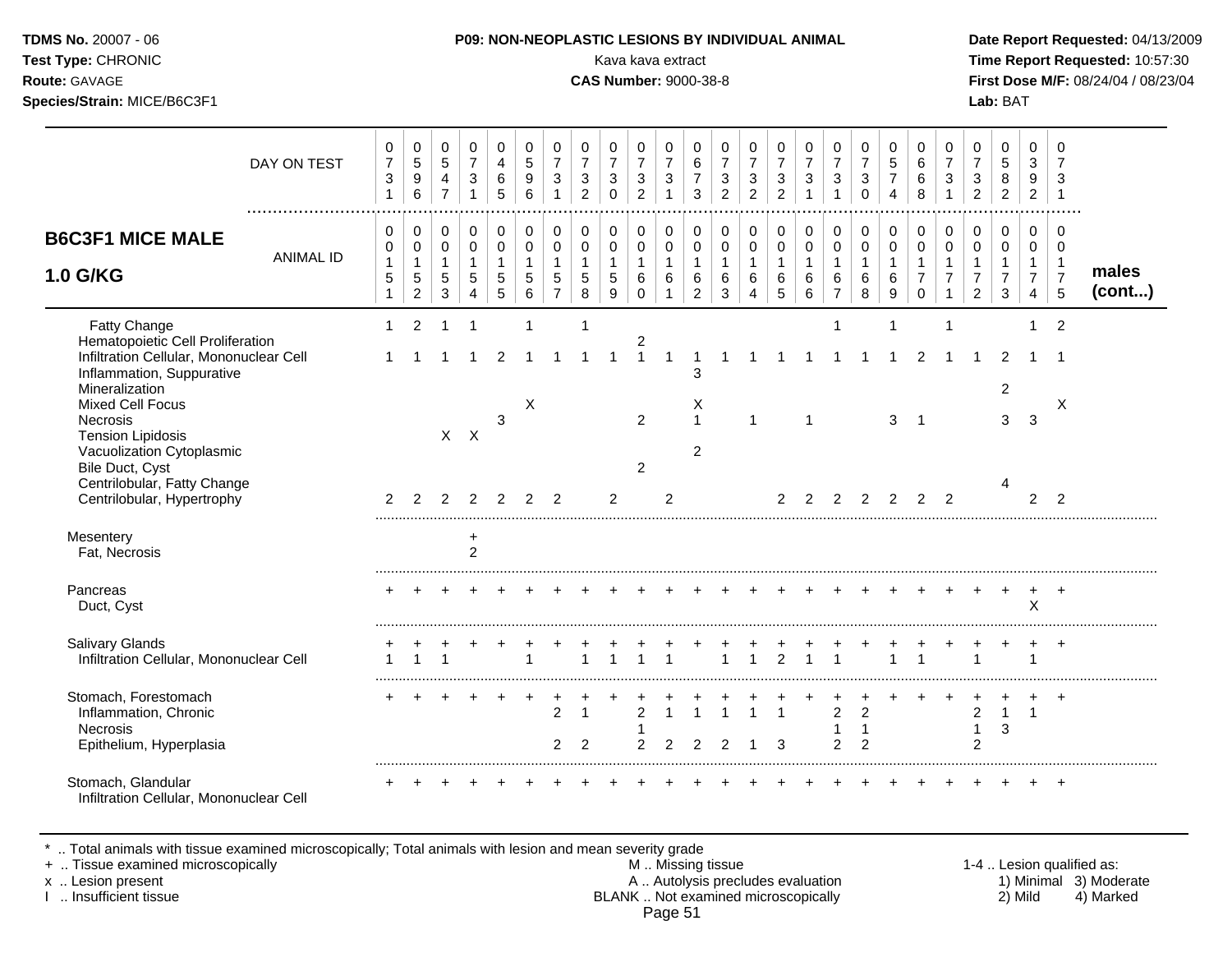|                  |                                                                                                                                           |                                              |                                                |                                                                  |                                          |                                                    |                                                                  |                                                         |                                                    |                                                       |                                                                    | <b>CAS Number: 9000-38-8</b>                   |                                                                    |                                                                    |                                                                      |                                                   |                                                                      |                                                              |                                                      |                                  |                                                     |                                                       | Lab: BAT                                     |                                                       |                                                      | First Dose M/F: 08/24/04 / 08/23/04  |
|------------------|-------------------------------------------------------------------------------------------------------------------------------------------|----------------------------------------------|------------------------------------------------|------------------------------------------------------------------|------------------------------------------|----------------------------------------------------|------------------------------------------------------------------|---------------------------------------------------------|----------------------------------------------------|-------------------------------------------------------|--------------------------------------------------------------------|------------------------------------------------|--------------------------------------------------------------------|--------------------------------------------------------------------|----------------------------------------------------------------------|---------------------------------------------------|----------------------------------------------------------------------|--------------------------------------------------------------|------------------------------------------------------|----------------------------------|-----------------------------------------------------|-------------------------------------------------------|----------------------------------------------|-------------------------------------------------------|------------------------------------------------------|--------------------------------------|
| DAY ON TEST      | 0<br>$\overline{7}$<br>3<br>$\mathbf{1}$                                                                                                  | 0<br>5<br>$\boldsymbol{9}$<br>$6\phantom{a}$ | 0<br>$5\,$<br>$\overline{4}$<br>$\overline{7}$ | 0<br>$\overline{7}$<br>$\ensuremath{\mathsf{3}}$<br>$\mathbf{1}$ | 0<br>$\overline{4}$<br>$\,6\,$<br>5      | $\mathbf 0$<br>$\sqrt{5}$<br>$\boldsymbol{9}$<br>6 | 0<br>$\overline{7}$<br>$\ensuremath{\mathsf{3}}$<br>$\mathbf{1}$ | 0<br>$\boldsymbol{7}$<br>$\mathbf{3}$<br>$\overline{2}$ | 0<br>$\overline{7}$<br>$\mathbf{3}$<br>$\mathbf 0$ | 0<br>$\overline{7}$<br>$\mathbf{3}$<br>$\overline{2}$ | 0<br>$\overline{7}$<br>$\ensuremath{\mathsf{3}}$<br>$\overline{1}$ | 0<br>$\,6\,$<br>$\overline{7}$<br>$\mathbf{3}$ | 0<br>$\overline{7}$<br>$\ensuremath{\mathsf{3}}$<br>$\overline{2}$ | 0<br>$\overline{7}$<br>$\ensuremath{\mathsf{3}}$<br>$\overline{2}$ | 0<br>$\boldsymbol{7}$<br>$\ensuremath{\mathsf{3}}$<br>$\overline{2}$ | 0<br>$\overline{7}$<br>$\sqrt{3}$<br>$\mathbf{1}$ | 0<br>$\boldsymbol{7}$<br>$\ensuremath{\mathsf{3}}$<br>$\overline{1}$ | 0<br>$\overline{7}$<br>$\ensuremath{\mathsf{3}}$<br>$\Omega$ | 0<br>$\,$ 5 $\,$<br>$\overline{7}$<br>$\overline{4}$ | 0<br>$\,6\,$<br>$\,6$<br>8       | 0<br>$\overline{7}$<br>$\mathbf{3}$<br>$\mathbf{1}$ | 0<br>$\overline{7}$<br>$\mathbf{3}$<br>$\overline{2}$ | 0<br>$\sqrt{5}$<br>$\bf 8$<br>$\overline{2}$ | 0<br>$\ensuremath{\mathsf{3}}$<br>9<br>$\overline{2}$ | $\mathbf 0$<br>$\overline{7}$<br>3<br>$\overline{1}$ |                                      |
| <b>ANIMAL ID</b> | 0<br>0<br>$\mathbf{1}$                                                                                                                    | 0<br>$\mathbf 0$<br>$\mathbf{1}$             | 0<br>$\mathbf 0$<br>$\mathbf{1}$               | 0<br>$\mathbf 0$<br>$\mathbf{1}$                                 | $\pmb{0}$<br>$\mathbf 0$<br>$\mathbf{1}$ | 0<br>$\mathbf 0$<br>$\mathbf{1}$                   | 0<br>$\mathbf 0$<br>$\mathbf{1}$                                 | 0<br>$\mathbf 0$<br>$\mathbf{1}$                        | 0<br>$\mathbf 0$<br>$\mathbf{1}$                   | 0<br>$\mathbf 0$<br>$\mathbf{1}$                      | 0<br>$\mathsf{O}\xspace$<br>$\mathbf{1}$                           | 0<br>0<br>$\mathbf{1}$                         | 0<br>$\mathbf 0$<br>$\overline{1}$                                 | 0<br>$\mathbf 0$<br>$\mathbf{1}$                                   | 0<br>$\mathbf 0$<br>$\mathbf{1}$                                     | 0<br>$\pmb{0}$<br>$\mathbf{1}$                    | 0<br>$\mathbf 0$<br>$\mathbf{1}$                                     | 0<br>$\mathbf 0$<br>$\mathbf{1}$                             | 0<br>$\mathbf 0$<br>$\mathbf{1}$                     | 0<br>$\mathbf 0$<br>$\mathbf{1}$ | 0<br>$\mathbf 0$<br>$\mathbf{1}$                    | $\pmb{0}$<br>0<br>$\mathbf{1}$                        | $\mathbf 0$<br>$\mathbf 0$<br>$\mathbf{1}$   | 0<br>0<br>$\mathbf{1}$                                | $\mathbf 0$<br>$\mathbf 0$<br>$\overline{1}$         | males                                |
|                  | $\mathbf{1}$                                                                                                                              | $\overline{2}$                               | 3                                              | $\overline{4}$                                                   | $\overline{5}$                           | 6                                                  | $\overline{7}$                                                   | 8                                                       | 9                                                  | 0                                                     | $\mathbf{1}$                                                       | $\overline{2}$                                 | $\mathbf{3}$                                                       | $\overline{4}$                                                     | 5                                                                    | 6                                                 | $\overline{7}$                                                       | 8                                                            | $\boldsymbol{9}$                                     | $\mathbf 0$                      | $\mathbf{1}$                                        | $\overline{2}$                                        | $\sqrt{3}$                                   | $\overline{4}$                                        | 5                                                    | (cont)                               |
|                  |                                                                                                                                           |                                              |                                                |                                                                  |                                          |                                                    |                                                                  |                                                         | 1                                                  |                                                       |                                                                    |                                                |                                                                    |                                                                    |                                                                      |                                                   |                                                                      |                                                              |                                                      |                                  |                                                     |                                                       |                                              |                                                       |                                                      |                                      |
|                  |                                                                                                                                           |                                              |                                                | $\overline{c}$                                                   |                                          |                                                    |                                                                  |                                                         |                                                    | +                                                     |                                                                    |                                                | $\overline{4}$                                                     |                                                                    |                                                                      |                                                   |                                                                      | $\overline{1}$                                               |                                                      |                                  |                                                     | +                                                     |                                              |                                                       |                                                      |                                      |
|                  |                                                                                                                                           |                                              |                                                |                                                                  |                                          |                                                    |                                                                  |                                                         |                                                    |                                                       |                                                                    |                                                |                                                                    |                                                                    |                                                                      |                                                   |                                                                      |                                                              |                                                      |                                  |                                                     |                                                       |                                              |                                                       |                                                      |                                      |
|                  |                                                                                                                                           |                                              |                                                |                                                                  |                                          |                                                    |                                                                  |                                                         |                                                    |                                                       |                                                                    |                                                |                                                                    |                                                                    |                                                                      |                                                   |                                                                      |                                                              |                                                      |                                  |                                                     |                                                       |                                              |                                                       |                                                      |                                      |
|                  |                                                                                                                                           |                                              |                                                |                                                                  |                                          |                                                    |                                                                  | $\mathbf{1}$                                            | $\mathbf{1}$                                       |                                                       |                                                                    | $\overline{2}$                                 | $\mathbf{1}$                                                       |                                                                    |                                                                      |                                                   | $\mathbf{1}$                                                         |                                                              | +<br>$\overline{2}$                                  |                                  |                                                     |                                                       |                                              |                                                       | $\div$                                               |                                      |
|                  |                                                                                                                                           |                                              |                                                |                                                                  |                                          |                                                    |                                                                  |                                                         |                                                    |                                                       |                                                                    | 4                                              |                                                                    |                                                                    |                                                                      |                                                   |                                                                      |                                                              |                                                      |                                  |                                                     |                                                       |                                              |                                                       |                                                      |                                      |
|                  |                                                                                                                                           |                                              |                                                |                                                                  |                                          |                                                    |                                                                  |                                                         |                                                    |                                                       |                                                                    |                                                |                                                                    |                                                                    |                                                                      |                                                   |                                                                      |                                                              |                                                      |                                  |                                                     |                                                       |                                              |                                                       |                                                      |                                      |
|                  |                                                                                                                                           | $\overline{+}$                               |                                                |                                                                  |                                          |                                                    |                                                                  |                                                         |                                                    |                                                       |                                                                    |                                                |                                                                    | 1                                                                  |                                                                      |                                                   |                                                                      |                                                              |                                                      |                                  |                                                     |                                                       |                                              |                                                       | $\overline{+}$                                       |                                      |
|                  | $\overline{2}$                                                                                                                            | $\overline{2}$                               | 2                                              | 2                                                                |                                          | $\overline{1}$                                     | $\overline{2}$                                                   | 2                                                       |                                                    |                                                       | $\overline{1}$                                                     |                                                | $\overline{1}$<br>$\overline{2}$                                   | $\mathbf{1}$                                                       | $\mathbf 1$                                                          | -1                                                | $\overline{1}$                                                       | $\overline{1}$                                               | $\mathbf{1}$                                         | $\overline{2}$                   | $\overline{1}$                                      | -1<br>3                                               | -1                                           |                                                       |                                                      |                                      |
|                  |                                                                                                                                           |                                              |                                                |                                                                  | ÷                                        | $\div$                                             | $\overline{+}$                                                   | $\ddot{}$                                               | $+$                                                | $\pm$                                                 | $+$                                                                | $^{+}$                                         | $^{+}$                                                             | $+$                                                                | $+$                                                                  | $^{+}$                                            | $+$                                                                  | $^+$                                                         | $\pm$                                                | $\ddot{}$                        | $+$                                                 | $^+$                                                  | $\pm$                                        |                                                       | $^{+}$                                               |                                      |
|                  | <b>CARDIOVASCULAR SYSTEM</b><br>Artery, Infiltration Cellular, Mononuclear<br>Myocardium, Mineralization<br>Zona Reticularis, Hyperplasia | 5                                            | 5                                              | $5\phantom{.0}$                                                  | $\sqrt{5}$                               | $5\phantom{.0}$                                    | $\,$ 5 $\,$                                                      | $\mathbf 5$                                             | $5\phantom{.0}$                                    | 5                                                     | 6                                                                  | $\,6\,$<br>$1 \quad 1$                         | $\,6\,$<br>$\overline{1}$                                          | $6\phantom{1}6$                                                    | 6                                                                    | 6                                                 | 6                                                                    | 6                                                            | 6                                                    | $\,6$                            | $\overline{7}$                                      | $\overline{7}$                                        | $\overline{7}$<br>$1 \quad 1$                | $\overline{7}$                                        | $\overline{7}$                                       | $\overline{7}$<br>$1 \quad 1$<br>$+$ |

\* .. Total animals with tissue examined microscopically; Total animals with lesion and mean severity grade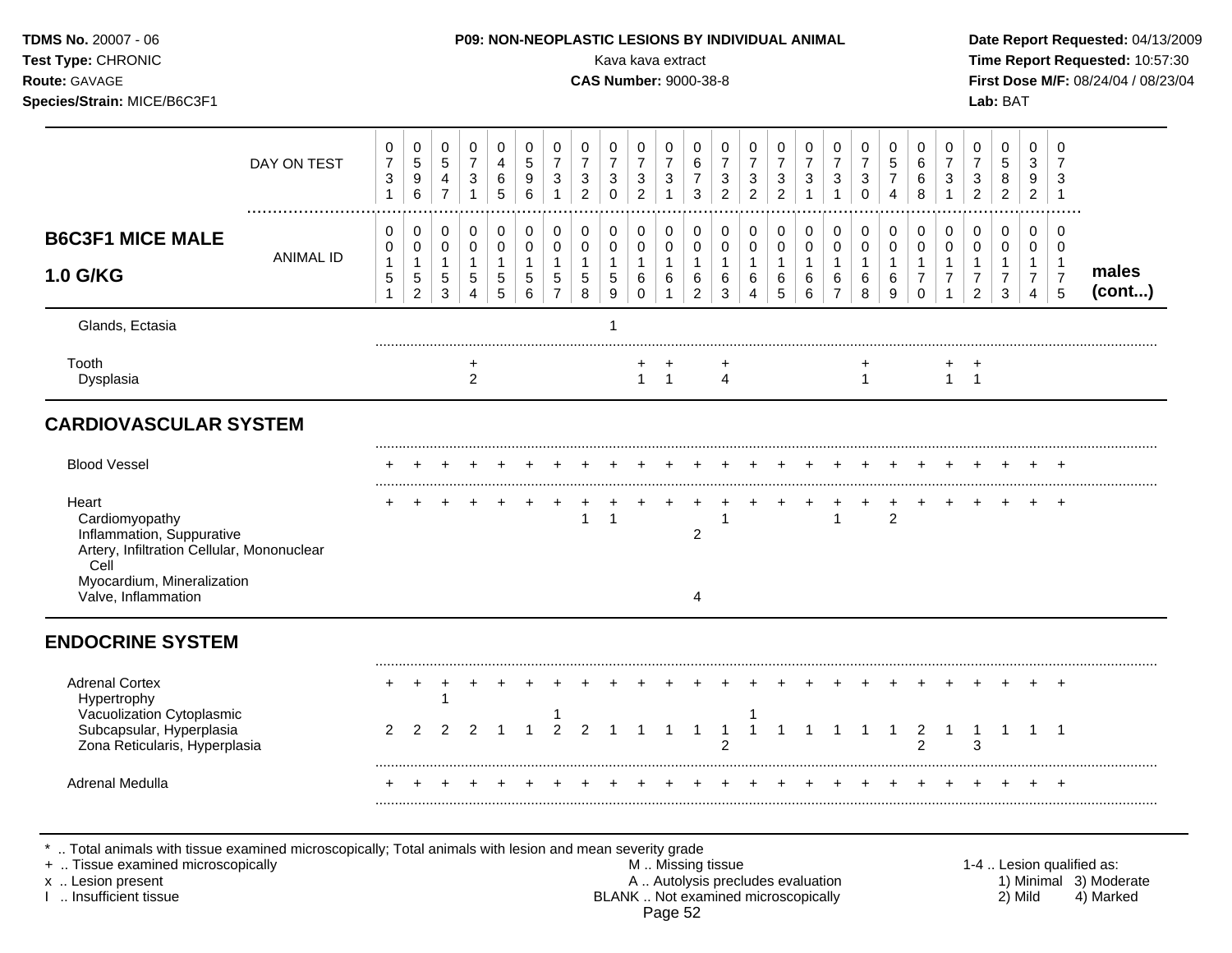| TDMS No. 20007 - 06<br>Test Type: CHRONIC<br>Route: GAVAGE<br>Species/Strain: MICE/B6C3F1 |                  |                                            |                          |                                                      |                               |                  |                           |                                          |                                            |                                         | P09: NON-NEOPLASTIC LESIONS BY INDIVIDUAL ANIMAL<br>Kava kava extract<br><b>CAS Number: 9000-38-8</b> |                                                         |                                                |                                            |                                            |                                          |                               |                          |                                           |                               |                                               |                               |                                            | Lab: BAT                               |                                                  |                                    | Date Report Requested: 04/13/2009<br>Time Report Requested: 10:57:30<br>First Dose M/F: 08/24/04 / 08/23/04 |
|-------------------------------------------------------------------------------------------|------------------|--------------------------------------------|--------------------------|------------------------------------------------------|-------------------------------|------------------|---------------------------|------------------------------------------|--------------------------------------------|-----------------------------------------|-------------------------------------------------------------------------------------------------------|---------------------------------------------------------|------------------------------------------------|--------------------------------------------|--------------------------------------------|------------------------------------------|-------------------------------|--------------------------|-------------------------------------------|-------------------------------|-----------------------------------------------|-------------------------------|--------------------------------------------|----------------------------------------|--------------------------------------------------|------------------------------------|-------------------------------------------------------------------------------------------------------------|
|                                                                                           | DAY ON TEST      | 0<br>$\boldsymbol{7}$<br>3<br>$\mathbf{1}$ | 0<br>5<br>9<br>6         | 0<br>$\,$ 5 $\,$<br>$\overline{4}$<br>$\overline{7}$ | 0<br>$\overline{7}$<br>3<br>1 | 0<br>4<br>6<br>5 | 0<br>$\sqrt{5}$<br>9<br>6 | 0<br>$\overline{7}$<br>3<br>$\mathbf{1}$ | 0<br>$\overline{7}$<br>3<br>$\overline{c}$ | 0<br>$\overline{7}$<br>3<br>$\mathbf 0$ | $\pmb{0}$<br>$\overline{7}$<br>$\ensuremath{\mathsf{3}}$<br>$\overline{c}$                            | 0<br>$\boldsymbol{7}$<br>$\mathbf{3}$<br>$\overline{1}$ | 0<br>$\,6\,$<br>$\overline{7}$<br>$\mathbf{3}$ | 0<br>$\overline{7}$<br>3<br>$\overline{2}$ | 0<br>$\overline{7}$<br>3<br>$\overline{2}$ | 0<br>$\boldsymbol{7}$<br>3<br>$\sqrt{2}$ | 0<br>$\overline{7}$<br>3<br>1 | 0<br>$\overline{7}$<br>3 | 0<br>$\boldsymbol{7}$<br>3<br>$\mathbf 0$ | 0<br>5<br>$\overline{7}$<br>4 | 0<br>$\,6$<br>6<br>8                          | 0<br>$\overline{7}$<br>3<br>1 | 0<br>$\overline{7}$<br>3<br>$\overline{2}$ | 0<br>$\sqrt{5}$<br>8<br>$\overline{2}$ | 0<br>3<br>9<br>$\overline{2}$                    | 0<br>7<br>3<br>-1                  |                                                                                                             |
| <b>B6C3F1 MICE MALE</b>                                                                   |                  | 0<br>0                                     | 0<br>$\pmb{0}$           | 0<br>$\pmb{0}$                                       | 0<br>$\pmb{0}$                | 0<br>0           | 0<br>$\pmb{0}$            | 0<br>$\pmb{0}$                           | 0<br>$\pmb{0}$                             | 0<br>0                                  | $\pmb{0}$<br>$\mathsf 0$                                                                              | $\pmb{0}$<br>$\pmb{0}$                                  | 0<br>$\pmb{0}$                                 | 0<br>0                                     | 0<br>$\pmb{0}$                             | 0<br>$\pmb{0}$                           | 0<br>$\mathbf 0$              | 0<br>0                   | 0<br>$\pmb{0}$                            | 0<br>$\mathbf 0$              | 0<br>$\pmb{0}$                                | 0<br>$\pmb{0}$                | 0<br>0                                     | 0<br>$\mathbf 0$                       | 0<br>$\mathbf 0$                                 | 0<br>0                             |                                                                                                             |
| 1.0 G/KG                                                                                  | <b>ANIMAL ID</b> | $\mathbf{1}$<br>5<br>$\mathbf{1}$          | 1<br>5<br>$\overline{c}$ | $\mathbf{1}$<br>$\sqrt{5}$<br>$\sqrt{3}$             | 1<br>5<br>4                   | 1<br>5<br>5      | 1<br>5<br>6               | $\mathbf{1}$<br>5<br>$\overline{7}$      | $\mathbf{1}$<br>5<br>8                     | 5<br>9                                  | $\mathbf{1}$<br>6<br>$\Omega$                                                                         | $\mathbf{1}$<br>6<br>$\mathbf{1}$                       | $\overline{1}$<br>6<br>$\overline{c}$          | $\mathbf{1}$<br>6<br>3                     | 1<br>6<br>4                                | 1<br>6<br>$\sqrt{5}$                     | 1<br>6<br>6                   | 6<br>$\overline{7}$      | 1<br>6<br>8                               | 1<br>6<br>9                   | $\mathbf{1}$<br>$\overline{7}$<br>$\mathbf 0$ | $\mathbf{1}$                  | $\overline{2}$                             | 3                                      | $\mathbf{1}$<br>$\overline{7}$<br>$\overline{4}$ | $\mathbf 1$<br>$\overline{7}$<br>5 | males<br>(cont)                                                                                             |
| Islets, Pancreatic<br>Hyperplasia                                                         |                  |                                            | $\mathfrak{p}$           |                                                      |                               |                  |                           | $\overline{2}$                           |                                            |                                         |                                                                                                       |                                                         |                                                | $\overline{2}$                             |                                            | $\overline{c}$                           |                               | $\overline{2}$           |                                           | $\overline{2}$                |                                               |                               | $\overline{2}$                             | $\overline{2}$                         | $\pm$                                            | $+$                                |                                                                                                             |
| Parathyroid Gland<br>Cyst                                                                 |                  |                                            |                          | м                                                    | $\ddot{}$                     | м                | M                         | $\overline{+}$                           |                                            |                                         | м                                                                                                     | $\overline{+}$                                          |                                                |                                            |                                            |                                          |                               |                          |                                           |                               |                                               |                               |                                            |                                        | M +                                              |                                    |                                                                                                             |
| <b>Pituitary Gland</b><br>Cyst                                                            |                  |                                            |                          |                                                      |                               |                  |                           |                                          |                                            |                                         |                                                                                                       |                                                         |                                                |                                            |                                            |                                          |                               | 1                        |                                           | $\div$                        |                                               |                               |                                            |                                        |                                                  |                                    |                                                                                                             |
| <b>Thyroid Gland</b>                                                                      |                  |                                            |                          |                                                      |                               |                  |                           |                                          |                                            |                                         |                                                                                                       |                                                         |                                                |                                            |                                            |                                          |                               |                          |                                           |                               |                                               |                               |                                            |                                        |                                                  | $+$                                |                                                                                                             |
| <b>GENERAL BODY SYSTEM</b>                                                                |                  |                                            |                          |                                                      |                               |                  |                           |                                          |                                            |                                         |                                                                                                       |                                                         |                                                |                                            |                                            |                                          |                               |                          |                                           |                               |                                               |                               |                                            |                                        |                                                  |                                    |                                                                                                             |
| Peritoneum<br>Inflammation, Chronic                                                       |                  |                                            |                          |                                                      |                               |                  |                           |                                          |                                            |                                         | $\overline{2}$                                                                                        |                                                         | 3                                              |                                            |                                            |                                          |                               |                          |                                           |                               |                                               |                               |                                            |                                        |                                                  |                                    |                                                                                                             |
| <b>GENITAL SYSTEM</b>                                                                     |                  |                                            |                          |                                                      |                               |                  |                           |                                          |                                            |                                         |                                                                                                       |                                                         |                                                |                                            |                                            |                                          |                               |                          |                                           |                               |                                               |                               |                                            |                                        |                                                  |                                    |                                                                                                             |
| Epididymis<br>Granuloma Sperm                                                             |                  |                                            |                          |                                                      |                               |                  |                           |                                          |                                            |                                         |                                                                                                       |                                                         | $\overline{c}$                                 |                                            |                                            |                                          |                               |                          |                                           |                               |                                               |                               |                                            |                                        |                                                  |                                    |                                                                                                             |
| Infiltration Cellular, Mononuclear Cell                                                   |                  | 1                                          |                          |                                                      |                               |                  |                           |                                          |                                            |                                         |                                                                                                       |                                                         |                                                |                                            |                                            | 1                                        |                               |                          |                                           |                               |                                               |                               |                                            |                                        |                                                  |                                    |                                                                                                             |
| <b>Preputial Gland</b><br>Cyst                                                            |                  |                                            |                          |                                                      |                               |                  |                           |                                          |                                            |                                         |                                                                                                       |                                                         |                                                |                                            |                                            |                                          |                               |                          |                                           |                               |                                               |                               |                                            |                                        |                                                  |                                    |                                                                                                             |
| Inflammation                                                                              |                  | 1                                          |                          | 2                                                    |                               | 2                |                           |                                          |                                            |                                         |                                                                                                       |                                                         |                                                | 1                                          | -1                                         |                                          |                               | 2                        |                                           |                               |                                               |                               |                                            |                                        |                                                  |                                    |                                                                                                             |
| Prostate                                                                                  |                  |                                            |                          |                                                      |                               |                  |                           |                                          |                                            |                                         |                                                                                                       |                                                         |                                                |                                            |                                            |                                          |                               |                          |                                           |                               |                                               |                               |                                            |                                        |                                                  | $+$                                |                                                                                                             |

I .. Insufficient tissue BLANK .. Not examined microscopically 2) Mild 4) Marked Page 53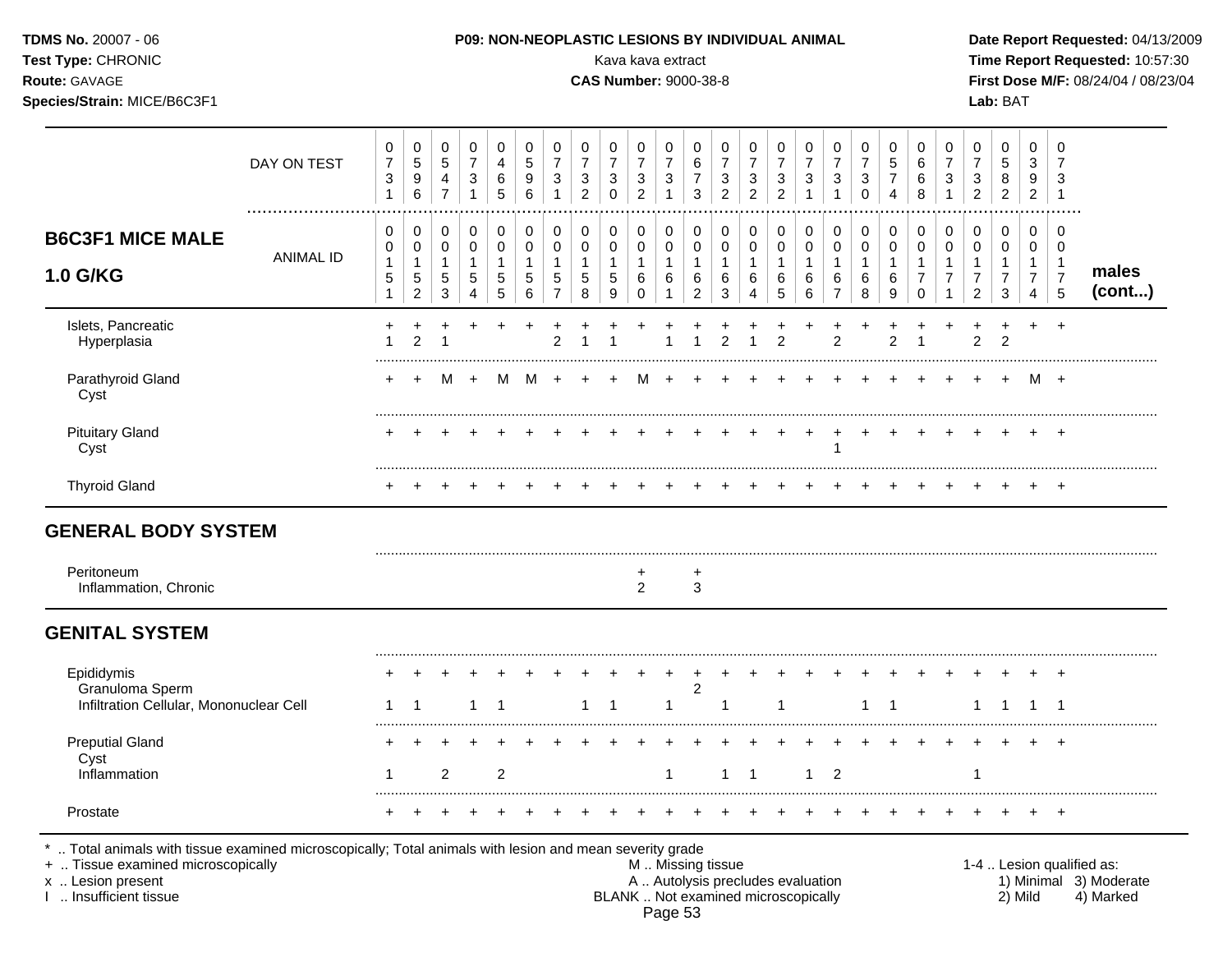| Test Type: CHRONIC<br>Route: GAVAGE<br>Species/Strain: MICE/B6C3F1                                |                                                  |                                               |                                           |                                                                          |                                                      |                                                        |                                                                  |                                                                    | Kava kava extract<br><b>CAS Number: 9000-38-8</b> |                                                                    |                                                                            |                                                               |                                                                              |                                                                    |                                            |                                                                  |                                                                  |                                                            |                                                     |                                                                   |                                                       |                                                                              | Lab: BAT                                                          |                                                                      |                                                                     | Time Report Requested: 10:57:30<br>First Dose M/F: 08/24/04 / 08/23/04 |
|---------------------------------------------------------------------------------------------------|--------------------------------------------------|-----------------------------------------------|-------------------------------------------|--------------------------------------------------------------------------|------------------------------------------------------|--------------------------------------------------------|------------------------------------------------------------------|--------------------------------------------------------------------|---------------------------------------------------|--------------------------------------------------------------------|----------------------------------------------------------------------------|---------------------------------------------------------------|------------------------------------------------------------------------------|--------------------------------------------------------------------|--------------------------------------------|------------------------------------------------------------------|------------------------------------------------------------------|------------------------------------------------------------|-----------------------------------------------------|-------------------------------------------------------------------|-------------------------------------------------------|------------------------------------------------------------------------------|-------------------------------------------------------------------|----------------------------------------------------------------------|---------------------------------------------------------------------|------------------------------------------------------------------------|
| DAY ON TEST                                                                                       | $\pmb{0}$<br>$\overline{7}$<br>3<br>$\mathbf{1}$ | 0<br>$\mathbf 5$<br>$\boldsymbol{9}$<br>$\,6$ | 0<br>5<br>4<br>$\overline{7}$             | 0<br>$\overline{7}$<br>$\ensuremath{\mathsf{3}}$<br>$\mathbf{1}$         | $\mathbf 0$<br>$\overline{4}$<br>$\,6$<br>5          | $\mathbf 0$<br>$\overline{5}$<br>$\boldsymbol{9}$<br>6 | 0<br>$\overline{7}$<br>$\ensuremath{\mathsf{3}}$<br>$\mathbf{1}$ | 0<br>$\overline{7}$<br>$\ensuremath{\mathsf{3}}$<br>$\overline{2}$ | 0<br>$\overline{7}$<br>3<br>0                     | 0<br>$\overline{7}$<br>$\ensuremath{\mathsf{3}}$<br>$\overline{c}$ | $\mathbf 0$<br>$\overline{7}$<br>$\ensuremath{\mathsf{3}}$<br>$\mathbf{1}$ | 0<br>$\,6\,$<br>$\overline{7}$<br>$\mathfrak{Z}$              | $\mathbf 0$<br>$\overline{7}$<br>$\ensuremath{\mathsf{3}}$<br>$\overline{2}$ | 0<br>$\overline{7}$<br>$\ensuremath{\mathsf{3}}$<br>$\overline{2}$ | 0<br>$\overline{7}$<br>3<br>$\overline{2}$ | 0<br>$\overline{7}$<br>$\ensuremath{\mathsf{3}}$<br>$\mathbf{1}$ | 0<br>$\overline{7}$<br>$\ensuremath{\mathsf{3}}$<br>$\mathbf{1}$ | $\mathbf 0$<br>$\overline{7}$<br>$\sqrt{3}$<br>$\mathbf 0$ | 0<br>$\sqrt{5}$<br>$\overline{7}$<br>$\overline{4}$ | $\mathbf 0$<br>$\,6$<br>$\,6$<br>8                                | 0<br>$\overline{7}$<br>$\ensuremath{\mathsf{3}}$<br>1 | $\mathbf 0$<br>$\overline{7}$<br>$\ensuremath{\mathsf{3}}$<br>$\overline{2}$ | $\mathbf 0$<br>$\,$ 5 $\,$<br>8<br>$\overline{2}$                 | $\mathbf 0$<br>3<br>9<br>$\overline{2}$                              | $\mathbf 0$<br>$\overline{7}$<br>3<br>$\overline{1}$                |                                                                        |
| <b>B6C3F1 MICE MALE</b><br><b>ANIMAL ID</b><br>1.0 G/KG                                           | 0<br>0<br>1<br>$\sqrt{5}$<br>$\mathbf{1}$        | 0<br>0<br>1<br>$\sqrt{5}$<br>$\boldsymbol{2}$ | 0<br>0<br>$\mathbf{1}$<br>$\sqrt{5}$<br>3 | $\pmb{0}$<br>$\mbox{O}$<br>$\mathbf{1}$<br>$\mathbf 5$<br>$\overline{4}$ | $\mathbf 0$<br>0<br>$\mathbf{1}$<br>$\,$ 5 $\,$<br>5 | 0<br>$\mathbf 0$<br>$\mathbf{1}$<br>$\sqrt{5}$<br>6    | 0<br>$\mathbf 0$<br>$\mathbf{1}$<br>$\sqrt{5}$<br>$\overline{7}$ | 0<br>$\mathbf 0$<br>$\mathbf{1}$<br>$\sqrt{5}$<br>8                | 0<br>0<br>$\mathbf{1}$<br>5<br>9                  | 0<br>$\pmb{0}$<br>$\mathbf{1}$<br>6<br>$\mathbf 0$                 | $\mathbf 0$<br>$\pmb{0}$<br>$\mathbf{1}$<br>$\,6\,$                        | 0<br>$\pmb{0}$<br>$\mathbf{1}$<br>$\,6\,$<br>$\boldsymbol{2}$ | 0<br>$\pmb{0}$<br>$\mathbf{1}$<br>$\,6\,$<br>3                               | 0<br>$\pmb{0}$<br>1<br>6<br>4                                      | 0<br>$\mathbf 0$<br>1<br>6<br>5            | $\pmb{0}$<br>$\mathsf 0$<br>$\mathbf{1}$<br>6<br>6               | 0<br>$\mathsf{O}\xspace$<br>$\mathbf{1}$<br>6<br>$\overline{7}$  | $\mathbf 0$<br>$\mathbf 0$<br>$\overline{1}$<br>6<br>8     | $\mathbf 0$<br>0<br>$\mathbf{1}$<br>$\,6$<br>9      | 0<br>$\mathbf 0$<br>$\mathbf{1}$<br>$\overline{7}$<br>$\mathbf 0$ | 0<br>0<br>$\mathbf{1}$<br>$\overline{7}$<br>1         | 0<br>$\pmb{0}$<br>$\mathbf{1}$<br>$\overline{7}$<br>$\overline{2}$           | $\mathbf 0$<br>$\mathbf 0$<br>$\mathbf{1}$<br>$\overline{7}$<br>3 | $\mathbf 0$<br>0<br>$\mathbf{1}$<br>$\overline{7}$<br>$\overline{4}$ | $\mathbf 0$<br>$\mathbf 0$<br>$\overline{1}$<br>$\overline{7}$<br>5 | males<br>(cont)                                                        |
| Atrophy<br>Hyperplasia<br>Infiltration Cellular, Mononuclear Cell<br>Inflammation                 |                                                  | $1 \quad 1$                                   |                                           | $\mathbf{1}$                                                             |                                                      | $\mathbf{1}$                                           | $\overline{1}$                                                   | $\overline{1}$                                                     | $\overline{1}$                                    |                                                                    |                                                                            | $\overline{2}$<br>$\overline{2}$                              | $\mathbf{1}$                                                                 | $\mathbf{1}$                                                       | $\overline{1}$                             | $\overline{1}$                                                   | 2                                                                | 3<br>$\overline{1}$                                        | $1 \quad 1$                                         |                                                                   |                                                       | $\mathbf{1}$                                                                 |                                                                   |                                                                      | $1 \quad 1$                                                         |                                                                        |
| Seminal Vesicle<br>Atrophy<br>Hyperplasia<br>Inflammation                                         |                                                  |                                               |                                           |                                                                          |                                                      |                                                        |                                                                  |                                                                    |                                                   |                                                                    |                                                                            | 2<br>$\overline{2}$                                           |                                                                              |                                                                    |                                            |                                                                  |                                                                  | 3                                                          |                                                     |                                                                   |                                                       |                                                                              |                                                                   |                                                                      | $\div$                                                              |                                                                        |
| <b>Testes</b><br>Germinal Epithelium, Atrophy                                                     |                                                  |                                               |                                           |                                                                          |                                                      |                                                        |                                                                  |                                                                    |                                                   |                                                                    |                                                                            |                                                               |                                                                              |                                                                    |                                            |                                                                  |                                                                  | 2                                                          |                                                     |                                                                   |                                                       |                                                                              |                                                                   |                                                                      |                                                                     |                                                                        |
| <b>HEMATOPOIETIC SYSTEM</b>                                                                       |                                                  |                                               |                                           |                                                                          |                                                      |                                                        |                                                                  |                                                                    |                                                   |                                                                    |                                                                            |                                                               |                                                                              |                                                                    |                                            |                                                                  |                                                                  |                                                            |                                                     |                                                                   |                                                       |                                                                              |                                                                   |                                                                      |                                                                     |                                                                        |
| <b>Bone Marrow</b>                                                                                |                                                  |                                               |                                           |                                                                          |                                                      |                                                        |                                                                  |                                                                    |                                                   |                                                                    |                                                                            |                                                               |                                                                              |                                                                    |                                            |                                                                  |                                                                  |                                                            |                                                     |                                                                   |                                                       |                                                                              |                                                                   |                                                                      |                                                                     |                                                                        |
| Lymph Node                                                                                        |                                                  |                                               |                                           |                                                                          |                                                      |                                                        |                                                                  |                                                                    |                                                   | $\ddot{}$                                                          |                                                                            |                                                               |                                                                              |                                                                    |                                            |                                                                  |                                                                  |                                                            |                                                     |                                                                   |                                                       |                                                                              |                                                                   |                                                                      |                                                                     |                                                                        |
| Lymph Node, Mandibular<br>Hyperplasia, Lymphoid                                                   |                                                  |                                               |                                           |                                                                          |                                                      |                                                        |                                                                  |                                                                    | $\ddot{}$                                         | $\ddot{}$                                                          | $\ddot{}$<br>3                                                             |                                                               |                                                                              |                                                                    |                                            |                                                                  |                                                                  | $+$                                                        | $+$                                                 |                                                                   |                                                       | $+$ $+$ $+$                                                                  |                                                                   | M + +                                                                |                                                                     |                                                                        |
| Lymph Node, Mesenteric                                                                            |                                                  |                                               |                                           |                                                                          |                                                      |                                                        |                                                                  |                                                                    |                                                   |                                                                    |                                                                            |                                                               |                                                                              | м                                                                  |                                            |                                                                  |                                                                  |                                                            |                                                     |                                                                   |                                                       |                                                                              |                                                                   |                                                                      |                                                                     |                                                                        |
| Spleen<br>Hematopoietic Cell Proliferation<br>Hyperplasia, Lymphoid<br>Lymphoid Follicle, Atrophy |                                                  |                                               | $\ddot{}$                                 | -1                                                                       | 4                                                    | $\overline{2}$                                         |                                                                  |                                                                    | $\overline{2}$                                    |                                                                    |                                                                            | 3<br>4                                                        |                                                                              |                                                                    |                                            |                                                                  |                                                                  | $\overline{2}$                                             |                                                     |                                                                   |                                                       | $\pm$                                                                        | 3<br>4                                                            | $\ddot{}$<br>$\overline{2}$                                          | $\ddot{}$                                                           |                                                                        |

\* .. Total animals with tissue examined microscopically; Total animals with lesion and mean severity grade

+ .. Tissue examined microscopically M .. Missing tissue 1-4 .. Lesion qualified as: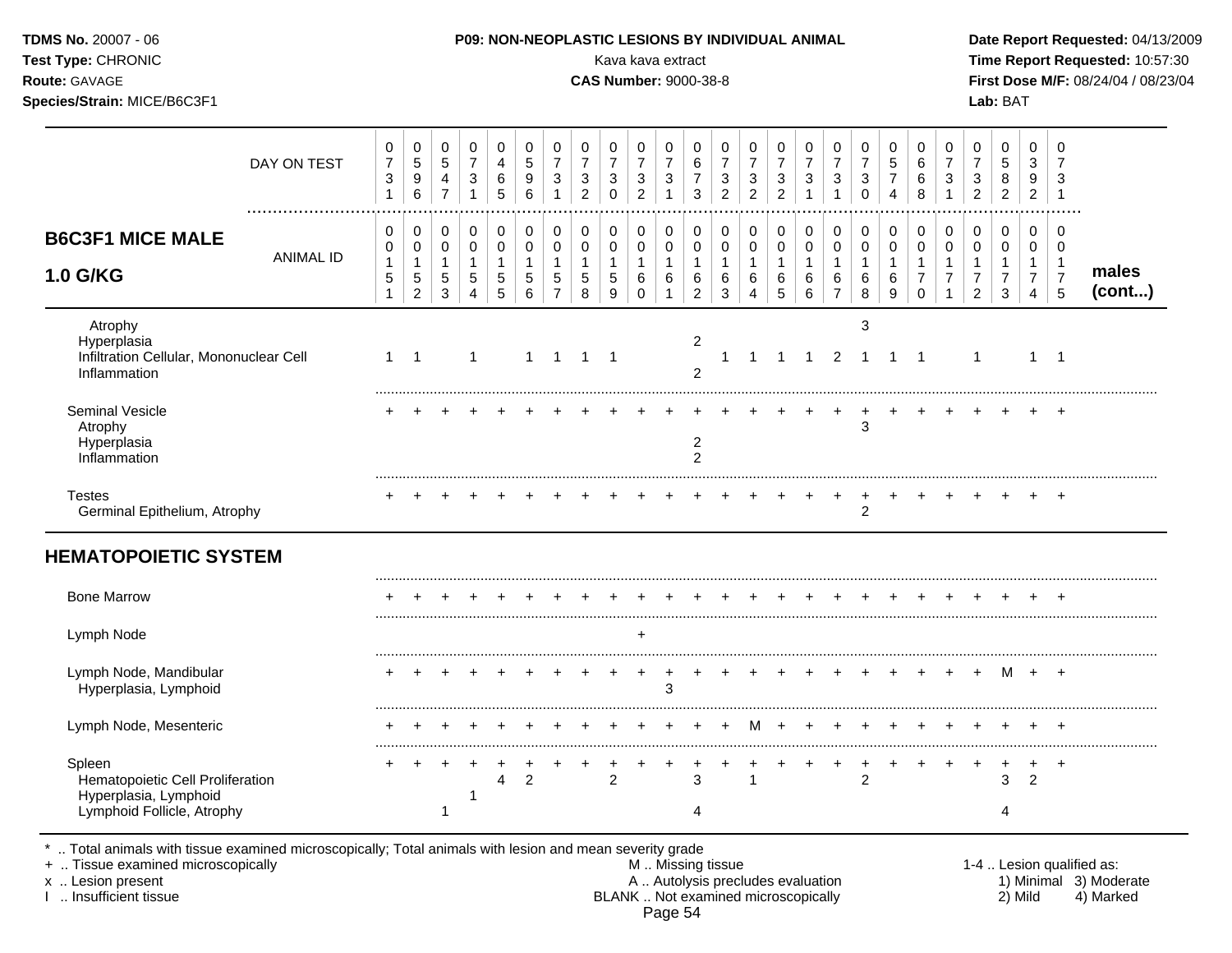| <b>TDMS No. 20007 - 06</b><br>Test Type: CHRONIC<br>Route: GAVAGE<br>Species/Strain: MICE/B6C3F1                                      |                  |                                             |                                                       |                                                             |                                                   |                                          |                                                       |                                                                  |                                                                      | Kava kava extract<br><b>CAS Number: 9000-38-8</b> |                                                                            |                                                                          |                                                         |                                            | P09: NON-NEOPLASTIC LESIONS BY INDIVIDUAL ANIMAL              |                                                       |                                            |                                    |                                                                   |                                                    |                                                                 |                                                   |                                            | Lab: BAT                                     |                                                                      |                                                     | Date Report Requested: 04/13/2009<br>Time Report Requested: 10:57:30<br>First Dose M/F: 08/24/04 / 08/23/04 |
|---------------------------------------------------------------------------------------------------------------------------------------|------------------|---------------------------------------------|-------------------------------------------------------|-------------------------------------------------------------|---------------------------------------------------|------------------------------------------|-------------------------------------------------------|------------------------------------------------------------------|----------------------------------------------------------------------|---------------------------------------------------|----------------------------------------------------------------------------|--------------------------------------------------------------------------|---------------------------------------------------------|--------------------------------------------|---------------------------------------------------------------|-------------------------------------------------------|--------------------------------------------|------------------------------------|-------------------------------------------------------------------|----------------------------------------------------|-----------------------------------------------------------------|---------------------------------------------------|--------------------------------------------|----------------------------------------------|----------------------------------------------------------------------|-----------------------------------------------------|-------------------------------------------------------------------------------------------------------------|
|                                                                                                                                       | DAY ON TEST      | 0<br>$\boldsymbol{7}$<br>3<br>$\mathbf{1}$  | 0<br>5<br>9<br>6                                      | 0<br>$\,$ 5 $\,$<br>$\overline{4}$<br>$\overline{7}$        | 0<br>$\overline{7}$<br>$\sqrt{3}$<br>$\mathbf{1}$ | 0<br>4<br>$\,6\,$<br>5                   | 0<br>5<br>9<br>6                                      | 0<br>$\overline{7}$<br>$\ensuremath{\mathsf{3}}$<br>$\mathbf{1}$ | 0<br>$\boldsymbol{7}$<br>$\ensuremath{\mathsf{3}}$<br>$\overline{c}$ | 0<br>$\overline{7}$<br>3<br>$\mathbf 0$           | $\pmb{0}$<br>$\overline{7}$<br>$\ensuremath{\mathsf{3}}$<br>$\overline{c}$ | 0<br>$\overline{7}$<br>$\ensuremath{\mathsf{3}}$<br>$\overline{1}$       | 0<br>$\,6\,$<br>$\boldsymbol{7}$<br>3                   | 0<br>$\overline{7}$<br>3<br>$\overline{2}$ | 0<br>$\overline{7}$<br>3<br>$\overline{2}$                    | 0<br>$\boldsymbol{7}$<br>$\sqrt{3}$<br>$\overline{c}$ | 0<br>$\overline{7}$<br>3<br>-1             | 0<br>$\overline{7}$<br>3           | 0<br>$\boldsymbol{7}$<br>$\ensuremath{\mathsf{3}}$<br>$\mathbf 0$ | 0<br>5<br>$\overline{7}$<br>4                      | 0<br>$\,6\,$<br>6<br>$\,8\,$                                    | 0<br>$\overline{7}$<br>$\sqrt{3}$<br>$\mathbf{1}$ | 0<br>$\overline{7}$<br>3<br>$\overline{2}$ | 0<br>$\sqrt{5}$<br>$\bf 8$<br>$\overline{2}$ | 0<br>3<br>9<br>$\overline{2}$                                        | 0<br>$\overline{7}$<br>3<br>$\overline{\mathbf{1}}$ |                                                                                                             |
| <b>B6C3F1 MICE MALE</b><br>1.0 G/KG                                                                                                   | <b>ANIMAL ID</b> | 0<br>0<br>$\mathbf{1}$<br>5<br>$\mathbf{1}$ | 0<br>$\pmb{0}$<br>$\mathbf{1}$<br>5<br>$\overline{c}$ | 0<br>$\pmb{0}$<br>$\mathbf{1}$<br>$\,$ 5 $\,$<br>$\sqrt{3}$ | 0<br>$\pmb{0}$<br>$\mathbf{1}$<br>5<br>4          | 0<br>$\pmb{0}$<br>$\mathbf{1}$<br>5<br>5 | 0<br>$\pmb{0}$<br>$\mathbf{1}$<br>5<br>$6\phantom{1}$ | 0<br>$\pmb{0}$<br>$\mathbf{1}$<br>$\mathbf 5$<br>$\overline{7}$  | 0<br>$\pmb{0}$<br>$\mathbf{1}$<br>5<br>8                             | 0<br>0<br>$\mathbf{1}$<br>$\sqrt{5}$<br>9         | $\pmb{0}$<br>$\pmb{0}$<br>$\mathbf{1}$<br>$\,6$<br>$\Omega$                | $\pmb{0}$<br>$\mathsf{O}\xspace$<br>$\mathbf{1}$<br>$\,6$<br>$\mathbf 1$ | 0<br>$\pmb{0}$<br>$\overline{1}$<br>6<br>$\overline{2}$ | 0<br>0<br>$\mathbf{1}$<br>6<br>3           | 0<br>$\pmb{0}$<br>$\mathbf{1}$<br>6<br>$\boldsymbol{\Lambda}$ | 0<br>$\pmb{0}$<br>$\mathbf{1}$<br>$\,6$<br>5          | 0<br>$\mathbf 0$<br>$\mathbf{1}$<br>6<br>6 | 0<br>0<br>1<br>6<br>$\overline{7}$ | 0<br>$\pmb{0}$<br>$\mathbf{1}$<br>6<br>8                          | 0<br>$\mathsf{O}\xspace$<br>$\mathbf{1}$<br>6<br>9 | 0<br>$\pmb{0}$<br>$\mathbf{1}$<br>$\overline{7}$<br>$\mathbf 0$ | 0<br>$\pmb{0}$<br>$\mathbf{1}$<br>7               | 0<br>0<br>$\overline{7}$<br>$\overline{2}$ | 0<br>$\pmb{0}$<br>7<br>3                     | 0<br>$\mathbf 0$<br>$\mathbf{1}$<br>$\overline{7}$<br>$\overline{4}$ | 0<br>0<br>$\overline{1}$<br>$\overline{7}$<br>5     | males<br>(cont)                                                                                             |
| Thymus<br>Atrophy<br>Inflammation, Chronic Active<br>Epithelial Cell, Hyperplasia                                                     |                  | -1                                          |                                                       |                                                             | 2                                                 | Δ                                        |                                                       | 4                                                                | $\overline{2}$                                                       | 4                                                 | $\overline{4}$<br>3                                                        | 4                                                                        | 4                                                       | $\overline{4}$                             | $\overline{4}$                                                | $\frac{1}{2}$                                         | $\overline{2}$                             | $\overline{4}$                     | $\overline{4}$                                                    | $\frac{+}{4}$                                      | $\frac{+}{2}$                                                   | $\overline{2}$                                    | $\overline{2}$                             | M                                            | $^{+}$                                                               | $^{+}$<br>2                                         |                                                                                                             |
| <b>INTEGUMENTARY SYSTEM</b>                                                                                                           |                  |                                             |                                                       |                                                             |                                                   |                                          |                                                       |                                                                  |                                                                      |                                                   |                                                                            |                                                                          |                                                         |                                            |                                                               |                                                       |                                            |                                    |                                                                   |                                                    |                                                                 |                                                   |                                            |                                              |                                                                      |                                                     |                                                                                                             |
| Mammary Gland                                                                                                                         |                  | м                                           | M                                                     | M                                                           | M                                                 |                                          |                                                       | MMM                                                              | M                                                                    | M                                                 |                                                                            | MMM                                                                      |                                                         | M                                          |                                                               | MMM                                                   |                                            | M                                  | M                                                                 | - M                                                | - M                                                             |                                                   |                                            | MMMMM                                        |                                                                      |                                                     |                                                                                                             |
| Skin<br>Hemorrhage<br>Inflammation, Chronic<br>Ulcer                                                                                  |                  |                                             |                                                       |                                                             |                                                   |                                          |                                                       |                                                                  |                                                                      |                                                   |                                                                            | 3                                                                        |                                                         |                                            | 2<br>3                                                        |                                                       |                                            |                                    |                                                                   |                                                    |                                                                 |                                                   |                                            |                                              | $\pm$                                                                | $+$                                                 |                                                                                                             |
| <b>MUSCULOSKELETAL SYSTEM</b>                                                                                                         |                  |                                             |                                                       |                                                             |                                                   |                                          |                                                       |                                                                  |                                                                      |                                                   |                                                                            |                                                                          |                                                         |                                            |                                                               |                                                       |                                            |                                    |                                                                   |                                                    |                                                                 |                                                   |                                            |                                              |                                                                      |                                                     |                                                                                                             |
| <b>Bone</b>                                                                                                                           |                  |                                             |                                                       |                                                             |                                                   |                                          |                                                       |                                                                  |                                                                      |                                                   |                                                                            |                                                                          |                                                         |                                            |                                                               |                                                       |                                            |                                    |                                                                   |                                                    |                                                                 |                                                   |                                            |                                              |                                                                      | $+$                                                 |                                                                                                             |
| <b>NERVOUS SYSTEM</b>                                                                                                                 |                  |                                             |                                                       |                                                             |                                                   |                                          |                                                       |                                                                  |                                                                      |                                                   |                                                                            |                                                                          |                                                         |                                            |                                                               |                                                       |                                            |                                    |                                                                   |                                                    |                                                                 |                                                   |                                            |                                              |                                                                      |                                                     |                                                                                                             |
| Brain                                                                                                                                 |                  |                                             |                                                       |                                                             |                                                   |                                          |                                                       |                                                                  |                                                                      |                                                   |                                                                            |                                                                          |                                                         |                                            |                                                               |                                                       |                                            |                                    |                                                                   |                                                    |                                                                 |                                                   |                                            |                                              |                                                                      |                                                     |                                                                                                             |
| <b>RESPIRATORY SYSTEM</b><br>*  Total animals with tissue examined microscopically; Total animals with lesion and mean severity grade |                  |                                             |                                                       |                                                             |                                                   |                                          |                                                       |                                                                  |                                                                      |                                                   |                                                                            |                                                                          |                                                         |                                            |                                                               |                                                       |                                            |                                    |                                                                   |                                                    |                                                                 |                                                   |                                            |                                              |                                                                      |                                                     |                                                                                                             |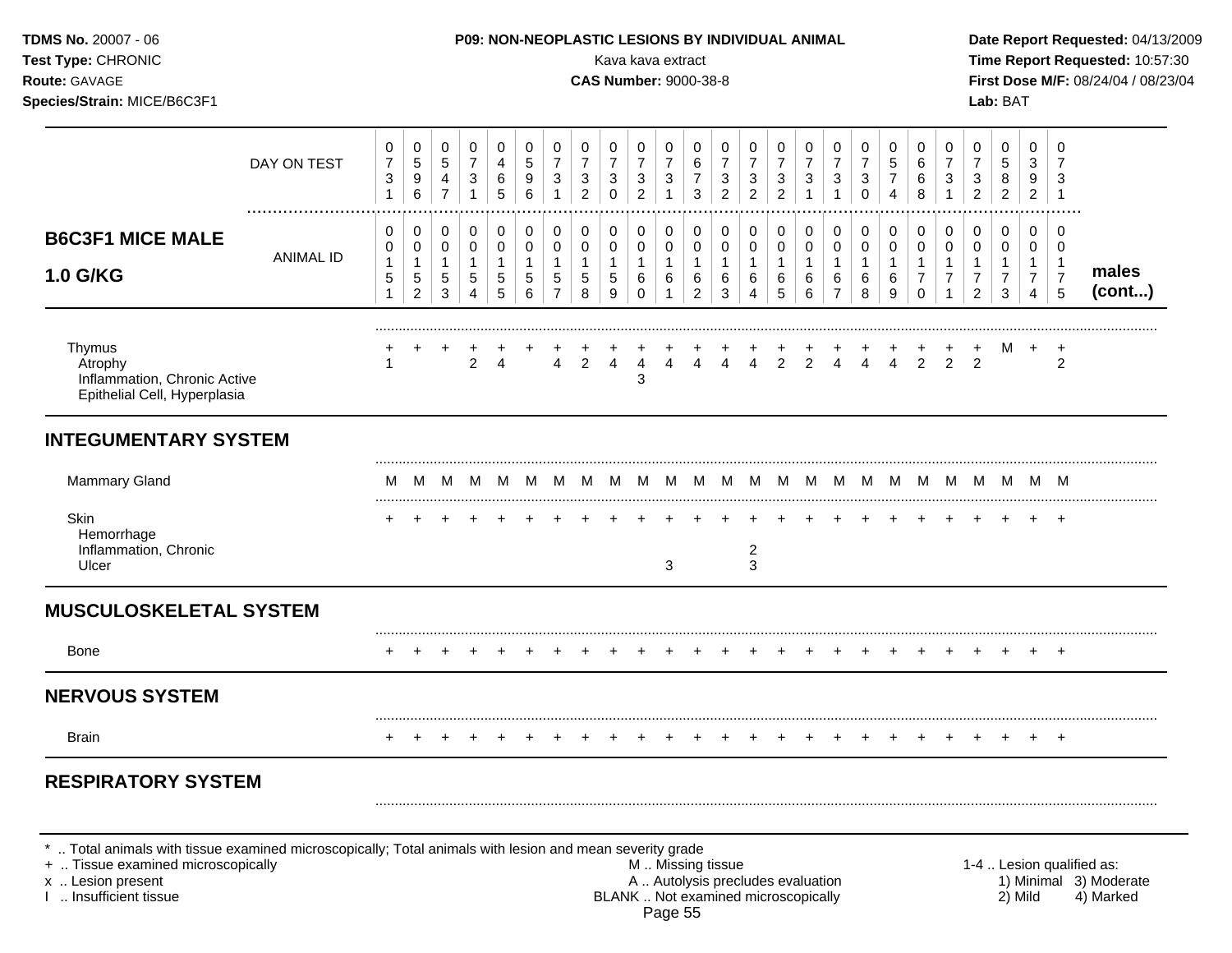| Test Type: CHRONIC<br>Route: GAVAGE<br>Species/Strain: MICE/B6C3F1                                                                                           |                                             |                                                         |                                            |                                                                |                                                      |                                 |                                                                 |                                                       |                                            | Kava kava extract<br><b>CAS Number: 9000-38-8</b>                  |                                                     |                                                               |                                                     |                                                       |                                                       |                                   |                                                         |                                               |                                            |                                                               |                                                    |                                                                      | Lab: BAT                                                         |                                                         |                                                           | Time Report Requested: 10:57:30<br>First Dose M/F: 08/24/04 / 08/23/04 |
|--------------------------------------------------------------------------------------------------------------------------------------------------------------|---------------------------------------------|---------------------------------------------------------|--------------------------------------------|----------------------------------------------------------------|------------------------------------------------------|---------------------------------|-----------------------------------------------------------------|-------------------------------------------------------|--------------------------------------------|--------------------------------------------------------------------|-----------------------------------------------------|---------------------------------------------------------------|-----------------------------------------------------|-------------------------------------------------------|-------------------------------------------------------|-----------------------------------|---------------------------------------------------------|-----------------------------------------------|--------------------------------------------|---------------------------------------------------------------|----------------------------------------------------|----------------------------------------------------------------------|------------------------------------------------------------------|---------------------------------------------------------|-----------------------------------------------------------|------------------------------------------------------------------------|
| DAY ON TEST                                                                                                                                                  | 0<br>$\overline{7}$<br>3<br>$\mathbf{1}$    | 0<br>$\mathbf 5$<br>$\boldsymbol{9}$<br>$6\phantom{1}6$ | 0<br>5<br>$\overline{4}$<br>$\overline{7}$ | 0<br>$\overline{7}$<br>$\sqrt{3}$<br>$\mathbf{1}$              | 0<br>4<br>$\,6\,$<br>5                               | 0<br>$\sqrt{5}$<br>9<br>6       | 0<br>$\overline{7}$<br>$\mathbf{3}$<br>$\mathbf{1}$             | 0<br>$\overline{7}$<br>$\mathbf{3}$<br>$\overline{2}$ | 0<br>$\overline{7}$<br>3<br>0              | 0<br>$\overline{7}$<br>$\ensuremath{\mathsf{3}}$<br>$\overline{c}$ | 0<br>$\overline{7}$<br>$\sqrt{3}$<br>$\overline{1}$ | 0<br>$\,6\,$<br>$\overline{7}$<br>3                           | 0<br>$\overline{7}$<br>$\sqrt{3}$<br>$\overline{2}$ | 0<br>$\overline{7}$<br>$\mathbf{3}$<br>$\overline{2}$ | 0<br>$\overline{7}$<br>$\mathbf{3}$<br>$\overline{2}$ | 0<br>$\overline{7}$<br>$\sqrt{3}$ | 0<br>$\overline{7}$<br>$\mathbf{3}$                     | 0<br>$\overline{7}$<br>$\sqrt{3}$<br>$\Omega$ | 0<br>5<br>$\overline{7}$<br>4              | 0<br>6<br>6<br>8                                              | 0<br>$\overline{7}$<br>3                           | 0<br>$\overline{7}$<br>$\sqrt{3}$<br>$\overline{c}$                  | 0<br>$\,$ 5 $\,$<br>$\,8\,$<br>$\overline{c}$                    | $\mathbf 0$<br>3<br>9<br>$\overline{a}$                 | $\mathbf 0$<br>7<br>3<br>$\overline{1}$                   |                                                                        |
| <b>B6C3F1 MICE MALE</b><br><b>ANIMAL ID</b><br><b>1.0 G/KG</b>                                                                                               | 0<br>0<br>$\mathbf{1}$<br>5<br>$\mathbf{1}$ | 0<br>0<br>1<br>$\sqrt{5}$<br>$\overline{2}$             | 0<br>0<br>1<br>5<br>3                      | 0<br>$\pmb{0}$<br>$\mathbf{1}$<br>5<br>$\overline{\mathbf{4}}$ | $\mathbf 0$<br>$\mathbf 0$<br>$\mathbf{1}$<br>5<br>5 | 0<br>$\mathbf 0$<br>1<br>5<br>6 | 0<br>$\pmb{0}$<br>$\mathbf{1}$<br>$\mathbf 5$<br>$\overline{7}$ | 0<br>$\mathbf 0$<br>$\mathbf{1}$<br>5<br>8            | 0<br>$\mathbf 0$<br>$\mathbf{1}$<br>5<br>9 | 0<br>0<br>$\mathbf{1}$<br>6<br>$\Omega$                            | 0<br>$\mathbf 0$<br>$\mathbf{1}$<br>6               | 0<br>$\mathbf 0$<br>$\mathbf{1}$<br>$\,6\,$<br>$\overline{c}$ | 0<br>$\mathbf 0$<br>$\mathbf{1}$<br>$\,6\,$<br>3    | 0<br>$\mathbf 0$<br>$\mathbf{1}$<br>6<br>4            | 0<br>$\pmb{0}$<br>1<br>6<br>5                         | 0<br>$\mathbf 0$<br>6<br>6        | 0<br>$\mathbf 0$<br>$\mathbf{1}$<br>6<br>$\overline{7}$ | 0<br>$\mathbf 0$<br>$\mathbf{1}$<br>6<br>8    | 0<br>$\mathbf 0$<br>$\mathbf{1}$<br>6<br>9 | 0<br>$\mathsf 0$<br>$\mathbf 1$<br>$\overline{7}$<br>$\Omega$ | 0<br>$\mathbf 0$<br>$\mathbf{1}$<br>$\overline{7}$ | 0<br>$\mathbf 0$<br>$\mathbf{1}$<br>$\overline{7}$<br>$\overline{2}$ | 0<br>$\mathbf 0$<br>$\mathbf{1}$<br>$\overline{7}$<br>$\sqrt{3}$ | $\mathbf 0$<br>0<br>$\mathbf{1}$<br>$\overline{7}$<br>4 | 0<br>$\mathbf 0$<br>$\overline{1}$<br>$\overline{7}$<br>5 | males<br>(cont)                                                        |
| Lung<br>Inflammation<br>Alveolar Epithelium, Hyperplasia<br>Alveolus, Infiltration Cellular, Histiocyte<br>Bronchus, Hyperplasia                             |                                             |                                                         |                                            |                                                                |                                                      |                                 | 2<br>3                                                          |                                                       |                                            |                                                                    | -1                                                  |                                                               |                                                     |                                                       |                                                       |                                   |                                                         |                                               |                                            |                                                               |                                                    |                                                                      |                                                                  |                                                         |                                                           |                                                                        |
| Nose<br>Inflammation, Suppurative<br>Inflammation, Chronic<br>Polyp, Inflammatory<br>Nasolacrimal Duct, Inflammation,<br>Suppurative                         |                                             | 2<br>2                                                  |                                            |                                                                |                                                      | -1<br>1                         |                                                                 |                                                       |                                            |                                                                    |                                                     |                                                               | $\overline{c}$<br>2                                 |                                                       |                                                       |                                   |                                                         |                                               |                                            | 1                                                             |                                                    |                                                                      | $\mathbf 1$                                                      |                                                         | $\pm$                                                     |                                                                        |
| Trachea                                                                                                                                                      |                                             |                                                         |                                            |                                                                |                                                      |                                 |                                                                 |                                                       |                                            |                                                                    |                                                     |                                                               |                                                     |                                                       |                                                       |                                   |                                                         |                                               |                                            |                                                               |                                                    |                                                                      |                                                                  |                                                         |                                                           |                                                                        |
| <b>SPECIAL SENSES SYSTEM</b><br>Eye<br>Anterior Chamber, Inflammation,<br>Suppurative<br>Cornea, Inflammation, Chronic<br>Retrobulbar, Inflammation, Chronic |                                             |                                                         | $\overline{a}$                             |                                                                |                                                      | 3                               |                                                                 |                                                       |                                            |                                                                    |                                                     |                                                               |                                                     |                                                       | 2                                                     |                                   |                                                         |                                               |                                            | $\mathbf 1$                                                   |                                                    |                                                                      |                                                                  |                                                         |                                                           |                                                                        |
| Harderian Gland<br>Hyperplasia<br>Infiltration Cellular, Mononuclear Cell                                                                                    | 1                                           |                                                         |                                            |                                                                | $\mathbf{1}$                                         | $\overline{1}$                  | $\overline{1}$                                                  | $\overline{1}$                                        | $\overline{1}$                             | $\overline{c}$                                                     | -1                                                  |                                                               |                                                     |                                                       | 1                                                     | $\overline{1}$                    | $\overline{1}$                                          | $1 \quad 1$                                   |                                            |                                                               | $\mathbf{1}$                                       | $\overline{1}$                                                       | $\overline{1}$                                                   | $1 \quad 1$                                             |                                                           |                                                                        |

### **URINARY SYSTEM**

\* .. Total animals with tissue examined microscopically; Total animals with lesion and mean severity grade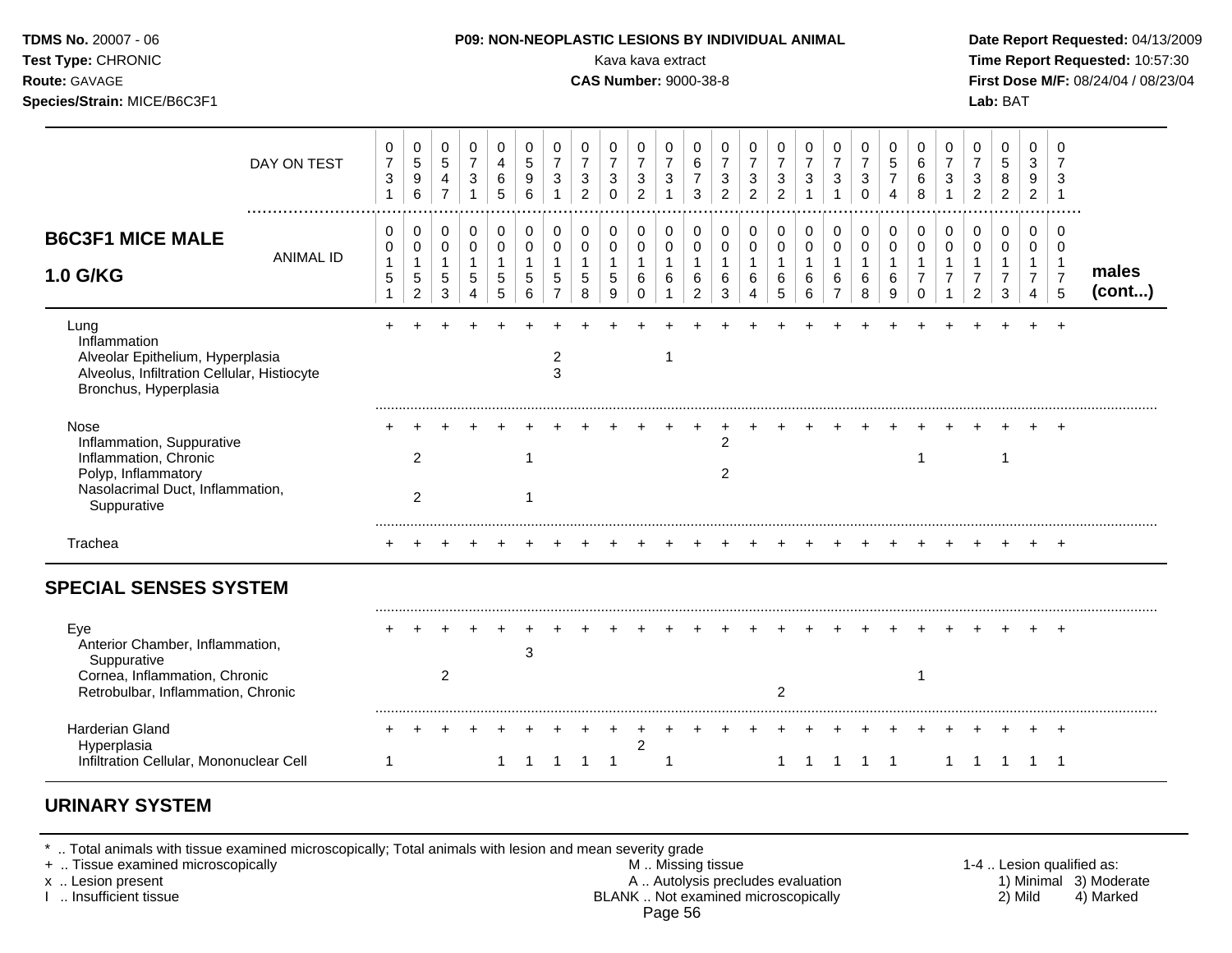| Test Type: CHRONIC<br><b>Route: GAVAGE</b><br>Species/Strain: MICE/B6C3F1                                                               |                  |                                                                  |                                           |                                        |                                                   |                  |                                                       |                                                   |                                                       | Kava kava extract<br><b>CAS Number: 9000-38-8</b> |                                                                    |                                               |                                                         |                                                     |                               |                          |                                                  |                               |                                                 |                                        |                                                      |                          |                                                                            | Lab: BAT                                      |                                               |                                                           | Time Report Requested: 10:57:30<br>First Dose M/F: 08/24/04 / 08/23/04 |
|-----------------------------------------------------------------------------------------------------------------------------------------|------------------|------------------------------------------------------------------|-------------------------------------------|----------------------------------------|---------------------------------------------------|------------------|-------------------------------------------------------|---------------------------------------------------|-------------------------------------------------------|---------------------------------------------------|--------------------------------------------------------------------|-----------------------------------------------|---------------------------------------------------------|-----------------------------------------------------|-------------------------------|--------------------------|--------------------------------------------------|-------------------------------|-------------------------------------------------|----------------------------------------|------------------------------------------------------|--------------------------|----------------------------------------------------------------------------|-----------------------------------------------|-----------------------------------------------|-----------------------------------------------------------|------------------------------------------------------------------------|
|                                                                                                                                         | DAY ON TEST      | 0<br>$\overline{7}$<br>$\ensuremath{\mathsf{3}}$<br>$\mathbf{1}$ | 0<br>$\mathbf 5$<br>$\boldsymbol{9}$<br>6 | 0<br>$\sqrt{5}$<br>4<br>$\overline{7}$ | 0<br>$\overline{7}$<br>$\sqrt{3}$<br>$\mathbf{1}$ | 0<br>4<br>6<br>5 | 0<br>$\sqrt{5}$<br>$\boldsymbol{9}$<br>6              | 0<br>$\overline{7}$<br>$\sqrt{3}$<br>$\mathbf{1}$ | 0<br>$\overline{7}$<br>$\mathbf{3}$<br>$\overline{2}$ | 0<br>$\boldsymbol{7}$<br>3<br>$\Omega$            | 0<br>$\overline{7}$<br>$\ensuremath{\mathsf{3}}$<br>$\overline{2}$ | 0<br>$\overline{7}$<br>$\sqrt{3}$             | 0<br>6<br>$\boldsymbol{7}$<br>3                         | 0<br>$\overline{7}$<br>$\sqrt{3}$<br>$\overline{2}$ | 0<br>$\overline{7}$<br>3<br>2 | 0<br>3<br>$\overline{2}$ | 0<br>$\overline{7}$<br>$\ensuremath{\mathsf{3}}$ | 0<br>$\overline{7}$<br>3      | 0<br>$\boldsymbol{7}$<br>$\sqrt{3}$<br>$\Omega$ | 0<br>$\sqrt{5}$<br>$\overline{7}$<br>4 | 0<br>6<br>$\,6$<br>8                                 | 0<br>$\overline{7}$<br>3 | 0<br>$\boldsymbol{7}$<br>$\mathbf{3}$<br>$\overline{2}$                    | 0<br>$\,$ 5 $\,$<br>$\bf 8$<br>$\overline{a}$ | 0<br>3<br>9<br>$\overline{2}$                 | 0<br>3<br>$\overline{1}$                                  |                                                                        |
| <b>B6C3F1 MICE MALE</b><br>1.0 G/KG                                                                                                     | <b>ANIMAL ID</b> | 0<br>0<br>$\mathbf{1}$<br>5<br>1                                 | 0<br>$\pmb{0}$<br>5<br>2                  | 0<br>0<br>$\overline{1}$<br>5<br>3     | 0<br>$\pmb{0}$<br>$\mathbf{1}$<br>$\sqrt{5}$<br>4 | 0<br>0<br>5<br>5 | 0<br>$\mathbf 0$<br>$\overline{1}$<br>$\sqrt{5}$<br>6 | 0<br>$\,0\,$<br>1<br>5<br>$\overline{7}$          | 0<br>0<br>$\mathbf{1}$<br>5<br>8                      | 0<br>0<br>$\mathbf{1}$<br>5<br>9                  | 0<br>0<br>6<br>$\Omega$                                            | $\pmb{0}$<br>$\mathbf 0$<br>$\mathbf{1}$<br>6 | 0<br>$\mathbf 0$<br>$\mathbf{1}$<br>6<br>$\overline{2}$ | 0<br>$\mathbf 0$<br>$\mathbf{1}$<br>6<br>3          | 0<br>0<br>6<br>4              | 0<br>0<br>6<br>5         | 0<br>$\pmb{0}$<br>6<br>6                         | 0<br>0<br>6<br>$\overline{7}$ | 0<br>0<br>1<br>6<br>8                           | 0<br>0<br>$\mathbf{1}$<br>6<br>9       | 0<br>0<br>$\mathbf{1}$<br>$\overline{7}$<br>$\Omega$ | 0<br>0<br>$\overline{7}$ | $\pmb{0}$<br>$\pmb{0}$<br>$\mathbf{1}$<br>$\overline{7}$<br>$\overline{2}$ | 0<br>0<br>$\overline{7}$<br>3                 | 0<br>0<br>$\mathbf{1}$<br>$\overline{7}$<br>4 | 0<br>$\mathbf 0$<br>$\overline{1}$<br>$\overline{7}$<br>5 | males<br>(cont)                                                        |
| Kidney<br>Hydronephrosis<br>Inflammation<br>Metaplasia, Osseous                                                                         |                  |                                                                  |                                           |                                        |                                                   |                  |                                                       | 3                                                 |                                                       |                                                   |                                                                    |                                               |                                                         |                                                     |                               |                          |                                                  |                               |                                                 |                                        |                                                      |                          |                                                                            | 3                                             |                                               |                                                           |                                                                        |
| Nephropathy<br>Papilla, Necrosis<br>Renal Tubule, Hyperplasia<br>Renal Tubule, Mineralization<br>Renal Tubule, Pigmentation, Lipofuscin |                  | $\mathbf{1}$                                                     | $\overline{1}$                            |                                        | $\mathbf 1$                                       |                  | $\overline{2}$<br>1                                   |                                                   |                                                       |                                                   | 2<br>$\mathbf 1$                                                   | $\overline{1}$                                | 2<br>$\mathbf{1}$<br>3                                  | $\overline{2}$<br>$1 \quad 1$                       |                               |                          |                                                  |                               | 2                                               |                                        | $\mathbf{1}$                                         | $\overline{2}$           |                                                                            | 2<br>2                                        |                                               |                                                           |                                                                        |
| Urethra<br>Inflammation<br>Necrosis                                                                                                     |                  |                                                                  |                                           |                                        |                                                   |                  |                                                       |                                                   |                                                       |                                                   |                                                                    |                                               |                                                         |                                                     |                               |                          |                                                  |                               |                                                 |                                        |                                                      |                          |                                                                            |                                               |                                               |                                                           |                                                                        |
| <b>Urinary Bladder</b><br>Infiltration Cellular, Mononuclear Cell<br>Transitional Epithelium, Cytoplasmic<br>Alteration                 |                  |                                                                  |                                           |                                        | $\overline{1}$                                    |                  | $\overline{1}$                                        | $\mathbf{1}$                                      |                                                       | $\overline{1}$                                    |                                                                    |                                               |                                                         |                                                     | $^{+}$                        |                          |                                                  |                               |                                                 |                                        |                                                      |                          |                                                                            |                                               |                                               | $^{+}$                                                    |                                                                        |

\* .. Total animals with tissue examined microscopically; Total animals with lesion and mean severity grade

+ .. Tissue examined microscopically M .. Missing tissue 1-4 .. Lesion qualified as: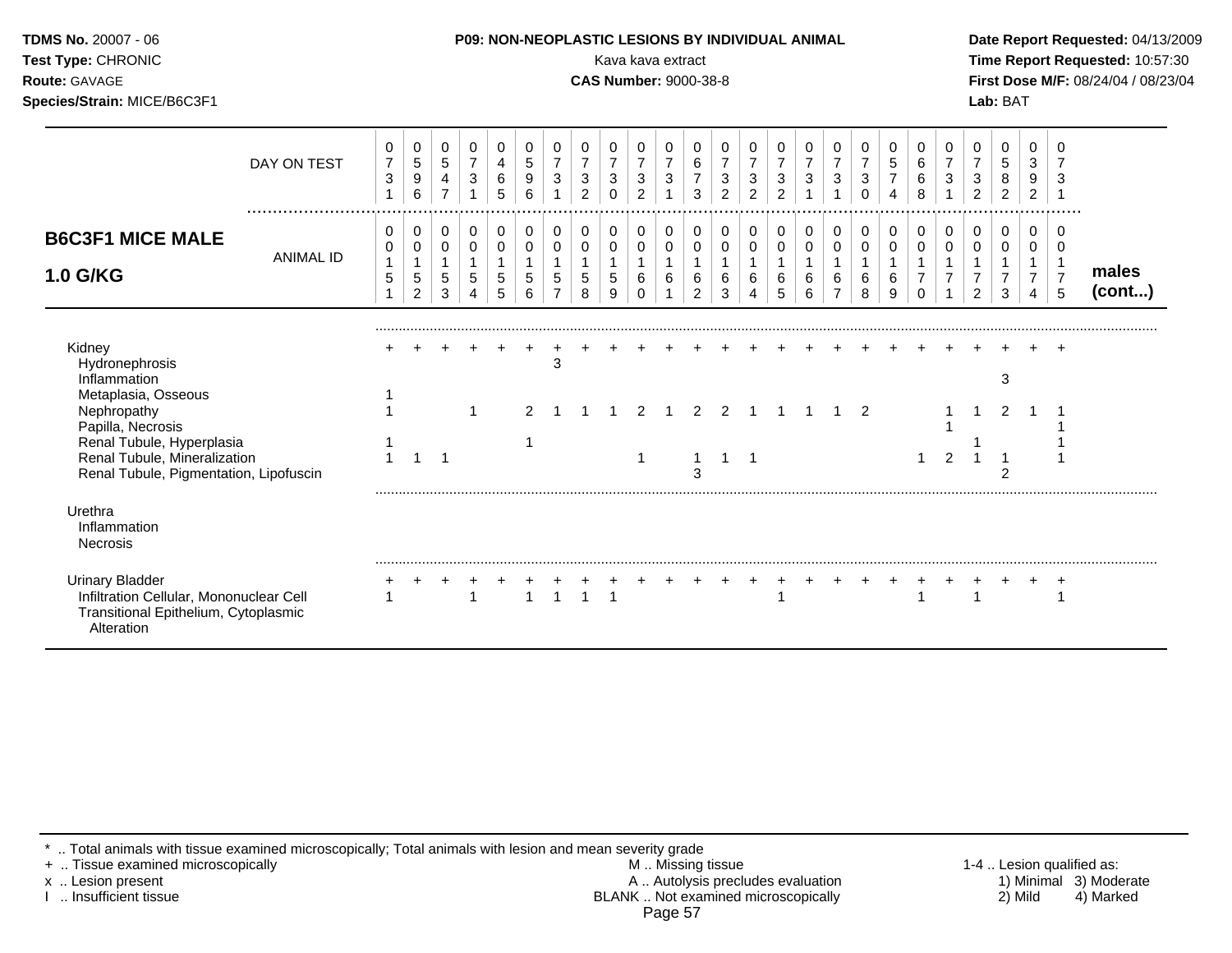| Test Type: CHRONIC<br>Route: GAVAGE<br>Species/Strain: MICE/B6C3F1           |                                                    |                                                    |                                                           |                                                                    |                                                  |                                          |                                                             |                                                      | Kava kava extract<br><b>CAS Number: 9000-38-8</b> |                                       |                                                  |                                          |                                                     |                                                |                                                                              |                                                   |                                                                  |                                                                |                                                 |                                                       |                                                     |                                                   | Lab: BAT                                                       |                                                 |                                                      |     | Time Report Requested: 10:57:30<br>First Dose M/F: 08/24/04 / 08/23/04 |
|------------------------------------------------------------------------------|----------------------------------------------------|----------------------------------------------------|-----------------------------------------------------------|--------------------------------------------------------------------|--------------------------------------------------|------------------------------------------|-------------------------------------------------------------|------------------------------------------------------|---------------------------------------------------|---------------------------------------|--------------------------------------------------|------------------------------------------|-----------------------------------------------------|------------------------------------------------|------------------------------------------------------------------------------|---------------------------------------------------|------------------------------------------------------------------|----------------------------------------------------------------|-------------------------------------------------|-------------------------------------------------------|-----------------------------------------------------|---------------------------------------------------|----------------------------------------------------------------|-------------------------------------------------|------------------------------------------------------|-----|------------------------------------------------------------------------|
| DAY ON TEST                                                                  | 0<br>$\sqrt{5}$<br>8<br>$\overline{2}$             | 0<br>$\overline{7}$<br>$\sqrt{3}$<br>$\mathbf{1}$  | 0<br>$6\phantom{a}$<br>$\boldsymbol{9}$<br>$\overline{c}$ | 0<br>$\overline{7}$<br>$\ensuremath{\mathsf{3}}$<br>$\overline{2}$ | 0<br>$\overline{7}$<br>$\mathbf{3}$<br>$\pmb{0}$ | 0<br>$\overline{7}$<br>$\mathbf{1}$<br>8 | $\pmb{0}$<br>$\overline{7}$<br>$\sqrt{3}$<br>$\overline{2}$ | 0<br>$\overline{7}$<br>$\sqrt{3}$<br>$\overline{2}$  | 0<br>$\overline{7}$<br>$\sqrt{3}$<br>$\mathbf{1}$ | 0<br>$\overline{7}$<br>3<br>1         | 0<br>$\overline{7}$<br>$\sqrt{3}$<br>$\mathbf 0$ | 0<br>$\overline{7}$<br>3<br>$\mathbf{1}$ | 0<br>$\overline{7}$<br>$\sqrt{3}$<br>$\overline{2}$ | 0<br>$\overline{7}$<br>$\sqrt{3}$<br>$\pmb{0}$ | $\mathbf 0$<br>$\overline{7}$<br>$\ensuremath{\mathsf{3}}$<br>$\overline{1}$ | 0<br>$\overline{7}$<br>$\sqrt{3}$<br>$\mathbf{1}$ | 0<br>$\overline{7}$<br>$\ensuremath{\mathsf{3}}$<br>$\mathbf{1}$ | $\mathbf 0$<br>$\sqrt{5}$<br>$\boldsymbol{9}$<br>5             | 0<br>$\overline{7}$<br>3<br>$\mathbf{1}$        | 0<br>$\overline{7}$<br>$\mathbf{3}$<br>$\overline{2}$ | 0<br>$\overline{7}$<br>$\sqrt{3}$<br>$\overline{2}$ | 0<br>$\overline{7}$<br>$\sqrt{3}$<br>$\mathbf{1}$ | $\mathbf 0$<br>$\overline{7}$<br>$\mathbf 0$<br>$\overline{7}$ | 0<br>$\overline{7}$<br>3<br>$2^{\circ}$         | $\mathbf 0$<br>$\overline{7}$<br>3<br>$\overline{2}$ |     |                                                                        |
| <b>B6C3F1 MICE MALE</b><br><b>ANIMAL ID</b><br>1.0 G/KG                      | $\mathbf 0$<br>0<br>$\mathbf{1}$<br>$\overline{7}$ | $\mathbf 0$<br>0<br>$\mathbf{1}$<br>$\overline{7}$ | 0<br>0<br>$\mathbf{1}$<br>$\overline{7}$                  | $\mathbf 0$<br>0<br>$\mathbf{1}$<br>$\overline{7}$                 | $\mathbf 0$<br>$\pmb{0}$<br>$\mathbf{1}$<br>8    | 0<br>$\pmb{0}$<br>$\mathbf{1}$<br>8      | $\mathbf 0$<br>$\mathbf 0$<br>$\mathbf{1}$<br>$\bf 8$       | $\mathbf 0$<br>$\pmb{0}$<br>$\overline{1}$<br>$\bf8$ | $\mathbf 0$<br>0<br>$\mathbf{1}$<br>$\,8\,$       | $\mathbf 0$<br>0<br>$\mathbf{1}$<br>8 | $\mathbf 0$<br>$\pmb{0}$<br>$\mathbf{1}$<br>8    | 0<br>0<br>$\mathbf{1}$<br>8              | $\mathbf 0$<br>$\pmb{0}$<br>$\mathbf{1}$<br>$\bf8$  | $\mathbf 0$<br>$\pmb{0}$<br>$\mathbf{1}$<br>8  | $\mathbf 0$<br>$\mathbf 0$<br>$\mathbf{1}$<br>9                              | $\mathbf 0$<br>$\mathbf 0$<br>$\mathbf{1}$<br>9   | 0<br>$\pmb{0}$<br>$\mathbf{1}$<br>$\boldsymbol{9}$               | $\mathbf 0$<br>$\mathbf 0$<br>$\mathbf{1}$<br>$\boldsymbol{9}$ | $\mathbf 0$<br>$\mathbf 0$<br>$\mathbf{1}$<br>9 | $\mathbf 0$<br>$\pmb{0}$<br>$\mathbf{1}$<br>9         | $\mathbf 0$<br>$\mathbf 0$<br>$\mathbf{1}$<br>9     | $\mathbf 0$<br>$\mathbf 0$<br>$\mathbf{1}$<br>9   | $\mathbf 0$<br>$\mathbf 0$<br>$\overline{1}$<br>9              | $\mathbf 0$<br>$\mathbf 0$<br>$\mathbf{1}$<br>9 | $\mathbf 0$<br>0<br>$\overline{2}$<br>$\mathbf 0$    |     |                                                                        |
| <b>ALIMENTARY SYSTEM</b>                                                     | 6                                                  | $\overline{7}$                                     | 8                                                         | $\boldsymbol{9}$                                                   | $\pmb{0}$                                        | $\mathbf{1}$                             | $\sqrt{2}$                                                  | $\sqrt{3}$                                           | 4                                                 | 5                                     | 6                                                | $\overline{7}$                           | 8                                                   | $\boldsymbol{9}$                               | $\pmb{0}$                                                                    | $\mathbf{1}$                                      | $\boldsymbol{2}$                                                 | $\ensuremath{\mathsf{3}}$                                      | 4                                               | 5                                                     | $\,6\,$                                             | $\overline{7}$                                    | $\bf 8$                                                        | 9                                               | $\mathbf 0$                                          |     | * TOTALS                                                               |
| Esophagus                                                                    |                                                    |                                                    |                                                           |                                                                    |                                                  |                                          |                                                             |                                                      |                                                   |                                       |                                                  |                                          |                                                     |                                                |                                                                              |                                                   |                                                                  |                                                                |                                                 |                                                       |                                                     |                                                   |                                                                |                                                 |                                                      | -50 |                                                                        |
| Gallbladder<br>Infiltration Cellular, Mononuclear Cell                       |                                                    |                                                    |                                                           |                                                                    |                                                  | $+$                                      | M                                                           | $+$                                                  |                                                   |                                       |                                                  |                                          |                                                     |                                                |                                                                              |                                                   | $+$                                                              |                                                                | $+$                                             |                                                       |                                                     | $+$                                               | $+$                                                            | $+$                                             | $+$                                                  | -47 | 1 1.0                                                                  |
| Intestine Large, Cecum                                                       |                                                    |                                                    |                                                           |                                                                    |                                                  |                                          |                                                             |                                                      |                                                   |                                       |                                                  |                                          |                                                     |                                                |                                                                              |                                                   |                                                                  |                                                                |                                                 |                                                       |                                                     |                                                   |                                                                |                                                 |                                                      | -50 |                                                                        |
| Intestine Large, Colon                                                       |                                                    |                                                    |                                                           |                                                                    |                                                  |                                          |                                                             |                                                      |                                                   |                                       |                                                  |                                          |                                                     |                                                |                                                                              |                                                   |                                                                  |                                                                |                                                 |                                                       |                                                     |                                                   |                                                                |                                                 |                                                      | -50 |                                                                        |
| Intestine Large, Rectum                                                      |                                                    |                                                    |                                                           |                                                                    |                                                  |                                          |                                                             |                                                      |                                                   |                                       |                                                  |                                          |                                                     |                                                |                                                                              |                                                   |                                                                  |                                                                |                                                 |                                                       |                                                     |                                                   |                                                                |                                                 |                                                      | 50  |                                                                        |
| Intestine Small, Duodenum                                                    |                                                    |                                                    |                                                           |                                                                    |                                                  |                                          |                                                             |                                                      |                                                   |                                       |                                                  |                                          |                                                     |                                                |                                                                              |                                                   |                                                                  |                                                                |                                                 |                                                       |                                                     |                                                   |                                                                |                                                 |                                                      | -50 |                                                                        |
| Intestine Small, Ileum                                                       |                                                    |                                                    |                                                           |                                                                    |                                                  |                                          |                                                             |                                                      |                                                   |                                       |                                                  |                                          |                                                     |                                                |                                                                              |                                                   |                                                                  |                                                                |                                                 |                                                       |                                                     |                                                   |                                                                |                                                 |                                                      | 50  |                                                                        |
| Intestine Small, Jejunum<br>Peyer's Patch, Hyperplasia, Lymphoid             |                                                    |                                                    |                                                           |                                                                    |                                                  |                                          |                                                             |                                                      |                                                   |                                       |                                                  |                                          | $\pm$                                               |                                                |                                                                              |                                                   |                                                                  |                                                                |                                                 |                                                       |                                                     |                                                   | $+$                                                            | $+$                                             | $+$                                                  | -50 | 14.0                                                                   |
| Liver<br><b>Amyloid Deposition</b><br>Angiectasis<br><b>Basophilic Focus</b> |                                                    |                                                    | 1<br>X                                                    |                                                                    | $\mathbf 1$                                      |                                          | $\overline{2}$                                              | $\overline{2}$                                       |                                                   |                                       |                                                  |                                          |                                                     |                                                |                                                                              | $\overline{2}$                                    | $\overline{\phantom{0}}$                                         |                                                                |                                                 |                                                       | $\overline{c}$                                      |                                                   |                                                                |                                                 | $+$                                                  | -50 | 13.0<br>10 1.7<br>1                                                    |
| Clear Cell Focus<br>Degeneration, Cystic<br><b>Eosinophilic Focus</b>        |                                                    |                                                    |                                                           |                                                                    | Χ                                                |                                          | $\times$<br>X X X X X X X X X X X X X X X X                 |                                                      | $X$ $X$                                           |                                       |                                                  |                                          |                                                     | x x x x x x                                    |                                                                              |                                                   |                                                                  |                                                                |                                                 | X X                                                   |                                                     | $X$ $X$                                           | x x x x x x x                                                  |                                                 |                                                      |     | 21<br>11.0<br>43                                                       |

\* .. Total animals with tissue examined microscopically; Total animals with lesion and mean severity grade

+ .. Tissue examined microscopically M .. Missing tissue 1-4 .. Lesion qualified as: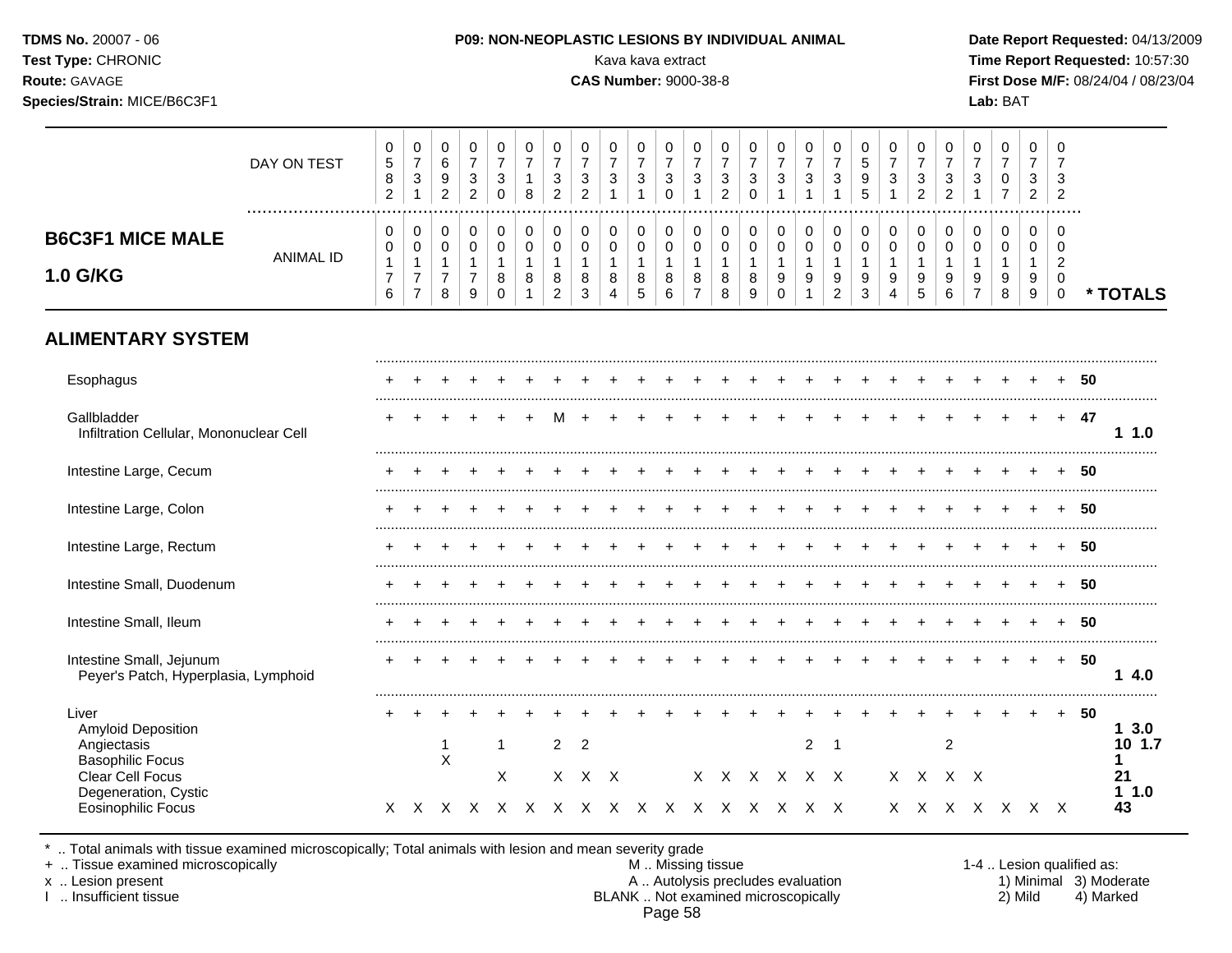**Test Type:** CHRONIC **Transfer CHRONIC** Kava Rava extract Kava extract **Time Report Requested:** 10:57:30 **Route:** GAVAGE **CAS Number:** 9000-38-8 **First Dose M/F:** 08/24/04 / 08/23/04 **Species/Strain:** MICE/B6C3F1 **Lab:** BAT

|                                                                                                                                                       | DAY ON TEST      | $\mathbf 0$<br>$\,$ 5 $\,$<br>$\bf8$<br>$\overline{2}$               | $\mathbf 0$<br>$\boldsymbol{7}$<br>$\ensuremath{\mathsf{3}}$<br>$\overline{1}$ | $\mathbf 0$<br>$\,6\,$<br>9<br>$\overline{2}$                  | 0<br>$\overline{7}$<br>$\mathbf{3}$<br>$\overline{2}$           | $\mathbf 0$<br>$\overline{7}$<br>3<br>$\Omega$              | 0<br>$\overline{7}$<br>$\mathbf{1}$<br>8                | $\mathbf 0$<br>$\overline{7}$<br>$\mathbf{3}$<br>$\overline{2}$   | 0<br>$\overline{7}$<br>$\sqrt{3}$<br>2             | 0<br>$\overline{7}$<br>$\mathfrak{S}$<br>$\overline{1}$ | $\mathbf 0$<br>$\overline{7}$<br>$\sqrt{3}$<br>$\mathbf{1}$ | $\pmb{0}$<br>$\overline{7}$<br>$\mathbf{3}$<br>$\Omega$         | $\pmb{0}$<br>$\overline{7}$<br>$\sqrt{3}$                                 | $\pmb{0}$<br>$\overline{7}$<br>$\sqrt{3}$<br>$\overline{2}$ | 0<br>$\overline{7}$<br>$\mathfrak{Z}$<br>$\Omega$  | 0<br>$\overline{7}$<br>$\mathbf{3}$                       | 0<br>$\overline{\mathbf{7}}$<br>$\ensuremath{\mathsf{3}}$     | $\pmb{0}$<br>$\overline{7}$<br>$\sqrt{3}$<br>$\mathbf{1}$         | 0<br>5<br>9<br>5                                   | $\mathbf 0$<br>$\overline{7}$<br>$\sqrt{3}$<br>$\overline{1}$     | 0<br>$\overline{7}$<br>$\sqrt{3}$<br>$\overline{2}$ | $\mathbf 0$<br>$\overline{7}$<br>$\sqrt{3}$<br>$\overline{2}$ | 0<br>$\overline{7}$<br>$\mathbf{3}$           | 0<br>$\overline{7}$<br>$\pmb{0}$<br>$\overline{7}$      | $\mathbf 0$<br>$\overline{7}$<br>$\sqrt{3}$<br>$\overline{2}$ | 0<br>$\overline{7}$<br>3<br>$\overline{2}$                |    |                                            |
|-------------------------------------------------------------------------------------------------------------------------------------------------------|------------------|----------------------------------------------------------------------|--------------------------------------------------------------------------------|----------------------------------------------------------------|-----------------------------------------------------------------|-------------------------------------------------------------|---------------------------------------------------------|-------------------------------------------------------------------|----------------------------------------------------|---------------------------------------------------------|-------------------------------------------------------------|-----------------------------------------------------------------|---------------------------------------------------------------------------|-------------------------------------------------------------|----------------------------------------------------|-----------------------------------------------------------|---------------------------------------------------------------|-------------------------------------------------------------------|----------------------------------------------------|-------------------------------------------------------------------|-----------------------------------------------------|---------------------------------------------------------------|-----------------------------------------------|---------------------------------------------------------|---------------------------------------------------------------|-----------------------------------------------------------|----|--------------------------------------------|
| <b>B6C3F1 MICE MALE</b><br><b>1.0 G/KG</b>                                                                                                            | <b>ANIMAL ID</b> | $\mathbf 0$<br>0<br>$\mathbf{1}$<br>$\overline{7}$<br>$6\phantom{a}$ | 0<br>$\pmb{0}$<br>$\mathbf{1}$<br>$\overline{7}$<br>$\overline{7}$             | $\Omega$<br>$\mathbf 0$<br>$\mathbf{1}$<br>$\overline{7}$<br>8 | $\mathbf 0$<br>$\pmb{0}$<br>$\mathbf{1}$<br>$\overline{7}$<br>9 | $\mathbf 0$<br>$\mathbf 0$<br>$\mathbf{1}$<br>8<br>$\Omega$ | 0<br>$\mathbf 0$<br>$\mathbf{1}$<br>8<br>$\overline{1}$ | $\mathbf 0$<br>$\mathbf 0$<br>$\mathbf{1}$<br>8<br>$\overline{2}$ | $\mathbf 0$<br>$\pmb{0}$<br>$\mathbf{1}$<br>8<br>3 | 0<br>$\mathbf 0$<br>$\mathbf{1}$<br>8<br>$\overline{4}$ | $\mathbf 0$<br>$\mathbf 0$<br>$\mathbf{1}$<br>8<br>5        | $\mathbf 0$<br>$\pmb{0}$<br>$\mathbf{1}$<br>8<br>$6\phantom{a}$ | $\mathbf 0$<br>$\mathsf{O}\xspace$<br>$\mathbf{1}$<br>8<br>$\overline{7}$ | $\mathbf 0$<br>$\pmb{0}$<br>$\mathbf{1}$<br>8<br>8          | $\mathbf 0$<br>$\pmb{0}$<br>$\mathbf{1}$<br>8<br>9 | 0<br>$\mathsf{O}\xspace$<br>$\mathbf{1}$<br>9<br>$\Omega$ | $\mathbf 0$<br>$\pmb{0}$<br>$\mathbf{1}$<br>9<br>$\mathbf{1}$ | $\mathbf 0$<br>$\mathbf 0$<br>$\mathbf{1}$<br>9<br>$\overline{2}$ | $\mathbf 0$<br>$\pmb{0}$<br>$\mathbf{1}$<br>9<br>3 | $\mathbf 0$<br>$\mathbf 0$<br>$\mathbf{1}$<br>9<br>$\overline{4}$ | $\mathbf 0$<br>$\pmb{0}$<br>$\mathbf{1}$<br>9<br>5  | $\mathbf 0$<br>$\mathbf 0$<br>$\mathbf{1}$<br>9<br>6          | 0<br>0<br>$\mathbf{1}$<br>9<br>$\overline{7}$ | 0<br>$\pmb{0}$<br>$\mathbf{1}$<br>9<br>8                | $\Omega$<br>0<br>$\mathbf{1}$<br>9<br>9                       | $\Omega$<br>0<br>$\sqrt{2}$<br>$\mathbf 0$<br>$\mathbf 0$ |    | * TOTALS                                   |
| Fatty Change<br>Hematopoietic Cell Proliferation<br>Infiltration Cellular, Mononuclear Cell<br>Inflammation, Suppurative<br>Mineralization            |                  | $\mathbf{1}$                                                         |                                                                                |                                                                | -1                                                              | 1<br>1                                                      | 2                                                       | $\overline{2}$<br>-1                                              | $\mathbf 1$                                        |                                                         | 1                                                           |                                                                 | $\overline{2}$                                                            | $\overline{2}$                                              | 2<br>-1                                            | 1                                                         |                                                               | $\overline{2}$<br>-1                                              |                                                    | 2                                                                 | 1                                                   | -1                                                            | $\overline{c}$                                |                                                         | -1                                                            | $\overline{1}$                                            |    | 24 1.3<br>$12.0$<br>48 1.1<br>13.0<br>12.0 |
| <b>Mixed Cell Focus</b><br><b>Necrosis</b><br><b>Tension Lipidosis</b><br>Vacuolization Cytoplasmic<br>Bile Duct, Cyst<br>Centrilobular, Fatty Change |                  | 2                                                                    |                                                                                | -1                                                             |                                                                 | $\boldsymbol{\mathsf{X}}$                                   |                                                         |                                                                   |                                                    |                                                         | $X$ $X$ $X$ $X$                                             |                                                                 |                                                                           |                                                             |                                                    |                                                           |                                                               | $\boldsymbol{\mathsf{X}}$                                         |                                                    |                                                                   | $\overline{2}$                                      |                                                               | $X$ $X$                                       | 3                                                       | $\times$                                                      |                                                           |    | 12<br>13 2.0<br>2<br>12.0<br>2.0<br>4.0    |
| Centrilobular, Hypertrophy                                                                                                                            |                  | 2                                                                    | 2                                                                              | $\overline{2}$                                                 | $\overline{2}$                                                  |                                                             |                                                         | 2                                                                 | 2                                                  | $\overline{2}$                                          | $\overline{2}$                                              |                                                                 | $\overline{2}$                                                            | $\overline{2}$                                              | $\overline{2}$                                     | $\overline{2}$                                            | 2                                                             | $\overline{2}$                                                    |                                                    | $\overline{c}$                                                    | 2                                                   | $\mathcal{P}$                                                 | $\overline{2}$                                | $\overline{2}$                                          | 2                                                             | 2                                                         |    | 39 2.0                                     |
| Mesentery<br>Fat, Necrosis                                                                                                                            |                  |                                                                      |                                                                                |                                                                |                                                                 |                                                             |                                                         |                                                                   |                                                    | $\ddot{}$<br>3                                          |                                                             |                                                                 |                                                                           |                                                             |                                                    |                                                           | $\ddot{}$<br>3                                                |                                                                   |                                                    |                                                                   |                                                     |                                                               |                                               |                                                         |                                                               |                                                           | 3  | 32.7                                       |
| Pancreas<br>Duct, Cyst                                                                                                                                |                  |                                                                      |                                                                                |                                                                |                                                                 |                                                             |                                                         |                                                                   |                                                    |                                                         |                                                             |                                                                 |                                                                           |                                                             |                                                    |                                                           |                                                               |                                                                   |                                                    |                                                                   |                                                     |                                                               |                                               |                                                         |                                                               |                                                           | 50 | 1                                          |
| Salivary Glands<br>Infiltration Cellular, Mononuclear Cell                                                                                            |                  |                                                                      |                                                                                |                                                                | 1                                                               | 1                                                           |                                                         | 1                                                                 | 1                                                  |                                                         | -1                                                          |                                                                 | $\overline{2}$                                                            |                                                             |                                                    | 1                                                         | $\mathbf{1}$                                                  | 1                                                                 | $\mathbf 1$                                        |                                                                   |                                                     |                                                               |                                               | 1                                                       |                                                               | $\mathbf{1}$                                              | 50 | 36 1.1                                     |
| Stomach, Forestomach<br>Inflammation, Chronic<br><b>Necrosis</b><br>Epithelium, Hyperplasia                                                           |                  | $\mathbf{1}$<br>3<br>1                                               |                                                                                | $\overline{c}$<br>$\overline{c}$                               | $\mathbf{1}$<br>-1                                              | $\overline{c}$<br>$\overline{2}$                            |                                                         |                                                                   | 1<br>1                                             | $\mathbf{1}$                                            | $\overline{2}$<br>$\overline{c}$<br>2                       | $\overline{2}$<br>$\overline{2}$                                |                                                                           |                                                             |                                                    |                                                           |                                                               |                                                                   |                                                    |                                                                   |                                                     | 2<br>3                                                        |                                               | +<br>$\overline{c}$<br>$\overline{c}$<br>$\overline{2}$ | 2                                                             | $\ddot{}$<br>$\mathbf{1}$<br>$\mathcal{P}$                | 50 | 24 1.5<br>10 1.8<br>22 1.8                 |
| Stomach, Glandular<br>Infiltration Cellular, Mononuclear Cell                                                                                         |                  |                                                                      |                                                                                |                                                                |                                                                 |                                                             |                                                         |                                                                   |                                                    |                                                         |                                                             |                                                                 |                                                                           |                                                             |                                                    |                                                           |                                                               |                                                                   |                                                    |                                                                   |                                                     |                                                               |                                               |                                                         |                                                               | $+$                                                       | 50 | 11.0                                       |

\* .. Total animals with tissue examined microscopically; Total animals with lesion and mean severity grade<br>+ .. Tissue examined microscopically

+ .. Tissue examined microscopically  $M$ .. Missing tissue 1-4 .. Lesion qualified as: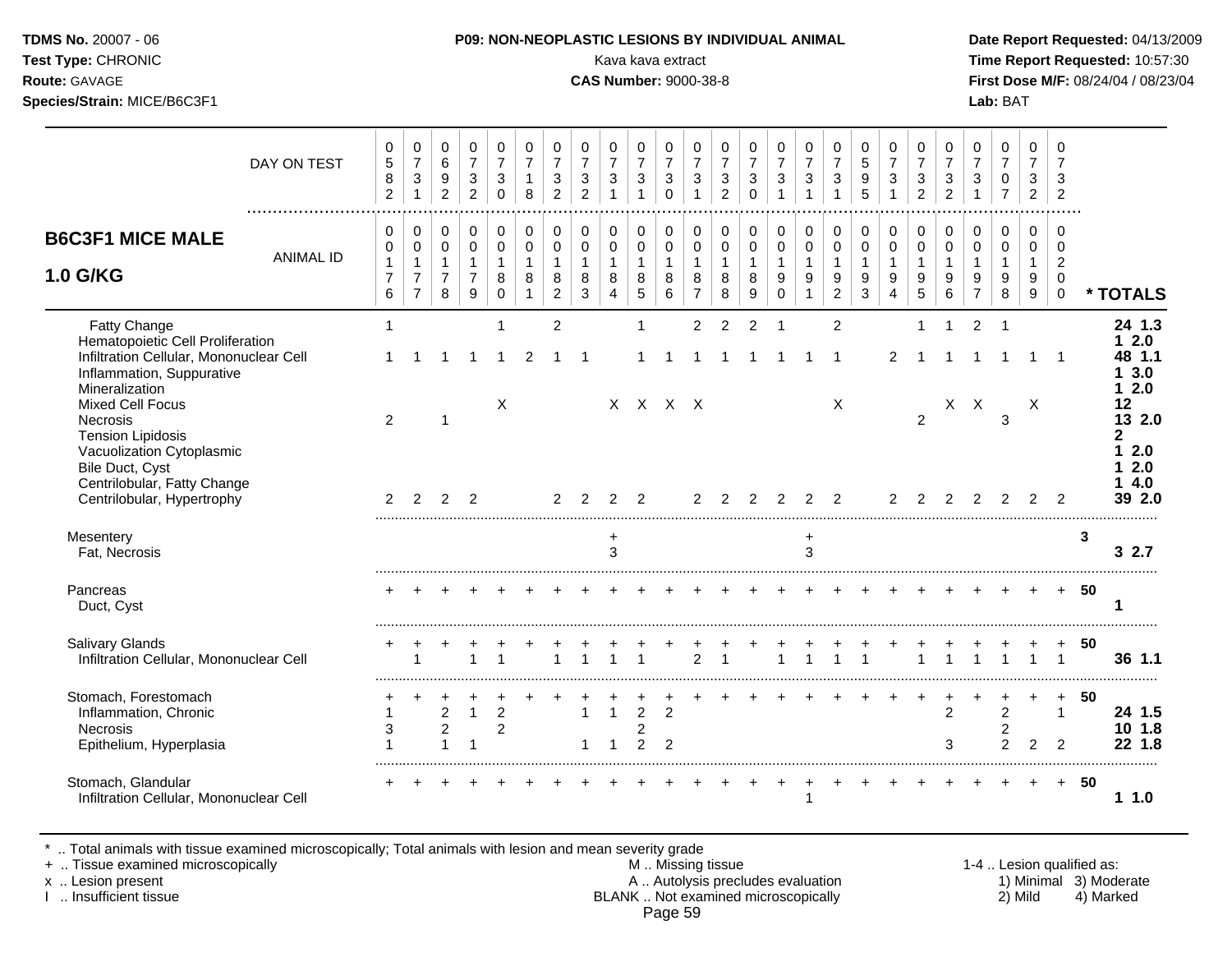| Test Type: CHRONIC<br>Route: GAVAGE<br>Species/Strain: MICE/B6C3F1                                                             |                  |                                              |                                                           |                                                    |                                                                                      |                                                                  |                                                                 |                                                                          |                                              | Kava kava extract<br><b>CAS Number: 9000-38-8</b> |                                                             |                                                                                   |                                                             |                                                                            |                                                            |                                                       |                                                                            |                                                                          |                                                                 |                                                             |                                                             |                                                 |                                                                          | Lab: BAT                                                     |                                                            |                                                             |        | Time Report Requested: 10:57:30<br>First Dose M/F: 08/24/04 / 08/23/04 |
|--------------------------------------------------------------------------------------------------------------------------------|------------------|----------------------------------------------|-----------------------------------------------------------|----------------------------------------------------|--------------------------------------------------------------------------------------|------------------------------------------------------------------|-----------------------------------------------------------------|--------------------------------------------------------------------------|----------------------------------------------|---------------------------------------------------|-------------------------------------------------------------|-----------------------------------------------------------------------------------|-------------------------------------------------------------|----------------------------------------------------------------------------|------------------------------------------------------------|-------------------------------------------------------|----------------------------------------------------------------------------|--------------------------------------------------------------------------|-----------------------------------------------------------------|-------------------------------------------------------------|-------------------------------------------------------------|-------------------------------------------------|--------------------------------------------------------------------------|--------------------------------------------------------------|------------------------------------------------------------|-------------------------------------------------------------|--------|------------------------------------------------------------------------|
|                                                                                                                                | DAY ON TEST      | $\mathbf 0$<br>$\sqrt{5}$<br>8<br>$\sqrt{2}$ | $\pmb{0}$<br>$\overline{7}$<br>$\sqrt{3}$<br>$\mathbf{1}$ | 0<br>$\,6\,$<br>$9\,$<br>$\overline{2}$            | $\begin{array}{c} 0 \\ 7 \end{array}$<br>$\ensuremath{\mathsf{3}}$<br>$\overline{c}$ | $\mathsf 0$<br>$\boldsymbol{7}$<br>$\mathfrak{S}$<br>$\mathbf 0$ | $\pmb{0}$<br>$\overline{7}$<br>$\mathbf{1}$<br>8                | $\,0\,$<br>$\overline{7}$<br>$\ensuremath{\mathsf{3}}$<br>$\overline{c}$ | $\pmb{0}$<br>$\overline{7}$<br>$\frac{3}{2}$ | 0<br>$\overline{7}$<br>3<br>$\mathbf{1}$          | $\pmb{0}$<br>$\boldsymbol{7}$<br>$\sqrt{3}$<br>$\mathbf{1}$ | $\begin{array}{c} 0 \\ 7 \end{array}$<br>$\ensuremath{\mathsf{3}}$<br>$\mathsf 0$ | $\pmb{0}$<br>$\overline{7}$<br>$\sqrt{3}$<br>$\overline{1}$ | $\pmb{0}$<br>$\overline{7}$<br>$\ensuremath{\mathsf{3}}$<br>$\overline{2}$ | $\pmb{0}$<br>$\overline{7}$<br>$\mathbf{3}$<br>$\mathbf 0$ | 0<br>$\overline{7}$<br>$\mathfrak{S}$<br>$\mathbf{1}$ | $\pmb{0}$<br>$\overline{7}$<br>$\ensuremath{\mathsf{3}}$<br>$\overline{1}$ | $\pmb{0}$<br>$\overline{7}$<br>$\ensuremath{\mathsf{3}}$<br>$\mathbf{1}$ | $\mathbf 0$<br>$\sqrt{5}$<br>$\boldsymbol{9}$<br>$\overline{5}$ | $\pmb{0}$<br>$\boldsymbol{7}$<br>$\sqrt{3}$<br>$\mathbf{1}$ | $\pmb{0}$<br>$\overline{7}$<br>$\sqrt{3}$<br>$\overline{c}$ | 0<br>$\overline{7}$<br>3<br>$\overline{2}$      | $\pmb{0}$<br>$\overline{7}$<br>$\ensuremath{\mathsf{3}}$<br>$\mathbf{1}$ | $\mathsf 0$<br>$\overline{7}$<br>$\pmb{0}$<br>$\overline{7}$ | $\mathbf 0$<br>$\overline{7}$<br>$\sqrt{3}$<br>$2^{\circ}$ | $\mathbf 0$<br>$\overline{7}$<br>3<br>$\overline{2}$        |        |                                                                        |
| <b>B6C3F1 MICE MALE</b><br>1.0 G/KG                                                                                            | <b>ANIMAL ID</b> | 0<br>0<br>$\mathbf{1}$<br>$\overline{7}$     | 0<br>$\mathbf 0$<br>$\mathbf{1}$<br>$\overline{7}$        | $\mathbf 0$<br>0<br>$\mathbf{1}$<br>$\overline{7}$ | $\pmb{0}$<br>$\pmb{0}$<br>$\mathbf{1}$<br>$\overline{7}$                             | $\mathbf 0$<br>$\mathbf 0$<br>$\mathbf{1}$<br>8                  | $\mathbf 0$<br>$\mathbf 0$<br>$\mathbf{1}$<br>8<br>$\mathbf{1}$ | 0<br>$\pmb{0}$<br>$\mathbf{1}$<br>8                                      | 0<br>$\mathbf 0$<br>$\mathbf{1}$<br>8        | 0<br>$\mathbf 0$<br>$\mathbf{1}$<br>8             | $\mathbf 0$<br>0<br>$\mathbf{1}$<br>8                       | $\mathbf 0$<br>$\mathbf 0$<br>$\mathbf{1}$<br>8                                   | 0<br>$\mathsf{O}\xspace$<br>$\mathbf{1}$<br>8               | 0<br>$\mathbf 0$<br>$\mathbf{1}$<br>8                                      | 0<br>$\mathbf 0$<br>$\mathbf{1}$<br>8                      | 0<br>$\pmb{0}$<br>$\mathbf{1}$<br>9                   | $\mathbf 0$<br>$\pmb{0}$<br>$\mathbf{1}$<br>9<br>$\mathbf{1}$              | $\mathbf 0$<br>$\mathbf 0$<br>$\mathbf{1}$<br>9                          | $\Omega$<br>$\mathbf 0$<br>$\mathbf{1}$<br>9                    | $\mathbf 0$<br>$\mathbf 0$<br>$\mathbf{1}$<br>9             | 0<br>$\mathbf 0$<br>$\mathbf{1}$<br>9                       | $\mathbf 0$<br>$\mathbf 0$<br>$\mathbf{1}$<br>9 | $\mathbf 0$<br>$\mathbf 0$<br>$\mathbf{1}$<br>9<br>$\overline{7}$        | $\mathbf 0$<br>$\mathbf 0$<br>$\mathbf{1}$<br>9              | $\mathbf 0$<br>0<br>$\mathbf{1}$<br>9                      | $\mathbf 0$<br>$\mathbf 0$<br>$\overline{2}$<br>$\mathbf 0$ |        |                                                                        |
| Glands, Ectasia                                                                                                                |                  | 6                                            | $\overline{7}$                                            | 8                                                  | 9                                                                                    | $\Omega$                                                         |                                                                 | $\overline{2}$                                                           | 3                                            | $\overline{4}$                                    | 5                                                           | 6                                                                                 | $\overline{7}$                                              | 8                                                                          | 9                                                          | $\Omega$                                              |                                                                            | $\overline{2}$                                                           | 3                                                               | $\overline{4}$                                              | 5                                                           | 6                                               |                                                                          | 8                                                            | 9                                                          | $\mathbf 0$<br>$\overline{c}$                               |        | * TOTALS<br>2, 1.5                                                     |
| Tooth<br>Dysplasia                                                                                                             |                  |                                              |                                                           |                                                    |                                                                                      |                                                                  |                                                                 | 1                                                                        | $\overline{1}$                               |                                                   |                                                             | $\mathbf{1}$                                                                      | 3                                                           | $\overline{1}$                                                             |                                                            |                                                       | $\mathbf{1}$                                                               | $\overline{1}$                                                           |                                                                 | $\overline{2}$                                              | $\mathbf{1}$                                                | $\overline{1}$                                  | 3                                                                        | $\mathbf{1}$                                                 | $\overline{2}$                                             | $\overline{1}$                                              | + 21   | 21 1.5                                                                 |
| <b>CARDIOVASCULAR SYSTEM</b>                                                                                                   |                  |                                              |                                                           |                                                    |                                                                                      |                                                                  |                                                                 |                                                                          |                                              |                                                   |                                                             |                                                                                   |                                                             |                                                                            |                                                            |                                                       |                                                                            |                                                                          |                                                                 |                                                             |                                                             |                                                 |                                                                          |                                                              |                                                            |                                                             |        |                                                                        |
| <b>Blood Vessel</b>                                                                                                            |                  |                                              |                                                           |                                                    |                                                                                      |                                                                  |                                                                 |                                                                          |                                              |                                                   |                                                             |                                                                                   |                                                             |                                                                            |                                                            |                                                       |                                                                            |                                                                          |                                                                 |                                                             |                                                             |                                                 |                                                                          |                                                              |                                                            |                                                             | + 50   |                                                                        |
| Heart<br>Cardiomyopathy<br>Inflammation, Suppurative<br>Artery, Infiltration Cellular, Mononuclear                             |                  | $\mathbf{1}$                                 |                                                           | $\mathbf{1}$                                       | $\overline{1}$                                                                       |                                                                  |                                                                 |                                                                          | $\ddot{}$                                    | $\ddot{}$<br>$\mathbf{1}$                         | $+$                                                         | $\ddot{}$                                                                         | $+$                                                         | $+$                                                                        | $+$                                                        | 1                                                     | $\ddot{}$                                                                  | $\ddot{}$                                                                | $\ddot{}$<br>$\mathfrak{p}$                                     | $\ddot{}$                                                   |                                                             | $\ddot{}$                                       | $\ddot{}$                                                                | $+$<br>-1                                                    | $+$<br>$\mathbf{1}$                                        | $+$<br>$\overline{1}$                                       | 50     | 14 1.1<br>12.0<br>1.0                                                  |
| Cell<br>Myocardium, Mineralization<br>Valve, Inflammation                                                                      |                  |                                              |                                                           |                                                    |                                                                                      |                                                                  |                                                                 |                                                                          |                                              |                                                   |                                                             |                                                                                   |                                                             |                                                                            |                                                            |                                                       |                                                                            |                                                                          | 2                                                               |                                                             |                                                             |                                                 |                                                                          |                                                              |                                                            |                                                             |        | 12.0<br>14.0                                                           |
| <b>ENDOCRINE SYSTEM</b>                                                                                                        |                  |                                              |                                                           |                                                    |                                                                                      |                                                                  |                                                                 |                                                                          |                                              |                                                   |                                                             |                                                                                   |                                                             |                                                                            |                                                            |                                                       |                                                                            |                                                                          |                                                                 |                                                             |                                                             |                                                 |                                                                          |                                                              |                                                            |                                                             |        |                                                                        |
| <b>Adrenal Cortex</b><br>Hypertrophy<br>Vacuolization Cytoplasmic<br>Subcapsular, Hyperplasia<br>Zona Reticularis, Hyperplasia |                  |                                              | $2 \quad 1$                                               |                                                    | -1                                                                                   | 2                                                                | 2                                                               | -1                                                                       | $\overline{2}$                               | 2<br>$\overline{2}$                               | 2                                                           | -1                                                                                | $\mathbf 1$                                                 | -1                                                                         | $\mathbf{1}$                                               | 2                                                     |                                                                            | $\overline{2}$                                                           | $\mathbf 1$                                                     | 2                                                           |                                                             | -1                                              | $\overline{1}$                                                           | $\overline{1}$                                               | $\overline{1}$                                             | $\mathbf{1}$<br>$\overline{2}$                              | + 50   | 21.0<br>3 1.0<br>49 1.3<br>4 2.3                                       |
|                                                                                                                                |                  |                                              |                                                           |                                                    |                                                                                      |                                                                  |                                                                 |                                                                          |                                              |                                                   |                                                             |                                                                                   |                                                             |                                                                            |                                                            |                                                       |                                                                            |                                                                          |                                                                 |                                                             |                                                             |                                                 |                                                                          |                                                              |                                                            |                                                             | $+ 50$ |                                                                        |

\* .. Total animals with tissue examined microscopically; Total animals with lesion and mean severity grade

+ .. Tissue examined microscopically M .. Missing tissue 1-4 .. Lesion qualified as: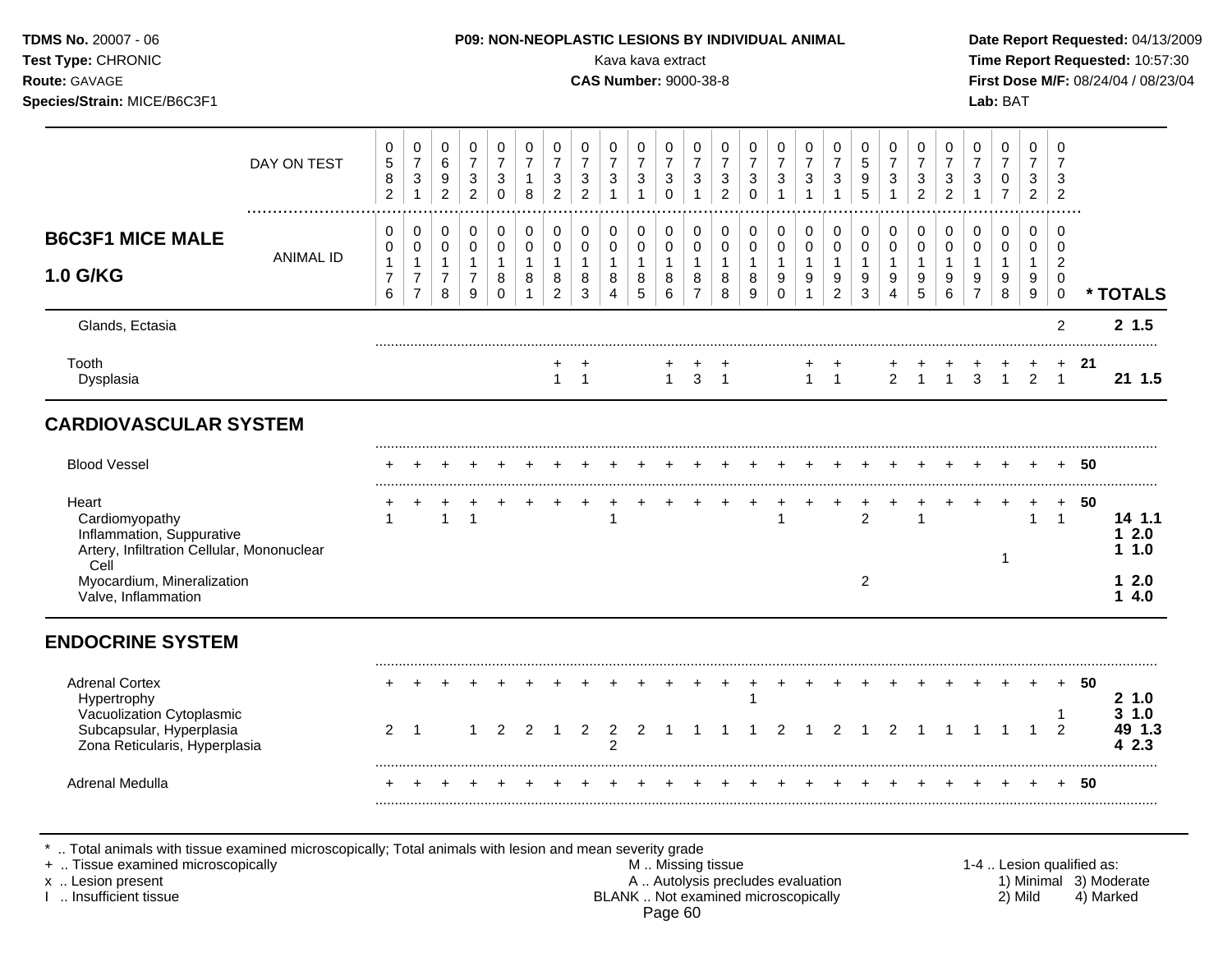| Test Type: CHRONIC<br>Route: GAVAGE<br>Species/Strain: MICE/B6C3F1 |                       |                                                     |                                                                  |                                            |                                                                          |                                                 |                                          |                                            |                                                                    | Kava kava extract<br><b>CAS Number: 9000-38-8</b> |                                          |                                                                         |                                                       |                                                               |                                      |                                       |                                          |                                        |                                         |                                                   |                                                                    |                                            |                                          | Lab: BAT                                   |                                                      |                                                      |              | Time Report Requested: 10:57:30<br>First Dose M/F: 08/24/04 / 08/23/04 |
|--------------------------------------------------------------------|-----------------------|-----------------------------------------------------|------------------------------------------------------------------|--------------------------------------------|--------------------------------------------------------------------------|-------------------------------------------------|------------------------------------------|--------------------------------------------|--------------------------------------------------------------------|---------------------------------------------------|------------------------------------------|-------------------------------------------------------------------------|-------------------------------------------------------|---------------------------------------------------------------|--------------------------------------|---------------------------------------|------------------------------------------|----------------------------------------|-----------------------------------------|---------------------------------------------------|--------------------------------------------------------------------|--------------------------------------------|------------------------------------------|--------------------------------------------|------------------------------------------------------|------------------------------------------------------|--------------|------------------------------------------------------------------------|
|                                                                    | DAY ON TEST           | $\pmb{0}$<br>$\sqrt{5}$<br>$\bf8$<br>$\overline{2}$ | 0<br>$\overline{7}$<br>$\ensuremath{\mathsf{3}}$<br>$\mathbf{1}$ | 0<br>$\,6\,$<br>9<br>$\overline{a}$        | $\,0\,$<br>$\overline{7}$<br>$\ensuremath{\mathsf{3}}$<br>$\overline{c}$ | 0<br>$\overline{7}$<br>$\sqrt{3}$<br>$\Omega$   | 0<br>$\overline{7}$<br>$\mathbf{1}$<br>8 | 0<br>$\overline{7}$<br>3<br>$\overline{2}$ | 0<br>$\overline{7}$<br>$\ensuremath{\mathsf{3}}$<br>$\overline{2}$ | 0<br>$\overline{7}$<br>3                          | 0<br>$\overline{7}$<br>3<br>$\mathbf{1}$ | $\pmb{0}$<br>$\overline{7}$<br>$\ensuremath{\mathsf{3}}$<br>$\mathbf 0$ | 0<br>$\overline{7}$<br>$\mathbf{3}$<br>$\overline{1}$ | $\mathbf 0$<br>$\overline{7}$<br>$\sqrt{3}$<br>$\overline{2}$ | 0<br>$\overline{7}$<br>3<br>$\Omega$ | 0<br>$\overline{7}$<br>$\mathbf{3}$   | 0<br>7<br>$\ensuremath{\mathsf{3}}$<br>1 | 0<br>$\overline{7}$<br>$\sqrt{3}$<br>1 | $\mathbf 0$<br>$\overline{5}$<br>9<br>5 | 0<br>$\overline{7}$<br>$\sqrt{3}$<br>$\mathbf{1}$ | 0<br>$\overline{7}$<br>$\ensuremath{\mathsf{3}}$<br>$\overline{2}$ | 0<br>$\overline{7}$<br>3<br>$\overline{c}$ | 0<br>$\overline{7}$<br>3<br>$\mathbf{1}$ | 0<br>$\overline{7}$<br>0<br>$\overline{7}$ | $\mathbf 0$<br>$\overline{7}$<br>3<br>$\overline{2}$ | $\mathbf 0$<br>$\overline{7}$<br>3<br>$\overline{2}$ |              |                                                                        |
| <b>B6C3F1 MICE MALE</b><br>1.0 G/KG                                | .<br><b>ANIMAL ID</b> | 0<br>$\pmb{0}$<br>$\mathbf{1}$<br>$\overline{7}$    | 0<br>$\mathsf 0$<br>$\mathbf{1}$<br>$\overline{7}$               | 0<br>0<br>$\overline{1}$<br>$\overline{7}$ | 0<br>$\pmb{0}$<br>$\mathbf{1}$<br>$\overline{7}$                         | $\mathbf 0$<br>$\mathbf 0$<br>$\mathbf{1}$<br>8 | 0<br>$\mathbf 0$<br>$\mathbf{1}$<br>8    | 0<br>$\pmb{0}$<br>$\mathbf{1}$<br>8        | 0<br>$\pmb{0}$<br>$\mathbf{1}$<br>8                                | 0<br>0<br>$\mathbf{1}$<br>8                       | 0<br>0<br>$\mathbf{1}$<br>8              | 0<br>$\mathsf{O}\xspace$<br>$\mathbf{1}$<br>8                           | 0<br>$\pmb{0}$<br>$\mathbf{1}$<br>8                   | 0<br>$\pmb{0}$<br>$\mathbf{1}$<br>8                           | 0<br>$\pmb{0}$<br>1<br>8             | 0<br>$\pmb{0}$<br>$\overline{1}$<br>9 | 0<br>$\pmb{0}$<br>$\mathbf{1}$<br>9      | 0<br>$\mathbf 0$<br>$\mathbf{1}$<br>9  | 0<br>$\mathbf 0$<br>$\overline{1}$<br>9 | 0<br>$\mathbf 0$<br>$\mathbf{1}$<br>9             | 0<br>$\pmb{0}$<br>$\mathbf{1}$<br>9                                | 0<br>$\mathbf 0$<br>$\mathbf{1}$<br>9      | 0<br>$\pmb{0}$<br>$\mathbf{1}$<br>$9\,$  | 0<br>$\mathbf 0$<br>$\mathbf{1}$<br>9      | 0<br>$\mathbf 0$<br>$\mathbf{1}$<br>9                | 0<br>$\mathbf 0$<br>$\overline{c}$<br>0              |              |                                                                        |
|                                                                    |                       | 6                                                   | $\overline{7}$                                                   | 8                                          | $\boldsymbol{9}$                                                         | $\mathbf 0$                                     |                                          | $\overline{2}$                             | $\mathbf{3}$                                                       | 4                                                 | 5                                        | 6                                                                       | $\overline{7}$                                        | 8                                                             | 9                                    | 0                                     | 1                                        | $\overline{c}$                         | 3                                       | $\overline{4}$                                    | 5                                                                  | 6                                          | $\overline{7}$                           | $\,8\,$                                    | 9                                                    | $\mathbf 0$                                          |              | * TOTALS                                                               |
| Islets, Pancreatic<br>Hyperplasia                                  |                       |                                                     |                                                                  |                                            |                                                                          | $\overline{2}$                                  |                                          |                                            |                                                                    |                                                   |                                          |                                                                         | $\overline{c}$                                        |                                                               |                                      |                                       | $\mathcal{P}$                            |                                        |                                         |                                                   |                                                                    |                                            |                                          |                                            |                                                      | $\ddot{}$<br>1                                       | 50           | 33 1.3                                                                 |
| Parathyroid Gland<br>Cyst                                          |                       |                                                     |                                                                  |                                            |                                                                          |                                                 |                                          |                                            |                                                                    |                                                   |                                          |                                                                         |                                                       |                                                               |                                      |                                       |                                          |                                        | $\ddot{}$                               | M                                                 |                                                                    |                                            |                                          |                                            |                                                      | $+$                                                  | - 44         | 1.0                                                                    |
| <b>Pituitary Gland</b><br>Cyst                                     |                       |                                                     |                                                                  |                                            |                                                                          |                                                 |                                          |                                            |                                                                    |                                                   |                                          |                                                                         |                                                       |                                                               |                                      |                                       |                                          |                                        |                                         |                                                   |                                                                    |                                            | $\pm$                                    | -1                                         | $+$                                                  | $+$                                                  | -50          | 21.0                                                                   |
| <b>Thyroid Gland</b>                                               |                       |                                                     |                                                                  |                                            |                                                                          |                                                 |                                          |                                            |                                                                    |                                                   |                                          |                                                                         |                                                       |                                                               |                                      |                                       |                                          |                                        |                                         |                                                   |                                                                    |                                            |                                          |                                            |                                                      | $+$                                                  | -50          |                                                                        |
| <b>GENERAL BODY SYSTEM</b>                                         |                       |                                                     |                                                                  |                                            |                                                                          |                                                 |                                          |                                            |                                                                    |                                                   |                                          |                                                                         |                                                       |                                                               |                                      |                                       |                                          |                                        |                                         |                                                   |                                                                    |                                            |                                          |                                            |                                                      |                                                      |              |                                                                        |
| Peritoneum<br>Inflammation, Chronic                                |                       |                                                     |                                                                  |                                            |                                                                          |                                                 |                                          |                                            |                                                                    |                                                   |                                          |                                                                         |                                                       |                                                               |                                      |                                       |                                          |                                        |                                         |                                                   |                                                                    |                                            |                                          |                                            |                                                      |                                                      | $\mathbf{2}$ | 2.5                                                                    |
| <b>GENITAL SYSTEM</b>                                              |                       |                                                     |                                                                  |                                            |                                                                          |                                                 |                                          |                                            |                                                                    |                                                   |                                          |                                                                         |                                                       |                                                               |                                      |                                       |                                          |                                        |                                         |                                                   |                                                                    |                                            |                                          |                                            |                                                      |                                                      |              |                                                                        |
| Epididymis<br>Granuloma Sperm                                      |                       |                                                     |                                                                  |                                            |                                                                          | $\mathbf{1}$                                    | -1                                       |                                            |                                                                    | 1                                                 | -1                                       | $\overline{1}$                                                          |                                                       |                                                               |                                      | 1                                     | $\overline{1}$                           | $\overline{1}$                         |                                         | 1                                                 | -1                                                                 |                                            |                                          |                                            |                                                      |                                                      | + 50         | 12.0<br>28 1.0                                                         |
| Infiltration Cellular, Mononuclear Cell                            |                       |                                                     |                                                                  |                                            |                                                                          |                                                 |                                          |                                            |                                                                    |                                                   |                                          |                                                                         |                                                       |                                                               |                                      |                                       |                                          |                                        |                                         |                                                   |                                                                    |                                            |                                          |                                            | $\overline{1}$                                       | -1                                                   |              |                                                                        |
| <b>Preputial Gland</b><br>Cyst<br>Inflammation                     |                       |                                                     | $\mathbf{1}$                                                     |                                            |                                                                          |                                                 |                                          |                                            |                                                                    | $\mathbf{1}$                                      | $\mathbf{1}$                             | 2                                                                       |                                                       |                                                               |                                      |                                       | ٠<br>$\overline{2}$                      | $\sqrt{3}$                             |                                         |                                                   | $\overline{c}$                                                     | $\div$                                     | $\ddot{}$                                |                                            | $\ddot{}$                                            |                                                      | $+ 50$       | 32.3<br>13 1.3                                                         |

Prostate + + + + + + + + + + + + + + + + + + + + + + + + + **50**

\* .. Total animals with tissue examined microscopically; Total animals with lesion and mean severity grade<br>+ .. Tissue examined microscopically by myssing tissue<br>M.. Missing tissue

+ .. Tissue examined microscopically examined microscopically and the state of the state of the state of the state of the M .. Missing tissue M .. Missing tissue and the state of the state of the state of the state of the x .. Lesion present **A .. Autolysis precludes evaluation** A .. Autolysis precludes evaluation 1) Minimal 3) Moderate I .. Insufficient tissue BLANK .. Not examined microscopically 2) Mild 4) Marked Page 61

.........................................................................................................................................................................................................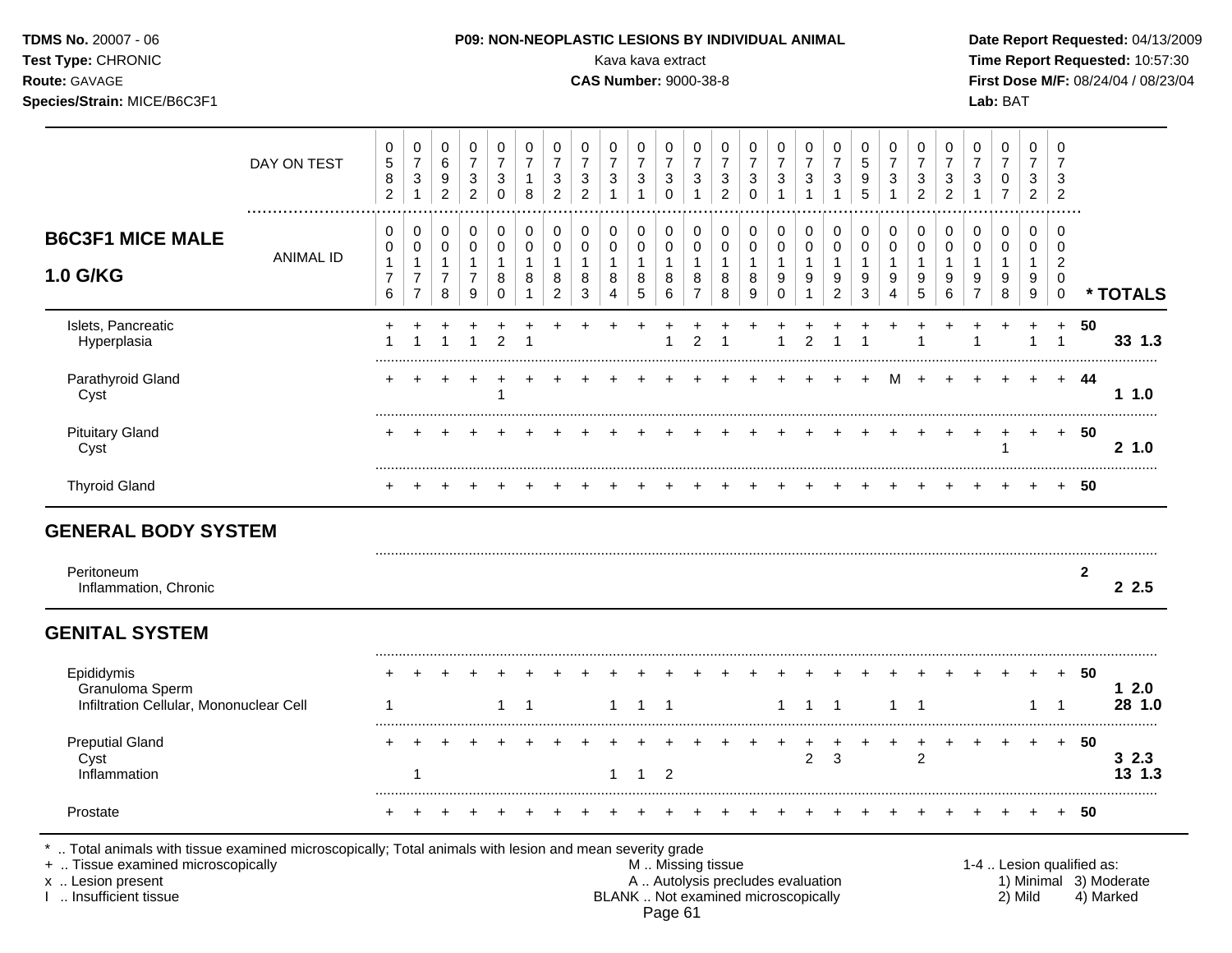| Test Type: CHRONIC<br>Route: GAVAGE<br>Species/Strain: MICE/B6C3F1                                |                  |                                                                   |                                                                              |                                               |                                                                    |                                                                |                                                                   |                                                                    |                                                                    |                                                    | Kava kava extract<br><b>CAS Number: 9000-38-8</b>  |                                                                               |                                                       |                                                                              |                                                    |                                                                |                                                                    |                                                                    |                                                                 |                                                                   |                                                      |                                               |                                                                            | Lab: BAT                                                       |                                                                     |                                                                            |        | Time Report Requested: 10:57:30<br>First Dose M/F: 08/24/04 / 08/23/04 |
|---------------------------------------------------------------------------------------------------|------------------|-------------------------------------------------------------------|------------------------------------------------------------------------------|-----------------------------------------------|--------------------------------------------------------------------|----------------------------------------------------------------|-------------------------------------------------------------------|--------------------------------------------------------------------|--------------------------------------------------------------------|----------------------------------------------------|----------------------------------------------------|-------------------------------------------------------------------------------|-------------------------------------------------------|------------------------------------------------------------------------------|----------------------------------------------------|----------------------------------------------------------------|--------------------------------------------------------------------|--------------------------------------------------------------------|-----------------------------------------------------------------|-------------------------------------------------------------------|------------------------------------------------------|-----------------------------------------------|----------------------------------------------------------------------------|----------------------------------------------------------------|---------------------------------------------------------------------|----------------------------------------------------------------------------|--------|------------------------------------------------------------------------|
|                                                                                                   | DAY ON TEST      | $\mathbf 0$<br>$\overline{5}$<br>8<br>$\overline{c}$              | 0<br>$\overline{7}$<br>$\ensuremath{\mathsf{3}}$<br>$\mathbf{1}$             | 0<br>$\,6\,$<br>$9\,$<br>$\overline{a}$       | 0<br>$\overline{7}$<br>$\ensuremath{\mathsf{3}}$<br>$\overline{2}$ | $\mathbf 0$<br>$\overline{7}$<br>3<br>$\mathbf 0$              | $\mathbf 0$<br>$\overline{7}$<br>$\mathbf{1}$<br>8                | 0<br>$\overline{7}$<br>$\ensuremath{\mathsf{3}}$<br>$\overline{2}$ | 0<br>$\overline{7}$<br>$\ensuremath{\mathsf{3}}$<br>$\overline{2}$ | $\mathbf 0$<br>$\overline{7}$<br>3<br>$\mathbf{1}$ | $\mathbf 0$<br>$\overline{7}$<br>3<br>$\mathbf{1}$ | $\mathbf 0$<br>$\overline{7}$<br>$\ensuremath{\mathsf{3}}$<br>$\mathbf 0$     | 0<br>$\overline{7}$<br>$\sqrt{3}$<br>$\overline{1}$   | $\mathbf 0$<br>$\overline{7}$<br>$\ensuremath{\mathsf{3}}$<br>$\overline{2}$ | 0<br>$\overline{7}$<br>3<br>$\mathbf 0$            | $\mathbf 0$<br>$\overline{7}$<br>3<br>$\mathbf{1}$             | 0<br>$\overline{7}$<br>$\ensuremath{\mathsf{3}}$<br>$\overline{1}$ | 0<br>$\overline{7}$<br>$\ensuremath{\mathsf{3}}$<br>$\overline{1}$ | $\Omega$<br>$\overline{5}$<br>$\boldsymbol{9}$<br>5             | $\mathbf 0$<br>$\overline{7}$<br>$\sqrt{3}$<br>$\overline{1}$     | $\mathbf 0$<br>$\overline{7}$<br>3<br>$\overline{2}$ | 0<br>$\overline{7}$<br>3<br>$\overline{2}$    | $\mathbf 0$<br>$\overline{7}$<br>$\ensuremath{\mathsf{3}}$<br>$\mathbf{1}$ | $\mathbf 0$<br>$\overline{7}$<br>$\mathbf 0$<br>$\overline{7}$ | $\mathbf 0$<br>$\overline{7}$<br>$\sqrt{3}$<br>$\overline{2}$       | $\mathbf 0$<br>$\overline{7}$<br>3<br>$\overline{2}$                       |        |                                                                        |
| <b>B6C3F1 MICE MALE</b><br><b>1.0 G/KG</b>                                                        | <b>ANIMAL ID</b> | $\mathbf 0$<br>$\mathbf 0$<br>$\mathbf{1}$<br>$\overline{7}$<br>6 | $\mathbf 0$<br>$\pmb{0}$<br>$\mathbf{1}$<br>$\overline{7}$<br>$\overline{7}$ | 0<br>0<br>$\mathbf{1}$<br>$\overline{7}$<br>8 | $\pmb{0}$<br>$\pmb{0}$<br>$\mathbf{1}$<br>$\overline{7}$<br>9      | $\mathbf 0$<br>$\pmb{0}$<br>$\overline{1}$<br>8<br>$\mathbf 0$ | $\mathbf 0$<br>$\pmb{0}$<br>$\overline{1}$<br>8<br>$\overline{1}$ | 0<br>$\pmb{0}$<br>$\mathbf{1}$<br>8<br>$\overline{2}$              | $\pmb{0}$<br>$\pmb{0}$<br>$\mathbf{1}$<br>$\,8\,$<br>$\mathbf{3}$  | 0<br>0<br>$\mathbf{1}$<br>8<br>4                   | $\pmb{0}$<br>$\pmb{0}$<br>$\mathbf{1}$<br>8<br>5   | $\pmb{0}$<br>$\mathsf{O}\xspace$<br>$\mathbf{1}$<br>$\,8\,$<br>$6\phantom{a}$ | 0<br>$\pmb{0}$<br>$\mathbf{1}$<br>8<br>$\overline{7}$ | $\pmb{0}$<br>$\pmb{0}$<br>$\mathbf{1}$<br>8<br>8                             | $\mathbf 0$<br>$\pmb{0}$<br>$\mathbf{1}$<br>8<br>9 | 0<br>$\pmb{0}$<br>$\mathbf{1}$<br>$\boldsymbol{9}$<br>$\Omega$ | $\pmb{0}$<br>$\pmb{0}$<br>$\mathbf{1}$<br>9                        | $\mathsf 0$<br>$\mathbf 0$<br>$\mathbf{1}$<br>9<br>$\overline{2}$  | $\mathbf 0$<br>$\mathbf 0$<br>$\mathbf{1}$<br>9<br>$\mathbf{3}$ | $\mathbf 0$<br>$\mathbf 0$<br>$\mathbf{1}$<br>9<br>$\overline{4}$ | $\mathbf 0$<br>$\pmb{0}$<br>$\mathbf{1}$<br>9<br>5   | 0<br>0<br>$\mathbf{1}$<br>9<br>$6\phantom{1}$ | $\pmb{0}$<br>$\pmb{0}$<br>$\mathbf{1}$<br>9<br>$\overline{7}$              | $\pmb{0}$<br>$\pmb{0}$<br>$\mathbf{1}$<br>9<br>$\,8\,$         | $\mathbf 0$<br>$\mathbf 0$<br>$\mathbf{1}$<br>9<br>$\boldsymbol{9}$ | $\mathbf 0$<br>$\mathbf 0$<br>$\overline{2}$<br>$\mathbf 0$<br>$\mathbf 0$ |        | * TOTALS                                                               |
| Atrophy<br>Hyperplasia<br>Infiltration Cellular, Mononuclear Cell<br>Inflammation                 |                  | 3                                                                 |                                                                              |                                               |                                                                    |                                                                |                                                                   |                                                                    |                                                                    | 1                                                  |                                                    |                                                                               | $\overline{1}$                                        |                                                                              | $\mathbf{1}$                                       | $\overline{1}$                                                 | $\overline{\mathbf{1}}$                                            | $\overline{1}$                                                     | $\overline{\phantom{0}}$                                        |                                                                   |                                                      | $\mathbf{1}$                                  | $\mathbf{1}$                                                               | $\overline{\phantom{0}}$                                       |                                                                     | $\mathbf{1}$                                                               |        | 13.0<br>12.0<br>29 1.0<br>2.2.5                                        |
| <b>Seminal Vesicle</b><br>Atrophy<br>Hyperplasia<br>Inflammation                                  |                  | 1                                                                 |                                                                              |                                               |                                                                    |                                                                |                                                                   |                                                                    |                                                                    |                                                    |                                                    |                                                                               |                                                       |                                                                              |                                                    |                                                                |                                                                    |                                                                    |                                                                 |                                                                   |                                                      |                                               |                                                                            |                                                                |                                                                     |                                                                            | $+ 50$ | 13.0<br>12.0<br>2, 1.5                                                 |
| <b>Testes</b><br>Germinal Epithelium, Atrophy                                                     |                  |                                                                   |                                                                              |                                               |                                                                    |                                                                |                                                                   |                                                                    |                                                                    |                                                    |                                                    |                                                                               |                                                       |                                                                              |                                                    |                                                                |                                                                    |                                                                    |                                                                 |                                                                   |                                                      |                                               |                                                                            |                                                                |                                                                     | + 50                                                                       |        | $12.0$                                                                 |
| <b>HEMATOPOIETIC SYSTEM</b><br><b>Bone Marrow</b>                                                 |                  |                                                                   |                                                                              |                                               |                                                                    |                                                                |                                                                   |                                                                    |                                                                    |                                                    |                                                    |                                                                               |                                                       |                                                                              |                                                    |                                                                |                                                                    |                                                                    |                                                                 |                                                                   |                                                      |                                               |                                                                            |                                                                |                                                                     |                                                                            | -50    |                                                                        |
| Lymph Node                                                                                        |                  |                                                                   |                                                                              |                                               |                                                                    |                                                                |                                                                   |                                                                    |                                                                    |                                                    |                                                    |                                                                               |                                                       |                                                                              |                                                    |                                                                |                                                                    |                                                                    |                                                                 |                                                                   |                                                      |                                               |                                                                            |                                                                | $\div$                                                              |                                                                            | 3      |                                                                        |
| Lymph Node, Mandibular<br>Hyperplasia, Lymphoid                                                   |                  |                                                                   |                                                                              |                                               |                                                                    |                                                                |                                                                   |                                                                    |                                                                    |                                                    |                                                    |                                                                               |                                                       |                                                                              |                                                    |                                                                |                                                                    |                                                                    |                                                                 |                                                                   |                                                      |                                               |                                                                            |                                                                |                                                                     |                                                                            | + 49   | 13.0                                                                   |
| Lymph Node, Mesenteric                                                                            |                  |                                                                   |                                                                              |                                               |                                                                    |                                                                |                                                                   |                                                                    |                                                                    | $+$                                                | $+$                                                |                                                                               |                                                       |                                                                              | + + + + + +                                        |                                                                |                                                                    |                                                                    |                                                                 |                                                                   |                                                      | + + + + + +                                   |                                                                            | $+$                                                            | $+$                                                                 |                                                                            | $+ 49$ |                                                                        |
| Spleen<br>Hematopoietic Cell Proliferation<br>Hyperplasia, Lymphoid<br>Lymphoid Follicle, Atrophy |                  | 3<br>3                                                            | $\overline{1}$                                                               | $\ddot{}$<br>$\overline{2}$                   | $\ddot{}$<br>$\overline{2}$                                        | +<br>$\mathbf{1}$                                              | 2                                                                 |                                                                    | 3                                                                  |                                                    |                                                    |                                                                               |                                                       | 3                                                                            |                                                    | $\overline{2}$                                                 |                                                                    |                                                                    |                                                                 |                                                                   | $\ddot{}$                                            | $\ddot{}$<br>$\mathbf{1}$                     | $+$                                                                        | $+$<br>$\overline{2}$                                          | $+$                                                                 |                                                                            | $+ 50$ | <br>15 2.1<br>$3 \; 1.3$<br>6 3.0                                      |

\* .. Total animals with tissue examined microscopically; Total animals with lesion and mean severity grade

+ .. Tissue examined microscopically M .. Missing tissue 1-4 .. Lesion qualified as: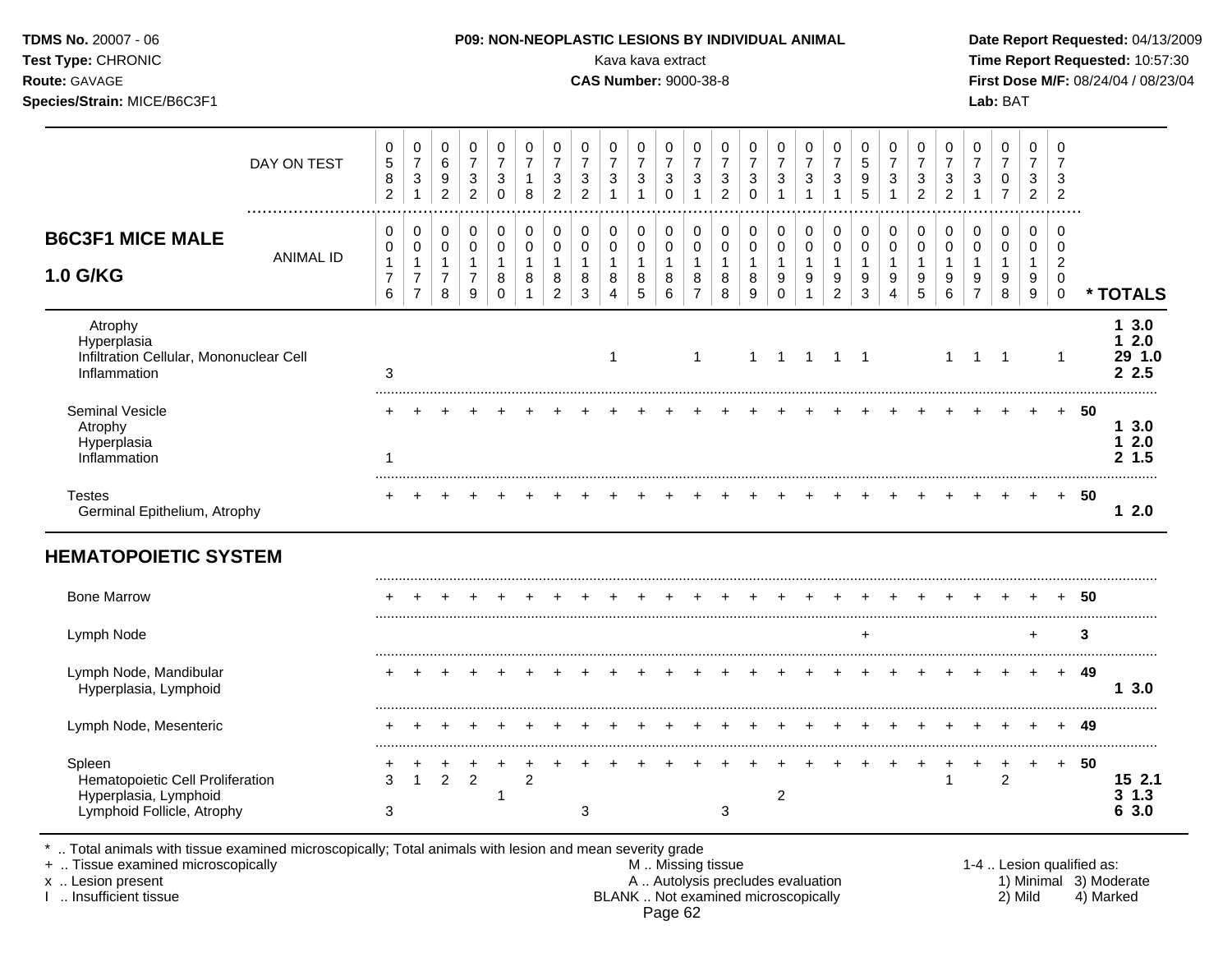| <b>TDMS No. 20007 - 06</b><br>Test Type: CHRONIC<br>Route: GAVAGE<br>Species/Strain: MICE/B6C3F1                                      |                       |                                                 |                                                                    |                                                       |                                                       |                                                    |                                                     |                                                       |                                                         | Kava kava extract<br><b>CAS Number: 9000-38-8</b> |                                                          |                                                                   |                                                       |                                            | P09: NON-NEOPLASTIC LESIONS BY INDIVIDUAL ANIMAL |                                                     |                                                       |                                          |                                           |                                                    |                                                       |                                                     |                                               | Lab: BAT                                           |                                            |                                                     |        | Date Report Requested: 04/13/2009<br>Time Report Requested: 10:57:30<br>First Dose M/F: 08/24/04 / 08/23/04 |
|---------------------------------------------------------------------------------------------------------------------------------------|-----------------------|-------------------------------------------------|--------------------------------------------------------------------|-------------------------------------------------------|-------------------------------------------------------|----------------------------------------------------|-----------------------------------------------------|-------------------------------------------------------|---------------------------------------------------------|---------------------------------------------------|----------------------------------------------------------|-------------------------------------------------------------------|-------------------------------------------------------|--------------------------------------------|--------------------------------------------------|-----------------------------------------------------|-------------------------------------------------------|------------------------------------------|-------------------------------------------|----------------------------------------------------|-------------------------------------------------------|-----------------------------------------------------|-----------------------------------------------|----------------------------------------------------|--------------------------------------------|-----------------------------------------------------|--------|-------------------------------------------------------------------------------------------------------------|
|                                                                                                                                       | DAY ON TEST           | 0<br>$\sqrt{5}$<br>8<br>$\sqrt{2}$              | 0<br>$\overline{7}$<br>$\sqrt{3}$<br>1                             | 0<br>$\,6\,$<br>9<br>$\overline{2}$                   | 0<br>$\boldsymbol{7}$<br>$\sqrt{3}$<br>$\overline{2}$ | 0<br>$\boldsymbol{7}$<br>$\sqrt{3}$<br>$\mathbf 0$ | 0<br>$\overline{7}$<br>$\mathbf{1}$<br>8            | 0<br>$\overline{7}$<br>$\sqrt{3}$<br>$\overline{2}$   | 0<br>$\boldsymbol{7}$<br>$\mathbf{3}$<br>$\overline{2}$ | 0<br>$\boldsymbol{7}$<br>3                        | $\pmb{0}$<br>$\overline{7}$<br>$\ensuremath{\mathsf{3}}$ | 0<br>$\boldsymbol{7}$<br>$\ensuremath{\mathsf{3}}$<br>$\mathbf 0$ | 0<br>$\overline{7}$<br>$\mathbf{3}$<br>1              | 0<br>$\overline{7}$<br>3<br>$\overline{2}$ | 0<br>$\overline{7}$<br>3<br>$\mathbf 0$          | 0<br>$\boldsymbol{7}$<br>$\sqrt{3}$<br>$\mathbf{1}$ | 0<br>$\overline{7}$<br>$\sqrt{3}$<br>$\mathbf{1}$     | 0<br>$\overline{7}$<br>3                 | 0<br>$\mathbf 5$<br>$\boldsymbol{9}$<br>5 | 0<br>$\overline{7}$<br>3<br>$\mathbf{1}$           | 0<br>$\overline{7}$<br>$\mathbf{3}$<br>$\overline{2}$ | 0<br>$\overline{7}$<br>$\sqrt{3}$<br>$\overline{2}$ | 0<br>$\overline{7}$<br>3                      | 0<br>$\overline{7}$<br>$\pmb{0}$<br>$\overline{7}$ | 0<br>$\overline{7}$<br>3<br>$\overline{2}$ | 0<br>$\overline{7}$<br>3<br>$\overline{2}$          |        |                                                                                                             |
| <b>B6C3F1 MICE MALE</b><br>1.0 G/KG                                                                                                   | .<br><b>ANIMAL ID</b> | 0<br>0<br>$\mathbf{1}$<br>$\boldsymbol{7}$<br>6 | 0<br>$\pmb{0}$<br>$\mathbf{1}$<br>$\overline{7}$<br>$\overline{7}$ | 0<br>$\pmb{0}$<br>$\mathbf{1}$<br>$\overline{7}$<br>8 | 0<br>$\pmb{0}$<br>$\mathbf{1}$<br>$\overline{7}$<br>9 | 0<br>$\pmb{0}$<br>$\mathbf{1}$<br>8<br>$\Omega$    | 0<br>$\pmb{0}$<br>$\mathbf{1}$<br>8<br>$\mathbf{1}$ | 0<br>$\pmb{0}$<br>$\mathbf{1}$<br>8<br>$\overline{2}$ | 0<br>$\pmb{0}$<br>$\mathbf{1}$<br>8<br>$\mathbf{3}$     | 0<br>$\pmb{0}$<br>$\mathbf{1}$<br>8<br>4          | $\pmb{0}$<br>$\mathbf 0$<br>$\mathbf{1}$<br>8<br>5       | 0<br>$\mathbf 0$<br>$\mathbf{1}$<br>$\bf 8$<br>$\,6\,$            | 0<br>$\pmb{0}$<br>$\mathbf{1}$<br>8<br>$\overline{7}$ | 0<br>0<br>$\mathbf{1}$<br>8<br>8           | 0<br>$\pmb{0}$<br>$\mathbf{1}$<br>8<br>9         | 0<br>$\pmb{0}$<br>$\mathbf{1}$<br>9<br>$\mathbf 0$  | 0<br>$\mathbf 0$<br>$\mathbf{1}$<br>9<br>$\mathbf{1}$ | 0<br>$\pmb{0}$<br>$\mathbf{1}$<br>9<br>2 | 0<br>$\pmb{0}$<br>$\mathbf{1}$<br>9<br>3  | 0<br>$\mathsf{O}\xspace$<br>$\mathbf{1}$<br>9<br>4 | 0<br>$\pmb{0}$<br>$\mathbf{1}$<br>9<br>5              | 0<br>$\pmb{0}$<br>$\mathbf{1}$<br>9<br>6            | 0<br>0<br>$\mathbf{1}$<br>9<br>$\overline{7}$ | 0<br>$\pmb{0}$<br>$\mathbf{1}$<br>9<br>8           | 0<br>$\mathbf 0$<br>$\mathbf{1}$<br>9<br>9 | $\Omega$<br>0<br>$\overline{2}$<br>0<br>$\mathbf 0$ |        | * TOTALS                                                                                                    |
| Thymus<br>Atrophy<br>Inflammation, Chronic Active<br>Epithelial Cell, Hyperplasia                                                     |                       | 4                                               | $\overline{4}$                                                     | 3                                                     | $\overline{4}$                                        | $\overline{2}$                                     | $\overline{4}$                                      |                                                       | $\mathbf{1}$                                            | $\Delta$                                          | $\overline{1}$                                           | $\overline{2}$                                                    | $\overline{2}$                                        | $\overline{3}$                             | $\overline{1}$                                   | $\overline{3}$                                      | $\overline{2}$                                        | $\overline{2}$<br>$\overline{2}$         | $\Delta$                                  | $\overline{2}$                                     | $\overline{2}$                                        | 3                                                   |                                               | $\overline{4}$                                     |                                            | $\ddot{}$<br>2                                      | 49     | 43 2.8<br>13.0<br>12.0                                                                                      |
| <b>INTEGUMENTARY SYSTEM</b>                                                                                                           |                       |                                                 |                                                                    |                                                       |                                                       |                                                    |                                                     |                                                       |                                                         |                                                   |                                                          |                                                                   |                                                       |                                            |                                                  |                                                     |                                                       |                                          |                                           |                                                    |                                                       |                                                     |                                               |                                                    |                                            |                                                     |        |                                                                                                             |
| Mammary Gland                                                                                                                         |                       | м                                               | M                                                                  | M                                                     | M                                                     | M                                                  | M                                                   | - M                                                   | M                                                       | M                                                 |                                                          | MMM                                                               |                                                       | M                                          |                                                  | MMM                                                 |                                                       | M                                        |                                           |                                                    |                                                       |                                                     |                                               | MMMMMMMM <b>0</b>                                  |                                            |                                                     |        |                                                                                                             |
| Skin<br>Hemorrhage<br>Inflammation, Chronic<br>Ulcer                                                                                  |                       | $\ddot{}$                                       | $\ddot{}$                                                          | 3<br>3                                                | -3                                                    |                                                    |                                                     |                                                       |                                                         |                                                   |                                                          |                                                                   |                                                       |                                            |                                                  |                                                     |                                                       |                                          |                                           |                                                    |                                                       |                                                     |                                               | $\ddot{}$                                          | $+$                                        |                                                     | $+ 50$ | 13.0<br>12.0<br>43.0                                                                                        |
| <b>MUSCULOSKELETAL SYSTEM</b>                                                                                                         |                       |                                                 |                                                                    |                                                       |                                                       |                                                    |                                                     |                                                       |                                                         |                                                   |                                                          |                                                                   |                                                       |                                            |                                                  |                                                     |                                                       |                                          |                                           |                                                    |                                                       |                                                     |                                               |                                                    |                                            |                                                     |        |                                                                                                             |
| <b>Bone</b>                                                                                                                           |                       |                                                 |                                                                    |                                                       |                                                       |                                                    |                                                     |                                                       |                                                         |                                                   |                                                          |                                                                   |                                                       |                                            |                                                  |                                                     |                                                       |                                          |                                           |                                                    |                                                       |                                                     |                                               |                                                    |                                            |                                                     | 50     |                                                                                                             |
| <b>NERVOUS SYSTEM</b>                                                                                                                 |                       |                                                 |                                                                    |                                                       |                                                       |                                                    |                                                     |                                                       |                                                         |                                                   |                                                          |                                                                   |                                                       |                                            |                                                  |                                                     |                                                       |                                          |                                           |                                                    |                                                       |                                                     |                                               |                                                    |                                            |                                                     |        |                                                                                                             |
| Brain                                                                                                                                 |                       |                                                 |                                                                    |                                                       |                                                       |                                                    |                                                     |                                                       |                                                         |                                                   |                                                          |                                                                   |                                                       |                                            |                                                  |                                                     |                                                       |                                          |                                           |                                                    |                                                       |                                                     |                                               |                                                    |                                            |                                                     | 50     |                                                                                                             |
| <b>RESPIRATORY SYSTEM</b><br>*  Total animals with tissue examined microscopically; Total animals with lesion and mean severity grade |                       |                                                 |                                                                    |                                                       |                                                       |                                                    |                                                     |                                                       |                                                         |                                                   |                                                          |                                                                   |                                                       |                                            |                                                  |                                                     |                                                       |                                          |                                           |                                                    |                                                       |                                                     |                                               |                                                    |                                            |                                                     |        |                                                                                                             |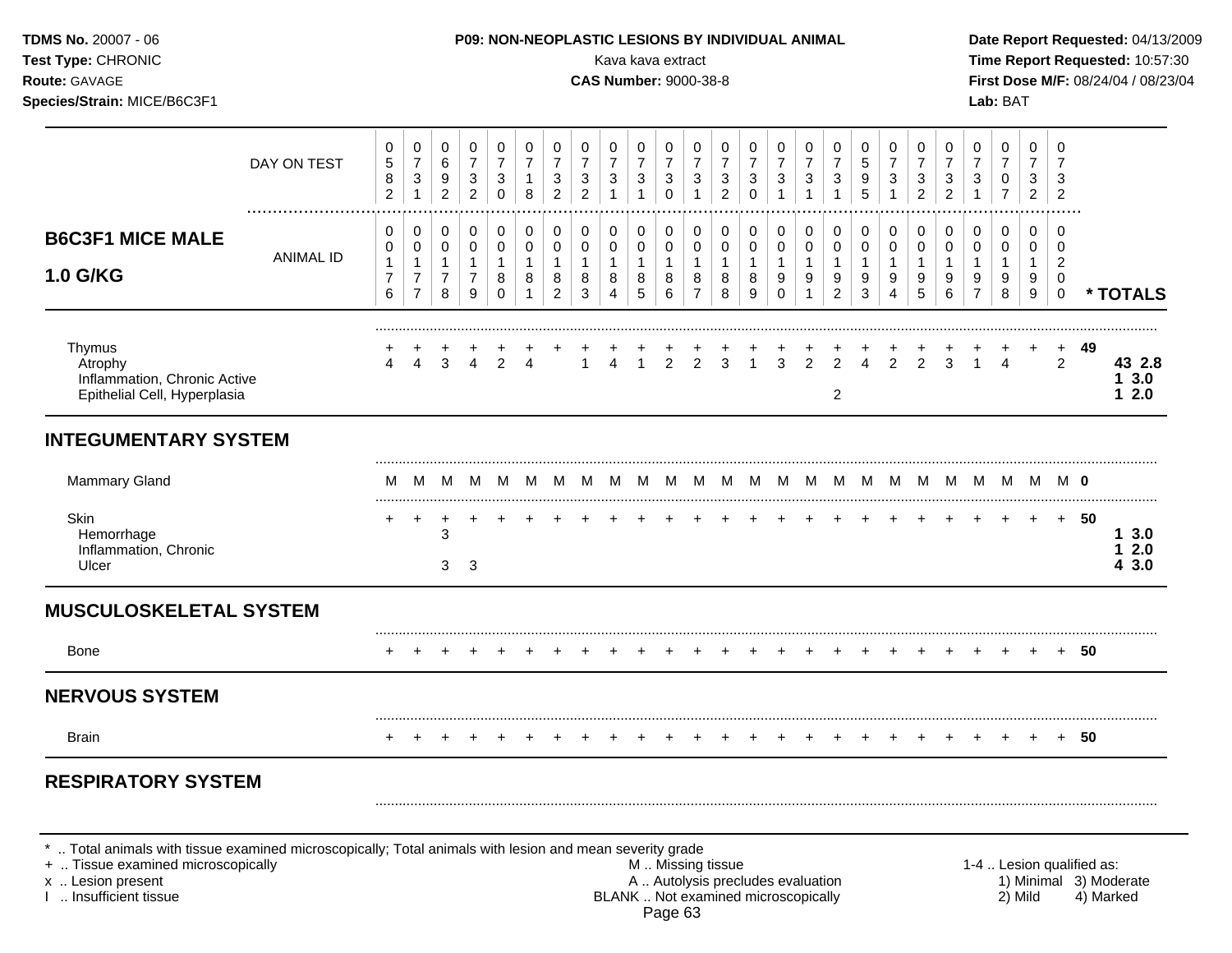| TDMS No. 20007 - 06<br>Test Type: CHRONIC<br>Route: GAVAGE<br>Species/Strain: MICE/B6C3F1                                            |                  |                                                                 |                                                                              |                                                            |                                                         |                                                              |                                               |                                                                 |                                                                    | P09: NON-NEOPLASTIC LESIONS BY INDIVIDUAL ANIMAL<br>Kava kava extract<br><b>CAS Number: 9000-38-8</b> |                                                                              |                                                                 |                                                                  |                                                                      |                                                         |                                                     |                                                                    |                                                               |                                          |                                                                              |                                                                              |                                                                              |                                                                              | Lab: BAT                                             |                                                                              |                                                                  |        | Date Report Requested: 04/13/2009<br>Time Report Requested: 10:57:30<br>First Dose M/F: 08/24/04 / 08/23/04 |
|--------------------------------------------------------------------------------------------------------------------------------------|------------------|-----------------------------------------------------------------|------------------------------------------------------------------------------|------------------------------------------------------------|---------------------------------------------------------|--------------------------------------------------------------|-----------------------------------------------|-----------------------------------------------------------------|--------------------------------------------------------------------|-------------------------------------------------------------------------------------------------------|------------------------------------------------------------------------------|-----------------------------------------------------------------|------------------------------------------------------------------|----------------------------------------------------------------------|---------------------------------------------------------|-----------------------------------------------------|--------------------------------------------------------------------|---------------------------------------------------------------|------------------------------------------|------------------------------------------------------------------------------|------------------------------------------------------------------------------|------------------------------------------------------------------------------|------------------------------------------------------------------------------|------------------------------------------------------|------------------------------------------------------------------------------|------------------------------------------------------------------|--------|-------------------------------------------------------------------------------------------------------------|
|                                                                                                                                      | DAY ON TEST      | $\mathbf 0$<br>$\sqrt{5}$<br>8<br>$\overline{2}$                | 0<br>$\overline{7}$<br>$\ensuremath{\mathsf{3}}$<br>$\mathbf{1}$             | $\mathbf 0$<br>$\,6$<br>$\boldsymbol{9}$<br>$\overline{2}$ | 0<br>$\overline{7}$<br>$\mathbf{3}$<br>$\overline{2}$   | 0<br>$\overline{7}$<br>$\ensuremath{\mathsf{3}}$<br>$\Omega$ | 0<br>$\overline{7}$<br>$\mathbf{1}$<br>8      | $\mathbf 0$<br>$\overline{7}$<br>$\mathbf{3}$<br>$\overline{2}$ | 0<br>$\overline{7}$<br>$\ensuremath{\mathsf{3}}$<br>$\overline{2}$ | 0<br>$\boldsymbol{7}$<br>$\ensuremath{\mathsf{3}}$<br>$\overline{1}$                                  | $\mathbf 0$<br>$\overline{7}$<br>$\ensuremath{\mathsf{3}}$<br>$\overline{1}$ | 0<br>$\overline{7}$<br>$\ensuremath{\mathsf{3}}$<br>$\mathbf 0$ | 0<br>$\overline{7}$<br>$\ensuremath{\mathsf{3}}$<br>$\mathbf{1}$ | 0<br>$\boldsymbol{7}$<br>$\ensuremath{\mathsf{3}}$<br>$\overline{2}$ | $\mathbf 0$<br>$\overline{7}$<br>$\sqrt{3}$<br>$\Omega$ | 0<br>$\overline{7}$<br>$\mathbf{3}$<br>$\mathbf{1}$ | 0<br>$\overline{7}$<br>$\mathbf{3}$<br>$\mathbf{1}$                | $\mathbf 0$<br>$\overline{7}$<br>$\mathbf{3}$<br>$\mathbf{1}$ | 0<br>5<br>9<br>5                         | 0<br>$\overline{7}$<br>$\ensuremath{\mathsf{3}}$<br>$\overline{1}$           | $\mathbf 0$<br>$\overline{7}$<br>$\ensuremath{\mathsf{3}}$<br>$\overline{2}$ | $\mathbf 0$<br>$\overline{7}$<br>$\ensuremath{\mathsf{3}}$<br>$\overline{2}$ | $\mathbf 0$<br>$\overline{7}$<br>$\ensuremath{\mathsf{3}}$<br>$\overline{1}$ | 0<br>$\overline{7}$<br>$\mathbf 0$<br>$\overline{7}$ | $\mathbf 0$<br>$\overline{7}$<br>$\ensuremath{\mathsf{3}}$<br>$\overline{2}$ | $\mathbf 0$<br>$\overline{7}$<br>3<br>$\overline{2}$             |        |                                                                                                             |
| <b>B6C3F1 MICE MALE</b><br><b>1.0 G/KG</b>                                                                                           | <b>ANIMAL ID</b> | $\mathbf 0$<br>$\pmb{0}$<br>$\mathbf{1}$<br>$\overline{7}$<br>6 | $\mathbf 0$<br>$\pmb{0}$<br>$\mathbf{1}$<br>$\overline{7}$<br>$\overline{7}$ | 0<br>$\pmb{0}$<br>$\mathbf{1}$<br>$\overline{7}$<br>8      | 0<br>$\mathsf 0$<br>$\mathbf{1}$<br>$\overline{7}$<br>9 | $\pmb{0}$<br>$\pmb{0}$<br>$\mathbf{1}$<br>8<br>$\Omega$      | $\pmb{0}$<br>$\mathbf 0$<br>$\mathbf{1}$<br>8 | 0<br>$\pmb{0}$<br>$\mathbf{1}$<br>8<br>$\overline{2}$           | 0<br>$\mathbf 0$<br>$\mathbf{1}$<br>$\,8\,$<br>3                   | $\pmb{0}$<br>$\pmb{0}$<br>$\mathbf{1}$<br>8<br>$\overline{4}$                                         | $\pmb{0}$<br>$\pmb{0}$<br>$\mathbf{1}$<br>8<br>$\overline{5}$                | 0<br>$\pmb{0}$<br>$\mathbf{1}$<br>8<br>$\,6\,$                  | 0<br>$\pmb{0}$<br>$\mathbf{1}$<br>8<br>$\overline{7}$            | 0<br>$\pmb{0}$<br>$\mathbf{1}$<br>8<br>8                             | 0<br>$\pmb{0}$<br>$\mathbf{1}$<br>8<br>9                | 0<br>$\pmb{0}$<br>$\mathbf{1}$<br>9<br>$\Omega$     | 0<br>$\pmb{0}$<br>$\mathbf{1}$<br>$\boldsymbol{9}$<br>$\mathbf{1}$ | 0<br>$\pmb{0}$<br>$\mathbf{1}$<br>9<br>$\overline{2}$         | 0<br>$\pmb{0}$<br>$\mathbf{1}$<br>9<br>3 | $\pmb{0}$<br>$\pmb{0}$<br>$\mathbf{1}$<br>$\boldsymbol{9}$<br>$\overline{4}$ | 0<br>$\pmb{0}$<br>$\mathbf{1}$<br>9<br>$\overline{5}$                        | 0<br>$\pmb{0}$<br>$\mathbf{1}$<br>$9\,$<br>$\,6\,$                           | $\pmb{0}$<br>$\pmb{0}$<br>$\overline{1}$<br>9<br>$\overline{7}$              | $\mathbf 0$<br>$\pmb{0}$<br>$\mathbf{1}$<br>9<br>8   | 0<br>$\pmb{0}$<br>$\mathbf{1}$<br>9<br>$\boldsymbol{9}$                      | 0<br>$\mathbf 0$<br>$\overline{2}$<br>$\mathbf 0$<br>$\mathbf 0$ |        | * TOTALS                                                                                                    |
| Lung<br>Inflammation<br>Alveolar Epithelium, Hyperplasia<br>Alveolus, Infiltration Cellular, Histiocyte<br>Bronchus, Hyperplasia     |                  | $+$                                                             | $+$                                                                          | $\ddot{}$                                                  | $+$<br>$\boldsymbol{2}$                                 | $+$                                                          |                                               |                                                                 |                                                                    | $+$                                                                                                   | $+$                                                                          | $\ddot{}$                                                       | $+$                                                              | $+$                                                                  |                                                         |                                                     |                                                                    |                                                               |                                          |                                                                              |                                                                              |                                                                              |                                                                              |                                                      | $+$                                                                          | $+$                                                              | -50    | 21.0<br>2, 1.5<br>13.0<br>12.0                                                                              |
| Nose<br>Inflammation, Suppurative<br>Inflammation, Chronic<br>Polyp, Inflammatory<br>Nasolacrimal Duct, Inflammation,<br>Suppurative |                  |                                                                 |                                                                              |                                                            |                                                         |                                                              |                                               |                                                                 |                                                                    |                                                                                                       |                                                                              |                                                                 |                                                                  |                                                                      |                                                         |                                                     |                                                                    |                                                               | $\overline{2}$                           |                                                                              |                                                                              |                                                                              | $\mathbf 1$                                                                  |                                                      |                                                                              |                                                                  | $+ 50$ | 12.0<br>51.2<br>12.0<br>31.7                                                                                |
| Trachea                                                                                                                              |                  |                                                                 |                                                                              |                                                            |                                                         |                                                              |                                               |                                                                 |                                                                    |                                                                                                       |                                                                              |                                                                 |                                                                  |                                                                      |                                                         |                                                     |                                                                    |                                                               |                                          |                                                                              |                                                                              |                                                                              |                                                                              |                                                      |                                                                              |                                                                  | $+ 50$ |                                                                                                             |
| <b>SPECIAL SENSES SYSTEM</b>                                                                                                         |                  |                                                                 |                                                                              |                                                            |                                                         |                                                              |                                               |                                                                 |                                                                    |                                                                                                       |                                                                              |                                                                 |                                                                  |                                                                      |                                                         |                                                     |                                                                    |                                                               |                                          |                                                                              |                                                                              |                                                                              |                                                                              |                                                      |                                                                              |                                                                  |        |                                                                                                             |
| Eye<br>Anterior Chamber, Inflammation,<br>Suppurative<br>Cornea, Inflammation, Chronic<br>Retrobulbar, Inflammation, Chronic         |                  |                                                                 |                                                                              |                                                            |                                                         |                                                              |                                               |                                                                 |                                                                    |                                                                                                       |                                                                              |                                                                 |                                                                  |                                                                      |                                                         |                                                     |                                                                    |                                                               |                                          |                                                                              |                                                                              |                                                                              |                                                                              |                                                      |                                                                              | $+$                                                              | -50    | 13.0<br>2, 1.5<br>12.0                                                                                      |
| <b>Harderian Gland</b><br>Hyperplasia<br>Infiltration Cellular, Mononuclear Cell                                                     |                  |                                                                 | 1                                                                            |                                                            | 1                                                       |                                                              | $\mathbf 1$                                   | $\overline{1}$                                                  | 3<br>$\overline{1}$                                                | 2<br>$\overline{1}$                                                                                   | $\overline{1}$                                                               | 2                                                               | $\mathbf{1}$                                                     |                                                                      | $1 \quad 1$                                             | $\overline{2}$<br>$\overline{1}$                    | $\overline{1}$                                                     | $\mathbf{1}$                                                  | $\mathbf{1}$                             | $\overline{1}$                                                               | $\overline{1}$                                                               | $\overline{1}$                                                               |                                                                              | $1 \quad 1$                                          | $\overline{1}$                                                               | $+$<br>3<br>$\overline{1}$                                       | 50     | 8 1.9<br>39 1.0                                                                                             |

## **URINARY SYSTEM**

\* .. Total animals with tissue examined microscopically; Total animals with lesion and mean severity grade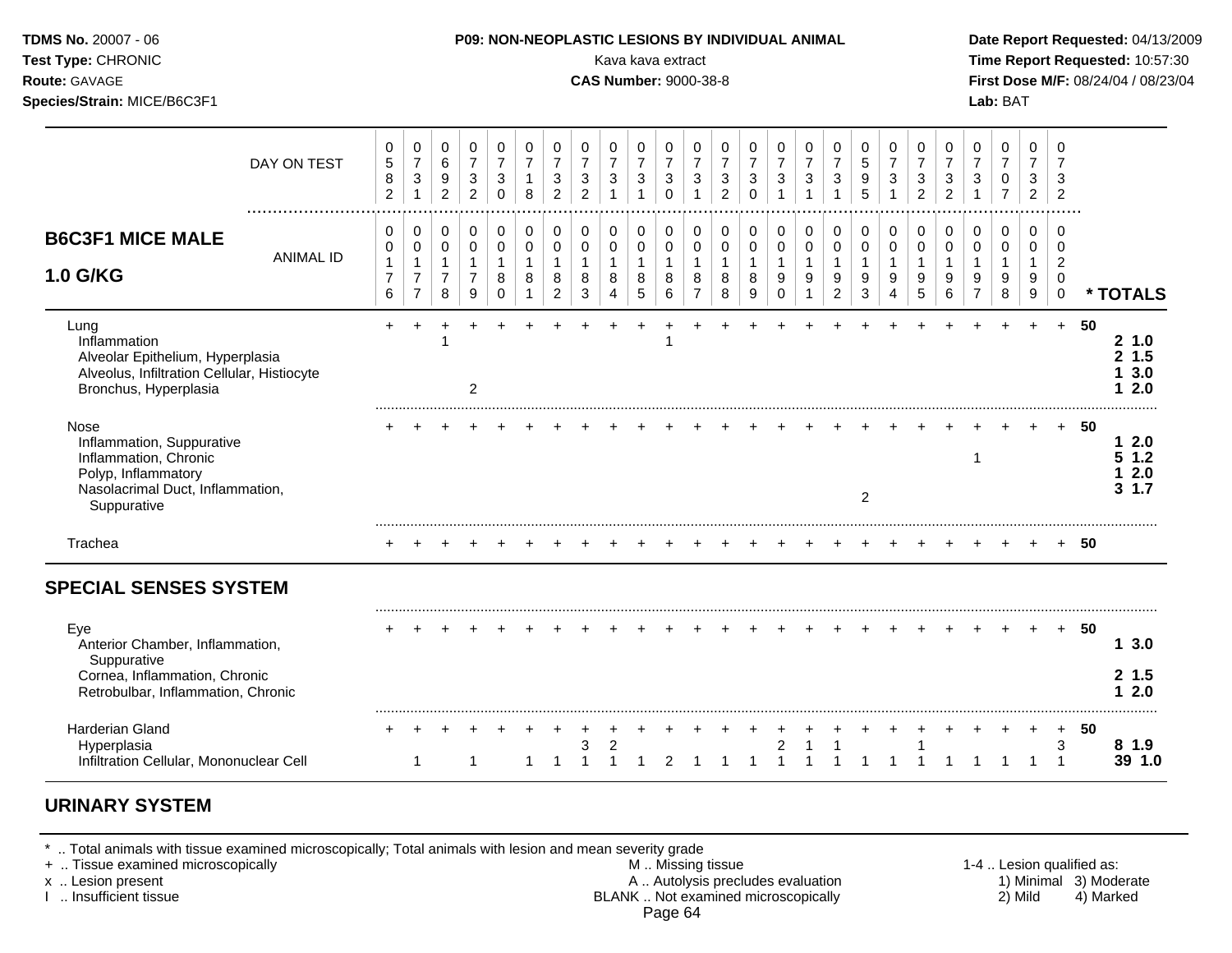| Test Type: CHRONIC<br>Route: GAVAGE<br>Species/Strain: MICE/B6C3F1                                                               |                  |                                                         |                                                                   |                                                       |                                                                 |                                                      |                                          |                                                                    |                                                                      | Kava kava extract<br><b>CAS Number: 9000-38-8</b>            |                                          |                                                                 |                                                       |                                                                    |                                                      |                                           |                                                     |                                                                  |                                            |                                  |                                                                    |                                                       |                                                     | Lab: BAT                                   |                                            |                                                                  |    | Time Report Requested: 10:57:30<br>First Dose M/F: 08/24/04 / 08/23/04 |
|----------------------------------------------------------------------------------------------------------------------------------|------------------|---------------------------------------------------------|-------------------------------------------------------------------|-------------------------------------------------------|-----------------------------------------------------------------|------------------------------------------------------|------------------------------------------|--------------------------------------------------------------------|----------------------------------------------------------------------|--------------------------------------------------------------|------------------------------------------|-----------------------------------------------------------------|-------------------------------------------------------|--------------------------------------------------------------------|------------------------------------------------------|-------------------------------------------|-----------------------------------------------------|------------------------------------------------------------------|--------------------------------------------|----------------------------------|--------------------------------------------------------------------|-------------------------------------------------------|-----------------------------------------------------|--------------------------------------------|--------------------------------------------|------------------------------------------------------------------|----|------------------------------------------------------------------------|
|                                                                                                                                  | DAY ON TEST      | 0<br>$\,$ 5 $\,$<br>$\bf 8$<br>$\overline{c}$           | 0<br>$\overline{7}$<br>$\sqrt{3}$<br>1                            | 0<br>$\,6\,$<br>$\boldsymbol{9}$<br>$\overline{c}$    | 0<br>$\overline{7}$<br>$\sqrt{3}$<br>$\overline{2}$             | 0<br>$\boldsymbol{7}$<br>$\mathbf{3}$<br>$\mathbf 0$ | 0<br>$\overline{7}$<br>$\mathbf{1}$<br>8 | 0<br>$\overline{7}$<br>$\ensuremath{\mathsf{3}}$<br>$\overline{c}$ | 0<br>$\boldsymbol{7}$<br>$\ensuremath{\mathsf{3}}$<br>$\overline{2}$ | $\Omega$<br>$\boldsymbol{7}$<br>$\sqrt{3}$<br>$\overline{1}$ | 0<br>$\overline{7}$<br>3<br>$\mathbf{1}$ | 0<br>$\overline{7}$<br>$\ensuremath{\mathsf{3}}$<br>$\mathbf 0$ | 0<br>$\boldsymbol{7}$<br>$\mathbf{3}$<br>$\mathbf{1}$ | 0<br>$\overline{7}$<br>$\ensuremath{\mathsf{3}}$<br>$\overline{2}$ | 0<br>$\boldsymbol{7}$<br>$\mathbf{3}$<br>$\mathbf 0$ | 0<br>$\overline{7}$<br>3                  | 0<br>$\overline{7}$<br>$\sqrt{3}$<br>$\overline{ }$ | 0<br>$\overline{7}$<br>$\ensuremath{\mathsf{3}}$<br>$\mathbf{1}$ | 0<br>$\overline{5}$<br>$9\,$<br>5          | 0<br>$\overline{7}$<br>3         | 0<br>$\overline{7}$<br>$\ensuremath{\mathsf{3}}$<br>$\overline{c}$ | 0<br>$\overline{7}$<br>$\mathbf{3}$<br>$\overline{c}$ | 0<br>$\overline{7}$<br>$\mathbf{3}$<br>$\mathbf{1}$ | 0<br>$\overline{7}$<br>0<br>$\overline{7}$ | 0<br>$\overline{7}$<br>3<br>$\overline{2}$ | $\Omega$<br>7<br>3<br>$\overline{2}$                             |    |                                                                        |
| <b>B6C3F1 MICE MALE</b><br>1.0 G/KG                                                                                              | <b>ANIMAL ID</b> | $\mathbf 0$<br>0<br>$\mathbf{1}$<br>$\overline{7}$<br>6 | 0<br>$\pmb{0}$<br>$\mathbf 1$<br>$\overline{7}$<br>$\overline{7}$ | 0<br>$\pmb{0}$<br>$\mathbf{1}$<br>$\overline{7}$<br>8 | $\mathbf 0$<br>$\pmb{0}$<br>$\mathbf{1}$<br>$\overline{7}$<br>9 | 0<br>$\pmb{0}$<br>$\mathbf{1}$<br>8<br>0             | 0<br>0<br>$\mathbf{1}$<br>8              | 0<br>$\pmb{0}$<br>$\mathbf{1}$<br>8<br>$\overline{c}$              | 0<br>$\mathbf 0$<br>8<br>3                                           | 0<br>$\pmb{0}$<br>$\mathbf{1}$<br>8<br>4                     | 0<br>0<br>$\mathbf{1}$<br>8<br>5         | 0<br>$\pmb{0}$<br>$\mathbf{1}$<br>8<br>6                        | 0<br>$\pmb{0}$<br>$\mathbf{1}$<br>8<br>$\overline{7}$ | 0<br>0<br>$\mathbf{1}$<br>$\bf 8$<br>8                             | 0<br>$\pmb{0}$<br>$\mathbf{1}$<br>8<br>9             | 0<br>0<br>$\overline{1}$<br>9<br>$\Omega$ | 0<br>$\pmb{0}$<br>$\mathbf{1}$<br>9                 | 0<br>$\pmb{0}$<br>1<br>9<br>$\overline{2}$                       | $\mathbf 0$<br>0<br>$\mathbf{1}$<br>9<br>3 | 0<br>0<br>$\mathbf{1}$<br>9<br>4 | 0<br>0<br>$\mathbf{1}$<br>9<br>5                                   | 0<br>$\pmb{0}$<br>$\mathbf{1}$<br>9<br>6              | 0<br>0<br>$\mathbf{1}$<br>9<br>$\overline{7}$       | 0<br>0<br>$\overline{1}$<br>9<br>8         | 0<br>0<br>$\mathbf{1}$<br>9<br>9           | 0<br>$\mathbf 0$<br>$\overline{c}$<br>$\mathbf 0$<br>$\mathbf 0$ |    | * TOTALS                                                               |
| Kidney<br>Hydronephrosis<br>Inflammation<br>Metaplasia, Osseous<br>Nephropathy<br>Papilla, Necrosis<br>Renal Tubule, Hyperplasia |                  |                                                         | 2<br>$\mathbf 1$                                                  | $\mathcal{P}$                                         | $\overline{2}$                                                  | $\overline{2}$                                       | 2                                        |                                                                    |                                                                      | $\mathbf{1}$                                                 |                                          |                                                                 | $\mathbf{1}$                                          |                                                                    |                                                      |                                           |                                                     |                                                                  |                                            |                                  |                                                                    |                                                       |                                                     | 2                                          | 2                                          |                                                                  | 50 | 13.0<br>3.0<br>1.5<br>2<br>38 1.3<br>31.0<br>10 1.1                    |
| Renal Tubule, Mineralization<br>Renal Tubule, Pigmentation, Lipofuscin                                                           |                  | $\mathbf{1}$                                            | $\overline{1}$                                                    |                                                       | $\frac{2}{1}$                                                   | $\overline{1}$                                       |                                          |                                                                    |                                                                      | $\overline{1}$                                               | $\overline{1}$                           |                                                                 |                                                       |                                                                    |                                                      |                                           |                                                     |                                                                  |                                            |                                  |                                                                    |                                                       |                                                     |                                            |                                            | $\overline{1}$                                                   |    | 31 1.0<br>2.5                                                          |
| Urethra<br>Inflammation<br>Necrosis                                                                                              |                  | $\ddot{}$<br>$\ensuremath{\mathsf{3}}$<br>3             |                                                                   |                                                       |                                                                 |                                                      |                                          |                                                                    |                                                                      |                                                              |                                          |                                                                 |                                                       |                                                                    |                                                      |                                           |                                                     |                                                                  |                                            |                                  |                                                                    |                                                       |                                                     |                                            |                                            |                                                                  | 1  | 13.0<br>3.0                                                            |
| <b>Urinary Bladder</b><br>Infiltration Cellular, Mononuclear Cell<br>Transitional Epithelium, Cytoplasmic<br>Alteration          |                  | $\overline{c}$                                          |                                                                   |                                                       |                                                                 |                                                      |                                          |                                                                    |                                                                      |                                                              |                                          |                                                                 | 1                                                     |                                                                    | 1                                                    |                                           | $\overline{\mathbf{1}}$                             |                                                                  |                                            |                                  |                                                                    | $\overline{1}$                                        |                                                     | $\overline{1}$                             |                                            | 1                                                                | 50 | 20 1.0<br>12.0                                                         |

\*\*\* END OF MALE DATA \*\*\*

\* .. Total animals with tissue examined microscopically; Total animals with lesion and mean severity grade

+ .. Tissue examined microscopically M .. Missing tissue 1-4 .. Lesion qualified as: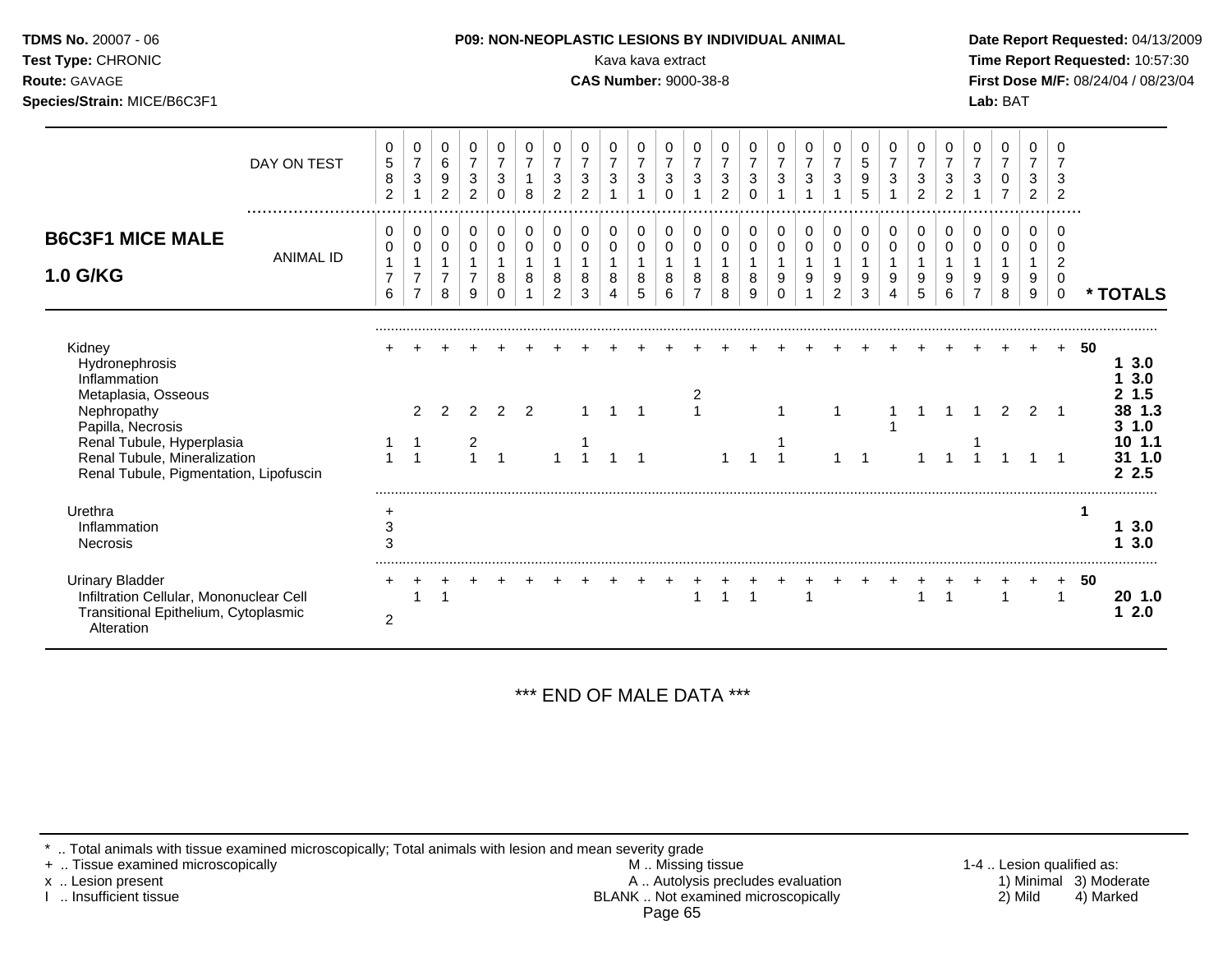| TDMS No. 20007 - 06<br>Test Type: CHRONIC<br>Route: GAVAGE<br>Species/Strain: MICE/B6C3F1          |                                                                 |                                                                    |                                                                             |                                                        |                                                                |                                                        |                                                                               |                                                              | P09: NON-NEOPLASTIC LESIONS BY INDIVIDUAL ANIMAL<br>Kava kava extract<br><b>CAS Number: 9000-38-8</b> |                                                                             |                                                                    |                                                                      |                                                                   |                                                                              |                                                                 |                                                               |                                                            |                                                       |                                                                                |                                                                                       |                                                                            |                                                                              | Lab: BAT                                                                     |                                                                        |                                                                           | Date Report Requested: 04/13/2009<br>Time Report Requested: 10:57:30<br>First Dose M/F: 08/24/04 / 08/23/04 |
|----------------------------------------------------------------------------------------------------|-----------------------------------------------------------------|--------------------------------------------------------------------|-----------------------------------------------------------------------------|--------------------------------------------------------|----------------------------------------------------------------|--------------------------------------------------------|-------------------------------------------------------------------------------|--------------------------------------------------------------|-------------------------------------------------------------------------------------------------------|-----------------------------------------------------------------------------|--------------------------------------------------------------------|----------------------------------------------------------------------|-------------------------------------------------------------------|------------------------------------------------------------------------------|-----------------------------------------------------------------|---------------------------------------------------------------|------------------------------------------------------------|-------------------------------------------------------|--------------------------------------------------------------------------------|---------------------------------------------------------------------------------------|----------------------------------------------------------------------------|------------------------------------------------------------------------------|------------------------------------------------------------------------------|------------------------------------------------------------------------|---------------------------------------------------------------------------|-------------------------------------------------------------------------------------------------------------|
| DAY ON TEST                                                                                        | $\pmb{0}$<br>$\overline{7}$<br>3<br>$\mathbf 0$                 | $\boldsymbol{0}$<br>$\overline{7}$<br>$\mathbf{3}$<br>$\mathbf{1}$ | $\mathbf 0$<br>$\overline{7}$<br>$\mathbf{3}$<br>$\mathbf 0$                | 0<br>$\overline{7}$<br>$\sqrt{2}$<br>9                 | 0<br>5<br>4<br>$\overline{4}$                                  | $\mathbf 0$<br>$\overline{7}$<br>$\boldsymbol{2}$<br>9 | 0<br>$\overline{7}$<br>$\overline{c}$<br>9                                    | $\mathbf 0$<br>$\overline{7}$<br>$\sqrt{3}$<br>$\mathbf{1}$  | $\mathbf 0$<br>$\,6\,$<br>$\bf 8$<br>$\overline{4}$                                                   | $\mathbf 0$<br>$\overline{7}$<br>$\mathbf{3}$<br>$\mathbf 0$                | $\boldsymbol{0}$<br>$\overline{7}$<br>$\sqrt{2}$<br>9              | $\mathbf 0$<br>$\overline{7}$<br>$\mathbf{3}$<br>$\mathbf{1}$        | $\mathbf 0$<br>$\overline{7}$<br>$\overline{2}$<br>9              | $\mathbf 0$<br>$\overline{7}$<br>$\mathbf{3}$<br>$\overline{1}$              | 0<br>$\overline{7}$<br>$\mathbf{3}$<br>$\mathbf{1}$             | 0<br>$\overline{7}$<br>3<br>$\mathbf 0$                       | 0<br>$\overline{7}$<br>$\overline{c}$<br>9                 | 0<br>5<br>6<br>$\mathbf 0$                            | $\mathbf 0$<br>$\overline{7}$<br>$\mathbf 0$<br>$\overline{1}$                 | 0<br>$\overline{7}$<br>$\mathbf{3}$<br>$\mathbf 0$                                    | $\pmb{0}$<br>$\overline{7}$<br>$\sqrt{2}$<br>9                             | $\mathbf 0$<br>$\sqrt{5}$<br>$\bf 8$<br>$\mathbf{1}$                         | $\mathbf 0$<br>$\overline{7}$<br>$\sqrt{2}$<br>9                             | $\mathbf 0$<br>$\overline{7}$<br>3<br>$\mathbf 0$                      | $\mathbf 0$<br>6<br>$\overline{1}$<br>$\Omega$                            |                                                                                                             |
| <b>B6C3F1 MICE FEMALE</b><br><b>ANIMAL ID</b><br>0 G/KG                                            | 0<br>$\mathbf 0$<br>$\overline{c}$<br>$\pmb{0}$<br>$\mathbf{1}$ | 0<br>$\mathsf 0$<br>$\overline{a}$<br>$\pmb{0}$<br>$\overline{2}$  | $\mathbf 0$<br>$\mathbf 0$<br>$\overline{2}$<br>$\mathbf 0$<br>$\mathbf{3}$ | 0<br>$\mathbf 0$<br>$\overline{a}$<br>$\mathbf 0$<br>4 | $\pmb{0}$<br>$\mathbf 0$<br>$\overline{c}$<br>$\mathbf 0$<br>5 | 0<br>$\pmb{0}$<br>$\overline{c}$<br>$\pmb{0}$<br>6     | $\mathbf 0$<br>$\mathbf 0$<br>$\overline{a}$<br>$\mathbf 0$<br>$\overline{7}$ | $\mathbf 0$<br>$\mathbf 0$<br>$\sqrt{2}$<br>$\mathbf 0$<br>8 | $\boldsymbol{0}$<br>$\mathbf 0$<br>$\overline{c}$<br>$\pmb{0}$<br>9                                   | $\mathbf 0$<br>$\mathbf 0$<br>$\overline{c}$<br>$\mathbf{1}$<br>$\mathbf 0$ | 0<br>$\mathbf 0$<br>$\overline{2}$<br>$\mathbf{1}$<br>$\mathbf{1}$ | 0<br>$\mathbf 0$<br>$\overline{c}$<br>$\mathbf{1}$<br>$\overline{2}$ | $\mathbf 0$<br>$\mathbf 0$<br>$\overline{c}$<br>$\mathbf{1}$<br>3 | $\pmb{0}$<br>$\mathbf 0$<br>$\overline{2}$<br>$\mathbf{1}$<br>$\overline{4}$ | $\pmb{0}$<br>$\mathsf 0$<br>$\overline{a}$<br>$\mathbf{1}$<br>5 | 0<br>$\mathbf 0$<br>$\overline{a}$<br>$\mathbf{1}$<br>$\,6\,$ | 0<br>0<br>$\overline{c}$<br>$\mathbf{1}$<br>$\overline{7}$ | $\pmb{0}$<br>0<br>$\overline{c}$<br>$\mathbf{1}$<br>8 | $\pmb{0}$<br>$\pmb{0}$<br>$\boldsymbol{2}$<br>$\mathbf{1}$<br>$\boldsymbol{9}$ | $\mathbf 0$<br>$\mathbf 0$<br>$\overline{2}$<br>$\overline{c}$<br>$\mathsf{O}\xspace$ | $\mathbf 0$<br>$\mathbf 0$<br>$\overline{c}$<br>$\sqrt{2}$<br>$\mathbf{1}$ | $\mathbf 0$<br>$\mathbf 0$<br>$\sqrt{2}$<br>$\overline{2}$<br>$\overline{c}$ | $\mathbf 0$<br>$\mathbf 0$<br>$\boldsymbol{2}$<br>$\sqrt{2}$<br>$\mathbf{3}$ | 0<br>$\mathbf 0$<br>$\overline{2}$<br>$\overline{2}$<br>$\overline{4}$ | $\mathbf 0$<br>$\Omega$<br>$\overline{2}$<br>$\overline{2}$<br>$\sqrt{5}$ | females<br>(cont)                                                                                           |
| <b>ALIMENTARY SYSTEM</b>                                                                           |                                                                 |                                                                    |                                                                             |                                                        |                                                                |                                                        |                                                                               |                                                              |                                                                                                       |                                                                             |                                                                    |                                                                      |                                                                   |                                                                              |                                                                 |                                                               |                                                            |                                                       |                                                                                |                                                                                       |                                                                            |                                                                              |                                                                              |                                                                        |                                                                           |                                                                                                             |
| Esophagus                                                                                          |                                                                 |                                                                    |                                                                             |                                                        |                                                                |                                                        |                                                                               |                                                              |                                                                                                       |                                                                             |                                                                    |                                                                      |                                                                   |                                                                              |                                                                 |                                                               |                                                            |                                                       |                                                                                |                                                                                       |                                                                            |                                                                              |                                                                              |                                                                        |                                                                           |                                                                                                             |
| Gallbladder<br>Cyst                                                                                |                                                                 |                                                                    |                                                                             |                                                        |                                                                |                                                        |                                                                               |                                                              |                                                                                                       |                                                                             |                                                                    |                                                                      |                                                                   |                                                                              |                                                                 |                                                               |                                                            |                                                       |                                                                                | $\ddot{}$                                                                             |                                                                            |                                                                              |                                                                              |                                                                        |                                                                           |                                                                                                             |
| Intestine Large, Cecum<br>Inflammation, Chronic                                                    |                                                                 |                                                                    |                                                                             |                                                        |                                                                |                                                        |                                                                               |                                                              |                                                                                                       |                                                                             |                                                                    |                                                                      |                                                                   |                                                                              |                                                                 |                                                               |                                                            |                                                       | $\overline{+}$                                                                 |                                                                                       |                                                                            |                                                                              |                                                                              |                                                                        |                                                                           |                                                                                                             |
| Intestine Large, Colon                                                                             |                                                                 |                                                                    |                                                                             |                                                        |                                                                |                                                        |                                                                               |                                                              |                                                                                                       |                                                                             |                                                                    |                                                                      |                                                                   |                                                                              |                                                                 |                                                               |                                                            |                                                       |                                                                                | $\div$                                                                                |                                                                            |                                                                              |                                                                              |                                                                        |                                                                           |                                                                                                             |
| Intestine Large, Rectum                                                                            |                                                                 |                                                                    |                                                                             |                                                        |                                                                |                                                        |                                                                               |                                                              |                                                                                                       |                                                                             |                                                                    |                                                                      |                                                                   |                                                                              |                                                                 |                                                               |                                                            |                                                       |                                                                                |                                                                                       |                                                                            |                                                                              |                                                                              |                                                                        |                                                                           |                                                                                                             |
| Intestine Small, Duodenum                                                                          |                                                                 |                                                                    |                                                                             |                                                        |                                                                |                                                        |                                                                               |                                                              |                                                                                                       |                                                                             |                                                                    |                                                                      |                                                                   |                                                                              |                                                                 |                                                               |                                                            |                                                       |                                                                                |                                                                                       |                                                                            |                                                                              |                                                                              |                                                                        |                                                                           |                                                                                                             |
| Intestine Small, Ileum                                                                             |                                                                 |                                                                    |                                                                             |                                                        |                                                                |                                                        |                                                                               |                                                              |                                                                                                       |                                                                             |                                                                    |                                                                      |                                                                   |                                                                              |                                                                 |                                                               |                                                            |                                                       |                                                                                |                                                                                       |                                                                            |                                                                              |                                                                              |                                                                        |                                                                           |                                                                                                             |
| Intestine Small, Jejunum                                                                           |                                                                 |                                                                    |                                                                             |                                                        |                                                                |                                                        |                                                                               |                                                              |                                                                                                       |                                                                             |                                                                    |                                                                      |                                                                   |                                                                              |                                                                 |                                                               |                                                            |                                                       |                                                                                |                                                                                       |                                                                            |                                                                              |                                                                              |                                                                        |                                                                           |                                                                                                             |
| Liver<br>Angiectasis<br>Clear Cell Focus<br><b>Eosinophilic Focus</b>                              |                                                                 |                                                                    |                                                                             |                                                        |                                                                |                                                        |                                                                               | -1                                                           |                                                                                                       |                                                                             |                                                                    | X                                                                    |                                                                   |                                                                              |                                                                 |                                                               |                                                            |                                                       |                                                                                |                                                                                       |                                                                            |                                                                              |                                                                              |                                                                        |                                                                           |                                                                                                             |
| <b>Fatty Change</b><br>Hematopoietic Cell Proliferation<br>Infiltration Cellular, Mononuclear Cell | $\mathbf{1}$                                                    | $\mathbf{1}$<br>$\overline{1}$                                     | 2<br>-1                                                                     | $\overline{1}$<br>$\overline{1}$                       | 3                                                              | 2<br>2                                                 | 2                                                                             | X<br>$\overline{2}$<br>-1                                    | $\overline{1}$                                                                                        | $\overline{1}$                                                              | 2<br>$\overline{1}$                                                | Χ<br>$\overline{2}$<br>$\overline{1}$                                | -1                                                                | -1                                                                           | 2<br>$\overline{1}$                                             | $\overline{1}$                                                | -1                                                         | 2<br>1                                                | -1                                                                             | х<br>$\mathbf{1}$                                                                     | $\overline{2}$<br>$\overline{\phantom{1}}$                                 |                                                                              | 4                                                                            | $\mathbf{1}$                                                           | 3<br>$\overline{1}$                                                       |                                                                                                             |

\* .. Total animals with tissue examined microscopically; Total animals with lesion and mean severity grade

+ .. Tissue examined microscopically M .. Missing tissue 1-4 .. Lesion qualified as: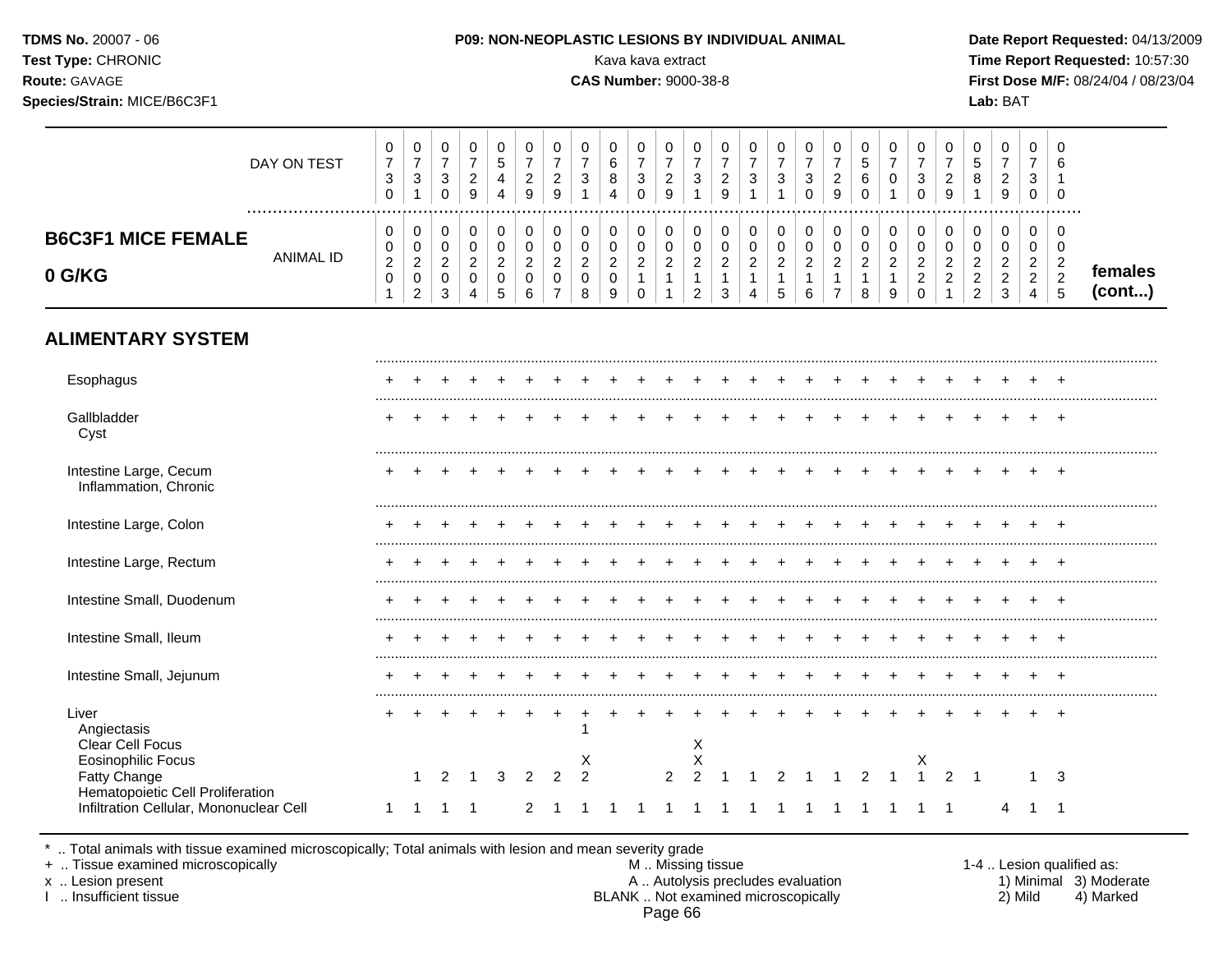| Route: GAVAGE<br>Species/Strain: MICE/B6C3F1                                                       |                                               |                                                           |                                                    |                                                           |                                    |                                              |                                                 |                                              | <b>CAS Number: 9000-38-8</b> |                                         |                                                          |                                                            |                                               |                               |                          |                               |                                            |                                                 |                                               |                                                           |                                                     |                                                              | Lab: BAT                                                 |                                                 |                                                 | First Dose M/F: 08/24/04 / 08/23/04 |
|----------------------------------------------------------------------------------------------------|-----------------------------------------------|-----------------------------------------------------------|----------------------------------------------------|-----------------------------------------------------------|------------------------------------|----------------------------------------------|-------------------------------------------------|----------------------------------------------|------------------------------|-----------------------------------------|----------------------------------------------------------|------------------------------------------------------------|-----------------------------------------------|-------------------------------|--------------------------|-------------------------------|--------------------------------------------|-------------------------------------------------|-----------------------------------------------|-----------------------------------------------------------|-----------------------------------------------------|--------------------------------------------------------------|----------------------------------------------------------|-------------------------------------------------|-------------------------------------------------|-------------------------------------|
| DAY ON TEST                                                                                        | 0<br>$\overline{7}$<br>3<br>0                 | 0<br>$\overline{7}$<br>$\sqrt{3}$<br>1                    | 0<br>$\overline{7}$<br>$\mathbf{3}$<br>$\mathbf 0$ | 0<br>$\overline{7}$<br>$\overline{c}$<br>$\boldsymbol{9}$ | 0<br>5<br>4<br>4                   | 0<br>$\overline{7}$<br>$\overline{c}$<br>9   | 0<br>$\boldsymbol{7}$<br>$\overline{c}$<br>9    | 0<br>7<br>$\sqrt{3}$<br>1                    | 0<br>6<br>8<br>4             | 0<br>7<br>3<br>$\mathbf 0$              | 0<br>$\overline{7}$<br>$\overline{c}$<br>9               | 0<br>$\boldsymbol{7}$<br>$\mathbf{3}$<br>1                 | 0<br>$\overline{7}$<br>$\overline{c}$<br>9    | 0<br>7<br>3                   | 0<br>$\overline{7}$<br>3 | 0<br>7<br>3<br>$\mathbf 0$    | 0<br>7<br>$\overline{c}$<br>9              | 0<br>$\sqrt{5}$<br>$\,6\,$<br>$\mathbf 0$       | 0<br>7<br>0<br>1                              | 0<br>$\overline{7}$<br>3<br>$\mathbf 0$                   | 0<br>$\overline{7}$<br>$\overline{\mathbf{c}}$<br>9 | 0<br>$\mathbf 5$<br>8<br>$\mathbf{1}$                        | 0<br>7<br>$\overline{c}$<br>$\boldsymbol{9}$             | 0<br>7<br>3<br>0                                | $\Omega$<br>6<br>-1<br>0                        |                                     |
| <b>B6C3F1 MICE FEMALE</b><br><b>ANIMAL ID</b><br>0 G/KG                                            | 0<br>0<br>$\overline{c}$<br>0<br>$\mathbf{1}$ | 0<br>0<br>$\overline{c}$<br>$\mathbf 0$<br>$\overline{c}$ | 0<br>0<br>$\overline{2}$<br>0<br>3                 | 0<br>0<br>$\overline{2}$<br>0<br>4                        | 0<br>0<br>$\overline{2}$<br>0<br>5 | 0<br>$\mathbf 0$<br>$\overline{2}$<br>0<br>6 | 0<br>0<br>$\overline{c}$<br>0<br>$\overline{7}$ | 0<br>$\mathbf 0$<br>$\overline{2}$<br>0<br>8 | 0<br>0<br>2<br>0<br>9        | 0<br>0<br>$\overline{2}$<br>$\mathbf 0$ | $\pmb{0}$<br>$\pmb{0}$<br>$\overline{c}$<br>$\mathbf{1}$ | 0<br>0<br>$\overline{2}$<br>$\mathbf{1}$<br>$\overline{2}$ | 0<br>0<br>$\overline{2}$<br>$\mathbf{1}$<br>3 | 0<br>0<br>$\overline{c}$<br>4 | 0<br>0<br>2<br>5         | 0<br>0<br>$\overline{2}$<br>6 | 0<br>0<br>$\overline{2}$<br>$\overline{7}$ | 0<br>0<br>$\overline{2}$<br>$\overline{1}$<br>8 | 0<br>0<br>$\overline{2}$<br>$\mathbf{1}$<br>9 | 0<br>0<br>$\overline{2}$<br>$\overline{c}$<br>$\mathbf 0$ | 0<br>0<br>$\overline{c}$<br>$\overline{c}$          | 0<br>0<br>$\overline{c}$<br>$\overline{c}$<br>$\overline{2}$ | 0<br>0<br>$\overline{2}$<br>$\overline{c}$<br>$\sqrt{3}$ | 0<br>0<br>$\overline{2}$<br>$\overline{2}$<br>4 | 0<br>0<br>$\overline{c}$<br>$\overline{c}$<br>5 | females<br>(cont)                   |
| <b>Mixed Cell Focus</b><br>Necrosis<br><b>Tension Lipidosis</b>                                    | X                                             |                                                           |                                                    | X                                                         |                                    |                                              |                                                 | X                                            |                              |                                         |                                                          | X                                                          |                                               |                               |                          |                               |                                            |                                                 | х<br>$\overline{\mathbf{c}}$<br>X             | $\times$                                                  |                                                     |                                                              |                                                          |                                                 |                                                 |                                     |
| Mesentery<br>Fat, Necrosis                                                                         |                                               | $\ddot{}$<br>3                                            |                                                    |                                                           |                                    |                                              |                                                 |                                              |                              |                                         |                                                          |                                                            |                                               |                               |                          |                               |                                            |                                                 | +<br>$\overline{2}$                           |                                                           |                                                     |                                                              |                                                          |                                                 | 3                                               |                                     |
| Pancreas<br>Inflammation, Chronic                                                                  |                                               |                                                           |                                                    |                                                           |                                    |                                              |                                                 |                                              |                              |                                         |                                                          |                                                            |                                               |                               |                          |                               |                                            |                                                 |                                               |                                                           |                                                     |                                                              |                                                          |                                                 |                                                 |                                     |
| Salivary Glands<br>Infiltration Cellular, Mononuclear Cell                                         |                                               |                                                           |                                                    |                                                           |                                    |                                              |                                                 |                                              |                              |                                         |                                                          |                                                            |                                               |                               |                          |                               |                                            |                                                 |                                               |                                                           |                                                     |                                                              | 3                                                        | $\overline{2}$                                  |                                                 |                                     |
| Stomach, Forestomach<br>Inflammation, Chronic<br>Epithelium, Hyperplasia                           |                                               |                                                           |                                                    |                                                           |                                    |                                              |                                                 |                                              | 2<br>$\overline{2}$          |                                         |                                                          |                                                            |                                               |                               |                          |                               |                                            |                                                 |                                               |                                                           |                                                     |                                                              |                                                          |                                                 |                                                 |                                     |
| Stomach, Glandular<br>Infiltration Cellular, Mononuclear Cell<br>Mineralization<br>Glands, Ectasia |                                               |                                                           |                                                    |                                                           |                                    |                                              |                                                 |                                              |                              |                                         |                                                          |                                                            |                                               |                               |                          |                               |                                            |                                                 |                                               |                                                           |                                                     |                                                              |                                                          |                                                 |                                                 |                                     |
| Tooth<br>Dysplasia                                                                                 |                                               |                                                           |                                                    |                                                           |                                    |                                              |                                                 |                                              |                              |                                         |                                                          |                                                            |                                               |                               |                          |                               |                                            |                                                 |                                               |                                                           |                                                     |                                                              |                                                          |                                                 |                                                 |                                     |
| <b>CARDIOVASCULAR SYSTEM</b>                                                                       |                                               |                                                           |                                                    |                                                           |                                    |                                              |                                                 |                                              |                              |                                         |                                                          |                                                            |                                               |                               |                          |                               |                                            |                                                 |                                               |                                                           |                                                     |                                                              |                                                          |                                                 |                                                 |                                     |
| <b>Blood Vessel</b>                                                                                |                                               |                                                           |                                                    |                                                           |                                    |                                              |                                                 |                                              |                              |                                         |                                                          |                                                            |                                               |                               |                          |                               |                                            |                                                 |                                               |                                                           |                                                     |                                                              |                                                          |                                                 |                                                 |                                     |

**TDMS No.** 20007 - 06 **P09: NON-NEOPLASTIC LESIONS BY INDIVIDUAL ANIMAL Date Report Requested:** 04/13/2009 **Test Type:** CHRONIC **Transfer CHRONIC** Kava Rava extract Kava extract **Time Report Requested:** 10:57:30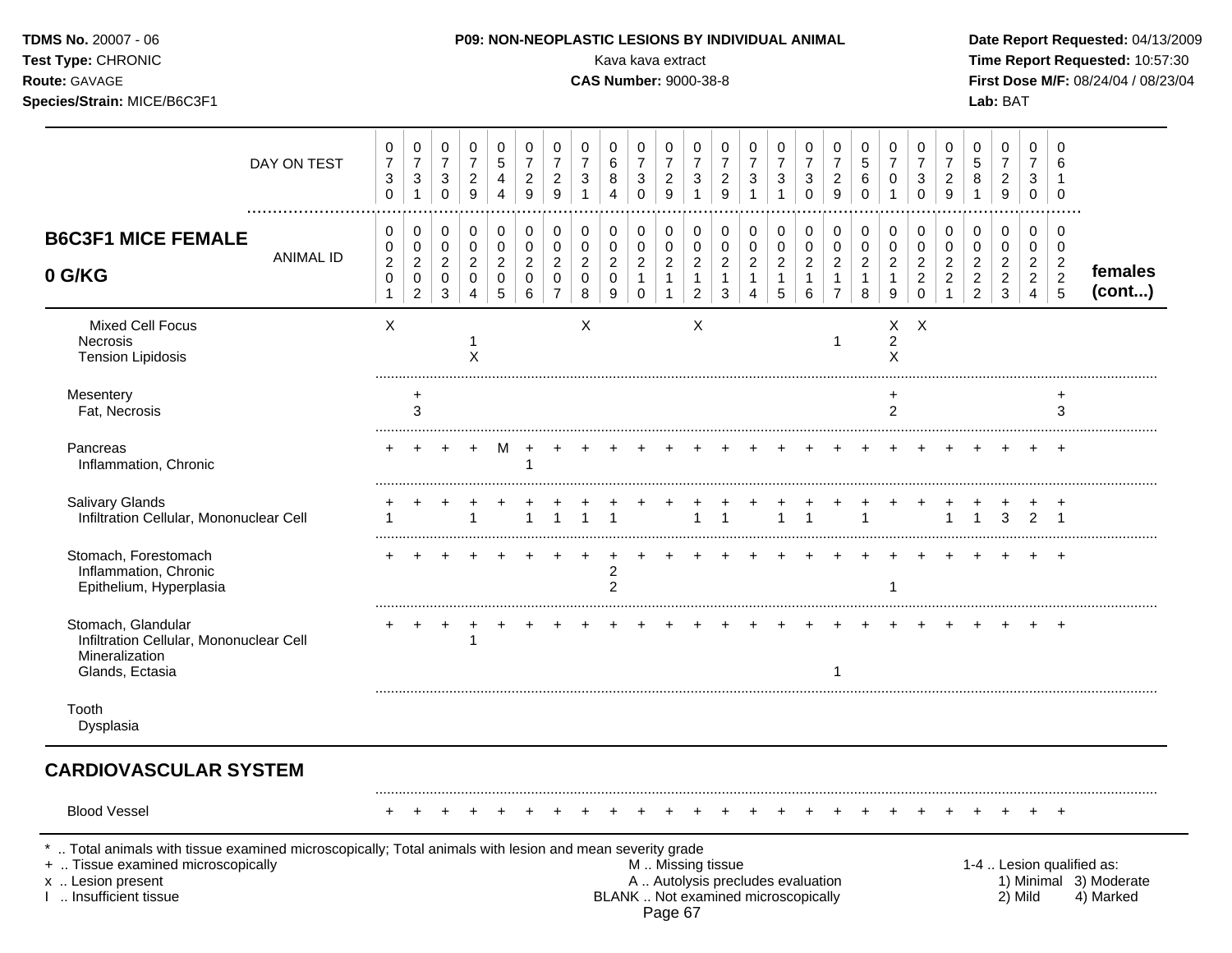| TDMS No. 20007 - 06<br>Test Type: CHRONIC<br>Route: GAVAGE<br>Species/Strain: MICE/B6C3F1                   |                                                                 |                                                                             |                                                                          | P09: NON-NEOPLASTIC LESIONS BY INDIVIDUAL ANIMAL                        |                                                               |                                                                    |                                                                         |                                                                    | Kava kava extract<br><b>CAS Number: 9000-38-8</b> |                                                                           |                                                        |                                                                              |                                                                   |                                                                        |                                                                            |                                                    |                                                            |                                                               |                                                                 |                                                                             |                                                      |                                                              | Lab: BAT                                                      |                                                                      |                                                      | Date Report Requested: 04/13/2009<br>Time Report Requested: 10:57:30<br>First Dose M/F: 08/24/04 / 08/23/04 |
|-------------------------------------------------------------------------------------------------------------|-----------------------------------------------------------------|-----------------------------------------------------------------------------|--------------------------------------------------------------------------|-------------------------------------------------------------------------|---------------------------------------------------------------|--------------------------------------------------------------------|-------------------------------------------------------------------------|--------------------------------------------------------------------|---------------------------------------------------|---------------------------------------------------------------------------|--------------------------------------------------------|------------------------------------------------------------------------------|-------------------------------------------------------------------|------------------------------------------------------------------------|----------------------------------------------------------------------------|----------------------------------------------------|------------------------------------------------------------|---------------------------------------------------------------|-----------------------------------------------------------------|-----------------------------------------------------------------------------|------------------------------------------------------|--------------------------------------------------------------|---------------------------------------------------------------|----------------------------------------------------------------------|------------------------------------------------------|-------------------------------------------------------------------------------------------------------------|
| DAY ON TEST                                                                                                 | 0<br>$\overline{7}$<br>$\ensuremath{\mathsf{3}}$<br>$\mathbf 0$ | 0<br>$\boldsymbol{7}$<br>$\ensuremath{\mathsf{3}}$<br>$\mathbf{1}$          | 0<br>$\overline{\mathbf{7}}$<br>$\ensuremath{\mathsf{3}}$<br>$\mathbf 0$ | 0<br>$\boldsymbol{7}$<br>$\frac{2}{9}$                                  | 0<br>$\,$ 5 $\,$<br>$\overline{\mathbf{4}}$<br>$\overline{4}$ | 0<br>$\boldsymbol{7}$<br>$\sqrt{2}$<br>$\overline{9}$              | 0<br>$\boldsymbol{7}$<br>$\boldsymbol{2}$<br>9                          | 0<br>$\boldsymbol{7}$<br>$\ensuremath{\mathsf{3}}$<br>$\mathbf{1}$ | 0<br>6<br>8<br>$\overline{A}$                     | 0<br>$\overline{7}$<br>$\ensuremath{\mathsf{3}}$<br>$\mathbf 0$           | 0<br>$\boldsymbol{7}$<br>$\frac{2}{9}$                 | $\mathbf 0$<br>$\boldsymbol{7}$<br>$\ensuremath{\mathsf{3}}$<br>$\mathbf{1}$ | 0<br>$\overline{7}$<br>$\overline{\mathbf{c}}$<br>$\overline{9}$  | $\boldsymbol{0}$<br>$\boldsymbol{7}$<br>$\sqrt{3}$<br>$\overline{1}$   | 0<br>$\boldsymbol{7}$<br>$\ensuremath{\mathsf{3}}$<br>$\mathbf{1}$         | 0<br>$\overline{7}$<br>$\mathbf{3}$<br>$\mathbf 0$ | 0<br>$\boldsymbol{7}$<br>$\overline{a}$<br>$\overline{9}$  | 0<br>$\,$ 5 $\,$<br>$\,6\,$<br>$\Omega$                       | 0<br>$\overline{7}$<br>$\pmb{0}$                                | 0<br>$\boldsymbol{7}$<br>$\ensuremath{\mathsf{3}}$<br>$\mathbf 0$           | 0<br>$\overline{7}$<br>$\frac{2}{9}$                 | 0<br>$\,$ 5 $\,$<br>8<br>$\mathbf{1}$                        | 0<br>$\overline{7}$<br>$\boldsymbol{2}$<br>9                  | 0<br>$\overline{7}$<br>3<br>$\mathbf 0$                              | $\Omega$<br>$\Omega$                                 |                                                                                                             |
| .<br><b>B6C3F1 MICE FEMALE</b><br><b>ANIMAL ID</b><br>0 G/KG                                                | 0<br>0<br>$\overline{c}$<br>$\pmb{0}$<br>1                      | $\mathbf 0$<br>$\mathbf 0$<br>$\overline{a}$<br>$\pmb{0}$<br>$\overline{2}$ | $\pmb{0}$<br>$\mathsf 0$<br>$\sqrt{2}$<br>$\pmb{0}$<br>$\mathbf{3}$      | $\pmb{0}$<br>$\mathbf 0$<br>$\sqrt{2}$<br>$\mathbf 0$<br>$\overline{4}$ | $\pmb{0}$<br>0<br>$\sqrt{2}$<br>$\mathbf 0$<br>5              | $\pmb{0}$<br>$\mathbf 0$<br>$\sqrt{2}$<br>$\mathsf{O}\xspace$<br>6 | $\pmb{0}$<br>$\mathbf 0$<br>$\sqrt{2}$<br>$\mathbf 0$<br>$\overline{7}$ | 0<br>$\pmb{0}$<br>$\overline{c}$<br>0<br>8                         | 0<br>0<br>$\overline{2}$<br>$\mathsf 0$<br>9      | $\pmb{0}$<br>$\pmb{0}$<br>$\boldsymbol{2}$<br>$\mathbf{1}$<br>$\mathbf 0$ | $\pmb{0}$<br>$\mathbf 0$<br>$\sqrt{2}$<br>$\mathbf{1}$ | $\pmb{0}$<br>$\pmb{0}$<br>$\boldsymbol{2}$<br>$\mathbf{1}$<br>$\overline{2}$ | $\pmb{0}$<br>$\mathbf 0$<br>$\overline{2}$<br>$\overline{1}$<br>3 | $\pmb{0}$<br>$\pmb{0}$<br>$\sqrt{2}$<br>$\mathbf{1}$<br>$\overline{4}$ | $\pmb{0}$<br>$\mathbf 0$<br>$\boldsymbol{2}$<br>$\mathbf{1}$<br>$\sqrt{5}$ | 0<br>$\pmb{0}$<br>$\sqrt{2}$<br>$\mathbf{1}$<br>6  | 0<br>0<br>$\overline{a}$<br>$\mathbf{1}$<br>$\overline{7}$ | $\pmb{0}$<br>$\pmb{0}$<br>$\overline{c}$<br>$\mathbf{1}$<br>8 | $\pmb{0}$<br>$\pmb{0}$<br>$\boldsymbol{2}$<br>$\mathbf{1}$<br>9 | $\pmb{0}$<br>$\mathbf 0$<br>$\overline{c}$<br>$\overline{c}$<br>$\mathbf 0$ | 0<br>$\pmb{0}$<br>$\overline{c}$<br>$\boldsymbol{2}$ | 0<br>0<br>$\overline{2}$<br>$\overline{c}$<br>$\overline{2}$ | $\,0\,$<br>$\pmb{0}$<br>$\overline{c}$<br>$\overline{c}$<br>3 | $\pmb{0}$<br>0<br>$\overline{c}$<br>$\overline{2}$<br>$\overline{4}$ | 0<br>$\mathbf 0$<br>$\overline{2}$<br>$\overline{5}$ | females<br>(cont)                                                                                           |
| Heart<br>Cardiomyopathy<br>Artery, Infiltration Cellular, Mononuclear<br>Cell                               |                                                                 |                                                                             |                                                                          |                                                                         |                                                               |                                                                    |                                                                         |                                                                    |                                                   |                                                                           |                                                        |                                                                              |                                                                   |                                                                        |                                                                            |                                                    |                                                            |                                                               |                                                                 |                                                                             |                                                      |                                                              |                                                               |                                                                      |                                                      |                                                                                                             |
| <b>ENDOCRINE SYSTEM</b>                                                                                     |                                                                 |                                                                             |                                                                          |                                                                         |                                                               |                                                                    |                                                                         |                                                                    |                                                   |                                                                           |                                                        |                                                                              |                                                                   |                                                                        |                                                                            |                                                    |                                                            |                                                               |                                                                 |                                                                             |                                                      |                                                              |                                                               |                                                                      |                                                      |                                                                                                             |
| <b>Adrenal Cortex</b><br>Atrophy<br>Mineralization<br>Vacuolization Cytoplasmic<br>Subcapsular, Hyperplasia | 2                                                               | 2                                                                           | 2                                                                        | 2                                                                       |                                                               | 2                                                                  | 2                                                                       | 2                                                                  | $\overline{2}$                                    | 2                                                                         | $\overline{2}$                                         | $\overline{2}$                                                               | $\overline{2}$                                                    | 2                                                                      | $\overline{2}$                                                             | 2                                                  | $\overline{2}$                                             | 2                                                             | 2                                                               | $\overline{2}$                                                              | 2                                                    | $\overline{1}$                                               | 2                                                             | 2                                                                    | $\overline{2}$                                       |                                                                                                             |
| Adrenal Medulla<br>Hyperplasia                                                                              | +                                                               | $\div$                                                                      |                                                                          |                                                                         |                                                               |                                                                    |                                                                         |                                                                    |                                                   |                                                                           |                                                        |                                                                              |                                                                   |                                                                        |                                                                            |                                                    |                                                            |                                                               |                                                                 |                                                                             |                                                      |                                                              |                                                               | $\pm$                                                                | $+$                                                  |                                                                                                             |
| Islets, Pancreatic<br>Hyperplasia                                                                           | $\pm$                                                           |                                                                             |                                                                          |                                                                         |                                                               |                                                                    |                                                                         |                                                                    |                                                   | -1                                                                        |                                                        |                                                                              |                                                                   |                                                                        |                                                                            |                                                    |                                                            |                                                               |                                                                 |                                                                             |                                                      |                                                              |                                                               | $+$                                                                  | $+$                                                  |                                                                                                             |
| Parathyroid Gland                                                                                           |                                                                 |                                                                             |                                                                          |                                                                         |                                                               |                                                                    |                                                                         |                                                                    |                                                   |                                                                           |                                                        |                                                                              |                                                                   |                                                                        |                                                                            |                                                    |                                                            |                                                               |                                                                 |                                                                             |                                                      |                                                              |                                                               |                                                                      | $\pm$                                                |                                                                                                             |
| <b>Pituitary Gland</b><br>Cyst<br>Pars Distalis, Hyperplasia                                                | $\pm$                                                           |                                                                             |                                                                          |                                                                         |                                                               |                                                                    |                                                                         |                                                                    |                                                   |                                                                           |                                                        |                                                                              |                                                                   |                                                                        |                                                                            |                                                    |                                                            |                                                               |                                                                 |                                                                             |                                                      |                                                              | 4                                                             |                                                                      | $\overline{+}$                                       |                                                                                                             |
| <b>Thyroid Gland</b><br><b>Ectopic Thymus</b>                                                               |                                                                 |                                                                             |                                                                          |                                                                         |                                                               |                                                                    |                                                                         |                                                                    |                                                   |                                                                           |                                                        |                                                                              |                                                                   |                                                                        |                                                                            |                                                    |                                                            |                                                               |                                                                 |                                                                             |                                                      |                                                              |                                                               |                                                                      | $\overline{+}$                                       |                                                                                                             |

.. Total animals with tissue examined microscopically<br>+ .. Tissue examined microscopically<br>x .. Lesion present<br>1 .. Insufficient tissue + .. Tissue examined microscopically M .. Missing tissue 1-4 .. Lesion qualified as: x .. Lesion present **A .. Autolysis precludes evaluation** A .. Autolysis precludes evaluation 1) Minimal 3) Moderate I .. Insufficient tissue BLANK .. Not examined microscopically 2) Mild 4) Marked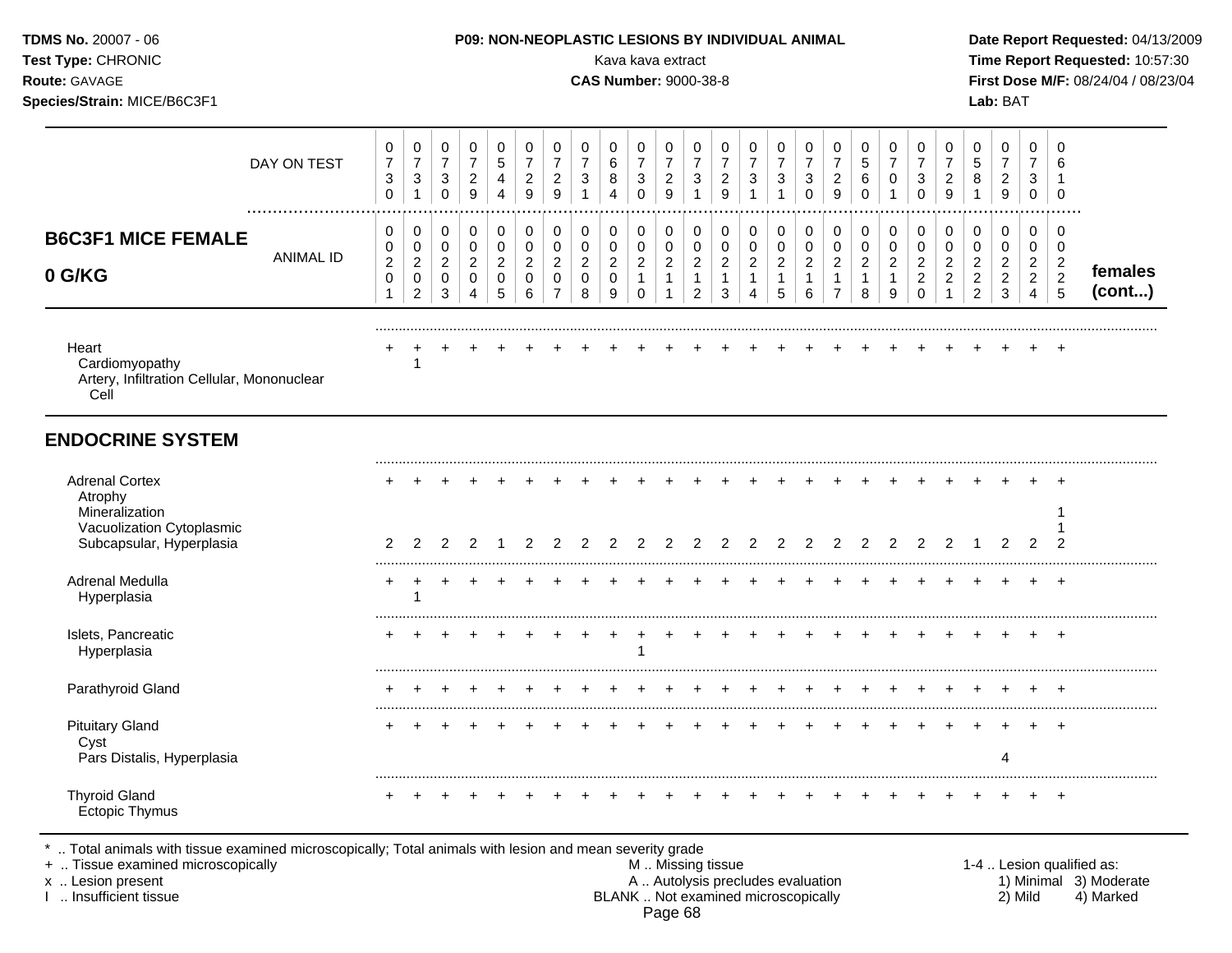| <b>TDMS No. 20007 - 06</b><br><b>Test Type: CHRONIC</b><br><b>Route: GAVAGE</b><br>Species/Strain: MICE/B6C3F1 |             | <b>P09: NON-NEOPLASTIC LESIONS BY INDIVIDUAL ANIMAL</b><br>Kava kava extract<br><b>CAS Number: 9000-38-8</b> | Date Report Requested: 04/13/2009<br>Time Report Requested: 10:57:30<br>First Dose M/F: 08/24/04 / 08/23/04<br>Lab: BAT |
|----------------------------------------------------------------------------------------------------------------|-------------|--------------------------------------------------------------------------------------------------------------|-------------------------------------------------------------------------------------------------------------------------|
|                                                                                                                | DAY ON TEST | 0                                                                                                            | 0<br>6                                                                                                                  |

Infiltration Cellular, Mononuclear Cell Follicle, Hyperplasia

**B6C3F1 MICE FEMALE**

#### **GENERAL BODY SYSTEM**

NONE

**0 G/KG**

#### **GENITAL SYSTEM** ......................................................................................................................................................................................................... Clitoral Gland + + + + M + + + + + + + + + + + + + + + + + + + + Inflammation ......................................................................................................................................................................................................... Ovary + + M + + + + + + + + + + + + + + + + + + + + + +

ANIMAL ID

| $\sim$ vary<br>Angiectasis<br>Cyst<br>Hemorrhage         |         | 3 |  |       |  |                |     |  |              |  |  |     |  |   |     |  |
|----------------------------------------------------------|---------|---|--|-------|--|----------------|-----|--|--------------|--|--|-----|--|---|-----|--|
| Uterus<br>Inflammation, Suppurative                      |         |   |  |       |  |                |     |  |              |  |  |     |  |   | $+$ |  |
| Metaplasia, Squamous<br>Endometrium, Hyperplasia, Cystic | 2 2 2 3 |   |  | 3 2 1 |  | $\mathbf{3}$ 1 | 3 1 |  | $\sqrt{2}$ 1 |  |  | 1 2 |  | ີ | - 2 |  |

## **HEMATOPOIETIC SYSTEM**

\* .. Total animals with tissue examined microscopically; Total animals with lesion and mean severity grade

 

 

 

 

 

 

 

 

 

 

 

.................................................................................................................................................................

 

 

 

 

 

 

 

 

 

 

 

 

 

 

**females (cont...)**

+ .. Tissue examined microscopically examined microscopically and the state of the state of the M .. Missing tissue the M .. Missing tissue the matrix of the M .. Missing tissue the matrix of the M .. Lesion qualified as:

x .. Lesion present 1) Minimal 3) Moderate<br>A .. Autolysis precludes evaluation 1 and 1) Minimal 3) Moderate<br>BLANK .. Not examined microscopically 1 and 1) Mild 4) Marked BLANK .. Not examined microscopically Page 69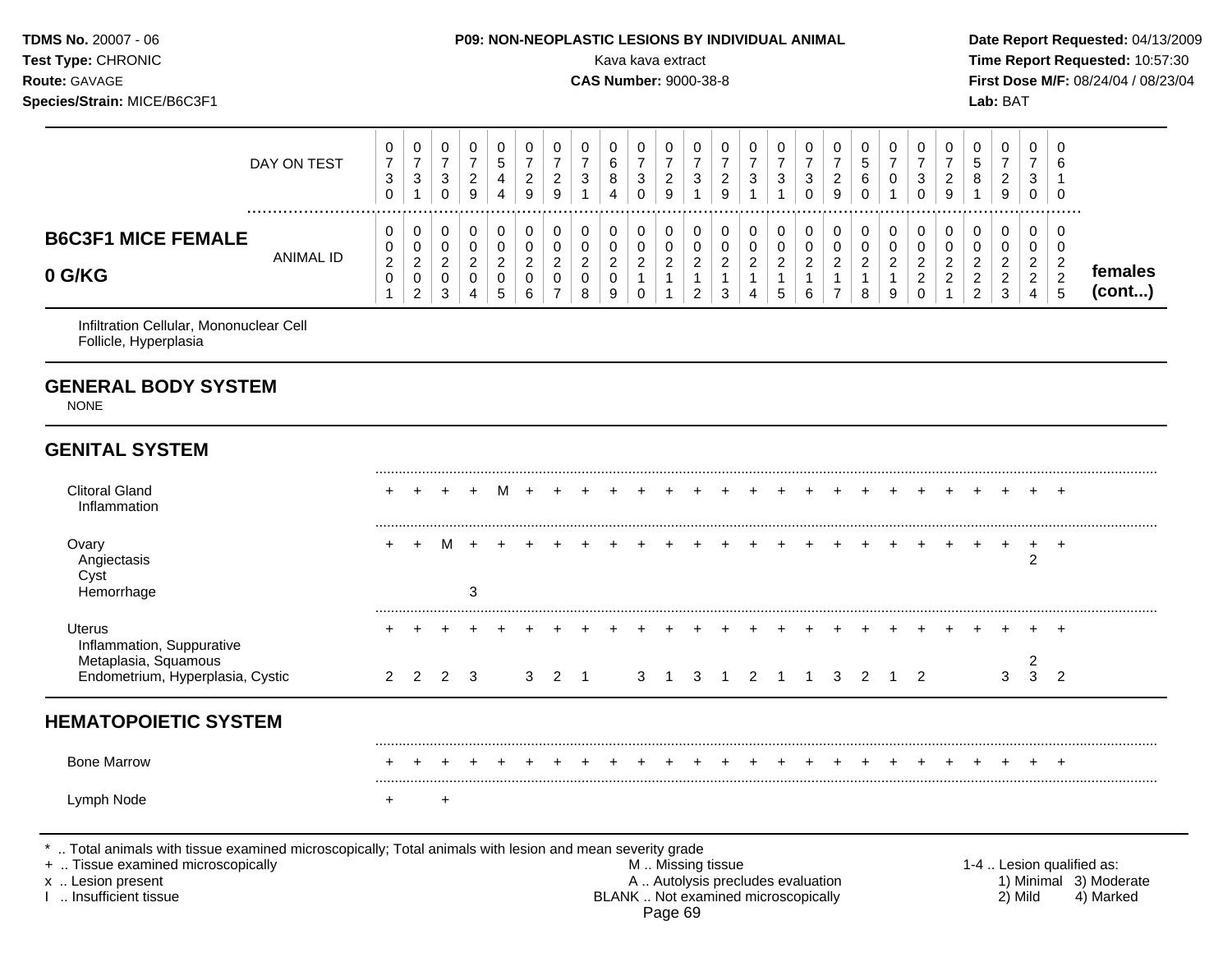| TDMS No. 20007 - 06<br>Test Type: CHRONIC<br>Route: GAVAGE<br>Species/Strain: MICE/B6C3F1                          |                           |                                                                 |                                                                                 |                                                                   |                                                                         |                                                               |                                                                          |                                                                             |                                              | Kava kava extract<br><b>CAS Number: 9000-38-8</b> |                                                                         |                                                                              |                                                                              |                                                                  | P09: NON-NEOPLASTIC LESIONS BY INDIVIDUAL ANIMAL                       |                                                                |                                                                 |                                                                      |                                                           |                                                           |                                                                     |                                                         |                                                              | Lab: BAT                                              |                                                              |                                                              | Date Report Requested: 04/13/2009<br>Time Report Requested: 10:57:30<br>First Dose M/F: 08/24/04 / 08/23/04 |
|--------------------------------------------------------------------------------------------------------------------|---------------------------|-----------------------------------------------------------------|---------------------------------------------------------------------------------|-------------------------------------------------------------------|-------------------------------------------------------------------------|---------------------------------------------------------------|--------------------------------------------------------------------------|-----------------------------------------------------------------------------|----------------------------------------------|---------------------------------------------------|-------------------------------------------------------------------------|------------------------------------------------------------------------------|------------------------------------------------------------------------------|------------------------------------------------------------------|------------------------------------------------------------------------|----------------------------------------------------------------|-----------------------------------------------------------------|----------------------------------------------------------------------|-----------------------------------------------------------|-----------------------------------------------------------|---------------------------------------------------------------------|---------------------------------------------------------|--------------------------------------------------------------|-------------------------------------------------------|--------------------------------------------------------------|--------------------------------------------------------------|-------------------------------------------------------------------------------------------------------------|
|                                                                                                                    | DAY ON TEST               | 0<br>$\overline{7}$<br>$\ensuremath{\mathsf{3}}$<br>$\mathbf 0$ | 0<br>$\boldsymbol{7}$<br>$\ensuremath{\mathsf{3}}$<br>$\mathbf{1}$              | 0<br>$\boldsymbol{7}$<br>$\ensuremath{\mathsf{3}}$<br>$\mathbf 0$ | 0<br>$\boldsymbol{7}$<br>$\overline{c}$<br>$9\,$                        | 0<br>$\,$ 5 $\,$<br>$\overline{\mathbf{4}}$<br>$\overline{4}$ | 0<br>$\boldsymbol{7}$<br>$\boldsymbol{2}$<br>9                           | 0<br>$\boldsymbol{7}$<br>$\boldsymbol{2}$<br>$\boldsymbol{9}$               | 0<br>$\boldsymbol{7}$<br>3<br>$\mathbf{1}$   | 0<br>6<br>8<br>$\overline{4}$                     | 0<br>$\overline{7}$<br>$\ensuremath{\mathsf{3}}$<br>$\mathbf 0$         | 0<br>$\boldsymbol{7}$<br>$\boldsymbol{2}$<br>9                               | $\pmb{0}$<br>$\boldsymbol{7}$<br>$\sqrt{3}$<br>$\mathbf{1}$                  | 0<br>$\overline{7}$<br>$\overline{\mathbf{c}}$<br>$\overline{9}$ | $\pmb{0}$<br>$\overline{7}$<br>$\sqrt{3}$<br>$\overline{1}$            | 0<br>$\overline{7}$<br>$\ensuremath{\mathsf{3}}$<br>1          | 0<br>$\overline{7}$<br>$\ensuremath{\mathsf{3}}$<br>$\mathbf 0$ | 0<br>$\boldsymbol{7}$<br>$\overline{a}$<br>9                         | 0<br>$\mathbf 5$<br>$\,6\,$<br>$\Omega$                   | 0<br>$\overline{7}$<br>$\pmb{0}$                          | 0<br>$\boldsymbol{7}$<br>$\ensuremath{\mathsf{3}}$<br>$\mathbf 0$   | 0<br>$\boldsymbol{7}$<br>$\frac{2}{9}$                  | 0<br>$\,$ 5 $\,$<br>8<br>$\mathbf{1}$                        | 0<br>$\overline{7}$<br>$\boldsymbol{2}$<br>$9\,$      | 0<br>$\overline{7}$<br>3<br>$\mathbf 0$                      | $\Omega$<br>6<br>$\mathbf 0$                                 |                                                                                                             |
| <b>B6C3F1 MICE FEMALE</b><br>0 G/KG                                                                                | . <b>.</b> .<br>ANIMAL ID | 0<br>0<br>$\overline{c}$<br>$\pmb{0}$<br>$\mathbf{1}$           | $\mathbf 0$<br>$\mathbf 0$<br>$\boldsymbol{2}$<br>$\mathbf 0$<br>$\overline{2}$ | $\pmb{0}$<br>$\mathsf 0$<br>$\sqrt{2}$<br>$\mathbf 0$<br>3        | $\pmb{0}$<br>$\mathbf 0$<br>$\sqrt{2}$<br>$\mathbf 0$<br>$\overline{4}$ | $\pmb{0}$<br>0<br>$\sqrt{2}$<br>$\mathbf 0$<br>5              | $\pmb{0}$<br>$\mathbf 0$<br>$\boldsymbol{2}$<br>$\mathsf{O}\xspace$<br>6 | $\pmb{0}$<br>$\mathbf 0$<br>$\overline{c}$<br>$\mathbf 0$<br>$\overline{7}$ | 0<br>$\pmb{0}$<br>$\boldsymbol{2}$<br>0<br>8 | 0<br>0<br>$\overline{c}$<br>$\mathsf 0$<br>9      | $\pmb{0}$<br>$\pmb{0}$<br>$\overline{2}$<br>$\mathbf{1}$<br>$\mathbf 0$ | $\pmb{0}$<br>$\pmb{0}$<br>$\boldsymbol{2}$<br>$\mathbf{1}$<br>$\overline{1}$ | $\pmb{0}$<br>$\pmb{0}$<br>$\boldsymbol{2}$<br>$\mathbf{1}$<br>$\overline{2}$ | $\pmb{0}$<br>$\mathbf 0$<br>$\sqrt{2}$<br>$\overline{1}$<br>3    | $\pmb{0}$<br>$\pmb{0}$<br>$\sqrt{2}$<br>$\mathbf{1}$<br>$\overline{4}$ | 0<br>$\pmb{0}$<br>$\overline{c}$<br>$\mathbf{1}$<br>$\sqrt{5}$ | 0<br>$\mathsf 0$<br>$\sqrt{2}$<br>$\mathbf{1}$<br>6             | 0<br>$\mathbf 0$<br>$\overline{a}$<br>$\mathbf{1}$<br>$\overline{7}$ | $\pmb{0}$<br>$\pmb{0}$<br>$\sqrt{2}$<br>$\mathbf{1}$<br>8 | $\pmb{0}$<br>$\pmb{0}$<br>$\sqrt{2}$<br>$\mathbf{1}$<br>9 | $\pmb{0}$<br>$\mathsf 0$<br>$\sqrt{2}$<br>$\sqrt{2}$<br>$\mathbf 0$ | 0<br>$\pmb{0}$<br>$\overline{c}$<br>$\overline{c}$<br>1 | 0<br>0<br>$\overline{2}$<br>$\overline{c}$<br>$\overline{2}$ | $\,0\,$<br>0<br>$\overline{2}$<br>$\overline{c}$<br>3 | 0<br>0<br>$\overline{c}$<br>$\overline{2}$<br>$\overline{4}$ | 0<br>0<br>$\overline{c}$<br>$\overline{2}$<br>$\overline{5}$ | females<br>(cont)                                                                                           |
| Mediastinal, Hyperplasia, Lymphoid                                                                                 |                           |                                                                 |                                                                                 |                                                                   |                                                                         |                                                               |                                                                          |                                                                             |                                              |                                                   |                                                                         |                                                                              |                                                                              |                                                                  |                                                                        |                                                                |                                                                 |                                                                      |                                                           |                                                           |                                                                     |                                                         |                                                              |                                                       |                                                              |                                                              |                                                                                                             |
| Lymph Node, Mandibular<br>Hyperplasia, Lymphoid                                                                    |                           |                                                                 |                                                                                 |                                                                   |                                                                         |                                                               |                                                                          |                                                                             |                                              |                                                   |                                                                         |                                                                              |                                                                              |                                                                  |                                                                        |                                                                |                                                                 |                                                                      |                                                           |                                                           |                                                                     | $\ddot{}$                                               | м                                                            | $\ddot{}$<br>3                                        | $+$                                                          | $^{+}$                                                       |                                                                                                             |
| Lymph Node, Mesenteric                                                                                             |                           |                                                                 |                                                                                 |                                                                   |                                                                         |                                                               |                                                                          |                                                                             |                                              |                                                   |                                                                         |                                                                              |                                                                              |                                                                  |                                                                        |                                                                |                                                                 |                                                                      |                                                           |                                                           |                                                                     |                                                         |                                                              |                                                       |                                                              |                                                              |                                                                                                             |
| Spleen<br>Hematopoietic Cell Proliferation<br>Hyperplasia, Lymphoid<br>Lymphoid Follicle, Atrophy                  |                           | +                                                               | +<br>$\overline{2}$                                                             | $\overline{2}$                                                    |                                                                         | M                                                             | $\ddot{}$<br>1                                                           | $\overline{2}$                                                              | $\mathbf{1}$                                 |                                                   | $\mathbf{3}$                                                            |                                                                              | $\boldsymbol{2}$<br>$\overline{2}$                                           | $\overline{2}$                                                   |                                                                        | 1                                                              |                                                                 |                                                                      |                                                           | 2                                                         | $\mathbf{1}$                                                        | $\overline{2}$                                          | 3<br>$\overline{2}$                                          |                                                       |                                                              | 3<br>$\overline{c}$                                          |                                                                                                             |
| Thymus<br>Atrophy<br>Hyperplasia, Histiocytic<br>Infiltration Cellular, Histiocyte<br>Epithelial Cell, Hyperplasia |                           | +                                                               | +                                                                               | $\overline{1}$                                                    |                                                                         |                                                               | 2<br>$\overline{2}$                                                      | 2<br>$\overline{2}$                                                         | $\overline{2}$                               | 3                                                 | $\overline{1}$                                                          | $\overline{2}$                                                               | $\overline{2}$<br>$\overline{2}$                                             |                                                                  | $\overline{2}$                                                         | 3                                                              |                                                                 | $\overline{2}$                                                       | 3                                                         | 3                                                         | $\mathbf{1}$                                                        | $\overline{2}$                                          | $\overline{4}$<br>$\mathbf 1$                                | 3                                                     | $\mathbf{1}$                                                 | $\overline{4}$                                               |                                                                                                             |
| <b>INTEGUMENTARY SYSTEM</b>                                                                                        |                           |                                                                 |                                                                                 |                                                                   |                                                                         |                                                               |                                                                          |                                                                             |                                              |                                                   |                                                                         |                                                                              |                                                                              |                                                                  |                                                                        |                                                                |                                                                 |                                                                      |                                                           |                                                           |                                                                     |                                                         |                                                              |                                                       |                                                              |                                                              |                                                                                                             |
| <b>Mammary Gland</b><br>Hyperplasia<br>Inflammation, Chronic Active<br>Metaplasia, Squamous                        |                           |                                                                 |                                                                                 |                                                                   |                                                                         |                                                               |                                                                          |                                                                             |                                              |                                                   |                                                                         |                                                                              |                                                                              |                                                                  |                                                                        |                                                                |                                                                 |                                                                      |                                                           |                                                           |                                                                     |                                                         |                                                              |                                                       |                                                              | $\ddot{}$                                                    |                                                                                                             |
| Skin<br>Inflammation, Chronic<br>Ulcer                                                                             |                           |                                                                 |                                                                                 |                                                                   |                                                                         |                                                               |                                                                          |                                                                             |                                              |                                                   |                                                                         |                                                                              |                                                                              |                                                                  |                                                                        |                                                                |                                                                 |                                                                      |                                                           |                                                           |                                                                     |                                                         |                                                              |                                                       |                                                              |                                                              |                                                                                                             |

.. Total animals with tissue examined microscopically<br>+ .. Tissue examined microscopically<br>x .. Lesion present<br>1 .. Insufficient tissue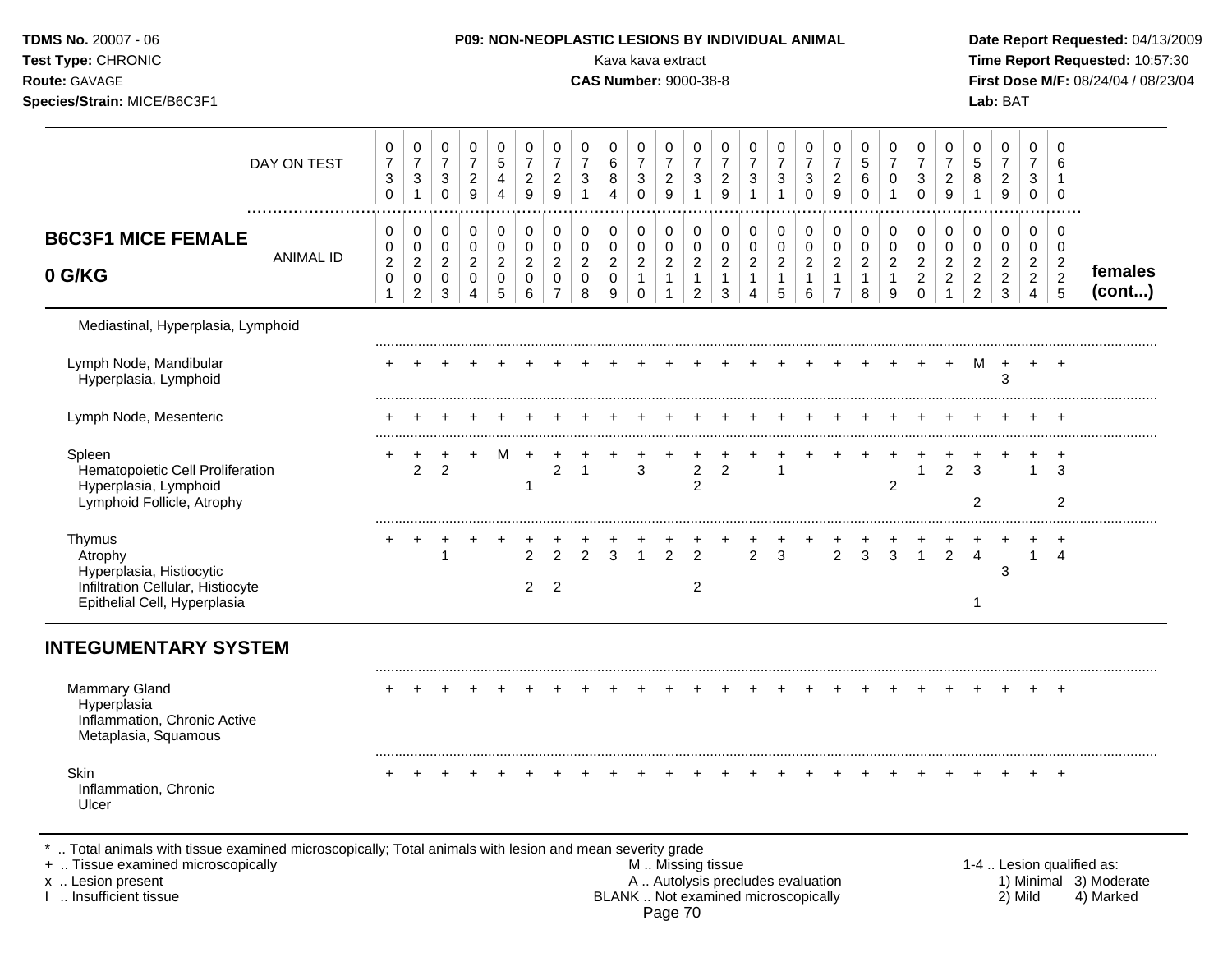| <b>TDMS No. 20007 - 06</b><br><b>P09: NON-NEOPLASTIC LESIONS BY INDIVIDUAL ANIMAL</b><br><b>Test Type: CHRONIC</b><br>Kava kava extract<br><b>Route: GAVAGE</b><br><b>CAS Number: 9000-38-8</b><br>Species/Strain: MICE/B6C3F1 |             |   |   |  |   |  |   |        |   |   |        |        |              |  |   |        | Lab: BAT | Date Report Requested: 04/13/2009<br>Time Report Requested: 10:57:30<br><b>First Dose M/F: 08/24/04 / 08/23/04</b> |             |          |        |   |   |  |  |
|--------------------------------------------------------------------------------------------------------------------------------------------------------------------------------------------------------------------------------|-------------|---|---|--|---|--|---|--------|---|---|--------|--------|--------------|--|---|--------|----------|--------------------------------------------------------------------------------------------------------------------|-------------|----------|--------|---|---|--|--|
|                                                                                                                                                                                                                                | DAY ON TEST | 3 | 3 |  | ົ |  | ົ | 0<br>ົ | 3 | 8 | 0<br>3 | 0<br>ົ | $\mathbf{r}$ |  | 3 | 0<br>3 | ີ        |                                                                                                                    | 0<br>5<br>6 | $\Omega$ | 0<br>3 | ົ | R |  |  |

|                                                        | <br>.            | 0                                 |                                     |    | 9 | 4      | 9                                           | a<br>◡ |                              |                                 | v                        | ັ           |                                | 9                        |   |                          |        | 9                  |        |        | 0                       | 9                         |                                          | 9                                                   |                                | 0              |                  |
|--------------------------------------------------------|------------------|-----------------------------------|-------------------------------------|----|---|--------|---------------------------------------------|--------|------------------------------|---------------------------------|--------------------------|-------------|--------------------------------|--------------------------|---|--------------------------|--------|--------------------|--------|--------|-------------------------|---------------------------|------------------------------------------|-----------------------------------------------------|--------------------------------|----------------|------------------|
| <b>FEMALE</b><br><b>B6C3F</b><br><b>MICE</b><br>0 G/KG | <b>ANIMAL ID</b> | 0<br>0<br>$\sim$<br><u>_</u><br>0 | <u>_</u><br>ັ<br>$\sim$<br><u>.</u> | ູບ | 4 | ∽<br>ັ | J<br>◡<br>◠<br><u>.</u><br>ັ<br>$\sim$<br>6 | v      | 0<br>0<br><u>.</u><br>U<br>8 | ◡<br>⌒<br>◡<br>-<br>◡<br>a<br>◡ | v<br>v<br><u>_</u><br>ັບ | ັ<br>◡<br>- | ັ<br>ັ<br>$\sim$<br>$\epsilon$ | ◡<br>ັບ<br><u>_</u><br>ັ | ◡ | v<br>⌒<br><u>_</u><br>D. | -<br>ັ | ັ<br>⌒<br><u>_</u> | -<br>ັ | v<br>У | ັ<br>-<br><u>_</u><br>◡ | ັ<br><u>_</u><br><u>_</u> | ◡<br>-<br><u>_</u><br>$\sim$<br><u>_</u> | $\sim$<br>ັ<br>⌒<br><u>_</u><br><u>_</u><br>⌒<br>J. | ັ<br><u>_</u><br><u>_</u><br>4 | <u>.</u><br>່ວ | females<br>cont) |

## **MUSCULOSKELETAL SYSTEM**

| <b>Bone</b><br>Fibrosis | - |  |  |  |  |  |  |  | + + + + + + + + + + + + + + + + + + |  |  |  |  |  |  |
|-------------------------|---|--|--|--|--|--|--|--|-------------------------------------|--|--|--|--|--|--|
| <b>Skeletal Muscle</b>  |   |  |  |  |  |  |  |  |                                     |  |  |  |  |  |  |

### **NERVOUS SYSTEM**

| Brain<br>Choroid Plexus, Infiltration Cellular,<br>Mononuclear Cell<br>Hypothalamus, Compression |  |  |  |  |  |  |  |  |  |  |  |  |  |  |
|--------------------------------------------------------------------------------------------------|--|--|--|--|--|--|--|--|--|--|--|--|--|--|
| <b>Peripheral Nerve</b><br>Infiltration Cellular, Mononuclear Cell<br>Axon, Degeneration         |  |  |  |  |  |  |  |  |  |  |  |  |  |  |
| Spinal Cord<br>Axon, Degeneration                                                                |  |  |  |  |  |  |  |  |  |  |  |  |  |  |

## **RESPIRATORY SYSTEM**

......................................................................................................................................................................................................... Lung + + + + + + + + + + + + + + + + + + + + + + + + + Hemorrhage \* .. Total animals with tissue examined microscopically; Total animals with lesion and mean severity grade<br>+ .. Tissue examined microscopically by myssing tissue<br>M.. Missing tissue + .. Tissue examined microscopically examined microscopically **M** .. Missing tissue 1-4 .. Lesion qualified as:<br>A .. Autolysis precludes evaluation 1) Minimal 3) Moderate x .. Lesion present 1) Minimal 3) Moderate A .. Autolysis precludes evaluation 1) Minimal 3) Moderate I .. Insufficient tissue BLANK .. Not examined microscopically 2) Mild 4) Marked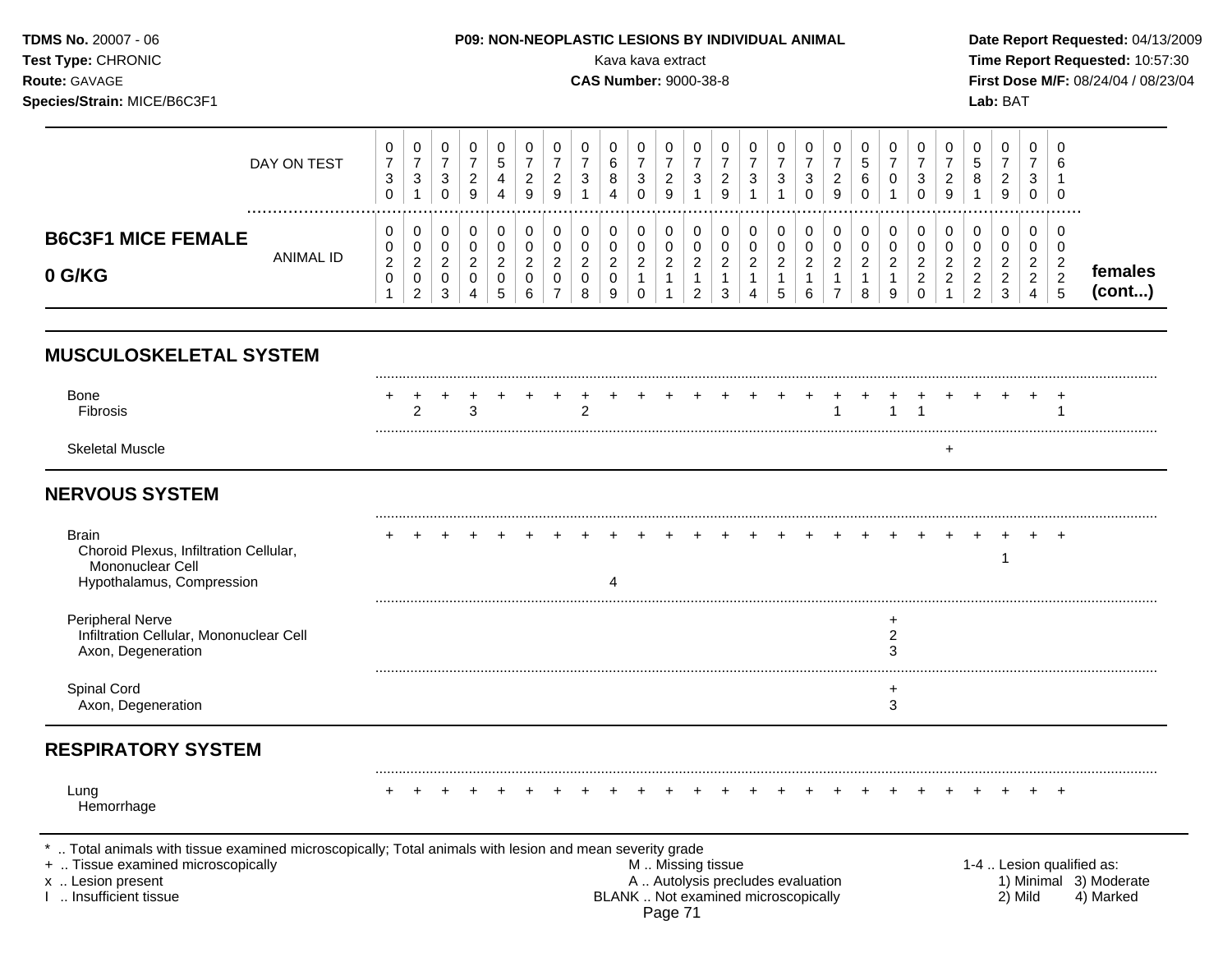| TDMS No. 20007 - 06<br>Test Type: CHRONIC<br>Route: GAVAGE<br>Species/Strain: MICE/B6C3F1                                                                                                  | P09: NON-NEOPLASTIC LESIONS BY INDIVIDUAL ANIMAL<br>Kava kava extract<br><b>CAS Number: 9000-38-8</b> |                                                         |                                                                   |                                            |                                    |                                                      |                                                                   |                                            |                                    |                                                                            |                                                                           |                                                                      |                                            |                                                                          |                                            |                                         | Date Report Requested: 04/13/2009<br>Time Report Requested: 10:57:30<br>First Dose M/F: 08/24/04 / 08/23/04<br>Lab: BAT |                               |                                               |                                                                  |                                            |                                                 |                                                             |                                                              |                                                      |                                                                  |
|--------------------------------------------------------------------------------------------------------------------------------------------------------------------------------------------|-------------------------------------------------------------------------------------------------------|---------------------------------------------------------|-------------------------------------------------------------------|--------------------------------------------|------------------------------------|------------------------------------------------------|-------------------------------------------------------------------|--------------------------------------------|------------------------------------|----------------------------------------------------------------------------|---------------------------------------------------------------------------|----------------------------------------------------------------------|--------------------------------------------|--------------------------------------------------------------------------|--------------------------------------------|-----------------------------------------|-------------------------------------------------------------------------------------------------------------------------|-------------------------------|-----------------------------------------------|------------------------------------------------------------------|--------------------------------------------|-------------------------------------------------|-------------------------------------------------------------|--------------------------------------------------------------|------------------------------------------------------|------------------------------------------------------------------|
| DAY ON TEST                                                                                                                                                                                | 0<br>$\boldsymbol{7}$<br>3<br>0                                                                       | 0<br>$\boldsymbol{7}$<br>$\mathbf{3}$<br>-1             | 0<br>$\boldsymbol{7}$<br>$\ensuremath{\mathsf{3}}$<br>$\mathbf 0$ | 0<br>$\overline{7}$<br>$\overline{c}$<br>9 | 0<br>$\sqrt{5}$<br>4<br>4          | 0<br>$\overline{7}$<br>$\overline{c}$<br>9           | 0<br>$\overline{7}$<br>$\overline{c}$<br>9                        | 0<br>$\overline{7}$<br>3<br>1              | 0<br>6<br>8<br>4                   | 0<br>$\overline{7}$<br>$\ensuremath{\mathsf{3}}$<br>$\mathbf 0$            | 0<br>$\boldsymbol{7}$<br>$\frac{2}{9}$                                    | 0<br>$\overline{7}$<br>$\mathbf{3}$<br>1                             | 0<br>$\overline{7}$<br>$\overline{c}$<br>9 | 0<br>$\overline{7}$<br>3<br>1                                            | 0<br>$\boldsymbol{7}$<br>3<br>1            | 0<br>$\overline{7}$<br>3<br>$\mathbf 0$ | 0<br>7<br>2<br>9                                                                                                        | 0<br>5<br>6<br>$\Omega$       | 0<br>$\overline{7}$<br>0                      | 0<br>$\overline{7}$<br>3<br>$\Omega$                             | 0<br>$\overline{7}$<br>$\overline{c}$<br>9 | 0<br>5<br>8                                     | 0<br>$\overline{7}$<br>$\overline{c}$<br>9                  | 0<br>$\overline{7}$<br>3<br>$\mathbf 0$                      | 0<br>6<br>0                                          |                                                                  |
| <b>B6C3F1 MICE FEMALE</b><br><b>ANIMAL ID</b><br>0 G/KG                                                                                                                                    | 0<br>0<br>$\overline{c}$<br>0<br>1                                                                    | 0<br>$\pmb{0}$<br>$\overline{c}$<br>0<br>$\overline{c}$ | 0<br>$\pmb{0}$<br>$\overline{c}$<br>0<br>3                        | 0<br>0<br>$\overline{c}$<br>0<br>4         | 0<br>0<br>$\overline{c}$<br>0<br>5 | 0<br>$\pmb{0}$<br>$\overline{2}$<br>$\mathbf 0$<br>6 | 0<br>$\pmb{0}$<br>$\overline{c}$<br>$\mathbf 0$<br>$\overline{7}$ | 0<br>$\pmb{0}$<br>$\overline{c}$<br>0<br>8 | 0<br>0<br>$\overline{a}$<br>0<br>9 | $\pmb{0}$<br>$\mathsf{O}\xspace$<br>$\sqrt{2}$<br>$\mathbf{1}$<br>$\Omega$ | $\pmb{0}$<br>$\pmb{0}$<br>$\overline{c}$<br>$\mathbf 1$<br>$\overline{1}$ | 0<br>$\pmb{0}$<br>$\boldsymbol{2}$<br>$\mathbf{1}$<br>$\overline{2}$ | 0<br>0<br>$\overline{2}$<br>3              | 0<br>$\pmb{0}$<br>$\overline{2}$<br>1<br>4                               | 0<br>$\pmb{0}$<br>$\overline{c}$<br>1<br>5 | 0<br>$\mathbf 0$<br>$\overline{c}$<br>6 | 0<br>0<br>$\overline{2}$                                                                                                | 0<br>0<br>$\overline{c}$<br>8 | 0<br>0<br>$\overline{c}$<br>$\mathbf{1}$<br>9 | 0<br>$\pmb{0}$<br>$\overline{c}$<br>$\boldsymbol{2}$<br>$\Omega$ | 0<br>$\pmb{0}$<br>$\overline{c}$<br>2      | 0<br>0<br>$\overline{a}$<br>$\overline{c}$<br>2 | 0<br>$\mathbf 0$<br>$\overline{c}$<br>$\boldsymbol{2}$<br>3 | 0<br>0<br>$\overline{c}$<br>$\overline{2}$<br>$\overline{4}$ | 0<br>0<br>$\overline{c}$<br>$\sqrt{2}$<br>$\sqrt{5}$ | females<br>(cont)                                                |
| Inflammation<br>Alveolar Epithelium, Hyperplasia                                                                                                                                           |                                                                                                       |                                                         |                                                                   |                                            |                                    |                                                      |                                                                   |                                            |                                    |                                                                            |                                                                           |                                                                      |                                            |                                                                          | 1                                          |                                         |                                                                                                                         |                               |                                               |                                                                  |                                            |                                                 |                                                             |                                                              |                                                      |                                                                  |
| Nose<br>Inflammation, Chronic<br>Olfactory Epithelium, Degeneration                                                                                                                        |                                                                                                       |                                                         |                                                                   |                                            |                                    |                                                      |                                                                   |                                            |                                    |                                                                            |                                                                           |                                                                      |                                            |                                                                          | 1                                          |                                         |                                                                                                                         |                               |                                               |                                                                  |                                            | 2                                               |                                                             |                                                              |                                                      |                                                                  |
| Trachea                                                                                                                                                                                    |                                                                                                       |                                                         |                                                                   |                                            |                                    |                                                      |                                                                   |                                            |                                    |                                                                            |                                                                           |                                                                      |                                            |                                                                          |                                            |                                         |                                                                                                                         |                               |                                               |                                                                  |                                            |                                                 |                                                             |                                                              | $+$                                                  |                                                                  |
| <b>SPECIAL SENSES SYSTEM</b>                                                                                                                                                               |                                                                                                       |                                                         |                                                                   |                                            |                                    |                                                      |                                                                   |                                            |                                    |                                                                            |                                                                           |                                                                      |                                            |                                                                          |                                            |                                         |                                                                                                                         |                               |                                               |                                                                  |                                            |                                                 |                                                             |                                                              |                                                      |                                                                  |
| Ear                                                                                                                                                                                        |                                                                                                       |                                                         |                                                                   |                                            |                                    |                                                      |                                                                   |                                            |                                    | $\ddot{}$                                                                  |                                                                           |                                                                      |                                            |                                                                          |                                            |                                         |                                                                                                                         |                               |                                               |                                                                  |                                            |                                                 |                                                             |                                                              |                                                      |                                                                  |
| Eye<br>Anterior Chamber, Inflammation,<br>Suppurative                                                                                                                                      |                                                                                                       |                                                         |                                                                   |                                            |                                    |                                                      |                                                                   |                                            |                                    |                                                                            |                                                                           |                                                                      |                                            |                                                                          |                                            |                                         |                                                                                                                         |                               |                                               |                                                                  |                                            |                                                 |                                                             |                                                              | $\div$                                               |                                                                  |
| <b>Harderian Gland</b><br>Atrophy<br>Hyperplasia                                                                                                                                           |                                                                                                       |                                                         |                                                                   |                                            |                                    |                                                      |                                                                   |                                            |                                    |                                                                            |                                                                           | $\ddot{}$                                                            | $\ddot{}$                                  |                                                                          |                                            |                                         |                                                                                                                         |                               |                                               |                                                                  | $\overline{c}$                             |                                                 |                                                             |                                                              |                                                      |                                                                  |
| Infiltration Cellular, Mononuclear Cell                                                                                                                                                    | 1                                                                                                     |                                                         | 1                                                                 | $\mathbf 1$                                | -1                                 | $\overline{1}$                                       | $\overline{1}$                                                    | $1 \quad 1$                                |                                    |                                                                            | $\overline{1}$                                                            | $1 \quad 1$                                                          |                                            |                                                                          | $1 \quad 1$                                |                                         |                                                                                                                         |                               | $\mathbf{1}$                                  | $\overline{1}$                                                   |                                            | $\mathbf{1}$                                    | -1                                                          | $\overline{\phantom{1}}$                                     |                                                      |                                                                  |
| <b>URINARY SYSTEM</b>                                                                                                                                                                      |                                                                                                       |                                                         |                                                                   |                                            |                                    |                                                      |                                                                   |                                            |                                    |                                                                            |                                                                           |                                                                      |                                            |                                                                          |                                            |                                         |                                                                                                                         |                               |                                               |                                                                  |                                            |                                                 |                                                             |                                                              |                                                      |                                                                  |
| Kidney<br>Amyloid Deposition<br>Inflammation                                                                                                                                               |                                                                                                       |                                                         |                                                                   |                                            |                                    |                                                      |                                                                   |                                            |                                    |                                                                            |                                                                           |                                                                      |                                            |                                                                          | $+$                                        |                                         |                                                                                                                         |                               | $+$                                           | $+$                                                              | $+$                                        |                                                 |                                                             |                                                              |                                                      |                                                                  |
| *  Total animals with tissue examined microscopically; Total animals with lesion and mean severity grade<br>+  Tissue examined microscopically<br>x  Lesion present<br>Insufficient tissue |                                                                                                       |                                                         |                                                                   |                                            |                                    |                                                      |                                                                   |                                            |                                    |                                                                            | M  Missing tissue                                                         |                                                                      |                                            | A  Autolysis precludes evaluation<br>BLANK  Not examined microscopically |                                            |                                         |                                                                                                                         |                               |                                               |                                                                  |                                            |                                                 |                                                             | 2) Mild                                                      |                                                      | 1-4  Lesion qualified as:<br>1) Minimal 3) Moderate<br>4) Marked |

Page 72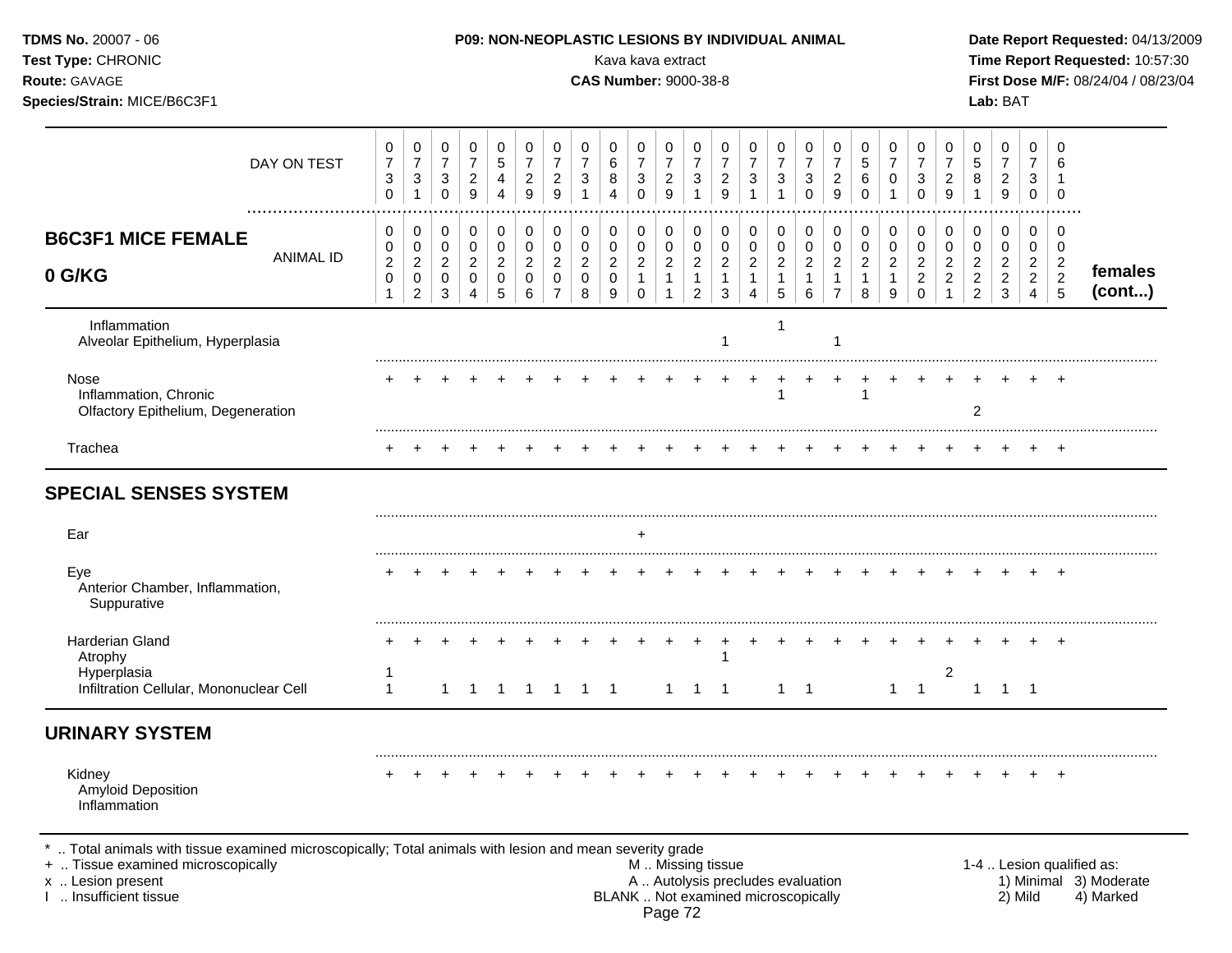| Test Type: CHRONIC<br>Route: GAVAGE<br>Species/Strain: MICE/B6C3F1                                     |             |                               |                                              |                                      |                               |                                         |                                         |                                                |                                    | Kava kava extract<br><b>CAS Number: 9000-38-8</b> |                     |                                                          |                                         |                                       |                     |        |                                    |                                                   |                          |                              |                                       |                                           | Lab: BAT                                     |                                          |                              | Time Report Requested: 10:57:30<br>First Dose M/F: 08/24/04 / 08/23/04 |
|--------------------------------------------------------------------------------------------------------|-------------|-------------------------------|----------------------------------------------|--------------------------------------|-------------------------------|-----------------------------------------|-----------------------------------------|------------------------------------------------|------------------------------------|---------------------------------------------------|---------------------|----------------------------------------------------------|-----------------------------------------|---------------------------------------|---------------------|--------|------------------------------------|---------------------------------------------------|--------------------------|------------------------------|---------------------------------------|-------------------------------------------|----------------------------------------------|------------------------------------------|------------------------------|------------------------------------------------------------------------|
|                                                                                                        | DAY ON TEST | 3<br>$\Omega$                 | 0<br>7<br>3                                  | 0<br>$\overline{7}$<br>3<br>$\Omega$ | 0<br>$\boldsymbol{2}$<br>9    | 0<br>$\,$ 5 $\,$<br>$\overline{4}$<br>4 | $\boldsymbol{7}$<br>$\overline{c}$<br>9 | 0<br>$\overline{7}$<br>$\overline{c}$<br>9     | 3<br>$\overline{1}$                | $\frac{6}{8}$                                     | 3<br>$\Omega$       | 0<br>$\begin{array}{c} 7 \\ 2 \end{array}$<br>9          | 0<br>$\boldsymbol{7}$<br>$\mathfrak{S}$ | $\overline{7}$<br>$\overline{2}$<br>9 | $\overline{7}$<br>3 | 3<br>0 | $\overline{7}$<br>$\mathbf 2$<br>9 | $\begin{array}{c} 5 \\ 6 \end{array}$<br>$\Omega$ | $\mathbf 0$              | 3<br>$\Omega$                | $\overline{7}$<br>$\overline{a}$<br>9 | $\begin{array}{c} 5 \\ 8 \end{array}$     | 0<br>$\overline{7}$<br>$\boldsymbol{2}$<br>9 | $\overline{7}$<br>$\sqrt{3}$<br>$\Omega$ | 6<br>$\mathbf 0$             |                                                                        |
| <b>B6C3F1 MICE FEMALE</b><br>0 G/KG                                                                    | ANIMAL ID   | 0<br>0<br>$\overline{2}$<br>0 | 0<br>0<br>$\overline{a}$<br>$\mathbf 0$<br>2 | 0<br>0<br>$\overline{c}$<br>0<br>3   | 0<br>0<br>$\overline{c}$<br>0 | 0<br>0<br>$\overline{c}$<br>0<br>5      | 0<br>$\boldsymbol{2}$<br>6              | 0<br>0<br>$\overline{c}$<br>$\mathbf 0$        | 0<br>$\overline{c}$<br>$\mathbf 0$ | 0<br>$\overline{c}$<br>0                          | 0<br>$\overline{c}$ | $\mathbf 0$<br>$\mathbf 0$<br>$\overline{c}$             | $\mathbf 0$<br>0<br>$\mathbf 2$<br>2    | 0<br>0<br>$\sqrt{2}$<br>3             | 0<br>0<br>2         | 0<br>6 | 0<br>0<br>$\overline{2}$           | 0<br>$\boldsymbol{2}$                             | 0<br>$\overline{c}$<br>9 | $\sqrt{2}$<br>$\overline{c}$ | 0<br>0<br>$\frac{2}{2}$               | 0<br>0<br>$\frac{2}{2}$<br>$\overline{2}$ | 0<br>0<br>$\frac{2}{2}$<br>3                 | 0<br>0<br>$\frac{2}{2}$                  | 0<br>0<br>$\frac{2}{2}$<br>5 | females<br>(cont)                                                      |
| Metaplasia, Osseous<br>Mineralization<br>Nephropathy<br>Papilla, Necrosis<br>Renal Tubule, Hyperplasia |             |                               |                                              | $\overline{2}$                       | $\overline{1}$                |                                         | $\overline{1}$                          | $\begin{array}{cc} 1 & 1 \\ 2 & 1 \end{array}$ |                                    |                                                   |                     | $\begin{array}{cccc} 1 & 1 & 1 \\ 1 & 1 & 1 \end{array}$ |                                         |                                       |                     |        | 2                                  |                                                   | $\overline{2}$           |                              | 2                                     |                                           | 2                                            | -1                                       |                              |                                                                        |
| <b>Urinary Bladder</b><br>Infiltration Cellular, Mononuclear Cell                                      |             |                               |                                              |                                      |                               |                                         |                                         |                                                |                                    |                                                   |                     |                                                          |                                         |                                       |                     |        |                                    |                                                   |                          |                              |                                       |                                           | 2                                            | $\pm$                                    | $\pm$                        |                                                                        |

\* .. Total animals with tissue examined microscopically; Total animals with lesion and mean severity grade

+ .. Tissue examined microscopically M .. Missing tissue 1-4 .. Lesion qualified as: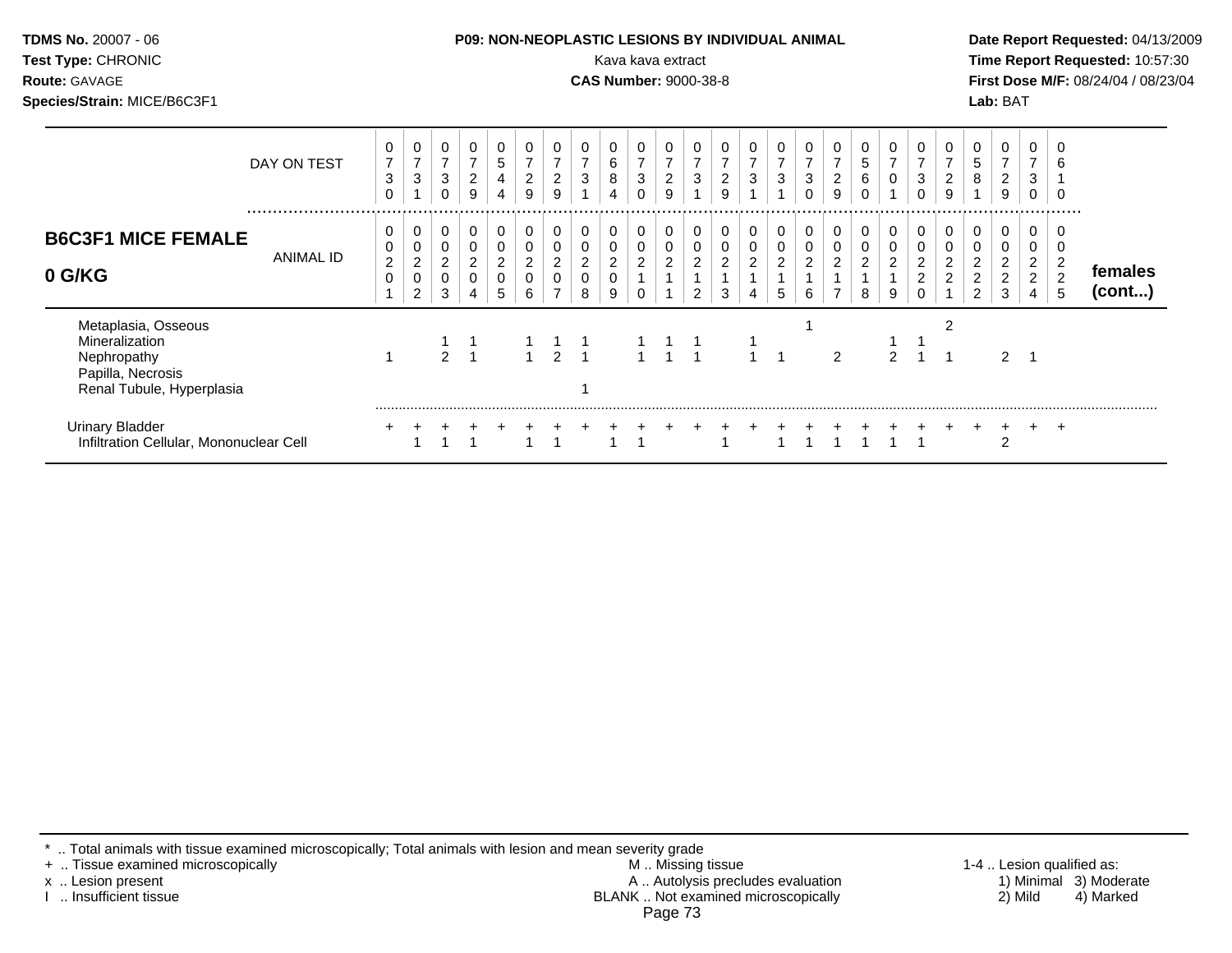| Route: GAVAGE<br>Species/Strain: MICE/B6C3F1                                  |                  |                                                                 |                                                              |                                                      |                                                                 |                                              |                                                              |                                                                                           |                                                                   | <b>CAS Number: 9000-38-8</b>                 |                                         |                                                                                      |                                                                      |                                                                   |                                                    |                                                                |                                                      |                                                                         |                                                                |                                                                     |                                                        |                                                                 |                                                                                  | Lab: BAT                                                                |                                       |                                                                        |        | First Dose M/F: 08/24/04 / 08/23/04 |
|-------------------------------------------------------------------------------|------------------|-----------------------------------------------------------------|--------------------------------------------------------------|------------------------------------------------------|-----------------------------------------------------------------|----------------------------------------------|--------------------------------------------------------------|-------------------------------------------------------------------------------------------|-------------------------------------------------------------------|----------------------------------------------|-----------------------------------------|--------------------------------------------------------------------------------------|----------------------------------------------------------------------|-------------------------------------------------------------------|----------------------------------------------------|----------------------------------------------------------------|------------------------------------------------------|-------------------------------------------------------------------------|----------------------------------------------------------------|---------------------------------------------------------------------|--------------------------------------------------------|-----------------------------------------------------------------|----------------------------------------------------------------------------------|-------------------------------------------------------------------------|---------------------------------------|------------------------------------------------------------------------|--------|-------------------------------------|
|                                                                               | DAY ON TEST      | 0<br>$\overline{7}$<br>$\overline{c}$<br>$9\,$                  | 0<br>4<br>$\overline{a}$<br>$\mathbf{1}$                     | $\mathbf 0$<br>$\overline{7}$<br>$\overline{a}$<br>9 | $\mathbf 0$<br>$\,6\,$<br>$\ensuremath{\mathsf{3}}$<br>9        | 0<br>$\overline{7}$<br>$\sqrt{2}$<br>9       | $\mathbf 0$<br>$\overline{7}$<br>$\sqrt{3}$<br>$\Omega$      | 0<br>$\overline{7}$<br>$\sqrt{3}$<br>$\mathbf 0$                                          | $\mathbf 0$<br>5<br>$\overline{c}$<br>3                           | 0<br>6<br>8<br>8                             | $\mathbf 0$<br>$\overline{7}$<br>3<br>0 | $\mathbf 0$<br>$\overline{7}$<br>$\mathbf{3}$<br>$\mathbf{1}$                        | 0<br>$\overline{7}$<br>$\frac{2}{9}$                                 | $\mathbf 0$<br>$\overline{7}$<br>$\sqrt{2}$<br>$\overline{9}$     | 0<br>$\overline{7}$<br>$\mathbf{3}$<br>$\mathbf 0$ | $\Omega$<br>$\overline{7}$<br>3<br>$\Omega$                    | $\mathbf 0$<br>$\overline{7}$<br>$\overline{a}$<br>9 | $\Omega$<br>$\overline{7}$<br>$\ensuremath{\mathsf{3}}$<br>$\mathbf{1}$ | $\Omega$<br>$\overline{7}$<br>$\overline{c}$<br>$\overline{9}$ | 0<br>$\mathbf{3}$<br>9<br>4                                         | 0<br>$\overline{7}$<br>$\mathbf{3}$<br>$\mathbf 0$     | $\mathbf 0$<br>$\overline{7}$<br>3                              | 0<br>$\overline{7}$<br>$\mathbf 0$<br>$\pmb{0}$                                  | $\mathbf 0$<br>$\overline{7}$<br>$\ensuremath{\mathsf{3}}$<br>$\pmb{0}$ | $\mathbf 0$<br>7<br>3<br>$\mathbf{1}$ | $\mathbf 0$<br>7<br>3<br>$\mathbf 0$                                   |        |                                     |
| <b>B6C3F1 MICE FEMALE</b><br>0 G/KG                                           | <b>ANIMAL ID</b> | $\mathbf 0$<br>0<br>$\boldsymbol{2}$<br>$\overline{c}$<br>$\,6$ | 0<br>0<br>$\overline{2}$<br>$\overline{2}$<br>$\overline{7}$ | 0<br>0<br>$\overline{2}$<br>$\overline{2}$<br>8      | $\pmb{0}$<br>$\pmb{0}$<br>$\overline{c}$<br>$\overline{a}$<br>9 | 0<br>0<br>$\overline{2}$<br>3<br>$\mathbf 0$ | $\mathbf 0$<br>$\mathbf 0$<br>$\overline{2}$<br>$\mathbf{3}$ | $\mathbf 0$<br>$\pmb{0}$<br>$\overline{2}$<br>$\ensuremath{\mathsf{3}}$<br>$\overline{2}$ | $\mathbf 0$<br>$\mathbf 0$<br>$\overline{2}$<br>$\mathbf{3}$<br>3 | 0<br>$\mathbf 0$<br>$\overline{2}$<br>3<br>4 | 0<br>0<br>$\overline{2}$<br>3<br>5      | $\mathbf 0$<br>$\mathbf 0$<br>$\overline{2}$<br>$\ensuremath{\mathsf{3}}$<br>$\,6\,$ | 0<br>$\mathbf 0$<br>$\overline{2}$<br>$\mathbf{3}$<br>$\overline{7}$ | $\mathbf 0$<br>$\mathbf 0$<br>$\overline{2}$<br>$\mathbf{3}$<br>8 | 0<br>$\mathbf 0$<br>$\overline{2}$<br>3<br>9       | $\mathbf 0$<br>$\pmb{0}$<br>$\overline{2}$<br>4<br>$\mathbf 0$ | $\mathbf 0$<br>$\pmb{0}$<br>$\overline{c}$<br>4      | $\mathbf 0$<br>0<br>$\overline{2}$<br>4<br>$\overline{2}$               | $\mathbf 0$<br>0<br>$\overline{2}$<br>4<br>$\mathbf{3}$        | $\mathbf 0$<br>$\mathbf 0$<br>2<br>$\overline{4}$<br>$\overline{4}$ | $\mathbf 0$<br>$\mathbf 0$<br>$\overline{2}$<br>4<br>5 | 0<br>$\mathbf 0$<br>$\overline{2}$<br>$\overline{4}$<br>$\,6\,$ | $\mathbf 0$<br>$\mathbf 0$<br>$\overline{2}$<br>$\overline{4}$<br>$\overline{7}$ | $\mathbf 0$<br>0<br>$\overline{2}$<br>4<br>8                            | 0<br>0<br>$\overline{2}$<br>4<br>9    | $\mathbf 0$<br>$\Omega$<br>$\overline{2}$<br>$\sqrt{5}$<br>$\mathsf 0$ |        | * TOTALS                            |
| <b>ALIMENTARY SYSTEM</b>                                                      |                  |                                                                 |                                                              |                                                      |                                                                 |                                              |                                                              |                                                                                           |                                                                   |                                              |                                         |                                                                                      |                                                                      |                                                                   |                                                    |                                                                |                                                      |                                                                         |                                                                |                                                                     |                                                        |                                                                 |                                                                                  |                                                                         |                                       |                                                                        |        |                                     |
| Esophagus                                                                     |                  |                                                                 |                                                              |                                                      |                                                                 |                                              |                                                              |                                                                                           |                                                                   |                                              |                                         |                                                                                      |                                                                      |                                                                   |                                                    |                                                                |                                                      |                                                                         |                                                                |                                                                     |                                                        |                                                                 |                                                                                  | + + + + + + + + + + + + + + + + + + 50                                  |                                       |                                                                        |        |                                     |
| Gallbladder<br>Cyst                                                           |                  |                                                                 | $+$                                                          | $+$                                                  | $+$                                                             | $+$<br>$\mathbf{1}$                          |                                                              |                                                                                           |                                                                   | $+$                                          |                                         | $+ + +$                                                                              |                                                                      | $+$                                                               | $+$                                                |                                                                | $+$                                                  | $+$                                                                     | $+$ $+$ $+$                                                    |                                                                     |                                                        | $+$                                                             |                                                                                  | $+ + + + + 50$                                                          |                                       |                                                                        |        | 11.0                                |
| Intestine Large, Cecum<br>Inflammation, Chronic                               |                  |                                                                 |                                                              |                                                      |                                                                 |                                              |                                                              |                                                                                           |                                                                   |                                              |                                         |                                                                                      |                                                                      |                                                                   |                                                    |                                                                |                                                      |                                                                         |                                                                |                                                                     |                                                        | $+$                                                             | $+$                                                                              | $+$                                                                     |                                       | $+ + 50$                                                               |        | 1.0                                 |
| Intestine Large, Colon                                                        |                  |                                                                 |                                                              |                                                      |                                                                 |                                              |                                                              |                                                                                           |                                                                   |                                              |                                         |                                                                                      |                                                                      |                                                                   |                                                    |                                                                |                                                      |                                                                         |                                                                |                                                                     |                                                        |                                                                 |                                                                                  |                                                                         |                                       | $+ + 50$                                                               |        |                                     |
| Intestine Large, Rectum                                                       |                  |                                                                 |                                                              |                                                      |                                                                 |                                              |                                                              |                                                                                           |                                                                   |                                              |                                         |                                                                                      |                                                                      |                                                                   |                                                    |                                                                |                                                      |                                                                         |                                                                |                                                                     |                                                        |                                                                 |                                                                                  |                                                                         |                                       |                                                                        | $+ 50$ |                                     |
| Intestine Small, Duodenum                                                     |                  |                                                                 |                                                              |                                                      |                                                                 |                                              |                                                              |                                                                                           |                                                                   |                                              |                                         |                                                                                      |                                                                      |                                                                   | $+$                                                |                                                                |                                                      | $+$                                                                     | $+$                                                            | $+$ $+$ $+$                                                         |                                                        |                                                                 | $+$                                                                              | $+ + + 50$                                                              |                                       |                                                                        |        |                                     |
| Intestine Small, Ileum                                                        |                  |                                                                 |                                                              |                                                      |                                                                 |                                              |                                                              |                                                                                           |                                                                   |                                              |                                         |                                                                                      |                                                                      |                                                                   |                                                    |                                                                |                                                      |                                                                         |                                                                |                                                                     |                                                        |                                                                 |                                                                                  |                                                                         |                                       |                                                                        | $+ 50$ |                                     |
| Intestine Small, Jejunum                                                      |                  |                                                                 |                                                              |                                                      |                                                                 |                                              |                                                              |                                                                                           |                                                                   |                                              |                                         |                                                                                      |                                                                      |                                                                   |                                                    |                                                                |                                                      |                                                                         |                                                                |                                                                     |                                                        |                                                                 |                                                                                  | $+$ $-$                                                                 | $+$                                   |                                                                        | + 50   |                                     |
| Liver<br>Angiectasis<br>Clear Cell Focus                                      |                  | X                                                               |                                                              |                                                      |                                                                 |                                              |                                                              |                                                                                           | $\pm$                                                             | $+$                                          |                                         |                                                                                      |                                                                      |                                                                   |                                                    | $+$                                                            | $\ddot{}$<br>X                                       |                                                                         |                                                                |                                                                     |                                                        |                                                                 |                                                                                  |                                                                         | $+$                                   |                                                                        | + 50   | 3 1.0<br>3                          |
| <b>Eosinophilic Focus</b><br>Fatty Change<br>Hematopoietic Cell Proliferation |                  | X<br>$\overline{2}$                                             | $\overline{2}$                                               |                                                      | $\overline{2}$                                                  |                                              | X.                                                           | $\overline{2}$                                                                            | X                                                                 | $\overline{2}$                               | 2                                       | 2                                                                                    |                                                                      | X<br>$1 \quad 1$                                                  |                                                    | $\overline{2}$                                                 | х<br>$\overline{2}$                                  | 2                                                                       | $\overline{1}$                                                 | $\overline{1}$                                                      | 2                                                      | $\overline{1}$                                                  | 2                                                                                | $\overline{2}$                                                          | X                                     |                                                                        |        | 9<br>39 1.6<br>12.0                 |
| Infiltration Cellular, Mononuclear Cell                                       |                  | $\mathbf{1}$                                                    | $\overline{1}$                                               | $\overline{1}$                                       |                                                                 | $\mathbf{1}$                                 | $1 \quad 1$                                                  |                                                                                           |                                                                   |                                              | $\mathbf{1}$                            | $\overline{1}$                                                                       | $\overline{1}$                                                       | $1 \quad 1$                                                       |                                                    | -1                                                             | $\overline{1}$                                       | $\overline{1}$                                                          | $\overline{2}$                                                 |                                                                     | 1 1 1                                                  |                                                                 | $1 \quad 1$                                                                      |                                                                         |                                       | $2 \quad 1$                                                            |        | 45 1.1                              |

\* .. Total animals with tissue examined microscopically; Total animals with lesion and mean severity grade

+ .. Tissue examined microscopically M .. Missing tissue 1-4 .. Lesion qualified as:

x .. Lesion present **A .. Autolysis precludes evaluation** A .. Autolysis precludes evaluation 1) Minimal 3) Moderate I .. Insufficient tissue BLANK .. Not examined microscopically 2) Mild 4) Marked Page 74

## **TDMS No.** 20007 - 06 **P09: NON-NEOPLASTIC LESIONS BY INDIVIDUAL ANIMAL Date Report Requested:** 04/13/2009 **Test Type:** CHRONIC Kava kava extract **Time Report Requested:** 10:57:30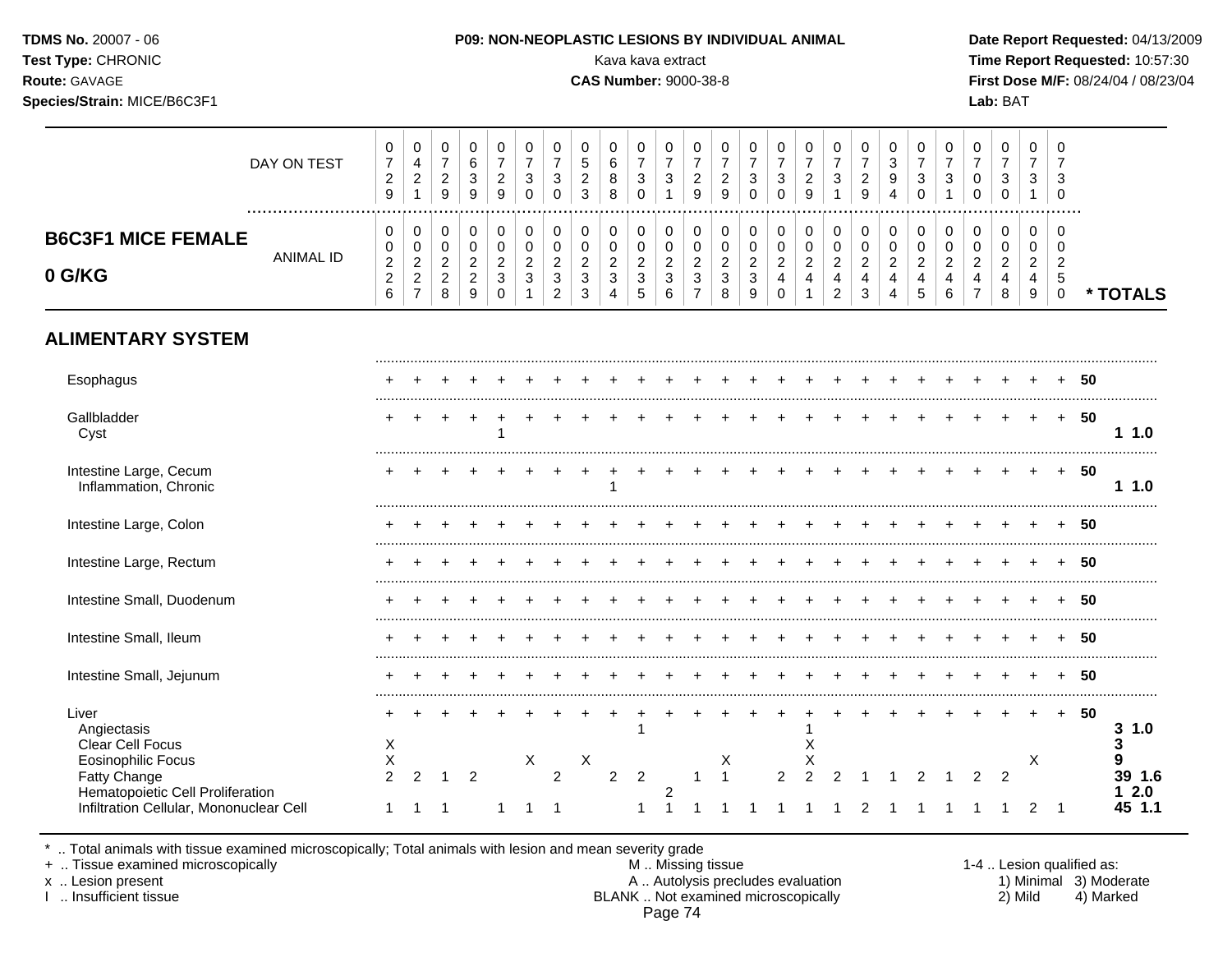| DAY ON TEST                                                                                                                                                                                | 0<br>$\boldsymbol{7}$<br>$\overline{c}$<br>9                  | 0<br>$\overline{4}$<br>$\sqrt{2}$<br>$\overline{1}$ | 0<br>$\overline{7}$<br>$\boldsymbol{2}$<br>$\boldsymbol{9}$ | 0<br>$\,6$<br>3<br>$\boldsymbol{9}$                                      | 0<br>$\overline{7}$<br>$\overline{2}$<br>9         | 0<br>$\boldsymbol{7}$<br>3<br>$\mathbf 0$          | 0<br>$\overline{7}$<br>3<br>$\Omega$                               | 0<br>5<br>$\overline{c}$<br>3                                     | 0<br>$\,6$<br>8<br>8                                         | 0<br>$\boldsymbol{7}$<br>$\sqrt{3}$<br>$\Omega$                  | 0<br>$\overline{7}$<br>$\mathbf{3}$<br>$\mathbf{1}$ | 0<br>$\overline{7}$<br>$\overline{c}$<br>9                                                    | 0<br>7<br>$\overline{2}$<br>9                             | 0<br>$\overline{7}$<br>3<br>$\Omega$                  | 0<br>$\overline{7}$<br>3<br>$\mathbf 0$                | 0<br>$\overline{7}$<br>$\overline{2}$<br>9                              | 0<br>$\boldsymbol{7}$<br>$\ensuremath{\mathsf{3}}$<br>$\mathbf{1}$        | 0<br>$\overline{7}$<br>$\overline{2}$<br>9              | 0<br>$\sqrt{3}$<br>$\boldsymbol{9}$<br>$\overline{4}$     | 0<br>$\overline{7}$<br>$\mathbf{3}$<br>$\mathbf 0$    | 0<br>$\overline{7}$<br>$\mathbf{3}$<br>$\mathbf{1}$ | 0<br>$\overline{7}$<br>$\mathbf 0$<br>$\Omega$                     | 0<br>7<br>3<br>$\Omega$                                   | 0<br>$\overline{7}$<br>3<br>$\mathbf{1}$                         | 0<br>7<br>3<br>$\Omega$                                |                           |                                     |
|--------------------------------------------------------------------------------------------------------------------------------------------------------------------------------------------|---------------------------------------------------------------|-----------------------------------------------------|-------------------------------------------------------------|--------------------------------------------------------------------------|----------------------------------------------------|----------------------------------------------------|--------------------------------------------------------------------|-------------------------------------------------------------------|--------------------------------------------------------------|------------------------------------------------------------------|-----------------------------------------------------|-----------------------------------------------------------------------------------------------|-----------------------------------------------------------|-------------------------------------------------------|--------------------------------------------------------|-------------------------------------------------------------------------|---------------------------------------------------------------------------|---------------------------------------------------------|-----------------------------------------------------------|-------------------------------------------------------|-----------------------------------------------------|--------------------------------------------------------------------|-----------------------------------------------------------|------------------------------------------------------------------|--------------------------------------------------------|---------------------------|-------------------------------------|
| <b>B6C3F1 MICE FEMALE</b><br>ANIMAL ID<br>0 G/KG                                                                                                                                           | 0<br>$\,0\,$<br>$\boldsymbol{2}$<br>$\boldsymbol{2}$<br>$\,6$ | 0<br>$\pmb{0}$<br>$\boldsymbol{2}$<br>$\frac{2}{7}$ | 0<br>$\pmb{0}$<br>$\overline{c}$<br>$\overline{c}$<br>8     | 0<br>$\mathbf 0$<br>$\overline{c}$<br>$\overline{c}$<br>$\boldsymbol{9}$ | 0<br>$\mathbf 0$<br>$\sqrt{2}$<br>3<br>$\mathbf 0$ | 0<br>$\mathbf 0$<br>$\overline{c}$<br>$\mathbf{3}$ | 0<br>$\pmb{0}$<br>$\overline{c}$<br>$\mathbf{3}$<br>$\overline{c}$ | $\pmb{0}$<br>$\mathbf 0$<br>$\overline{c}$<br>$\mathfrak{S}$<br>3 | 0<br>0<br>$\overline{a}$<br>$\mathfrak{Z}$<br>$\overline{4}$ | 0<br>$\pmb{0}$<br>$\overline{c}$<br>$\sqrt{3}$<br>$\overline{5}$ | 0<br>$\mathbf 0$<br>$\sqrt{2}$<br>$\mathbf{3}$<br>6 | 0<br>$\pmb{0}$<br>$\overline{c}$<br>$\ensuremath{\mathsf{3}}$<br>$\overline{7}$               | 0<br>$\mathbf 0$<br>$\boldsymbol{2}$<br>$\mathbf{3}$<br>8 | 0<br>$\pmb{0}$<br>$\overline{c}$<br>$\mathbf{3}$<br>9 | 0<br>$\mathbf 0$<br>$\overline{c}$<br>4<br>$\mathbf 0$ | 0<br>$\pmb{0}$<br>$\sqrt{2}$<br>$\overline{\mathbf{4}}$<br>$\mathbf{1}$ | 0<br>$\pmb{0}$<br>$\sqrt{2}$<br>$\overline{\mathbf{4}}$<br>$\overline{2}$ | 0<br>$\mathbf 0$<br>$\overline{c}$<br>4<br>$\mathbf{3}$ | 0<br>$\mathbf 0$<br>$\overline{c}$<br>$\overline{4}$<br>4 | 0<br>$\pmb{0}$<br>$\boldsymbol{2}$<br>4<br>$\sqrt{5}$ | 0<br>0<br>$\boldsymbol{2}$<br>$\overline{4}$<br>6   | 0<br>$\mathbf 0$<br>$\sqrt{2}$<br>$\overline{4}$<br>$\overline{7}$ | 0<br>$\mathbf 0$<br>$\overline{2}$<br>$\overline{4}$<br>8 | 0<br>0<br>$\boldsymbol{2}$<br>$\overline{4}$<br>$\boldsymbol{9}$ | 0<br>$\mathbf 0$<br>$\overline{2}$<br>5<br>$\mathbf 0$ |                           | * TOTALS                            |
| <b>Mixed Cell Focus</b><br><b>Necrosis</b><br><b>Tension Lipidosis</b>                                                                                                                     |                                                               |                                                     | X<br>X                                                      |                                                                          |                                                    | X                                                  |                                                                    |                                                                   |                                                              |                                                                  | 3                                                   |                                                                                               | X                                                         |                                                       |                                                        | X                                                                       |                                                                           |                                                         |                                                           | X                                                     |                                                     |                                                                    | X                                                         |                                                                  | $\sf X$                                                |                           | 12<br>$5$ 1.6<br>3                  |
| Mesentery<br>Fat, Necrosis                                                                                                                                                                 | +<br>3                                                        |                                                     | $\overline{2}$                                              |                                                                          | 3                                                  |                                                    |                                                                    |                                                                   |                                                              |                                                                  |                                                     |                                                                                               | ٠<br>3                                                    |                                                       |                                                        |                                                                         |                                                                           |                                                         |                                                           |                                                       |                                                     |                                                                    |                                                           |                                                                  | $+$<br>2                                               | 8                         | 8 2.6                               |
| Pancreas<br>Inflammation, Chronic                                                                                                                                                          |                                                               |                                                     |                                                             |                                                                          |                                                    |                                                    |                                                                    |                                                                   |                                                              |                                                                  |                                                     |                                                                                               |                                                           |                                                       |                                                        |                                                                         |                                                                           |                                                         |                                                           |                                                       |                                                     |                                                                    |                                                           |                                                                  | $+$                                                    | 49                        | 21.0                                |
| Salivary Glands<br>Infiltration Cellular, Mononuclear Cell                                                                                                                                 |                                                               |                                                     |                                                             |                                                                          |                                                    | 2                                                  |                                                                    |                                                                   |                                                              |                                                                  |                                                     |                                                                                               | $\overline{2}$                                            |                                                       |                                                        |                                                                         |                                                                           |                                                         |                                                           |                                                       |                                                     | м                                                                  |                                                           |                                                                  | $+$                                                    | 49                        | 34 1.1                              |
| Stomach, Forestomach<br>Inflammation, Chronic<br>Epithelium, Hyperplasia                                                                                                                   |                                                               |                                                     |                                                             |                                                                          |                                                    |                                                    |                                                                    |                                                                   |                                                              |                                                                  |                                                     |                                                                                               |                                                           | $\overline{2}$                                        |                                                        |                                                                         |                                                                           |                                                         |                                                           |                                                       |                                                     |                                                                    |                                                           | $\ddot{}$                                                        | $+$                                                    | 50                        | $3 \t1.7$<br>$3 \t1.3$              |
| Stomach, Glandular<br>Infiltration Cellular, Mononuclear Cell<br>Mineralization<br>Glands, Ectasia                                                                                         |                                                               |                                                     |                                                             |                                                                          |                                                    | 1                                                  |                                                                    |                                                                   |                                                              |                                                                  |                                                     |                                                                                               |                                                           |                                                       |                                                        |                                                                         |                                                                           |                                                         |                                                           |                                                       |                                                     |                                                                    |                                                           |                                                                  | 1                                                      | 50                        | 21.0<br>11.0<br>11.0                |
| Tooth<br>Dysplasia                                                                                                                                                                         |                                                               |                                                     |                                                             |                                                                          |                                                    |                                                    |                                                                    |                                                                   |                                                              |                                                                  |                                                     |                                                                                               |                                                           |                                                       |                                                        |                                                                         | +<br>$\mathbf{1}$                                                         |                                                         |                                                           |                                                       |                                                     |                                                                    |                                                           |                                                                  |                                                        | 1                         | 11.0                                |
| <b>CARDIOVASCULAR SYSTEM</b>                                                                                                                                                               |                                                               |                                                     |                                                             |                                                                          |                                                    |                                                    |                                                                    |                                                                   |                                                              |                                                                  |                                                     |                                                                                               |                                                           |                                                       |                                                        |                                                                         |                                                                           |                                                         |                                                           |                                                       |                                                     |                                                                    |                                                           |                                                                  |                                                        |                           |                                     |
| <b>Blood Vessel</b>                                                                                                                                                                        |                                                               |                                                     |                                                             |                                                                          |                                                    |                                                    |                                                                    |                                                                   |                                                              |                                                                  |                                                     |                                                                                               |                                                           |                                                       |                                                        |                                                                         |                                                                           |                                                         |                                                           |                                                       |                                                     |                                                                    |                                                           |                                                                  |                                                        | 50                        |                                     |
| Total animals with tissue examined microscopically; Total animals with lesion and mean severity grade<br>+  Tissue examined microscopically<br>x  Lesion present<br>I  Insufficient tissue |                                                               |                                                     |                                                             |                                                                          |                                                    |                                                    |                                                                    |                                                                   |                                                              |                                                                  |                                                     | M  Missing tissue<br>A  Autolysis precludes evaluation<br>BLANK  Not examined microscopically |                                                           |                                                       |                                                        |                                                                         |                                                                           |                                                         |                                                           |                                                       |                                                     |                                                                    |                                                           | 2) Mild                                                          |                                                        | 1-4  Lesion qualified as: | 1) Minimal 3) Moderate<br>4) Marked |

**Species/Strain:** MICE/B6C3F1 **Lab:** BAT

**Test Type:** CHRONIC **Transfer CHRONIC Report Requested:** 10:57:30 **Route:** GAVAGE **CAS Number:** 9000-38-8 **First Dose M/F:** 08/24/04 / 08/23/04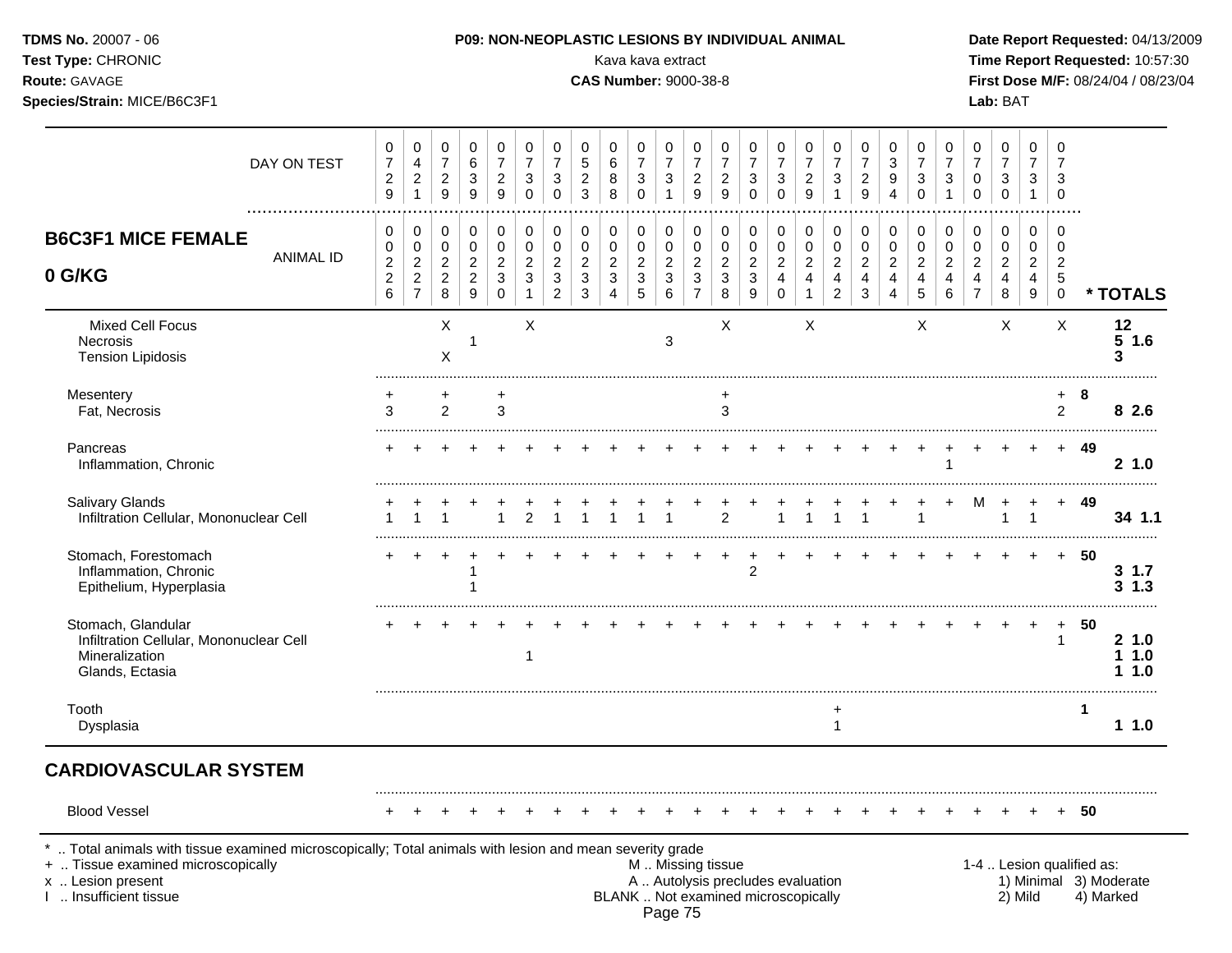| Test Type: CHRONIC<br>Route: GAVAGE<br>Species/Strain: MICE/B6C3F1                                          |                  |                                                                       |                                                                          |                                                                     |                                                                   |                                                                                 |                                                                                    |                                                                                |                                                                     | Kava kava extract<br><b>CAS Number: 9000-38-8</b>         |                                                                 |                                                                                    |                                                                |                                                             |                                                              |                                                                     |                                                                          |                                                                                  |                                                                 |                                                                                           |                                                                                |                                                                     |                                                                      | Lab: BAT                                                        |                                                                     |                                                                           |        | Time Report Requested: 10:57:30<br>First Dose M/F: 08/24/04 / 08/23/04 |
|-------------------------------------------------------------------------------------------------------------|------------------|-----------------------------------------------------------------------|--------------------------------------------------------------------------|---------------------------------------------------------------------|-------------------------------------------------------------------|---------------------------------------------------------------------------------|------------------------------------------------------------------------------------|--------------------------------------------------------------------------------|---------------------------------------------------------------------|-----------------------------------------------------------|-----------------------------------------------------------------|------------------------------------------------------------------------------------|----------------------------------------------------------------|-------------------------------------------------------------|--------------------------------------------------------------|---------------------------------------------------------------------|--------------------------------------------------------------------------|----------------------------------------------------------------------------------|-----------------------------------------------------------------|-------------------------------------------------------------------------------------------|--------------------------------------------------------------------------------|---------------------------------------------------------------------|----------------------------------------------------------------------|-----------------------------------------------------------------|---------------------------------------------------------------------|---------------------------------------------------------------------------|--------|------------------------------------------------------------------------|
|                                                                                                             | DAY ON TEST      | $\pmb{0}$<br>$\boldsymbol{7}$<br>$\boldsymbol{2}$<br>$\boldsymbol{9}$ | 0<br>$\overline{4}$<br>$\boldsymbol{2}$<br>$\mathbf{1}$                  | 0<br>$\overline{7}$<br>$\sqrt{2}$<br>$\mathsf g$                    | $\pmb{0}$<br>$\,6$<br>$\mathsf 3$<br>$\mathsf g$                  | 0<br>$\overline{7}$<br>$\overline{c}$<br>$\mathsf g$                            | 0<br>$\overline{7}$<br>$\sqrt{3}$<br>$\mathbf 0$                                   | 0<br>$\overline{7}$<br>$\ensuremath{\mathsf{3}}$<br>$\mathbf 0$                | $\mathbf 0$<br>5<br>$\frac{2}{3}$                                   | $\mathbf 0$<br>$\,6\,$<br>8<br>8                          | 0<br>$\overline{7}$<br>$\ensuremath{\mathsf{3}}$<br>$\mathbf 0$ | $\begin{array}{c} 0 \\ 7 \end{array}$<br>$\ensuremath{\mathsf{3}}$<br>$\mathbf{1}$ | $\pmb{0}$<br>$\overline{7}$<br>$\frac{2}{9}$                   | $\mathbf 0$<br>$\overline{7}$<br>$\frac{2}{9}$              | $\mathbf 0$<br>$\overline{7}$<br>$\mathbf{3}$<br>$\mathsf 0$ | 0<br>$\overline{7}$<br>3<br>$\mathbf 0$                             | $\pmb{0}$<br>$\overline{7}$<br>$\overline{c}$<br>$\mathsf g$             | 0<br>$\overline{7}$<br>$\ensuremath{\mathsf{3}}$<br>$\mathbf{1}$                 | $\mathbf 0$<br>$\overline{7}$<br>$\frac{2}{9}$                  | $\mathbf 0$<br>$\mathbf{3}$<br>$\boldsymbol{9}$<br>$\overline{4}$                         | $\mathbf 0$<br>$\overline{7}$<br>$\ensuremath{\mathsf{3}}$<br>$\mathbf 0$      | 0<br>$\overline{7}$<br>3<br>$\mathbf{1}$                            | $\pmb{0}$<br>$\overline{7}$<br>$\pmb{0}$<br>$\pmb{0}$                | 0<br>$\overline{7}$<br>$\ensuremath{\mathsf{3}}$<br>$\pmb{0}$   | $\mathbf 0$<br>$\overline{7}$<br>$\sqrt{3}$<br>$\mathbf{1}$         | $\mathbf 0$<br>$\overline{7}$<br>3<br>$\mathbf 0$                         |        |                                                                        |
| <b>B6C3F1 MICE FEMALE</b><br>0 G/KG                                                                         | <b>ANIMAL ID</b> | 0<br>$\mathbf 0$<br>$\mathbf 2$<br>$\boldsymbol{2}$<br>6              | 0<br>$\mathsf 0$<br>$\overline{c}$<br>$\boldsymbol{2}$<br>$\overline{7}$ | $\mathbf 0$<br>$\mathbf 0$<br>$\overline{2}$<br>$\overline{2}$<br>8 | $\pmb{0}$<br>$\pmb{0}$<br>$\overline{2}$<br>$\boldsymbol{2}$<br>9 | $\mathbf 0$<br>$\mathsf{O}\xspace$<br>$\sqrt{2}$<br>$\mathbf{3}$<br>$\mathbf 0$ | $\mathbf 0$<br>$\mathbf 0$<br>$\boldsymbol{2}$<br>$\mathfrak{Z}$<br>$\overline{1}$ | $\pmb{0}$<br>$\mathbf 0$<br>$\overline{c}$<br>$\mathfrak{Z}$<br>$\overline{2}$ | $\mathbf 0$<br>$\mathsf 0$<br>$\overline{c}$<br>$\mathfrak{S}$<br>3 | $\mathbf 0$<br>0<br>$\overline{c}$<br>3<br>$\overline{4}$ | 0<br>$\pmb{0}$<br>$\overline{c}$<br>$\sqrt{3}$<br>5             | $\mathbf 0$<br>$\pmb{0}$<br>$\overline{2}$<br>$\mathbf{3}$<br>6                    | 0<br>$\pmb{0}$<br>$\sqrt{2}$<br>$\mathbf{3}$<br>$\overline{7}$ | $\mathbf 0$<br>$\pmb{0}$<br>$\sqrt{2}$<br>$\mathbf{3}$<br>8 | 0<br>$\mathsf 0$<br>$\overline{2}$<br>$\mathbf{3}$<br>9      | 0<br>$\pmb{0}$<br>$\boldsymbol{2}$<br>$\overline{4}$<br>$\mathbf 0$ | 0<br>$\mathbf 0$<br>$\boldsymbol{2}$<br>$\overline{4}$<br>$\overline{1}$ | $\mathbf 0$<br>$\mathbf 0$<br>$\overline{c}$<br>$\overline{4}$<br>$\overline{2}$ | $\mathbf 0$<br>$\mathbf 0$<br>$\sqrt{2}$<br>$\overline{4}$<br>3 | $\mathbf 0$<br>$\pmb{0}$<br>$\boldsymbol{2}$<br>$\overline{\mathbf{4}}$<br>$\overline{4}$ | $\mathbf 0$<br>$\mathbf 0$<br>$\boldsymbol{2}$<br>$\overline{\mathbf{4}}$<br>5 | $\mathbf 0$<br>$\mathbf 0$<br>$\overline{2}$<br>$\overline{4}$<br>6 | 0<br>$\pmb{0}$<br>$\overline{a}$<br>$\overline{4}$<br>$\overline{7}$ | $\mathbf 0$<br>$\mathbf 0$<br>$\sqrt{2}$<br>$\overline{4}$<br>8 | $\mathbf 0$<br>$\mathbf 0$<br>$\overline{c}$<br>$\overline{a}$<br>9 | $\mathbf 0$<br>$\mathbf 0$<br>$\sqrt{2}$<br>$\overline{5}$<br>$\mathbf 0$ |        | * TOTALS                                                               |
| Heart<br>Cardiomyopathy<br>Artery, Infiltration Cellular, Mononuclear<br>Cell                               |                  |                                                                       |                                                                          |                                                                     |                                                                   | $\mathbf{1}$                                                                    |                                                                                    |                                                                                |                                                                     |                                                           |                                                                 |                                                                                    |                                                                |                                                             |                                                              |                                                                     |                                                                          |                                                                                  |                                                                 |                                                                                           |                                                                                |                                                                     |                                                                      | 1                                                               | $+$                                                                 |                                                                           | $+ 50$ | 21.0<br>11.0                                                           |
| <b>ENDOCRINE SYSTEM</b>                                                                                     |                  |                                                                       |                                                                          |                                                                     |                                                                   |                                                                                 |                                                                                    |                                                                                |                                                                     |                                                           |                                                                 |                                                                                    |                                                                |                                                             |                                                              |                                                                     |                                                                          |                                                                                  |                                                                 |                                                                                           |                                                                                |                                                                     |                                                                      |                                                                 |                                                                     |                                                                           |        |                                                                        |
| <b>Adrenal Cortex</b><br>Atrophy<br>Mineralization<br>Vacuolization Cytoplasmic<br>Subcapsular, Hyperplasia |                  | 2                                                                     | $\overline{1}$                                                           | 2                                                                   | 2                                                                 | 2                                                                               | 2                                                                                  | $\overline{2}$                                                                 | 2                                                                   |                                                           | $\pm$<br>2                                                      | $+$<br>$\mathbf{1}$<br>2                                                           | $+$<br>$\overline{2}$                                          | 2                                                           | 2                                                            | 2                                                                   | 2                                                                        | 2                                                                                | 2                                                               | 2                                                                                         | 2                                                                              | 2                                                                   | 2                                                                    | 2                                                               | $\overline{2}$                                                      | $+$<br>2                                                                  | -50    | 1.0<br>1.0<br>11.0<br>49 1.9                                           |
| Adrenal Medulla<br>Hyperplasia                                                                              |                  |                                                                       |                                                                          |                                                                     |                                                                   |                                                                                 |                                                                                    |                                                                                |                                                                     |                                                           |                                                                 |                                                                                    |                                                                |                                                             |                                                              |                                                                     |                                                                          |                                                                                  |                                                                 |                                                                                           |                                                                                |                                                                     |                                                                      |                                                                 | $+$                                                                 |                                                                           | $+ 50$ | 11.0                                                                   |
| Islets, Pancreatic<br>Hyperplasia                                                                           |                  |                                                                       |                                                                          |                                                                     |                                                                   |                                                                                 |                                                                                    |                                                                                |                                                                     |                                                           |                                                                 |                                                                                    |                                                                |                                                             |                                                              |                                                                     |                                                                          |                                                                                  |                                                                 |                                                                                           |                                                                                |                                                                     | $\ddot{}$                                                            | $\ddot{}$<br>1                                                  | $\ddot{}$<br>$\overline{2}$                                         | $+$                                                                       | 50     | 4 1.3                                                                  |
| Parathyroid Gland                                                                                           |                  |                                                                       |                                                                          |                                                                     |                                                                   |                                                                                 |                                                                                    |                                                                                |                                                                     |                                                           |                                                                 |                                                                                    |                                                                |                                                             |                                                              |                                                                     |                                                                          |                                                                                  |                                                                 | м                                                                                         |                                                                                |                                                                     |                                                                      |                                                                 | м                                                                   |                                                                           | $+ 48$ |                                                                        |
| <b>Pituitary Gland</b><br>Cyst<br>Pars Distalis, Hyperplasia                                                |                  | $\overline{c}$                                                        |                                                                          |                                                                     |                                                                   |                                                                                 |                                                                                    |                                                                                |                                                                     |                                                           |                                                                 |                                                                                    |                                                                |                                                             |                                                              |                                                                     |                                                                          |                                                                                  |                                                                 |                                                                                           | 1<br>2                                                                         | 3                                                                   |                                                                      |                                                                 |                                                                     |                                                                           | $+ 50$ | 11.0<br>42.8                                                           |
| <b>Thyroid Gland</b><br>Ectopic Thymus                                                                      |                  |                                                                       | $\div$                                                                   | $+$                                                                 |                                                                   |                                                                                 |                                                                                    |                                                                                |                                                                     |                                                           |                                                                 |                                                                                    |                                                                |                                                             |                                                              |                                                                     |                                                                          |                                                                                  |                                                                 |                                                                                           |                                                                                | $\overline{ }$<br>$\mathbf{1}$                                      |                                                                      |                                                                 |                                                                     |                                                                           | $+ 50$ | 11.0                                                                   |

\* .. Total animals with tissue examined microscopically; Total animals with lesion and mean severity grade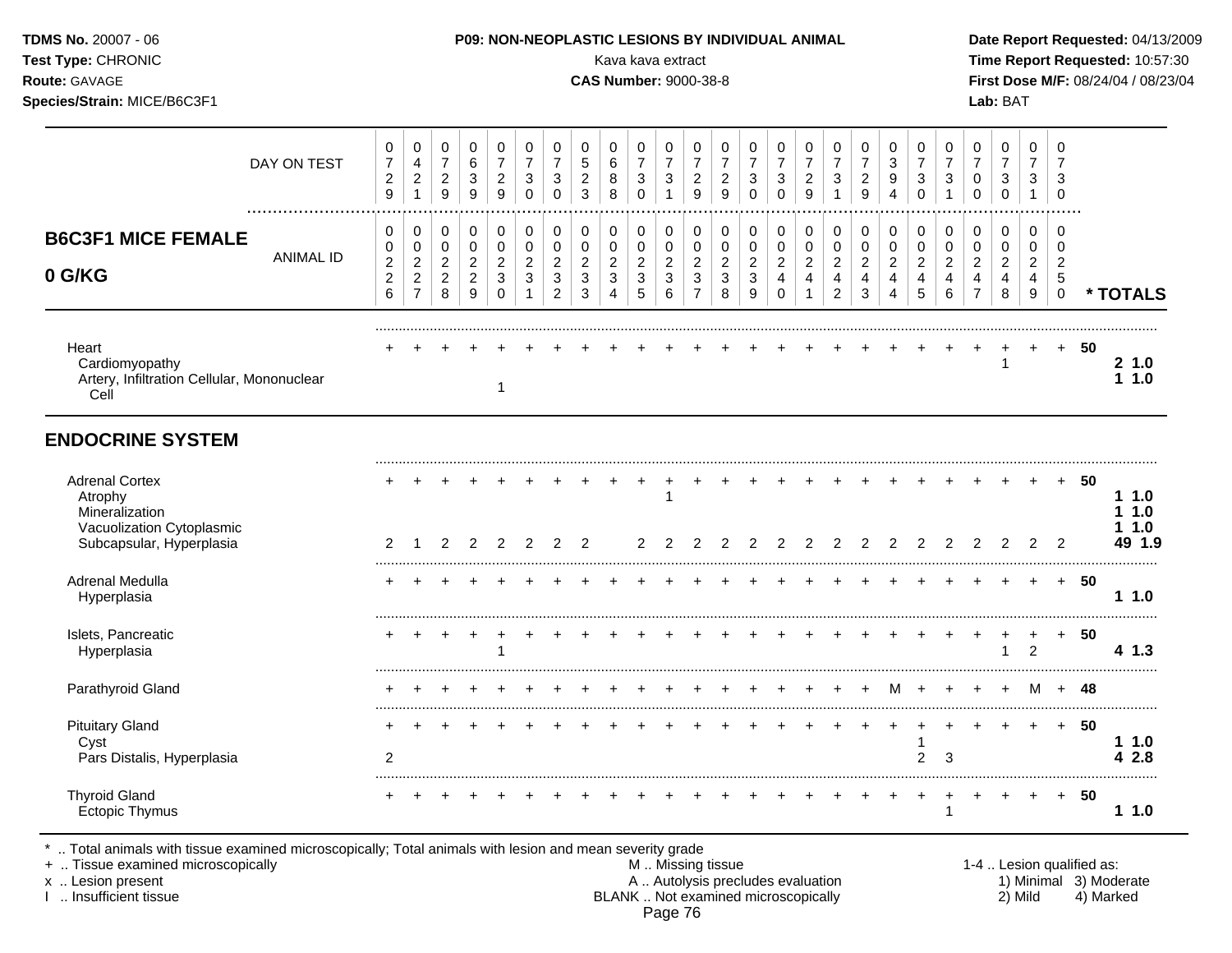| <b>TDMS No. 20007 - 06</b>  |             |                |                          | P09: NON-NEOPLASTIC LESIONS BY INDIVIDUAL ANIMAL |  |               |                |    |               |                              |  |  |  |   |   |                  | Date Rep        |  |
|-----------------------------|-------------|----------------|--------------------------|--------------------------------------------------|--|---------------|----------------|----|---------------|------------------------------|--|--|--|---|---|------------------|-----------------|--|
| <b>Test Type: CHRONIC</b>   |             |                |                          |                                                  |  |               |                |    |               | Kava kava extract            |  |  |  |   |   |                  | <b>Time Rep</b> |  |
| <b>Route: GAVAGE</b>        |             |                |                          |                                                  |  |               |                |    |               | <b>CAS Number: 9000-38-8</b> |  |  |  |   |   | <b>First Dos</b> |                 |  |
| Species/Strain: MICE/B6C3F1 |             |                |                          |                                                  |  |               |                |    |               |                              |  |  |  |   |   |                  | Lab: BAT        |  |
|                             | DAV ON TEST | $\overline{ }$ | $\overline{\phantom{0}}$ | R.                                               |  | $\rightarrow$ | $\overline{ }$ | C. | $\rightarrow$ |                              |  |  |  | ົ | ⇁ | -                |                 |  |

|                                                                                                                                                                  | DAY ON TEST          | 0<br>$\overline{7}$<br>$\sqrt{2}$<br>$\boldsymbol{9}$            | 0<br>4<br>$\sqrt{2}$<br>$\mathbf{1}$                               | 0<br>$\overline{7}$<br>$\sqrt{2}$<br>9                     | 0<br>6<br>$\sqrt{3}$<br>$\boldsymbol{9}$                               | 0<br>$\overline{7}$<br>$\sqrt{2}$<br>$\boldsymbol{9}$  | 0<br>$\overline{7}$<br>3<br>$\mathbf 0$  | 0<br>$\overline{7}$<br>3<br>$\Omega$                             | 0<br>$\sqrt{5}$<br>$\boldsymbol{2}$<br>3                      | 0<br>6<br>8<br>$\boldsymbol{8}$                             | 0<br>$\overline{7}$<br>$\mathsf 3$<br>$\mathsf 0$             | 0<br>$\overline{7}$<br>$\sqrt{3}$<br>$\mathbf{1}$       | 0<br>$\overline{7}$<br>$\overline{c}$<br>$\boldsymbol{9}$        | 0<br>$\overline{7}$<br>$\overline{c}$<br>9          | 0<br>$\overline{7}$<br>$\sqrt{3}$<br>$\Omega$       | 0<br>$\overline{7}$<br>3<br>$\Omega$                             | 0<br>$\overline{7}$<br>$\sqrt{2}$<br>$\boldsymbol{9}$                         | 0<br>$\overline{7}$<br>3<br>$\mathbf{1}$                             | 0<br>$\overline{7}$<br>$\boldsymbol{2}$<br>$\mathsf g$                   | 0<br>3<br>9<br>4                                    | 0<br>$\overline{7}$<br>3<br>$\Omega$ | 0<br>$\overline{7}$<br>3                                | 0<br>$\overline{7}$<br>$\mathbf 0$<br>$\Omega$  | 0<br>$\overline{7}$<br>$\mathbf{3}$<br>0                  | 0<br>$\overline{7}$<br>$\mathbf{3}$<br>$\mathbf{1}$ | 0<br>7<br>3<br>0                                 |                           |                        |
|------------------------------------------------------------------------------------------------------------------------------------------------------------------|----------------------|------------------------------------------------------------------|--------------------------------------------------------------------|------------------------------------------------------------|------------------------------------------------------------------------|--------------------------------------------------------|------------------------------------------|------------------------------------------------------------------|---------------------------------------------------------------|-------------------------------------------------------------|---------------------------------------------------------------|---------------------------------------------------------|------------------------------------------------------------------|-----------------------------------------------------|-----------------------------------------------------|------------------------------------------------------------------|-------------------------------------------------------------------------------|----------------------------------------------------------------------|--------------------------------------------------------------------------|-----------------------------------------------------|--------------------------------------|---------------------------------------------------------|-------------------------------------------------|-----------------------------------------------------------|-----------------------------------------------------|--------------------------------------------------|---------------------------|------------------------|
| <b>B6C3F1 MICE FEMALE</b><br>0 G/KG                                                                                                                              | <br><b>ANIMAL ID</b> | 0<br>0<br>$\boldsymbol{2}$<br>$\boldsymbol{2}$<br>$6\phantom{a}$ | 0<br>$\pmb{0}$<br>$\boldsymbol{2}$<br>$\sqrt{2}$<br>$\overline{7}$ | 0<br>$\boldsymbol{0}$<br>$\overline{c}$<br>$\sqrt{2}$<br>8 | 0<br>$\pmb{0}$<br>$\overline{c}$<br>$\overline{c}$<br>$\boldsymbol{9}$ | 0<br>$\mathsf 0$<br>$\overline{c}$<br>3<br>$\mathbf 0$ | 0<br>0<br>$\overline{c}$<br>$\mathbf{3}$ | 0<br>$\pmb{0}$<br>$\overline{c}$<br>$\sqrt{3}$<br>$\overline{2}$ | $\pmb{0}$<br>$\pmb{0}$<br>$\overline{c}$<br>$\mathbf{3}$<br>3 | 0<br>0<br>$\boldsymbol{2}$<br>$\mathbf 3$<br>$\overline{4}$ | 0<br>$\boldsymbol{0}$<br>$\boldsymbol{2}$<br>$\mathsf 3$<br>5 | 0<br>$\pmb{0}$<br>$\overline{2}$<br>$\mathfrak{Z}$<br>6 | 0<br>$\pmb{0}$<br>$\sqrt{2}$<br>$\mathfrak{S}$<br>$\overline{7}$ | 0<br>$\pmb{0}$<br>$\overline{c}$<br>$\sqrt{3}$<br>8 | 0<br>$\pmb{0}$<br>$\overline{c}$<br>$\sqrt{3}$<br>9 | 0<br>$\mathsf 0$<br>$\overline{2}$<br>$\overline{4}$<br>$\Omega$ | 0<br>$\pmb{0}$<br>$\boldsymbol{2}$<br>$\overline{\mathbf{4}}$<br>$\mathbf{1}$ | 0<br>$\pmb{0}$<br>$\overline{2}$<br>$\overline{4}$<br>$\overline{2}$ | $\pmb{0}$<br>$\pmb{0}$<br>$\overline{c}$<br>$\overline{\mathbf{4}}$<br>3 | 0<br>$\pmb{0}$<br>$\sqrt{2}$<br>$\overline{4}$<br>4 | 0<br>0<br>$\overline{c}$<br>4<br>5   | 0<br>$\pmb{0}$<br>$\overline{2}$<br>$\overline{4}$<br>6 | 0<br>0<br>$\overline{2}$<br>4<br>$\overline{7}$ | 0<br>$\mathbf 0$<br>$\overline{c}$<br>$\overline{4}$<br>8 | $\Omega$<br>$\mathbf 0$<br>$\overline{2}$<br>4<br>9 | $\Omega$<br>$\mathbf 0$<br>2<br>5<br>$\mathbf 0$ |                           | * TOTALS               |
| Infiltration Cellular, Mononuclear Cell<br>Follicle, Hyperplasia                                                                                                 |                      |                                                                  |                                                                    |                                                            |                                                                        | 1<br>$\overline{c}$                                    |                                          |                                                                  |                                                               |                                                             |                                                               |                                                         |                                                                  |                                                     |                                                     |                                                                  |                                                                               |                                                                      |                                                                          |                                                     |                                      |                                                         |                                                 |                                                           |                                                     |                                                  |                           | 11.0<br>12.0           |
| <b>GENERAL BODY SYSTEM</b><br><b>NONE</b>                                                                                                                        |                      |                                                                  |                                                                    |                                                            |                                                                        |                                                        |                                          |                                                                  |                                                               |                                                             |                                                               |                                                         |                                                                  |                                                     |                                                     |                                                                  |                                                                               |                                                                      |                                                                          |                                                     |                                      |                                                         |                                                 |                                                           |                                                     |                                                  |                           |                        |
| <b>GENITAL SYSTEM</b>                                                                                                                                            |                      |                                                                  |                                                                    |                                                            |                                                                        |                                                        |                                          |                                                                  |                                                               |                                                             |                                                               |                                                         |                                                                  |                                                     |                                                     |                                                                  |                                                                               |                                                                      |                                                                          |                                                     |                                      |                                                         |                                                 |                                                           |                                                     |                                                  |                           |                        |
| <b>Clitoral Gland</b><br>Inflammation                                                                                                                            |                      |                                                                  |                                                                    |                                                            |                                                                        |                                                        |                                          |                                                                  |                                                               |                                                             |                                                               |                                                         |                                                                  |                                                     |                                                     |                                                                  |                                                                               |                                                                      |                                                                          |                                                     |                                      |                                                         |                                                 |                                                           |                                                     | $+$                                              | 49                        | 1.0                    |
| Ovary<br>Angiectasis<br>Cyst<br>Hemorrhage                                                                                                                       |                      |                                                                  |                                                                    |                                                            |                                                                        |                                                        |                                          | $\boldsymbol{\mathsf{X}}$                                        |                                                               |                                                             |                                                               |                                                         |                                                                  |                                                     |                                                     |                                                                  |                                                                               | $\overline{2}$                                                       |                                                                          |                                                     | $\mathbf 1$                          |                                                         |                                                 |                                                           |                                                     | $\pm$<br>2                                       | 49                        | 12.0<br>4 1.7<br>13.0  |
| <b>Uterus</b><br>Inflammation, Suppurative<br>Metaplasia, Squamous                                                                                               |                      | ٠<br>2                                                           |                                                                    |                                                            |                                                                        |                                                        |                                          |                                                                  |                                                               |                                                             |                                                               |                                                         |                                                                  |                                                     |                                                     |                                                                  |                                                                               |                                                                      |                                                                          |                                                     |                                      |                                                         | +<br>$\mathbf{1}$                               | $\ddot{}$                                                 | $\ddot{}$<br>$\overline{1}$                         | $+$                                              | 50                        | $3 \; 1.3$<br>12.0     |
| Endometrium, Hyperplasia, Cystic                                                                                                                                 |                      | 3                                                                | 2                                                                  | 2                                                          | 3                                                                      | -1                                                     | 3                                        | 2                                                                |                                                               |                                                             | 3                                                             | 2                                                       | 3                                                                | 3                                                   | -1                                                  | 2                                                                | 3                                                                             | 2                                                                    | $\overline{4}$                                                           | -1                                                  | 2                                    |                                                         |                                                 | 1                                                         | 2                                                   | $\overline{1}$                                   |                           | 42 2.1                 |
| <b>HEMATOPOIETIC SYSTEM</b>                                                                                                                                      |                      |                                                                  |                                                                    |                                                            |                                                                        |                                                        |                                          |                                                                  |                                                               |                                                             |                                                               |                                                         |                                                                  |                                                     |                                                     |                                                                  |                                                                               |                                                                      |                                                                          |                                                     |                                      |                                                         |                                                 |                                                           |                                                     |                                                  |                           |                        |
| <b>Bone Marrow</b>                                                                                                                                               |                      |                                                                  |                                                                    |                                                            |                                                                        |                                                        |                                          |                                                                  |                                                               |                                                             |                                                               |                                                         |                                                                  |                                                     |                                                     |                                                                  |                                                                               |                                                                      |                                                                          |                                                     |                                      |                                                         |                                                 |                                                           |                                                     | $+$                                              | - 50                      |                        |
| Lymph Node                                                                                                                                                       |                      |                                                                  |                                                                    |                                                            |                                                                        |                                                        |                                          |                                                                  |                                                               |                                                             |                                                               |                                                         |                                                                  |                                                     |                                                     |                                                                  |                                                                               |                                                                      |                                                                          |                                                     |                                      | $\ddot{}$                                               |                                                 |                                                           |                                                     |                                                  | 3                         |                        |
| Total animals with tissue examined microscopically; Total animals with lesion and mean severity grade<br>+  Tissue examined microscopically<br>x  Lesion present |                      |                                                                  |                                                                    |                                                            |                                                                        |                                                        |                                          |                                                                  |                                                               |                                                             |                                                               |                                                         | M. Missing tissue                                                |                                                     |                                                     | A  Autolysis precludes evaluation                                |                                                                               |                                                                      |                                                                          |                                                     |                                      |                                                         |                                                 |                                                           |                                                     |                                                  | 1-4  Lesion qualified as: | 1) Minimal 3) Moderate |

I .. Insufficient tissue BLANK .. Not examined microscopically 2) Mild 4) Marked Page 77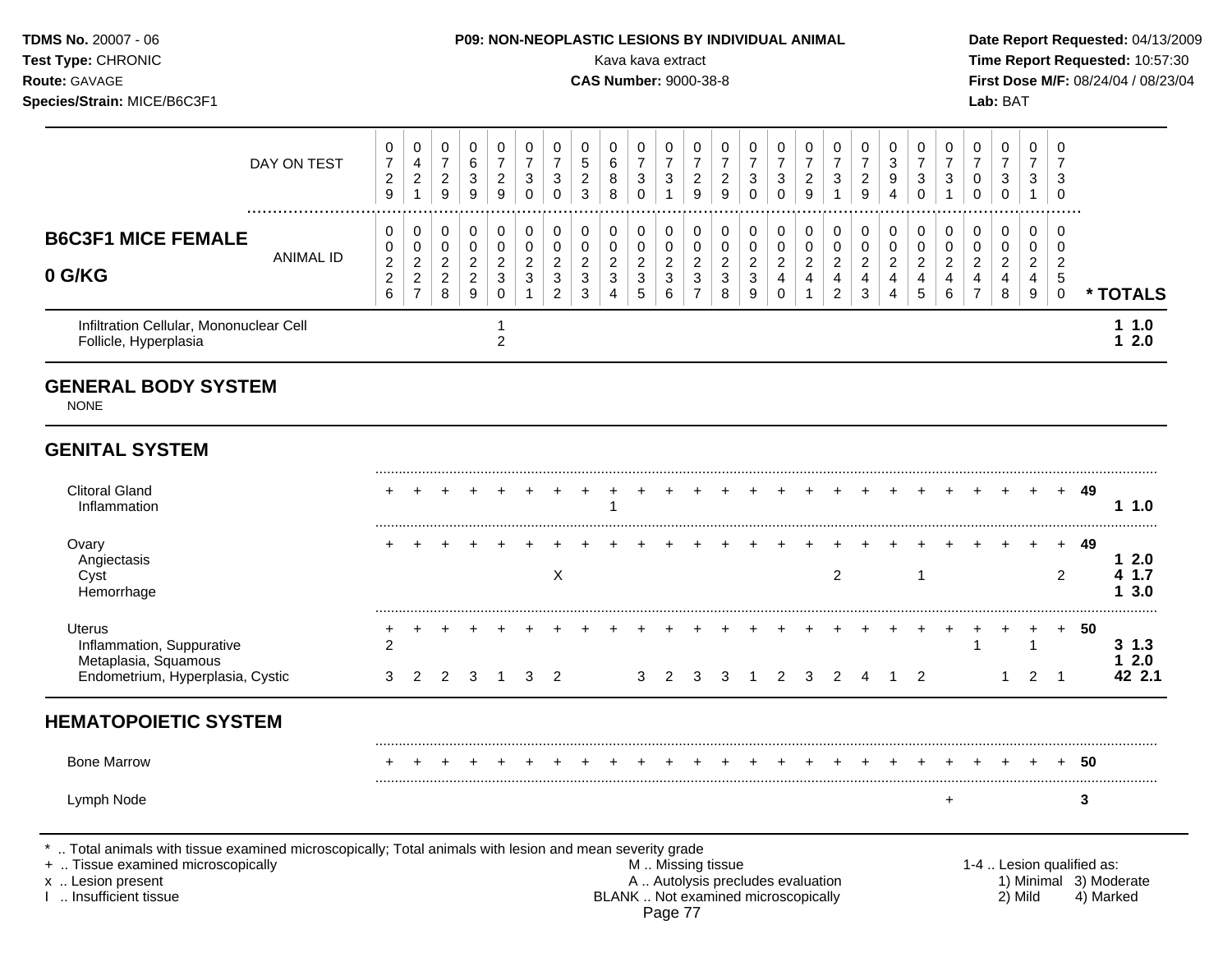| Test Type: CHRONIC<br>Route: GAVAGE<br>Species/Strain: MICE/B6C3F1                                                 |                  |                                                        |                                                         |                                        |                                           |                                                      |                                                   |                                                                         |                                         | Kava kava extract<br><b>CAS Number: 9000-38-8</b> |                                         |                                                                              |                                                             |                                                               |                                                   |                                              |                                                      |                                                                  |                                                      |                                                                 |                                            |                                                    |                                            | Lab: BAT                                                                          |                                                    |                                                   |      | Time Report Requested: 10:57:30<br>First Dose M/F: 08/24/04 / 08/23/04 |
|--------------------------------------------------------------------------------------------------------------------|------------------|--------------------------------------------------------|---------------------------------------------------------|----------------------------------------|-------------------------------------------|------------------------------------------------------|---------------------------------------------------|-------------------------------------------------------------------------|-----------------------------------------|---------------------------------------------------|-----------------------------------------|------------------------------------------------------------------------------|-------------------------------------------------------------|---------------------------------------------------------------|---------------------------------------------------|----------------------------------------------|------------------------------------------------------|------------------------------------------------------------------|------------------------------------------------------|-----------------------------------------------------------------|--------------------------------------------|----------------------------------------------------|--------------------------------------------|-----------------------------------------------------------------------------------|----------------------------------------------------|---------------------------------------------------|------|------------------------------------------------------------------------|
|                                                                                                                    | DAY ON TEST<br>  | $\pmb{0}$<br>$\boldsymbol{7}$<br>$\boldsymbol{2}$<br>9 | 0<br>$\overline{4}$<br>$\boldsymbol{2}$<br>$\mathbf{1}$ | 0<br>$\overline{7}$<br>$\sqrt{2}$<br>9 | $\pmb{0}$<br>$\,6$<br>$\mathfrak{S}$<br>9 | 0<br>$\overline{7}$<br>$\overline{c}$<br>9           | $\mathbf 0$<br>$\overline{7}$<br>3<br>$\mathbf 0$ | $\pmb{0}$<br>$\overline{7}$<br>$\ensuremath{\mathsf{3}}$<br>$\mathbf 0$ | $\mathbf 0$<br>5<br>$\overline{c}$<br>3 | $\mathbf 0$<br>6<br>8<br>8                        | 0<br>$\overline{7}$<br>3<br>$\mathbf 0$ | $\mathbf 0$<br>$\overline{7}$<br>$\ensuremath{\mathsf{3}}$<br>$\overline{1}$ | $\pmb{0}$<br>$\overline{7}$<br>$\sqrt{2}$<br>$\overline{9}$ | $\mathbf 0$<br>$\overline{7}$<br>$\sqrt{2}$<br>$\overline{9}$ | $\mathbf 0$<br>$\overline{7}$<br>3<br>$\mathsf 0$ | 0<br>$\overline{7}$<br>3<br>$\mathbf 0$      | $\mathbf 0$<br>$\overline{7}$<br>$\overline{c}$<br>9 | 0<br>$\overline{7}$<br>$\ensuremath{\mathsf{3}}$<br>$\mathbf{1}$ | $\mathbf 0$<br>$\overline{7}$<br>$\sqrt{2}$<br>$9\,$ | $\mathbf 0$<br>$\sqrt{3}$<br>$\boldsymbol{9}$<br>$\overline{4}$ | 0<br>$\overline{7}$<br>3<br>$\mathbf 0$    | $\mathbf 0$<br>$\overline{7}$<br>3<br>$\mathbf{1}$ | 0<br>$\overline{7}$<br>0<br>$\pmb{0}$      | $\mathbf 0$<br>$\overline{7}$<br>$\ensuremath{\mathsf{3}}$<br>$\mathsf{O}\xspace$ | $\mathbf 0$<br>$\overline{7}$<br>3<br>$\mathbf{1}$ | $\mathbf 0$<br>$\overline{7}$<br>3<br>$\mathbf 0$ |      |                                                                        |
| <b>B6C3F1 MICE FEMALE</b>                                                                                          | <b>ANIMAL ID</b> | 0<br>$\pmb{0}$<br>$\boldsymbol{2}$                     | 0<br>$\pmb{0}$<br>$\sqrt{2}$                            | 0<br>0<br>$\overline{c}$               | $\pmb{0}$<br>$\pmb{0}$<br>$\overline{c}$  | $\pmb{0}$<br>$\mathbf 0$<br>$\overline{c}$           | 0<br>$\mathbf 0$<br>$\overline{c}$                | 0<br>$\pmb{0}$<br>$\overline{c}$                                        | 0<br>$\mathbf 0$<br>$\overline{c}$      | 0<br>0<br>$\overline{c}$                          | $\pmb{0}$<br>0<br>$\boldsymbol{2}$      | $\pmb{0}$<br>$\pmb{0}$<br>$\boldsymbol{2}$                                   | 0<br>$\mathbf 0$<br>$\boldsymbol{2}$                        | $\pmb{0}$<br>$\pmb{0}$<br>$\sqrt{2}$                          | 0<br>$\pmb{0}$<br>$\overline{c}$                  | 0<br>$\mathsf{O}\xspace$<br>$\boldsymbol{2}$ | $\pmb{0}$<br>$\pmb{0}$<br>$\overline{c}$             | $\mathsf 0$<br>$\mathbf 0$<br>$\sqrt{2}$                         | $\mathbf 0$<br>$\pmb{0}$<br>$\boldsymbol{2}$         | 0<br>$\mathbf 0$<br>$\sqrt{2}$                                  | $\pmb{0}$<br>$\mathbf 0$<br>$\overline{c}$ | 0<br>$\mathsf{O}\xspace$<br>$\overline{a}$         | $\pmb{0}$<br>$\mathbf 0$<br>$\overline{a}$ | $\pmb{0}$<br>$\mathbf 0$<br>$\overline{c}$                                        | 0<br>$\mathbf 0$<br>$\overline{c}$                 | $\mathbf 0$<br>$\mathbf 0$<br>$\overline{2}$      |      |                                                                        |
| 0 G/KG                                                                                                             |                  | $\boldsymbol{2}$<br>$\,6$                              | $\sqrt{2}$<br>$\overline{7}$                            | $\mathbf 2$<br>8                       | $\overline{c}$<br>$\boldsymbol{9}$        | $\mathbf{3}$<br>$\pmb{0}$                            | $\mathfrak{Z}$<br>1                               | $\sqrt{3}$<br>$\overline{c}$                                            | $\mathbf{3}$<br>$\sqrt{3}$              | 3<br>4                                            | $\ensuremath{\mathsf{3}}$<br>5          | $\ensuremath{\mathsf{3}}$<br>$\,6\,$                                         | $\sqrt{3}$<br>$\overline{7}$                                | $\sqrt{3}$<br>8                                               | 3<br>$\boldsymbol{9}$                             | $\overline{4}$<br>$\mathbf 0$                | $\overline{4}$                                       | $\overline{4}$<br>$\overline{2}$                                 | $\overline{\mathbf{4}}$<br>$\mathfrak{Z}$            | $\overline{4}$<br>$\overline{\mathbf{4}}$                       | $\overline{4}$<br>$\overline{5}$           | $\overline{4}$<br>$\,6\,$                          | $\overline{4}$<br>$\overline{7}$           | $\overline{4}$<br>$\bf 8$                                                         | $\overline{4}$<br>$\boldsymbol{9}$                 | $\overline{5}$<br>$\mathsf 0$                     |      | * TOTALS                                                               |
| Mediastinal, Hyperplasia, Lymphoid                                                                                 |                  |                                                        |                                                         |                                        |                                           |                                                      |                                                   |                                                                         |                                         |                                                   |                                         |                                                                              |                                                             |                                                               |                                                   |                                              |                                                      |                                                                  |                                                      |                                                                 |                                            | $\overline{4}$                                     |                                            |                                                                                   |                                                    |                                                   |      | 14.0                                                                   |
| Lymph Node, Mandibular<br>Hyperplasia, Lymphoid                                                                    |                  |                                                        |                                                         |                                        |                                           |                                                      |                                                   |                                                                         |                                         |                                                   |                                         | 2                                                                            | $\overline{4}$                                              | $\overline{4}$                                                |                                                   |                                              |                                                      |                                                                  |                                                      |                                                                 |                                            | $\ddot{}$                                          | М                                          | $+$                                                                               | $+$                                                |                                                   | + 48 | 4 3.3                                                                  |
| Lymph Node, Mesenteric                                                                                             |                  |                                                        |                                                         |                                        |                                           |                                                      |                                                   |                                                                         |                                         |                                                   |                                         |                                                                              | $+$                                                         |                                                               |                                                   |                                              |                                                      |                                                                  |                                                      |                                                                 |                                            |                                                    |                                            |                                                                                   |                                                    |                                                   | - 50 | .                                                                      |
| Spleen<br>Hematopoietic Cell Proliferation<br>Hyperplasia, Lymphoid<br>Lymphoid Follicle, Atrophy                  |                  |                                                        | $\mathfrak{p}$                                          | +<br>$\overline{1}$                    | $\overline{2}$<br>$\overline{4}$          | $\mathcal{P}$                                        | $\overline{1}$                                    | $\overline{c}$                                                          | 3                                       |                                                   |                                         | 4                                                                            | $\overline{2}$<br>$\mathbf{1}$                              | $\overline{2}$                                                | $\overline{2}$                                    | $+$                                          |                                                      |                                                                  | $\overline{2}$                                       |                                                                 |                                            | $\ddot{}$<br>$\mathbf{1}$                          | $\ddot{}$<br>$\overline{2}$                | $+$                                                                               | +<br>$\overline{1}$                                | $+$                                               | - 49 | 26 1.8<br>71.6<br>42.8<br>.                                            |
| Thymus<br>Atrophy<br>Hyperplasia, Histiocytic<br>Infiltration Cellular, Histiocyte<br>Epithelial Cell, Hyperplasia |                  | $\mathbf{1}$                                           |                                                         | $\overline{2}$                         |                                           | $\mathcal{P}$                                        | $\mathcal{P}$                                     | $\mathfrak{D}$                                                          |                                         | $\overline{4}$                                    | $\mathcal{P}$                           | $\mathbf{A}$                                                                 | $\frac{+}{4}$                                               | $\overline{2}$<br>3                                           | $\overline{2}$                                    | 4                                            |                                                      | $\overline{4}$                                                   | 2                                                    |                                                                 | $\overline{4}$                             | $\mathbf{3}$                                       | $\overline{2}$                             | $\overline{4}$                                                                    | $\overline{2}$                                     | $+$<br>4<br>3                                     | 50   | 39 2.6<br>13.0<br>52.4<br>11.0                                         |
| <b>INTEGUMENTARY SYSTEM</b>                                                                                        |                  |                                                        |                                                         |                                        |                                           |                                                      |                                                   |                                                                         |                                         |                                                   |                                         |                                                                              |                                                             |                                                               |                                                   |                                              |                                                      |                                                                  |                                                      |                                                                 |                                            |                                                    |                                            |                                                                                   |                                                    |                                                   |      |                                                                        |
| <b>Mammary Gland</b><br>Hyperplasia<br>Inflammation, Chronic Active<br>Metaplasia, Squamous                        |                  |                                                        |                                                         |                                        |                                           | $\overline{c}$<br>$\boldsymbol{2}$<br>$\overline{2}$ |                                                   |                                                                         |                                         |                                                   |                                         |                                                                              |                                                             |                                                               |                                                   |                                              |                                                      |                                                                  |                                                      |                                                                 |                                            |                                                    |                                            |                                                                                   |                                                    | $+$                                               | -50  | 12.0<br>12.0<br>12.0                                                   |
| <b>Skin</b><br>Inflammation, Chronic<br>Ulcer                                                                      |                  |                                                        |                                                         |                                        |                                           |                                                      |                                                   |                                                                         |                                         |                                                   |                                         | 4                                                                            |                                                             |                                                               |                                                   |                                              |                                                      |                                                                  |                                                      |                                                                 | $\ddot{}$<br>3                             | $\ddot{}$                                          | $+$                                        |                                                                                   |                                                    | $+$                                               | -50  | 13.0<br>14.0                                                           |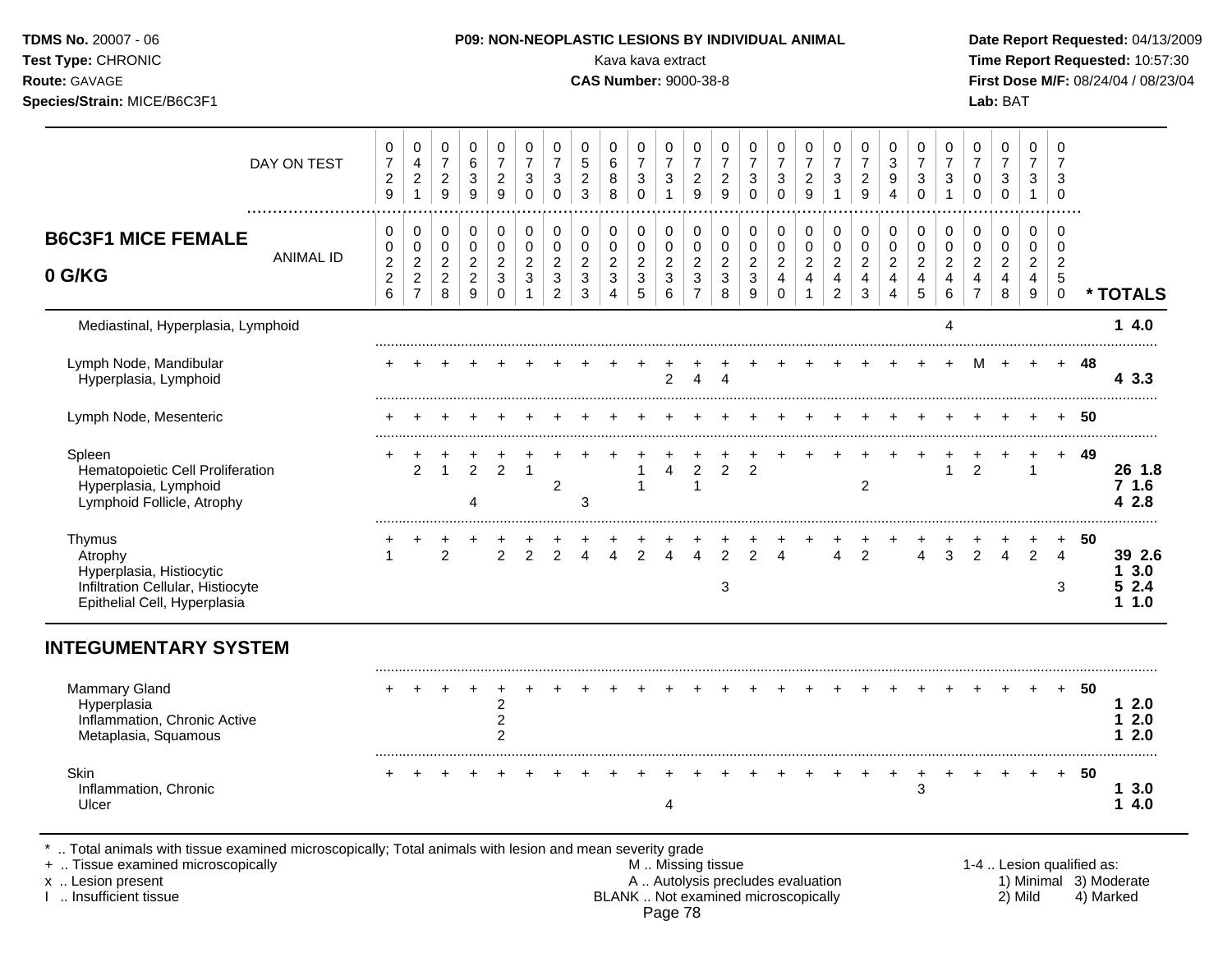| <b>TDMS No. 20007 - 06</b><br><b>Test Type: CHRONIC</b><br><b>Route: GAVAGE</b><br>Species/Strain: MICE/B6C3F1 |                    | <b>P09: NON-NEOPLASTIC LESIONS BY INDIVIDUAL ANIMAL</b><br>Kava kava extract<br><b>CAS Number: 9000-38-8</b> | Date Report Requested: 04/13/2009<br>Time Report Requested: 10:57:30<br><b>First Dose M/F: 08/24/04 / 08/23/04</b><br>Lab: BAT |
|----------------------------------------------------------------------------------------------------------------|--------------------|--------------------------------------------------------------------------------------------------------------|--------------------------------------------------------------------------------------------------------------------------------|
|                                                                                                                | <b>DAV ON TEAT</b> | $\rightarrow$                                                                                                |                                                                                                                                |

|                                     | DAY ON TEST<br>ົ<br>_<br>9                                            | 4<br><u>.</u>                       | O<br>9        | 9      |        |                    | _ | b<br>ິ<br>$\circ$<br>8        | ັ             | ت                                 | -<br>У       |   | N            | ັ<br>υ | ∼<br>ч |          |   | u<br>O<br>4 | $\overline{\phantom{a}}$ | 3                            | U<br>v      |        | ు           | ັບ<br>- 0                 |        |
|-------------------------------------|-----------------------------------------------------------------------|-------------------------------------|---------------|--------|--------|--------------------|---|-------------------------------|---------------|-----------------------------------|--------------|---|--------------|--------|--------|----------|---|-------------|--------------------------|------------------------------|-------------|--------|-------------|---------------------------|--------|
| <b>B6C3F1 MICE FEMALE</b><br>0 G/KG | 0<br>0<br>ANIMAL ID<br>ົ<br><u>_</u><br><sup>o</sup><br><u>_</u><br>6 | ັ<br>◡<br><u>_</u><br><u>.</u><br>- | <u>.</u><br>9 | ັ<br>ν | ▃<br>N | -<br>N<br><u>_</u> | ັ | u<br>u<br><u>.</u><br>ັບ<br>4 | -<br>ັບ<br>ັບ | U<br>U<br><u>_</u><br>◡<br>⌒<br>6 | ັບ<br>-<br>◡ | ີ | U<br>ັບ<br>9 | -<br>ັ | u<br>▃ | <u>_</u> | ັ | -<br>4      | ັ                        | Ü<br>O<br>ີ<br><u>_</u><br>6 | υ<br>U<br>- | _<br>O | U<br>4<br>9 | - 6<br>- 6<br>c<br>-<br>◡ | TOTALS |

# **MUSCULOSKELETAL SYSTEM**

| Bone<br>Fibrosis |  |  |  |  |  |  |  |  |  |  |  | + + + + + + + + + + + + + + + + + + |  | -50 |  |
|------------------|--|--|--|--|--|--|--|--|--|--|--|-------------------------------------|--|-----|--|
| Skeletal         |  |  |  |  |  |  |  |  |  |  |  |                                     |  |     |  |

# **NERVOUS SYSTEM**

| <b>Brain</b><br>Choroid Plexus, Infiltration Cellular,<br>Mononuclear Cell<br>Hypothalamus, Compression |  |  |  |  |  |         |                                     |  |  |  |  |  |         |                           | 50        | 1.0<br>24.0            |  |
|---------------------------------------------------------------------------------------------------------|--|--|--|--|--|---------|-------------------------------------|--|--|--|--|--|---------|---------------------------|-----------|------------------------|--|
|                                                                                                         |  |  |  |  |  |         |                                     |  |  |  |  |  |         |                           |           |                        |  |
| <b>Peripheral Nerve</b><br>Infiltration Cellular, Mononuclear Cell<br>Axon, Degeneration                |  |  |  |  |  |         |                                     |  |  |  |  |  |         |                           |           | 2.0<br>3.0             |  |
| Spinal Cord<br>Axon, Degeneration                                                                       |  |  |  |  |  |         |                                     |  |  |  |  |  |         |                           |           | 3.0                    |  |
| <b>RESPIRATORY SYSTEM</b>                                                                               |  |  |  |  |  |         |                                     |  |  |  |  |  |         |                           |           |                        |  |
| Lung<br>Hemorrhage                                                                                      |  |  |  |  |  |         |                                     |  |  |  |  |  |         |                           | 50        | 3.0                    |  |
| . Total animals with tissue examined microscopically; Total animals with lesion and mean severity grade |  |  |  |  |  |         |                                     |  |  |  |  |  |         |                           |           |                        |  |
| +  Tissue examined microscopically                                                                      |  |  |  |  |  |         | M  Missing tissue                   |  |  |  |  |  |         | 1-4  Lesion qualified as: |           |                        |  |
| x  Lesion present                                                                                       |  |  |  |  |  |         | A  Autolysis precludes evaluation   |  |  |  |  |  |         |                           |           | 1) Minimal 3) Moderate |  |
| Insufficient tissue                                                                                     |  |  |  |  |  | Page 79 | BLANK  Not examined microscopically |  |  |  |  |  | 2) Mild |                           | 4) Marked |                        |  |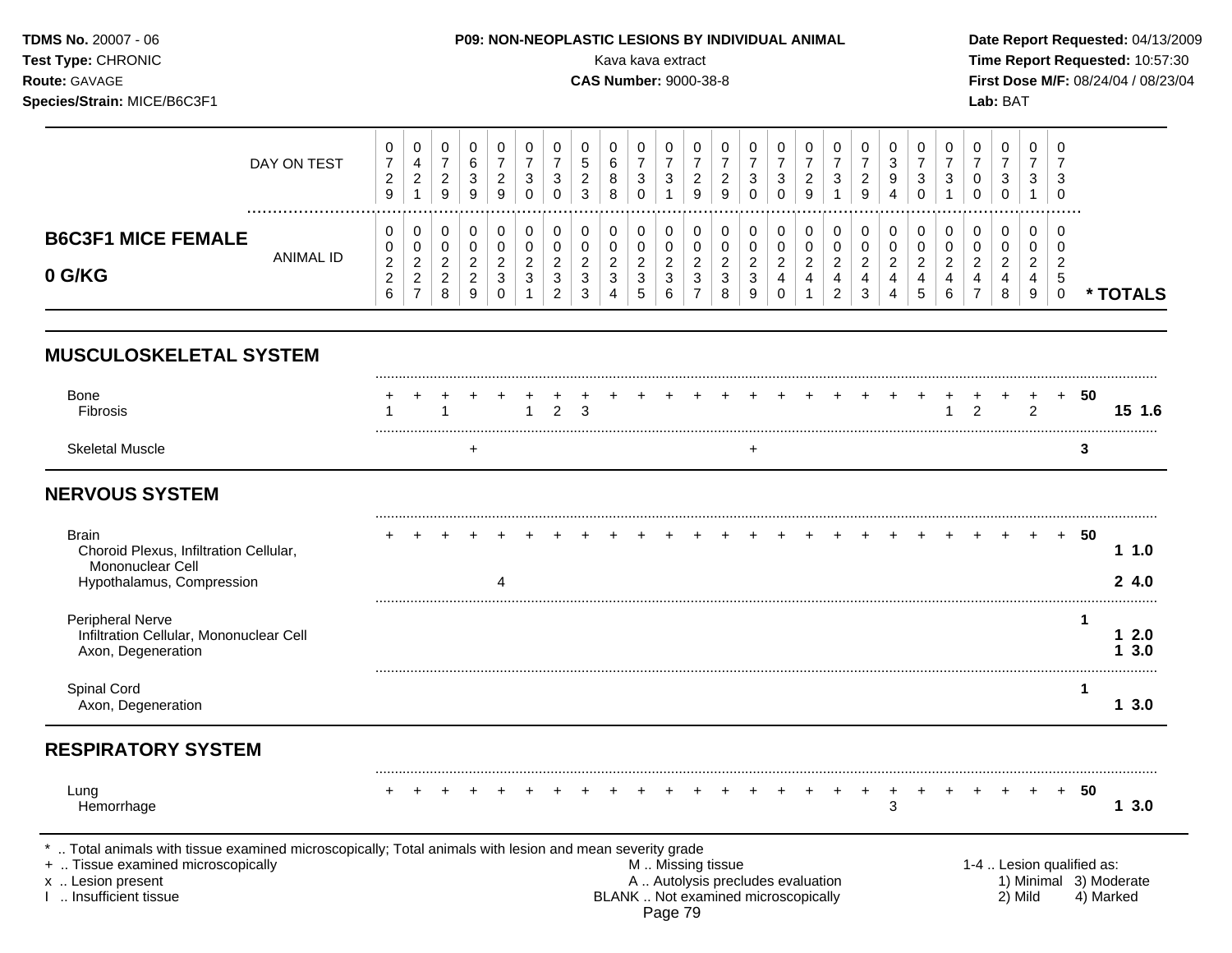| TDMS No. 20007 - 06<br>Test Type: CHRONIC<br>Route: GAVAGE<br>Species/Strain: MICE/B6C3F1 |                  |                                                             |                                  |                                              |                                                |                                            |                                                  |                                                  |                                               | P09: NON-NEOPLASTIC LESIONS BY INDIVIDUAL ANIMAL<br>Kava kava extract<br><b>CAS Number: 9000-38-8</b> |                                         |                                          |                                        |                                            |                                                  |                                         |                                              |                                          |                                                       |                                     |                                                  |                                        |                                  | Lab: BAT                                |                                            |                                         |    | Date Report Requested: 04/13/2009<br>Time Report Requested: 10:57:30<br>First Dose M/F: 08/24/04 / 08/23/04 |
|-------------------------------------------------------------------------------------------|------------------|-------------------------------------------------------------|----------------------------------|----------------------------------------------|------------------------------------------------|--------------------------------------------|--------------------------------------------------|--------------------------------------------------|-----------------------------------------------|-------------------------------------------------------------------------------------------------------|-----------------------------------------|------------------------------------------|----------------------------------------|--------------------------------------------|--------------------------------------------------|-----------------------------------------|----------------------------------------------|------------------------------------------|-------------------------------------------------------|-------------------------------------|--------------------------------------------------|----------------------------------------|----------------------------------|-----------------------------------------|--------------------------------------------|-----------------------------------------|----|-------------------------------------------------------------------------------------------------------------|
|                                                                                           | DAY ON TEST      | 0<br>$\boldsymbol{7}$<br>$\overline{c}$<br>$\boldsymbol{9}$ | 0<br>4<br>$\boldsymbol{2}$<br>1  | 0<br>$\boldsymbol{7}$<br>$\overline{2}$<br>9 | 0<br>$\,6\,$<br>$\ensuremath{\mathsf{3}}$<br>9 | 0<br>$\overline{7}$<br>$\overline{c}$<br>9 | 0<br>$\overline{7}$<br>$\sqrt{3}$<br>$\mathbf 0$ | 0<br>$\overline{7}$<br>$\sqrt{3}$<br>$\mathbf 0$ | 0<br>$\sqrt{5}$<br>$\sqrt{2}$<br>$\mathbf{3}$ | 0<br>6<br>8<br>8                                                                                      | 0<br>$\overline{7}$<br>3<br>$\mathbf 0$ | 0<br>$\overline{7}$<br>3<br>$\mathbf{1}$ | 0<br>$\overline{7}$<br>$\sqrt{2}$<br>9 | 0<br>$\overline{7}$<br>$\overline{c}$<br>9 | 0<br>$\overline{7}$<br>$\sqrt{3}$<br>$\mathbf 0$ | 0<br>$\overline{7}$<br>3<br>$\mathbf 0$ | 0<br>$\boldsymbol{7}$<br>$\overline{c}$<br>9 | 0<br>$\overline{7}$<br>3<br>$\mathbf{1}$ | 0<br>$\boldsymbol{7}$<br>$\overline{\mathbf{c}}$<br>9 | 0<br>$\ensuremath{\mathsf{3}}$<br>9 | 0<br>$\overline{7}$<br>$\sqrt{3}$<br>$\mathbf 0$ | 0<br>$\overline{7}$<br>$\sqrt{3}$<br>1 | 0<br>7<br>0<br>$\mathbf 0$       | 0<br>$\overline{7}$<br>3<br>$\mathbf 0$ | 0<br>$\overline{7}$<br>3<br>$\overline{1}$ | 0<br>$\overline{7}$<br>3<br>$\mathbf 0$ |    |                                                                                                             |
| <b>B6C3F1 MICE FEMALE</b>                                                                 | <b>ANIMAL ID</b> | 0<br>0<br>$\boldsymbol{2}$                                  | 0<br>0<br>$\overline{c}$         | 0<br>$\mathsf 0$<br>$\overline{a}$           | 0<br>$\pmb{0}$<br>$\overline{c}$               | 0<br>$\pmb{0}$<br>$\overline{c}$           | 0<br>$\pmb{0}$<br>$\overline{c}$                 | 0<br>$\mathsf 0$<br>$\overline{c}$               | 0<br>$\pmb{0}$<br>$\sqrt{2}$                  | 0<br>$\boldsymbol{0}$<br>$\overline{c}$                                                               | 0<br>$\pmb{0}$<br>$\boldsymbol{2}$      | 0<br>$\mathsf 0$<br>$\boldsymbol{2}$     | 0<br>$\pmb{0}$<br>$\overline{c}$       | 0<br>$\pmb{0}$<br>$\overline{c}$           | 0<br>$\overline{0}$<br>$\overline{c}$            | 0<br>$\mathbf 0$<br>$\overline{c}$      | 0<br>$\pmb{0}$<br>$\overline{c}$             | 0<br>0<br>$\overline{c}$                 | 0<br>0<br>$\overline{\mathbf{c}}$                     | 0<br>$\pmb{0}$<br>$\overline{2}$    | 0<br>$\pmb{0}$<br>$\overline{c}$                 | 0<br>$\pmb{0}$<br>$\overline{c}$       | 0<br>$\pmb{0}$<br>$\overline{a}$ | 0<br>$\mathbf 0$<br>$\overline{c}$      | 0<br>$\mathbf 0$<br>$\overline{2}$         | $\Omega$<br>0<br>$\overline{c}$         |    |                                                                                                             |
| 0 G/KG                                                                                    |                  | $\sqrt{2}$<br>6                                             | $\overline{c}$<br>$\overline{7}$ | $\boldsymbol{2}$<br>8                        | $\overline{c}$<br>9                            | 3<br>0                                     | $\mathbf{3}$                                     | $\mathbf{3}$<br>$\overline{2}$                   | $\mathbf{3}$<br>3                             | 3<br>4                                                                                                | $\mathbf{3}$<br>5                       | $\mathbf{3}$<br>6                        | $\mathbf{3}$<br>$\overline{7}$         | 3<br>8                                     | $\sqrt{3}$<br>9                                  | 4<br>$\Omega$                           | $\overline{4}$<br>$\mathbf{1}$               | 4<br>$\overline{2}$                      | $\overline{4}$<br>3                                   | $\overline{4}$<br>4                 | $\overline{4}$<br>5                              | $\overline{4}$<br>6                    | 4<br>$\overline{7}$              | $\overline{4}$<br>8                     | 4<br>9                                     | 5<br>$\pmb{0}$                          |    | * TOTALS                                                                                                    |
| Inflammation<br>Alveolar Epithelium, Hyperplasia                                          |                  |                                                             |                                  |                                              |                                                |                                            |                                                  |                                                  |                                               |                                                                                                       |                                         |                                          |                                        |                                            |                                                  |                                         |                                              |                                          |                                                       |                                     |                                                  |                                        |                                  |                                         |                                            |                                         |    | 11.0<br>3 1.0                                                                                               |
| <b>Nose</b><br>Inflammation, Chronic<br>Olfactory Epithelium, Degeneration                |                  |                                                             |                                  |                                              |                                                |                                            |                                                  |                                                  |                                               |                                                                                                       |                                         |                                          |                                        |                                            | $\overline{2}$                                   |                                         |                                              |                                          |                                                       |                                     | $\pm$                                            | $\ddot{}$<br>$\overline{\mathbf{1}}$   |                                  |                                         |                                            |                                         | 50 | 4 1.3<br>12.0                                                                                               |
| Trachea                                                                                   |                  |                                                             |                                  |                                              |                                                |                                            |                                                  |                                                  |                                               |                                                                                                       |                                         |                                          |                                        |                                            |                                                  |                                         |                                              |                                          |                                                       |                                     |                                                  |                                        |                                  |                                         |                                            |                                         | 50 |                                                                                                             |
| <b>SPECIAL SENSES SYSTEM</b><br>Ear                                                       |                  |                                                             |                                  |                                              |                                                |                                            |                                                  |                                                  |                                               |                                                                                                       |                                         |                                          |                                        |                                            |                                                  |                                         |                                              |                                          |                                                       |                                     |                                                  |                                        |                                  |                                         |                                            |                                         | 1  |                                                                                                             |
| Eye<br>Anterior Chamber, Inflammation,<br>Suppurative                                     |                  |                                                             | 3                                |                                              |                                                |                                            |                                                  |                                                  |                                               |                                                                                                       |                                         |                                          |                                        |                                            |                                                  |                                         |                                              |                                          |                                                       |                                     |                                                  |                                        |                                  |                                         |                                            | $+$                                     | 50 | 13.0                                                                                                        |
| <b>Harderian Gland</b><br>Atrophy                                                         |                  |                                                             |                                  |                                              |                                                |                                            |                                                  |                                                  |                                               |                                                                                                       |                                         |                                          |                                        |                                            |                                                  |                                         |                                              |                                          |                                                       |                                     |                                                  |                                        |                                  |                                         |                                            |                                         | 50 | 11.0<br>31.7                                                                                                |
| Hyperplasia<br>Infiltration Cellular, Mononuclear Cell                                    |                  | 1                                                           |                                  | 1                                            | 1                                              | $\mathbf{1}$                               | $1 \quad 1$                                      |                                                  |                                               | $\mathbf{1}$                                                                                          | $1 \quad 1$                             |                                          |                                        |                                            | 1 1 1 1 1 1                                      |                                         |                                              |                                          |                                                       |                                     | $\mathbf{1}$                                     | $\overline{1}$                         |                                  | 2<br>$\mathbf{1}$                       | $\mathbf 1$                                | $\overline{1}$                          |    | 38 1.0                                                                                                      |
| <b>URINARY SYSTEM</b>                                                                     |                  |                                                             |                                  |                                              |                                                |                                            |                                                  |                                                  |                                               |                                                                                                       |                                         |                                          |                                        |                                            |                                                  |                                         |                                              |                                          |                                                       |                                     |                                                  |                                        |                                  |                                         |                                            |                                         |    |                                                                                                             |
| Kidney<br>Amyloid Deposition<br>Inflammation                                              |                  |                                                             |                                  |                                              |                                                |                                            | 1                                                |                                                  |                                               |                                                                                                       |                                         |                                          |                                        |                                            |                                                  |                                         |                                              |                                          |                                                       |                                     |                                                  |                                        |                                  |                                         |                                            | $\ddot{}$<br>-1                         | 50 | 11.0<br>11.0                                                                                                |

| Tutal animals with tissue examined microscopically, Tutal animals with resion and mean severity grade. |                                     |                           |                        |
|--------------------------------------------------------------------------------------------------------|-------------------------------------|---------------------------|------------------------|
| . Tissue examined microscopically                                                                      | M  Missing tissue                   | 1-4  Lesion qualified as: |                        |
| x  Lesion present                                                                                      | A  Autolysis precludes evaluation   |                           | 1) Minimal 3) Moderate |
| Insufficient tissue                                                                                    | BLANK  Not examined microscopically | 2) Mild                   | 4) Marked              |
|                                                                                                        | Page 80                             |                           |                        |
|                                                                                                        |                                     |                           |                        |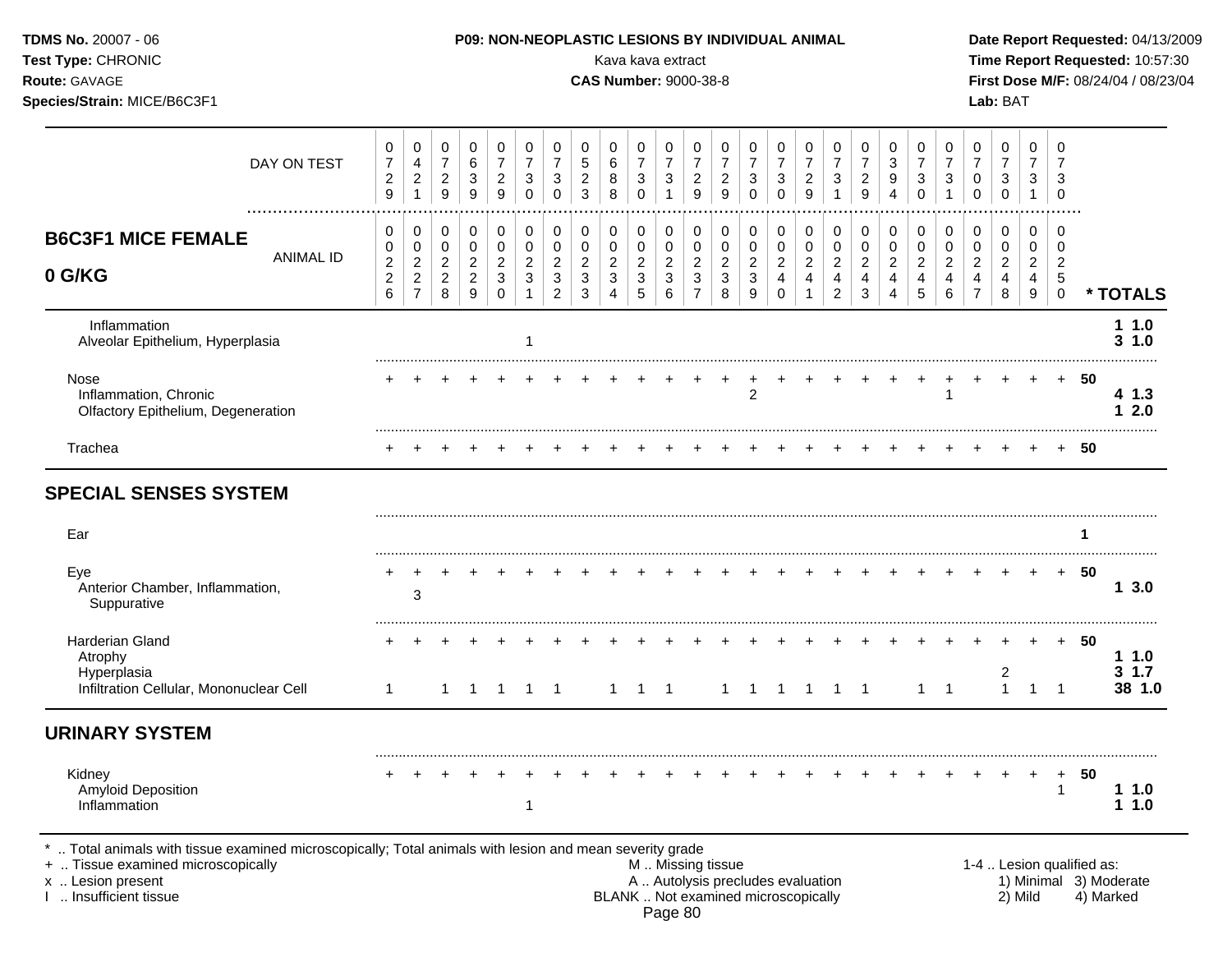| Test Type: CHRONIC<br><b>Route: GAVAGE</b><br>Species/Strain: MICE/B6C3F1                              |                                            |                                                              |                                                          |                                                 |                               |                                                         |                                                 |                               | Kava kava extract<br><b>CAS Number: 9000-38-8</b> |                                    |                                                |                                          |                                                         |                                    |        |                                   |                                                   |                                 |                          |               |                                        |                                              | Lab: BAT                           |                                             |                                         | Time Report Requested: 10:57:30<br>First Dose M/F: 08/24/04 / 08/23/04 |
|--------------------------------------------------------------------------------------------------------|--------------------------------------------|--------------------------------------------------------------|----------------------------------------------------------|-------------------------------------------------|-------------------------------|---------------------------------------------------------|-------------------------------------------------|-------------------------------|---------------------------------------------------|------------------------------------|------------------------------------------------|------------------------------------------|---------------------------------------------------------|------------------------------------|--------|-----------------------------------|---------------------------------------------------|---------------------------------|--------------------------|---------------|----------------------------------------|----------------------------------------------|------------------------------------|---------------------------------------------|-----------------------------------------|------------------------------------------------------------------------|
| DAY ON TEST                                                                                            | $\overline{c}$<br>9                        | 0<br>4<br>$\overline{a}$                                     | 0<br>$\overline{7}$<br>$\overline{c}$<br>9               | 0<br>6<br>$\mathbf{3}$<br>9                     | $\boldsymbol{2}$<br>9         | $\overline{7}$<br>$\ensuremath{\mathsf{3}}$<br>$\Omega$ | 0<br>7<br>$\ensuremath{\mathsf{3}}$<br>$\Omega$ | 0<br>5<br>$\overline{c}$<br>3 | 6<br>8<br>8                                       | $\overline{7}$<br>$\,$ 3 $\,$<br>0 | 0<br>$\overline{7}$<br>$\sqrt{3}$              | 0<br>$\boldsymbol{7}$<br>$\sqrt{2}$<br>9 | $\overline{7}$<br>$\overline{c}$<br>9                   | 3<br>$\Omega$                      | 3      | $\sqrt{2}$<br>9                   | 0<br>$\overline{7}$<br>$\ensuremath{\mathsf{3}}$  | $\sqrt{2}$<br>9                 | 3<br>9<br>4              | 3<br>$\Omega$ | 0<br>$\overline{7}$<br>3               | 0<br>$\overline{7}$<br>0<br>0                | 0<br>3<br>$\Omega$                 | 7<br>3                                      | 3<br>$\mathbf 0$                        |                                                                        |
| <br><b>B6C3F1 MICE FEMALE</b><br>ANIMAL ID<br>0 G/KG                                                   | 0<br>$\overline{2}$<br>$\overline{c}$<br>6 | 0<br>0<br>$\overline{c}$<br>$\overline{c}$<br>$\overline{ }$ | 0<br>0<br>$\overline{\mathbf{c}}$<br>$\overline{c}$<br>8 | 0<br>0<br>$\overline{c}$<br>$\overline{c}$<br>9 | 0<br>0<br>$\overline{c}$<br>3 | 0<br>$\boldsymbol{2}$<br>3                              | 0<br>0<br>$\overline{c}$<br>3<br>2              | 0<br>0<br>$\overline{c}$<br>3 | 0<br>$\overline{\mathbf{c}}$<br>3                 | 0<br>$\overline{c}$<br>3<br>5      | $\mathbf 0$<br>$\pmb{0}$<br>$\frac{2}{3}$<br>6 | 0<br>$\pmb{0}$<br>$\frac{2}{3}$          | $\boldsymbol{0}$<br>$\mathbf 0$<br>$\sqrt{2}$<br>3<br>8 | 0<br>0<br>$\overline{c}$<br>3<br>9 | 0<br>2 | 0<br>$\overline{\mathbf{c}}$<br>4 | 0<br>0<br>$\boldsymbol{2}$<br>4<br>$\overline{2}$ | 0<br>$\boldsymbol{2}$<br>4<br>3 | 0<br>$\overline{c}$<br>4 | 0<br>2        | 0<br>0<br>$\overline{\mathbf{c}}$<br>6 | $\overline{0}$<br>0<br>$\boldsymbol{2}$<br>4 | 0<br>0<br>$\overline{c}$<br>4<br>8 | 0<br>0<br>$\overline{\mathbf{c}}$<br>4<br>9 | $\overline{c}$<br>5<br>$\boldsymbol{0}$ | * TOTALS                                                               |
| Metaplasia, Osseous<br>Mineralization<br>Nephropathy<br>Papilla, Necrosis<br>Renal Tubule, Hyperplasia |                                            |                                                              |                                                          |                                                 | 2                             |                                                         |                                                 | 4                             |                                                   |                                    |                                                |                                          |                                                         |                                    |        |                                   |                                                   |                                 |                          |               |                                        |                                              |                                    |                                             | 2                                       | $3 \t1.3$<br>12 1.0<br>21 1.4<br>2.0<br>$3 \t1.0$                      |
| <b>Urinary Bladder</b><br>Infiltration Cellular, Mononuclear Cell                                      |                                            |                                                              |                                                          |                                                 |                               |                                                         |                                                 |                               |                                                   |                                    |                                                |                                          |                                                         |                                    |        |                                   |                                                   |                                 |                          |               |                                        |                                              |                                    |                                             |                                         | 50<br>34 1.1                                                           |

\* .. Total animals with tissue examined microscopically; Total animals with lesion and mean severity grade

+ .. Tissue examined microscopically M .. Missing tissue 1-4 .. Lesion qualified as: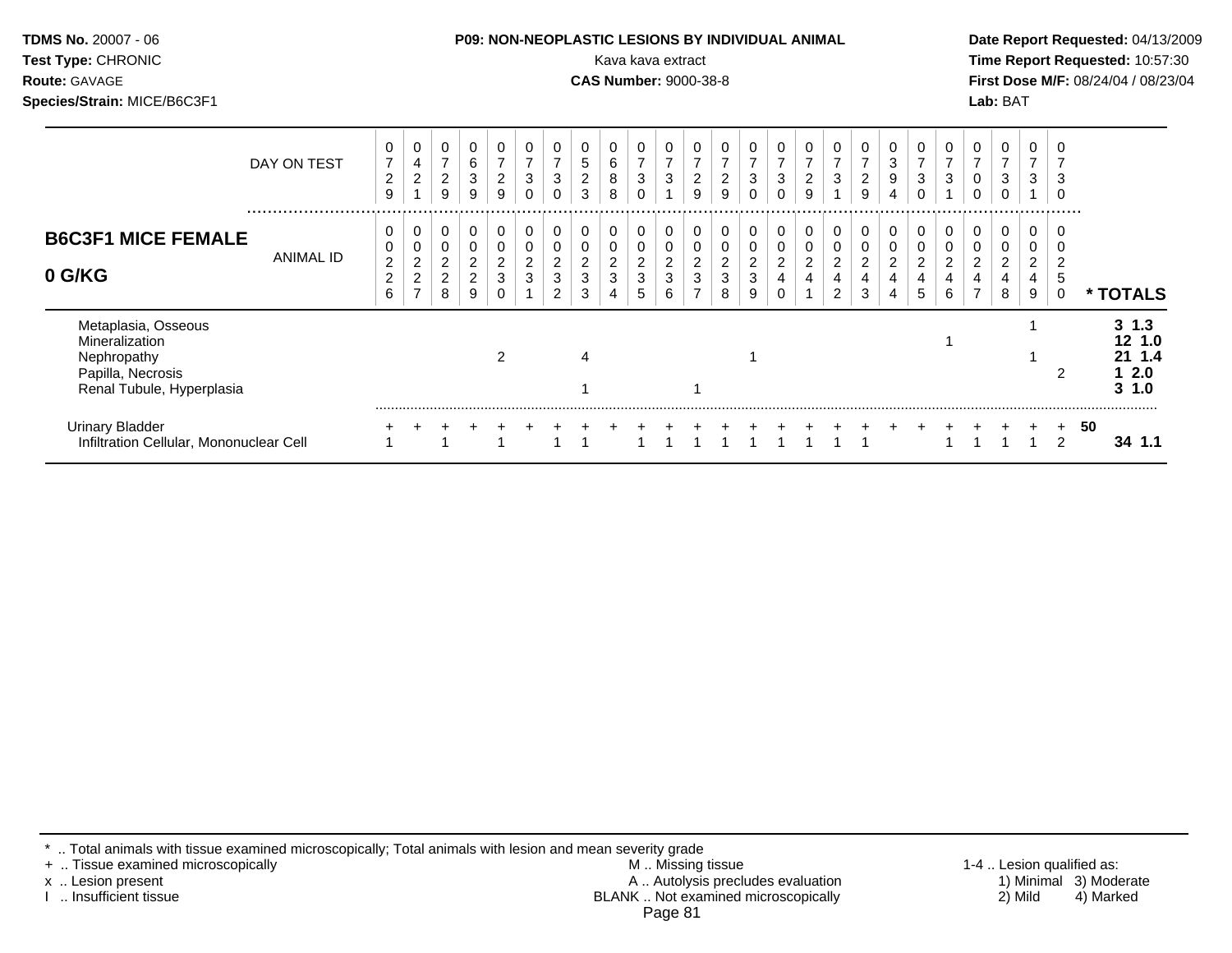| <b>TDMS No. 20007 - 06</b><br>Test Type: CHRONIC<br><b>Route: GAVAGE</b><br>Species/Strain: MICE/B6C3F1 |             |             |   |   |   |  |  |        | Kava kava extract<br><b>CAS Number: 9000-38-8</b> |   |        | <b>P09: NON-NEOPLASTIC LESIONS BY INDIVIDUAL ANIMAL</b> |        |  |        |        |        |   | Lab: BAT |    | Date Report Requested: 04/13/2009<br>Time Report Requested: 10:57:30<br><b>First Dose M/F: 08/24/04 / 08/23/04</b> |
|---------------------------------------------------------------------------------------------------------|-------------|-------------|---|---|---|--|--|--------|---------------------------------------------------|---|--------|---------------------------------------------------------|--------|--|--------|--------|--------|---|----------|----|--------------------------------------------------------------------------------------------------------------------|
|                                                                                                         | DAY ON TEST | 0<br>6<br>8 | ີ | റ | 3 |  |  | 0<br>3 | 0<br>3                                            | 3 | 0<br>3 | $\mathbf 0$<br>ົ                                        | $\sim$ |  | 5<br>6 | 0<br>5 | 0<br>3 | 6 |          | -2 |                                                                                                                    |

|                                     |                  | ັ             | ັ                              | <u>_</u><br>$\Omega$<br>ັ | <u>_</u><br>9      | ັ<br>$\sim$<br>◡ | <u>_</u><br>a<br>v | ັ                                    |   | ັ                       | ັ           | ັ             | ັ<br>◡               | ັ | <u>.</u><br>4 | -<br>9       | ັ<br>0                       | <u>.</u><br>$\sim$<br>ູບ | <u>_</u>           | ັ<br>◡ | ັ<br>$\sim$<br>o | <u>_</u><br>ч<br>÷   |          | ັ<br>ັ                  | <u>_</u><br>9 |                   |
|-------------------------------------|------------------|---------------|--------------------------------|---------------------------|--------------------|------------------|--------------------|--------------------------------------|---|-------------------------|-------------|---------------|----------------------|---|---------------|--------------|------------------------------|--------------------------|--------------------|--------|------------------|----------------------|----------|-------------------------|---------------|-------------------|
| <b>MICE FEMALE</b><br><b>B6C3F1</b> |                  | ັ             | 0<br>U                         |                           | ັ<br>ັ             | ັ<br>ັ           | ັ<br>ັ             |                                      |   | v<br>v                  | ັ<br>ັ      | ັ<br>◡        |                      |   | ◡<br>◡        | ັ<br>v       | ັ<br>v                       | ັ<br>ັ                   |                    | ັ<br>ັ | ັ<br>ັບ          | ◡                    |          | ັ<br>ັບ                 | v<br><b>U</b> |                   |
| 0.25 G/KG                           | <b>ANIMAL ID</b> | <u>_</u><br>N | <u>.</u><br>∽<br>◡<br><u>_</u> | -<br>ັ                    | <u>_</u><br>∽<br>J | ∽<br>ັ<br>ັ      | <u>.</u><br>ບ<br>u | <u>_</u><br>$\overline{\phantom{a}}$ | N | <u>.</u><br>J<br>u<br>c | -<br>v<br>ັ | <u>_</u><br>ν | <u>.</u><br><u>_</u> |   | <u>.</u><br>◡ | -<br>ັບ<br>J | ⌒<br><u>_</u><br>о<br>⌒<br>◡ | <u>_</u><br>ັ<br>-       | <u>.</u><br>ν<br>ັ | -      | <u>_</u>         | <u>_</u><br><u>_</u> | <u>_</u> | $\sim$<br><u>.</u><br>4 | ◡             | females<br>(cont) |

# **ALIMENTARY SYSTEM**

| Esophagus<br>Inflammation, Chronic                                                   |                |   |   |  |   |               |   | $\mathfrak{p}$ |                    |  |  |   |  |   |   |        |
|--------------------------------------------------------------------------------------|----------------|---|---|--|---|---------------|---|----------------|--------------------|--|--|---|--|---|---|--------|
| Gallbladder<br>Cyst                                                                  |                |   |   |  |   |               |   |                |                    |  |  |   |  |   |   |        |
| Intestine Large, Cecum                                                               |                |   |   |  |   |               |   |                |                    |  |  |   |  |   |   |        |
| Intestine Large, Colon                                                               |                |   |   |  |   |               |   |                |                    |  |  |   |  |   |   |        |
| Intestine Large, Rectum                                                              |                |   |   |  |   |               |   |                |                    |  |  |   |  |   |   |        |
| Intestine Small, Duodenum                                                            |                |   |   |  |   |               |   |                |                    |  |  |   |  |   |   |        |
| Intestine Small, Ileum                                                               |                |   |   |  |   |               |   |                |                    |  |  |   |  |   |   |        |
| Intestine Small, Jejunum                                                             |                |   |   |  |   |               |   |                |                    |  |  |   |  |   |   |        |
| Liver<br><b>Basophilic Focus</b>                                                     |                |   |   |  |   |               |   |                |                    |  |  |   |  |   | X | $\div$ |
| <b>Eosinophilic Focus</b><br><b>Fatty Change</b><br>Hematopoietic Cell Proliferation | $\mathfrak{p}$ | Х | 2 |  | 2 | $\mathcal{P}$ |   |                | ᄉ<br>$\mathcal{P}$ |  |  | 2 |  | 4 |   |        |
| Infiltration Cellular, Mononuclear Cell<br>Mixed Cell Focus                          |                |   |   |  |   |               | х |                |                    |  |  |   |  | ⋏ |   |        |

\* .. Total animals with tissue examined microscopically; Total animals with lesion and mean severity grade

+ .. Tissue examined microscopically M .. Missing tissue 1-4 .. Lesion qualified as: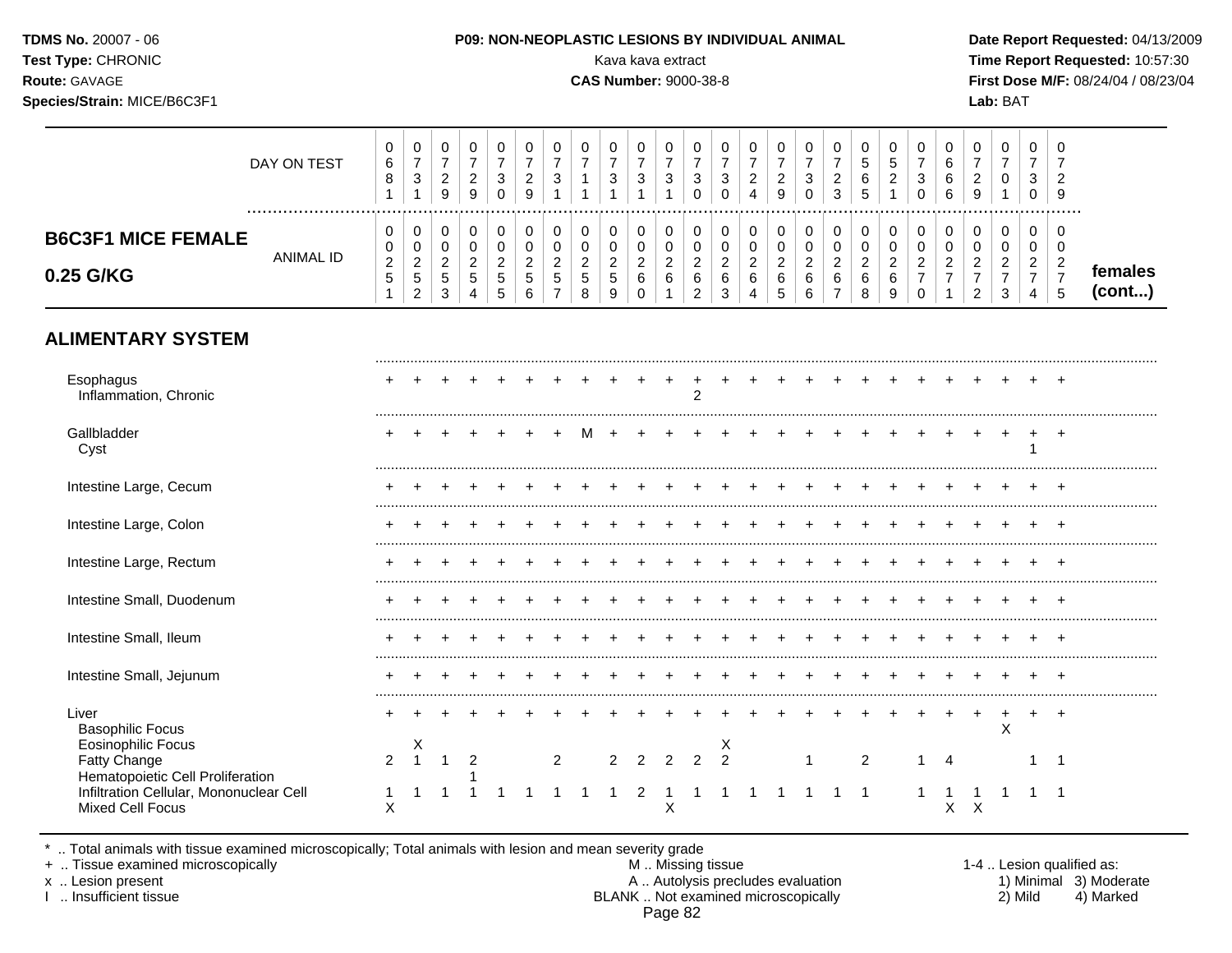| Test Type: CHRONIC<br>Route: GAVAGE<br>Species/Strain: MICE/B6C3F1                           |                  |                                                 |                                                                   |                                                       |                                                           |                                                                  |                                                |                                                                  |                                                     | Kava kava extract<br><b>CAS Number: 9000-38-8</b> |                                                    |                                                                    |                                                               |                                                |                                                           |                                              |                                            |                                                                 |                                                    |                                                    |                                                                    |                                                                      |                                                                        | Lab: BAT                                                                 |                                                                        |                                                                     | Time Report Requested: 10:57:30<br>First Dose M/F: 08/24/04 / 08/23/04 |
|----------------------------------------------------------------------------------------------|------------------|-------------------------------------------------|-------------------------------------------------------------------|-------------------------------------------------------|-----------------------------------------------------------|------------------------------------------------------------------|------------------------------------------------|------------------------------------------------------------------|-----------------------------------------------------|---------------------------------------------------|----------------------------------------------------|--------------------------------------------------------------------|---------------------------------------------------------------|------------------------------------------------|-----------------------------------------------------------|----------------------------------------------|--------------------------------------------|-----------------------------------------------------------------|----------------------------------------------------|----------------------------------------------------|--------------------------------------------------------------------|----------------------------------------------------------------------|------------------------------------------------------------------------|--------------------------------------------------------------------------|------------------------------------------------------------------------|---------------------------------------------------------------------|------------------------------------------------------------------------|
|                                                                                              | DAY ON TEST      | 0<br>6<br>8<br>$\mathbf{1}$                     | 0<br>$\overline{7}$<br>$\ensuremath{\mathsf{3}}$<br>$\mathbf{1}$  | 0<br>$\boldsymbol{7}$<br>$\sqrt{2}$<br>$\overline{9}$ | 0<br>$\overline{7}$<br>$\boldsymbol{2}$<br>9              | 0<br>$\overline{7}$<br>$\ensuremath{\mathsf{3}}$<br>$\Omega$     | 0<br>$\overline{7}$<br>$\sqrt{2}$<br>9         | 0<br>$\overline{7}$<br>$\ensuremath{\mathsf{3}}$<br>$\mathbf{1}$ | 0<br>$\overline{7}$<br>$\mathbf{1}$<br>$\mathbf{1}$ | 0<br>$\overline{7}$<br>3<br>1                     | 0<br>$\overline{7}$<br>3<br>$\mathbf{1}$           | 0<br>$\overline{7}$<br>$\ensuremath{\mathsf{3}}$<br>$\overline{1}$ | 0<br>$\overline{7}$<br>$\mathbf{3}$<br>$\mathbf 0$            | 0<br>$\overline{7}$<br>$\sqrt{3}$<br>$\Omega$  | 0<br>$\overline{7}$<br>$\overline{c}$<br>$\overline{4}$   | 0<br>$\overline{7}$<br>$\overline{2}$<br>9   | 0<br>$\overline{7}$<br>3<br>$\mathbf 0$    | 0<br>$\overline{7}$<br>$\overline{c}$<br>$\mathbf{3}$           | 0<br>$\overline{5}$<br>6<br>5                      | 0<br>5<br>$\sqrt{2}$<br>$\mathbf{1}$               | 0<br>$\overline{7}$<br>$\ensuremath{\mathsf{3}}$<br>$\mathbf 0$    | 0<br>6<br>$\,6\,$<br>6                                               | 0<br>$\overline{7}$<br>$\sqrt{2}$<br>$\boldsymbol{9}$                  | 0<br>$\overline{7}$<br>0<br>$\mathbf{1}$                                 | 0<br>$\overline{7}$<br>3<br>$\mathbf 0$                                | $\mathbf 0$<br>7<br>$\overline{c}$<br>9                             |                                                                        |
| <b>B6C3F1 MICE FEMALE</b><br>0.25 G/KG                                                       | <b>ANIMAL ID</b> | 0<br>0<br>$\boldsymbol{2}$<br>5<br>$\mathbf{1}$ | 0<br>$\pmb{0}$<br>$\overline{c}$<br>$\mathbf 5$<br>$\overline{2}$ | 0<br>$\mathbf 0$<br>$\overline{2}$<br>5<br>3          | 0<br>$\mathbf 0$<br>$\overline{c}$<br>$\overline{5}$<br>4 | $\mathbf 0$<br>$\mathbf 0$<br>$\overline{c}$<br>$\,$ 5 $\,$<br>5 | 0<br>$\mathbf 0$<br>$\boldsymbol{2}$<br>5<br>6 | 0<br>$\pmb{0}$<br>$\overline{2}$<br>$\sqrt{5}$<br>$\overline{7}$ | 0<br>$\mathsf 0$<br>$\overline{c}$<br>5<br>8        | 0<br>$\mathbf 0$<br>$\overline{c}$<br>5<br>9      | 0<br>0<br>$\overline{c}$<br>$\,6\,$<br>$\mathbf 0$ | $\pmb{0}$<br>$\mathsf{O}\xspace$<br>$\sqrt{2}$<br>$\,6\,$<br>-1    | 0<br>$\pmb{0}$<br>$\overline{2}$<br>$\,6\,$<br>$\overline{c}$ | 0<br>$\mathbf 0$<br>$\sqrt{2}$<br>$\,6\,$<br>3 | 0<br>$\mathbf 0$<br>$\overline{c}$<br>6<br>$\overline{4}$ | 0<br>$\mathbf 0$<br>$\overline{2}$<br>6<br>5 | 0<br>$\pmb{0}$<br>$\overline{c}$<br>6<br>6 | 0<br>$\mathbf 0$<br>$\overline{c}$<br>$\,6\,$<br>$\overline{7}$ | 0<br>$\mathbf 0$<br>$\overline{c}$<br>$\,6\,$<br>8 | 0<br>$\mathsf 0$<br>$\overline{2}$<br>$\,6\,$<br>9 | 0<br>$\mathbf 0$<br>$\boldsymbol{2}$<br>$\overline{7}$<br>$\Omega$ | 0<br>$\mathbf 0$<br>$\overline{a}$<br>$\overline{7}$<br>$\mathbf{1}$ | 0<br>$\pmb{0}$<br>$\overline{2}$<br>$\boldsymbol{7}$<br>$\overline{2}$ | $\mathbf 0$<br>$\mathbf 0$<br>$\sqrt{2}$<br>$\overline{7}$<br>$\sqrt{3}$ | 0<br>$\mathbf 0$<br>$\overline{2}$<br>$\overline{7}$<br>$\overline{4}$ | $\mathbf 0$<br>$\mathbf 0$<br>$\overline{2}$<br>$\overline{7}$<br>5 | females<br>(cont)                                                      |
| Necrosis<br><b>Tension Lipidosis</b><br>Centrilobular, Hypertrophy                           |                  | $\boldsymbol{\mathsf{X}}$                       |                                                                   |                                                       |                                                           |                                                                  | X                                              | 1                                                                |                                                     | X<br>$\mathbf{1}$                                 |                                                    | 1                                                                  | X<br>$\overline{1}$                                           | $\overline{1}$                                 |                                                           |                                              |                                            |                                                                 |                                                    | X                                                  |                                                                    |                                                                      |                                                                        |                                                                          | 1                                                                      | -1                                                                  |                                                                        |
| Mesentery<br>Fat, Necrosis                                                                   |                  |                                                 |                                                                   |                                                       |                                                           |                                                                  |                                                |                                                                  |                                                     |                                                   |                                                    |                                                                    |                                                               |                                                | +<br>3                                                    |                                              |                                            | $\overline{2}$                                                  | 3                                                  |                                                    |                                                                    |                                                                      |                                                                        | 4                                                                        | $\ddot{}$<br>3                                                         |                                                                     |                                                                        |
| Pancreas<br>Duct, Cyst                                                                       |                  |                                                 |                                                                   |                                                       |                                                           |                                                                  | Δ                                              |                                                                  |                                                     |                                                   |                                                    |                                                                    |                                                               |                                                |                                                           |                                              |                                            |                                                                 |                                                    |                                                    |                                                                    |                                                                      |                                                                        |                                                                          |                                                                        |                                                                     |                                                                        |
| Salivary Glands<br>Atrophy<br>Infiltration Cellular, Mononuclear Cell                        |                  |                                                 |                                                                   | $\mathbf{1}$                                          | $\mathbf 1$                                               | $\overline{1}$                                                   |                                                |                                                                  | 1                                                   | -1                                                | -1                                                 | $\overline{1}$                                                     | $\overline{1}$                                                | $\mathbf{1}$                                   | $\mathbf{1}$                                              | $\overline{2}$                               |                                            |                                                                 | -1                                                 | $\mathbf{1}$                                       | $\overline{1}$                                                     | $\ddot{}$                                                            | $\mathbf{1}$                                                           | $\pm$<br>$\mathbf 1$                                                     | $+$<br>$\overline{1}$                                                  | $+$<br>$\overline{1}$                                               |                                                                        |
| Stomach, Forestomach<br>Erosion<br>Inflammation, Chronic<br>Ulcer<br>Epithelium, Hyperplasia |                  | 3<br>3<br>$\overline{2}$                        |                                                                   |                                                       | $\overline{1}$                                            |                                                                  |                                                |                                                                  |                                                     |                                                   |                                                    |                                                                    |                                                               |                                                |                                                           |                                              |                                            |                                                                 | $\overline{1}$                                     |                                                    |                                                                    |                                                                      |                                                                        |                                                                          |                                                                        |                                                                     |                                                                        |
| Stomach, Glandular<br>Infiltration Cellular, Mononuclear Cell<br>Glands, Ectasia             |                  |                                                 |                                                                   |                                                       | -1                                                        |                                                                  |                                                |                                                                  |                                                     |                                                   |                                                    |                                                                    |                                                               |                                                |                                                           |                                              |                                            |                                                                 |                                                    |                                                    |                                                                    |                                                                      |                                                                        |                                                                          |                                                                        | $\overline{+}$                                                      |                                                                        |
| Tooth<br>Dysplasia                                                                           |                  |                                                 |                                                                   |                                                       |                                                           |                                                                  |                                                |                                                                  |                                                     |                                                   |                                                    |                                                                    |                                                               |                                                |                                                           |                                              |                                            |                                                                 |                                                    |                                                    |                                                                    |                                                                      |                                                                        |                                                                          |                                                                        |                                                                     |                                                                        |

## **CARDIOVASCULAR SYSTEM**

\* .. Total animals with tissue examined microscopically; Total animals with lesion and mean severity grade

- + .. Tissue examined microscopically M .. Missing tissue 1-4 .. Lesion qualified as: x .. Lesion present **A .. Autolysis precludes evaluation** A .. Autolysis precludes evaluation 1) Minimal 3) Moderate I .. Insufficient tissue BLANK .. Not examined microscopically 2) Mild 4) Marked Page 83
-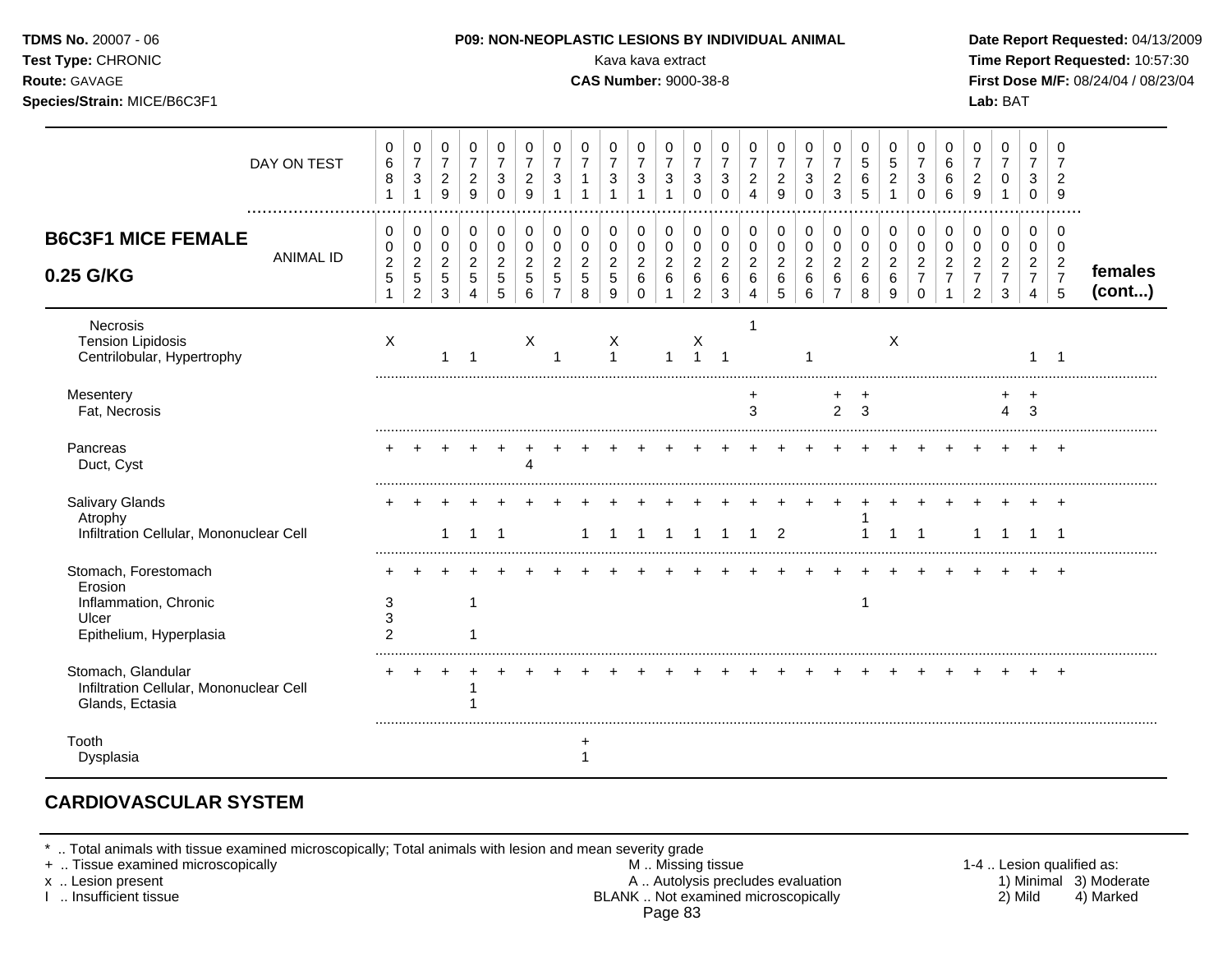| TDMS No. 20007 - 06<br>Test Type: CHRONIC<br>Route: GAVAGE<br>Species/Strain: MICE/B6C3F1                                                        |             |                                                                  |                                                                          |                                                                       |                                                                                    |                                                          |                                                               |                                                                    |                                                     | P09: NON-NEOPLASTIC LESIONS BY INDIVIDUAL ANIMAL<br>Kava kava extract<br><b>CAS Number: 9000-38-8</b> |                                                          |                                                                   |                                                                 |                                                            |                                                                 |                                                       |                                                                 |                                                     |                                                  |                                                            |                                                                                 |                                                                               |                                                                        | Lab: BAT                                                    |                                                                                  |                                                                                | Date Report Requested: 04/13/2009<br>Time Report Requested: 10:57:30<br>First Dose M/F: 08/24/04 / 08/23/04 |
|--------------------------------------------------------------------------------------------------------------------------------------------------|-------------|------------------------------------------------------------------|--------------------------------------------------------------------------|-----------------------------------------------------------------------|------------------------------------------------------------------------------------|----------------------------------------------------------|---------------------------------------------------------------|--------------------------------------------------------------------|-----------------------------------------------------|-------------------------------------------------------------------------------------------------------|----------------------------------------------------------|-------------------------------------------------------------------|-----------------------------------------------------------------|------------------------------------------------------------|-----------------------------------------------------------------|-------------------------------------------------------|-----------------------------------------------------------------|-----------------------------------------------------|--------------------------------------------------|------------------------------------------------------------|---------------------------------------------------------------------------------|-------------------------------------------------------------------------------|------------------------------------------------------------------------|-------------------------------------------------------------|----------------------------------------------------------------------------------|--------------------------------------------------------------------------------|-------------------------------------------------------------------------------------------------------------|
|                                                                                                                                                  | DAY ON TEST | $\pmb{0}$<br>$\,6$<br>8<br>$\mathbf{1}$                          | $\pmb{0}$<br>$\overline{7}$<br>$\ensuremath{\mathsf{3}}$<br>$\mathbf{1}$ | $\mathbf 0$<br>$\overline{7}$<br>$\boldsymbol{2}$<br>$\boldsymbol{9}$ | $\pmb{0}$<br>$\boldsymbol{7}$<br>$\sqrt{2}$<br>$\boldsymbol{9}$                    | 0<br>$\overline{7}$<br>$\sqrt{3}$<br>$\mathbf 0$         | 0<br>$\overline{7}$<br>$\sqrt{2}$<br>$\boldsymbol{9}$         | 0<br>$\overline{7}$<br>$\ensuremath{\mathsf{3}}$<br>$\mathbf{1}$   | 0<br>$\overline{7}$<br>1<br>$\mathbf{1}$            | 0<br>$\overline{7}$<br>3                                                                              | 0<br>$\overline{7}$<br>3<br>$\overline{1}$               | 0<br>$\overline{7}$<br>$\sqrt{3}$<br>$\mathbf{1}$                 | $\mathbf 0$<br>$\overline{7}$<br>$\sqrt{3}$<br>$\mathbf 0$      | 0<br>$\overline{7}$<br>$\mathbf{3}$<br>0                   | 0<br>$\overline{7}$<br>$\sqrt{2}$<br>$\overline{4}$             | 0<br>$\overline{7}$<br>$\sqrt{2}$<br>$\boldsymbol{9}$ | 0<br>$\overline{7}$<br>$\ensuremath{\mathsf{3}}$<br>$\mathsf 0$ | 0<br>$\overline{7}$<br>$\overline{\mathbf{c}}$<br>3 | 0<br>5<br>$\,6$<br>5                             | 0<br>$\overline{5}$<br>$\sqrt{2}$<br>$\overline{1}$        | 0<br>$\overline{7}$<br>$\ensuremath{\mathsf{3}}$<br>$\mathsf{O}\xspace$         | $\mathbf 0$<br>6<br>6<br>$\,6$                                                | 0<br>$\overline{7}$<br>$\overline{c}$<br>9                             | $\Omega$<br>$\overline{7}$<br>$\mathbf 0$<br>1              | $\mathbf 0$<br>$\overline{7}$<br>3<br>$\pmb{0}$                                  | $\Omega$<br>$\overline{7}$<br>$\overline{2}$<br>9                              |                                                                                                             |
| <b>B6C3F1 MICE FEMALE</b><br>0.25 G/KG                                                                                                           | ANIMAL ID   | 0<br>$\mathbf 0$<br>$\overline{c}$<br>$\sqrt{5}$<br>$\mathbf{1}$ | 0<br>$\pmb{0}$<br>$\sqrt{2}$<br>$\sqrt{5}$<br>$\overline{a}$             | 0<br>$\pmb{0}$<br>$\overline{c}$<br>$\,$ 5 $\,$<br>$\mathbf{3}$       | $\pmb{0}$<br>$\mathsf{O}\xspace$<br>$\overline{c}$<br>$\sqrt{5}$<br>$\overline{4}$ | $\pmb{0}$<br>$\pmb{0}$<br>$\sqrt{2}$<br>$\,$ 5 $\,$<br>5 | 0<br>$\pmb{0}$<br>$\sqrt{2}$<br>$\sqrt{5}$<br>$6\phantom{1}6$ | 0<br>$\pmb{0}$<br>$\boldsymbol{2}$<br>$\sqrt{5}$<br>$\overline{7}$ | 0<br>$\pmb{0}$<br>$\overline{\mathbf{c}}$<br>5<br>8 | 0<br>0<br>$\overline{2}$<br>5<br>9                                                                    | 0<br>$\pmb{0}$<br>$\overline{c}$<br>$\,6$<br>$\mathbf 0$ | $\mathbf 0$<br>$\mathbf 0$<br>$\overline{c}$<br>6<br>$\mathbf{1}$ | 0<br>$\pmb{0}$<br>$\boldsymbol{2}$<br>$\,6\,$<br>$\overline{2}$ | $\mathbf 0$<br>$\pmb{0}$<br>$\overline{2}$<br>$\,6\,$<br>3 | $\pmb{0}$<br>$\pmb{0}$<br>$\overline{2}$<br>6<br>$\overline{4}$ | 0<br>$\pmb{0}$<br>$\boldsymbol{2}$<br>$\,6\,$<br>5    | 0<br>$\mathsf 0$<br>$\overline{c}$<br>$\,6$<br>6                | 0<br>0<br>$\overline{c}$<br>6<br>$\overline{7}$     | 0<br>$\mathbf 0$<br>$\overline{c}$<br>$\,6$<br>8 | $\mathbf 0$<br>$\pmb{0}$<br>$\boldsymbol{2}$<br>$\,6$<br>9 | $\mathbf 0$<br>$\mathbf 0$<br>$\overline{c}$<br>$\boldsymbol{7}$<br>$\mathbf 0$ | $\mathbf 0$<br>$\mathsf{O}\xspace$<br>$\boldsymbol{2}$<br>$\overline{7}$<br>1 | 0<br>$\mathbf 0$<br>$\overline{c}$<br>$\overline{7}$<br>$\overline{c}$ | 0<br>$\mathbf 0$<br>$\boldsymbol{2}$<br>$\overline{7}$<br>3 | $\mathbf 0$<br>$\mathbf 0$<br>$\overline{c}$<br>$\overline{7}$<br>$\overline{4}$ | $\Omega$<br>$\mathbf 0$<br>$\overline{2}$<br>$\overline{7}$<br>$5\phantom{.0}$ | females<br>(cont)                                                                                           |
| <b>Blood Vessel</b><br>Mineralization                                                                                                            |             |                                                                  |                                                                          |                                                                       |                                                                                    |                                                          |                                                               |                                                                    |                                                     |                                                                                                       |                                                          |                                                                   |                                                                 |                                                            |                                                                 |                                                       |                                                                 |                                                     |                                                  | $\overline{+}$                                             | $\pm$                                                                           | $\overline{+}$<br>$\overline{2}$                                              | $\pm$                                                                  |                                                             |                                                                                  |                                                                                |                                                                                                             |
| Heart<br>Cardiomyopathy<br>Thrombosis<br>Artery, Infiltration Cellular, Mononuclear<br>Cell<br>Myocardium, Mineralization<br>Valve, Inflammation |             |                                                                  |                                                                          |                                                                       | -1                                                                                 | 2                                                        |                                                               |                                                                    |                                                     |                                                                                                       |                                                          |                                                                   |                                                                 |                                                            | 1<br>1                                                          |                                                       |                                                                 | 4<br>4                                              |                                                  |                                                            |                                                                                 | 3                                                                             |                                                                        |                                                             |                                                                                  |                                                                                |                                                                                                             |
| <b>ENDOCRINE SYSTEM</b>                                                                                                                          |             |                                                                  |                                                                          |                                                                       |                                                                                    |                                                          |                                                               |                                                                    |                                                     |                                                                                                       |                                                          |                                                                   |                                                                 |                                                            |                                                                 |                                                       |                                                                 |                                                     |                                                  |                                                            |                                                                                 |                                                                               |                                                                        |                                                             |                                                                                  |                                                                                |                                                                                                             |
| <b>Adrenal Cortex</b><br>Subcapsular, Hyperplasia                                                                                                |             | $\overline{2}$                                                   | $\overline{2}$                                                           | 2                                                                     | $\overline{2}$                                                                     | 2                                                        | $\overline{2}$                                                | 2                                                                  | 2                                                   | 2                                                                                                     | $\overline{2}$                                           | $\overline{2}$                                                    | $\overline{2}$                                                  | $\overline{2}$                                             | 2                                                               | $\overline{2}$                                        | $\overline{2}$                                                  | $\overline{2}$                                      | $\overline{2}$                                   | $\overline{2}$                                             | $\overline{2}$                                                                  | 2                                                                             | 2                                                                      | $\overline{2}$                                              | $\mathfrak{p}$                                                                   | $\mathcal{P}$                                                                  |                                                                                                             |
| Adrenal Medulla                                                                                                                                  |             |                                                                  |                                                                          |                                                                       |                                                                                    |                                                          |                                                               |                                                                    |                                                     |                                                                                                       |                                                          |                                                                   |                                                                 |                                                            |                                                                 |                                                       |                                                                 |                                                     |                                                  |                                                            |                                                                                 |                                                                               |                                                                        |                                                             |                                                                                  |                                                                                |                                                                                                             |
| Islets, Pancreatic<br>Hyperplasia                                                                                                                |             | $\ddot{}$                                                        | $+$                                                                      | $\pm$                                                                 | $\ddot{}$<br>1                                                                     | $\ddot{}$                                                |                                                               |                                                                    |                                                     |                                                                                                       |                                                          |                                                                   |                                                                 |                                                            |                                                                 |                                                       |                                                                 | $+$                                                 | $\ddot{}$<br>$\mathbf{1}$                        | $\ddot{}$<br>$\overline{1}$                                | $+$                                                                             | $+$                                                                           |                                                                        |                                                             |                                                                                  | $\div$                                                                         |                                                                                                             |
| Parathyroid Gland<br>Cyst                                                                                                                        |             | ÷                                                                |                                                                          |                                                                       |                                                                                    |                                                          |                                                               |                                                                    |                                                     | м                                                                                                     |                                                          |                                                                   |                                                                 |                                                            |                                                                 |                                                       |                                                                 |                                                     |                                                  | $\pm$                                                      | $+$                                                                             | $\pm$<br>-1                                                                   | $+$                                                                    | M +                                                         |                                                                                  | $+$                                                                            |                                                                                                             |
| <b>Pituitary Gland</b><br>Cyst<br>Pars Distalis, Hyperplasia                                                                                     |             |                                                                  |                                                                          |                                                                       |                                                                                    |                                                          |                                                               |                                                                    |                                                     |                                                                                                       |                                                          |                                                                   |                                                                 |                                                            |                                                                 | $^{+}$<br>1                                           |                                                                 |                                                     |                                                  |                                                            |                                                                                 |                                                                               |                                                                        |                                                             | $\mathbf{1}$                                                                     |                                                                                |                                                                                                             |

\* .. Total animals with tissue examined microscopically; Total animals with lesion and mean severity grade

+ .. Tissue examined microscopically M .. Missing tissue 1-4 .. Lesion qualified as: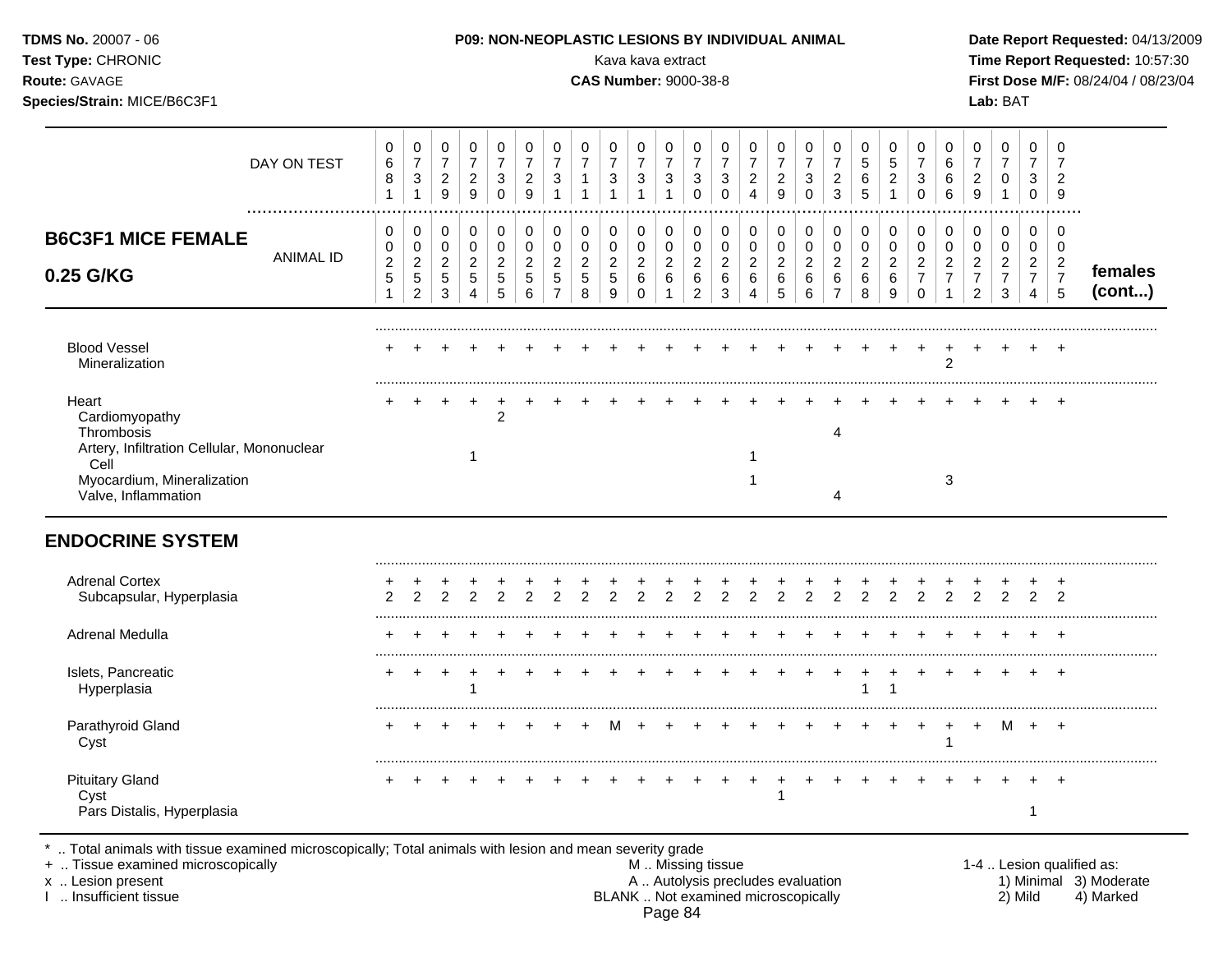| <b>TDMS No. 20007 - 06</b><br>P09: NON-NEOPLASTIC LESIONS BY INDIVIDUAL ANIMAL<br>Test Type: CHRONIC<br>Kava kava extract<br>Route: GAVAGE<br><b>CAS Number: 9000-38-8</b><br>Species/Strain: MICE/B6C3F1<br>$\pmb{0}$<br>0<br>0<br>0<br>$\boldsymbol{0}$<br>0<br>0<br>0<br>0<br>0<br>$\overline{7}$<br>$\overline{7}$<br>$\boldsymbol{7}$<br>$\overline{7}$<br>$\boldsymbol{7}$<br>$\overline{7}$<br>$\overline{7}$<br>$\overline{7}$<br>6<br>$\overline{7}$<br>DAY ON TEST |                                                                                                                   |                                           |                                                           |                                                  |                                                  |                                                          |                                                 |                                                    |                                |                                     |                                                             |                                                  |                                                                                                                         |                                                           |                                            |                                                      |                                              |                                              |                                                   |                                                                 |                                                      |                                            | Lab: BAT                                             |                                                      |                                            | Time Report Requested: 10:57:30<br>First Dose M/F: 08/24/04 / 08/23/04 |
|------------------------------------------------------------------------------------------------------------------------------------------------------------------------------------------------------------------------------------------------------------------------------------------------------------------------------------------------------------------------------------------------------------------------------------------------------------------------------|-------------------------------------------------------------------------------------------------------------------|-------------------------------------------|-----------------------------------------------------------|--------------------------------------------------|--------------------------------------------------|----------------------------------------------------------|-------------------------------------------------|----------------------------------------------------|--------------------------------|-------------------------------------|-------------------------------------------------------------|--------------------------------------------------|-------------------------------------------------------------------------------------------------------------------------|-----------------------------------------------------------|--------------------------------------------|------------------------------------------------------|----------------------------------------------|----------------------------------------------|---------------------------------------------------|-----------------------------------------------------------------|------------------------------------------------------|--------------------------------------------|------------------------------------------------------|------------------------------------------------------|--------------------------------------------|------------------------------------------------------------------------|
|                                                                                                                                                                                                                                                                                                                                                                                                                                                                              | $\bf 8$<br>$\mathbf{1}$                                                                                           | $\ensuremath{\mathsf{3}}$<br>$\mathbf{1}$ | $\frac{2}{9}$                                             | $\frac{2}{9}$                                    | $\sqrt{3}$<br>$\mathbf 0$                        | $\frac{2}{9}$                                            | $\sqrt{3}$<br>$\overline{1}$                    | $\mathbf{1}$<br>1                                  | $\mathbf{3}$<br>$\overline{1}$ | $\ensuremath{\mathsf{3}}$<br>1      | $\pmb{0}$<br>$\boldsymbol{7}$<br>$\sqrt{3}$<br>$\mathbf{1}$ | 0<br>$\overline{7}$<br>$\sqrt{3}$<br>$\mathbf 0$ | 0<br>$\overline{7}$<br>3<br>$\Omega$                                                                                    | 0<br>$\overline{7}$<br>$\boldsymbol{2}$<br>$\overline{4}$ | 0<br>$\overline{7}$<br>$\overline{c}$<br>9 | 0<br>$\boldsymbol{7}$<br>$\mathbf{3}$<br>$\mathbf 0$ | 0<br>$\boldsymbol{7}$<br>$\overline{c}$<br>3 | 0<br>$\mathbf 5$<br>6<br>5                   | 0<br>$\sqrt{5}$<br>$\overline{c}$<br>$\mathbf{1}$ | 0<br>$\overline{7}$<br>$\ensuremath{\mathsf{3}}$<br>$\mathbf 0$ | 0<br>$\,6$<br>$\,6\,$<br>6                           | 0<br>$\overline{7}$<br>$\overline{c}$<br>9 | 0<br>$\overline{7}$<br>$\pmb{0}$                     | 0<br>$\overline{7}$<br>3<br>$\mathbf 0$              | 0<br>7<br>$\overline{2}$<br>9              |                                                                        |
|                                                                                                                                                                                                                                                                                                                                                                                                                                                                              | 0<br>0<br>$\overline{c}$<br>5                                                                                     | 0<br>0<br>$\overline{c}$<br>$\mathbf 5$   | 0<br>$\mathbf 0$<br>$\boldsymbol{2}$<br>$\sqrt{5}$        | 0<br>$\pmb{0}$<br>$\boldsymbol{2}$<br>$\sqrt{5}$ | 0<br>$\mathbf 0$<br>$\overline{c}$<br>$\sqrt{5}$ | $\pmb{0}$<br>$\mathbf 0$<br>$\overline{2}$<br>$\sqrt{5}$ | 0<br>$\pmb{0}$<br>$\overline{c}$<br>$\,$ 5 $\,$ | 0<br>$\mathbf 0$<br>$\boldsymbol{2}$<br>$\sqrt{5}$ | 0<br>0<br>$\overline{2}$<br>5  | 0<br>$\mathbf 0$<br>$\sqrt{2}$<br>6 | 0<br>$\pmb{0}$<br>$\overline{c}$<br>$\,6$                   | 0<br>$\pmb{0}$<br>$\boldsymbol{2}$<br>$\,6$      | 0<br>0<br>$\overline{2}$<br>6                                                                                           | 0<br>$\pmb{0}$<br>$\boldsymbol{2}$<br>6                   | 0<br>0<br>$\overline{a}$<br>6              | 0<br>$\pmb{0}$<br>$\boldsymbol{2}$<br>6              | 0<br>0<br>$\overline{2}$<br>6                | 0<br>$\boldsymbol{0}$<br>$\overline{c}$<br>6 | 0<br>$\pmb{0}$<br>$\overline{c}$<br>$\,6$         | 0<br>$\mathbf 0$<br>$\overline{a}$<br>$\boldsymbol{7}$          | 0<br>$\pmb{0}$<br>$\boldsymbol{2}$<br>$\overline{7}$ | 0<br>0<br>$\overline{c}$<br>$\overline{7}$ | 0<br>$\mathbf 0$<br>$\overline{2}$<br>$\overline{7}$ | 0<br>$\mathbf 0$<br>$\overline{c}$<br>$\overline{7}$ | 0<br>0<br>$\overline{c}$<br>$\overline{7}$ | females                                                                |
|                                                                                                                                                                                                                                                                                                                                                                                                                                                                              | $\ddot{}$                                                                                                         | $\pm$                                     | $\pm$                                                     |                                                  |                                                  |                                                          |                                                 |                                                    |                                |                                     |                                                             |                                                  |                                                                                                                         |                                                           |                                            |                                                      |                                              |                                              |                                                   | $\pm$                                                           |                                                      |                                            |                                                      |                                                      | $+$                                        | (cont)                                                                 |
|                                                                                                                                                                                                                                                                                                                                                                                                                                                                              |                                                                                                                   |                                           |                                                           |                                                  |                                                  |                                                          |                                                 |                                                    |                                |                                     |                                                             |                                                  |                                                                                                                         |                                                           |                                            |                                                      |                                              |                                              |                                                   |                                                                 |                                                      |                                            |                                                      |                                                      |                                            |                                                                        |
|                                                                                                                                                                                                                                                                                                                                                                                                                                                                              |                                                                                                                   |                                           |                                                           |                                                  |                                                  |                                                          |                                                 |                                                    |                                |                                     |                                                             |                                                  |                                                                                                                         |                                                           |                                            |                                                      |                                              |                                              |                                                   |                                                                 |                                                      |                                            |                                                      |                                                      |                                            |                                                                        |
|                                                                                                                                                                                                                                                                                                                                                                                                                                                                              |                                                                                                                   |                                           |                                                           |                                                  |                                                  |                                                          |                                                 |                                                    |                                |                                     |                                                             |                                                  |                                                                                                                         |                                                           |                                            |                                                      |                                              |                                              |                                                   |                                                                 |                                                      |                                            |                                                      |                                                      | $^{+}$                                     |                                                                        |
|                                                                                                                                                                                                                                                                                                                                                                                                                                                                              |                                                                                                                   |                                           |                                                           |                                                  |                                                  |                                                          | -1                                              |                                                    |                                |                                     |                                                             |                                                  |                                                                                                                         |                                                           |                                            |                                                      |                                              |                                              |                                                   |                                                                 |                                                      |                                            |                                                      |                                                      | $+$<br>-1                                  |                                                                        |
|                                                                                                                                                                                                                                                                                                                                                                                                                                                                              |                                                                                                                   |                                           |                                                           |                                                  |                                                  |                                                          |                                                 |                                                    |                                |                                     |                                                             |                                                  |                                                                                                                         |                                                           |                                            |                                                      |                                              |                                              |                                                   |                                                                 |                                                      |                                            |                                                      |                                                      |                                            |                                                                        |
|                                                                                                                                                                                                                                                                                                                                                                                                                                                                              |                                                                                                                   |                                           |                                                           |                                                  |                                                  |                                                          |                                                 |                                                    |                                |                                     |                                                             |                                                  |                                                                                                                         |                                                           |                                            |                                                      |                                              |                                              |                                                   |                                                                 |                                                      |                                            |                                                      |                                                      |                                            |                                                                        |
|                                                                                                                                                                                                                                                                                                                                                                                                                                                                              |                                                                                                                   |                                           |                                                           |                                                  |                                                  |                                                          |                                                 |                                                    | 2                              |                                     |                                                             |                                                  |                                                                                                                         |                                                           |                                            |                                                      |                                              |                                              |                                                   |                                                                 |                                                      |                                            |                                                      |                                                      | $+$                                        |                                                                        |
|                                                                                                                                                                                                                                                                                                                                                                                                                                                                              | <b>ANIMAL ID</b><br><b>GENERAL BODY SYSTEM</b><br>Endometrium, Hyperplasia, Cystic<br><b>HEMATOPOIETIC SYSTEM</b> | 1                                         | $\overline{c}$<br>3<br>+  Tissue examined microscopically | 3<br>3                                           | 4<br>-1                                          | 5<br>-1                                                  | 6<br>2                                          | $\overline{7}$<br>$\mathbf{3}$                     | 8                              | 9<br>$\sim$ 1                       | 0                                                           | 1<br>$1 \quad 2 \quad 2$                         | $\overline{c}$<br>Total animals with tissue examined microscopically; Total animals with lesion and mean severity grade | 3<br>$1 \quad 1 \quad 1$<br>$\overline{1}$                | M  Missing tissue                          | 5                                                    | 6<br>2 1 2 2                                 | $\overline{7}$                               | 8<br>$\mathbf{1}$                                 | $\boldsymbol{9}$                                                | $\pmb{0}$<br>3                                       |                                            | 2<br>$\mathbf{1}$                                    | 3                                                    | 4                                          | 5<br>1 2 1 1<br>1-4  Lesion qualified as:                              |

I .. Insufficient tissue BLANK .. Not examined microscopically 2) Mild 4) Marked Page 85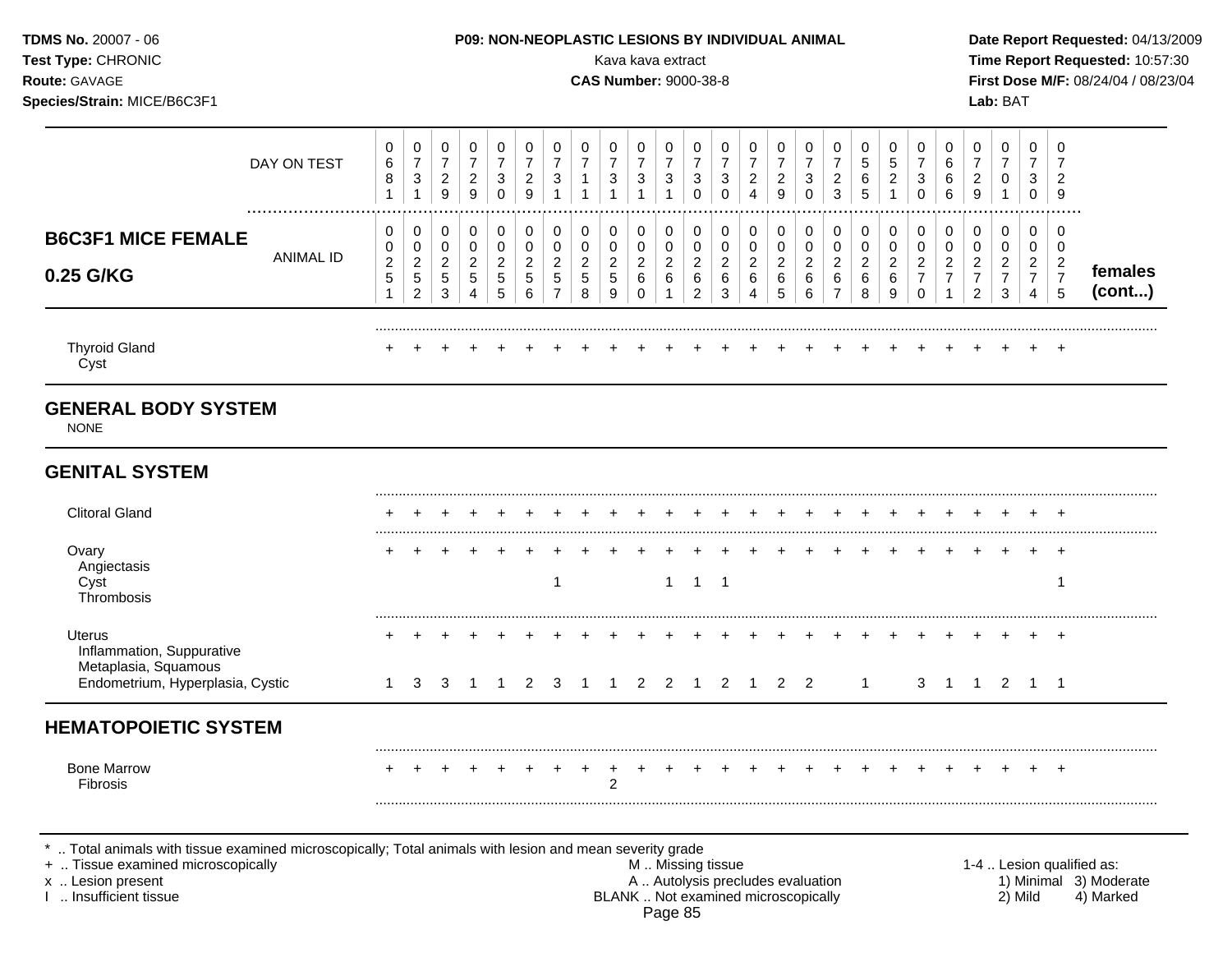| TDMS No. 20007 - 06<br>Test Type: CHRONIC<br>Route: GAVAGE<br>Species/Strain: MICE/B6C3F1         |                                                        |                                                                  |                                                       |                                                                            |                                                                           |                                                                |                                                                  |                                                     | P09: NON-NEOPLASTIC LESIONS BY INDIVIDUAL ANIMAL<br>Kava kava extract<br><b>CAS Number: 9000-38-8</b> |                                                                    |                                                                      |                                                           |                                                    |                                                                 |                                              |                                                     |                                                          |                                        |                                                                   |                                                                         |                                                                      |                                                                     | Lab: BAT                                               |                                                              |                                                                      | Date Report Requested: 04/13/2009<br>Time Report Requested: 10:57:30<br>First Dose M/F: 08/24/04 / 08/23/04 |
|---------------------------------------------------------------------------------------------------|--------------------------------------------------------|------------------------------------------------------------------|-------------------------------------------------------|----------------------------------------------------------------------------|---------------------------------------------------------------------------|----------------------------------------------------------------|------------------------------------------------------------------|-----------------------------------------------------|-------------------------------------------------------------------------------------------------------|--------------------------------------------------------------------|----------------------------------------------------------------------|-----------------------------------------------------------|----------------------------------------------------|-----------------------------------------------------------------|----------------------------------------------|-----------------------------------------------------|----------------------------------------------------------|----------------------------------------|-------------------------------------------------------------------|-------------------------------------------------------------------------|----------------------------------------------------------------------|---------------------------------------------------------------------|--------------------------------------------------------|--------------------------------------------------------------|----------------------------------------------------------------------|-------------------------------------------------------------------------------------------------------------|
| DAY ON TEST                                                                                       | 0<br>$\,6$<br>8<br>$\mathbf{1}$                        | 0<br>$\overline{7}$<br>$\ensuremath{\mathsf{3}}$<br>$\mathbf{1}$ | 0<br>$\overline{7}$<br>$\frac{2}{9}$                  | 0<br>$\boldsymbol{7}$<br>$\frac{2}{9}$                                     | $\mathbf 0$<br>$\overline{7}$<br>$\ensuremath{\mathsf{3}}$<br>$\mathbf 0$ | 0<br>$\overline{\mathbf{7}}$<br>$\sqrt{2}$<br>$\boldsymbol{9}$ | 0<br>$\overline{7}$<br>$\ensuremath{\mathsf{3}}$<br>$\mathbf{1}$ | 0<br>$\overline{7}$<br>$\mathbf{1}$<br>$\mathbf{1}$ | 0<br>$\boldsymbol{7}$<br>$\mathbf{3}$<br>$\mathbf{1}$                                                 | 0<br>$\overline{7}$<br>$\ensuremath{\mathsf{3}}$<br>$\overline{1}$ | 0<br>$\boldsymbol{7}$<br>$\ensuremath{\mathsf{3}}$<br>$\overline{1}$ | 0<br>$\overline{7}$<br>$\mathbf{3}$<br>$\mathbf 0$        | 0<br>$\overline{7}$<br>3<br>$\mathbf 0$            | 0<br>$\overline{7}$<br>$\sqrt{2}$<br>$\overline{4}$             | 0<br>$\overline{7}$<br>$\boldsymbol{2}$<br>9 | 0<br>$\overline{7}$<br>$\mathbf{3}$<br>$\mathbf{0}$ | 0<br>$\overline{7}$<br>$\overline{a}$<br>$\overline{3}$  | 0<br>5<br>6<br>$\overline{5}$          | 0<br>$\overline{5}$<br>$\boldsymbol{2}$<br>$\mathbf{1}$           | 0<br>$\overline{7}$<br>$\ensuremath{\mathsf{3}}$<br>$\mathsf{O}\xspace$ | $\mathbf 0$<br>$\,6\,$<br>6<br>6                                     | 0<br>$\overline{7}$<br>$\overline{c}$<br>9                          | $\Omega$<br>$\overline{7}$<br>0<br>$\mathbf{1}$        | 0<br>$\overline{7}$<br>3<br>$\Omega$                         | $\Omega$<br>$\overline{7}$<br>$\overline{2}$<br>9                    |                                                                                                             |
| <br><b>B6C3F1 MICE FEMALE</b><br><b>ANIMAL ID</b><br>0.25 G/KG                                    | 0<br>0<br>$\overline{c}$<br>$\sqrt{5}$<br>$\mathbf{1}$ | 0<br>0<br>$\overline{a}$<br>$\sqrt{5}$<br>$\overline{2}$         | 0<br>$\mathbf 0$<br>$\overline{c}$<br>$\sqrt{5}$<br>3 | $\pmb{0}$<br>$\mathbf 0$<br>$\overline{c}$<br>$\sqrt{5}$<br>$\overline{4}$ | $\pmb{0}$<br>0<br>$\overline{c}$<br>$\sqrt{5}$<br>5                       | 0<br>$\mathbf 0$<br>$\sqrt{2}$<br>$\sqrt{5}$<br>$\,6\,$        | 0<br>0<br>$\overline{2}$<br>$\sqrt{5}$<br>$\overline{7}$         | 0<br>0<br>$\overline{c}$<br>5<br>8                  | 0<br>0<br>$\overline{a}$<br>5<br>9                                                                    | 0<br>$\pmb{0}$<br>$\overline{c}$<br>$\,6\,$<br>$\mathbf 0$         | 0<br>0<br>$\sqrt{2}$<br>6<br>$\mathbf{1}$                            | 0<br>$\pmb{0}$<br>$\sqrt{2}$<br>$\,6\,$<br>$\overline{2}$ | 0<br>$\mathbf 0$<br>$\overline{2}$<br>$\,6\,$<br>3 | 0<br>$\mathbf 0$<br>$\overline{c}$<br>$\,6\,$<br>$\overline{4}$ | 0<br>0<br>$\boldsymbol{2}$<br>$\,6$<br>5     | 0<br>$\pmb{0}$<br>$\overline{2}$<br>6<br>6          | 0<br>0<br>$\overline{\mathbf{c}}$<br>6<br>$\overline{7}$ | 0<br>0<br>$\overline{a}$<br>$\,6$<br>8 | 0<br>$\pmb{0}$<br>$\boldsymbol{2}$<br>$\,6\,$<br>$\boldsymbol{9}$ | 0<br>0<br>$\overline{2}$<br>$\overline{7}$<br>$\mathbf 0$               | 0<br>$\mathbf 0$<br>$\overline{c}$<br>$\overline{7}$<br>$\mathbf{1}$ | 0<br>$\Omega$<br>$\overline{c}$<br>$\overline{7}$<br>$\overline{c}$ | 0<br>$\Omega$<br>$\overline{2}$<br>$\overline{7}$<br>3 | 0<br>0<br>$\overline{2}$<br>$\overline{7}$<br>$\overline{4}$ | 0<br>$\Omega$<br>$\overline{2}$<br>$\overline{7}$<br>$5\phantom{.0}$ | females<br>(cont)                                                                                           |
| Lymph Node<br>Mediastinal, Hyperplasia, Plasma Cell                                               |                                                        |                                                                  |                                                       |                                                                            |                                                                           |                                                                |                                                                  |                                                     |                                                                                                       |                                                                    |                                                                      |                                                           |                                                    |                                                                 |                                              | 3                                                   |                                                          |                                        |                                                                   |                                                                         |                                                                      |                                                                     |                                                        |                                                              |                                                                      |                                                                                                             |
| Lymph Node, Mandibular<br>Hyperplasia, Lymphoid                                                   |                                                        |                                                                  |                                                       |                                                                            | $\ddot{}$                                                                 | $^{+}$<br>$\overline{2}$                                       |                                                                  |                                                     |                                                                                                       |                                                                    |                                                                      |                                                           |                                                    | $+$                                                             | $+$<br>1                                     | $+$ $+$                                             |                                                          |                                        |                                                                   |                                                                         |                                                                      |                                                                     |                                                        |                                                              |                                                                      |                                                                                                             |
| Lymph Node, Mesenteric<br>Hyperplasia, Plasma Cell                                                |                                                        |                                                                  |                                                       |                                                                            |                                                                           |                                                                |                                                                  |                                                     |                                                                                                       |                                                                    |                                                                      |                                                           |                                                    |                                                                 |                                              | 3                                                   |                                                          |                                        |                                                                   |                                                                         |                                                                      |                                                                     |                                                        |                                                              | $+$                                                                  |                                                                                                             |
| Spleen<br>Hematopoietic Cell Proliferation<br>Hyperplasia, Lymphoid<br>Lymphoid Follicle, Atrophy | $\overline{c}$                                         |                                                                  | $\mathbf{1}$                                          | 4                                                                          | -1                                                                        |                                                                |                                                                  | 3                                                   | $\overline{c}$                                                                                        |                                                                    |                                                                      |                                                           |                                                    | 3                                                               | $\overline{2}$                               | $\overline{2}$                                      |                                                          |                                        |                                                                   | $\overline{c}$<br>$\overline{2}$                                        | 2<br>2                                                               |                                                                     |                                                        |                                                              | $\ddot{}$                                                            |                                                                                                             |
| Thymus<br>Atrophy                                                                                 | 4                                                      | 2                                                                |                                                       |                                                                            | $\overline{1}$                                                            | 2                                                              | $\overline{1}$                                                   | 3                                                   |                                                                                                       | $\overline{2}$                                                     | $\overline{4}$                                                       | $\overline{1}$                                            | $\overline{2}$                                     | 3                                                               | $\overline{1}$                               | $\overline{1}$                                      | 2                                                        | $\overline{4}$                         | $\overline{4}$                                                    | $\ddot{}$<br>2                                                          | $\overline{4}$                                                       | $\mathbf{1}$                                                        |                                                        | $3 \quad 1$                                                  | $+$                                                                  |                                                                                                             |
| <b>INTEGUMENTARY SYSTEM</b>                                                                       |                                                        |                                                                  |                                                       |                                                                            |                                                                           |                                                                |                                                                  |                                                     |                                                                                                       |                                                                    |                                                                      |                                                           |                                                    |                                                                 |                                              |                                                     |                                                          |                                        |                                                                   |                                                                         |                                                                      |                                                                     |                                                        |                                                              |                                                                      |                                                                                                             |
| <b>Mammary Gland</b>                                                                              |                                                        |                                                                  |                                                       |                                                                            |                                                                           |                                                                |                                                                  |                                                     |                                                                                                       |                                                                    |                                                                      |                                                           |                                                    |                                                                 |                                              |                                                     | $+$                                                      |                                        | $+$                                                               |                                                                         |                                                                      |                                                                     |                                                        |                                                              |                                                                      |                                                                                                             |
| Skin<br>Ulcer<br>Subcutaneous Tissue, Fibrosis                                                    |                                                        |                                                                  |                                                       |                                                                            |                                                                           |                                                                |                                                                  |                                                     |                                                                                                       |                                                                    |                                                                      |                                                           |                                                    |                                                                 |                                              |                                                     |                                                          |                                        |                                                                   |                                                                         |                                                                      |                                                                     |                                                        |                                                              | $\overline{+}$                                                       |                                                                                                             |

\* .. Total animals with tissue examined microscopically; Total animals with lesion and mean severity grade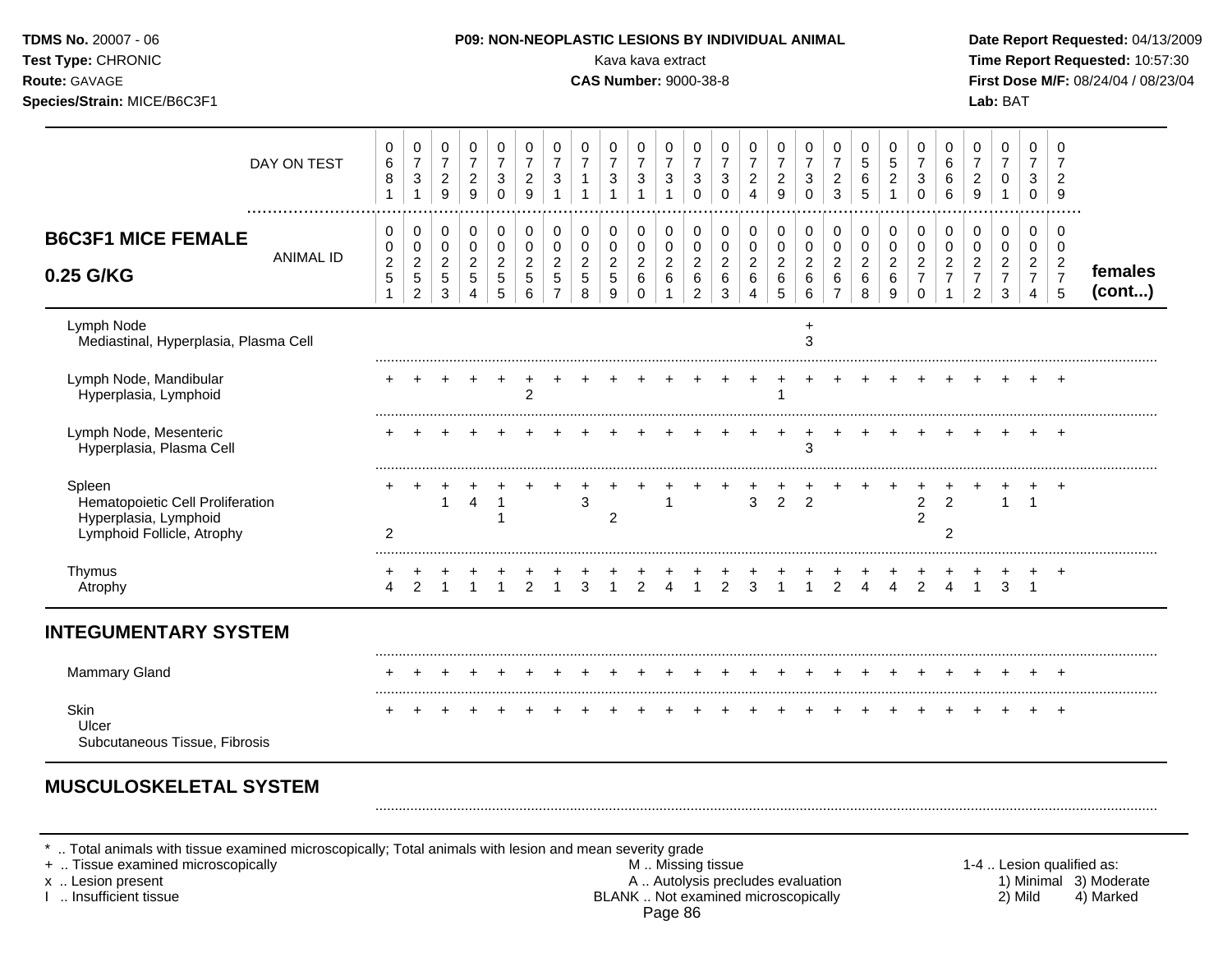| TDMS No. 20007 - 06<br>Test Type: CHRONIC<br>Route: GAVAGE<br>Species/Strain: MICE/B6C3F1           |                                        |                                                                                |                                                                           |                                                                              | <b>P09: NON-NEOPLASTIC LESIONS BY INDIVIDUAL ANIMAL</b>       |                                                           |                                                                          |                                              | Kava kava extract<br><b>CAS Number: 9000-38-8</b> |                                                              |                                                           |                                                                   |                                                                           |                                                             |                                                            |                                                          |                                                           |                                                        |                                                              |                                                                           |                                                                                  |                                                                                  | Lab: BAT                                                          |                                                                        |                                                                                   | Date Report Requested: 04/13/2009<br>Time Report Requested: 10:57:30<br>First Dose M/F: 08/24/04 / 08/23/04 |
|-----------------------------------------------------------------------------------------------------|----------------------------------------|--------------------------------------------------------------------------------|---------------------------------------------------------------------------|------------------------------------------------------------------------------|---------------------------------------------------------------|-----------------------------------------------------------|--------------------------------------------------------------------------|----------------------------------------------|---------------------------------------------------|--------------------------------------------------------------|-----------------------------------------------------------|-------------------------------------------------------------------|---------------------------------------------------------------------------|-------------------------------------------------------------|------------------------------------------------------------|----------------------------------------------------------|-----------------------------------------------------------|--------------------------------------------------------|--------------------------------------------------------------|---------------------------------------------------------------------------|----------------------------------------------------------------------------------|----------------------------------------------------------------------------------|-------------------------------------------------------------------|------------------------------------------------------------------------|-----------------------------------------------------------------------------------|-------------------------------------------------------------------------------------------------------------|
| DAY ON TEST<br>                                                                                     | 0<br>$\,6$<br>$\bf 8$<br>$\mathbf{1}$  | $\pmb{0}$<br>$\overline{7}$<br>$\sqrt{3}$<br>$\mathbf{1}$                      | 0<br>$\overline{7}$<br>$\sqrt{2}$<br>9                                    | 0<br>$\overline{7}$<br>$\overline{c}$<br>$9\,$                               | $\pmb{0}$<br>$\overline{7}$<br>$\mathbf{3}$<br>$\Omega$       | 0<br>$\overline{7}$<br>$\sqrt{2}$<br>9                    | 0<br>$\overline{7}$<br>$\mathbf{3}$<br>$\overline{1}$                    | 0<br>$\overline{7}$<br>1                     | 0<br>$\overline{7}$<br>$\mathbf{3}$               | $\pmb{0}$<br>$\overline{7}$<br>$\sqrt{3}$                    | 0<br>$\boldsymbol{7}$<br>$\mathbf{3}$<br>$\overline{1}$   | 0<br>$\overline{7}$<br>$\ensuremath{\mathsf{3}}$<br>$\mathbf 0$   | 0<br>$\overline{7}$<br>3<br>$\mathbf 0$                                   | $\pmb{0}$<br>$\overline{7}$<br>$\sqrt{2}$<br>$\overline{4}$ | 0<br>$\overline{7}$<br>$\boldsymbol{2}$<br>9               | 0<br>$\overline{7}$<br>$\mathbf{3}$<br>$\mathbf 0$       | 0<br>$\overline{7}$<br>$\overline{2}$<br>$\overline{3}$   | 0<br>$\sqrt{5}$<br>$\,6\,$<br>5                        | 0<br>$\sqrt{5}$<br>$\boldsymbol{2}$                          | $\mathbf 0$<br>$\overline{7}$<br>$\ensuremath{\mathsf{3}}$<br>$\mathbf 0$ | $\mathbf 0$<br>$\,6\,$<br>$\,6\,$<br>6                                           | 0<br>$\overline{7}$<br>$\sqrt{2}$<br>$\boldsymbol{9}$                            | 0<br>$\overline{7}$<br>0<br>1                                     | 0<br>$\overline{7}$<br>3<br>$\mathbf 0$                                | $\Omega$<br>2<br>9                                                                |                                                                                                             |
| <b>B6C3F1 MICE FEMALE</b><br><b>ANIMAL ID</b><br>0.25 G/KG                                          | 0<br>0<br>$\overline{c}$<br>$\sqrt{5}$ | $\pmb{0}$<br>$\mathbf 0$<br>$\boldsymbol{2}$<br>$\sqrt{5}$<br>$\boldsymbol{2}$ | $\mathbf 0$<br>$\mathsf 0$<br>$\overline{c}$<br>$\,$ 5 $\,$<br>$\sqrt{3}$ | $\mathbf 0$<br>$\mathbf 0$<br>$\overline{c}$<br>$\sqrt{5}$<br>$\overline{4}$ | $\pmb{0}$<br>$\mathbf 0$<br>$\sqrt{2}$<br>$\overline{5}$<br>5 | $\mathbf 0$<br>$\pmb{0}$<br>$\sqrt{2}$<br>$\sqrt{5}$<br>6 | $\pmb{0}$<br>$\pmb{0}$<br>$\overline{c}$<br>$\sqrt{5}$<br>$\overline{7}$ | 0<br>$\mathbf 0$<br>$\overline{c}$<br>5<br>8 | 0<br>0<br>$\overline{c}$<br>5<br>9                | $\pmb{0}$<br>$\pmb{0}$<br>$\overline{c}$<br>6<br>$\mathbf 0$ | 0<br>$\mathbf 0$<br>$\overline{2}$<br>6<br>$\overline{1}$ | $\pmb{0}$<br>$\pmb{0}$<br>$\sqrt{2}$<br>$\,6\,$<br>$\overline{2}$ | $\mathbf 0$<br>$\mathbf 0$<br>$\boldsymbol{2}$<br>$\,6\,$<br>$\mathbf{3}$ | $\mathbf 0$<br>$\mathbf 0$<br>$\overline{c}$<br>6<br>4      | 0<br>$\mathbf 0$<br>$\overline{c}$<br>$6\phantom{1}6$<br>5 | $\mathbf 0$<br>$\mathbf 0$<br>$\boldsymbol{2}$<br>6<br>6 | 0<br>$\mathbf 0$<br>$\overline{2}$<br>6<br>$\overline{7}$ | $\mathbf 0$<br>$\mathbf 0$<br>$\overline{c}$<br>6<br>8 | $\mathbf 0$<br>$\mathbf 0$<br>$\boldsymbol{2}$<br>$\,6$<br>9 | 0<br>$\mathbf 0$<br>$\overline{2}$<br>$\overline{7}$<br>0                 | $\mathbf 0$<br>$\pmb{0}$<br>$\boldsymbol{2}$<br>$\overline{7}$<br>$\overline{1}$ | $\mathbf 0$<br>$\mathbf 0$<br>$\overline{c}$<br>$\overline{7}$<br>$\overline{c}$ | $\pmb{0}$<br>$\mathbf 0$<br>$\overline{c}$<br>$\overline{7}$<br>3 | 0<br>$\mathbf 0$<br>$\overline{c}$<br>$\overline{7}$<br>$\overline{4}$ | $\mathbf 0$<br>$\mathbf 0$<br>$\overline{2}$<br>$\overline{7}$<br>$5\phantom{.0}$ | females<br>(cont)                                                                                           |
| Bone<br><b>Fibrosis</b><br>Joint, Inflammation, Chronic                                             | $\pm$                                  | $+$                                                                            | $\overline{c}$                                                            |                                                                              |                                                               |                                                           |                                                                          |                                              |                                                   |                                                              |                                                           |                                                                   |                                                                           |                                                             |                                                            |                                                          |                                                           |                                                        |                                                              |                                                                           |                                                                                  |                                                                                  |                                                                   |                                                                        | $\div$                                                                            |                                                                                                             |
| <b>Skeletal Muscle</b>                                                                              |                                        |                                                                                |                                                                           |                                                                              |                                                               |                                                           |                                                                          |                                              |                                                   |                                                              |                                                           |                                                                   |                                                                           |                                                             |                                                            |                                                          |                                                           |                                                        |                                                              |                                                                           |                                                                                  |                                                                                  |                                                                   |                                                                        |                                                                                   |                                                                                                             |
| <b>NERVOUS SYSTEM</b>                                                                               |                                        |                                                                                |                                                                           |                                                                              |                                                               |                                                           |                                                                          |                                              |                                                   |                                                              |                                                           |                                                                   |                                                                           |                                                             |                                                            |                                                          |                                                           |                                                        |                                                              |                                                                           |                                                                                  |                                                                                  |                                                                   |                                                                        |                                                                                   |                                                                                                             |
| <b>Brain</b>                                                                                        | $\ddot{}$                              |                                                                                |                                                                           |                                                                              |                                                               |                                                           |                                                                          |                                              |                                                   |                                                              |                                                           |                                                                   |                                                                           |                                                             |                                                            |                                                          |                                                           |                                                        |                                                              |                                                                           |                                                                                  |                                                                                  |                                                                   |                                                                        | $+$                                                                               |                                                                                                             |
| <b>RESPIRATORY SYSTEM</b>                                                                           |                                        |                                                                                |                                                                           |                                                                              |                                                               |                                                           |                                                                          |                                              |                                                   |                                                              |                                                           |                                                                   |                                                                           |                                                             |                                                            |                                                          |                                                           |                                                        |                                                              |                                                                           |                                                                                  |                                                                                  |                                                                   |                                                                        |                                                                                   |                                                                                                             |
| Lung<br>Inflammation, Acute<br>Metaplasia, Osseous<br>Mineralization                                |                                        |                                                                                |                                                                           |                                                                              |                                                               |                                                           |                                                                          |                                              |                                                   |                                                              |                                                           |                                                                   |                                                                           |                                                             |                                                            |                                                          |                                                           |                                                        |                                                              |                                                                           |                                                                                  |                                                                                  | 1                                                                 |                                                                        |                                                                                   |                                                                                                             |
| Alveolar Epithelium, Hyperplasia<br>Alveolus, Infiltration Cellular, Histiocyte<br>Serosa, Fibrosis |                                        |                                                                                |                                                                           |                                                                              |                                                               |                                                           |                                                                          |                                              |                                                   |                                                              |                                                           |                                                                   |                                                                           |                                                             |                                                            |                                                          |                                                           |                                                        | 1                                                            |                                                                           |                                                                                  |                                                                                  |                                                                   | 1                                                                      |                                                                                   |                                                                                                             |
| Nose<br>Inflammation, Chronic                                                                       |                                        |                                                                                |                                                                           |                                                                              |                                                               |                                                           |                                                                          |                                              |                                                   |                                                              |                                                           |                                                                   |                                                                           |                                                             |                                                            |                                                          |                                                           | $\pm$                                                  | $\overline{+}$<br>1                                          | $\ddot{}$                                                                 |                                                                                  |                                                                                  |                                                                   |                                                                        |                                                                                   |                                                                                                             |
| Trachea<br>Inflammation, Chronic                                                                    |                                        |                                                                                |                                                                           |                                                                              |                                                               |                                                           |                                                                          |                                              |                                                   |                                                              |                                                           |                                                                   |                                                                           | $\mathbf{1}$                                                |                                                            |                                                          |                                                           |                                                        |                                                              |                                                                           |                                                                                  |                                                                                  |                                                                   |                                                                        | $\ddot{}$                                                                         |                                                                                                             |

\* .. Total animals with tissue examined microscopically; Total animals with lesion and mean severity grade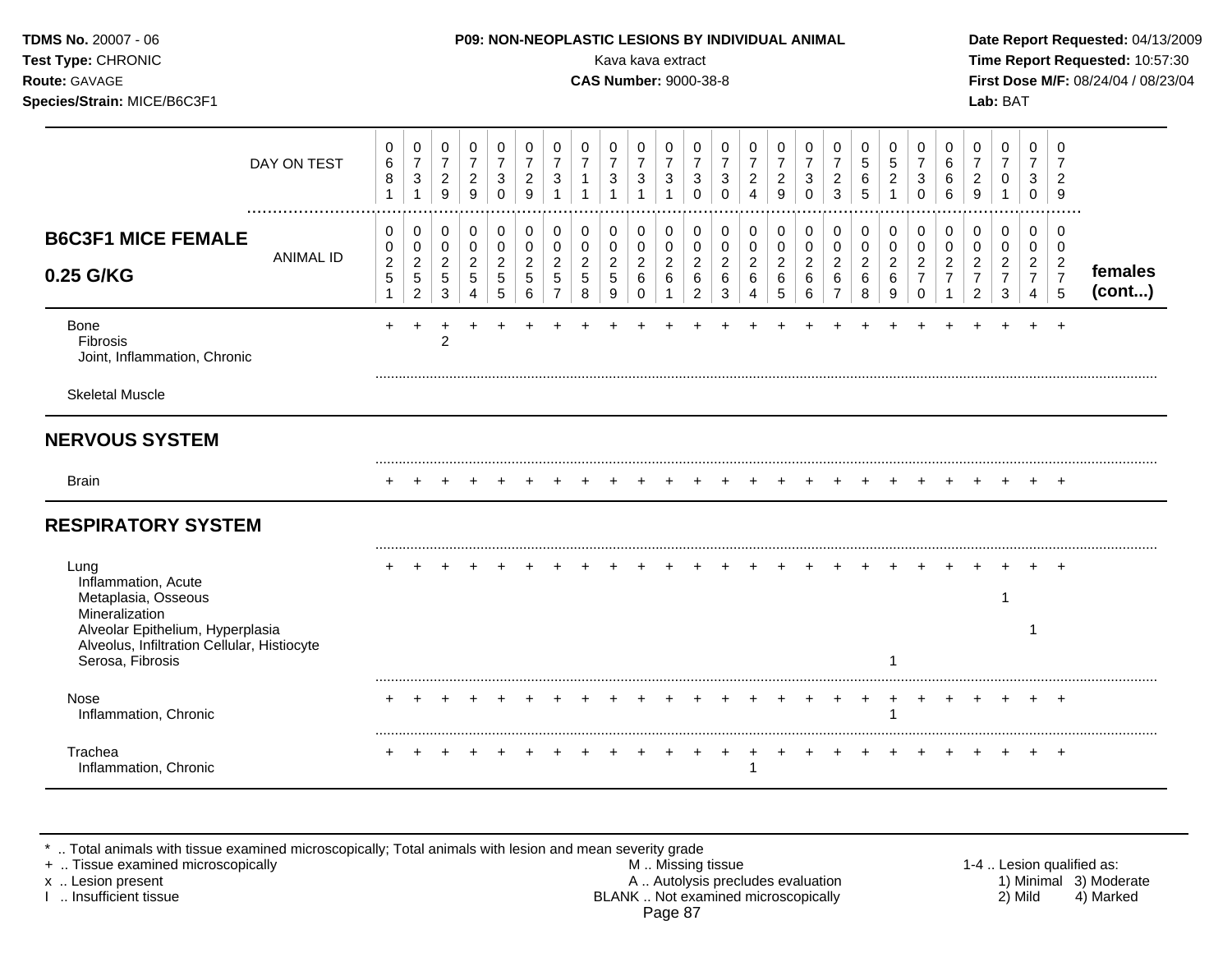| <b>TDMS No. 20007 - 06</b><br><b>Test Type: CHRONIC</b> | <b>P09: NON-NEOPLASTIC LESIONS BY INDIVIDUAL ANIMAL</b><br>Kava kava extract                                                                                         | Date Rep<br><b>Time Rep</b>  |
|---------------------------------------------------------|----------------------------------------------------------------------------------------------------------------------------------------------------------------------|------------------------------|
| <b>Route: GAVAGE</b><br>Species/Strain: MICE/B6C3F1     | <b>CAS Number: 9000-38-8</b>                                                                                                                                         | <b>First Dos</b><br>Lab: BAT |
|                                                         | $\mathbf 0$<br>$\mathbf 0$<br>$\overline{0}$<br>$\overline{0}$<br>$\overline{0}$<br>$\overline{0}$<br>$\overline{0}$<br>$\overline{0}$<br>$\overline{0}$<br>$\Omega$ |                              |

|                                                                                                        | DAY ON TEST      | $\pmb{0}$<br>6<br>$\bf 8$<br>1                         | 0<br>$\overline{7}$<br>$\sqrt{3}$<br>1      | 0<br>$\overline{7}$<br>$\overline{c}$<br>9 | 0<br>$\overline{7}$<br>$\sqrt{2}$<br>9   | 0<br>$\overline{7}$<br>3<br>$\Omega$ | 0<br>$\overline{7}$<br>$\overline{2}$<br>9                | 0<br>$\overline{7}$<br>3<br>$\overline{1}$                        | 0<br>$\boldsymbol{7}$<br>$\mathbf{1}$<br>$\overline{ }$      | 0<br>$\overline{7}$<br>$\ensuremath{\mathsf{3}}$<br>$\overline{1}$ | 0<br>$\overline{7}$<br>$\mathbf 3$<br>$\blacktriangleleft$     | 0<br>$\overline{7}$<br>$\mathbf{3}$<br>1 | 0<br>$\overline{7}$<br>$\mathbf{3}$<br>$\Omega$ | 0<br>$\overline{7}$<br>$\mathbf{3}$<br>$\Omega$    | 0<br>$\overline{7}$<br>$\sqrt{2}$<br>$\overline{4}$          | 0<br>$\boldsymbol{7}$<br>$\sqrt{2}$<br>9                      | 0<br>$\boldsymbol{7}$<br>$\ensuremath{\mathsf{3}}$<br>$\Omega$ | 0<br>$\overline{7}$<br>$\boldsymbol{2}$<br>3                              | 0<br>$\sqrt{5}$<br>6<br>5                      | 0<br>$\sqrt{5}$<br>$\overline{2}$              | 0<br>$\overline{7}$<br>3<br>$\Omega$                         | 0<br>6<br>6<br>6                                     | 0<br>$\overline{7}$<br>$\overline{c}$<br>9                     | 0<br>$\boldsymbol{7}$<br>$\pmb{0}$<br>$\mathbf{1}$          | 0<br>$\overline{7}$<br>$\mathbf{3}$<br>$\Omega$              | 0<br>7<br>$\overline{2}$<br>9         |                   |
|--------------------------------------------------------------------------------------------------------|------------------|--------------------------------------------------------|---------------------------------------------|--------------------------------------------|------------------------------------------|--------------------------------------|-----------------------------------------------------------|-------------------------------------------------------------------|--------------------------------------------------------------|--------------------------------------------------------------------|----------------------------------------------------------------|------------------------------------------|-------------------------------------------------|----------------------------------------------------|--------------------------------------------------------------|---------------------------------------------------------------|----------------------------------------------------------------|---------------------------------------------------------------------------|------------------------------------------------|------------------------------------------------|--------------------------------------------------------------|------------------------------------------------------|----------------------------------------------------------------|-------------------------------------------------------------|--------------------------------------------------------------|---------------------------------------|-------------------|
| <b>B6C3F1 MICE FEMALE</b><br>0.25 G/KG                                                                 | <b>ANIMAL ID</b> | 0<br>0<br>$\overline{c}$<br>$\sqrt{5}$<br>$\mathbf{1}$ | 0<br>0<br>$\sqrt{2}$<br>5<br>$\overline{c}$ | 0<br>0<br>$\boldsymbol{2}$<br>5<br>3       | 0<br>$\mathbf 0$<br>$\sqrt{2}$<br>5<br>4 | 0<br>0<br>$\overline{c}$<br>5<br>5   | 0<br>$\pmb{0}$<br>$\boldsymbol{2}$<br>$\overline{5}$<br>6 | 0<br>$\mathsf{O}\xspace$<br>$\overline{a}$<br>5<br>$\overline{7}$ | 0<br>$\pmb{0}$<br>$\begin{array}{c} 2 \\ 5 \end{array}$<br>8 | $\mathbf 0$<br>$\mathbf 0$<br>$\overline{c}$<br>$\sqrt{5}$<br>9    | 0<br>$\mathbf 0$<br>$\boldsymbol{2}$<br>$\,6\,$<br>$\mathbf 0$ | 0<br>0<br>$\overline{2}$<br>6<br>1       | 0<br>0<br>$\overline{2}$<br>6<br>$\overline{c}$ | 0<br>$\mathbf 0$<br>$\overline{2}$<br>$\,6\,$<br>3 | 0<br>$\pmb{0}$<br>$\begin{array}{c} 2 \\ 6 \end{array}$<br>4 | 0<br>$\mathbf 0$<br>$\boldsymbol{2}$<br>$\,6\,$<br>$\sqrt{5}$ | 0<br>$\mathbf 0$<br>$\overline{a}$<br>6<br>6                   | $\mathbf 0$<br>$\pmb{0}$<br>$\boldsymbol{2}$<br>$\,6\,$<br>$\overline{7}$ | 0<br>$\mathbf 0$<br>$\boldsymbol{2}$<br>6<br>8 | 0<br>$\mathbf 0$<br>$\boldsymbol{2}$<br>6<br>9 | 0<br>$\mathbf 0$<br>$\sqrt{2}$<br>$\overline{7}$<br>$\Omega$ | 0<br>$\pmb{0}$<br>$\boldsymbol{2}$<br>$\overline{7}$ | 0<br>0<br>$\overline{2}$<br>$\boldsymbol{7}$<br>$\overline{2}$ | 0<br>$\mathbf 0$<br>$\overline{a}$<br>$\boldsymbol{7}$<br>3 | 0<br>0<br>$\overline{2}$<br>$\overline{7}$<br>$\overline{4}$ | 0<br>0<br>$\frac{2}{7}$<br>$\sqrt{5}$ | females<br>(cont) |
| <b>SPECIAL SENSES SYSTEM</b>                                                                           |                  |                                                        |                                             |                                            |                                          |                                      |                                                           |                                                                   |                                                              |                                                                    |                                                                |                                          |                                                 |                                                    |                                                              |                                                               |                                                                |                                                                           |                                                |                                                |                                                              |                                                      |                                                                |                                                             |                                                              |                                       |                   |
| Eye                                                                                                    |                  |                                                        |                                             |                                            |                                          |                                      |                                                           |                                                                   |                                                              |                                                                    |                                                                |                                          |                                                 |                                                    |                                                              |                                                               |                                                                |                                                                           |                                                |                                                |                                                              |                                                      |                                                                |                                                             |                                                              |                                       |                   |
| <b>Harderian Gland</b><br>Hyperplasia                                                                  |                  |                                                        |                                             |                                            |                                          |                                      |                                                           |                                                                   |                                                              |                                                                    |                                                                |                                          |                                                 |                                                    |                                                              |                                                               |                                                                |                                                                           |                                                |                                                |                                                              |                                                      |                                                                |                                                             |                                                              | $\pm$                                 |                   |
| Infiltration Cellular, Mononuclear Cell                                                                |                  | 1                                                      |                                             |                                            |                                          |                                      |                                                           |                                                                   |                                                              |                                                                    |                                                                |                                          |                                                 | $\overline{1}$                                     | $\overline{1}$                                               | $\overline{1}$                                                | $\overline{\phantom{1}}$                                       |                                                                           |                                                | $\mathbf{1}$                                   | $\overline{1}$                                               |                                                      | $\overline{1}$                                                 |                                                             | 1                                                            | $\overline{1}$                        |                   |
| <b>URINARY SYSTEM</b>                                                                                  |                  |                                                        |                                             |                                            |                                          |                                      |                                                           |                                                                   |                                                              |                                                                    |                                                                |                                          |                                                 |                                                    |                                                              |                                                               |                                                                |                                                                           |                                                |                                                |                                                              |                                                      |                                                                |                                                             |                                                              |                                       |                   |
| Kidney<br><b>Amyloid Deposition</b><br>Hydronephrosis<br>Inflammation                                  |                  |                                                        |                                             |                                            |                                          |                                      |                                                           |                                                                   |                                                              |                                                                    |                                                                |                                          |                                                 |                                                    |                                                              | 4                                                             |                                                                |                                                                           |                                                |                                                |                                                              |                                                      | 1                                                              |                                                             |                                                              | $\overline{ }$                        |                   |
| Metaplasia, Osseous<br>Mineralization<br>Nephropathy<br>Papilla, Necrosis<br>Renal Tubule, Hyperplasia |                  |                                                        |                                             |                                            | -1<br>$\overline{1}$                     | $\mathbf{1}$                         |                                                           | 1<br>$\overline{2}$                                               |                                                              |                                                                    |                                                                |                                          | $\mathbf 1$                                     |                                                    |                                                              | $\overline{\mathbf{1}}$                                       | $\overline{1}$                                                 | -1<br>$\overline{2}$                                                      |                                                |                                                | 1                                                            | 2                                                    | $\mathbf{1}$<br>$\overline{2}$                                 | $\overline{c}$                                              | -1                                                           |                                       |                   |
| <b>Urinary Bladder</b><br>Infiltration Cellular, Mononuclear Cell<br>Inflammation                      |                  | $\overline{1}$                                         | $\overline{1}$                              |                                            | $\overline{1}$                           |                                      | $\overline{1}$                                            |                                                                   |                                                              | $\overline{1}$                                                     |                                                                | $\overline{1}$                           | $\overline{1}$                                  |                                                    |                                                              | $\mathfrak{S}$<br>Δ                                           | $\overline{2}$                                                 |                                                                           |                                                |                                                |                                                              |                                                      | 1                                                              | $\blacktriangleleft$                                        | $\overline{1}$                                               | $\cdot$                               |                   |

\* .. Total animals with tissue examined microscopically; Total animals with lesion and mean severity grade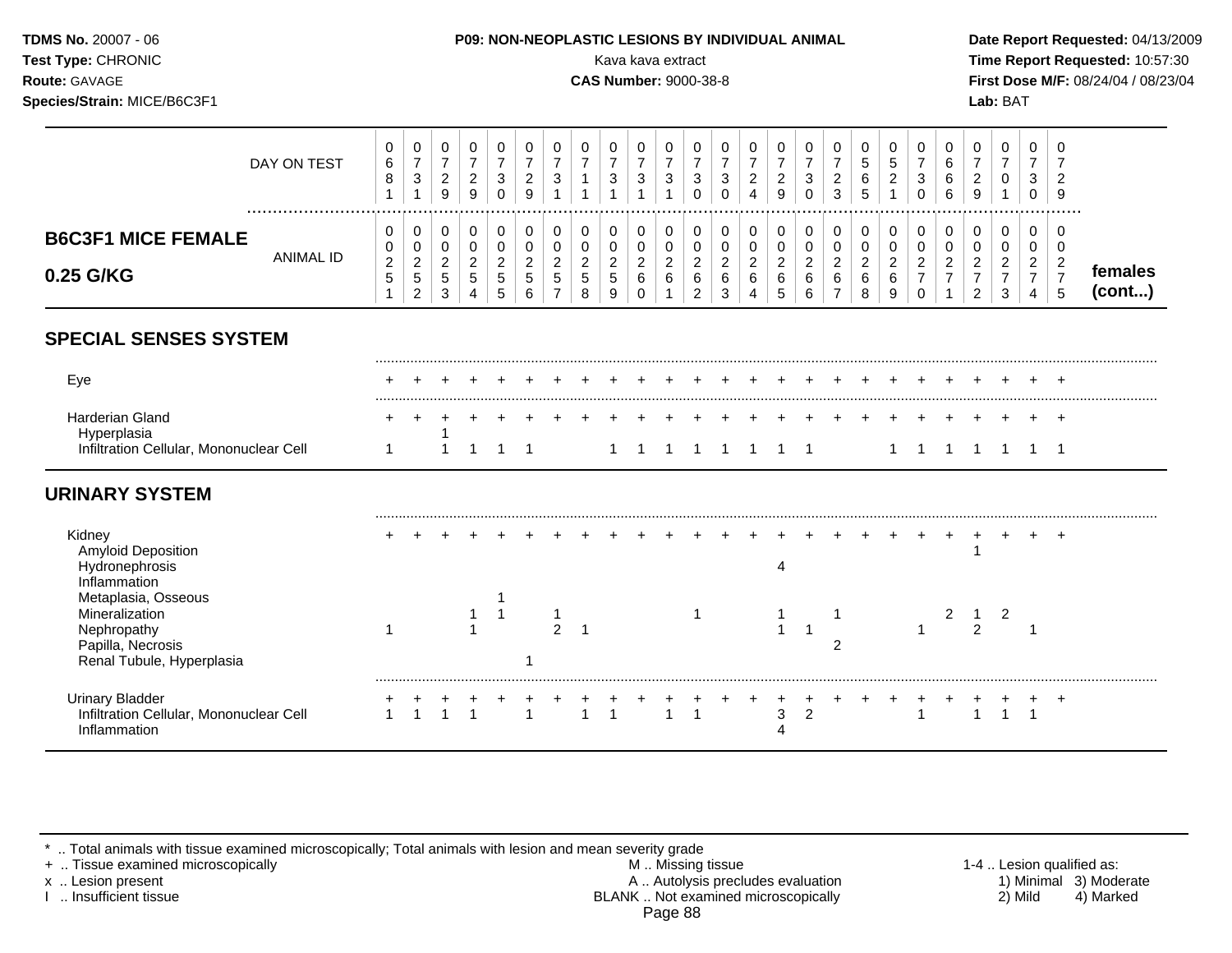| Test Type: CHRONIC<br>Route: GAVAGE<br>Species/Strain: MICE/B6C3F1                                     |                  |                                                 |                                                       |                                         |                                            |                                                    |                                  |                                                                            |                                                           | Kava kava extract<br><b>CAS Number: 9000-38-8</b>  |                                                       |                                                     |                                                           |                                                                  |                                             |                                                                 |                                                          |                                                       |                                            |                                                           |                                                         |                                                                     |                                                                     | Lab: BAT                                                   |                                                    |                                                               |      | Time Report Requested: 10:57:30<br>First Dose M/F: 08/24/04 / 08/23/04 |  |
|--------------------------------------------------------------------------------------------------------|------------------|-------------------------------------------------|-------------------------------------------------------|-----------------------------------------|--------------------------------------------|----------------------------------------------------|----------------------------------|----------------------------------------------------------------------------|-----------------------------------------------------------|----------------------------------------------------|-------------------------------------------------------|-----------------------------------------------------|-----------------------------------------------------------|------------------------------------------------------------------|---------------------------------------------|-----------------------------------------------------------------|----------------------------------------------------------|-------------------------------------------------------|--------------------------------------------|-----------------------------------------------------------|---------------------------------------------------------|---------------------------------------------------------------------|---------------------------------------------------------------------|------------------------------------------------------------|----------------------------------------------------|---------------------------------------------------------------|------|------------------------------------------------------------------------|--|
|                                                                                                        | DAY ON TEST      | $\pmb{0}$<br>$\overline{7}$<br>3<br>$\mathbf 0$ | $\pmb{0}$<br>$\overline{7}$<br>$\mathbf 0$<br>$\bf 8$ | 0<br>$\overline{7}$<br>3<br>$\mathbf 0$ | 0<br>$\overline{7}$<br>$\mathbf{1}$<br>5   | 0<br>$\,6\,$<br>$\boldsymbol{9}$<br>$\overline{7}$ | 0<br>6<br>$\,6\,$<br>9           | $\mathbf 0$<br>$\overline{7}$<br>$\ensuremath{\mathsf{3}}$<br>$\mathbf{1}$ | $\pmb{0}$<br>$\overline{7}$<br>$\sqrt{3}$<br>$\mathbf{1}$ | 0<br>$\overline{7}$<br>$\mathbf{3}$<br>$\mathbf 0$ | 0<br>$\overline{7}$<br>$\sqrt{2}$<br>$\boldsymbol{9}$ | 0<br>$\sqrt{5}$<br>$\overline{7}$<br>$\overline{5}$ | 0<br>$\overline{7}$<br>$\overline{c}$<br>$\boldsymbol{9}$ | 0<br>$\overline{7}$<br>$\ensuremath{\mathsf{3}}$<br>$\mathbf{1}$ | 0<br>$\,6\,$<br>$\,6\,$<br>$\boldsymbol{9}$ | $\mathbf 0$<br>$\sqrt{3}$<br>$\boldsymbol{7}$<br>$\overline{2}$ | $\mathbf 0$<br>$\overline{7}$<br>$\sqrt{3}$<br>$\pmb{0}$ | 0<br>$\overline{7}$<br>$\sqrt{3}$<br>$\boldsymbol{0}$ | 0<br>$\overline{7}$<br>$\frac{2}{9}$       | 0<br>$\boldsymbol{7}$<br>$\overline{a}$<br>$\overline{9}$ | 0<br>$\overline{7}$<br>$\overline{c}$<br>$\overline{9}$ | $\pmb{0}$<br>$\overline{7}$<br>$\boldsymbol{2}$<br>$\boldsymbol{9}$ | $\mathbf 0$<br>$\overline{7}$<br>$\mathsf 3$<br>$\mathsf{O}\xspace$ | $\mathbf 0$<br>$\overline{7}$<br>$\sqrt{3}$<br>$\mathbf 0$ | $\mathbf 0$<br>$\overline{7}$<br>$\mathbf{1}$<br>8 | $\mathbf 0$<br>$\overline{7}$<br>$\sqrt{3}$<br>$\overline{1}$ |      |                                                                        |  |
| <b>B6C3F1 MICE FEMALE</b>                                                                              | <b>ANIMAL ID</b> | $\mathbf 0$<br>0<br>$\boldsymbol{2}$            | $\mathbf 0$<br>$\pmb{0}$<br>$\sqrt{2}$                | 0<br>$\mathbf 0$<br>$\sqrt{2}$          | $\mathbf 0$<br>$\pmb{0}$<br>$\overline{2}$ | $\mathbf 0$<br>$\pmb{0}$<br>$\overline{c}$         | 0<br>$\pmb{0}$<br>$\overline{c}$ | $\mathbf 0$<br>$\pmb{0}$<br>$\mathbf 2$                                    | 0<br>$\pmb{0}$<br>$\sqrt{2}$                              | $\mathbf 0$<br>$\pmb{0}$<br>$\sqrt{2}$             | $\mathbf 0$<br>$\pmb{0}$<br>$\boldsymbol{2}$          | $\mathbf 0$<br>$\mathbf 0$<br>$\sqrt{2}$            | 0<br>$\mathsf 0$<br>$\overline{c}$                        | $\mathbf 0$<br>$\pmb{0}$<br>$\overline{2}$                       | 0<br>$\pmb{0}$<br>$\sqrt{2}$                | $\mathbf 0$<br>$\pmb{0}$<br>$\sqrt{2}$                          | $\mathbf 0$<br>$\mathbf 0$<br>$\boldsymbol{2}$           | 0<br>$\pmb{0}$<br>$\sqrt{2}$                          | $\mathbf 0$<br>$\pmb{0}$<br>$\overline{c}$ | $\mathbf 0$<br>$\pmb{0}$<br>$\overline{c}$                | $\mathbf 0$<br>$\pmb{0}$<br>$\sqrt{2}$                  | 0<br>$\pmb{0}$<br>$\overline{a}$                                    | $\mathbf 0$<br>$\mathbf 0$<br>$\overline{2}$                        | $\mathbf 0$<br>$\mathbf 0$<br>$\sqrt{2}$                   | $\mathbf 0$<br>$\mathbf 0$<br>$\overline{c}$       | $\mathbf 0$<br>$\mathbf 0$<br>3                               |      |                                                                        |  |
| 0.25 G/KG                                                                                              |                  | $\overline{7}$<br>6                             | $\overline{7}$<br>$\overline{7}$                      | $\overline{7}$<br>8                     | $\overline{7}$<br>9                        | 8<br>$\Omega$                                      | 8<br>$\mathbf 1$                 | $\bf 8$<br>$\overline{2}$                                                  | $\bf 8$<br>$\sqrt{3}$                                     | 8<br>$\overline{4}$                                | $\,8\,$<br>5                                          | $\bf8$<br>$6\phantom{a}$                            | $\bf 8$<br>$\overline{7}$                                 | 8<br>8                                                           | 8<br>$\boldsymbol{9}$                       | $\boldsymbol{9}$<br>$\mathbf 0$                                 | $9\,$<br>$\mathbf{1}$                                    | $\boldsymbol{9}$<br>$\overline{2}$                    | $\boldsymbol{9}$<br>$\mathbf{3}$           | $\boldsymbol{9}$<br>4                                     | $\boldsymbol{9}$<br>5                                   | $\boldsymbol{9}$<br>$6\phantom{a}$                                  | $\boldsymbol{9}$<br>$\overline{7}$                                  | $\boldsymbol{9}$<br>8                                      | 9<br>$\boldsymbol{9}$                              | $\mathbf 0$<br>$\mathbf 0$                                    |      | * TOTALS                                                               |  |
| <b>ALIMENTARY SYSTEM</b>                                                                               |                  |                                                 |                                                       |                                         |                                            |                                                    |                                  |                                                                            |                                                           |                                                    |                                                       |                                                     |                                                           |                                                                  |                                             |                                                                 |                                                          |                                                       |                                            |                                                           |                                                         |                                                                     |                                                                     |                                                            |                                                    |                                                               |      |                                                                        |  |
| Esophagus<br>Inflammation, Chronic                                                                     |                  |                                                 |                                                       |                                         |                                            |                                                    |                                  |                                                                            |                                                           |                                                    |                                                       |                                                     |                                                           |                                                                  |                                             |                                                                 |                                                          |                                                       |                                            |                                                           |                                                         |                                                                     |                                                                     |                                                            |                                                    | $+$                                                           | -50  | 12.0                                                                   |  |
| Gallbladder<br>Cyst                                                                                    |                  |                                                 |                                                       |                                         |                                            |                                                    |                                  |                                                                            |                                                           |                                                    |                                                       |                                                     |                                                           |                                                                  | $\ddot{}$                                   | М                                                               |                                                          | $\ddot{}$                                             |                                            |                                                           |                                                         |                                                                     |                                                                     |                                                            |                                                    | $+$                                                           | -48  | 11.0                                                                   |  |
| Intestine Large, Cecum                                                                                 |                  |                                                 |                                                       |                                         |                                            |                                                    |                                  |                                                                            |                                                           |                                                    |                                                       |                                                     |                                                           |                                                                  |                                             |                                                                 |                                                          |                                                       |                                            |                                                           |                                                         |                                                                     |                                                                     |                                                            |                                                    |                                                               | 50   |                                                                        |  |
| Intestine Large, Colon                                                                                 |                  |                                                 |                                                       |                                         |                                            |                                                    |                                  |                                                                            |                                                           |                                                    |                                                       |                                                     |                                                           |                                                                  |                                             |                                                                 |                                                          |                                                       |                                            |                                                           |                                                         |                                                                     |                                                                     |                                                            |                                                    |                                                               | -50  |                                                                        |  |
| Intestine Large, Rectum                                                                                |                  |                                                 |                                                       |                                         |                                            |                                                    |                                  |                                                                            |                                                           |                                                    |                                                       |                                                     |                                                           |                                                                  | $+$                                         | M                                                               | $+$                                                      | $+$                                                   |                                            |                                                           |                                                         | $\div$                                                              | $+$                                                                 | $+$                                                        |                                                    |                                                               | - 49 |                                                                        |  |
| Intestine Small, Duodenum                                                                              |                  |                                                 |                                                       |                                         |                                            |                                                    |                                  |                                                                            |                                                           |                                                    |                                                       |                                                     |                                                           |                                                                  |                                             |                                                                 |                                                          |                                                       |                                            |                                                           |                                                         |                                                                     |                                                                     |                                                            |                                                    |                                                               | -50  |                                                                        |  |
| Intestine Small, Ileum                                                                                 |                  |                                                 |                                                       |                                         |                                            |                                                    |                                  |                                                                            |                                                           |                                                    |                                                       |                                                     |                                                           |                                                                  |                                             |                                                                 |                                                          |                                                       |                                            |                                                           |                                                         |                                                                     |                                                                     |                                                            |                                                    |                                                               | 50   |                                                                        |  |
| Intestine Small, Jejunum                                                                               |                  |                                                 |                                                       |                                         |                                            |                                                    |                                  |                                                                            |                                                           |                                                    |                                                       |                                                     |                                                           |                                                                  |                                             |                                                                 |                                                          |                                                       |                                            |                                                           |                                                         | $\overline{ }$                                                      | $\ddot{}$                                                           |                                                            |                                                    |                                                               | -50  |                                                                        |  |
| Liver<br><b>Basophilic Focus</b><br><b>Eosinophilic Focus</b><br><b>Fatty Change</b>                   |                  | +                                               |                                                       | $\overline{ }$<br>$\mathbf{1}$          | $\div$<br>Χ<br>$\overline{1}$              |                                                    |                                  | $\overline{2}$                                                             |                                                           | $\overline{2}$                                     | X                                                     | $\overline{2}$                                      | X<br>$\overline{1}$                                       | $\mathbf{1}$                                                     | $\overline{1}$                              |                                                                 | 1                                                        | $\mathbf{1}$                                          | $\overline{2}$                             | $\overline{1}$                                            | $\overline{2}$                                          | X                                                                   |                                                                     | $\overline{1}$                                             | $+$<br>X<br>$\mathbf{1}$                           | $+$<br>$\overline{2}$                                         | - 50 | -1<br>7<br>33 1.5                                                      |  |
| Hematopoietic Cell Proliferation<br>Infiltration Cellular, Mononuclear Cell<br><b>Mixed Cell Focus</b> |                  | $\overline{2}$                                  |                                                       |                                         |                                            | $\mathbf 1$                                        | 2<br>$\mathbf{1}$                | $\mathsf X$                                                                | -1                                                        | 1                                                  | 1                                                     | 1                                                   | -1<br>Χ                                                   | -1                                                               |                                             |                                                                 | $X$ $X$                                                  |                                                       |                                            |                                                           |                                                         |                                                                     |                                                                     | X X X                                                      | X X                                                |                                                               |      | 41.3<br>47 1.1<br>13                                                   |  |

\* .. Total animals with tissue examined microscopically; Total animals with lesion and mean severity grade

+ .. Tissue examined microscopically M .. Missing tissue 1-4 .. Lesion qualified as: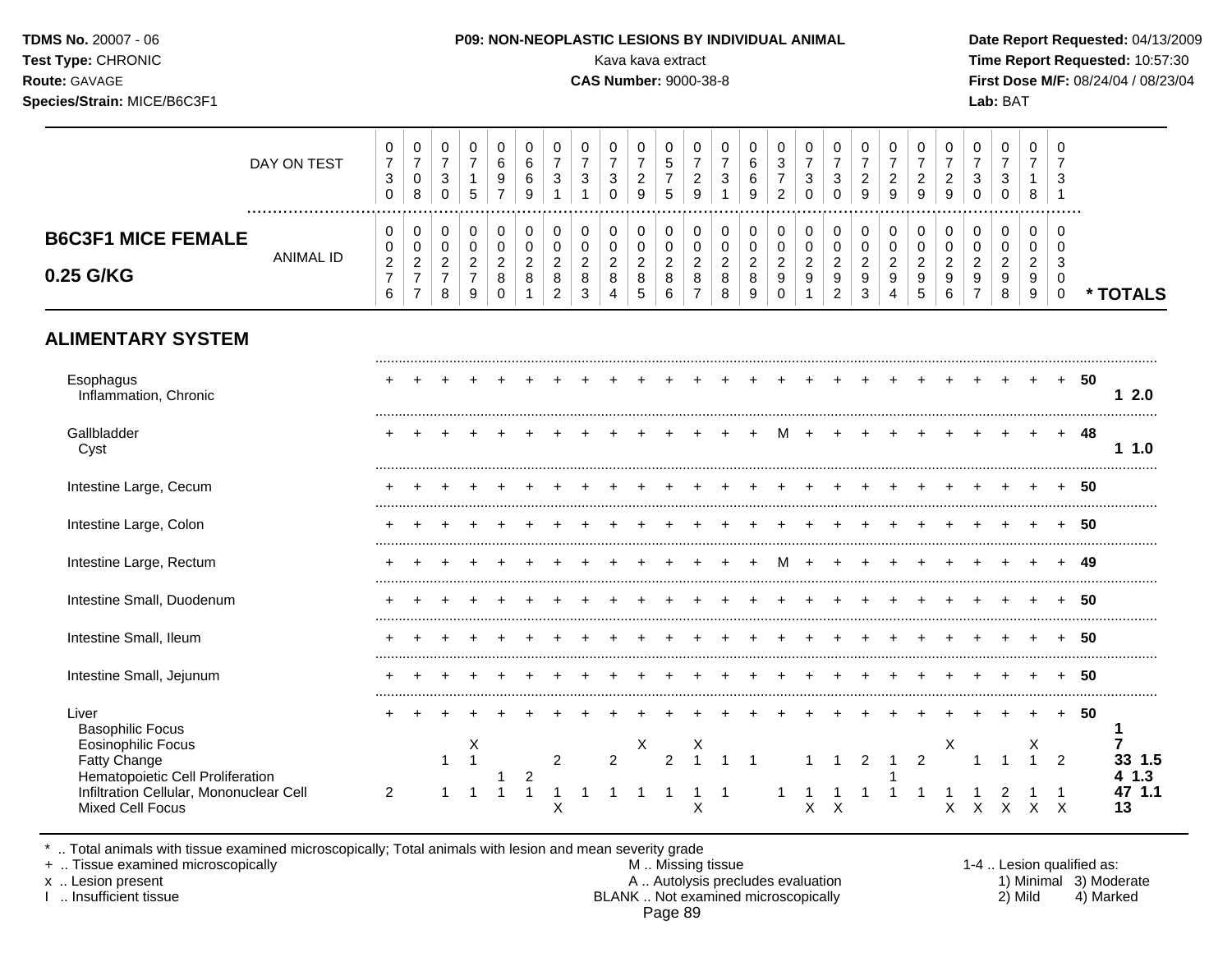| Test Type: CHRONIC<br>Route: GAVAGE<br>Species/Strain: MICE/B6C3F1                           |                                                             |                                                                            |                                                                     |                                                           |                                                                |                                                    |                                                                             |                                                                     | Kava kava extract<br><b>CAS Number: 9000-38-8</b>      |                                              |                                                |                                                           |                                                                  |                                                      |                                                             |                                                               |                                                                        |                                                |                                                   |                                                   |                                                           |                                                                          | Lab: BAT                                                 |                                                 |                                                        |     | Time Report Requested: 10:57:30<br>First Dose M/F: 08/24/04 / 08/23/04 |
|----------------------------------------------------------------------------------------------|-------------------------------------------------------------|----------------------------------------------------------------------------|---------------------------------------------------------------------|-----------------------------------------------------------|----------------------------------------------------------------|----------------------------------------------------|-----------------------------------------------------------------------------|---------------------------------------------------------------------|--------------------------------------------------------|----------------------------------------------|------------------------------------------------|-----------------------------------------------------------|------------------------------------------------------------------|------------------------------------------------------|-------------------------------------------------------------|---------------------------------------------------------------|------------------------------------------------------------------------|------------------------------------------------|---------------------------------------------------|---------------------------------------------------|-----------------------------------------------------------|--------------------------------------------------------------------------|----------------------------------------------------------|-------------------------------------------------|--------------------------------------------------------|-----|------------------------------------------------------------------------|
| DAY ON TEST                                                                                  | 0<br>$\overline{7}$<br>3<br>$\mathbf 0$                     | 0<br>$\overline{7}$<br>$\mathbf 0$<br>8                                    | 0<br>$\overline{7}$<br>3<br>$\mathbf 0$                             | 0<br>$\overline{7}$<br>$\mathbf{1}$<br>5                  | 0<br>6<br>$\boldsymbol{9}$<br>$\overline{7}$                   | 0<br>6<br>6<br>9                                   | $\pmb{0}$<br>$\overline{7}$<br>$\sqrt{3}$<br>$\overline{1}$                 | 0<br>$\overline{7}$<br>$\ensuremath{\mathsf{3}}$<br>$\overline{1}$  | $\Omega$<br>$\overline{7}$<br>$\mathbf{3}$<br>$\Omega$ | 0<br>$\overline{7}$<br>$\overline{2}$<br>9   | 0<br>5<br>$\overline{7}$<br>5                  | 0<br>$\overline{7}$<br>$\overline{a}$<br>9                | 0<br>$\overline{7}$<br>$\ensuremath{\mathsf{3}}$<br>$\mathbf{1}$ | 0<br>$\,6\,$<br>$\,6\,$<br>9                         | 0<br>$\sqrt{3}$<br>$\overline{7}$<br>$\overline{2}$         | 0<br>$\overline{7}$<br>$\sqrt{3}$<br>$\Omega$                 | 0<br>$\overline{7}$<br>$\ensuremath{\mathsf{3}}$<br>$\mathbf 0$        | 0<br>$\overline{7}$<br>$\overline{2}$<br>9     | $\Omega$<br>$\overline{7}$<br>$\overline{2}$<br>9 | $\Omega$<br>$\overline{7}$<br>$\overline{2}$<br>9 | 0<br>$\overline{7}$<br>$\boldsymbol{2}$<br>$\overline{9}$ | 0<br>$\overline{7}$<br>$\mathbf{3}$<br>$\mathbf 0$                       | $\Omega$<br>$\overline{7}$<br>3<br>$\mathbf 0$           | $\Omega$<br>$\overline{7}$<br>$\mathbf{1}$<br>8 | $\Omega$<br>7<br>3<br>$\overline{1}$                   |     |                                                                        |
| <b>B6C3F1 MICE FEMALE</b><br><b>ANIMAL ID</b><br>0.25 G/KG                                   | $\mathbf 0$<br>0<br>$\boldsymbol{2}$<br>$\overline{7}$<br>6 | $\pmb{0}$<br>$\mathbf 0$<br>$\sqrt{2}$<br>$\overline{7}$<br>$\overline{7}$ | $\mathbf 0$<br>$\mathbf 0$<br>$\overline{2}$<br>$\overline{7}$<br>8 | 0<br>$\mathbf 0$<br>$\overline{a}$<br>$\overline{7}$<br>9 | $\pmb{0}$<br>$\mathbf 0$<br>$\overline{c}$<br>8<br>$\mathbf 0$ | $\,0\,$<br>0<br>$\overline{c}$<br>8<br>$\mathbf 1$ | $\pmb{0}$<br>$\mathsf{O}\xspace$<br>$\sqrt{2}$<br>$\,8\,$<br>$\overline{2}$ | $\pmb{0}$<br>$\pmb{0}$<br>$\overline{c}$<br>$\,8\,$<br>$\mathbf{3}$ | 0<br>$\mathbf 0$<br>$\sqrt{2}$<br>8<br>$\overline{4}$  | 0<br>$\mathbf 0$<br>$\overline{c}$<br>8<br>5 | 0<br>$\mathbf 0$<br>$\boldsymbol{2}$<br>8<br>6 | $\mathbf 0$<br>0<br>$\overline{2}$<br>8<br>$\overline{7}$ | $\pmb{0}$<br>$\pmb{0}$<br>$\overline{c}$<br>8<br>8               | $\pmb{0}$<br>$\pmb{0}$<br>$\boldsymbol{2}$<br>8<br>9 | $\pmb{0}$<br>$\mathbf 0$<br>$\overline{c}$<br>9<br>$\Omega$ | $\mathbf 0$<br>$\mathbf 0$<br>$\sqrt{2}$<br>9<br>$\mathbf{1}$ | 0<br>$\pmb{0}$<br>$\overline{2}$<br>$\boldsymbol{9}$<br>$\overline{2}$ | 0<br>$\mathsf 0$<br>$\boldsymbol{2}$<br>9<br>3 | 0<br>$\mathbf 0$<br>$\overline{2}$<br>9<br>4      | 0<br>0<br>$\overline{2}$<br>9<br>5                | $\mathbf 0$<br>$\mathbf 0$<br>$\overline{2}$<br>9<br>6    | 0<br>$\mathbf 0$<br>$\overline{c}$<br>$\boldsymbol{9}$<br>$\overline{7}$ | $\mathbf 0$<br>$\mathbf 0$<br>$\boldsymbol{2}$<br>9<br>8 | 0<br>$\mathbf 0$<br>$\overline{c}$<br>9<br>9    | $\mathbf 0$<br>$\mathbf 0$<br>3<br>0<br>$\overline{0}$ |     | * TOTALS                                                               |
| Necrosis<br><b>Tension Lipidosis</b><br>Centrilobular, Hypertrophy                           |                                                             |                                                                            | $\overline{2}$                                                      | -1                                                        | -1                                                             |                                                    | X                                                                           |                                                                     | X                                                      |                                              |                                                | $\mathbf{1}$                                              | X<br>$\overline{1}$                                              | $\overline{1}$                                       |                                                             | $\mathbf{1}$                                                  | $\overline{1}$                                                         |                                                | 1                                                 | $\mathbf 1$                                       |                                                           |                                                                          | $\overline{1}$                                           | $\mathbf{1}$                                    | -1                                                     |     | 41.3<br>8<br>20 1.0                                                    |
| Mesentery<br>Fat, Necrosis                                                                   |                                                             |                                                                            |                                                                     |                                                           |                                                                |                                                    |                                                                             |                                                                     | +<br>$\overline{2}$                                    |                                              |                                                |                                                           | +<br>$\overline{3}$                                              | $\ddot{}$<br>2                                       |                                                             |                                                               |                                                                        |                                                |                                                   |                                                   | $\ddot{}$<br>3                                            |                                                                          |                                                          |                                                 | $+$<br>4                                               | 10  | 10 2.9                                                                 |
| Pancreas<br>Duct, Cyst                                                                       |                                                             |                                                                            |                                                                     |                                                           |                                                                |                                                    |                                                                             |                                                                     |                                                        |                                              |                                                |                                                           |                                                                  |                                                      |                                                             |                                                               |                                                                        |                                                |                                                   |                                                   |                                                           |                                                                          |                                                          |                                                 | $+$                                                    | -50 | 14.0                                                                   |
| Salivary Glands<br>Atrophy<br>Infiltration Cellular, Mononuclear Cell                        | -1                                                          |                                                                            | 1                                                                   | $\overline{1}$                                            |                                                                |                                                    | $\mathbf 1$                                                                 | -1                                                                  |                                                        | 1                                            | -1                                             | $\overline{1}$                                            | $\mathbf{1}$                                                     | $\overline{1}$                                       | м                                                           | $\overline{1}$                                                |                                                                        | 1                                              | $\overline{2}$                                    |                                                   |                                                           |                                                                          | -1                                                       |                                                 | 1                                                      | -49 | 11.0<br>33 1.1                                                         |
| Stomach, Forestomach<br>Erosion<br>Inflammation, Chronic<br>Ulcer<br>Epithelium, Hyperplasia |                                                             |                                                                            |                                                                     | $\overline{c}$<br>$\overline{2}$                          |                                                                |                                                    |                                                                             |                                                                     |                                                        |                                              |                                                |                                                           | 1                                                                | 1<br>-1                                              |                                                             | 2<br>1<br>$\overline{2}$                                      |                                                                        |                                                |                                                   |                                                   |                                                           |                                                                          |                                                          |                                                 | $+$                                                    | 50  | 12.0<br>6 1.5<br>2.5<br>1.3<br>6.                                      |
| Stomach, Glandular<br>Infiltration Cellular, Mononuclear Cell<br>Glands, Ectasia             |                                                             |                                                                            |                                                                     |                                                           |                                                                |                                                    |                                                                             |                                                                     |                                                        |                                              |                                                |                                                           |                                                                  |                                                      |                                                             |                                                               |                                                                        |                                                |                                                   |                                                   |                                                           |                                                                          |                                                          | $+$                                             | $+$                                                    | 50  | 11.0<br>1.1.0                                                          |
| Tooth<br>Dysplasia                                                                           |                                                             |                                                                            |                                                                     |                                                           |                                                                |                                                    |                                                                             |                                                                     |                                                        |                                              |                                                |                                                           |                                                                  |                                                      |                                                             |                                                               |                                                                        |                                                |                                                   |                                                   |                                                           |                                                                          |                                                          |                                                 |                                                        | 1   | 11.0                                                                   |

## **CARDIOVASCULAR SYSTEM**

\* .. Total animals with tissue examined microscopically; Total animals with lesion and mean severity grade

- + .. Tissue examined microscopically M .. Missing tissue 1-4 .. Lesion qualified as: x .. Lesion present **A .. Autolysis precludes evaluation** A .. Autolysis precludes evaluation 1) Minimal 3) Moderate I .. Insufficient tissue BLANK .. Not examined microscopically 2) Mild 4) Marked Page 90
-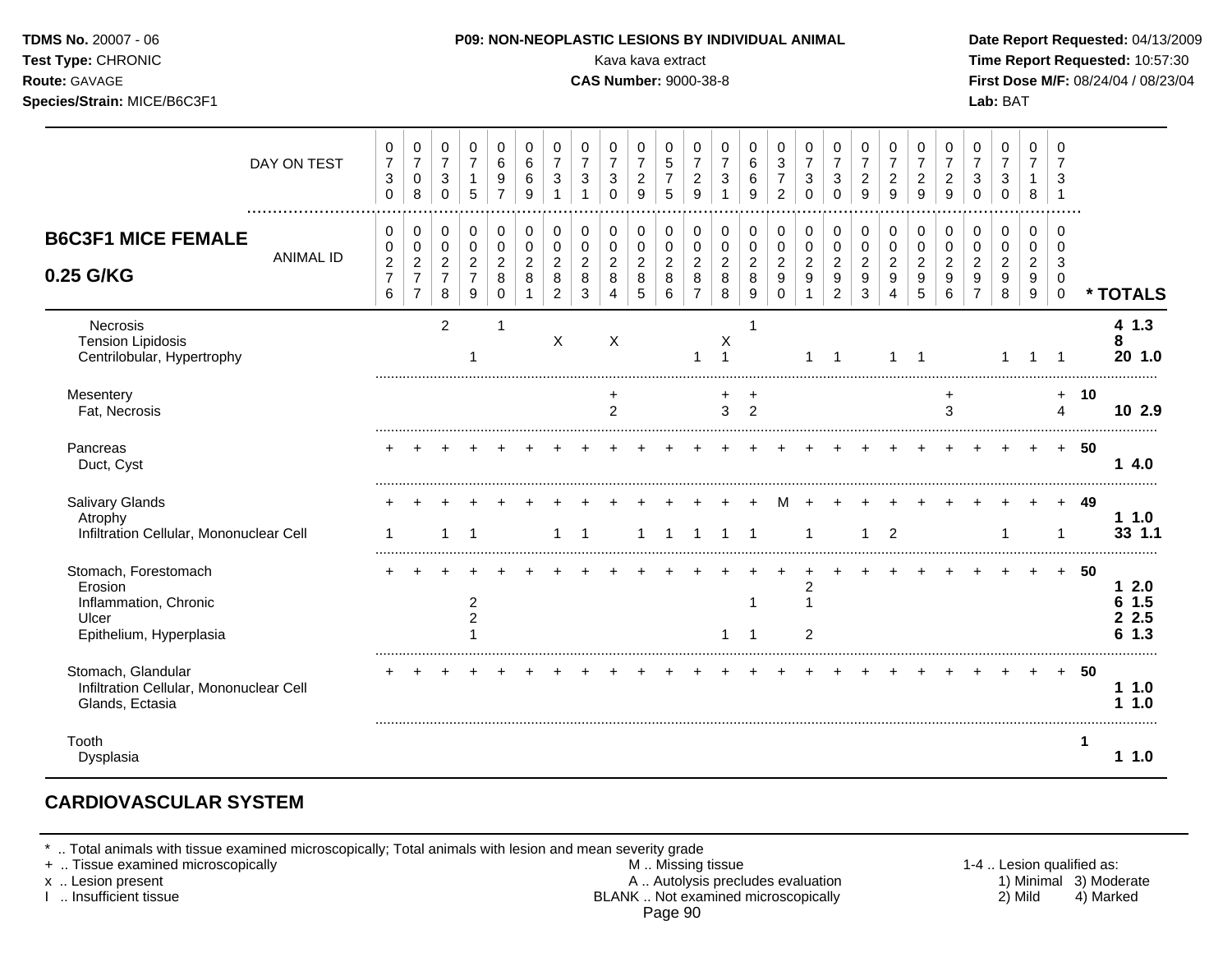| TDMS No. 20007 - 06<br>Test Type: CHRONIC<br>Route: GAVAGE<br>Species/Strain: MICE/B6C3F1                                 |                  |                                                                 |                                                                      |                                                                           |                                                         |                                                                    |                                                       |                                                                     |                                                                                     | P09: NON-NEOPLASTIC LESIONS BY INDIVIDUAL ANIMAL<br>Kava kava extract<br><b>CAS Number: 9000-38-8</b> |                                                        |                                                       |                                                                  |                                                                            |                                                   |                                                                       |                                                                                |                                                                     |                                                    |                                                                                  |                                                                          |                                                                           |                                                                                        | Lab: BAT                                                     |                                              |                                                            |      |   | Date Report Requested: 04/13/2009<br>Time Report Requested: 10:57:30<br>First Dose M/F: 08/24/04 / 08/23/04 |
|---------------------------------------------------------------------------------------------------------------------------|------------------|-----------------------------------------------------------------|----------------------------------------------------------------------|---------------------------------------------------------------------------|---------------------------------------------------------|--------------------------------------------------------------------|-------------------------------------------------------|---------------------------------------------------------------------|-------------------------------------------------------------------------------------|-------------------------------------------------------------------------------------------------------|--------------------------------------------------------|-------------------------------------------------------|------------------------------------------------------------------|----------------------------------------------------------------------------|---------------------------------------------------|-----------------------------------------------------------------------|--------------------------------------------------------------------------------|---------------------------------------------------------------------|----------------------------------------------------|----------------------------------------------------------------------------------|--------------------------------------------------------------------------|---------------------------------------------------------------------------|----------------------------------------------------------------------------------------|--------------------------------------------------------------|----------------------------------------------|------------------------------------------------------------|------|---|-------------------------------------------------------------------------------------------------------------|
|                                                                                                                           | DAY ON TEST      | 0<br>$\overline{7}$<br>$\ensuremath{\mathsf{3}}$<br>$\mathbf 0$ | $\pmb{0}$<br>$\overline{7}$<br>$\pmb{0}$<br>8                        | $\mathbf 0$<br>$\overline{7}$<br>$\ensuremath{\mathsf{3}}$<br>$\mathbf 0$ | 0<br>$\overline{7}$<br>$\mathbf{1}$<br>$\overline{5}$   | $\pmb{0}$<br>$\,6$<br>$\boldsymbol{9}$<br>$\overline{7}$           | 0<br>$\,6\,$<br>$\,6\,$<br>$\boldsymbol{9}$           | 0<br>$\overline{7}$<br>$\ensuremath{\mathsf{3}}$<br>$\mathbf{1}$    | $\mathbf 0$<br>$\overline{\mathbf{7}}$<br>$\ensuremath{\mathsf{3}}$<br>$\mathbf{1}$ | $\mathbf 0$<br>$\boldsymbol{7}$<br>$\ensuremath{\mathsf{3}}$<br>$\mathbf 0$                           | $\mathbf 0$<br>$\overline{7}$<br>$\sqrt{2}$<br>9       | 0<br>$\sqrt{5}$<br>$\overline{7}$<br>$\overline{5}$   | $\pmb{0}$<br>$\overline{7}$<br>$\sqrt{2}$<br>$\overline{9}$      | $\mathbf 0$<br>$\overline{7}$<br>$\ensuremath{\mathsf{3}}$<br>$\mathbf{1}$ | $\mathbf 0$<br>$\,6$<br>$\,6$<br>9                | 0<br>$\mathbf{3}$<br>$\overline{7}$<br>$\overline{c}$                 | $\mathbf 0$<br>$\overline{7}$<br>$\ensuremath{\mathsf{3}}$<br>$\mathbf 0$      | 0<br>$\overline{7}$<br>$\mathfrak{S}$<br>$\mathbf 0$                | $\pmb{0}$<br>$\overline{7}$<br>$\overline{c}$<br>9 | $\pmb{0}$<br>$\overline{7}$<br>$\sqrt{2}$<br>9                                   | $\mathsf 0$<br>$\overline{7}$<br>$\sqrt{2}$<br>9                         | $\mathbf 0$<br>$\overline{7}$<br>$\sqrt{2}$<br>$\boldsymbol{9}$           | $\mathbf 0$<br>$\boldsymbol{7}$<br>$\ensuremath{\mathsf{3}}$<br>$\mathbf 0$            | $\mathbf 0$<br>$\overline{7}$<br>3<br>$\mathbf 0$            | 0<br>$\overline{7}$<br>$\mathbf{1}$<br>8     | $\mathbf 0$<br>$\overline{7}$<br>3<br>$\overline{1}$       |      |   |                                                                                                             |
| <b>B6C3F1 MICE FEMALE</b><br>0.25 G/KG                                                                                    | <b>ANIMAL ID</b> | 0<br>$\mathbf 0$<br>$\overline{2}$<br>$\overline{7}$<br>6       | 0<br>$\pmb{0}$<br>$\overline{c}$<br>$\overline{7}$<br>$\overline{7}$ | $\mathbf 0$<br>$\mathbf 0$<br>$\boldsymbol{2}$<br>$\overline{7}$<br>8     | 0<br>$\pmb{0}$<br>$\overline{c}$<br>$\overline{7}$<br>9 | $\mathbf 0$<br>$\mathsf 0$<br>$\boldsymbol{2}$<br>8<br>$\mathbf 0$ | 0<br>$\pmb{0}$<br>$\overline{c}$<br>8<br>$\mathbf{1}$ | $\mathbf 0$<br>$\pmb{0}$<br>$\boldsymbol{2}$<br>8<br>$\overline{2}$ | $\mathbf 0$<br>$\mathsf 0$<br>$\overline{c}$<br>$\,8\,$<br>$\mathbf{3}$             | $\mathbf 0$<br>$\mathsf{O}\xspace$<br>$\boldsymbol{2}$<br>8<br>$\overline{4}$                         | $\mathbf 0$<br>$\mathbf 0$<br>$\overline{2}$<br>8<br>5 | 0<br>$\pmb{0}$<br>$\sqrt{2}$<br>$\boldsymbol{8}$<br>6 | $\Omega$<br>$\pmb{0}$<br>$\sqrt{2}$<br>$\,8\,$<br>$\overline{7}$ | $\mathbf 0$<br>$\pmb{0}$<br>$\overline{2}$<br>8<br>8                       | 0<br>$\boldsymbol{0}$<br>$\overline{2}$<br>8<br>9 | 0<br>$\mathsf 0$<br>$\overline{c}$<br>$\boldsymbol{9}$<br>$\mathbf 0$ | $\mathbf 0$<br>$\pmb{0}$<br>$\overline{2}$<br>$\boldsymbol{9}$<br>$\mathbf{1}$ | $\mathbf 0$<br>$\mathbf 0$<br>$\overline{c}$<br>9<br>$\overline{2}$ | 0<br>0<br>$\overline{c}$<br>9<br>$\mathbf{3}$      | $\mathbf 0$<br>$\pmb{0}$<br>$\overline{c}$<br>$\boldsymbol{9}$<br>$\overline{4}$ | $\mathbf 0$<br>$\mathbf 0$<br>$\overline{2}$<br>$9\,$<br>$5\phantom{.0}$ | $\mathbf 0$<br>$\pmb{0}$<br>$\overline{2}$<br>$\boldsymbol{9}$<br>$\,6\,$ | $\mathbf 0$<br>$\mathsf{O}\xspace$<br>$\sqrt{2}$<br>$\boldsymbol{9}$<br>$\overline{7}$ | $\mathbf 0$<br>$\mathbf 0$<br>$\boldsymbol{2}$<br>$9\,$<br>8 | 0<br>$\mathbf 0$<br>$\overline{2}$<br>9<br>9 | $\Omega$<br>$\mathbf 0$<br>3<br>$\mathbf 0$<br>$\mathbf 0$ |      |   | * TOTALS                                                                                                    |
| <b>Blood Vessel</b><br>Mineralization                                                                                     |                  |                                                                 |                                                                      |                                                                           |                                                         |                                                                    |                                                       |                                                                     |                                                                                     |                                                                                                       |                                                        |                                                       |                                                                  |                                                                            |                                                   |                                                                       |                                                                                |                                                                     |                                                    |                                                                                  |                                                                          |                                                                           |                                                                                        |                                                              | $+$                                          | $+$                                                        | -50  |   | 12.0                                                                                                        |
| Heart<br>Cardiomyopathy<br>Thrombosis<br>Artery, Infiltration Cellular, Mononuclear<br>Cell<br>Myocardium, Mineralization |                  |                                                                 |                                                                      |                                                                           |                                                         |                                                                    |                                                       |                                                                     |                                                                                     |                                                                                                       |                                                        |                                                       |                                                                  |                                                                            |                                                   |                                                                       |                                                                                |                                                                     |                                                    | $\mathbf{1}$                                                                     | $\overline{\phantom{0}}$                                                 |                                                                           |                                                                                        |                                                              | $\ddot{}$                                    | $+$                                                        | -50  |   | 12.0<br>14.0<br>4 1.0<br>22.0                                                                               |
| Valve, Inflammation<br><b>ENDOCRINE SYSTEM</b>                                                                            |                  |                                                                 |                                                                      |                                                                           |                                                         |                                                                    |                                                       |                                                                     |                                                                                     |                                                                                                       |                                                        |                                                       |                                                                  |                                                                            |                                                   | $\overline{4}$                                                        |                                                                                |                                                                     |                                                    |                                                                                  |                                                                          |                                                                           |                                                                                        |                                                              |                                              |                                                            |      |   | 24.0                                                                                                        |
| <b>Adrenal Cortex</b><br>Subcapsular, Hyperplasia                                                                         |                  |                                                                 | $\mathcal{P}$                                                        | $\overline{2}$                                                            | $\overline{2}$                                          | $\overline{2}$                                                     | 2                                                     | $\overline{2}$                                                      | 2                                                                                   | $\overline{2}$                                                                                        | 2                                                      | $\overline{1}$                                        | $\overline{2}$                                                   | $\overline{2}$                                                             | $\overline{2}$                                    | $\overline{2}$                                                        | $\overline{2}$                                                                 | $\overline{2}$                                                      | $\overline{2}$                                     | $\overline{2}$                                                                   | $\overline{2}$                                                           | $\overline{2}$                                                            | $\overline{2}$                                                                         | 2                                                            | $\overline{2}$                               | $\overline{2}$                                             | 50   |   | 50 2.0                                                                                                      |
| Adrenal Medulla                                                                                                           |                  |                                                                 |                                                                      |                                                                           |                                                         |                                                                    |                                                       |                                                                     |                                                                                     |                                                                                                       |                                                        |                                                       |                                                                  |                                                                            |                                                   |                                                                       |                                                                                |                                                                     |                                                    |                                                                                  |                                                                          |                                                                           |                                                                                        |                                                              |                                              |                                                            | 50   |   |                                                                                                             |
| Islets, Pancreatic<br>Hyperplasia                                                                                         |                  |                                                                 |                                                                      |                                                                           |                                                         |                                                                    |                                                       |                                                                     |                                                                                     |                                                                                                       |                                                        |                                                       |                                                                  |                                                                            |                                                   |                                                                       |                                                                                |                                                                     |                                                    |                                                                                  | $+$                                                                      | $+$                                                                       | $+$<br>1                                                                               |                                                              | $+$ $+$                                      | $+$                                                        | 50   |   | 4 1.0                                                                                                       |
| Parathyroid Gland<br>Cyst                                                                                                 |                  | м                                                               | $+$                                                                  | $\ddot{}$                                                                 | $\ddot{}$                                               | М                                                                  | M                                                     | $+$                                                                 |                                                                                     |                                                                                                       |                                                        |                                                       |                                                                  |                                                                            |                                                   |                                                                       |                                                                                |                                                                     |                                                    |                                                                                  |                                                                          |                                                                           |                                                                                        |                                                              | M                                            | + 44                                                       |      | . | 11.0                                                                                                        |
| <b>Pituitary Gland</b><br>Cyst<br>Pars Distalis, Hyperplasia                                                              |                  | $\mathbf{1}$                                                    |                                                                      |                                                                           |                                                         |                                                                    |                                                       |                                                                     |                                                                                     |                                                                                                       |                                                        |                                                       |                                                                  | $\overline{c}$                                                             |                                                   |                                                                       |                                                                                |                                                                     |                                                    | $\mathbf{1}$                                                                     |                                                                          |                                                                           |                                                                                        |                                                              | $+$                                          |                                                            | + 50 |   | 11.0<br>4 1.3                                                                                               |

\* .. Total animals with tissue examined microscopically; Total animals with lesion and mean severity grade

+ .. Tissue examined microscopically M .. Missing tissue 1-4 .. Lesion qualified as: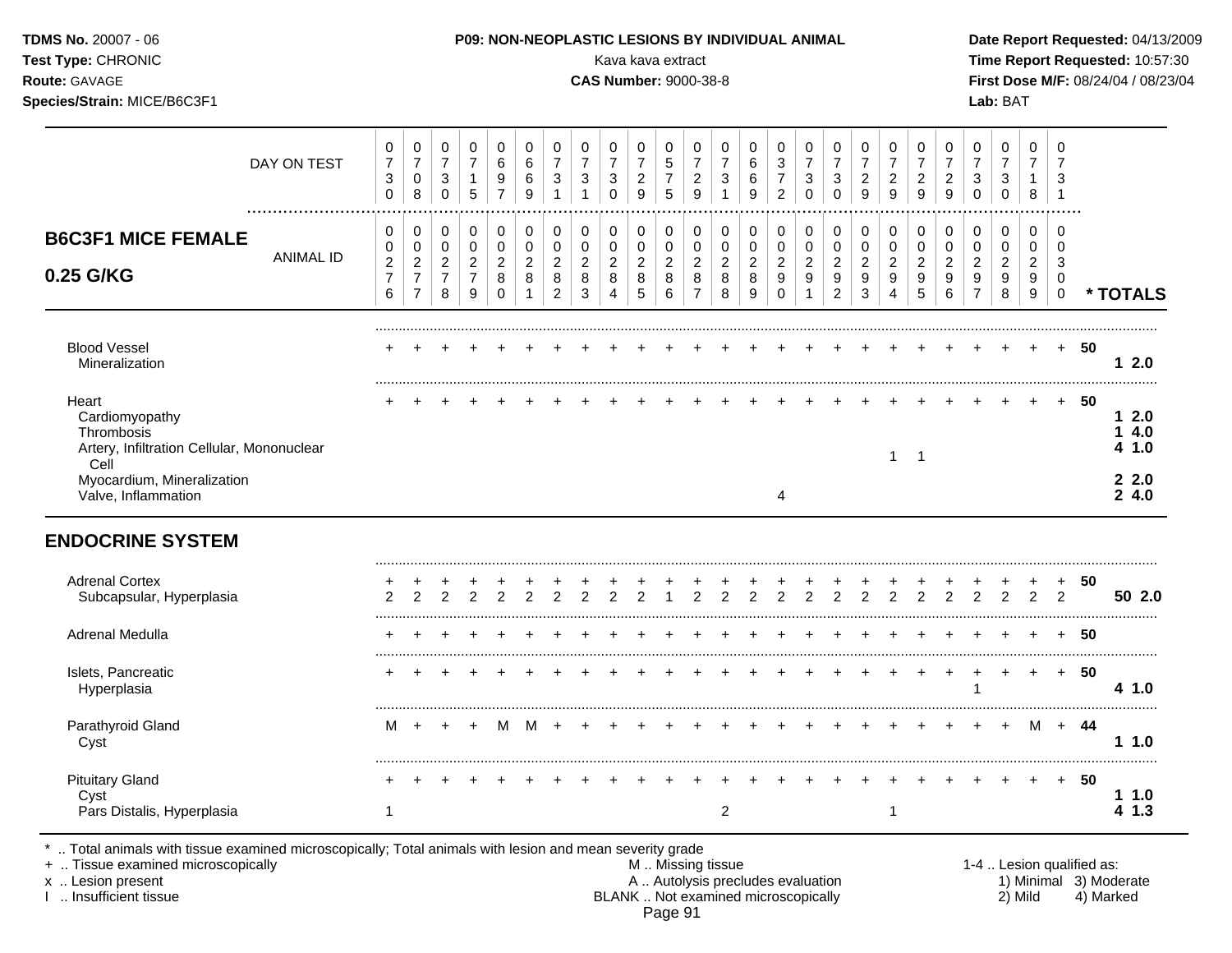| TDMS No. 20007 - 06<br>Test Type: CHRONIC<br>Route: GAVAGE<br>Species/Strain: MICE/B6C3F1              |                  |                                                                    |                                                                                    |                                                                 |                                                                   |                                                                             |                                                                 |                                                                                |                                                                          |                                                  | Kava kava extract<br><b>CAS Number: 9000-38-8</b>                   |                                                            |                                                                            |                                                               |                                                        | P09: NON-NEOPLASTIC LESIONS BY INDIVIDUAL ANIMAL                                |                                                 |                                                                       |                                                                     |                                                                            |                                                                            |                                                                           |                                                                        | Lab: BAT                                                              |                                                        |                                                          |          | Date Report Requested: 04/13/2009<br>Time Report Requested: 10:57:30<br>First Dose M/F: 08/24/04 / 08/23/04 |
|--------------------------------------------------------------------------------------------------------|------------------|--------------------------------------------------------------------|------------------------------------------------------------------------------------|-----------------------------------------------------------------|-------------------------------------------------------------------|-----------------------------------------------------------------------------|-----------------------------------------------------------------|--------------------------------------------------------------------------------|--------------------------------------------------------------------------|--------------------------------------------------|---------------------------------------------------------------------|------------------------------------------------------------|----------------------------------------------------------------------------|---------------------------------------------------------------|--------------------------------------------------------|---------------------------------------------------------------------------------|-------------------------------------------------|-----------------------------------------------------------------------|---------------------------------------------------------------------|----------------------------------------------------------------------------|----------------------------------------------------------------------------|---------------------------------------------------------------------------|------------------------------------------------------------------------|-----------------------------------------------------------------------|--------------------------------------------------------|----------------------------------------------------------|----------|-------------------------------------------------------------------------------------------------------------|
|                                                                                                        | DAY ON TEST      | $\pmb{0}$<br>$\boldsymbol{7}$<br>3<br>$\mathbf{0}$                 | $\pmb{0}$<br>$\overline{7}$<br>$\mathbf 0$<br>8                                    | $\pmb{0}$<br>$\overline{7}$<br>$\mathbf{3}$<br>$\mathbf 0$      | $\pmb{0}$<br>$\overline{7}$<br>$\mathbf{1}$<br>5                  | $\pmb{0}$<br>6<br>$\boldsymbol{9}$<br>$\overline{7}$                        | $\pmb{0}$<br>$\,6\,$<br>6<br>9                                  | $\pmb{0}$<br>$\overline{7}$<br>$\mathsf 3$<br>$\mathbf{1}$                     | $\pmb{0}$<br>$\overline{7}$<br>$\ensuremath{\mathsf{3}}$<br>$\mathbf{1}$ | 0<br>$\overline{7}$<br>$\sqrt{3}$<br>$\Omega$    | $\mathsf 0$<br>$\overline{7}$<br>$\boldsymbol{2}$<br>$\overline{9}$ | $\mathbf 0$<br>$\frac{5}{7}$<br>5                          | $\pmb{0}$<br>$\overline{7}$<br>$\boldsymbol{2}$<br>$\overline{9}$          | $\mathbf 0$<br>$\overline{7}$<br>$\mathbf{3}$<br>$\mathbf{1}$ | $\mathbf 0$<br>$\,6\,$<br>$\,6\,$<br>9                 | $\pmb{0}$<br>$\sqrt{3}$<br>$\overline{7}$<br>$\overline{2}$                     | 0<br>$\overline{7}$<br>$\sqrt{3}$<br>$\Omega$   | 0<br>$\overline{7}$<br>3<br>$\Omega$                                  | $\mathbf 0$<br>$\overline{7}$<br>$\overline{2}$<br>$\overline{9}$   | 0<br>$\overline{7}$<br>$\overline{a}$<br>$\overline{9}$                    | $\pmb{0}$<br>$\overline{7}$<br>$\overline{2}$<br>$\overline{9}$            | $\pmb{0}$<br>$\overline{7}$<br>$\overline{c}$<br>9                        | 0<br>$\overline{7}$<br>$\ensuremath{\mathsf{3}}$<br>$\Omega$           | $\pmb{0}$<br>$\overline{7}$<br>$\sqrt{3}$<br>$\mathbf 0$              | $\mathbf 0$<br>$\overline{7}$<br>$\mathbf{1}$<br>8     | $\mathbf 0$<br>$\overline{7}$<br>3<br>$\overline{1}$     |          |                                                                                                             |
| <b>B6C3F1 MICE FEMALE</b><br>0.25 G/KG                                                                 | <b>ANIMAL ID</b> | 0<br>$\mathbf 0$<br>$\sqrt{2}$<br>$\overline{7}$<br>$6\phantom{a}$ | $\pmb{0}$<br>$\mathsf{O}\xspace$<br>$\sqrt{2}$<br>$\overline{7}$<br>$\overline{7}$ | $\mathbf 0$<br>$\mathbf 0$<br>$\sqrt{2}$<br>$\overline{7}$<br>8 | $\pmb{0}$<br>$\mathsf 0$<br>$\overline{c}$<br>$\overline{7}$<br>9 | $\pmb{0}$<br>$\mathsf{O}\xspace$<br>$\boldsymbol{2}$<br>$\bf 8$<br>$\Omega$ | $\pmb{0}$<br>$\mathbf 0$<br>$\overline{c}$<br>8<br>$\mathbf{1}$ | $\boldsymbol{0}$<br>$\mathbf 0$<br>$\overline{c}$<br>$\bf 8$<br>$\overline{2}$ | $\pmb{0}$<br>$\pmb{0}$<br>$\overline{c}$<br>$\bf 8$<br>3                 | $\pmb{0}$<br>$\mathbf 0$<br>$\sqrt{2}$<br>8<br>4 | $\pmb{0}$<br>$\pmb{0}$<br>$\overline{2}$<br>$\,8\,$<br>5            | $\pmb{0}$<br>$\pmb{0}$<br>$\sqrt{2}$<br>$\bf 8$<br>$\,6\,$ | $\pmb{0}$<br>$\mathsf{O}\xspace$<br>$\sqrt{2}$<br>$\bf8$<br>$\overline{7}$ | $\mathbf 0$<br>$\mathbf 0$<br>$\sqrt{2}$<br>8<br>8            | $\pmb{0}$<br>$\mathbf 0$<br>$\sqrt{2}$<br>$\,8\,$<br>9 | $\pmb{0}$<br>$\mathsf{O}\xspace$<br>$\sqrt{2}$<br>$\boldsymbol{9}$<br>$\pmb{0}$ | 0<br>$\mathbf{0}$<br>$\boldsymbol{2}$<br>9<br>1 | $\mathbf 0$<br>$\mathbf 0$<br>2<br>$\boldsymbol{9}$<br>$\overline{2}$ | $\pmb{0}$<br>$\mathbf 0$<br>$\overline{c}$<br>$\boldsymbol{9}$<br>3 | $\boldsymbol{0}$<br>$\mathbf 0$<br>$\overline{a}$<br>$\boldsymbol{9}$<br>4 | $\boldsymbol{0}$<br>$\mathsf 0$<br>$\overline{2}$<br>$\boldsymbol{9}$<br>5 | $\pmb{0}$<br>$\mathsf 0$<br>$\overline{c}$<br>$\boldsymbol{9}$<br>$\,6\,$ | $\pmb{0}$<br>0<br>$\overline{2}$<br>$\boldsymbol{9}$<br>$\overline{7}$ | $\pmb{0}$<br>$\mathbf 0$<br>$\boldsymbol{2}$<br>$\boldsymbol{9}$<br>8 | $\mathbf 0$<br>$\mathbf 0$<br>$\overline{2}$<br>9<br>9 | $\mathbf 0$<br>$\Omega$<br>3<br>$\mathbf 0$<br>$\pmb{0}$ |          | * TOTALS                                                                                                    |
|                                                                                                        |                  |                                                                    |                                                                                    |                                                                 |                                                                   |                                                                             |                                                                 |                                                                                |                                                                          |                                                  |                                                                     |                                                            |                                                                            |                                                               |                                                        |                                                                                 |                                                 |                                                                       |                                                                     |                                                                            |                                                                            |                                                                           |                                                                        |                                                                       |                                                        | $+$                                                      | 50       | 11.0                                                                                                        |
| <b>Thyroid Gland</b><br>Cyst<br><b>GENERAL BODY SYSTEM</b><br><b>NONE</b>                              |                  |                                                                    |                                                                                    |                                                                 |                                                                   |                                                                             |                                                                 |                                                                                |                                                                          |                                                  |                                                                     |                                                            |                                                                            |                                                               |                                                        |                                                                                 |                                                 |                                                                       |                                                                     |                                                                            |                                                                            |                                                                           |                                                                        |                                                                       |                                                        |                                                          |          |                                                                                                             |
| <b>GENITAL SYSTEM</b><br><b>Clitoral Gland</b><br>Ovary<br>Angiectasis<br>Cyst<br>Thrombosis           |                  | $\mathbf{1}$                                                       | M                                                                                  | $+$                                                             |                                                                   | $1 \quad 1$                                                                 |                                                                 |                                                                                |                                                                          |                                                  | $\mathbf{1}$                                                        |                                                            |                                                                            | $+$                                                           | $+$                                                    | M                                                                               | $+$<br>-1<br>$\boldsymbol{\Lambda}$             | $+$                                                                   | 3                                                                   |                                                                            |                                                                            |                                                                           |                                                                        |                                                                       | $+$                                                    | $+$                                                      | 48<br>50 | 13.0<br>10 1.0<br>14.0                                                                                      |
| <b>Uterus</b><br>Inflammation, Suppurative<br>Metaplasia, Squamous<br>Endometrium, Hyperplasia, Cystic |                  | 2                                                                  |                                                                                    | 1                                                               | 3                                                                 | 3                                                                           | 2                                                               | 3                                                                              | 3                                                                        | 3<br>3                                           | 3                                                                   |                                                            | $\overline{c}$<br>3                                                        | 3                                                             | 3                                                      |                                                                                 | $\overline{2}$                                  | 2                                                                     | $\mathbf{1}$                                                        | $\overline{\mathbf{c}}$<br>$\overline{3}$                                  |                                                                            | 2                                                                         | 3                                                                      |                                                                       | $\overline{2}$                                         | $+$<br>$\overline{2}$                                    | 50       | 12.0<br>2.5<br>44 2.0                                                                                       |

\* .. Total animals with tissue examined microscopically; Total animals with lesion and mean severity grade

- + .. Tissue examined microscopically M .. Missing tissue 1-4 .. Lesion qualified as: x .. Lesion present **A .. Autolysis precludes evaluation** A .. Autolysis precludes evaluation 1) Minimal 3) Moderate I .. Insufficient tissue BLANK .. Not examined microscopically 2) Mild 4) Marked Page 92
-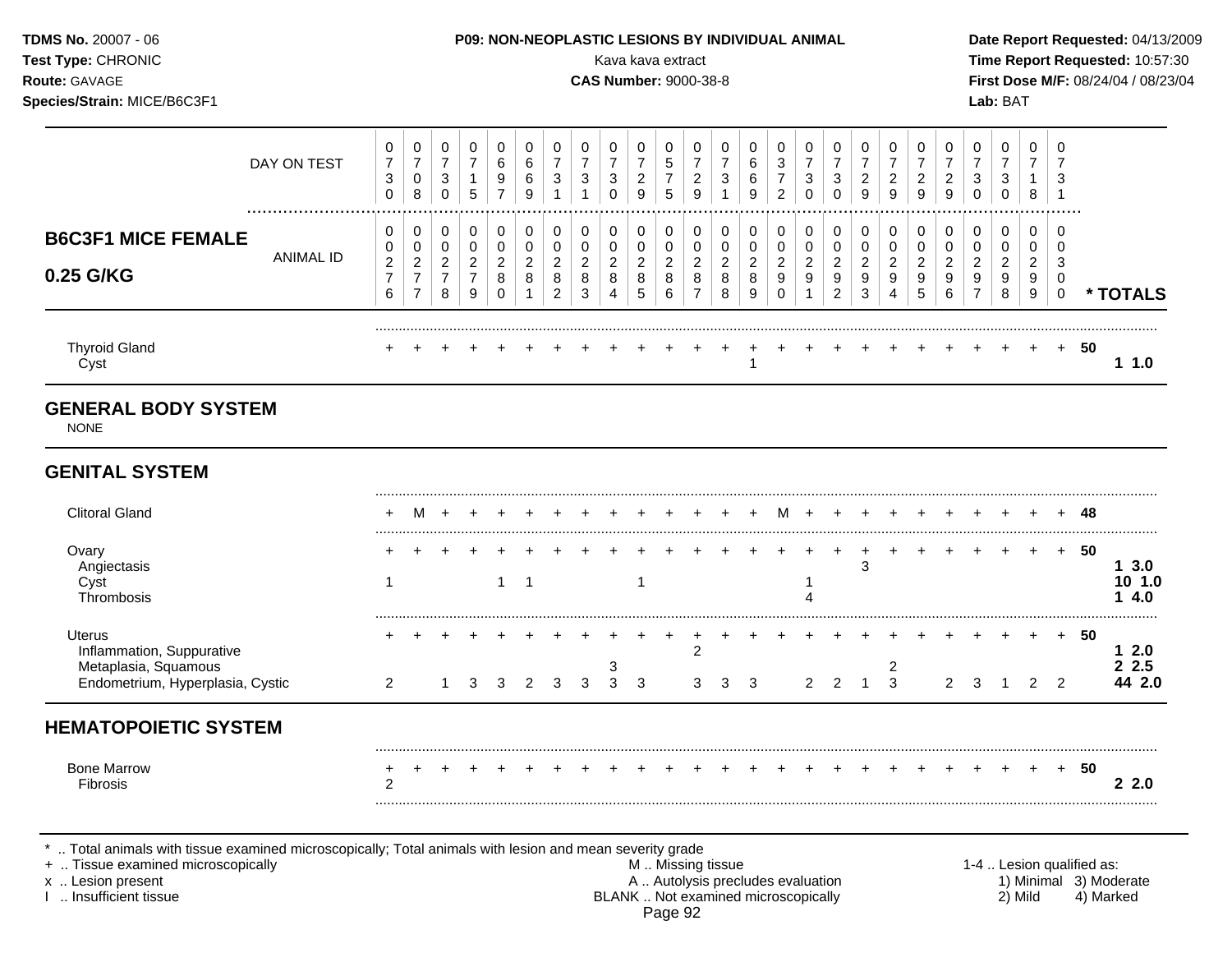| TDMS No. 20007 - 06<br>Test Type: CHRONIC<br>Route: GAVAGE<br>Species/Strain: MICE/B6C3F1         |                  |                                                           |                                                                  |                                                                  |                                                         |                                                            |                                                                |                                                                              |                                                                            | Kava kava extract<br><b>CAS Number: 9000-38-8</b>                 |                                                                   |                                                    | P09: NON-NEOPLASTIC LESIONS BY INDIVIDUAL ANIMAL                         |                                                          |                                                                 |                                                                    |                                                                          |                                                                           |                                                               |                                                                                |                                                                      |                                                                     |                                                                             | Lab: BAT                                                              |                                                  |                                                                 |     | Date Report Requested: 04/13/2009<br>Time Report Requested: 10:57:30<br>First Dose M/F: 08/24/04 / 08/23/04 |
|---------------------------------------------------------------------------------------------------|------------------|-----------------------------------------------------------|------------------------------------------------------------------|------------------------------------------------------------------|---------------------------------------------------------|------------------------------------------------------------|----------------------------------------------------------------|------------------------------------------------------------------------------|----------------------------------------------------------------------------|-------------------------------------------------------------------|-------------------------------------------------------------------|----------------------------------------------------|--------------------------------------------------------------------------|----------------------------------------------------------|-----------------------------------------------------------------|--------------------------------------------------------------------|--------------------------------------------------------------------------|---------------------------------------------------------------------------|---------------------------------------------------------------|--------------------------------------------------------------------------------|----------------------------------------------------------------------|---------------------------------------------------------------------|-----------------------------------------------------------------------------|-----------------------------------------------------------------------|--------------------------------------------------|-----------------------------------------------------------------|-----|-------------------------------------------------------------------------------------------------------------|
|                                                                                                   | DAY ON TEST      | 0<br>$\boldsymbol{7}$<br>3<br>$\mathbf 0$                 | 0<br>$\overline{7}$<br>$\pmb{0}$<br>8                            | 0<br>$\overline{7}$<br>$\sqrt{3}$<br>$\mathbf 0$                 | 0<br>$\overline{7}$<br>$\mathbf{1}$<br>5                | 0<br>$\,6$<br>$\boldsymbol{9}$<br>$\overline{7}$           | $\pmb{0}$<br>$\,6\,$<br>$\,6\,$<br>9                           | $\mathbf 0$<br>$\boldsymbol{7}$<br>$\ensuremath{\mathsf{3}}$<br>$\mathbf{1}$ | $\mathbf 0$<br>$\overline{7}$<br>$\ensuremath{\mathsf{3}}$<br>$\mathbf{1}$ | $\mathbf 0$<br>$\boldsymbol{7}$<br>$\sqrt{3}$<br>$\mathbf 0$      | $\mathbf 0$<br>$\overline{7}$<br>$\overline{c}$<br>$\overline{9}$ | 0<br>$\,$ 5 $\,$<br>$\overline{7}$<br>5            | $\mathbf 0$<br>$\boldsymbol{7}$<br>$\overline{c}$<br>$\overline{9}$      | 0<br>$\boldsymbol{7}$<br>$\sqrt{3}$<br>$\mathbf{1}$      | $\mathbf 0$<br>$\,6$<br>$\,6$<br>9                              | 0<br>$\ensuremath{\mathsf{3}}$<br>$\overline{7}$<br>$\overline{c}$ | 0<br>$\boldsymbol{7}$<br>$\ensuremath{\mathsf{3}}$<br>$\mathbf 0$        | 0<br>$\boldsymbol{7}$<br>$\mathbf{3}$<br>$\mathbf 0$                      | 0<br>$\overline{7}$<br>$\overline{c}$<br>9                    | $\pmb{0}$<br>$\overline{7}$<br>$\overline{c}$<br>$\boldsymbol{9}$              | 0<br>$\boldsymbol{7}$<br>$\overline{c}$<br>$\mathsf g$               | $\mathbf 0$<br>$\overline{7}$<br>$\overline{c}$<br>$\boldsymbol{9}$ | $\mathbf 0$<br>$\boldsymbol{7}$<br>$\ensuremath{\mathsf{3}}$<br>$\mathbf 0$ | $\mathbf 0$<br>$\overline{7}$<br>$\sqrt{3}$<br>$\mathbf 0$            | 0<br>$\overline{7}$<br>1<br>8                    | $\mathbf 0$<br>$\overline{7}$<br>3<br>$\overline{1}$            |     |                                                                                                             |
| <b>B6C3F1 MICE FEMALE</b><br>0.25 G/KG                                                            | <b>ANIMAL ID</b> | 0<br>$\pmb{0}$<br>$\boldsymbol{2}$<br>$\overline{7}$<br>6 | 0<br>$\pmb{0}$<br>$\sqrt{2}$<br>$\overline{7}$<br>$\overline{7}$ | 0<br>$\pmb{0}$<br>$\overline{c}$<br>$\overline{\mathbf{7}}$<br>8 | 0<br>$\pmb{0}$<br>$\overline{c}$<br>$\overline{7}$<br>9 | $\pmb{0}$<br>$\pmb{0}$<br>$\overline{c}$<br>8<br>$\pmb{0}$ | $\pmb{0}$<br>$\pmb{0}$<br>$\boldsymbol{2}$<br>8<br>$\mathbf 1$ | 0<br>$\pmb{0}$<br>$\overline{c}$<br>$\bf 8$<br>$\overline{2}$                | $\mathbf 0$<br>$\pmb{0}$<br>$\boldsymbol{2}$<br>$\,8\,$<br>$\sqrt{3}$      | $\pmb{0}$<br>$\pmb{0}$<br>$\boldsymbol{2}$<br>8<br>$\overline{4}$ | $\pmb{0}$<br>$\mathbf 0$<br>$\overline{c}$<br>$\bf 8$<br>5        | 0<br>$\pmb{0}$<br>$\sqrt{2}$<br>$\,8\,$<br>$\,6\,$ | $\mathbf 0$<br>$\pmb{0}$<br>$\boldsymbol{2}$<br>$\bf8$<br>$\overline{7}$ | $\pmb{0}$<br>$\pmb{0}$<br>$\overline{c}$<br>$\,8\,$<br>8 | $\,0\,$<br>$\pmb{0}$<br>$\overline{2}$<br>8<br>$\boldsymbol{9}$ | 0<br>0<br>$\overline{c}$<br>$\boldsymbol{9}$<br>$\mathbf 0$        | 0<br>$\mathbf 0$<br>$\boldsymbol{2}$<br>$\boldsymbol{9}$<br>$\mathbf{1}$ | $\,0\,$<br>$\pmb{0}$<br>$\boldsymbol{2}$<br>$\mathsf g$<br>$\overline{c}$ | $\pmb{0}$<br>$\pmb{0}$<br>$\overline{c}$<br>9<br>$\mathbf{3}$ | $\pmb{0}$<br>$\pmb{0}$<br>$\overline{c}$<br>$\boldsymbol{9}$<br>$\overline{4}$ | 0<br>$\mathsf 0$<br>$\overline{c}$<br>$\boldsymbol{9}$<br>$\sqrt{5}$ | $\pmb{0}$<br>$\pmb{0}$<br>$\boldsymbol{2}$<br>$9\,$<br>$\,6\,$      | $\pmb{0}$<br>$\pmb{0}$<br>$\boldsymbol{2}$<br>9<br>$\overline{7}$           | $\mathbf 0$<br>$\pmb{0}$<br>$\boldsymbol{2}$<br>$\boldsymbol{9}$<br>8 | 0<br>$\mathbf 0$<br>$\overline{c}$<br>9<br>$9\,$ | $\Omega$<br>$\mathbf 0$<br>3<br>$\Omega$<br>$\mathsf{O}\xspace$ |     | * TOTALS                                                                                                    |
| Lymph Node<br>Mediastinal, Hyperplasia, Plasma Cell                                               |                  |                                                           |                                                                  |                                                                  |                                                         |                                                            | $\ddot{}$                                                      |                                                                              |                                                                            |                                                                   |                                                                   |                                                    |                                                                          |                                                          |                                                                 |                                                                    |                                                                          |                                                                           |                                                               |                                                                                |                                                                      |                                                                     |                                                                             |                                                                       | $+$                                              |                                                                 | 3   | 13.0                                                                                                        |
| Lymph Node, Mandibular<br>Hyperplasia, Lymphoid                                                   |                  | $\mathfrak{p}$                                            |                                                                  |                                                                  |                                                         |                                                            |                                                                |                                                                              | 3                                                                          |                                                                   |                                                                   |                                                    |                                                                          |                                                          |                                                                 | м                                                                  |                                                                          |                                                                           |                                                               |                                                                                |                                                                      |                                                                     |                                                                             |                                                                       | $\ddot{}$                                        | $+$                                                             | 49  | 4 2.0                                                                                                       |
| Lymph Node, Mesenteric<br>Hyperplasia, Plasma Cell                                                |                  |                                                           |                                                                  |                                                                  |                                                         |                                                            |                                                                |                                                                              |                                                                            |                                                                   |                                                                   |                                                    |                                                                          |                                                          |                                                                 |                                                                    |                                                                          |                                                                           |                                                               |                                                                                |                                                                      |                                                                     |                                                                             |                                                                       |                                                  | $+$                                                             | 50  | 13.0                                                                                                        |
| Spleen<br>Hematopoietic Cell Proliferation<br>Hyperplasia, Lymphoid<br>Lymphoid Follicle, Atrophy |                  | $\overline{2}$                                            |                                                                  |                                                                  | 3                                                       | $\overline{2}$                                             |                                                                |                                                                              | $\overline{2}$                                                             | $\mathbf{1}$                                                      | -1                                                                |                                                    | $\overline{2}$<br>2                                                      | 2                                                        |                                                                 |                                                                    | $\mathbf{1}$                                                             |                                                                           |                                                               | $\overline{2}$                                                                 | $\overline{1}$                                                       | $\overline{1}$                                                      | 2                                                                           |                                                                       |                                                  | $\mathbf{1}$                                                    | 48  | 24 1.8<br>6 1.8<br>2.2.0                                                                                    |
| Thymus<br>Atrophy                                                                                 |                  | $\mathbf{1}$                                              |                                                                  | $\overline{4}$                                                   | $\mathbf{1}$                                            | 2                                                          |                                                                |                                                                              | 4                                                                          | 3                                                                 | $\overline{1}$                                                    | $\overline{c}$                                     | $\mathbf{1}$                                                             | $\mathbf{1}$                                             | 4                                                               |                                                                    | $\overline{2}$                                                           | $\overline{4}$                                                            | $\mathbf{1}$                                                  | 2                                                                              | $\overline{2}$                                                       | 2                                                                   | $\overline{1}$                                                              | $\overline{\mathbf{1}}$                                               |                                                  | $\ddot{}$<br>$\mathbf{1}$                                       | 50  | 44 2.1                                                                                                      |
| <b>INTEGUMENTARY SYSTEM</b>                                                                       |                  |                                                           |                                                                  |                                                                  |                                                         |                                                            |                                                                |                                                                              |                                                                            |                                                                   |                                                                   |                                                    |                                                                          |                                                          |                                                                 |                                                                    |                                                                          |                                                                           |                                                               |                                                                                |                                                                      |                                                                     |                                                                             |                                                                       |                                                  |                                                                 |     |                                                                                                             |
| <b>Mammary Gland</b>                                                                              |                  |                                                           | м                                                                | $\pm$                                                            |                                                         |                                                            |                                                                |                                                                              |                                                                            |                                                                   |                                                                   |                                                    |                                                                          |                                                          |                                                                 |                                                                    |                                                                          |                                                                           |                                                               |                                                                                |                                                                      |                                                                     |                                                                             |                                                                       |                                                  |                                                                 | -49 |                                                                                                             |
| Skin<br>Ulcer<br>Subcutaneous Tissue, Fibrosis                                                    |                  |                                                           |                                                                  |                                                                  |                                                         |                                                            | $\overline{4}$                                                 |                                                                              | $\overline{2}$                                                             |                                                                   |                                                                   |                                                    |                                                                          |                                                          |                                                                 |                                                                    |                                                                          |                                                                           |                                                               |                                                                                |                                                                      |                                                                     |                                                                             | $\ddot{}$                                                             | $+$                                              | $+$                                                             | 50  | 14.0<br>12.0                                                                                                |

.........................................................................................................................................................................................................

\* .. Total animals with tissue examined microscopically; Total animals with lesion and mean severity grade

- + .. Tissue examined microscopically M .. Missing tissue 1-4 .. Lesion qualified as: x .. Lesion present **A .. Autolysis precludes evaluation** A .. Autolysis precludes evaluation 1) Minimal 3) Moderate I .. Insufficient tissue BLANK .. Not examined microscopically 2) Mild 4) Marked Page 93
-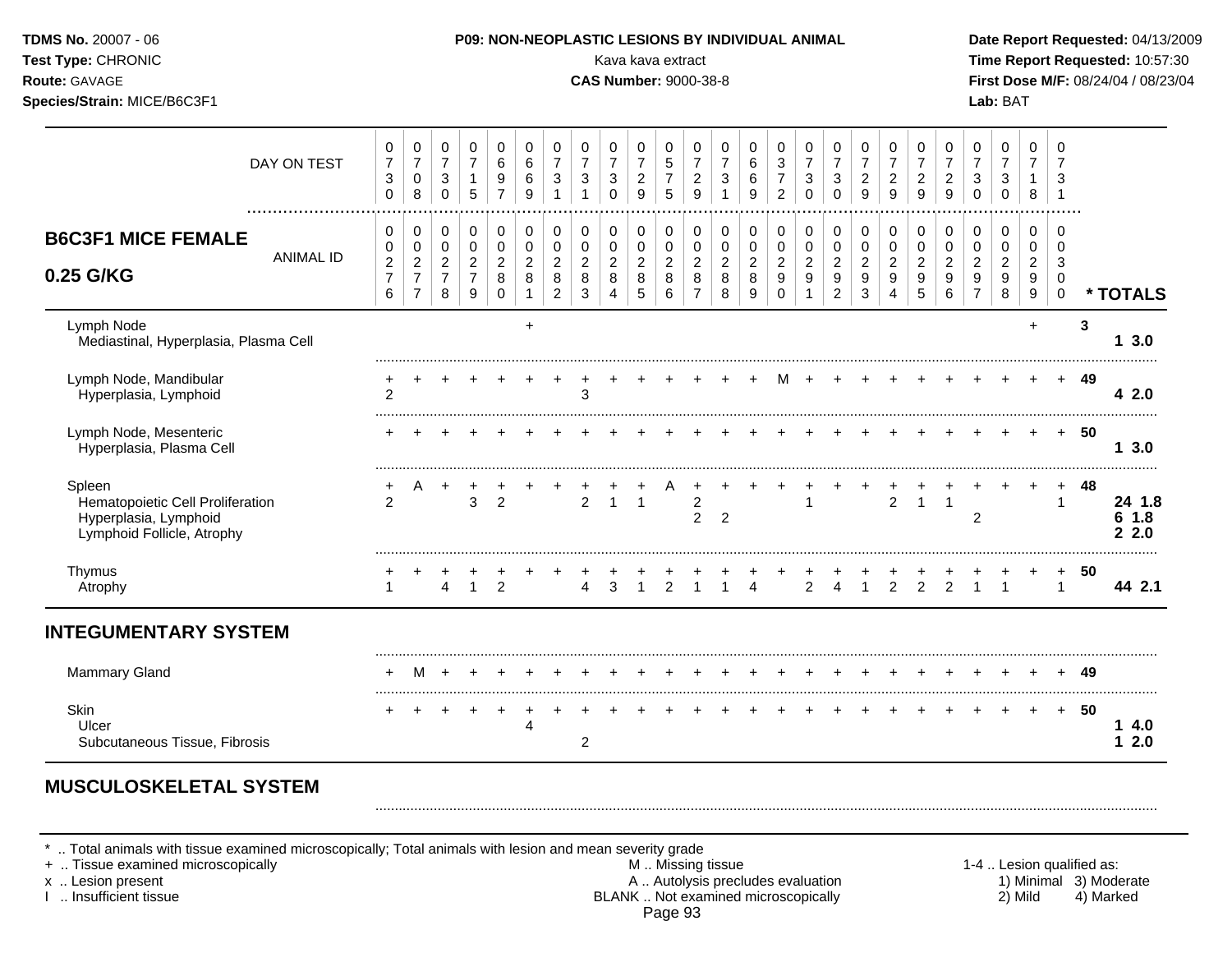| Test Type: CHRONIC<br>Route: GAVAGE<br>Species/Strain: MICE/B6C3F1                                  |                  |                                                                 |                                                                      |                                                    |                                                                   |                                                     |                                         |                                                                 |                                                             | Kava kava extract<br><b>CAS Number: 9000-38-8</b> |                                            |                                                        |                                                         |                                                   |                               |                                                   |                                                 |                                                                 |                                                     |                                            |                                                     |                                                      |                                                         | Lab: BAT                                                   |                                                          |                                         |             | Time Report Requested: 10:57:30<br>First Dose M/F: 08/24/04 / 08/23/04 |
|-----------------------------------------------------------------------------------------------------|------------------|-----------------------------------------------------------------|----------------------------------------------------------------------|----------------------------------------------------|-------------------------------------------------------------------|-----------------------------------------------------|-----------------------------------------|-----------------------------------------------------------------|-------------------------------------------------------------|---------------------------------------------------|--------------------------------------------|--------------------------------------------------------|---------------------------------------------------------|---------------------------------------------------|-------------------------------|---------------------------------------------------|-------------------------------------------------|-----------------------------------------------------------------|-----------------------------------------------------|--------------------------------------------|-----------------------------------------------------|------------------------------------------------------|---------------------------------------------------------|------------------------------------------------------------|----------------------------------------------------------|-----------------------------------------|-------------|------------------------------------------------------------------------|
|                                                                                                     | DAY ON TEST      | 0<br>$\overline{7}$<br>$\ensuremath{\mathsf{3}}$<br>$\mathbf 0$ | 0<br>$\overline{7}$<br>$\mathbf 0$<br>8                              | 0<br>$\overline{7}$<br>$\mathbf{3}$<br>$\mathbf 0$ | 0<br>$\overline{7}$<br>$\mathbf{1}$<br>5                          | 0<br>6<br>9<br>$\overline{7}$                       | $\mathbf 0$<br>$\,6\,$<br>$\,6\,$<br>9  | 0<br>$\overline{7}$<br>$\sqrt{3}$<br>$\mathbf{1}$               | 0<br>$\overline{7}$<br>$\mathbf{3}$<br>$\mathbf{1}$         | 0<br>$\overline{7}$<br>3<br>$\Omega$              | 0<br>$\overline{7}$<br>$\overline{c}$<br>9 | 0<br>$\sqrt{5}$<br>$\overline{7}$<br>5                 | 0<br>$\overline{7}$<br>$\frac{2}{9}$                    | 0<br>$\overline{7}$<br>$\sqrt{3}$<br>$\mathbf{1}$ | 0<br>6<br>$\,6$<br>9          | 0<br>3<br>$\overline{7}$<br>$\overline{2}$        | 0<br>$\overline{7}$<br>3<br>$\Omega$            | 0<br>$\overline{7}$<br>$\ensuremath{\mathsf{3}}$<br>$\mathbf 0$ | 0<br>$\overline{7}$<br>$\overline{\mathbf{c}}$<br>9 | 0<br>$\overline{7}$<br>$\overline{c}$<br>9 | 0<br>$\overline{7}$<br>$\overline{\mathbf{c}}$<br>9 | $\mathbf 0$<br>$\overline{7}$<br>$\overline{a}$<br>9 | 0<br>$\overline{7}$<br>$\mathsf 3$<br>$\mathbf 0$       | 0<br>$\overline{7}$<br>$\sqrt{3}$<br>$\mathbf 0$           | $\mathbf 0$<br>$\overline{7}$<br>$\mathbf{1}$<br>$\bf 8$ | $\mathbf 0$<br>7<br>3<br>$\overline{1}$ |             |                                                                        |
| <b>B6C3F1 MICE FEMALE</b><br>0.25 G/KG                                                              | <b>ANIMAL ID</b> | 0<br>0<br>$\boldsymbol{2}$<br>$\overline{7}$<br>$6\phantom{1}$  | 0<br>$\pmb{0}$<br>$\overline{2}$<br>$\overline{7}$<br>$\overline{7}$ | 0<br>0<br>$\overline{a}$<br>$\overline{7}$<br>8    | $\pmb{0}$<br>$\mathbf 0$<br>$\overline{c}$<br>$\overline{7}$<br>9 | $\mathbf 0$<br>0<br>$\overline{2}$<br>8<br>$\Omega$ | 0<br>$\mathbf 0$<br>$\overline{2}$<br>8 | $\pmb{0}$<br>$\pmb{0}$<br>$\overline{2}$<br>8<br>$\overline{2}$ | 0<br>$\pmb{0}$<br>$\overline{c}$<br>$\,8\,$<br>$\mathbf{3}$ | 0<br>0<br>$\overline{2}$<br>8<br>4                | 0<br>0<br>$\overline{c}$<br>8<br>5         | $\mathbf 0$<br>$\mathsf 0$<br>$\overline{c}$<br>8<br>6 | 0<br>$\pmb{0}$<br>$\overline{c}$<br>8<br>$\overline{7}$ | 0<br>$\mathbf 0$<br>$\overline{2}$<br>8<br>8      | 0<br>$\pmb{0}$<br>2<br>8<br>9 | 0<br>$\pmb{0}$<br>$\overline{c}$<br>9<br>$\Omega$ | $\mathbf 0$<br>$\pmb{0}$<br>$\overline{c}$<br>9 | 0<br>0<br>$\overline{c}$<br>9<br>$\overline{2}$                 | 0<br>$\mathbf 0$<br>2<br>9<br>3                     | 0<br>0<br>2<br>9<br>4                      | 0<br>0<br>$\overline{2}$<br>9<br>5                  | 0<br>0<br>$\overline{2}$<br>9<br>6                   | 0<br>$\pmb{0}$<br>$\overline{c}$<br>9<br>$\overline{7}$ | $\mathbf 0$<br>$\pmb{0}$<br>$\overline{2}$<br>9<br>$\,8\,$ | 0<br>0<br>$\overline{2}$<br>9<br>9                       | 0<br>0<br>3<br>0<br>$\mathbf 0$         |             | * TOTALS                                                               |
| Bone<br><b>Fibrosis</b><br>Joint, Inflammation, Chronic                                             |                  |                                                                 |                                                                      |                                                    |                                                                   |                                                     |                                         |                                                                 |                                                             |                                                   |                                            |                                                        |                                                         | 2                                                 |                               |                                                   | 2                                               |                                                                 | 1                                                   |                                            | $\overline{2}$                                      |                                                      |                                                         | $\mathbf{1}$                                               | 3                                                        | $\ddot{}$<br>2                          | 50          | 8 1.9<br>11.0                                                          |
| <b>Skeletal Muscle</b>                                                                              |                  |                                                                 |                                                                      |                                                    |                                                                   |                                                     |                                         |                                                                 |                                                             |                                                   |                                            |                                                        |                                                         |                                                   | $\ddot{}$                     |                                                   |                                                 |                                                                 |                                                     |                                            |                                                     |                                                      |                                                         |                                                            |                                                          |                                         | $\mathbf 1$ |                                                                        |
| <b>NERVOUS SYSTEM</b>                                                                               |                  |                                                                 |                                                                      |                                                    |                                                                   |                                                     |                                         |                                                                 |                                                             |                                                   |                                            |                                                        |                                                         |                                                   |                               |                                                   |                                                 |                                                                 |                                                     |                                            |                                                     |                                                      |                                                         |                                                            |                                                          |                                         |             |                                                                        |
| <b>Brain</b>                                                                                        |                  |                                                                 |                                                                      |                                                    |                                                                   |                                                     |                                         |                                                                 |                                                             |                                                   |                                            |                                                        |                                                         |                                                   |                               |                                                   |                                                 |                                                                 |                                                     |                                            |                                                     |                                                      |                                                         |                                                            |                                                          |                                         | + 50        |                                                                        |
| <b>RESPIRATORY SYSTEM</b>                                                                           |                  |                                                                 |                                                                      |                                                    |                                                                   |                                                     |                                         |                                                                 |                                                             |                                                   |                                            |                                                        |                                                         |                                                   |                               |                                                   |                                                 |                                                                 |                                                     |                                            |                                                     |                                                      |                                                         |                                                            |                                                          |                                         |             |                                                                        |
| Lung<br>Inflammation, Acute<br>Metaplasia, Osseous<br>Mineralization                                |                  |                                                                 | $\overline{c}$<br>1                                                  |                                                    |                                                                   |                                                     |                                         |                                                                 |                                                             |                                                   |                                            |                                                        |                                                         |                                                   |                               |                                                   |                                                 |                                                                 |                                                     |                                            |                                                     |                                                      |                                                         |                                                            |                                                          |                                         | + 50        | 12.0<br>11.0<br>1.0                                                    |
| Alveolar Epithelium, Hyperplasia<br>Alveolus, Infiltration Cellular, Histiocyte<br>Serosa, Fibrosis |                  |                                                                 |                                                                      | $\overline{2}$                                     |                                                                   |                                                     |                                         |                                                                 |                                                             |                                                   |                                            |                                                        |                                                         |                                                   |                               |                                                   |                                                 |                                                                 |                                                     |                                            |                                                     |                                                      |                                                         |                                                            |                                                          |                                         |             | 1.0<br>12.0<br>1 1.0                                                   |
| Nose<br>Inflammation, Chronic                                                                       |                  |                                                                 |                                                                      |                                                    |                                                                   |                                                     |                                         |                                                                 |                                                             |                                                   | $\ddot{}$                                  |                                                        | $\ddot{}$                                               |                                                   |                               |                                                   |                                                 |                                                                 |                                                     |                                            |                                                     |                                                      |                                                         |                                                            | $\pm$                                                    |                                         | + 50        | 2, 1.0                                                                 |
| Trachea<br>Inflammation, Chronic                                                                    |                  |                                                                 |                                                                      |                                                    |                                                                   |                                                     |                                         |                                                                 |                                                             |                                                   |                                            |                                                        |                                                         |                                                   |                               |                                                   |                                                 |                                                                 |                                                     |                                            |                                                     |                                                      |                                                         |                                                            |                                                          | $+$                                     | - 50        | 11.0                                                                   |

\* .. Total animals with tissue examined microscopically; Total animals with lesion and mean severity grade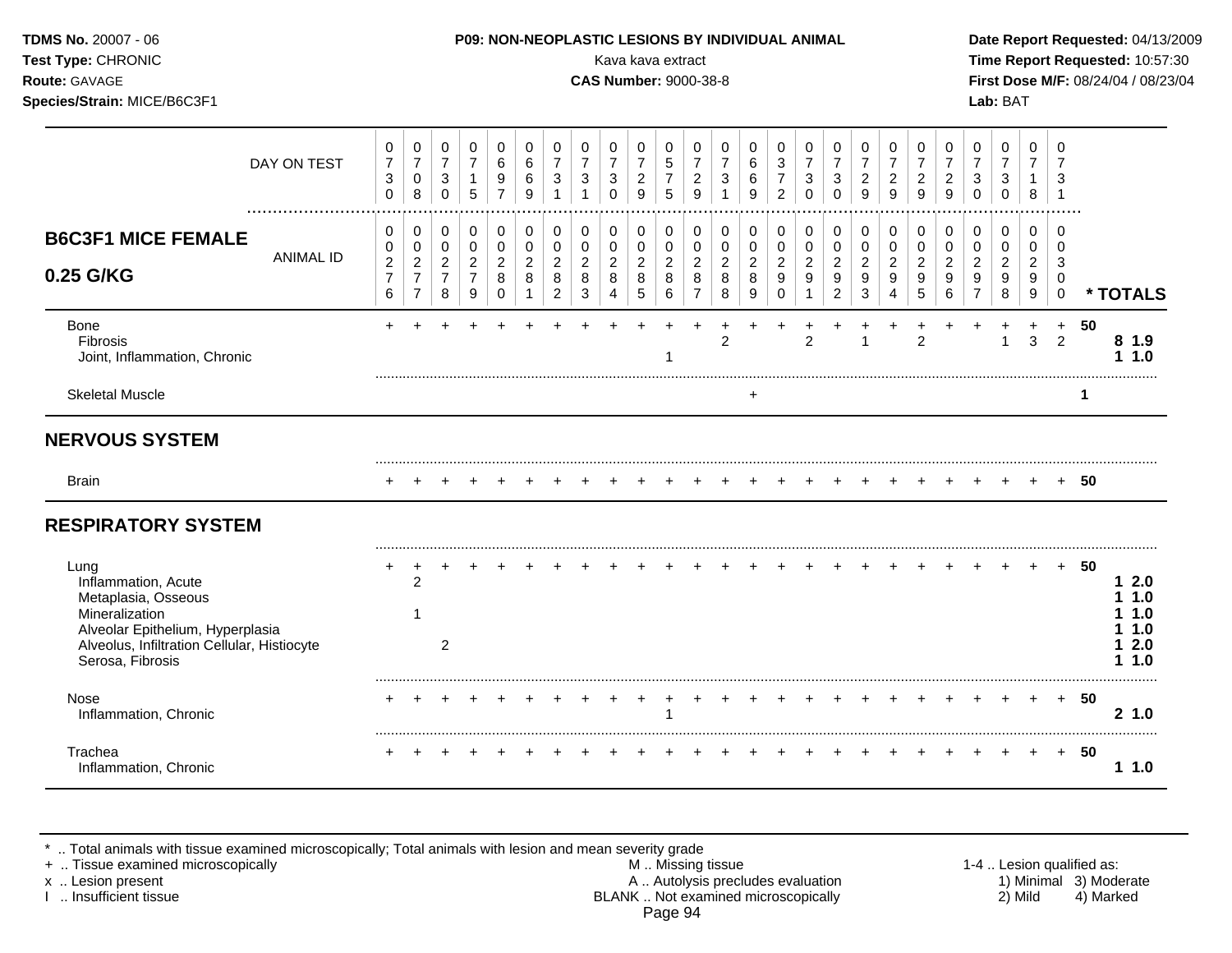**Test Type:** CHRONIC Kava kava extract **Time Report Requested:** 10:57:30 **Route:** GAVAGE **CAS Number:** 9000-38-8 **First Dose M/F:** 08/24/04 / 08/23/04 **Species/Strain:** MICE/B6C3F1 **Lab:** BAT

|                                                                                                        | DAY ON TEST      | 0<br>$\boldsymbol{7}$<br>$\mathbf{3}$<br>$\mathbf 0$ | 0<br>$\boldsymbol{7}$<br>$\mathsf{O}\xspace$<br>8              | 0<br>$\boldsymbol{7}$<br>$\sqrt{3}$<br>$\mathbf 0$    | 0<br>$\overline{7}$<br>1<br>5                         | 0<br>6<br>9<br>$\overline{7}$                       | 0<br>$\,6$<br>6<br>9                    | 0<br>$\overline{7}$<br>$\sqrt{3}$               | 0<br>$\overline{7}$<br>$\mathbf{3}$                   | 0<br>$\boldsymbol{7}$<br>$\mathbf{3}$<br>$\Omega$ | 0<br>$\boldsymbol{7}$<br>$\sqrt{2}$<br>9                    | 0<br>$\sqrt{5}$<br>$\boldsymbol{7}$<br>5   | 0<br>$\overline{7}$<br>$\sqrt{2}$<br>9                | 0<br>$\overline{7}$<br>$\sqrt{3}$                | 0<br>$\,6\,$<br>$\,6\,$<br>9                       | 0<br>$\mathbf{3}$<br>$\overline{7}$<br>$\overline{c}$                  | 0<br>$\overline{7}$<br>3<br>$\Omega$                                 | 0<br>$\boldsymbol{7}$<br>$\mathbf 3$<br>$\Omega$        | 0<br>$\boldsymbol{7}$<br>$\overline{c}$<br>9              | 0<br>$\overline{7}$<br>$\overline{c}$<br>9 | 0<br>$\overline{7}$<br>$\boldsymbol{2}$<br>9             | 0<br>$\overline{7}$<br>$\overline{c}$<br>9        | 0<br>$\overline{7}$<br>$\mathbf{3}$<br>$\mathbf 0$  | 0<br>$\boldsymbol{7}$<br>$\mathbf{3}$<br>0        | 0<br>$\overline{7}$<br>$\mathbf 1$<br>8 | 0<br>$\overline{7}$<br>3               |    |                                              |
|--------------------------------------------------------------------------------------------------------|------------------|------------------------------------------------------|----------------------------------------------------------------|-------------------------------------------------------|-------------------------------------------------------|-----------------------------------------------------|-----------------------------------------|-------------------------------------------------|-------------------------------------------------------|---------------------------------------------------|-------------------------------------------------------------|--------------------------------------------|-------------------------------------------------------|--------------------------------------------------|----------------------------------------------------|------------------------------------------------------------------------|----------------------------------------------------------------------|---------------------------------------------------------|-----------------------------------------------------------|--------------------------------------------|----------------------------------------------------------|---------------------------------------------------|-----------------------------------------------------|---------------------------------------------------|-----------------------------------------|----------------------------------------|----|----------------------------------------------|
| <b>B6C3F1 MICE FEMALE</b><br>0.25 G/KG                                                                 | <b>ANIMAL ID</b> | 0<br>0<br>$\overline{c}$<br>$\overline{7}$<br>6      | 0<br>0<br>$\boldsymbol{2}$<br>$\overline{7}$<br>$\overline{7}$ | 0<br>$\mathbf 0$<br>$\sqrt{2}$<br>$\overline{7}$<br>8 | 0<br>$\mathbf 0$<br>$\sqrt{2}$<br>$\overline{7}$<br>9 | 0<br>$\mathbf 0$<br>$\overline{2}$<br>8<br>$\Omega$ | 0<br>$\mathbf 0$<br>$\overline{c}$<br>8 | 0<br>0<br>$\overline{2}$<br>8<br>$\overline{2}$ | 0<br>$\pmb{0}$<br>$\overline{2}$<br>8<br>$\mathbf{3}$ | 0<br>0<br>$\overline{a}$<br>8<br>$\overline{4}$   | 0<br>$\pmb{0}$<br>$\boldsymbol{2}$<br>$\bf 8$<br>$\sqrt{5}$ | 0<br>$\pmb{0}$<br>$\overline{c}$<br>8<br>6 | 0<br>0<br>$\overline{c}$<br>$\,8\,$<br>$\overline{7}$ | 0<br>$\pmb{0}$<br>$\overline{c}$<br>$\bf 8$<br>8 | 0<br>$\pmb{0}$<br>$_{\rm 2}^2$<br>$\boldsymbol{9}$ | 0<br>$\pmb{0}$<br>$\begin{array}{c} 2 \\ 9 \end{array}$<br>$\mathbf 0$ | 0<br>$\pmb{0}$<br>$\overline{2}$<br>$\boldsymbol{9}$<br>$\mathbf{1}$ | 0<br>$\pmb{0}$<br>$\overline{c}$<br>9<br>$\overline{c}$ | 0<br>$\pmb{0}$<br>$\overline{2}$<br>$\boldsymbol{9}$<br>3 | 0<br>0<br>$\overline{2}$<br>9<br>4         | $\Omega$<br>0<br>$\overline{c}$<br>$\boldsymbol{9}$<br>5 | 0<br>0<br>$\overline{2}$<br>$\boldsymbol{9}$<br>6 | 0<br>0<br>$\overline{2}$<br>$9\,$<br>$\overline{7}$ | 0<br>0<br>$\overline{c}$<br>$\boldsymbol{9}$<br>8 | 0<br>0<br>$\overline{2}$<br>9<br>9      | $\Omega$<br>0<br>3<br>0<br>$\mathbf 0$ |    | * TOTALS                                     |
| <b>SPECIAL SENSES SYSTEM</b>                                                                           |                  |                                                      |                                                                |                                                       |                                                       |                                                     |                                         |                                                 |                                                       |                                                   |                                                             |                                            |                                                       |                                                  |                                                    |                                                                        |                                                                      |                                                         |                                                           |                                            |                                                          |                                                   |                                                     |                                                   |                                         |                                        |    |                                              |
| Eye                                                                                                    |                  |                                                      |                                                                |                                                       |                                                       |                                                     |                                         |                                                 |                                                       |                                                   |                                                             |                                            |                                                       |                                                  |                                                    |                                                                        |                                                                      |                                                         |                                                           |                                            |                                                          |                                                   |                                                     |                                                   |                                         |                                        | 50 |                                              |
| <b>Harderian Gland</b><br>Hyperplasia<br>Infiltration Cellular, Mononuclear Cell                       |                  | 1                                                    |                                                                |                                                       |                                                       |                                                     | 1                                       | $\overline{c}$<br>$\overline{1}$                | 1                                                     |                                                   |                                                             |                                            |                                                       |                                                  |                                                    | M                                                                      | $\ddot{}$<br>$\overline{\mathbf{c}}$<br>$\mathbf{1}$                 |                                                         |                                                           |                                            |                                                          |                                                   |                                                     |                                                   |                                         | $\ddot{}$<br>$\overline{1}$            | 49 | 4 1.5<br>42 1.0                              |
| <b>URINARY SYSTEM</b>                                                                                  |                  |                                                      |                                                                |                                                       |                                                       |                                                     |                                         |                                                 |                                                       |                                                   |                                                             |                                            |                                                       |                                                  |                                                    |                                                                        |                                                                      |                                                         |                                                           |                                            |                                                          |                                                   |                                                     |                                                   |                                         |                                        |    |                                              |
| Kidney<br><b>Amyloid Deposition</b><br>Hydronephrosis<br>Inflammation                                  |                  |                                                      | 2                                                              |                                                       |                                                       |                                                     |                                         |                                                 |                                                       |                                                   |                                                             |                                            |                                                       |                                                  |                                                    |                                                                        |                                                                      |                                                         |                                                           |                                            |                                                          |                                                   |                                                     |                                                   |                                         |                                        | 50 | 2, 1.0<br>4.0<br>2.0                         |
| Metaplasia, Osseous<br>Mineralization<br>Nephropathy<br>Papilla, Necrosis<br>Renal Tubule, Hyperplasia |                  | $\overline{2}$<br>$\overline{2}$                     |                                                                | $\overline{2}$                                        |                                                       | $\overline{2}$                                      |                                         |                                                 |                                                       |                                                   | $\mathbf{1}$                                                |                                            | $\overline{1}$                                        | $\mathbf{1}$<br>$\overline{2}$<br>$\overline{2}$ | 2<br>$\overline{2}$                                |                                                                        | 1                                                                    | -1                                                      | 1                                                         |                                            |                                                          |                                                   |                                                     |                                                   |                                         | $\mathbf 1$<br>1                       |    | 1.0<br>20 1.2<br>25 1.2<br>32.0<br>1.0<br>1. |
| <b>Urinary Bladder</b><br>Infiltration Cellular, Mononuclear Cell<br>Inflammation                      |                  | +<br>$\mathbf{1}$                                    | A                                                              | $\overline{+}$                                        |                                                       |                                                     |                                         |                                                 |                                                       |                                                   |                                                             |                                            |                                                       |                                                  |                                                    | M                                                                      |                                                                      |                                                         |                                                           |                                            |                                                          |                                                   |                                                     |                                                   |                                         | $\ddot{}$<br>$\overline{1}$            | 48 | 34 1.1<br>14.0                               |

\* .. Total animals with tissue examined microscopically; Total animals with lesion and mean severity grade<br>+ .. Tissue examined microscopically

+ .. Tissue examined microscopically examined microscopically **M** .. Missing tissue M .. Missing tissue 1-4 .. Lesion qualified as:<br>A .. Autolysis precludes evaluation 1) Minimal 3) Moderate x .. Lesion present **A .. Autolysis precludes evaluation** A .. Autolysis precludes evaluation 1) Minimal 3) Moderate I .. Insufficient tissue BLANK .. Not examined microscopically 2) Mild 4) Marked Page 95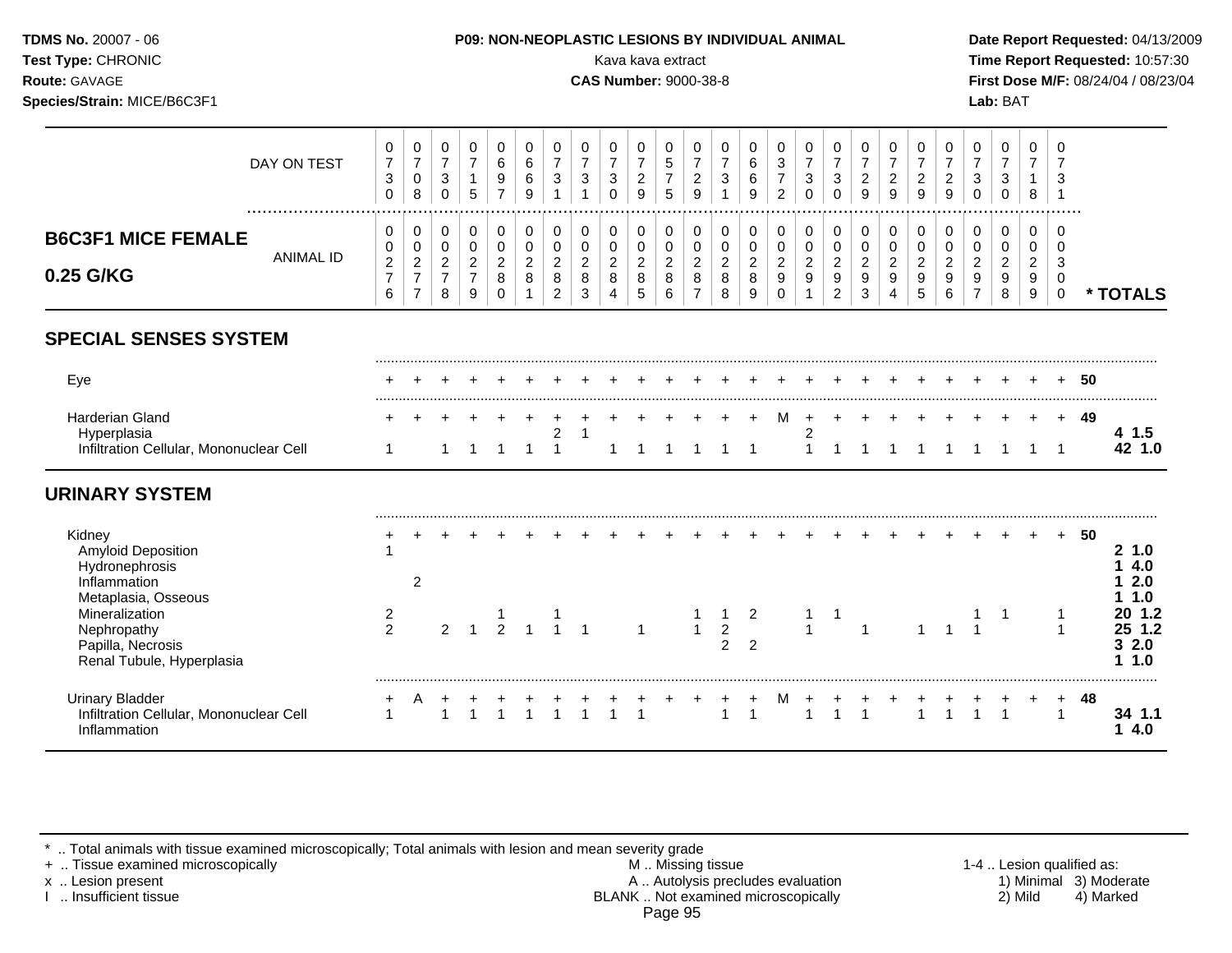| <b>TDMS No. 20007 - 06</b><br><b>Test Type: CHRONIC</b><br><b>Route: GAVAGE</b><br>Species/Strain: MICE/B6C3F1 |             |   |  |  |   |             | Kava kava extract<br><b>CAS Number: 9000-38-8</b> |  |  | <b>P09: NON-NEOPLASTIC LESIONS BY INDIVIDUAL ANIMAL</b> |  |   |   |   |  | Lab: BAT |  | Date Report Requested: 04/13/2009<br>Time Report Requested: 10:57:30<br>First Dose M/F: 08/24/04 / 08/23/04 |  |
|----------------------------------------------------------------------------------------------------------------|-------------|---|--|--|---|-------------|---------------------------------------------------|--|--|---------------------------------------------------------|--|---|---|---|--|----------|--|-------------------------------------------------------------------------------------------------------------|--|
|                                                                                                                | DAY ON TEST | 0 |  |  | 0 | $\mathbf 0$ |                                                   |  |  |                                                         |  | 0 | 0 | 0 |  |          |  |                                                                                                             |  |

|                                                                   | ົ<br>◡<br>0      | 3<br>4                                 | $\sim$<br><u>_</u><br>9 | ົ<br>ັ<br>ັ           | ⌒<br>ັ<br>v           | ◠<br><u>_</u><br>9                   | ັ<br>U           |        | ົ<br>ັ<br>8 | $\sim$ | $\sim$<br><u>_</u><br>9 | ◡            | ົ<br>ັ            | <sup>o</sup><br><u>_</u><br>9 | ັ<br>◡      | ں<br>ν      | ົ<br>ັ           | $\sqrt{2}$<br>ັ | ີ<br>ັ<br>U                  | <sup>o</sup><br>ັ<br>⌒<br>U  | 9                                     | ÷                             | $\sim$          | $\sim$<br><u>_</u><br>9            |                   |
|-------------------------------------------------------------------|------------------|----------------------------------------|-------------------------|-----------------------|-----------------------|--------------------------------------|------------------|--------|-------------|--------|-------------------------|--------------|-------------------|-------------------------------|-------------|-------------|------------------|-----------------|------------------------------|------------------------------|---------------------------------------|-------------------------------|-----------------|------------------------------------|-------------------|
| <br><br><b>B6C3F1 MICE FEMALE</b><br><b>ANIMAL ID</b><br>0.5 G/KG | U<br>U<br>3<br>U | 0<br>0<br>3<br>0<br>$\sim$<br><u>_</u> | ັ<br>$\sim$<br>ັ        | ັ<br>ັ<br>J<br>v<br>4 | ັ<br>u<br>ັ<br>∽<br>ັ | ັ<br>v<br>◠<br>J<br>U<br>$\sim$<br>6 | v<br>◡<br>◡<br>U | ັ<br>ັ | O<br>ັ<br>9 |        | ັບ<br>◡<br>c<br>J       | ັບ<br>J<br>- | v<br>v<br>J<br>ູບ | U<br>◡<br>◡<br>4              | ັ<br>◡<br>◡ | ັ<br>ഄ<br>ס | ◠<br>J<br>o<br>o | ت<br>У          | U<br>U<br>ں<br><u>_</u><br>U | ◡<br>ν<br>⌒<br>ັ<br><u>_</u> | ັ<br>◡<br>ັ<br><u>_</u><br>$\epsilon$ | ັ<br>ັ<br>ັບ<br><u>_</u><br>◡ | Ő<br>$\epsilon$ | 0<br>0<br>J<br><u>_</u><br>∽<br>ັບ | females<br>(cont) |

# **ALIMENTARY SYSTEM**

| Esophagus                                                                   |   |  |   |  |  |  |   |  |                |  |  |  |  |                |
|-----------------------------------------------------------------------------|---|--|---|--|--|--|---|--|----------------|--|--|--|--|----------------|
| Gallbladder                                                                 |   |  |   |  |  |  | M |  |                |  |  |  |  |                |
| Intestine Large, Cecum                                                      |   |  |   |  |  |  |   |  |                |  |  |  |  |                |
| Intestine Large, Colon                                                      |   |  |   |  |  |  |   |  |                |  |  |  |  |                |
| Intestine Large, Rectum                                                     |   |  |   |  |  |  |   |  |                |  |  |  |  |                |
| Intestine Small, Duodenum<br>Epithelium, Hyperplasia                        |   |  |   |  |  |  |   |  |                |  |  |  |  | $\overline{ }$ |
| Intestine Small, Ileum<br>Inflammation, Chronic Active<br>Ulcer             |   |  |   |  |  |  |   |  | $\overline{2}$ |  |  |  |  | $\overline{ }$ |
| Intestine Small, Jejunum<br>Peyer's Patch, Hyperplasia                      |   |  |   |  |  |  |   |  |                |  |  |  |  |                |
| Liver<br>Angiectasis<br><b>Basophilic Focus</b><br>Clear Cell Focus<br>Cyst | X |  | X |  |  |  |   |  |                |  |  |  |  |                |

\* .. Total animals with tissue examined microscopically; Total animals with lesion and mean severity grade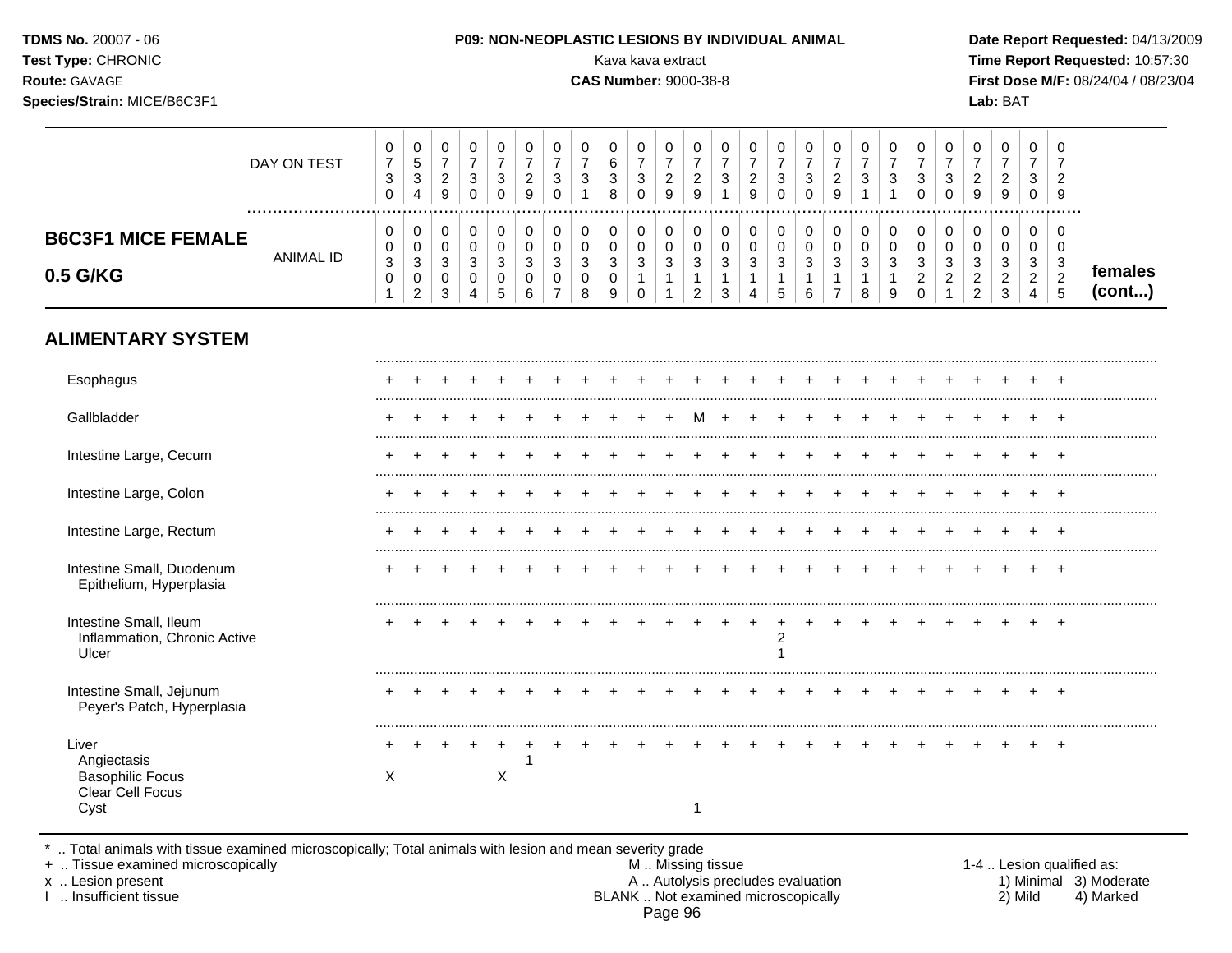| <b>TDMS No.</b> 20007 - 06                       |  |
|--------------------------------------------------|--|
| $T_{\alpha \alpha i}$ $T_{\rm UBA}$ , $C$ ud $C$ |  |

### **P09: NON-NEOPLASTIC LESIONS BY INDIVIDUAL ANIMAL Date Report Requested: 04/13/2009**

**Test Type:** CHRONIC Kava kava extract **Time Report Requested:** 10:57:30 **Route:** GAVAGE **CAS Number:** 9000-38-8 **First Dose M/F:** 08/24/04 / 08/23/04 **Species/Strain:** MICE/B6C3F1 **Lab:** BAT

### Eosinophilic Focus X X X X X X X X X X Fatty Change 2 1 2 2 2 1 2 1 1 2 2 1 1 1 1 1 1 1 1 1 1 Hematopoietic Cell Proliferation 1 1 Infiltration Cellular, Mononuclear Cell 1 1 1 2 1 1 1 1 1 1 1 2 1 1 1 1 1 1 1 1 1 1 1 1 1 Mixed Cell Focus X X X X X X X X X X Necrosis 1 1 1 Tension Lipidosis X X X X X Centrilobular, Hypertrophy 2 2 2 2 2 2 2 2 2 2 2 2 2 2 2 2 2 1 2 2 2 2 2 2 2 ......................................................................................................................................................................................................... Mesentery + + + Fat, Necrosis 2 3 3 ......................................................................................................................................................................................................... Pancreas + + + + + + + + + + + + + + + + + + + + + + + + + Acinus, Atrophy Acinus, Vacuolization Cytoplasmic Duct, Cyst ......................................................................................................................................................................................................... Salivary Glands + + + + + + + + + + + + + + + + + + + + + + + + + Infiltration Cellular, Mononuclear Cell 1 1 1 1 1 1 1 1 2 1 1 1 1 1 1 1 1 1 1 Duct, Submandibular Gland, Hyperplasia 2 ......................................................................................................................................................................................................... Stomach, Forestomach Erosion 3 Inflammation, Chronic **1** 1 3 3 3 ulcer the contract of the contract of the contract of the contract of the contract of the contract of the contract of the contract of the contract of the contract of the contract of the contract of the contract of the cont Epithelium, Hyperplasia 2 3 3 2 3 2 2 3 3 2 2 3 3 2 2 3 3 2 2 3 3 2 2 3 3 2 2 3 3 2 2 3 3 2 2 3 3 2 2 3 3 2 2 3 4 2 3 2 2 3 3 2 2 3 3 2 2 3 3 2 2 3 3 2 2 3 3 2 2 3 3 2 2 3 3 2 2 3 3 2 3 2 3 2 3 2 3 2 3 2 3 2 3 2 3 2 3 2 3 ......................................................................................................................................................................................................... Stomach, Glandular Epithelium, Hyperplasia 1 DAY ON TEST  $\Omega$   $\Omega$   $\overline{7}$   $\Omega$   $\Omega$   $\Omega$  ................................................................................................................................................................. **B6C3F1 MICE FEMALE** ANIMAL ID **0.5 G/KG**  $\Omega$  **females (cont...)**

.. Total animals with tissue examined microscopically; Total animals with lesion and mean severity grade<br>Tissue examined microscopically.

+ .. Tissue examined microscopically examined microscopically and the state of the state of the M .. Missing tissue the M .. Missing tissue the matrix of the M .. Missing tissue the matrix of the M .. Lesion qualified as:

x .. Lesion present 1) Minimal 3) Moderate<br>A .. Autolysis precludes evaluation 1 and 1) Minimal 3) Moderate<br>BLANK .. Not examined microscopically 1 and 1) Mild 4) Marked BLANK .. Not examined microscopically Page 97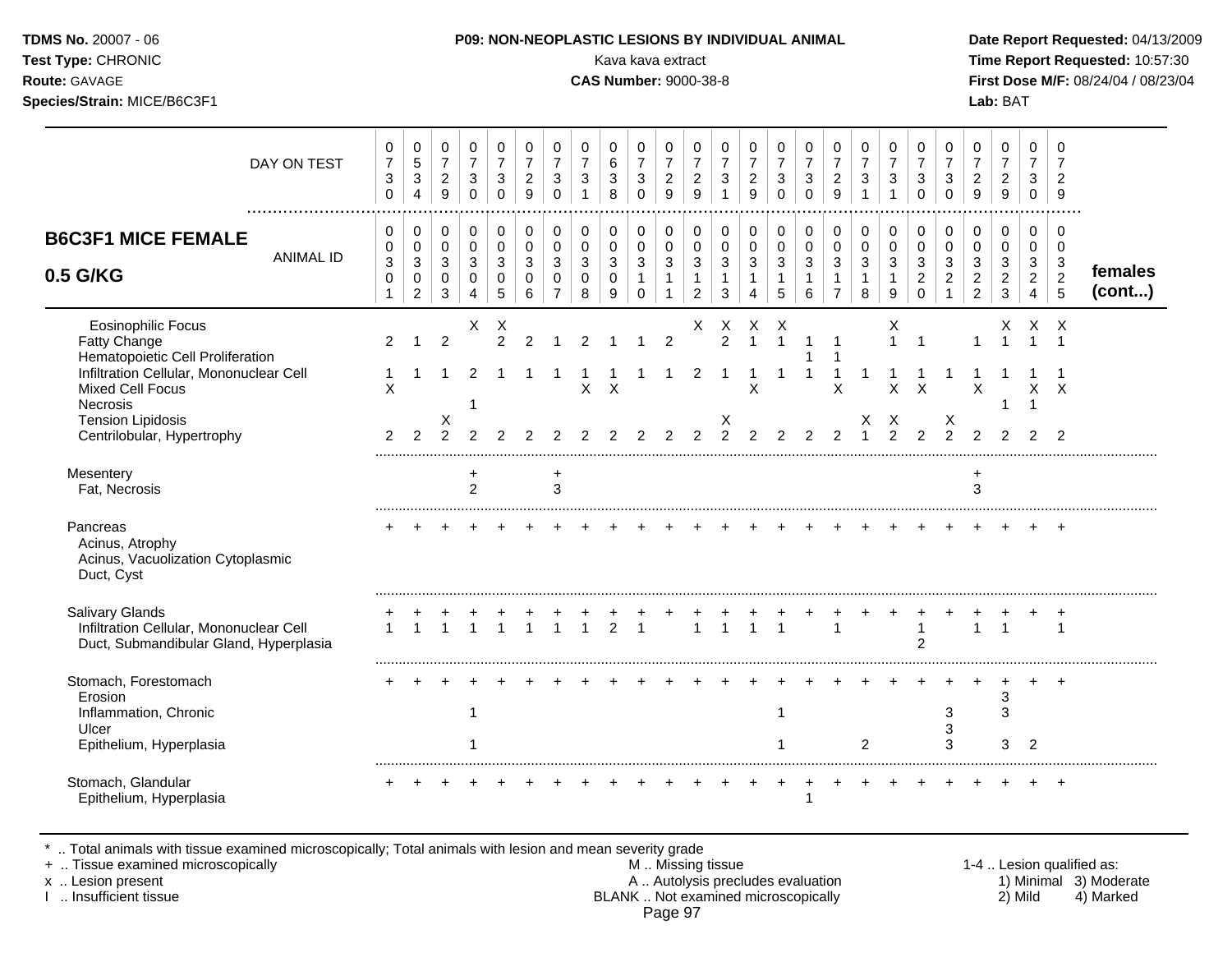|                                                                                                               |                           |                                              |                               |                                         |                                                           |                                                    |                                          |                             |                                                    |                                              |                                            |                                          |                                                     |                                         |                                                    |                                                       |                                                                  |                          |                                                    |                                                  |                               |                                                           |                                         |                                            | Date Report Requested: 04/13/2009                                                             |
|---------------------------------------------------------------------------------------------------------------|---------------------------|----------------------------------------------|-------------------------------|-----------------------------------------|-----------------------------------------------------------|----------------------------------------------------|------------------------------------------|-----------------------------|----------------------------------------------------|----------------------------------------------|--------------------------------------------|------------------------------------------|-----------------------------------------------------|-----------------------------------------|----------------------------------------------------|-------------------------------------------------------|------------------------------------------------------------------|--------------------------|----------------------------------------------------|--------------------------------------------------|-------------------------------|-----------------------------------------------------------|-----------------------------------------|--------------------------------------------|-----------------------------------------------------------------------------------------------|
| 0<br>$\boldsymbol{7}$<br>3<br>0                                                                               | 0<br>5<br>$\sqrt{3}$<br>4 | 0<br>$\boldsymbol{7}$<br>$\overline{a}$<br>9 | 0<br>$\overline{7}$<br>3<br>0 | 0<br>$\overline{7}$<br>3<br>$\mathbf 0$ | 0<br>$\overline{7}$<br>$\overline{c}$<br>$\boldsymbol{9}$ | 0<br>$\boldsymbol{7}$<br>$\sqrt{3}$<br>$\mathbf 0$ | 0<br>$\overline{7}$<br>$\mathbf{3}$<br>1 | 0<br>6<br>$\mathbf{3}$<br>8 | 0<br>$\overline{7}$<br>$\mathbf{3}$<br>$\mathbf 0$ | 0<br>$\boldsymbol{7}$<br>$\overline{2}$<br>9 | 0<br>$\overline{7}$<br>$\overline{c}$<br>9 | 0<br>$\overline{7}$<br>3<br>$\mathbf{1}$ | 0<br>$\overline{7}$<br>$\overline{\mathbf{c}}$<br>9 | 0<br>$\overline{7}$<br>3<br>$\mathbf 0$ | 0<br>$\boldsymbol{7}$<br>$\sqrt{3}$<br>$\mathbf 0$ | 0<br>$\boldsymbol{7}$<br>$\overline{\mathbf{c}}$<br>9 | 0<br>$\boldsymbol{7}$<br>3                                       | 0<br>$\overline{7}$<br>3 | 0<br>$\boldsymbol{7}$<br>$\sqrt{3}$<br>$\mathbf 0$ | 0<br>$\overline{7}$<br>$\sqrt{3}$<br>$\mathbf 0$ | 0<br>7<br>$\overline{a}$<br>9 | 0<br>$\overline{7}$<br>$\overline{c}$<br>$\boldsymbol{9}$ | 0<br>$\overline{7}$<br>3<br>$\mathbf 0$ | 0<br>$\overline{7}$<br>$\overline{2}$<br>9 |                                                                                               |
| 0<br>0                                                                                                        | 0<br>0                    | 0<br>$\mathbf 0$                             | 0<br>$\pmb{0}$                | 0<br>$\pmb{0}$                          | 0<br>$\pmb{0}$                                            | 0<br>$\mathsf{O}\xspace$                           | 0<br>$\pmb{0}$                           | 0<br>0                      | 0<br>$\mathbf 0$                                   | 0<br>$\mathbf 0$                             | 0<br>$\pmb{0}$                             | 0<br>$\pmb{0}$                           | 0<br>$\pmb{0}$                                      | 0<br>$\mathbf 0$                        | 0<br>$\pmb{0}$                                     | 0<br>0                                                | 0<br>0                                                           | 0<br>$\pmb{0}$           | 0<br>$\pmb{0}$                                     | 0<br>$\pmb{0}$                                   | 0<br>$\pmb{0}$                | 0<br>0                                                    | 0<br>$\mathbf 0$                        | 0<br>0                                     |                                                                                               |
| 0<br>1                                                                                                        | 0<br>$\overline{2}$       | 0<br>3                                       | 0<br>4                        | 0<br>5                                  | 0<br>6                                                    | 0<br>$\overline{7}$                                | 0<br>8                                   | 0<br>9                      | $\mathbf 1$<br>$\mathbf 0$                         | 1<br>1                                       | $\mathbf{1}$<br>$\overline{2}$             | 1<br>3                                   | 1<br>4                                              | 5                                       | $\mathbf{1}$<br>6                                  | 1<br>$\overline{7}$                                   | 8                                                                | 9                        | $\overline{c}$<br>$\mathbf 0$                      | $\overline{c}$                                   | $\overline{2}$<br>2           | $\overline{c}$<br>3                                       | $\overline{a}$<br>$\overline{4}$        | $\sqrt{2}$<br>$\overline{5}$               | females<br>(cont)                                                                             |
|                                                                                                               |                           |                                              |                               |                                         |                                                           |                                                    |                                          |                             |                                                    |                                              |                                            |                                          |                                                     |                                         |                                                    |                                                       |                                                                  |                          |                                                    |                                                  |                               |                                                           |                                         |                                            |                                                                                               |
|                                                                                                               |                           |                                              |                               |                                         |                                                           |                                                    |                                          |                             |                                                    |                                              |                                            |                                          |                                                     |                                         |                                                    |                                                       | +<br>-1                                                          |                          |                                                    |                                                  |                               |                                                           |                                         |                                            |                                                                                               |
|                                                                                                               |                           |                                              |                               |                                         |                                                           |                                                    |                                          |                             |                                                    |                                              |                                            |                                          |                                                     |                                         |                                                    |                                                       |                                                                  |                          |                                                    |                                                  |                               |                                                           |                                         |                                            |                                                                                               |
|                                                                                                               |                           |                                              |                               |                                         |                                                           |                                                    |                                          |                             |                                                    |                                              |                                            |                                          |                                                     |                                         |                                                    |                                                       |                                                                  |                          |                                                    |                                                  |                               |                                                           |                                         | $\pm$                                      |                                                                                               |
|                                                                                                               |                           |                                              |                               |                                         |                                                           |                                                    |                                          |                             |                                                    |                                              |                                            |                                          |                                                     |                                         |                                                    |                                                       |                                                                  |                          |                                                    |                                                  |                               |                                                           |                                         | $^{+}$                                     |                                                                                               |
|                                                                                                               |                           |                                              |                               |                                         |                                                           |                                                    |                                          |                             |                                                    |                                              |                                            |                                          |                                                     |                                         |                                                    |                                                       |                                                                  |                          |                                                    |                                                  |                               |                                                           |                                         |                                            |                                                                                               |
|                                                                                                               |                           | 2                                            | 2                             | 2<br>2                                  | 2                                                         |                                                    |                                          |                             |                                                    |                                              |                                            |                                          |                                                     | 2                                       |                                                    | 2                                                     |                                                                  | 2                        | 2                                                  | 2                                                |                               | 2                                                         | 2                                       | 2                                          |                                                                                               |
|                                                                                                               |                           |                                              |                               |                                         |                                                           |                                                    |                                          |                             | 2                                                  |                                              |                                            |                                          |                                                     |                                         |                                                    |                                                       |                                                                  | $\overline{2}$           |                                                    |                                                  |                               |                                                           |                                         | $\overline{ }$                             |                                                                                               |
|                                                                                                               |                           |                                              |                               |                                         |                                                           |                                                    |                                          | 2                           |                                                    |                                              |                                            |                                          |                                                     |                                         |                                                    |                                                       |                                                                  |                          |                                                    |                                                  |                               |                                                           |                                         |                                            |                                                                                               |
|                                                                                                               |                           |                                              |                               |                                         |                                                           |                                                    | M                                        |                             |                                                    |                                              |                                            |                                          |                                                     |                                         |                                                    |                                                       |                                                                  |                          |                                                    |                                                  |                               |                                                           |                                         |                                            |                                                                                               |
| DAY ON TEST<br><b>ANIMAL ID</b><br><b>CARDIOVASCULAR SYSTEM</b><br>Artery, Infiltration Cellular, Mononuclear | $\ensuremath{\mathsf{3}}$ | 3                                            | 3                             | 3                                       | 3                                                         | $\sqrt{3}$                                         | $\mathbf{3}$                             | $\sqrt{3}$                  | 3                                                  | $\sqrt{3}$                                   | $\mathbf{3}$                               | Kava kava extract<br>$\sqrt{3}$          | <b>CAS Number: 9000-38-8</b><br>3                   | 3                                       | 3                                                  | $\ensuremath{\mathsf{3}}$                             | P09: NON-NEOPLASTIC LESIONS BY INDIVIDUAL ANIMAL<br>$\mathbf{3}$ | 3                        | 3                                                  | 3                                                | $\sqrt{3}$                    | $\mathbf{3}$                                              | 3                                       | Lab: BAT<br>3                              | Time Report Requested: 10:57:30<br>First Dose M/F: 08/24/04 / 08/23/04<br>$\mathbf{3}$<br>$+$ |

Page 98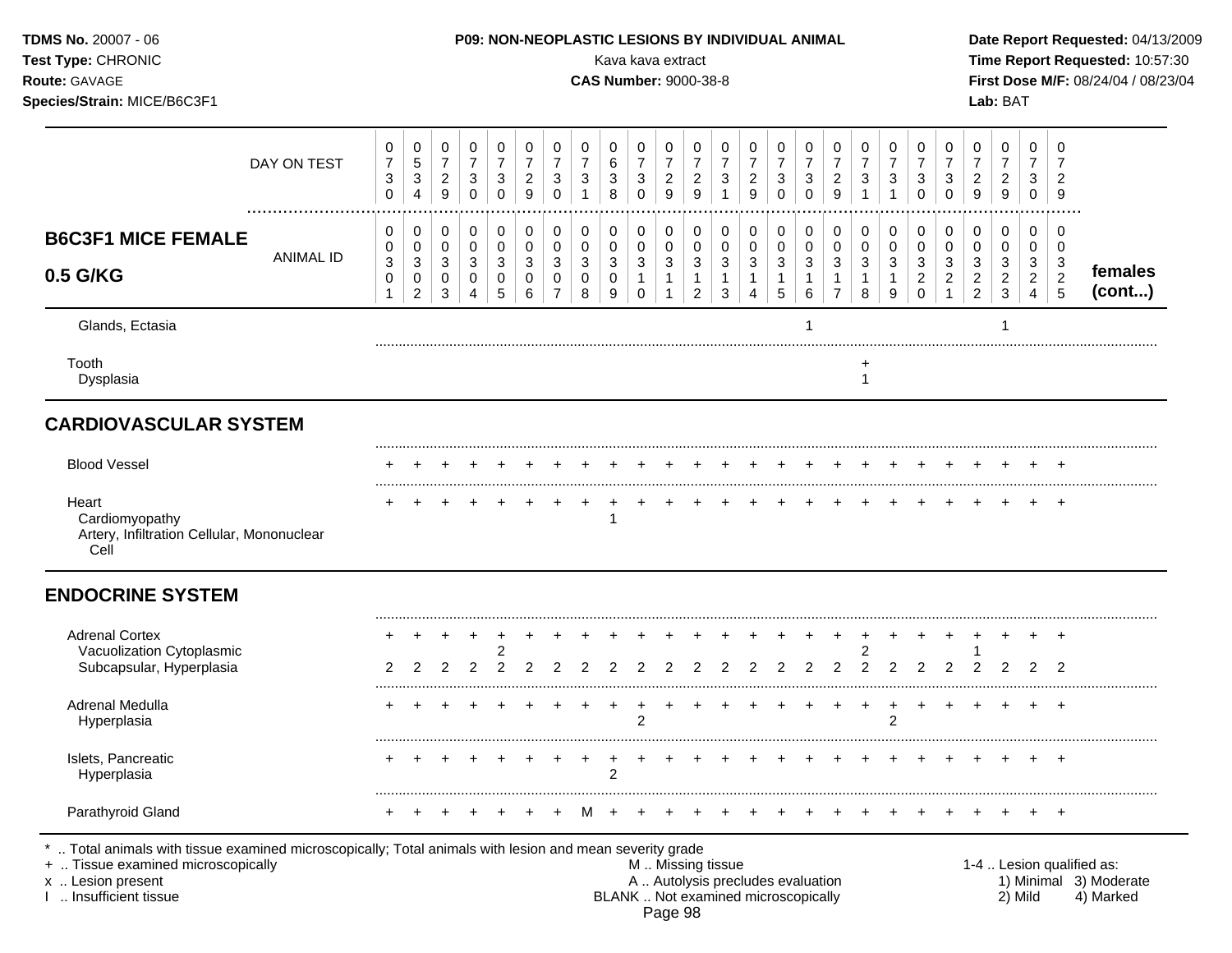| Test Type: CHRONIC<br>Route: GAVAGE<br>Species/Strain: MICE/B6C3F1                                                                                                                            |                  |                               |                                                  |                                                             |                                       |                                         |                                            |                                           |                                          | Kava kava extract<br><b>CAS Number: 9000-38-8</b> |                                         |                                                           |                                              |                                                                    |                                                                          |                                      |                         |                                               |                                                     |                                                     |                                           |                                      |                                                        | Lab: BAT                                                           |                                                 |                                    | Time Report Requested: 10:57:30<br>First Dose M/F: 08/24/04 / 08/23/04 |
|-----------------------------------------------------------------------------------------------------------------------------------------------------------------------------------------------|------------------|-------------------------------|--------------------------------------------------|-------------------------------------------------------------|---------------------------------------|-----------------------------------------|--------------------------------------------|-------------------------------------------|------------------------------------------|---------------------------------------------------|-----------------------------------------|-----------------------------------------------------------|----------------------------------------------|--------------------------------------------------------------------|--------------------------------------------------------------------------|--------------------------------------|-------------------------|-----------------------------------------------|-----------------------------------------------------|-----------------------------------------------------|-------------------------------------------|--------------------------------------|--------------------------------------------------------|--------------------------------------------------------------------|-------------------------------------------------|------------------------------------|------------------------------------------------------------------------|
|                                                                                                                                                                                               | DAY ON TEST      | 0<br>$\overline{7}$<br>3<br>0 | 0<br>$\mathbf 5$<br>$\sqrt{3}$<br>$\overline{4}$ | 0<br>$\boldsymbol{7}$<br>$\overline{c}$<br>$\boldsymbol{9}$ | 0<br>$\overline{7}$<br>3<br>$\pmb{0}$ | 0<br>$\overline{7}$<br>3<br>$\mathbf 0$ | 0<br>$\overline{7}$<br>$\overline{c}$<br>9 | 0<br>$\boldsymbol{7}$<br>3<br>$\mathbf 0$ | 0<br>$\overline{7}$<br>3<br>$\mathbf{1}$ | 0<br>6<br>3<br>8                                  | 0<br>$\overline{7}$<br>3<br>$\mathbf 0$ | 0<br>$\overline{7}$<br>$\overline{c}$<br>$\boldsymbol{9}$ | 0<br>$\boldsymbol{7}$<br>$\overline{c}$<br>9 | 0<br>$\boldsymbol{7}$<br>$\ensuremath{\mathsf{3}}$<br>$\mathbf{1}$ | 0<br>7<br>$\overline{c}$<br>9                                            | 0<br>$\overline{7}$<br>3<br>$\Omega$ | 0<br>7<br>3<br>$\Omega$ | 0<br>$\boldsymbol{7}$<br>$\overline{c}$<br>9  | 0<br>$\boldsymbol{7}$<br>$\sqrt{3}$<br>$\mathbf{1}$ | 0<br>$\overline{7}$<br>$\mathbf{3}$<br>$\mathbf{1}$ | 0<br>$\overline{7}$<br>3<br>$\mathbf 0$   | 0<br>$\overline{7}$<br>3<br>$\Omega$ | 0<br>$\boldsymbol{7}$<br>$\overline{a}$<br>$\mathsf g$ | 0<br>$\overline{7}$<br>$\overline{\mathbf{c}}$<br>$\boldsymbol{9}$ | 0<br>7<br>3<br>$\mathbf 0$                      | 0<br>7<br>$\overline{c}$<br>9      |                                                                        |
| <b>B6C3F1 MICE FEMALE</b><br>0.5 G/KG                                                                                                                                                         | <b>ANIMAL ID</b> | 0<br>0<br>3<br>0<br>1         | 0<br>0<br>3<br>0<br>$\overline{c}$               | 0<br>0<br>3<br>0<br>3                                       | 0<br>0<br>3<br>0<br>4                 | 0<br>0<br>3<br>0<br>5                   | 0<br>0<br>3<br>0<br>6                      | 0<br>0<br>3<br>0<br>$\overline{7}$        | 0<br>0<br>3<br>0<br>8                    | 0<br>0<br>3<br>0<br>9                             | 0<br>0<br>3<br>1<br>$\Omega$            | 0<br>$\pmb{0}$<br>3<br>$\mathbf{1}$                       | 0<br>0<br>3<br>-1<br>$\overline{2}$          | 0<br>0<br>3<br>$\overline{1}$<br>3                                 | 0<br>0<br>3<br>4                                                         | 0<br>0<br>3<br>5                     | 0<br>0<br>3<br>1<br>6   | 0<br>0<br>3<br>$\mathbf{1}$<br>$\overline{7}$ | 0<br>0<br>3<br>$\mathbf 1$<br>8                     | 0<br>0<br>3<br>1<br>9                               | 0<br>0<br>3<br>$\overline{c}$<br>$\Omega$ | 0<br>0<br>3<br>$\overline{a}$        | 0<br>0<br>3<br>$\overline{c}$<br>$\overline{2}$        | 0<br>0<br>3<br>$\overline{c}$<br>$\sqrt{3}$                        | 0<br>0<br>3<br>$\overline{2}$<br>$\overline{4}$ | 0<br>0<br>3<br>$\overline{c}$<br>5 | females<br>(cont)                                                      |
| <b>Pituitary Gland</b><br>Angiectasis<br>Cyst<br>Pars Distalis, Hyperplasia                                                                                                                   |                  |                               |                                                  |                                                             |                                       |                                         |                                            | 1                                         | 2<br>3                                   |                                                   |                                         |                                                           |                                              | 1                                                                  |                                                                          |                                      |                         |                                               |                                                     |                                                     |                                           |                                      |                                                        |                                                                    |                                                 | $\mathbf 1$                        |                                                                        |
| <b>Thyroid Gland</b>                                                                                                                                                                          |                  |                               |                                                  |                                                             |                                       |                                         |                                            |                                           |                                          |                                                   |                                         |                                                           |                                              |                                                                    |                                                                          |                                      |                         |                                               |                                                     |                                                     |                                           |                                      |                                                        |                                                                    |                                                 |                                    |                                                                        |
| <b>NONE</b><br><b>GENITAL SYSTEM</b>                                                                                                                                                          |                  |                               |                                                  |                                                             |                                       |                                         |                                            |                                           |                                          |                                                   |                                         |                                                           |                                              |                                                                    |                                                                          |                                      |                         |                                               |                                                     |                                                     |                                           |                                      |                                                        |                                                                    |                                                 |                                    |                                                                        |
| <b>Clitoral Gland</b>                                                                                                                                                                         |                  |                               |                                                  |                                                             |                                       |                                         |                                            |                                           |                                          |                                                   |                                         |                                                           |                                              |                                                                    |                                                                          |                                      |                         |                                               |                                                     |                                                     |                                           |                                      |                                                        |                                                                    |                                                 |                                    |                                                                        |
| Ovary<br>Angiectasis<br>Cyst<br>Thrombosis                                                                                                                                                    |                  |                               |                                                  |                                                             |                                       | -1                                      |                                            |                                           |                                          | $\mathbf{1}$                                      |                                         | $\overline{2}$                                            |                                              |                                                                    | $\mathbf{1}$                                                             |                                      |                         |                                               |                                                     | 3                                                   |                                           | -1                                   |                                                        |                                                                    |                                                 |                                    |                                                                        |
| Uterus<br>Endometrium, Hyperplasia, Cystic                                                                                                                                                    |                  | $\overline{2}$                |                                                  | $\overline{2}$                                              |                                       | $\overline{2}$                          |                                            | 3                                         | $\overline{2}$                           |                                                   |                                         | 3                                                         | -1                                           |                                                                    | $\overline{2}$                                                           | 3                                    | $\overline{2}$          | 3                                             | 2                                                   |                                                     | 3                                         |                                      | $\mathbf{1}$                                           | 2                                                                  | $\overline{2}$                                  | $^{+}$<br>2                        |                                                                        |
| <b>HEMATOPOIETIC SYSTEM</b>                                                                                                                                                                   |                  |                               |                                                  |                                                             |                                       |                                         |                                            |                                           |                                          |                                                   |                                         |                                                           |                                              |                                                                    |                                                                          |                                      |                         |                                               |                                                     |                                                     |                                           |                                      |                                                        |                                                                    |                                                 |                                    |                                                                        |
| <b>Bone Marrow</b>                                                                                                                                                                            |                  |                               |                                                  |                                                             |                                       |                                         |                                            |                                           |                                          |                                                   |                                         |                                                           |                                              |                                                                    |                                                                          |                                      |                         |                                               |                                                     |                                                     |                                           |                                      |                                                        |                                                                    |                                                 |                                    |                                                                        |
| *  Total animals with tissue examined microscopically; Total animals with lesion and mean severity grade<br>+  Tissue examined microscopically<br>x  Lesion present<br>I  Insufficient tissue |                  |                               |                                                  |                                                             |                                       |                                         |                                            |                                           |                                          |                                                   |                                         | M  Missing tissue<br>Page 99                              |                                              |                                                                    | A  Autolysis precludes evaluation<br>BLANK  Not examined microscopically |                                      |                         |                                               |                                                     |                                                     |                                           |                                      |                                                        |                                                                    | 2) Mild                                         |                                    | 1-4  Lesion qualified as:<br>1) Minimal 3) Moderate<br>4) Marked       |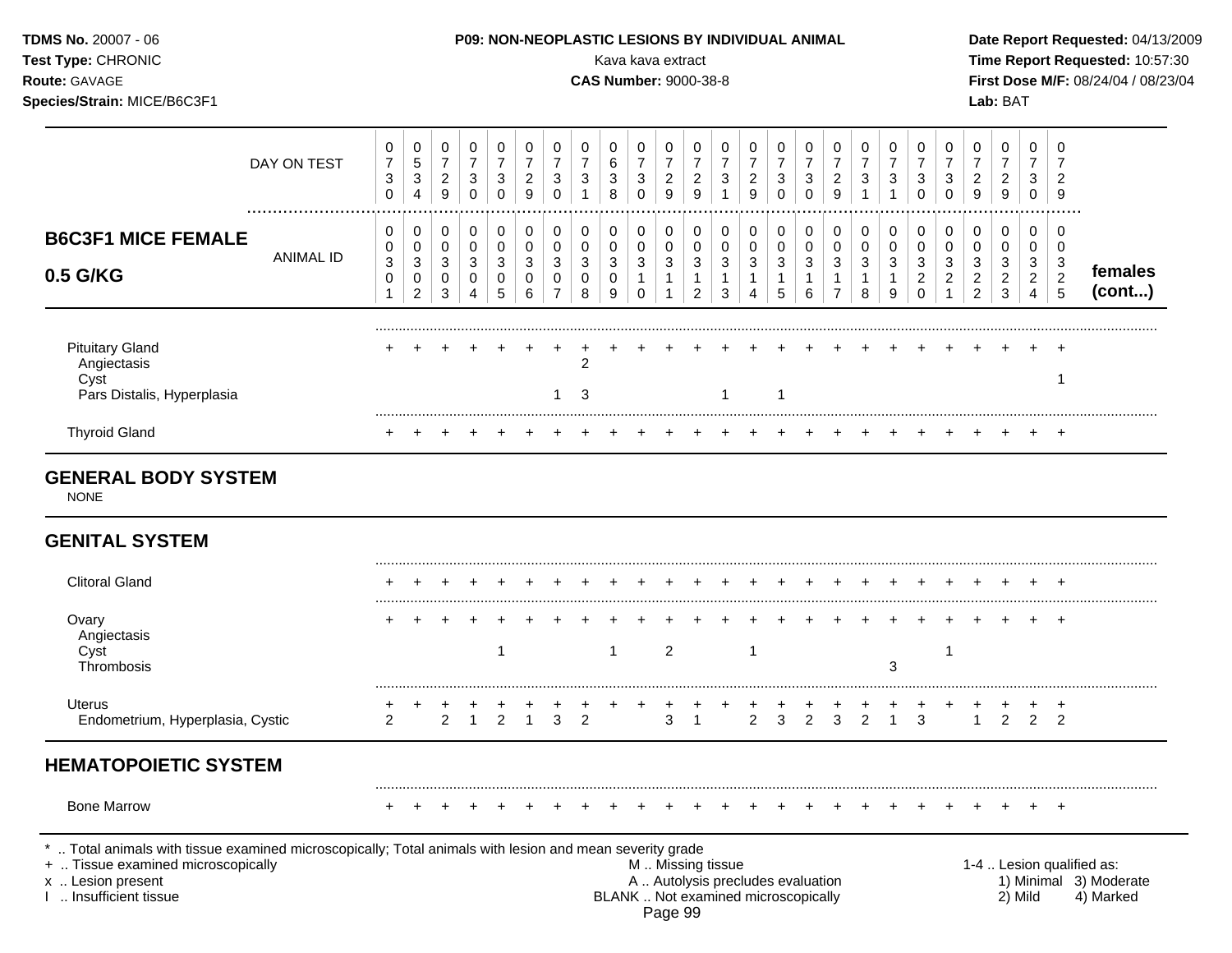| <b>TDMS No. 20007 - 06</b><br>Test Type: CHRONIC<br>Route: GAVAGE<br>Species/Strain: MICE/B6C3F1  |                  |                                                                           |                                                                        |                                                         |                                           |                                                               |                                                               |                                                             |                                                                  | Kava kava extract<br><b>CAS Number: 9000-38-8</b>       |                                                                    |                                                                  | P09: NON-NEOPLASTIC LESIONS BY INDIVIDUAL ANIMAL                           |                                                                          |                                                                  |                                                     |                                                |                                                                    |                                                                          |                                                     |                                                                             |                                                                  |                                                                                   | Lab: BAT                                                    |                                                    |                                                                 | Date Report Requested: 04/13/2009<br>Time Report Requested: 10:57:30<br>First Dose M/F: 08/24/04 / 08/23/04 |
|---------------------------------------------------------------------------------------------------|------------------|---------------------------------------------------------------------------|------------------------------------------------------------------------|---------------------------------------------------------|-------------------------------------------|---------------------------------------------------------------|---------------------------------------------------------------|-------------------------------------------------------------|------------------------------------------------------------------|---------------------------------------------------------|--------------------------------------------------------------------|------------------------------------------------------------------|----------------------------------------------------------------------------|--------------------------------------------------------------------------|------------------------------------------------------------------|-----------------------------------------------------|------------------------------------------------|--------------------------------------------------------------------|--------------------------------------------------------------------------|-----------------------------------------------------|-----------------------------------------------------------------------------|------------------------------------------------------------------|-----------------------------------------------------------------------------------|-------------------------------------------------------------|----------------------------------------------------|-----------------------------------------------------------------|-------------------------------------------------------------------------------------------------------------|
|                                                                                                   | DAY ON TEST      | $\pmb{0}$<br>$\boldsymbol{7}$<br>$\ensuremath{\mathsf{3}}$<br>$\mathbf 0$ | $\pmb{0}$<br>$\sqrt{5}$<br>$\ensuremath{\mathsf{3}}$<br>$\overline{4}$ | 0<br>$\overline{7}$<br>$\overline{2}$<br>$\overline{9}$ | 0<br>$\overline{7}$<br>3<br>0             | 0<br>$\overline{7}$<br>$\mathbf{3}$<br>$\mathbf 0$            | $\pmb{0}$<br>$\overline{7}$<br>$\boldsymbol{2}$<br>9          | 0<br>$\overline{7}$<br>$\sqrt{3}$<br>$\pmb{0}$              | 0<br>$\overline{7}$<br>$\ensuremath{\mathsf{3}}$<br>$\mathbf{1}$ | 0<br>$\,6\,$<br>$\sqrt{3}$<br>8                         | $\mathbf 0$<br>$\overline{7}$<br>$\sqrt{3}$<br>$\mathbf 0$         | 0<br>$\overline{7}$<br>$\overline{2}$<br>$\mathsf g$             | $\mathbf 0$<br>$\overline{7}$<br>$\frac{2}{9}$                             | $\pmb{0}$<br>$\overline{7}$<br>$\ensuremath{\mathsf{3}}$<br>$\mathbf{1}$ | 0<br>$\overline{7}$<br>$\sqrt{2}$<br>9                           | 0<br>$\overline{7}$<br>3<br>$\mathbf 0$             | 0<br>$\overline{7}$<br>3<br>$\mathbf 0$        | 0<br>$\overline{7}$<br>$\overline{2}$<br>9                         | 0<br>$\overline{7}$<br>$\mathbf{3}$<br>$\mathbf{1}$                      | 0<br>$\overline{7}$<br>$\sqrt{3}$<br>$\overline{1}$ | 0<br>$\overline{7}$<br>$\sqrt{3}$<br>$\mathbf 0$                            | 0<br>$\overline{7}$<br>$\sqrt{3}$<br>$\mathbf 0$                 | $\pmb{0}$<br>$\boldsymbol{7}$<br>$\overline{2}$<br>9                              | $\pmb{0}$<br>$\overline{7}$<br>$\boldsymbol{2}$<br>9        | 0<br>$\overline{7}$<br>$\mathbf{3}$<br>$\mathbf 0$ | $\mathbf 0$<br>$\overline{7}$<br>$\overline{2}$<br>9            |                                                                                                             |
| <b>B6C3F1 MICE FEMALE</b><br>0.5 G/KG                                                             | <b>ANIMAL ID</b> | 0<br>0<br>$\ensuremath{\mathsf{3}}$<br>0<br>$\mathbf{1}$                  | 0<br>$\pmb{0}$<br>$\mathbf{3}$<br>0<br>$\overline{2}$                  | 0<br>$\pmb{0}$<br>$\mathbf{3}$<br>0<br>3                | $\mathbf 0$<br>$\mathbf 0$<br>3<br>0<br>4 | $\pmb{0}$<br>$\pmb{0}$<br>$\ensuremath{\mathsf{3}}$<br>0<br>5 | $\pmb{0}$<br>$\pmb{0}$<br>$\ensuremath{\mathsf{3}}$<br>0<br>6 | $\pmb{0}$<br>$\pmb{0}$<br>$\sqrt{3}$<br>0<br>$\overline{7}$ | $\mathbf 0$<br>$\pmb{0}$<br>$\sqrt{3}$<br>$\mathbf 0$<br>8       | $\mathbf 0$<br>0<br>$\ensuremath{\mathsf{3}}$<br>0<br>9 | $\pmb{0}$<br>$\mathbf 0$<br>$\sqrt{3}$<br>$\mathbf{1}$<br>$\Omega$ | 0<br>$\mathsf 0$<br>$\mathbf{3}$<br>$\mathbf{1}$<br>$\mathbf{1}$ | $\mathbf 0$<br>$\pmb{0}$<br>$\mathbf{3}$<br>$\mathbf{1}$<br>$\overline{2}$ | 0<br>$\pmb{0}$<br>$\sqrt{3}$<br>$\mathbf{1}$<br>3                        | 0<br>$\pmb{0}$<br>$\ensuremath{\mathsf{3}}$<br>$\mathbf{1}$<br>4 | 0<br>$\pmb{0}$<br>$\mathbf{3}$<br>$\mathbf{1}$<br>5 | 0<br>$\pmb{0}$<br>3<br>$\mathbf{1}$<br>$\,6\,$ | $\mathbf 0$<br>0<br>$\mathbf{3}$<br>$\mathbf{1}$<br>$\overline{7}$ | $\pmb{0}$<br>$\pmb{0}$<br>$\ensuremath{\mathsf{3}}$<br>$\mathbf{1}$<br>8 | 0<br>$\pmb{0}$<br>$\sqrt{3}$<br>$\mathbf{1}$<br>9   | $\mathbf 0$<br>$\mathsf 0$<br>$\mathbf{3}$<br>$\overline{a}$<br>$\mathbf 0$ | 0<br>$\pmb{0}$<br>$\sqrt{3}$<br>$\boldsymbol{2}$<br>$\mathbf{1}$ | $\mathbf 0$<br>0<br>$\ensuremath{\mathsf{3}}$<br>$\overline{2}$<br>$\overline{2}$ | $\mathbf 0$<br>$\mathbf 0$<br>$\sqrt{3}$<br>$\sqrt{2}$<br>3 | 0<br>0<br>3<br>$\overline{2}$<br>$\overline{4}$    | $\mathbf 0$<br>$\mathbf 0$<br>$\sqrt{3}$<br>$\overline{2}$<br>5 | females<br>(cont)                                                                                           |
| Fibrosis                                                                                          |                  |                                                                           |                                                                        |                                                         |                                           |                                                               |                                                               |                                                             |                                                                  |                                                         |                                                                    |                                                                  |                                                                            |                                                                          | $\overline{2}$                                                   |                                                     |                                                |                                                                    |                                                                          |                                                     |                                                                             |                                                                  |                                                                                   |                                                             |                                                    |                                                                 |                                                                                                             |
| Lymph Node, Mandibular<br>Hyperplasia, Lymphoid                                                   |                  |                                                                           |                                                                        |                                                         | $\overline{2}$                            |                                                               |                                                               |                                                             |                                                                  |                                                         |                                                                    |                                                                  |                                                                            |                                                                          |                                                                  |                                                     |                                                |                                                                    |                                                                          |                                                     |                                                                             |                                                                  |                                                                                   |                                                             |                                                    | $\ddot{}$<br>2                                                  |                                                                                                             |
| Lymph Node, Mesenteric                                                                            |                  |                                                                           |                                                                        |                                                         |                                           |                                                               |                                                               |                                                             |                                                                  |                                                         |                                                                    |                                                                  |                                                                            |                                                                          |                                                                  |                                                     |                                                |                                                                    |                                                                          |                                                     |                                                                             |                                                                  |                                                                                   |                                                             |                                                    |                                                                 |                                                                                                             |
| Spleen<br>Hematopoietic Cell Proliferation<br>Hyperplasia, Lymphoid<br>Lymphoid Follicle, Atrophy |                  | $\overline{c}$                                                            | $\mathbf{1}$                                                           | $\mathbf{1}$                                            | 2                                         |                                                               |                                                               |                                                             | $\mathbf{1}$                                                     | $\overline{c}$                                          | $\overline{\mathbf{1}}$                                            |                                                                  | $\mathbf{1}$                                                               |                                                                          |                                                                  | 1                                                   |                                                |                                                                    |                                                                          | $\div$                                              | $\ddot{}$<br>1                                                              |                                                                  | 1                                                                                 | -1<br>2                                                     | $\overline{2}$                                     | $\ddot{}$<br>2                                                  |                                                                                                             |
| Thymus<br>Atrophy<br>Hyperplasia, Histiocytic                                                     |                  | $\overline{2}$                                                            |                                                                        | 2                                                       | 2                                         | 2                                                             | $\overline{2}$                                                | $\mathbf{1}$                                                | $\mathbf{1}$                                                     | 3                                                       | $\overline{1}$                                                     | $\overline{2}$                                                   | $\mathbf{1}$                                                               | $\mathbf{1}$                                                             | $\overline{2}$                                                   | $\overline{2}$                                      | $\mathbf{1}$                                   | $\overline{2}$                                                     | $\overline{2}$                                                           | 2                                                   | $\mathbf{1}$                                                                | 2                                                                | 2                                                                                 | $\overline{c}$<br>$\overline{2}$                            | $\overline{2}$                                     | $\div$<br>$\overline{1}$                                        |                                                                                                             |
| <b>INTEGUMENTARY SYSTEM</b>                                                                       |                  |                                                                           |                                                                        |                                                         |                                           |                                                               |                                                               |                                                             |                                                                  |                                                         |                                                                    |                                                                  |                                                                            |                                                                          |                                                                  |                                                     |                                                |                                                                    |                                                                          |                                                     |                                                                             |                                                                  |                                                                                   |                                                             |                                                    |                                                                 |                                                                                                             |
| <b>Mammary Gland</b>                                                                              |                  |                                                                           |                                                                        |                                                         |                                           |                                                               |                                                               |                                                             |                                                                  |                                                         |                                                                    |                                                                  |                                                                            |                                                                          |                                                                  | $^{+}$                                              | $\ddot{}$                                      | $+$                                                                |                                                                          | $\overline{+}$                                      | $+$                                                                         |                                                                  |                                                                                   |                                                             |                                                    |                                                                 |                                                                                                             |
| <b>Skin</b><br><b>Fibrosis</b><br>Inflammation, Chronic<br>Subcutaneous Tissue, Necrosis          |                  |                                                                           |                                                                        |                                                         |                                           |                                                               |                                                               |                                                             |                                                                  |                                                         |                                                                    |                                                                  |                                                                            |                                                                          |                                                                  |                                                     |                                                | $\ddot{}$                                                          | +<br>3<br>3<br>3                                                         | $\ddot{}$                                           |                                                                             |                                                                  |                                                                                   |                                                             |                                                    | $+$                                                             |                                                                                                             |

\* .. Total animals with tissue examined microscopically; Total animals with lesion and mean severity grade<br>+ .. Tissue examined microscopically by M.. Missing tissue

+ .. Tissue examined microscopically examined microscopically and the state of the state of the state of the state M .. Missing tissue M .. Missing tissue and M .. Missing tissue and the state of the state of the state M . x .. Lesion present **A .. Autolysis precludes evaluation** A .. Autolysis precludes evaluation 1) Minimal 3) Moderate I .. Insufficient tissue BLANK .. Not examined microscopically 2) Mild 4) Marked Page 100

.........................................................................................................................................................................................................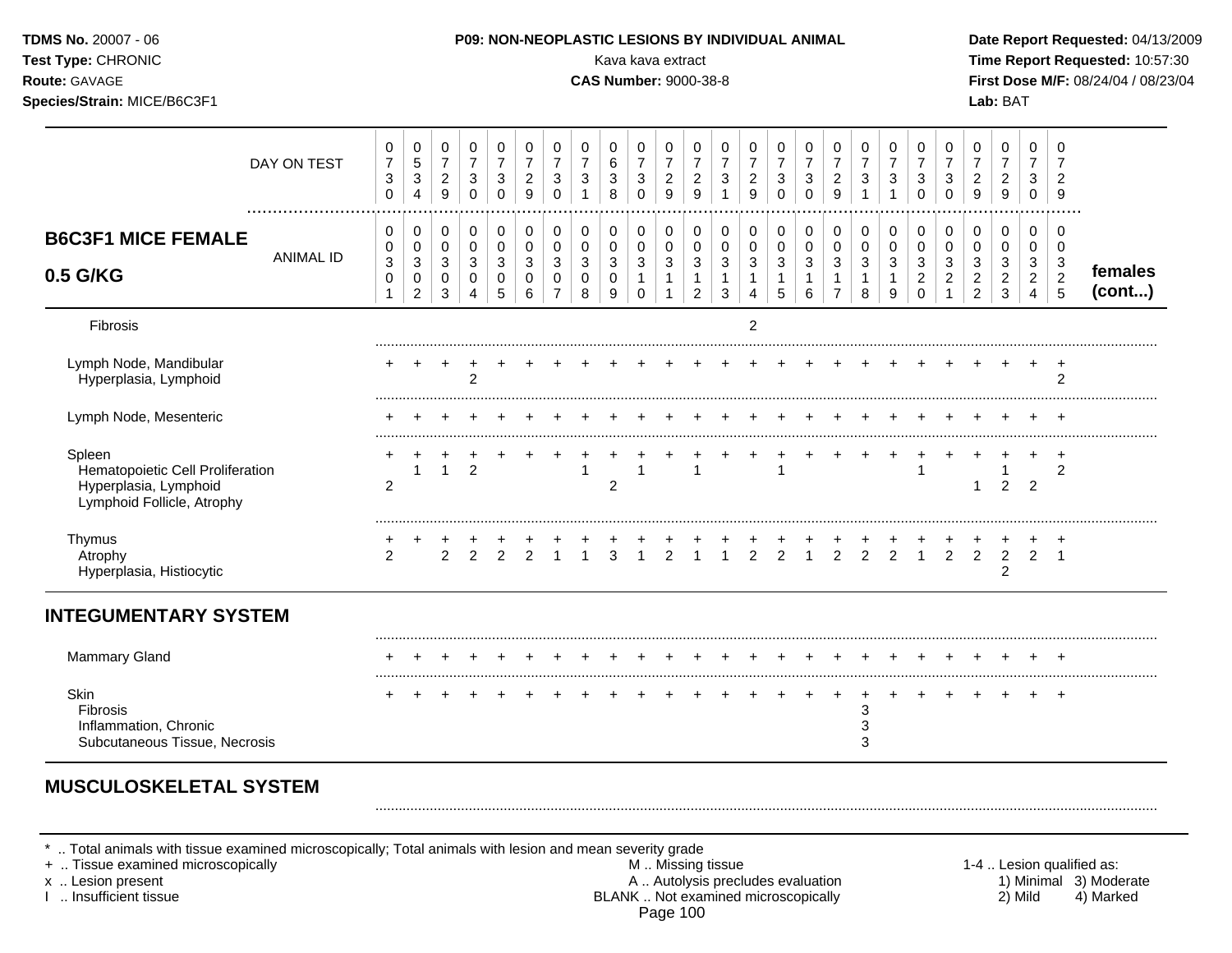| TDMS No. 20007 - 06<br>Test Type: CHRONIC<br>Route: GAVAGE<br>Species/Strain: MICE/B6C3F1                                                                           |                                           |                                    |                                              |                               |                                         |                                            |                                                    |                               |                       |                                                   | Kava kava extract<br><b>CAS Number: 9000-38-8</b> |                                                        |                  | P09: NON-NEOPLASTIC LESIONS BY INDIVIDUAL ANIMAL |                                           |                                         |                  |                          |                          |                                                      |                                         |                                    | Lab: BAT                                              |                                                 |                                                      | Date Report Requested: 04/13/2009<br>Time Report Requested: 10:57:30<br>First Dose M/F: 08/24/04 / 08/23/04 |
|---------------------------------------------------------------------------------------------------------------------------------------------------------------------|-------------------------------------------|------------------------------------|----------------------------------------------|-------------------------------|-----------------------------------------|--------------------------------------------|----------------------------------------------------|-------------------------------|-----------------------|---------------------------------------------------|---------------------------------------------------|--------------------------------------------------------|------------------|--------------------------------------------------|-------------------------------------------|-----------------------------------------|------------------|--------------------------|--------------------------|------------------------------------------------------|-----------------------------------------|------------------------------------|-------------------------------------------------------|-------------------------------------------------|------------------------------------------------------|-------------------------------------------------------------------------------------------------------------|
| DAY ON TEST                                                                                                                                                         | 0<br>$\boldsymbol{7}$<br>3<br>$\mathbf 0$ | 0<br>5<br>3<br>4                   | 0<br>$\boldsymbol{7}$<br>$\overline{c}$<br>9 | 0<br>$\overline{7}$<br>3<br>0 | 0<br>$\overline{7}$<br>3<br>$\mathbf 0$ | 0<br>$\overline{7}$<br>$\overline{2}$<br>9 | 0<br>$\boldsymbol{7}$<br>$\sqrt{3}$<br>$\mathbf 0$ | 0<br>$\overline{7}$<br>3<br>1 | 0<br>6<br>3<br>8      | 0<br>$\overline{7}$<br>$\sqrt{3}$<br>$\mathbf 0$  | 0<br>$\boldsymbol{7}$<br>$\frac{2}{9}$            | 0<br>$\overline{7}$<br>$\overline{c}$<br>9             | 0<br>7<br>3<br>1 | 0<br>$\overline{7}$<br>$\overline{c}$<br>9       | 0<br>$\boldsymbol{7}$<br>3<br>$\mathbf 0$ | 0<br>$\overline{7}$<br>3<br>$\mathbf 0$ | 0<br>7<br>2<br>9 | 0<br>$\overline{7}$<br>3 | 0<br>$\overline{7}$<br>3 | 0<br>$\boldsymbol{7}$<br>3<br>$\mathbf 0$            | 0<br>$\overline{7}$<br>3<br>$\mathbf 0$ | 0<br>7<br>$\overline{a}$<br>9      | 0<br>$\overline{7}$<br>$\overline{c}$<br>9            | 0<br>$\overline{7}$<br>3<br>$\mathbf{0}$        | 0<br>7<br>$\overline{2}$<br>9                        |                                                                                                             |
| <b>B6C3F1 MICE FEMALE</b><br><b>ANIMAL ID</b><br>0.5 G/KG                                                                                                           | 0<br>0<br>3<br>0<br>1                     | 0<br>0<br>3<br>0<br>$\overline{c}$ | 0<br>0<br>3<br>0<br>3                        | 0<br>0<br>3<br>0<br>4         | 0<br>0<br>3<br>0<br>5                   | 0<br>0<br>3<br>0<br>6                      | 0<br>$\pmb{0}$<br>3<br>0<br>$\overline{7}$         | 0<br>0<br>3<br>0<br>8         | 0<br>0<br>3<br>0<br>9 | $\pmb{0}$<br>$\mathsf{O}\xspace$<br>3<br>$\Omega$ | 0<br>$\pmb{0}$<br>$\mathbf{3}$<br>1<br>-1         | 0<br>$\pmb{0}$<br>$\mathbf{3}$<br>-1<br>$\overline{2}$ | 0<br>0<br>3<br>3 | 0<br>0<br>3<br>4                                 | 0<br>$\pmb{0}$<br>3<br>1<br>5             | 0<br>0<br>3<br>-1<br>6                  | 0<br>0<br>3<br>7 | 0<br>0<br>3<br>8         | 0<br>0<br>3<br>1<br>9    | 0<br>$\pmb{0}$<br>3<br>$\overline{c}$<br>$\mathbf 0$ | 0<br>$\pmb{0}$<br>3<br>2                | 0<br>0<br>3<br>2<br>$\overline{2}$ | 0<br>$\mathbf 0$<br>$\sqrt{3}$<br>$\overline{c}$<br>3 | 0<br>0<br>3<br>$\overline{2}$<br>$\overline{4}$ | 0<br>0<br>$\sqrt{3}$<br>$\sqrt{2}$<br>$\overline{5}$ | females<br>(cont)                                                                                           |
| <b>Bone</b><br>Fibrosis                                                                                                                                             | 2                                         |                                    |                                              |                               |                                         |                                            |                                                    |                               |                       |                                                   |                                                   |                                                        |                  |                                                  |                                           |                                         |                  |                          |                          |                                                      |                                         |                                    |                                                       | $\ddot{}$<br>1                                  | $\ddot{}$<br>$\overline{2}$                          |                                                                                                             |
| <b>NERVOUS SYSTEM</b>                                                                                                                                               |                                           |                                    |                                              |                               |                                         |                                            |                                                    |                               |                       |                                                   |                                                   |                                                        |                  |                                                  |                                           |                                         |                  |                          |                          |                                                      |                                         |                                    |                                                       |                                                 |                                                      |                                                                                                             |
| <b>Brain</b>                                                                                                                                                        |                                           |                                    |                                              |                               |                                         |                                            |                                                    |                               |                       |                                                   |                                                   |                                                        |                  |                                                  |                                           |                                         |                  |                          |                          |                                                      |                                         |                                    |                                                       |                                                 |                                                      |                                                                                                             |
| <b>RESPIRATORY SYSTEM</b>                                                                                                                                           |                                           |                                    |                                              |                               |                                         |                                            |                                                    |                               |                       |                                                   |                                                   |                                                        |                  |                                                  |                                           |                                         |                  |                          |                          |                                                      |                                         |                                    |                                                       |                                                 |                                                      |                                                                                                             |
| Lung<br>Inflammation                                                                                                                                                |                                           |                                    |                                              |                               |                                         |                                            |                                                    |                               |                       |                                                   |                                                   |                                                        | +                | +                                                | +                                         |                                         |                  |                          |                          |                                                      |                                         |                                    |                                                       |                                                 | $+$                                                  |                                                                                                             |
| Nose<br>Glands, Dilatation<br>Nasolacrimal Duct, Inflammation,<br>Suppurative                                                                                       |                                           |                                    |                                              |                               |                                         |                                            |                                                    |                               |                       |                                                   |                                                   |                                                        |                  |                                                  |                                           |                                         |                  |                          | $^{+}$                   | $+$<br>2                                             | $^{+}$                                  |                                    |                                                       |                                                 |                                                      |                                                                                                             |
| Trachea                                                                                                                                                             |                                           |                                    |                                              |                               |                                         |                                            |                                                    |                               |                       |                                                   |                                                   |                                                        |                  |                                                  |                                           |                                         |                  |                          |                          |                                                      |                                         |                                    |                                                       |                                                 | $+$                                                  |                                                                                                             |
| <b>SPECIAL SENSES SYSTEM</b>                                                                                                                                        |                                           |                                    |                                              |                               |                                         |                                            |                                                    |                               |                       |                                                   |                                                   |                                                        |                  |                                                  |                                           |                                         |                  |                          |                          |                                                      |                                         |                                    |                                                       |                                                 |                                                      |                                                                                                             |
| Eye                                                                                                                                                                 |                                           |                                    |                                              |                               |                                         |                                            |                                                    |                               |                       |                                                   |                                                   |                                                        |                  |                                                  |                                           |                                         |                  |                          |                          |                                                      |                                         |                                    |                                                       |                                                 | $+$                                                  |                                                                                                             |
| Harderian Gland<br>Atrophy<br>Hyperplasia                                                                                                                           |                                           |                                    |                                              |                               |                                         |                                            |                                                    |                               |                       |                                                   |                                                   |                                                        |                  |                                                  | $\ddot{}$                                 |                                         | 3                |                          |                          | -1                                                   |                                         |                                    |                                                       |                                                 | $+$                                                  |                                                                                                             |
| *  Total animals with tissue examined microscopically; Total animals with lesion and mean severity grade<br>+  Tissue examined microscopically<br>x  Lesion present |                                           |                                    |                                              |                               |                                         |                                            |                                                    |                               |                       |                                                   | M  Missing tissue                                 |                                                        |                  | A  Autolysis precludes evaluation                |                                           |                                         |                  |                          |                          |                                                      |                                         |                                    |                                                       |                                                 |                                                      | 1-4  Lesion qualified as:<br>1) Minimal 3) Moderate                                                         |

I .. Insufficient tissue BLANK .. Not examined microscopically 2) Mild 4) Marked Page 101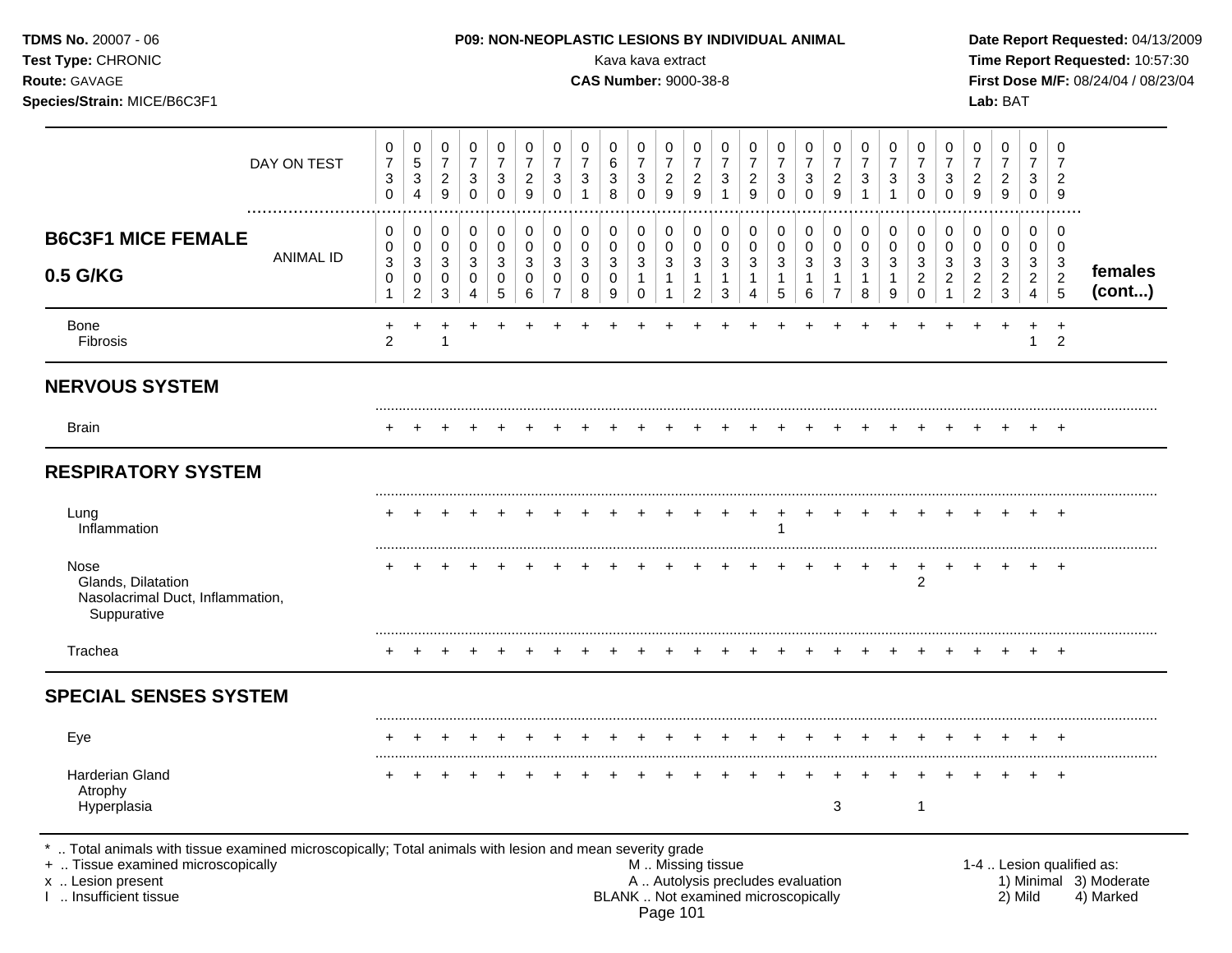| <b>TDMS No. 20007 - 06</b><br><b>Test Type: CHRONIC</b><br><b>Route: GAVAGE</b><br>Species/Strain: MICE/B6C3F1 |             |        |  |  |   |        |             |        | Kava kava extract<br><b>CAS Number: 9000-38-8</b> |                  | <b>P09: NON-NEOPLASTIC LESIONS BY INDIVIDUAL ANIMAL</b> |        |   |   |   |  |  | Lab: BAT | Date Report Requested: 04/13/2009<br>Time Report Requested: 10:57:30<br><b>First Dose M/F: 08/24/04 / 08/23/04</b> |  |
|----------------------------------------------------------------------------------------------------------------|-------------|--------|--|--|---|--------|-------------|--------|---------------------------------------------------|------------------|---------------------------------------------------------|--------|---|---|---|--|--|----------|--------------------------------------------------------------------------------------------------------------------|--|
|                                                                                                                | DAY ON TEST | 0<br>3 |  |  | ົ | 0<br>ົ | 0<br>6<br>3 | 0<br>2 |                                                   | $\mathbf 0$<br>3 | 0<br>ົ                                                  | 0<br>2 | ◠ | ົ | 2 |  |  |          |                                                                                                                    |  |

.................................................................................................................................................................

**females (cont...)**

## **URINARY SYSTEM**

**0.5 G/KG**

**B6C3F1 MICE FEMALE**

| Kidney                                                     |  |  |  |  |  |   |  |  |  |   |  |  |  | + |
|------------------------------------------------------------|--|--|--|--|--|---|--|--|--|---|--|--|--|---|
| Amyloid Deposition                                         |  |  |  |  |  |   |  |  |  |   |  |  |  |   |
| Metaplasia, Osseous<br>Mineralization                      |  |  |  |  |  |   |  |  |  |   |  |  |  |   |
| Nephropathy                                                |  |  |  |  |  | ົ |  |  |  | ົ |  |  |  | ົ |
| Papilla, Necrosis                                          |  |  |  |  |  |   |  |  |  |   |  |  |  |   |
| Pelvis, Cyst                                               |  |  |  |  |  |   |  |  |  |   |  |  |  |   |
| Renal Tubule, Hyperplasia                                  |  |  |  |  |  |   |  |  |  |   |  |  |  |   |
|                                                            |  |  |  |  |  |   |  |  |  |   |  |  |  |   |
| Urinary Bladder<br>Infiltration Cellular, Mononuclear Cell |  |  |  |  |  |   |  |  |  |   |  |  |  |   |
|                                                            |  |  |  |  |  |   |  |  |  |   |  |  |  |   |

Infiltration Cellular, Mononuclear Cell 1 1 1 1 1 1 1 1 1 1 1 1 1 1 1 1 1 1 1 1 1

\* .. Total animals with tissue examined microscopically; Total animals with lesion and mean severity grade<br>+ .. Tissue examined microscopically by any state mean severity grade

ANIMAL ID

+ .. Tissue examined microscopically the state of the state of the M .. Missing tissue 1-4 .. Lesion qualified as: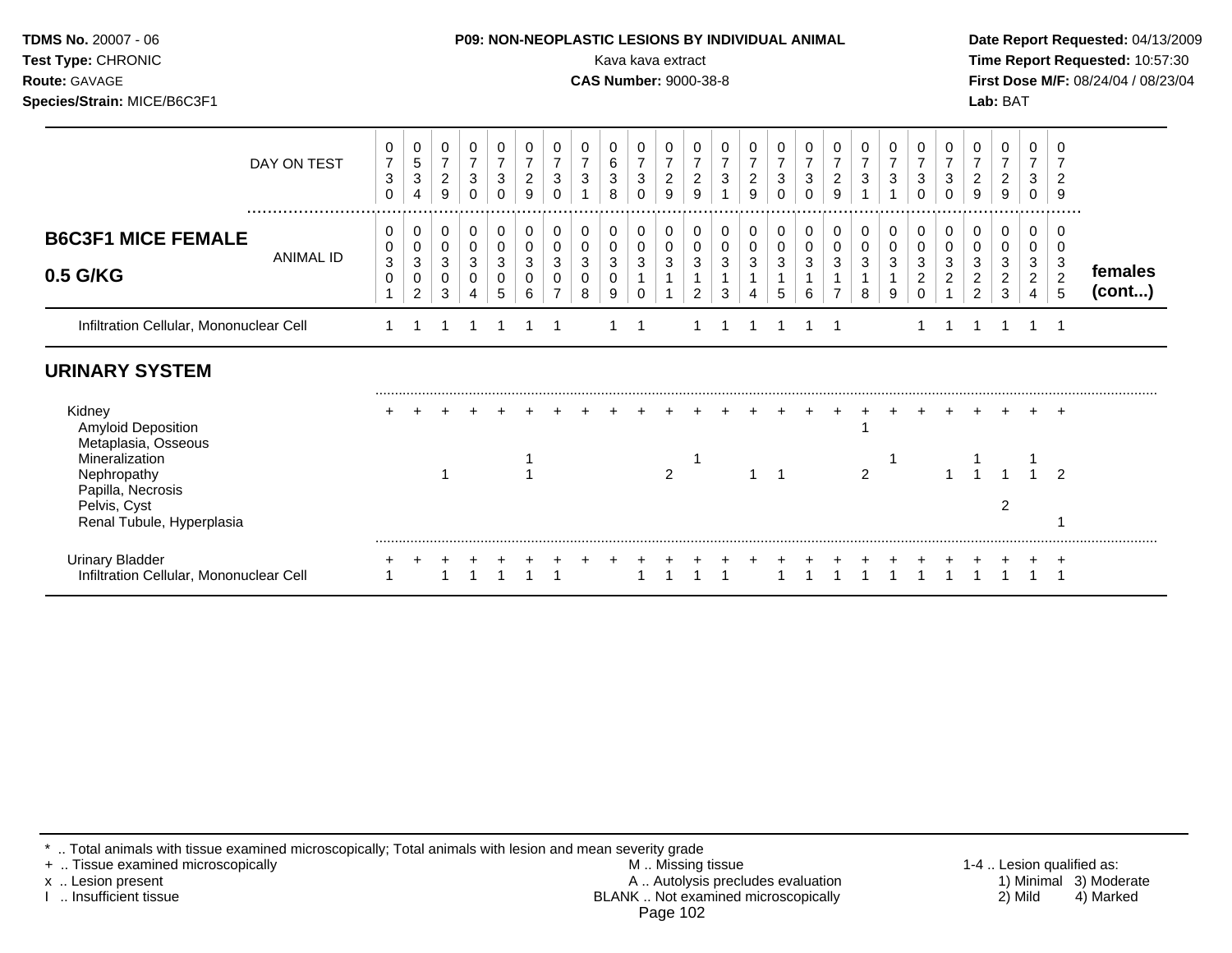| <b>TDMS No. 20007 - 06</b><br><b>Test Type: CHRONIC</b><br><b>Route: GAVAGE</b><br>Species/Strain: MICE/B6C3F1 |             | <b>P09: NON-NEOPLASTIC LESIONS BY INDIVIDUAL ANIMAL</b><br>Kava kava extract<br><b>CAS Number: 9000-38-8</b> | Date Report Requested: 04/13/2009<br>Time Report Requested: 10:57:30<br><b>First Dose M/F: 08/24/04 / 08/23/04</b><br>Lab: BAT |
|----------------------------------------------------------------------------------------------------------------|-------------|--------------------------------------------------------------------------------------------------------------|--------------------------------------------------------------------------------------------------------------------------------|
|                                                                                                                | DAY ON TEST |                                                                                                              |                                                                                                                                |

| <b>UAI VIIILUI</b>                                        | ົ<br><u>_</u><br>9                          | <u>.</u><br>9             | ັ<br>◡ | _<br>9                       | ◡      | y | ັ<br>ັ<br>4 | -<br>a<br>◡           | u      | <b>اب</b> | -<br>9 | L<br>ч      | -      | <u>_</u><br>9 | ◡       | u | <u>_</u><br>a | ٮ | <u>_</u><br>9                | ັ<br>◡<br>6              | _ | <u>_</u><br>ч<br>ັ | n<br>ັ           | Y             |      |  |
|-----------------------------------------------------------|---------------------------------------------|---------------------------|--------|------------------------------|--------|---|-------------|-----------------------|--------|-----------|--------|-------------|--------|---------------|---------|---|---------------|---|------------------------------|--------------------------|---|--------------------|------------------|---------------|------|--|
| <b>B6C3F1 MICE FEMALE</b><br><b>ANIMAL ID</b><br>0.5 G/KG | U<br>U<br>$\sim$<br>د<br><u>_</u><br>⌒<br>u | ັບ<br>u<br>ັບ<br><u>_</u> | ີ<br>- | U<br>v<br>J<br><u>_</u><br>9 | J<br>ັ |   | ◡<br>◡<br>ັ | U<br>ν<br>ັ<br>ັ<br>ັ | ັ<br>ں | ັບ<br>ັ   | ັ<br>ັ | u<br>◡<br>u | ں<br>ັ | ັ<br>u<br>4   | ັບ<br>J | ັ | <b>اب</b>     | ັ | 0<br>0<br>◠<br>- 3<br>"<br>đ | ◡<br>ັບ<br>ູບ<br>4<br>ັບ |   | J                  | U<br>U<br>ັ<br>u | -O<br>د.<br>ು | ALS: |  |

# **ALIMENTARY SYSTEM**

| Esophagus                                                                   |  |  |  |   |  |  |  |  |  |                |  |   |        |     | 50 |             |
|-----------------------------------------------------------------------------|--|--|--|---|--|--|--|--|--|----------------|--|---|--------|-----|----|-------------|
| Gallbladder                                                                 |  |  |  |   |  |  |  |  |  |                |  |   |        |     | 49 |             |
| Intestine Large, Cecum                                                      |  |  |  |   |  |  |  |  |  |                |  |   |        |     | 50 |             |
| Intestine Large, Colon                                                      |  |  |  |   |  |  |  |  |  |                |  |   |        |     | 50 |             |
| Intestine Large, Rectum                                                     |  |  |  |   |  |  |  |  |  |                |  |   |        |     | 50 |             |
| Intestine Small, Duodenum<br>Epithelium, Hyperplasia                        |  |  |  |   |  |  |  |  |  | $\overline{2}$ |  |   | $\div$ | $+$ | 50 | 2.0         |
| Intestine Small, Ileum<br>Inflammation, Chronic Active<br>Ulcer             |  |  |  |   |  |  |  |  |  |                |  |   |        | $+$ | 50 | 2.0<br>1.0  |
| Intestine Small, Jejunum<br>Peyer's Patch, Hyperplasia                      |  |  |  |   |  |  |  |  |  |                |  |   |        | $+$ | 50 | 4.0         |
| Liver<br>Angiectasis<br><b>Basophilic Focus</b><br>Clear Cell Focus<br>Cyst |  |  |  | X |  |  |  |  |  | X              |  | X |        | $+$ | 50 | 21.0<br>1.0 |

\* .. Total animals with tissue examined microscopically; Total animals with lesion and mean severity grade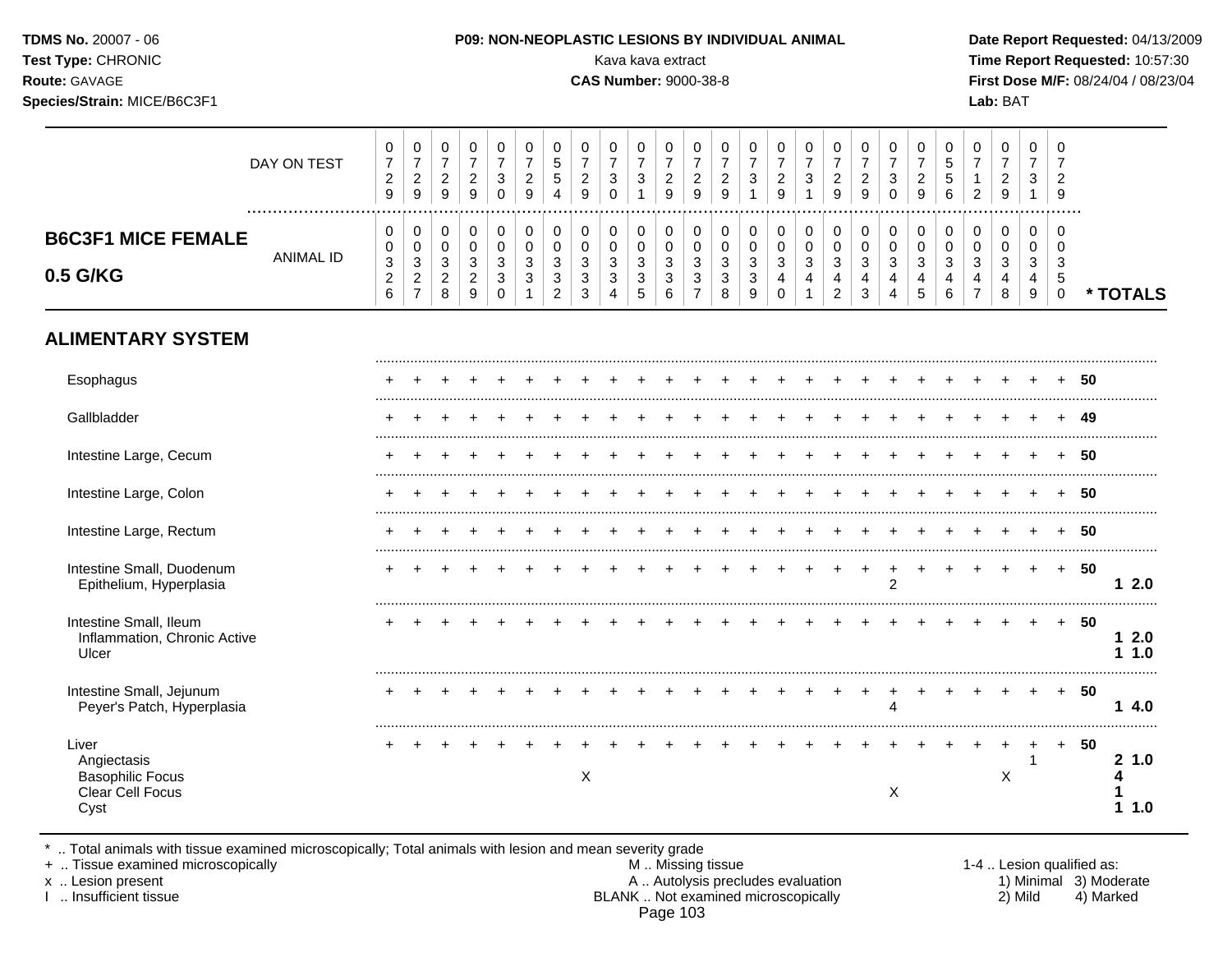**Species/Strain:** MICE/B6C3F1 **Lab:** BAT

### **TDMS No.** 20007 - 06 **P09: NON-NEOPLASTIC LESIONS BY INDIVIDUAL ANIMAL Date Report Requested:** 04/13/2009

**Test Type:** CHRONIC Kava kava extract **Time Report Requested:** 10:57:30 **Route:** GAVAGE **CAS Number:** 9000-38-8 **First Dose M/F:** 08/24/04 / 08/23/04

| DAY ON TEST                                                                                                                                                                                                                      | 0<br>$\overline{7}$<br>$\overline{c}$<br>9                 | $\pmb{0}$<br>$\overline{7}$<br>$\boldsymbol{2}$<br>9               | 0<br>$\overline{7}$<br>$\sqrt{2}$<br>9                | 0<br>$\overline{7}$<br>$\sqrt{2}$<br>$\boldsymbol{9}$                        | 0<br>$\overline{7}$<br>3<br>$\Omega$           | 0<br>$\overline{7}$<br>$\overline{c}$<br>9 | 0<br>$\sqrt{5}$<br>5<br>$\boldsymbol{\Lambda}$         | 0<br>$\overline{7}$<br>$\overline{c}$<br>9 | 0<br>$\overline{7}$<br>$\mathbf{3}$<br>$\Omega$                  | 0<br>$\overline{7}$<br>$\sqrt{3}$<br>$\mathbf{1}$     | 0<br>$\overline{7}$<br>$\overline{2}$<br>9          | 0<br>$\overline{7}$<br>$\sqrt{2}$<br>9                  | 0<br>$\overline{7}$<br>$\overline{2}$<br>9 | 0<br>$\overline{7}$<br>$\mathbf{3}$        | 0<br>$\overline{7}$<br>$\boldsymbol{2}$<br>9        | $\pmb{0}$<br>$\overline{7}$<br>$\mathbf{3}$                  | 0<br>$\overline{7}$<br>$\boldsymbol{2}$<br>9          | 0<br>$\overline{7}$<br>$\overline{2}$<br>9                                 | $\pmb{0}$<br>$\overline{7}$<br>$\sqrt{3}$<br>$\Omega$           | 0<br>$\overline{7}$<br>$\overline{c}$<br>9                     | 0<br>5<br>5<br>6             | 0<br>$\overline{7}$<br>$\overline{2}$        | 0<br>$\overline{7}$<br>$\boldsymbol{2}$<br>9 | 0<br>$\overline{7}$<br>$\mathbf{3}$<br>$\mathbf{1}$                            | 0<br>$\overline{7}$<br>$\overline{2}$<br>9         |    |                                                            |
|----------------------------------------------------------------------------------------------------------------------------------------------------------------------------------------------------------------------------------|------------------------------------------------------------|--------------------------------------------------------------------|-------------------------------------------------------|------------------------------------------------------------------------------|------------------------------------------------|--------------------------------------------|--------------------------------------------------------|--------------------------------------------|------------------------------------------------------------------|-------------------------------------------------------|-----------------------------------------------------|---------------------------------------------------------|--------------------------------------------|--------------------------------------------|-----------------------------------------------------|--------------------------------------------------------------|-------------------------------------------------------|----------------------------------------------------------------------------|-----------------------------------------------------------------|----------------------------------------------------------------|------------------------------|----------------------------------------------|----------------------------------------------|--------------------------------------------------------------------------------|----------------------------------------------------|----|------------------------------------------------------------|
| <b>B6C3F1 MICE FEMALE</b><br><b>ANIMAL ID</b><br>0.5 G/KG                                                                                                                                                                        | 0<br>0<br>$\ensuremath{\mathsf{3}}$<br>$\overline{c}$<br>6 | 0<br>$\mathbf 0$<br>$\sqrt{3}$<br>$\overline{c}$<br>$\overline{7}$ | 0<br>$\mathbf 0$<br>$\sqrt{3}$<br>$\overline{2}$<br>8 | $\mathbf 0$<br>$\pmb{0}$<br>$\sqrt{3}$<br>$\overline{c}$<br>$\boldsymbol{9}$ | $\pmb{0}$<br>$\mathbf 0$<br>3<br>3<br>$\Omega$ | 0<br>$\mathbf 0$<br>3<br>3                 | $\mathbf 0$<br>$\mathbf 0$<br>3<br>3<br>$\overline{2}$ | 0<br>$\mathbf 0$<br>3<br>3<br>3            | 0<br>$\mathbf 0$<br>$\sqrt{3}$<br>$\mathbf{3}$<br>$\overline{4}$ | 0<br>$\mathbf 0$<br>$\sqrt{3}$<br>3<br>$\overline{5}$ | $\,0\,$<br>0<br>$\mathfrak{S}$<br>$\mathbf{3}$<br>6 | 0<br>$\mathbf 0$<br>3<br>$\mathbf{3}$<br>$\overline{7}$ | 0<br>0<br>$\mathfrak{S}$<br>3<br>8         | 0<br>$\mathbf 0$<br>$\mathbf{3}$<br>3<br>9 | $\mathbf 0$<br>0<br>3<br>$\overline{4}$<br>$\Omega$ | $\mathbf 0$<br>$\mathbf 0$<br>$\mathbf{3}$<br>$\overline{4}$ | 0<br>$\mathbf 0$<br>$\sqrt{3}$<br>4<br>$\overline{2}$ | $\,0\,$<br>$\pmb{0}$<br>$\mathfrak{S}$<br>$\overline{4}$<br>$\mathfrak{S}$ | $\pmb{0}$<br>$\mathbf 0$<br>$\mathbf{3}$<br>$\overline{4}$<br>4 | $\pmb{0}$<br>$\mathbf 0$<br>$\mathbf 3$<br>$\overline{4}$<br>5 | 0<br>$\Omega$<br>3<br>4<br>6 | 0<br>$\mathbf 0$<br>3<br>4<br>$\overline{7}$ | $\pmb{0}$<br>0<br>$\mathbf{3}$<br>4<br>8     | $\mathbf 0$<br>$\mathbf 0$<br>$\sqrt{3}$<br>$\overline{4}$<br>$\boldsymbol{9}$ | 0<br>$\mathbf 0$<br>3<br>$\sqrt{5}$<br>$\mathsf 0$ |    | * TOTALS                                                   |
| <b>Eosinophilic Focus</b><br><b>Fatty Change</b><br>Hematopoietic Cell Proliferation<br>Infiltration Cellular, Mononuclear Cell<br><b>Mixed Cell Focus</b><br>Necrosis<br><b>Tension Lipidosis</b><br>Centrilobular, Hypertrophy | 1<br>X<br>2                                                | $\overline{2}$<br>$\overline{2}$<br>$\overline{2}$                 | 1                                                     | X                                                                            | X<br>$\mathfrak{D}$                            | $\mathbf 1$<br>$\overline{2}$              |                                                        | х<br>$\overline{1}$                        | Х<br>$\overline{A}$                                              | Х                                                     |                                                     | Χ<br>$\overline{2}$<br>X                                | $\overline{2}$<br>$\mathcal{P}$            | X<br>X<br>$\mathcal{P}$                    | $\mathcal{P}$                                       | $\mathcal{P}$                                                | $\mathcal{P}$                                         |                                                                            |                                                                 |                                                                | х<br>1<br>$\mathcal{P}$      |                                              | $\mathfrak{p}$<br>X<br>$\overline{c}$        |                                                                                | $\mathbf{1}$<br>$\mathcal{P}$                      |    | 16<br>42 1.3<br>1.3<br>4<br>49 1.1<br>14<br>51.2<br>48 1.9 |
| Mesentery<br>Fat, Necrosis                                                                                                                                                                                                       |                                                            |                                                                    |                                                       |                                                                              |                                                |                                            |                                                        |                                            |                                                                  | $\ddot{}$<br>3                                        |                                                     |                                                         |                                            |                                            |                                                     |                                                              |                                                       |                                                                            |                                                                 |                                                                |                              |                                              | $\ddot{}$<br>$\overline{2}$                  |                                                                                |                                                    | 5  | 52.6                                                       |
| Pancreas<br>Acinus, Atrophy<br>Acinus, Vacuolization Cytoplasmic<br>Duct, Cyst                                                                                                                                                   | $\overline{c}$<br>$\overline{c}$<br>$\Delta$               |                                                                    |                                                       |                                                                              |                                                |                                            |                                                        |                                            |                                                                  |                                                       |                                                     |                                                         |                                            |                                            |                                                     |                                                              |                                                       |                                                                            |                                                                 |                                                                |                              |                                              |                                              |                                                                                | $+$                                                | 50 | 12.0<br>2.0<br>1<br>4.0                                    |
| <b>Salivary Glands</b><br>Infiltration Cellular, Mononuclear Cell<br>Duct, Submandibular Gland, Hyperplasia                                                                                                                      |                                                            |                                                                    |                                                       |                                                                              | 1                                              |                                            |                                                        |                                            |                                                                  |                                                       | 1                                                   | 1                                                       | 2                                          |                                            |                                                     | 2                                                            |                                                       |                                                                            |                                                                 |                                                                |                              |                                              | $\overline{1}$                               | $\overline{1}$                                                                 |                                                    | 50 | 31 1.1<br>2.0<br>1                                         |
| Stomach, Forestomach<br>Erosion<br>Inflammation, Chronic<br>Ulcer<br>Epithelium, Hyperplasia                                                                                                                                     |                                                            | 3<br>3<br>3                                                        |                                                       |                                                                              | 3<br>3<br>4                                    | 3<br>3<br>3                                | $\overline{c}$<br>$\overline{2}$<br>3                  | 3<br>3<br>3                                | 4<br>3<br>3                                                      | 3<br>3                                                |                                                     |                                                         |                                            |                                            |                                                     | 4<br>3                                                       |                                                       | 3<br>3<br>З                                                                | 3<br>$\Delta$                                                   | 4<br>3                                                         | 3<br>3<br>3                  | $\overline{c}$<br>$\mathfrak{p}$             |                                              | 4<br>Δ<br>4                                                                    | $\ddot{}$<br>3<br>3<br>3                           | 50 | 14 3.1<br>21 2.6<br>33.0<br>23 2.8                         |
| Stomach, Glandular<br>Epithelium, Hyperplasia                                                                                                                                                                                    |                                                            |                                                                    |                                                       |                                                                              |                                                |                                            |                                                        |                                            |                                                                  |                                                       |                                                     |                                                         |                                            |                                            |                                                     |                                                              |                                                       |                                                                            |                                                                 |                                                                |                              |                                              |                                              |                                                                                | $+$                                                | 50 | 11.0                                                       |

\* .. Total animals with tissue examined microscopically; Total animals with lesion and mean severity grade

+ .. Tissue examined microscopically M .. Missing tissue 1-4 .. Lesion qualified as: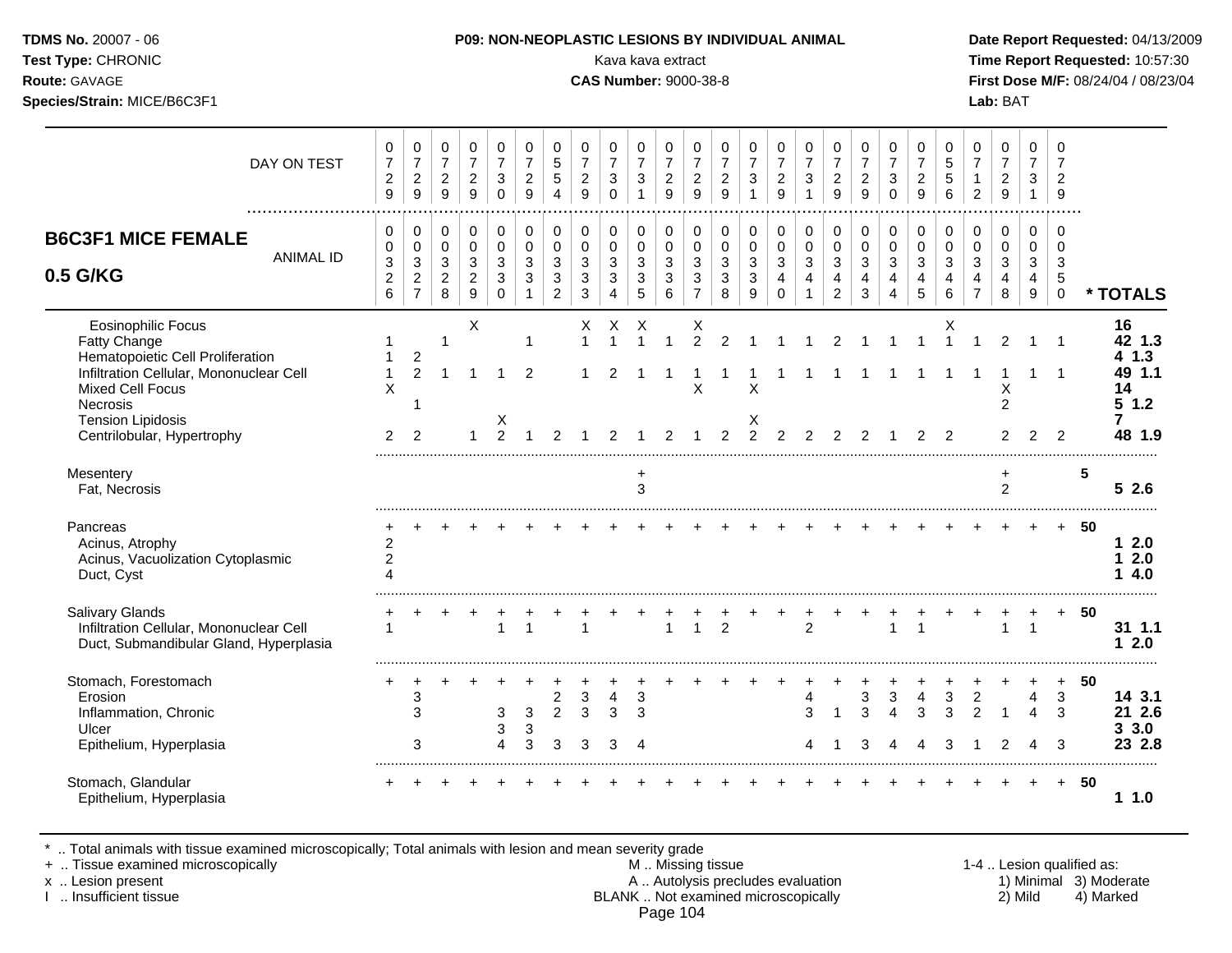| TDMS No. 20007 - 06<br>Test Type: CHRONIC<br>Route: GAVAGE<br>Species/Strain: MICE/B6C3F1 |                       |                                              |                                                               |                                                  |                                              |                                          |                                                |                                                  |                                                             |                                              | Kava kava extract<br><b>CAS Number: 9000-38-8</b>                                          |                                                           |                                                     |                                            |                                                  |                                                               | P09: NON-NEOPLASTIC LESIONS BY INDIVIDUAL ANIMAL |                                            |                                              |                                         |                                                  |                                     |                                       | Lab: BAT                                                    |                                            |                                            |              | Date Report Requested: 04/13/2009<br>Time Report Requested: 10:57:30<br>First Dose M/F: 08/24/04 / 08/23/04 |
|-------------------------------------------------------------------------------------------|-----------------------|----------------------------------------------|---------------------------------------------------------------|--------------------------------------------------|----------------------------------------------|------------------------------------------|------------------------------------------------|--------------------------------------------------|-------------------------------------------------------------|----------------------------------------------|--------------------------------------------------------------------------------------------|-----------------------------------------------------------|-----------------------------------------------------|--------------------------------------------|--------------------------------------------------|---------------------------------------------------------------|--------------------------------------------------|--------------------------------------------|----------------------------------------------|-----------------------------------------|--------------------------------------------------|-------------------------------------|---------------------------------------|-------------------------------------------------------------|--------------------------------------------|--------------------------------------------|--------------|-------------------------------------------------------------------------------------------------------------|
|                                                                                           | DAY ON TEST           | 0<br>$\boldsymbol{7}$<br>$\overline{c}$<br>9 | 0<br>$\boldsymbol{7}$<br>$\overline{c}$<br>9                  | 0<br>$\overline{7}$<br>$\overline{2}$<br>9       | 0<br>$\boldsymbol{7}$<br>$\overline{c}$<br>9 | 0<br>$\boldsymbol{7}$<br>$\sqrt{3}$<br>0 | 0<br>$\overline{7}$<br>$\overline{c}$<br>9     | 0<br>$\mathbf 5$<br>$\sqrt{5}$<br>$\overline{4}$ | 0<br>$\boldsymbol{7}$<br>$\overline{c}$<br>$\boldsymbol{9}$ | 0<br>$\boldsymbol{7}$<br>3<br>$\mathbf 0$    | $\pmb{0}$<br>$\overline{7}$<br>$\ensuremath{\mathsf{3}}$                                   | 0<br>$\boldsymbol{7}$<br>$\frac{2}{9}$                    | 0<br>$\overline{7}$<br>$\overline{\mathbf{c}}$<br>9 | 0<br>$\overline{7}$<br>$\overline{c}$<br>9 | 0<br>$\overline{7}$<br>3<br>1                    | 0<br>$\boldsymbol{7}$<br>$\overline{c}$<br>$9\,$              | 0<br>$\boldsymbol{7}$<br>3<br>1                  | 0<br>$\overline{7}$<br>$\overline{c}$<br>9 | 0<br>$\boldsymbol{7}$<br>$\overline{c}$<br>9 | 0<br>$\overline{7}$<br>3<br>$\mathbf 0$ | 0<br>$\overline{7}$<br>$\overline{c}$<br>9       | 0<br>$\mathbf 5$<br>5<br>6          | 0<br>$\overline{7}$<br>$\overline{2}$ | 0<br>$\overline{7}$<br>$\boldsymbol{2}$<br>$\boldsymbol{9}$ | 0<br>$\overline{7}$<br>3<br>$\overline{1}$ | 0<br>$\overline{7}$<br>$\overline{2}$<br>9 |              |                                                                                                             |
| <b>B6C3F1 MICE FEMALE</b><br>0.5 G/KG                                                     | .<br><b>ANIMAL ID</b> | 0<br>0<br>3<br>$\boldsymbol{2}$              | 0<br>$\pmb{0}$<br>$\ensuremath{\mathsf{3}}$<br>$\overline{c}$ | 0<br>$\pmb{0}$<br>$\mathbf{3}$<br>$\overline{c}$ | 0<br>$\pmb{0}$<br>3<br>$\overline{c}$        | 0<br>$\pmb{0}$<br>$\sqrt{3}$<br>3        | 0<br>$\pmb{0}$<br>$\mathbf{3}$<br>$\mathbf{3}$ | 0<br>$\pmb{0}$<br>$\ensuremath{\mathsf{3}}$<br>3 | 0<br>$\pmb{0}$<br>$\ensuremath{\mathsf{3}}$<br>3            | 0<br>$\pmb{0}$<br>$\sqrt{3}$<br>$\mathbf{3}$ | $\pmb{0}$<br>$\mathsf{O}\xspace$<br>$\ensuremath{\mathsf{3}}$<br>$\ensuremath{\mathsf{3}}$ | 0<br>$\pmb{0}$<br>$\sqrt{3}$<br>$\ensuremath{\mathsf{3}}$ | 0<br>$\pmb{0}$<br>$\sqrt{3}$<br>$\sqrt{3}$          | 0<br>$\pmb{0}$<br>3<br>3                   | 0<br>$\pmb{0}$<br>$\ensuremath{\mathsf{3}}$<br>3 | 0<br>$\pmb{0}$<br>$\ensuremath{\mathsf{3}}$<br>$\overline{4}$ | 0<br>$\mathbf 0$<br>$\sqrt{3}$<br>4              | 0<br>0<br>3<br>4                           | 0<br>$\pmb{0}$<br>$\sqrt{3}$<br>4            | 0<br>$\boldsymbol{0}$<br>3<br>4         | 0<br>$\pmb{0}$<br>$\ensuremath{\mathsf{3}}$<br>4 | 0<br>$\pmb{0}$<br>$\mathbf{3}$<br>4 | 0<br>$\pmb{0}$<br>3<br>4              | 0<br>$\pmb{0}$<br>$\mathbf{3}$<br>4                         | 0<br>$\mathbf 0$<br>3<br>4                 | $\Omega$<br>0<br>$\sqrt{3}$<br>$\sqrt{5}$  |              |                                                                                                             |
| Glands, Ectasia                                                                           |                       | 6                                            | $\overline{7}$                                                | $\bf 8$                                          | 9                                            | $\mathbf 0$                              | $\mathbf{1}$                                   | $\overline{c}$                                   | 3                                                           | 4                                            | $\sqrt{5}$                                                                                 | $\,6\,$                                                   | $\overline{7}$                                      | 8                                          | 9                                                | $\mathbf 0$                                                   | $\overline{1}$                                   | $\overline{2}$                             | 3                                            | 4                                       | 5                                                | 6                                   | $\overline{7}$                        | 8                                                           | 9                                          | $\pmb{0}$                                  |              | * TOTALS<br>21.0                                                                                            |
| Tooth<br>Dysplasia                                                                        |                       |                                              |                                                               |                                                  |                                              |                                          |                                                |                                                  |                                                             |                                              |                                                                                            |                                                           |                                                     |                                            |                                                  |                                                               | -1                                               |                                            |                                              |                                         |                                                  |                                     |                                       |                                                             |                                            |                                            | $\mathbf{2}$ | 21.0                                                                                                        |
| <b>CARDIOVASCULAR SYSTEM</b>                                                              |                       |                                              |                                                               |                                                  |                                              |                                          |                                                |                                                  |                                                             |                                              |                                                                                            |                                                           |                                                     |                                            |                                                  |                                                               |                                                  |                                            |                                              |                                         |                                                  |                                     |                                       |                                                             |                                            |                                            |              |                                                                                                             |
| <b>Blood Vessel</b>                                                                       |                       |                                              |                                                               |                                                  |                                              |                                          |                                                |                                                  |                                                             |                                              |                                                                                            |                                                           |                                                     |                                            |                                                  |                                                               |                                                  |                                            |                                              |                                         |                                                  |                                     |                                       |                                                             |                                            |                                            | 50           |                                                                                                             |
| Heart<br>Cardiomyopathy<br>Artery, Infiltration Cellular, Mononuclear<br>Cell             |                       |                                              | -1                                                            |                                                  |                                              |                                          |                                                | 1                                                |                                                             |                                              |                                                                                            |                                                           |                                                     |                                            | 1                                                |                                                               |                                                  |                                            |                                              | 1                                       | -1                                               |                                     |                                       |                                                             | $\ddot{}$                                  | $\ddot{}$                                  | 50           | 4 1.0<br>3 1.0                                                                                              |
| <b>ENDOCRINE SYSTEM</b>                                                                   |                       |                                              |                                                               |                                                  |                                              |                                          |                                                |                                                  |                                                             |                                              |                                                                                            |                                                           |                                                     |                                            |                                                  |                                                               |                                                  |                                            |                                              |                                         |                                                  |                                     |                                       |                                                             |                                            |                                            |              |                                                                                                             |
| <b>Adrenal Cortex</b><br>Vacuolization Cytoplasmic<br>Subcapsular, Hyperplasia            |                       | 2                                            | 2                                                             |                                                  |                                              |                                          | 2                                              | 2                                                | 2                                                           |                                              | 2                                                                                          | 2                                                         |                                                     | 2                                          |                                                  | 2                                                             |                                                  | 2                                          |                                              | 2                                       | 2                                                | 2                                   | 2                                     | 2<br>$\overline{2}$                                         | $\overline{2}$                             | $\pm$<br>$\overline{2}$                    | 50           | 4 1.8<br>50 2.0                                                                                             |
| Adrenal Medulla<br>Hyperplasia                                                            |                       |                                              |                                                               |                                                  |                                              |                                          |                                                |                                                  |                                                             |                                              |                                                                                            |                                                           |                                                     |                                            |                                                  |                                                               |                                                  |                                            |                                              |                                         |                                                  |                                     |                                       |                                                             | $\pm$                                      | $+$                                        | 50           | 22.0                                                                                                        |
| Islets, Pancreatic<br>Hyperplasia                                                         |                       |                                              |                                                               |                                                  |                                              |                                          |                                                |                                                  |                                                             |                                              |                                                                                            |                                                           |                                                     |                                            |                                                  |                                                               |                                                  |                                            |                                              |                                         |                                                  |                                     |                                       |                                                             |                                            |                                            | 50           | 12.0                                                                                                        |
| Parathyroid Gland                                                                         |                       | M                                            |                                                               |                                                  |                                              |                                          |                                                |                                                  |                                                             |                                              |                                                                                            |                                                           |                                                     |                                            |                                                  |                                                               |                                                  |                                            |                                              |                                         |                                                  |                                     |                                       |                                                             |                                            |                                            | 48           |                                                                                                             |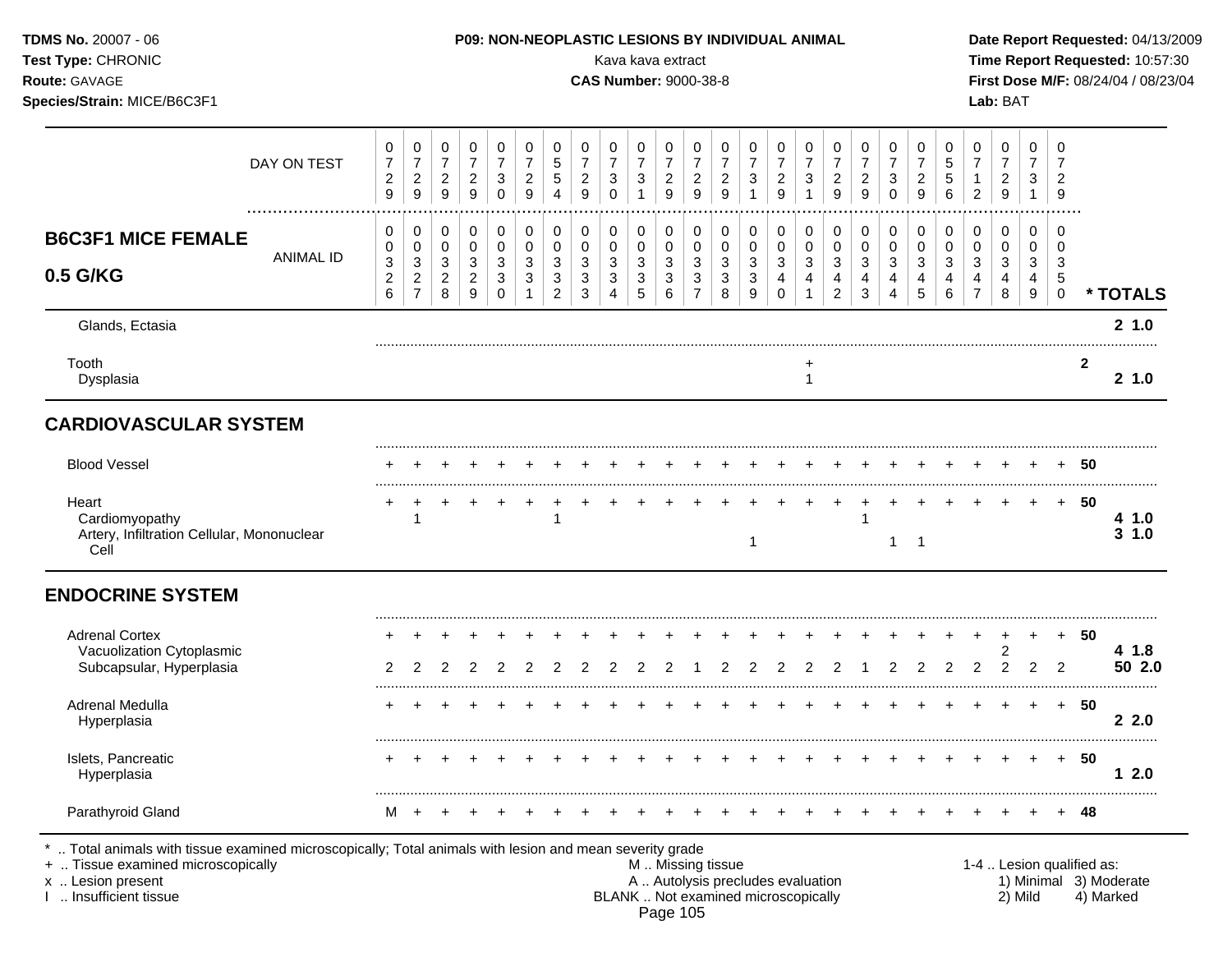|                                  |                                            |                                                 |                                                             |                                            |                                                      |                                              |                                                         |                                                  | Kava kava extract                                  | <b>FUS. NUN-NEUFLASTIC LESIUNS DT INDIVIDUAL ANIMAL</b> |                                                       |                                                         |                                                    |                                                     |                                            |                                           |                                                     |                                        |                                      |                                                       |                                     |                                                         |                                                           |                                         | Date Report Requested. 04/13/200             |      | Time Report Requested: 10:57:30                       |
|----------------------------------|--------------------------------------------|-------------------------------------------------|-------------------------------------------------------------|--------------------------------------------|------------------------------------------------------|----------------------------------------------|---------------------------------------------------------|--------------------------------------------------|----------------------------------------------------|---------------------------------------------------------|-------------------------------------------------------|---------------------------------------------------------|----------------------------------------------------|-----------------------------------------------------|--------------------------------------------|-------------------------------------------|-----------------------------------------------------|----------------------------------------|--------------------------------------|-------------------------------------------------------|-------------------------------------|---------------------------------------------------------|-----------------------------------------------------------|-----------------------------------------|----------------------------------------------|------|-------------------------------------------------------|
|                                  | 0<br>$\overline{7}$<br>$\overline{c}$<br>9 | 0<br>$\overline{7}$<br>$\overline{c}$<br>$9\,$  | 0<br>$\boldsymbol{7}$<br>$\overline{a}$<br>$\boldsymbol{9}$ | 0<br>$\boldsymbol{7}$<br>$\frac{2}{9}$     | 0<br>$\overline{7}$<br>$\sqrt{3}$<br>$\mathbf 0$     | 0<br>$\boldsymbol{7}$<br>$\overline{c}$<br>9 | 0<br>$\sqrt{5}$<br>$\sqrt{5}$<br>$\boldsymbol{\Lambda}$ | 0<br>$\boldsymbol{7}$<br>$\overline{2}$<br>$9\,$ | 0<br>$\overline{7}$<br>$\mathbf{3}$<br>$\mathbf 0$ | 0<br>$\overline{7}$<br>3<br>1                           | 0<br>$\boldsymbol{7}$<br>$\overline{\mathbf{c}}$<br>9 | 0<br>$\overline{7}$<br>$\overline{c}$<br>$\overline{9}$ | 0<br>$\boldsymbol{7}$<br>$\overline{c}$<br>$9\,$   | 0<br>$\overline{7}$<br>$\mathbf{3}$<br>$\mathbf{1}$ | 0<br>$\overline{7}$<br>$\overline{a}$<br>9 | 0<br>$\overline{7}$<br>3<br>1             | 0<br>$\overline{7}$<br>$\overline{\mathbf{c}}$<br>9 | 0<br>$\boldsymbol{7}$<br>$\frac{2}{9}$ | 0<br>$\overline{7}$<br>3<br>$\Omega$ | 0<br>$\boldsymbol{7}$<br>$\overline{\mathbf{c}}$<br>9 | 0<br>$\sqrt{5}$<br>$\,$ 5 $\,$<br>6 | 0<br>$\boldsymbol{7}$<br>$\mathbf{1}$<br>$\overline{2}$ | 0<br>$\overline{7}$<br>$\overline{c}$<br>$\boldsymbol{9}$ | 0<br>$\overline{7}$<br>3<br>$\mathbf 1$ | 0<br>7<br>$\overline{c}$<br>9                |      |                                                       |
| <b>ANIMAL ID</b>                 | 0<br>0<br>3<br>$\overline{c}$<br>6         | 0<br>0<br>3<br>$\overline{c}$<br>$\overline{7}$ | 0<br>$\mathbf 0$<br>3<br>$\overline{\mathbf{c}}$<br>8       | 0<br>$\pmb{0}$<br>3<br>$\overline{c}$<br>9 | 0<br>$\mathbf 0$<br>$\mathbf{3}$<br>3<br>$\mathbf 0$ | 0<br>$\mathbf 0$<br>3<br>3                   | 0<br>$\mathbf 0$<br>3<br>3<br>2                         | 0<br>0<br>3<br>3<br>3                            | 0<br>$\mathbf 0$<br>$\sqrt{3}$<br>3<br>4           | 0<br>0<br>3<br>3<br>5                                   | 0<br>0<br>3<br>3<br>6                                 | 0<br>$\pmb{0}$<br>3<br>3<br>$\overline{7}$              | 0<br>$\mathsf{O}\xspace$<br>3<br>$\mathbf{3}$<br>8 | 0<br>$\mathbf 0$<br>$\sqrt{3}$<br>3<br>9            | 0<br>0<br>3<br>4<br>$\Omega$               | 0<br>$\mathbf 0$<br>3<br>4<br>$\mathbf 1$ | 0<br>$\mathbf 0$<br>3<br>4<br>$\overline{2}$        | 0<br>$\pmb{0}$<br>3<br>4<br>3          | 0<br>0<br>3<br>4<br>4                | 0<br>0<br>3<br>4<br>5                                 | 0<br>$\mathbf 0$<br>3<br>4<br>6     | 0<br>$\mathbf 0$<br>$\mathbf{3}$<br>4<br>$\overline{7}$ | 0<br>0<br>3<br>4<br>8                                     | 0<br>0<br>3<br>4<br>9                   | 0<br>$\mathbf 0$<br>3<br>5<br>$\overline{0}$ |      | * TOTALS                                              |
|                                  |                                            | $\mathbf{1}$                                    | $\overline{1}$                                              |                                            |                                                      |                                              |                                                         |                                                  |                                                    |                                                         |                                                       |                                                         |                                                    |                                                     |                                            |                                           | 1                                                   |                                        |                                      | 1                                                     |                                     |                                                         |                                                           | м                                       |                                              |      | 12.0<br>21.0<br>71.3                                  |
|                                  |                                            |                                                 |                                                             |                                            |                                                      |                                              |                                                         |                                                  |                                                    |                                                         |                                                       |                                                         |                                                    |                                                     |                                            |                                           |                                                     |                                        |                                      |                                                       |                                     |                                                         |                                                           |                                         |                                              |      |                                                       |
|                                  |                                            |                                                 |                                                             |                                            |                                                      |                                              |                                                         |                                                  |                                                    |                                                         |                                                       |                                                         |                                                    |                                                     |                                            |                                           |                                                     |                                        |                                      |                                                       |                                     |                                                         |                                                           |                                         |                                              |      |                                                       |
|                                  |                                            |                                                 |                                                             |                                            |                                                      |                                              |                                                         |                                                  |                                                    |                                                         |                                                       |                                                         |                                                    |                                                     |                                            |                                           |                                                     |                                        |                                      |                                                       |                                     |                                                         |                                                           |                                         |                                              |      |                                                       |
|                                  |                                            |                                                 |                                                             |                                            |                                                      |                                              |                                                         |                                                  |                                                    |                                                         |                                                       |                                                         |                                                    |                                                     |                                            |                                           |                                                     |                                        |                                      |                                                       |                                     |                                                         |                                                           |                                         |                                              | + 50 |                                                       |
|                                  |                                            |                                                 |                                                             |                                            |                                                      |                                              |                                                         |                                                  |                                                    |                                                         | $\overline{2}$                                        | 3                                                       |                                                    |                                                     |                                            |                                           |                                                     |                                        |                                      |                                                       | 4                                   |                                                         | 1                                                         | $\ddot{}$                               | $+$                                          | 50   | 22.0<br>61.3<br>23.5                                  |
| Endometrium, Hyperplasia, Cystic | 1                                          | 2                                               | 3                                                           | 2                                          | 3                                                    | $\overline{2}$                               | $\overline{2}$                                          | $\overline{1}$                                   | 2                                                  |                                                         | $\overline{2}$                                        | $\overline{1}$                                          | 3                                                  | $\overline{\mathbf{4}}$                             | 3                                          | 2                                         | 3                                                   | 3                                      | 3                                    | $\mathbf{1}$                                          | $\overline{2}$                      |                                                         |                                                           | $\mathbf{1}$                            | $\overline{4}$                               | 50   | 42 2.1                                                |
| <b>HEMATOPOIETIC SYSTEM</b>      |                                            |                                                 |                                                             |                                            |                                                      |                                              |                                                         |                                                  |                                                    |                                                         |                                                       |                                                         |                                                    |                                                     |                                            |                                           |                                                     |                                        |                                      |                                                       |                                     |                                                         |                                                           |                                         |                                              |      |                                                       |
|                                  | DAY ON TEST<br><b>GENERAL BODY SYSTEM</b>  |                                                 |                                                             |                                            |                                                      |                                              |                                                         |                                                  |                                                    |                                                         |                                                       |                                                         |                                                    | <b>CAS Number: 9000-38-8</b>                        |                                            |                                           |                                                     |                                        |                                      |                                                       |                                     |                                                         |                                                           |                                         | Lab: BAT                                     |      | First Dose M/F: 08/24/04 / 08/23/04<br>+ 49<br>$+ 50$ |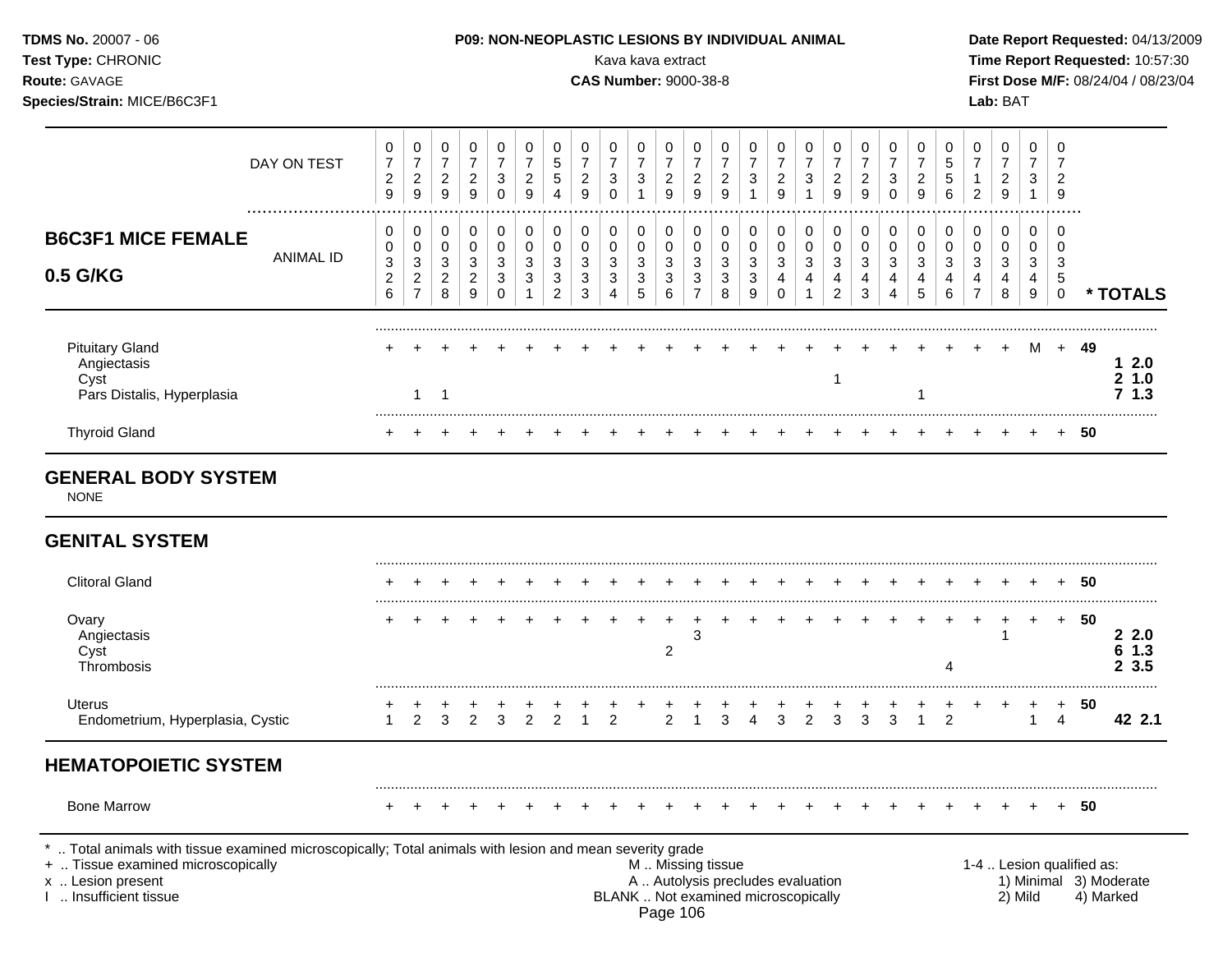| Test Type: CHRONIC<br>Route: GAVAGE<br>Species/Strain: MICE/B6C3F1                                |                  |                                                                           |                                                                                   |                                             |                                                                                             |                                                |                                                        |                                                              |                                                                    | Kava kava extract<br><b>CAS Number: 9000-38-8</b> |                                                  |                                                                             |                                                              |                                                             |                                 |                                                   |                                                            |                                              |                                                                              |                                                                                |                                                     |                                         |                                                                                     | Lab: BAT                                                           |                                                                     |                                                     |        | Time Report Requested: 10:57:30<br>First Dose M/F: 08/24/04 / 08/23/04 |
|---------------------------------------------------------------------------------------------------|------------------|---------------------------------------------------------------------------|-----------------------------------------------------------------------------------|---------------------------------------------|---------------------------------------------------------------------------------------------|------------------------------------------------|--------------------------------------------------------|--------------------------------------------------------------|--------------------------------------------------------------------|---------------------------------------------------|--------------------------------------------------|-----------------------------------------------------------------------------|--------------------------------------------------------------|-------------------------------------------------------------|---------------------------------|---------------------------------------------------|------------------------------------------------------------|----------------------------------------------|------------------------------------------------------------------------------|--------------------------------------------------------------------------------|-----------------------------------------------------|-----------------------------------------|-------------------------------------------------------------------------------------|--------------------------------------------------------------------|---------------------------------------------------------------------|-----------------------------------------------------|--------|------------------------------------------------------------------------|
|                                                                                                   | DAY ON TEST      | 0<br>$\overline{7}$<br>$\overline{\mathbf{c}}$<br>9                       | 0<br>$\overline{7}$<br>$\overline{c}$<br>9                                        | 0<br>$\overline{7}$<br>$\overline{c}$<br>9  | 0<br>$\overline{7}$<br>$\overline{\mathbf{c}}$<br>9                                         | 0<br>$\overline{7}$<br>3<br>$\Omega$           | $\mathbf 0$<br>$\overline{7}$<br>$\boldsymbol{2}$<br>9 | 0<br>$\sqrt{5}$<br>$\sqrt{5}$<br>$\overline{4}$              | 0<br>$\overline{7}$<br>$\overline{c}$<br>9                         | 0<br>$\overline{7}$<br>3<br>$\Omega$              | 0<br>$\overline{7}$<br>3<br>$\mathbf{1}$         | 0<br>$\overline{7}$<br>$\overline{c}$<br>$\mathsf g$                        | 0<br>$\overline{7}$<br>$\frac{2}{9}$                         | 0<br>$\overline{7}$<br>$\boldsymbol{2}$<br>9                | 0<br>$\overline{7}$<br>3<br>1   | 0<br>$\overline{7}$<br>$\overline{c}$<br>9        | 0<br>$\overline{7}$<br>3                                   | 0<br>$\overline{7}$<br>$\overline{c}$<br>9   | 0<br>$\overline{7}$<br>$\overline{c}$<br>9                                   | 0<br>$\overline{7}$<br>$\mathbf{3}$<br>$\Omega$                                | 0<br>$\overline{7}$<br>$\overline{\mathbf{c}}$<br>9 | 0<br>5<br>$\,$ 5 $\,$<br>$6\phantom{1}$ | 0<br>$\overline{7}$<br>$\mathbf{1}$<br>$\overline{2}$                               | 0<br>$\overline{7}$<br>$\overline{\mathbf{c}}$<br>$\boldsymbol{9}$ | $\mathbf 0$<br>7<br>3<br>$\mathbf{1}$                               | $\mathbf 0$<br>7<br>$\overline{2}$<br>9             |        |                                                                        |
| <b>B6C3F1 MICE FEMALE</b><br>0.5 G/KG                                                             | <b>ANIMAL ID</b> | 0<br>0<br>$\ensuremath{\mathsf{3}}$<br>$\boldsymbol{2}$<br>$6\phantom{1}$ | 0<br>$\mathbf 0$<br>$\ensuremath{\mathsf{3}}$<br>$\overline{c}$<br>$\overline{7}$ | 0<br>0<br>$\sqrt{3}$<br>$\overline{2}$<br>8 | $\mathbf 0$<br>$\pmb{0}$<br>$\ensuremath{\mathsf{3}}$<br>$\overline{c}$<br>$\boldsymbol{9}$ | $\pmb{0}$<br>$\mathbf 0$<br>3<br>3<br>$\Omega$ | $\mathbf 0$<br>$\mathbf 0$<br>3<br>3                   | 0<br>$\pmb{0}$<br>$\sqrt{3}$<br>$\sqrt{3}$<br>$\overline{c}$ | 0<br>$\mathbf 0$<br>3<br>$\ensuremath{\mathsf{3}}$<br>$\mathbf{3}$ | 0<br>$\mathbf 0$<br>3<br>3<br>4                   | $\pmb{0}$<br>$\mathbf 0$<br>3<br>$\sqrt{3}$<br>5 | $\pmb{0}$<br>$\mathsf 0$<br>$\sqrt{3}$<br>$\mathfrak{3}$<br>$6\phantom{1}6$ | 0<br>$\pmb{0}$<br>$\sqrt{3}$<br>$\sqrt{3}$<br>$\overline{7}$ | $\mathbf 0$<br>$\mathbf 0$<br>$\sqrt{3}$<br>$\sqrt{3}$<br>8 | 0<br>$\mathbf 0$<br>3<br>3<br>9 | 0<br>$\mathbf 0$<br>$\mathbf{3}$<br>4<br>$\Omega$ | $\mathbf 0$<br>$\pmb{0}$<br>$\mathbf{3}$<br>$\overline{4}$ | $\mathbf 0$<br>0<br>3<br>4<br>$\overline{2}$ | $\mathbf 0$<br>$\mathbf 0$<br>$\mathbf{3}$<br>$\overline{4}$<br>$\mathbf{3}$ | $\mathbf 0$<br>$\mathbf 0$<br>$\mathbf{3}$<br>$\overline{4}$<br>$\overline{4}$ | 0<br>$\mathbf 0$<br>$\mathbf{3}$<br>4<br>5          | 0<br>0<br>3<br>4<br>6                   | $\mathbf 0$<br>$\pmb{0}$<br>$\sqrt{3}$<br>$\overline{\mathbf{4}}$<br>$\overline{7}$ | $\mathbf 0$<br>$\pmb{0}$<br>3<br>4<br>$\,8\,$                      | $\mathbf 0$<br>$\mathbf 0$<br>$\mathbf{3}$<br>4<br>$\boldsymbol{9}$ | $\mathbf 0$<br>$\mathbf 0$<br>3<br>5<br>$\mathbf 0$ |        | * TOTALS                                                               |
| <b>Fibrosis</b>                                                                                   |                  |                                                                           |                                                                                   |                                             |                                                                                             |                                                |                                                        |                                                              |                                                                    |                                                   |                                                  |                                                                             |                                                              |                                                             |                                 |                                                   |                                                            |                                              |                                                                              |                                                                                |                                                     |                                         |                                                                                     |                                                                    |                                                                     |                                                     |        | 12.0                                                                   |
| Lymph Node, Mandibular<br>Hyperplasia, Lymphoid                                                   |                  |                                                                           | $\overline{2}$                                                                    |                                             |                                                                                             |                                                |                                                        |                                                              |                                                                    |                                                   |                                                  |                                                                             |                                                              |                                                             |                                 |                                                   |                                                            |                                              |                                                                              |                                                                                |                                                     |                                         |                                                                                     |                                                                    |                                                                     | $\ddot{}$<br>$\overline{2}$                         | 50     | 4 2.0                                                                  |
| Lymph Node, Mesenteric                                                                            |                  |                                                                           |                                                                                   |                                             |                                                                                             |                                                |                                                        |                                                              |                                                                    |                                                   |                                                  |                                                                             |                                                              |                                                             |                                 |                                                   |                                                            |                                              |                                                                              |                                                                                |                                                     |                                         |                                                                                     |                                                                    |                                                                     |                                                     | -50    |                                                                        |
| Spleen<br>Hematopoietic Cell Proliferation<br>Hyperplasia, Lymphoid<br>Lymphoid Follicle, Atrophy |                  | $\mathcal{P}$                                                             | $\boldsymbol{\Delta}$                                                             |                                             | $\ddot{}$<br>$\mathbf{1}$                                                                   | +<br>$\mathbf{1}$                              | $\pm$                                                  | 4                                                            |                                                                    |                                                   |                                                  |                                                                             | $\ddot{}$<br>$\overline{2}$                                  | $\overline{+}$                                              | $\ddot{}$                       | $\overline{c}$                                    | $\overline{1}$                                             |                                              | $\overline{1}$                                                               |                                                                                |                                                     | $\ddot{}$<br>$\overline{4}$<br>3        | $\overline{2}$                                                                      |                                                                    | +<br>$\mathbf{1}$                                                   | $+$<br>$\overline{1}$                               | 50     | 20 1.5<br>62.0<br>42.5                                                 |
| Thymus<br>Atrophy<br>Hyperplasia, Histiocytic                                                     |                  | $\overline{4}$                                                            | $\overline{2}$                                                                    | $\overline{2}$                              | $\mathbf{1}$                                                                                | $\mathbf{1}$                                   | $\overline{1}$<br>$\overline{c}$                       | 4                                                            | $\overline{1}$                                                     |                                                   | $\overline{2}$                                   | $\overline{1}$                                                              | $\overline{1}$                                               | $\mathbf{1}$                                                | $\mathbf{1}$                    | M                                                 | $\overline{2}$                                             | $\mathbf{1}$                                 | $\mathbf{1}$                                                                 | 2                                                                              | $\mathbf{1}$                                        | $\overline{3}$                          | $\overline{4}$                                                                      | $\mathbf{1}$                                                       | $\overline{1}$                                                      |                                                     | + 49   | 46 1.7<br>22.0                                                         |
| <b>INTEGUMENTARY SYSTEM</b>                                                                       |                  |                                                                           |                                                                                   |                                             |                                                                                             |                                                |                                                        |                                                              |                                                                    |                                                   |                                                  |                                                                             |                                                              |                                                             |                                 |                                                   |                                                            |                                              |                                                                              |                                                                                |                                                     |                                         |                                                                                     |                                                                    |                                                                     |                                                     |        |                                                                        |
| <b>Mammary Gland</b>                                                                              |                  |                                                                           |                                                                                   |                                             |                                                                                             |                                                |                                                        |                                                              |                                                                    |                                                   |                                                  |                                                                             |                                                              |                                                             | $+$                             |                                                   |                                                            |                                              |                                                                              |                                                                                |                                                     | $\div$                                  |                                                                                     | $+$                                                                | $+$                                                                 |                                                     | $+ 50$ |                                                                        |
| Skin<br>Fibrosis<br>Inflammation, Chronic<br>Subcutaneous Tissue, Necrosis                        |                  |                                                                           |                                                                                   |                                             |                                                                                             |                                                |                                                        |                                                              |                                                                    |                                                   |                                                  |                                                                             |                                                              |                                                             |                                 |                                                   |                                                            |                                              |                                                                              |                                                                                |                                                     |                                         |                                                                                     |                                                                    |                                                                     | $+$                                                 | -50    | 13.0<br>3.0<br>3.0<br>1                                                |

## **MUSCULOSKELETAL SYSTEM**

\* .. Total animals with tissue examined microscopically; Total animals with lesion and mean severity grade

+ .. Tissue examined microscopically M .. Missing tissue 1-4 .. Lesion qualified as: x .. Lesion present **A .. Autolysis precludes evaluation** A .. Autolysis precludes evaluation 1) Minimal 3) Moderate I .. Insufficient tissue BLANK .. Not examined microscopically 2) Mild 4) Marked Page 107

.........................................................................................................................................................................................................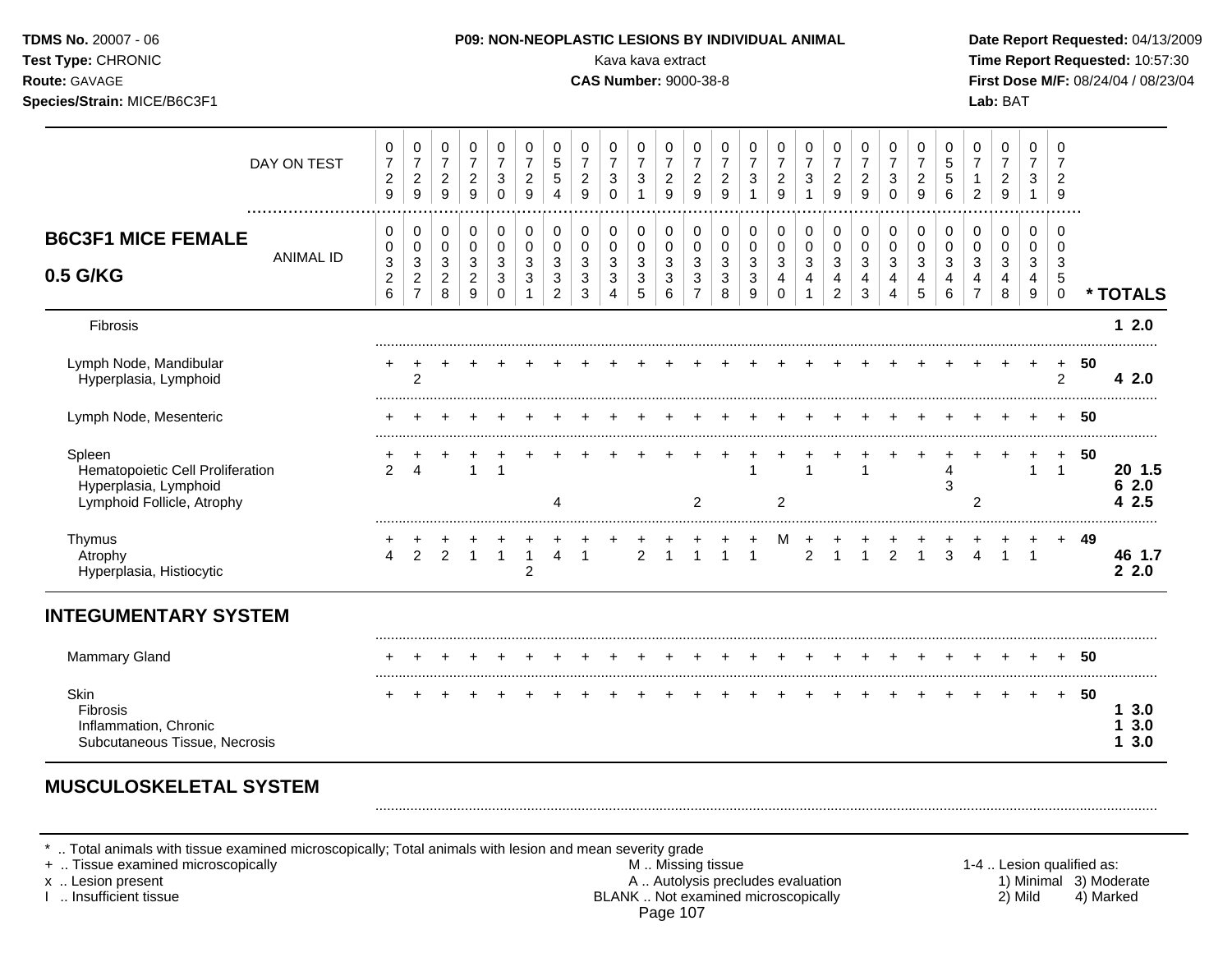| P09: NON-NEOPLASTIC LESIONS BY INDIVIDUAL ANIMAL<br>Kava kava extract<br><b>CAS Number: 9000-38-8</b> |                                              |                                                             |                                                           |                                         |                                            |                                                   |                                              |                                         |                                             |                                                      |                                            |                  |                               |                                                             |                                | Date Report Requested: 04/13/2009<br>Time Report Requested: 10:57:30<br>First Dose M/F: 08/24/04 / 08/23/04<br>Lab: BAT |                                            |                                      |                                            |                          |                            |                                            |                                            |                               |           |                 |
|-------------------------------------------------------------------------------------------------------|----------------------------------------------|-------------------------------------------------------------|-----------------------------------------------------------|-----------------------------------------|--------------------------------------------|---------------------------------------------------|----------------------------------------------|-----------------------------------------|---------------------------------------------|------------------------------------------------------|--------------------------------------------|------------------|-------------------------------|-------------------------------------------------------------|--------------------------------|-------------------------------------------------------------------------------------------------------------------------|--------------------------------------------|--------------------------------------|--------------------------------------------|--------------------------|----------------------------|--------------------------------------------|--------------------------------------------|-------------------------------|-----------|-----------------|
| 0<br>$\boldsymbol{7}$<br>$\overline{c}$<br>9                                                          | 0<br>$\boldsymbol{7}$<br>$\overline{c}$<br>9 | 0<br>$\boldsymbol{7}$<br>$\overline{a}$<br>$\boldsymbol{9}$ | 0<br>$\overline{7}$<br>$\overline{c}$<br>$\boldsymbol{9}$ | 0<br>$\overline{7}$<br>3<br>$\mathbf 0$ | 0<br>$\overline{7}$<br>$\overline{c}$<br>9 | 0<br>$\mathbf 5$<br>$\mathbf 5$<br>$\overline{4}$ | 0<br>$\boldsymbol{7}$<br>$\overline{c}$<br>9 | 0<br>$\overline{7}$<br>3<br>$\mathbf 0$ | 0<br>$\overline{7}$<br>$\sqrt{3}$           | 0<br>$\boldsymbol{7}$<br>$\frac{2}{9}$               | 0<br>$\overline{7}$<br>$\overline{c}$<br>9 | 0<br>7<br>2<br>9 | 0<br>$\overline{7}$<br>3<br>1 | 0<br>$\boldsymbol{7}$<br>$\overline{c}$<br>$\boldsymbol{9}$ | 0<br>$\overline{7}$<br>3<br>-1 | 0<br>7<br>2<br>9                                                                                                        | 0<br>$\overline{7}$<br>$\overline{c}$<br>9 | 0<br>$\overline{7}$<br>3<br>$\Omega$ | 0<br>$\overline{7}$<br>$\overline{c}$<br>9 | 0<br>5<br>5<br>6         | 0<br>$\overline{7}$<br>2   | 0<br>$\overline{7}$<br>$\overline{c}$<br>9 | 0<br>$\overline{7}$<br>3<br>$\overline{1}$ | 0<br>7<br>$\overline{2}$<br>9 |           |                 |
| 0<br>0<br>3<br>$\overline{c}$                                                                         | 0<br>$\pmb{0}$<br>3<br>$\overline{c}$        | 0<br>$\pmb{0}$<br>$\sqrt{3}$<br>$\overline{c}$              | 0<br>0<br>3<br>$\overline{\mathbf{c}}$                    | 0<br>0<br>3<br>3                        | 0<br>$\pmb{0}$<br>3<br>3                   | 0<br>$\pmb{0}$<br>3<br>3                          | 0<br>0<br>3<br>3                             | 0<br>0<br>3<br>3                        | $\pmb{0}$<br>$\mathsf 0$<br>$\sqrt{3}$<br>3 | $\pmb{0}$<br>$\pmb{0}$<br>$\mathbf{3}$<br>$\sqrt{3}$ | 0<br>$\pmb{0}$<br>$\sqrt{3}$<br>3          | 0<br>0<br>3<br>3 | 0<br>$\pmb{0}$<br>3<br>3      | 0<br>$\pmb{0}$<br>3<br>4                                    | 0<br>$\mathbf 0$<br>3<br>4     | 0<br>0<br>3                                                                                                             | 0<br>0<br>3<br>4                           | 0<br>0<br>3<br>4                     | 0<br>$\pmb{0}$<br>3<br>4                   | 0<br>$\pmb{0}$<br>3<br>4 | $\mathbf 0$<br>0<br>3<br>4 | 0<br>$\mathbf 0$<br>$\sqrt{3}$<br>4        | 0<br>0<br>3<br>4                           | 0<br>0<br>$\mathbf{3}$<br>5   |           | * TOTALS        |
| $+$                                                                                                   | $\ddot{}$                                    | $\ddot{}$                                                   | $\ddot{}$                                                 |                                         |                                            |                                                   |                                              |                                         | $\ddot{}$                                   | $\ddot{}$<br>3                                       |                                            | $\ddot{}$        | $\ddot{}$                     | $\ddot{}$                                                   |                                |                                                                                                                         |                                            |                                      |                                            |                          |                            |                                            | $+$                                        | $+$                           | 50        | 71.6            |
|                                                                                                       |                                              |                                                             |                                                           |                                         |                                            |                                                   |                                              |                                         |                                             |                                                      |                                            |                  |                               |                                                             |                                |                                                                                                                         |                                            |                                      |                                            |                          |                            |                                            |                                            |                               |           |                 |
|                                                                                                       |                                              |                                                             |                                                           |                                         |                                            |                                                   |                                              |                                         |                                             |                                                      |                                            |                  |                               |                                                             |                                |                                                                                                                         |                                            |                                      |                                            |                          |                            |                                            |                                            |                               | 50        |                 |
|                                                                                                       |                                              |                                                             |                                                           |                                         |                                            |                                                   |                                              |                                         |                                             |                                                      |                                            |                  |                               |                                                             |                                |                                                                                                                         |                                            |                                      |                                            |                          |                            |                                            |                                            |                               |           |                 |
|                                                                                                       |                                              |                                                             |                                                           |                                         |                                            |                                                   |                                              |                                         |                                             |                                                      |                                            |                  |                               |                                                             |                                |                                                                                                                         |                                            | $\cdot$                              | $\ddot{}$                                  |                          |                            |                                            | $\ddot{}$                                  |                               | 50        | 2, 1.0          |
|                                                                                                       |                                              |                                                             |                                                           |                                         |                                            | 2                                                 |                                              |                                         |                                             |                                                      |                                            |                  |                               |                                                             |                                |                                                                                                                         |                                            |                                      |                                            |                          |                            |                                            |                                            | $\pm$                         | 50        | 12.0<br>12.0    |
|                                                                                                       |                                              |                                                             |                                                           |                                         |                                            |                                                   |                                              |                                         |                                             |                                                      |                                            |                  |                               |                                                             |                                |                                                                                                                         |                                            |                                      |                                            |                          |                            |                                            |                                            |                               | 50        |                 |
|                                                                                                       |                                              |                                                             |                                                           |                                         |                                            |                                                   |                                              |                                         |                                             |                                                      |                                            |                  |                               |                                                             |                                |                                                                                                                         |                                            |                                      |                                            |                          |                            |                                            |                                            |                               |           |                 |
|                                                                                                       |                                              |                                                             |                                                           |                                         |                                            |                                                   |                                              |                                         |                                             |                                                      |                                            |                  |                               |                                                             |                                |                                                                                                                         |                                            |                                      |                                            |                          |                            |                                            |                                            |                               | 50        |                 |
|                                                                                                       |                                              | 1                                                           |                                                           | $\boldsymbol{2}$                        |                                            |                                                   |                                              |                                         |                                             |                                                      |                                            |                  |                               |                                                             |                                |                                                                                                                         | -1                                         |                                      |                                            |                          |                            |                                            |                                            | $\ddot{}$                     | 50        | 11.0<br>$5$ 1.6 |
|                                                                                                       | 6                                            | $\overline{7}$                                              | 8                                                         | 9                                       | $\Omega$                                   |                                                   | $\overline{c}$                               | 3                                       | 4                                           | 5                                                    | 6                                          | $\overline{7}$   | 8                             | 9                                                           | $\mathbf 0$                    | 1                                                                                                                       | 2                                          | 3                                    | 4                                          | $\sqrt{5}$               | 6                          | $\overline{7}$                             | 8                                          | 9                             | $\pmb{0}$ | $+$             |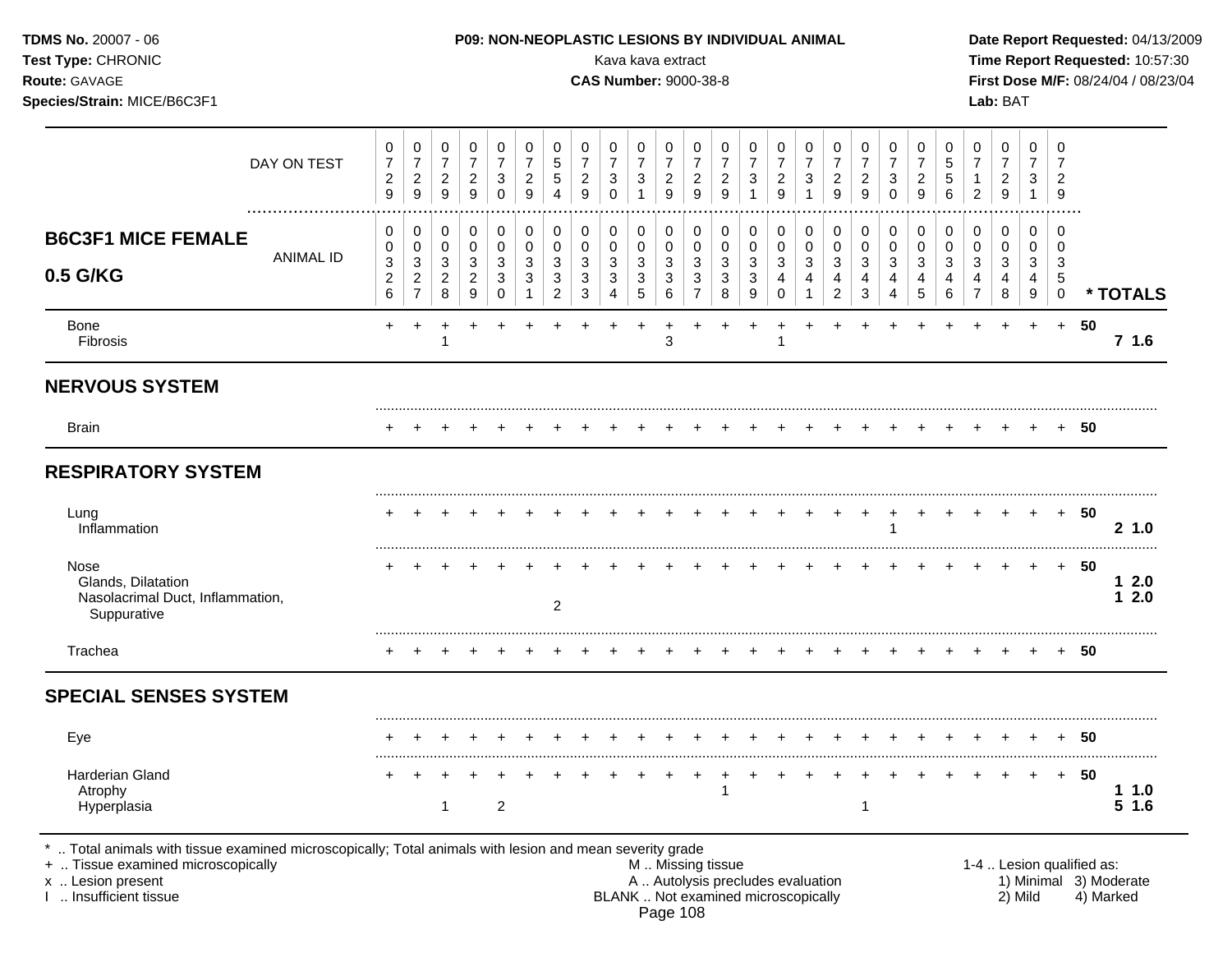| <b>TDMS No. 20007 - 06</b> |  |
|----------------------------|--|
| <b>Test Type: CHRONIC</b>  |  |
| Route: GAVAGE              |  |

#### **P09: NON-NEOPLASTIC LESIONS BY INDIVIDUAL ANIMAL Date Report Requested: 04/13/2009**

Kava kava extract **Time Report Requested:** 10:57:30 **CAS Number:** 9000-38-8 **First Dose M/F:** 08/24/04 / 08/23/04 **Species/Strain:** MICE/B6C3F1 **Lab:** BAT

|                                                                                                                                                        | DAY ON TEST | 0<br>$\overline{7}$<br>$\overline{c}$<br>9 | 0<br>7<br>$\boldsymbol{2}$<br>9                 | 0<br>$\overline{7}$<br>$\overline{c}$<br>9 | 0<br>$\boldsymbol{7}$<br>$\overline{c}$<br>9 | 0<br>$\overline{7}$<br>3<br>0 | 0<br>$\overline{c}$<br>9 | 5                       | 0<br>$\overline{7}$<br>$\overline{c}$<br>9 | 0<br>$\overline{7}$<br>3<br>$\Omega$ | 0<br>$\overline{7}$<br>$\sqrt{3}$<br>$\overline{A}$ | 0<br>$\overline{7}$<br>$\overline{2}$<br>9 | 0<br>$\overline{7}$<br>$\boldsymbol{2}$<br>9 | 0<br>$\overline{7}$<br>$\overline{c}$<br>9 | 7<br>$\sqrt{3}$       | 0<br>$\overline{7}$<br>$\overline{c}$<br>9 | 0<br>$\overline{7}$<br>$\mathbf{3}$<br>$\overline{A}$ | 0<br>$\overline{7}$<br>$\sqrt{2}$<br>9 | 0<br>$\overline{7}$<br>$\overline{c}$<br>9 | 0<br>7<br>3<br>0   | $\overline{2}$<br>9 | 0<br>$\mathbf 5$<br>5<br>6 | 0<br>7<br>$\overline{2}$ | 0<br>$\overline{7}$<br>$\overline{c}$<br>9 | 0<br>$\overline{7}$<br>3            | 0<br>2<br>9           |    |                                                                       |
|--------------------------------------------------------------------------------------------------------------------------------------------------------|-------------|--------------------------------------------|-------------------------------------------------|--------------------------------------------|----------------------------------------------|-------------------------------|--------------------------|-------------------------|--------------------------------------------|--------------------------------------|-----------------------------------------------------|--------------------------------------------|----------------------------------------------|--------------------------------------------|-----------------------|--------------------------------------------|-------------------------------------------------------|----------------------------------------|--------------------------------------------|--------------------|---------------------|----------------------------|--------------------------|--------------------------------------------|-------------------------------------|-----------------------|----|-----------------------------------------------------------------------|
| <b>B6C3F1 MICE FEMALE</b><br>0.5 G/KG                                                                                                                  | ANIMAL ID   | 0<br>0<br>3<br>$\overline{c}$<br>6         | 0<br>0<br>3<br>$\overline{c}$<br>$\overline{7}$ | 0<br>0<br>3<br>$\overline{c}$<br>8         | 0<br>0<br>3<br>$\overline{c}$<br>9           | 0<br>0<br>3<br>3<br>0         | 0<br>$\Omega$<br>3<br>3  | 0<br>$\Omega$<br>3<br>3 | 0<br>0<br>3<br>3<br>3                      | 0<br>0<br>3<br>3<br>4                | 0<br>0<br>3<br>3<br>5                               | 0<br>$\Omega$<br>3<br>$\mathbf{3}$<br>6    | 0<br>$\Omega$<br>3<br>3                      | 0<br>0<br>3<br>3<br>8                      | 0<br>0<br>3<br>3<br>9 | $\pmb{0}$<br>0<br>3<br>4<br>0              | 0<br>0<br>3<br>4                                      | 0<br>0<br>3<br>4<br>$\overline{2}$     | 0<br>$\mathbf 0$<br>3<br>4<br>3            | 0<br>$\Omega$<br>3 | 0<br>0<br>3<br>5    | 0<br>$\Omega$<br>3<br>6    | 0<br>0<br>3<br>4         | 0<br>0<br>3<br>4<br>8                      | $\Omega$<br>$\Omega$<br>3<br>4<br>9 | 0<br>0<br>3<br>5<br>0 |    | * TOTALS                                                              |
| Infiltration Cellular, Mononuclear Cell                                                                                                                |             |                                            |                                                 |                                            |                                              |                               |                          |                         |                                            |                                      |                                                     |                                            |                                              |                                            |                       |                                            |                                                       |                                        |                                            |                    |                     |                            |                          |                                            |                                     |                       |    | 42 1.0                                                                |
| <b>URINARY SYSTEM</b>                                                                                                                                  |             |                                            |                                                 |                                            |                                              |                               |                          |                         |                                            |                                      |                                                     |                                            |                                              |                                            |                       |                                            |                                                       |                                        |                                            |                    |                     |                            |                          |                                            |                                     |                       |    |                                                                       |
| Kidney<br>Amyloid Deposition<br>Metaplasia, Osseous<br>Mineralization<br>Nephropathy<br>Papilla, Necrosis<br>Pelvis, Cyst<br>Renal Tubule, Hyperplasia |             | $\overline{2}$                             |                                                 |                                            |                                              |                               |                          | 4                       | $\overline{2}$                             |                                      |                                                     |                                            |                                              | $\overline{1}$                             |                       |                                            |                                                       |                                        |                                            |                    |                     |                            |                          |                                            |                                     |                       | 50 | 2<br>1.0<br>1.0<br>1.0<br>26 1.3<br>2.0<br>2.0<br>1.0<br>$\mathbf{2}$ |
| <b>Urinary Bladder</b><br>Infiltration Cellular, Mononuclear Cell                                                                                      |             |                                            |                                                 |                                            |                                              |                               |                          |                         |                                            |                                      |                                                     |                                            |                                              |                                            |                       |                                            |                                                       |                                        |                                            |                    |                     |                            |                          |                                            |                                     |                       | 50 | 40 1.0                                                                |

\* .. Total animals with tissue examined microscopically; Total animals with lesion and mean severity grade

+ .. Tissue examined microscopically M .. Missing tissue 1-4 .. Lesion qualified as: x .. Lesion present **A .. Autolysis precludes evaluation** A .. Autolysis precludes evaluation 1) Minimal 3) Moderate I .. Insufficient tissue BLANK .. Not examined microscopically 2) Mild 4) Marked Page 109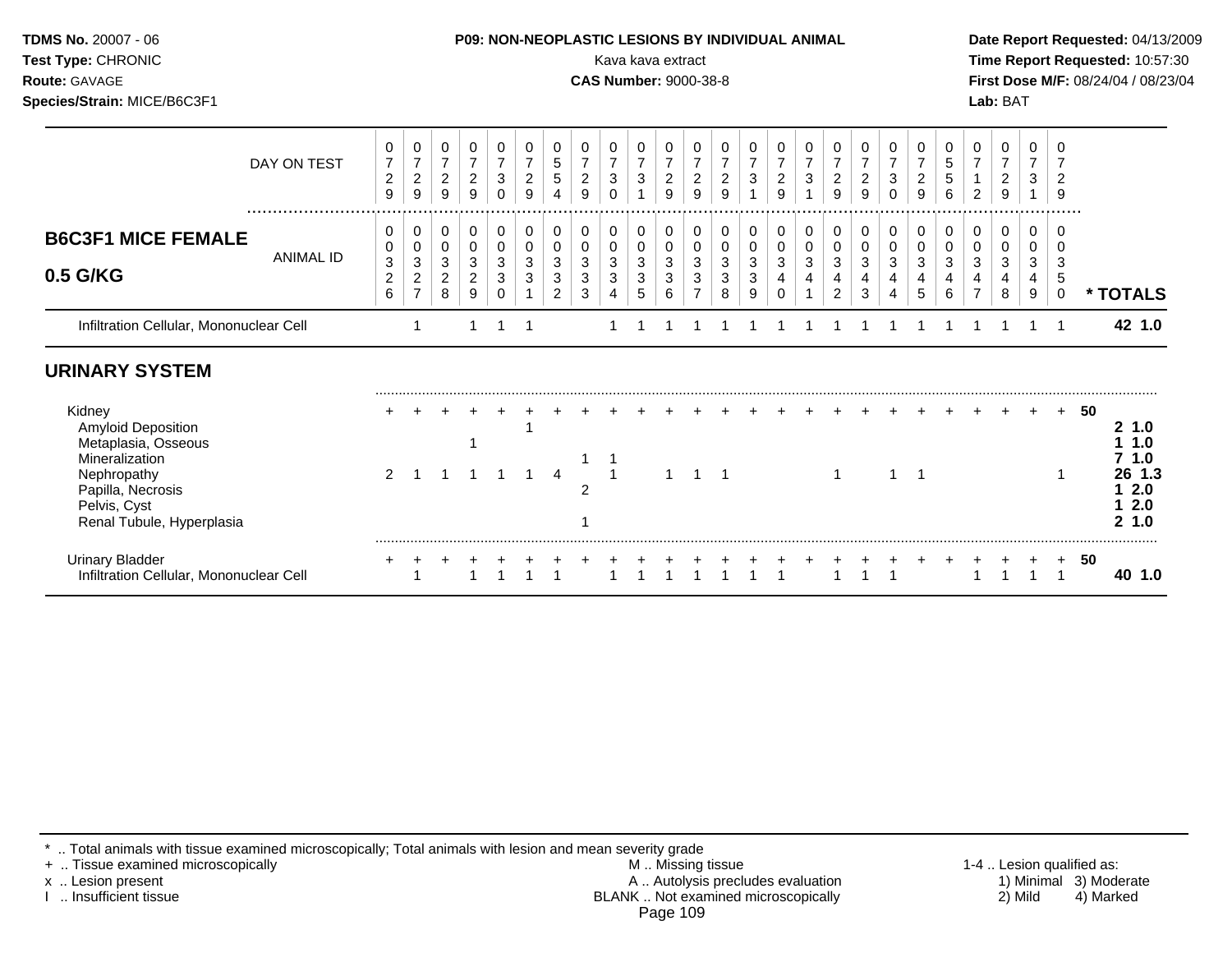| <b>TDMS No. 20007 - 06</b><br><b>Test Type: CHRONIC</b><br><b>Route: GAVAGE</b><br>Species/Strain: MICE/B6C3F1 |             |   |  |  |               |        | Kava kava extract<br><b>CAS Number: 9000-38-8</b> |             |                  |   | <b>P09: NON-NEOPLASTIC LESIONS BY INDIVIDUAL ANIMAL</b> |  |  |  | Lab: BAT |  | Date Report Requested: 04/13/2009<br>Time Report Requested: 10:57:30<br><b>First Dose M/F: 08/24/04 / 08/23/04</b> |  |
|----------------------------------------------------------------------------------------------------------------|-------------|---|--|--|---------------|--------|---------------------------------------------------|-------------|------------------|---|---------------------------------------------------------|--|--|--|----------|--|--------------------------------------------------------------------------------------------------------------------|--|
|                                                                                                                | DAY ON TEST | 6 |  |  | $\Omega$<br>6 | 0<br>5 |                                                   | $\mathbf 0$ | $\mathbf 0$<br>5 | 0 |                                                         |  |  |  |          |  |                                                                                                                    |  |

|                                                                  | <sup>o</sup><br><u>_</u><br><sub>5</sub> | . ರ<br>4          | ັ<br>0                | 8 | ◠<br><u>_</u><br>9                                      |     | o<br>4      | $\sqrt{2}$ | ັ                      | ັ           | c        | C.<br>ັ           | n      | ັ      | o | <u>_</u><br>9 | ັ      |   | ົ                                  |                   |
|------------------------------------------------------------------|------------------------------------------|-------------------|-----------------------|---|---------------------------------------------------------|-----|-------------|------------|------------------------|-------------|----------|-------------------|--------|--------|---|---------------|--------|---|------------------------------------|-------------------|
| <b>B6C3F1 MICE FEMALE</b><br><b>ANIMAL ID</b><br><b>1.0 G/KG</b> | ◡<br>v<br>ີ<br>ັ<br>∽<br>ັ               | U<br>ັບ<br>J<br>Ð | U<br>U<br>ັ<br>◡<br>ັ | ັ | ັ<br>ັ<br>⌒<br>ັ<br>$\ddot{\phantom{1}}$<br>ັ<br>∽<br>ັ | . ರ | ັ<br>∽<br>ັ | ັ          | ັ<br>ັບ<br>ັ<br>ັ<br>O | ν<br>ັ<br>O | <u>_</u> | ັ<br>6<br>⌒<br>ັບ | ◡<br>ັ | ັ<br>v |   | ັ             | J<br>ں | ັ | <br>ັບ<br>$\overline{\phantom{a}}$ | females<br>(cont) |

# **ALIMENTARY SYSTEM**

| Esophagus                                                 |                       |   |                         |   |   |   |  |   |  |  |   |              |              |               |   |                      |  |   |  |
|-----------------------------------------------------------|-----------------------|---|-------------------------|---|---|---|--|---|--|--|---|--------------|--------------|---------------|---|----------------------|--|---|--|
| Gallbladder<br>Cyst<br>Epithelium, Cytoplasmic Alteration |                       |   |                         |   |   |   |  |   |  |  |   |              |              |               |   |                      |  |   |  |
| Intestine Large, Cecum                                    |                       |   |                         |   |   |   |  |   |  |  |   |              |              |               |   |                      |  |   |  |
| Intestine Large, Colon                                    |                       |   |                         |   |   |   |  |   |  |  |   |              |              |               |   |                      |  |   |  |
| Intestine Large, Rectum                                   |                       |   |                         |   |   |   |  |   |  |  |   |              |              |               |   |                      |  |   |  |
| Intestine Small, Duodenum<br>Metaplasia, Squamous         |                       |   |                         |   |   |   |  |   |  |  |   |              |              |               |   |                      |  |   |  |
| Intestine Small, Ileum                                    |                       |   |                         |   |   |   |  |   |  |  |   |              |              |               |   |                      |  |   |  |
| Intestine Small, Jejunum<br>Epithelium, Hyperplasia       | ٠                     | + | $\,^+$                  | 3 |   |   |  |   |  |  |   |              |              |               |   |                      |  |   |  |
| Liver<br><b>Basophilic Focus</b><br>Clear Cell Focus      |                       |   |                         | X |   | X |  |   |  |  |   | X            |              |               |   |                      |  |   |  |
| <b>Eosinophilic Focus</b><br><b>Fatty Change</b>          | $\lambda$<br>$\Omega$ |   | х<br>$\mathbf{\hat{a}}$ |   | X | Χ |  | X |  |  | Χ | $\mathsf{X}$ | $\mathsf{X}$ | X<br>$\Omega$ | X | X X<br>$\mathcal{L}$ |  | X |  |

\* .. Total animals with tissue examined microscopically; Total animals with lesion and mean severity grade

+ .. Tissue examined microscopically M .. Missing tissue 1-4 .. Lesion qualified as: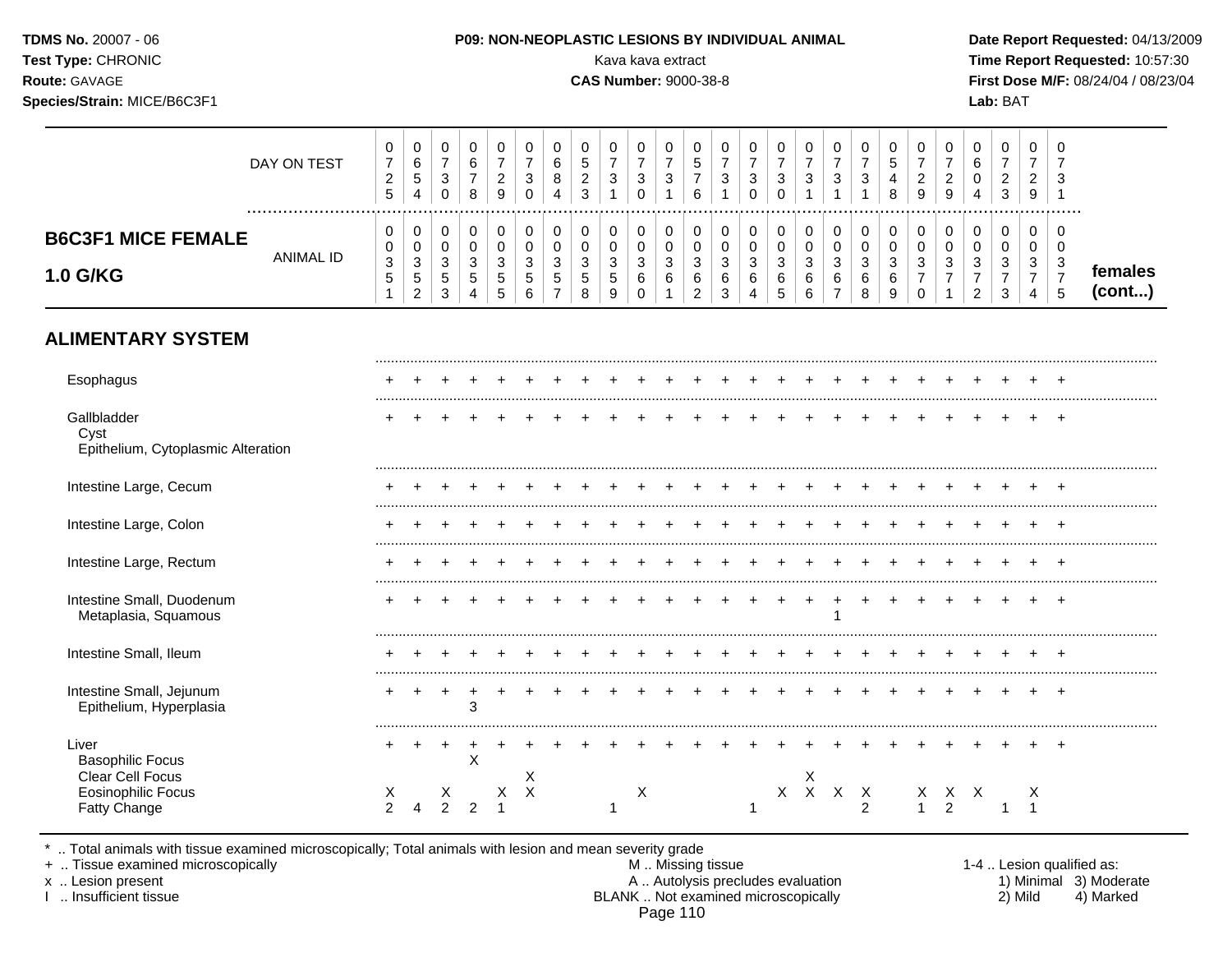| TDMS No. 20007 - 06<br>Test Type: CHRONIC<br>Route: GAVAGE<br>Species/Strain: MICE/B6C3F1                                                                                                                 |                                              |                                                                            |                                                       |                                                        |                                                                  |                                                                              |                                                                               |                                                                      | Kava kava extract<br><b>CAS Number: 9000-38-8</b>                          | P09: NON-NEOPLASTIC LESIONS BY INDIVIDUAL ANIMAL                   |                                                                              |                                                                      |                                                        |                                                                               |                                      |                                                        |                                                     |                                                                   |                                                              |                                                                                |                                                                                 |                                                                              | Lab: BAT                                                          |                                                           |                                                                             | Date Report Requested: 04/13/2009<br>Time Report Requested: 10:57:30<br>First Dose M/F: 08/24/04 / 08/23/04 |
|-----------------------------------------------------------------------------------------------------------------------------------------------------------------------------------------------------------|----------------------------------------------|----------------------------------------------------------------------------|-------------------------------------------------------|--------------------------------------------------------|------------------------------------------------------------------|------------------------------------------------------------------------------|-------------------------------------------------------------------------------|----------------------------------------------------------------------|----------------------------------------------------------------------------|--------------------------------------------------------------------|------------------------------------------------------------------------------|----------------------------------------------------------------------|--------------------------------------------------------|-------------------------------------------------------------------------------|--------------------------------------|--------------------------------------------------------|-----------------------------------------------------|-------------------------------------------------------------------|--------------------------------------------------------------|--------------------------------------------------------------------------------|---------------------------------------------------------------------------------|------------------------------------------------------------------------------|-------------------------------------------------------------------|-----------------------------------------------------------|-----------------------------------------------------------------------------|-------------------------------------------------------------------------------------------------------------|
| DAY ON TEST                                                                                                                                                                                               | 0<br>$\boldsymbol{7}$<br>$\overline{2}$<br>5 | 0<br>$\,6\,$<br>5<br>$\overline{4}$                                        | 0<br>$\overline{7}$<br>$\mathbf{3}$<br>$\mathbf 0$    | 0<br>$\,6\,$<br>$\overline{7}$<br>8                    | 0<br>$\overline{7}$<br>$\overline{2}$<br>9                       | $\mathbf 0$<br>$\overline{7}$<br>$\sqrt{3}$<br>$\mathbf 0$                   | 0<br>$\,6\,$<br>8<br>$\overline{4}$                                           | $\mathbf 0$<br>$\overline{5}$<br>$\overline{2}$<br>$\overline{3}$    | $\mathbf 0$<br>$\overline{7}$<br>$\ensuremath{\mathsf{3}}$<br>$\mathbf{1}$ | $\mathbf 0$<br>$\overline{7}$<br>$\mathbf{3}$<br>$\Omega$          | 0<br>$\overline{7}$<br>$\mathbf{3}$<br>$\mathbf{1}$                          | $\mathbf 0$<br>$\sqrt{5}$<br>$\overline{7}$<br>6                     | $\mathbf 0$<br>$\overline{7}$<br>3<br>$\mathbf{1}$     | $\mathbf 0$<br>$\overline{7}$<br>$\mathbf{3}$<br>$\mathbf 0$                  | 0<br>$\overline{7}$<br>3<br>$\Omega$ | 0<br>$\overline{7}$<br>$\mathbf{3}$<br>$\mathbf{1}$    | 0<br>$\overline{7}$<br>$\mathbf{3}$<br>$\mathbf{1}$ | 0<br>$\overline{7}$<br>$\mathbf{3}$<br>$\mathbf{1}$               | 0<br>$\sqrt{5}$<br>$\overline{4}$<br>8                       | $\mathbf 0$<br>$\boldsymbol{7}$<br>$\overline{2}$<br>9                         | $\pmb{0}$<br>$\overline{7}$<br>$\overline{c}$<br>$\overline{9}$                 | 0<br>6<br>$\pmb{0}$<br>$\overline{4}$                                        | $\mathbf 0$<br>$\overline{7}$<br>$\overline{2}$<br>$\overline{3}$ | $\mathbf 0$<br>$\overline{7}$<br>$\overline{2}$<br>9      | $\mathbf 0$<br>$\overline{7}$<br>3<br>$\overline{1}$                        |                                                                                                             |
| <b>B6C3F1 MICE FEMALE</b><br><b>ANIMAL ID</b><br><b>1.0 G/KG</b>                                                                                                                                          | 0<br>$\mathbf 0$<br>3<br>5<br>$\mathbf{1}$   | $\mathbf 0$<br>$\mathsf 0$<br>$\mathbf{3}$<br>$\sqrt{5}$<br>$\overline{2}$ | 0<br>$\mathbf 0$<br>$\mathbf{3}$<br>5<br>$\mathbf{3}$ | $\mathbf 0$<br>$\mathbf 0$<br>3<br>5<br>$\overline{4}$ | $\mathbf 0$<br>$\mathbf 0$<br>$\mathsf 3$<br>$\overline{5}$<br>5 | $\mathbf 0$<br>$\mathbf 0$<br>$\mathfrak{S}$<br>$\sqrt{5}$<br>$6\phantom{a}$ | 0<br>$\mathbf 0$<br>$\ensuremath{\mathsf{3}}$<br>$\sqrt{5}$<br>$\overline{7}$ | 0<br>$\mathbf 0$<br>$\ensuremath{\mathsf{3}}$<br>$\overline{5}$<br>8 | $\pmb{0}$<br>$\mathbf 0$<br>$\sqrt{3}$<br>$\sqrt{5}$<br>$9\,$              | $\mathbf 0$<br>$\mathbf 0$<br>$\sqrt{3}$<br>$\,6\,$<br>$\mathbf 0$ | $\mathbf 0$<br>$\mathbf 0$<br>$\mathbf 3$<br>$6\phantom{1}6$<br>$\mathbf{1}$ | 0<br>$\mathbf 0$<br>$\ensuremath{\mathsf{3}}$<br>6<br>$\overline{2}$ | 0<br>$\mathbf 0$<br>$\sqrt{3}$<br>$6\phantom{1}6$<br>3 | $\mathbf 0$<br>$\mathbf 0$<br>$\sqrt{3}$<br>$6\phantom{1}6$<br>$\overline{4}$ | 0<br>$\mathbf 0$<br>3<br>6<br>5      | 0<br>$\mathbf 0$<br>$\mathbf{3}$<br>$\,6\,$<br>$\,6\,$ | 0<br>$\Omega$<br>3<br>$\,6\,$<br>$\overline{7}$     | $\mathbf 0$<br>$\mathbf 0$<br>$\ensuremath{\mathsf{3}}$<br>6<br>8 | $\mathbf 0$<br>$\mathbf 0$<br>$\mathfrak{Z}$<br>$\,6\,$<br>9 | 0<br>$\mathbf 0$<br>$\ensuremath{\mathsf{3}}$<br>$\overline{7}$<br>$\mathbf 0$ | 0<br>$\mathbf 0$<br>$\ensuremath{\mathsf{3}}$<br>$\overline{7}$<br>$\mathbf{1}$ | $\mathbf 0$<br>$\mathbf 0$<br>$\sqrt{3}$<br>$\overline{7}$<br>$\overline{2}$ | $\mathbf 0$<br>$\mathbf 0$<br>$\mathbf{3}$<br>$\overline{7}$<br>3 | 0<br>$\mathbf 0$<br>3<br>$\overline{7}$<br>$\overline{4}$ | $\mathbf 0$<br>$\Omega$<br>$\mathbf{3}$<br>$\overline{7}$<br>$5\phantom{1}$ | females<br>(cont)                                                                                           |
| Hematopoietic Cell Proliferation<br>Infiltration Cellular, Mononuclear Cell<br>Mixed Cell Focus<br><b>Necrosis</b><br><b>Tension Lipidosis</b><br>Vacuolization Cytoplasmic<br>Centrilobular, Hypertrophy |                                              | X<br>$\overline{2}$                                                        | 2                                                     | $\overline{1}$<br>2                                    |                                                                  | $1 \quad 1$<br>$2 \quad 2$                                                   | 2                                                                             | 2                                                                    | -1<br>2                                                                    | $\overline{1}$<br>2                                                | $\mathbf{1}$<br>X<br>X<br>2                                                  | $\mathbf{1}$<br>2                                                    | $1 \quad$<br>2                                         | $\overline{1}$<br>2                                                           | $\overline{2}$<br>2                  | $\overline{1}$<br>2                                    | $\mathbf 1$<br>2                                    | $\pmb{\times}$<br>X<br>2                                          | $\overline{1}$<br>2                                          | $\sf X$<br>2                                                                   | $\overline{1}$<br>2                                                             | 2<br>$\mathcal{P}$                                                           | $\mathcal{P}$                                                     | 1<br>$\overline{2}$                                       | $\overline{1}$<br>$\times$<br>2                                             |                                                                                                             |
| Mesentery<br>Fat, Necrosis                                                                                                                                                                                |                                              |                                                                            | $\ddot{}$<br>$\overline{2}$                           |                                                        |                                                                  |                                                                              |                                                                               |                                                                      |                                                                            |                                                                    |                                                                              |                                                                      |                                                        |                                                                               |                                      |                                                        |                                                     |                                                                   |                                                              |                                                                                |                                                                                 |                                                                              |                                                                   |                                                           |                                                                             |                                                                                                             |
| Pancreas<br>Infiltration Cellular, Mononuclear Cell<br>Acinus, Hypertrophy<br>Duct, Cyst                                                                                                                  |                                              |                                                                            |                                                       |                                                        |                                                                  |                                                                              |                                                                               |                                                                      |                                                                            |                                                                    |                                                                              |                                                                      |                                                        |                                                                               |                                      |                                                        |                                                     |                                                                   |                                                              |                                                                                |                                                                                 |                                                                              |                                                                   | 1                                                         |                                                                             |                                                                                                             |
| <b>Salivary Glands</b><br>Infiltration Cellular, Mononuclear Cell<br>Parotid Gland, Hyperplasia                                                                                                           | $\mathbf{1}$                                 |                                                                            | +<br>$\mathbf{1}$                                     | $\ddot{}$<br>$\overline{1}$                            |                                                                  |                                                                              |                                                                               |                                                                      |                                                                            |                                                                    | $+$                                                                          | $+$                                                                  | $+$                                                    | $\mathbf{1}$                                                                  | $\ddot{}$                            | $\mathbf{1}$                                           |                                                     | $\mathbf{1}$                                                      |                                                              | $\mathbf{1}$                                                                   |                                                                                 |                                                                              | $\mathbf{1}$                                                      | $\mathbf{1}$                                              |                                                                             |                                                                                                             |
| Stomach, Forestomach<br>Erosion<br>Inflammation, Chronic<br>Ulcer<br>Epithelium, Hyperplasia                                                                                                              |                                              | $\overline{c}$<br>2<br>1                                                   |                                                       |                                                        | $\overline{c}$<br>$\overline{a}$<br>3                            | $\overline{4}$<br>$\ensuremath{\mathsf{3}}$<br>$\mathbf{3}$                  | $\sqrt{3}$<br>3<br>3                                                          | 3<br>3<br>3                                                          | 3<br>$\mathbf{3}$<br>3                                                     | $\overline{2}$<br>$\overline{2}$<br>$\overline{1}$                 | $\mathbf{3}$<br>3<br>3                                                       | 3<br>$\mathbf{3}$<br>$\mathbf{3}$                                    | $\boldsymbol{2}$<br>$\mathbf{3}$<br>3                  | $\overline{1}$<br>-1                                                          | 3<br>3<br>3                          |                                                        | $\sqrt{3}$<br>$\mathbf{3}$<br>3                     | $\overline{2}$<br>3<br>$\mathbf{3}$                               | $\ensuremath{\mathsf{3}}$<br>$\overline{c}$<br>3             |                                                                                |                                                                                 |                                                                              | $\overline{2}$<br>3<br>3                                          |                                                           | $\overline{+}$                                                              |                                                                                                             |
| Stomach, Glandular<br>Infiltration Cellular, Mononuclear Cell<br>Ulcer                                                                                                                                    |                                              | $\overline{2}$                                                             |                                                       |                                                        |                                                                  |                                                                              |                                                                               | 2                                                                    |                                                                            |                                                                    | $\ddot{}$                                                                    | 2                                                                    |                                                        |                                                                               |                                      |                                                        |                                                     |                                                                   |                                                              |                                                                                |                                                                                 |                                                                              |                                                                   |                                                           | $+$                                                                         |                                                                                                             |

\* .. Total animals with tissue examined microscopically; Total animals with lesion and mean severity grade

+ .. Tissue examined microscopically M .. Missing tissue 1-4 .. Lesion qualified as: x .. Lesion present **A .. Autolysis precludes evaluation** A .. Autolysis precludes evaluation 1) Minimal 3) Moderate I .. Insufficient tissue BLANK .. Not examined microscopically 2) Mild 4) Marked Page 111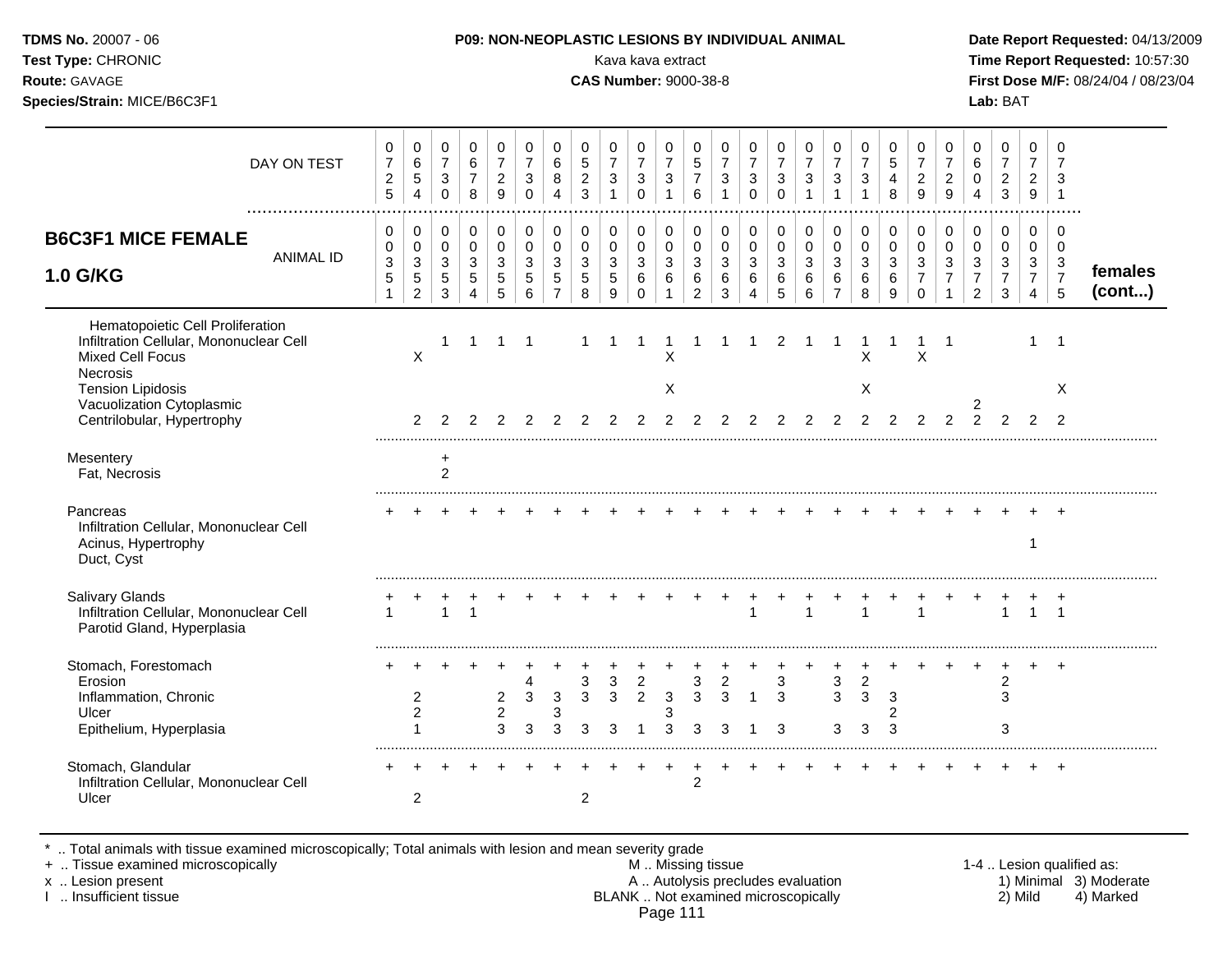| TDMS No. 20007 - 06<br>Test Type: CHRONIC<br>Route: GAVAGE<br>Species/Strain: MICE/B6C3F1 |                                                      |                                                        |                                                                             |                                                           |                                                              |                                                              |                                                                           |                                                   |                                                                  | Kava kava extract<br><b>CAS Number: 9000-38-8</b>                             |                                                                                |                                                                       |                                                              |                                                            |                                                                      | <b>P09: NON-NEOPLASTIC LESIONS BY INDIVIDUAL ANIMAL</b>                      |                                           |                                                                            |                                                    |                                                                                    |                                                                           |                                                                          | Lab: BAT                                                               |                                                        |                                                                   | Date Report Requested: 04/13/2009<br>Time Report Requested: 10:57:30<br>First Dose M/F: 08/24/04 / 08/23/04 |
|-------------------------------------------------------------------------------------------|------------------------------------------------------|--------------------------------------------------------|-----------------------------------------------------------------------------|-----------------------------------------------------------|--------------------------------------------------------------|--------------------------------------------------------------|---------------------------------------------------------------------------|---------------------------------------------------|------------------------------------------------------------------|-------------------------------------------------------------------------------|--------------------------------------------------------------------------------|-----------------------------------------------------------------------|--------------------------------------------------------------|------------------------------------------------------------|----------------------------------------------------------------------|------------------------------------------------------------------------------|-------------------------------------------|----------------------------------------------------------------------------|----------------------------------------------------|------------------------------------------------------------------------------------|---------------------------------------------------------------------------|--------------------------------------------------------------------------|------------------------------------------------------------------------|--------------------------------------------------------|-------------------------------------------------------------------|-------------------------------------------------------------------------------------------------------------|
| DAY ON TEST                                                                               | $\pmb{0}$<br>$\boldsymbol{7}$<br>$\overline{c}$<br>5 | $\mathbf 0$<br>$\,6\,$<br>$\sqrt{5}$<br>$\overline{4}$ | $\mathbf 0$<br>$\boldsymbol{7}$<br>$\ensuremath{\mathsf{3}}$<br>$\mathbf 0$ | $\mathbf 0$<br>$\,6\,$<br>$\boldsymbol{7}$<br>8           | $\mathbf 0$<br>$\boldsymbol{7}$<br>$\overline{a}$<br>9       | 0<br>$\overline{7}$<br>$\ensuremath{\mathsf{3}}$<br>$\Omega$ | 0<br>$\,6$<br>8<br>$\overline{4}$                                         | $\mathbf 0$<br>$\mathbf 5$<br>$\overline{a}$<br>3 | $\mathbf 0$<br>$\boldsymbol{7}$<br>$\mathbf{3}$<br>$\mathbf{1}$  | $\pmb{0}$<br>$\boldsymbol{7}$<br>$\ensuremath{\mathsf{3}}$<br>$\mathsf 0$     | $\pmb{0}$<br>$\boldsymbol{7}$<br>$\sqrt{3}$<br>$\overline{1}$                  | $\mathbf 0$<br>$\overline{5}$<br>$\overline{7}$<br>$6\phantom{1}$     | 0<br>$\overline{7}$<br>3<br>$\mathbf{1}$                     | $\mathbf 0$<br>$\overline{7}$<br>$\sqrt{3}$<br>$\mathbf 0$ | $\mathbf 0$<br>$\boldsymbol{7}$<br>$\sqrt{3}$<br>$\mathbf 0$         | $\mathbf 0$<br>$\overline{7}$<br>$\ensuremath{\mathsf{3}}$<br>$\overline{1}$ | 0<br>$\overline{7}$<br>3<br>$\mathbf{1}$  | $\pmb{0}$<br>$\boldsymbol{7}$<br>$\ensuremath{\mathsf{3}}$<br>$\mathbf{1}$ | 0<br>5<br>$\overline{\mathbf{4}}$<br>8             | $\pmb{0}$<br>$\boldsymbol{7}$<br>$\overline{2}$<br>9                               | $\mathbf 0$<br>$\overline{7}$<br>$\overline{c}$<br>9                      | $\mathbf 0$<br>$\,6$<br>$\pmb{0}$<br>$\overline{4}$                      | $\pmb{0}$<br>$\overline{7}$<br>$\overline{2}$<br>$\mathbf{3}$          | $\mathbf 0$<br>$\overline{7}$<br>$\overline{2}$<br>9   | $\mathbf 0$<br>$\overline{7}$<br>$\mathbf{3}$<br>$\overline{1}$   |                                                                                                             |
| <b>B6C3F1 MICE FEMALE</b><br><b>ANIMAL ID</b><br><b>1.0 G/KG</b>                          | 0<br>0<br>3<br>$\sqrt{5}$<br>$\mathbf{1}$            | 0<br>$\mathbf 0$<br>3<br>$\,$ 5 $\,$<br>$\overline{c}$ | 0<br>$\mathbf 0$<br>$\mathbf{3}$<br>$\,$ 5 $\,$<br>$\mathfrak{S}$           | $\boldsymbol{0}$<br>$\pmb{0}$<br>3<br>5<br>$\overline{4}$ | 0<br>$\pmb{0}$<br>$\sqrt{3}$<br>$\sqrt{5}$<br>$\overline{5}$ | $\pmb{0}$<br>0<br>3<br>5<br>$\,6\,$                          | $\pmb{0}$<br>$\pmb{0}$<br>$\mathbf 3$<br>$\overline{5}$<br>$\overline{7}$ | $\mathbf 0$<br>$\pmb{0}$<br>3<br>$\sqrt{5}$<br>8  | $\mathbf 0$<br>0<br>$\sqrt{3}$<br>$\sqrt{5}$<br>$\boldsymbol{9}$ | $\pmb{0}$<br>$\pmb{0}$<br>$\ensuremath{\mathsf{3}}$<br>$\,6\,$<br>$\mathsf 0$ | $\pmb{0}$<br>$\pmb{0}$<br>$\ensuremath{\mathsf{3}}$<br>$\,6\,$<br>$\mathbf{1}$ | 0<br>$\mathsf{O}\xspace$<br>$\mathbf{3}$<br>$\,6\,$<br>$\overline{2}$ | $\mathbf 0$<br>$\mathbf 0$<br>3<br>$\,6\,$<br>$\mathfrak{S}$ | $\pmb{0}$<br>$\pmb{0}$<br>3<br>$\,6\,$<br>$\overline{4}$   | 0<br>$\pmb{0}$<br>$\ensuremath{\mathsf{3}}$<br>$\,6\,$<br>$\sqrt{5}$ | 0<br>$\Omega$<br>$\sqrt{3}$<br>$6\phantom{1}6$<br>$\,6$                      | 0<br>$\Omega$<br>3<br>6<br>$\overline{7}$ | 0<br>$\pmb{0}$<br>3<br>6<br>8                                              | 0<br>$\pmb{0}$<br>3<br>$\,6\,$<br>$\boldsymbol{9}$ | $\pmb{0}$<br>$\pmb{0}$<br>$\ensuremath{\mathsf{3}}$<br>$\overline{7}$<br>$\pmb{0}$ | $\mathbf 0$<br>$\pmb{0}$<br>$\mathbf 3$<br>$\overline{7}$<br>$\mathbf{1}$ | $\pmb{0}$<br>$\pmb{0}$<br>$\sqrt{3}$<br>$\overline{7}$<br>$\overline{c}$ | $\pmb{0}$<br>$\pmb{0}$<br>$\sqrt{3}$<br>$\overline{7}$<br>$\mathbf{3}$ | $\mathbf 0$<br>$\mathbf 0$<br>3<br>$\overline{7}$<br>4 | $\mathbf 0$<br>$\mathbf 0$<br>$\mathbf{3}$<br>$\overline{7}$<br>5 | females<br>(cont)                                                                                           |
| Epithelium, Hyperplasia                                                                   |                                                      |                                                        |                                                                             |                                                           |                                                              |                                                              |                                                                           |                                                   | $\overline{2}$                                                   |                                                                               | $\overline{2}$                                                                 |                                                                       |                                                              |                                                            |                                                                      |                                                                              |                                           |                                                                            |                                                    |                                                                                    |                                                                           |                                                                          |                                                                        |                                                        |                                                                   |                                                                                                             |
| Tooth<br>Dysplasia                                                                        |                                                      |                                                        |                                                                             |                                                           |                                                              |                                                              |                                                                           |                                                   |                                                                  |                                                                               |                                                                                |                                                                       |                                                              | $\mathbf{1}$                                               |                                                                      |                                                                              |                                           |                                                                            |                                                    |                                                                                    |                                                                           |                                                                          |                                                                        |                                                        |                                                                   |                                                                                                             |
| <b>CARDIOVASCULAR SYSTEM</b>                                                              |                                                      |                                                        |                                                                             |                                                           |                                                              |                                                              |                                                                           |                                                   |                                                                  |                                                                               |                                                                                |                                                                       |                                                              |                                                            |                                                                      |                                                                              |                                           |                                                                            |                                                    |                                                                                    |                                                                           |                                                                          |                                                                        |                                                        |                                                                   |                                                                                                             |
| <b>Blood Vessel</b>                                                                       |                                                      |                                                        |                                                                             |                                                           |                                                              |                                                              |                                                                           |                                                   |                                                                  |                                                                               |                                                                                |                                                                       |                                                              |                                                            |                                                                      |                                                                              |                                           |                                                                            |                                                    |                                                                                    |                                                                           |                                                                          |                                                                        |                                                        |                                                                   |                                                                                                             |
| Heart<br>Cardiomyopathy<br>Myocardium, Mineralization                                     | $\overline{c}$                                       |                                                        |                                                                             |                                                           |                                                              |                                                              |                                                                           |                                                   |                                                                  |                                                                               |                                                                                |                                                                       |                                                              |                                                            |                                                                      |                                                                              |                                           |                                                                            |                                                    |                                                                                    |                                                                           |                                                                          |                                                                        |                                                        | $\ddot{}$                                                         |                                                                                                             |
| <b>ENDOCRINE SYSTEM</b>                                                                   |                                                      |                                                        |                                                                             |                                                           |                                                              |                                                              |                                                                           |                                                   |                                                                  |                                                                               |                                                                                |                                                                       |                                                              |                                                            |                                                                      |                                                                              |                                           |                                                                            |                                                    |                                                                                    |                                                                           |                                                                          |                                                                        |                                                        |                                                                   |                                                                                                             |
| <b>Adrenal Cortex</b><br>Subcapsular, Hyperplasia<br>Zona Reticularis, Hyperplasia        | 1                                                    | $\overline{2}$                                         | $\overline{2}$                                                              | $\overline{2}$                                            | $\overline{2}$                                               | $\overline{2}$                                               | $\overline{2}$                                                            | $\overline{2}$                                    | $\overline{2}$                                                   | $\overline{2}$                                                                | ÷<br>$\overline{2}$                                                            | $\overline{2}$                                                        | $\overline{2}$                                               | $\overline{2}$                                             | $\overline{2}$                                                       | $\overline{2}$                                                               | 2                                         | $\overline{2}$                                                             | 2                                                  | $\overline{2}$                                                                     | 2                                                                         |                                                                          | 2                                                                      | 2                                                      | 2                                                                 |                                                                                                             |
| Adrenal Medulla<br>Hyperplasia<br>Vacuolization Cytoplasmic                               |                                                      | -1                                                     |                                                                             |                                                           |                                                              |                                                              |                                                                           |                                                   |                                                                  | $+$                                                                           | $+$<br>$\overline{2}$                                                          | $+$                                                                   | $+$                                                          |                                                            |                                                                      | $+$                                                                          | $+$                                       | $^{+}$                                                                     | $+$                                                | $+$                                                                                | $+$                                                                       |                                                                          |                                                                        |                                                        |                                                                   |                                                                                                             |
| Islets, Pancreatic                                                                        |                                                      |                                                        |                                                                             |                                                           |                                                              |                                                              |                                                                           |                                                   |                                                                  |                                                                               |                                                                                |                                                                       |                                                              |                                                            |                                                                      |                                                                              |                                           |                                                                            |                                                    |                                                                                    |                                                                           |                                                                          |                                                                        |                                                        |                                                                   |                                                                                                             |
| Parathyroid Gland                                                                         |                                                      |                                                        |                                                                             |                                                           |                                                              |                                                              |                                                                           |                                                   |                                                                  |                                                                               |                                                                                |                                                                       |                                                              |                                                            |                                                                      |                                                                              |                                           |                                                                            |                                                    |                                                                                    |                                                                           |                                                                          |                                                                        |                                                        |                                                                   |                                                                                                             |

\* .. Total animals with tissue examined microscopically; Total animals with lesion and mean severity grade

+ .. Tissue examined microscopically M .. Missing tissue 1-4 .. Lesion qualified as: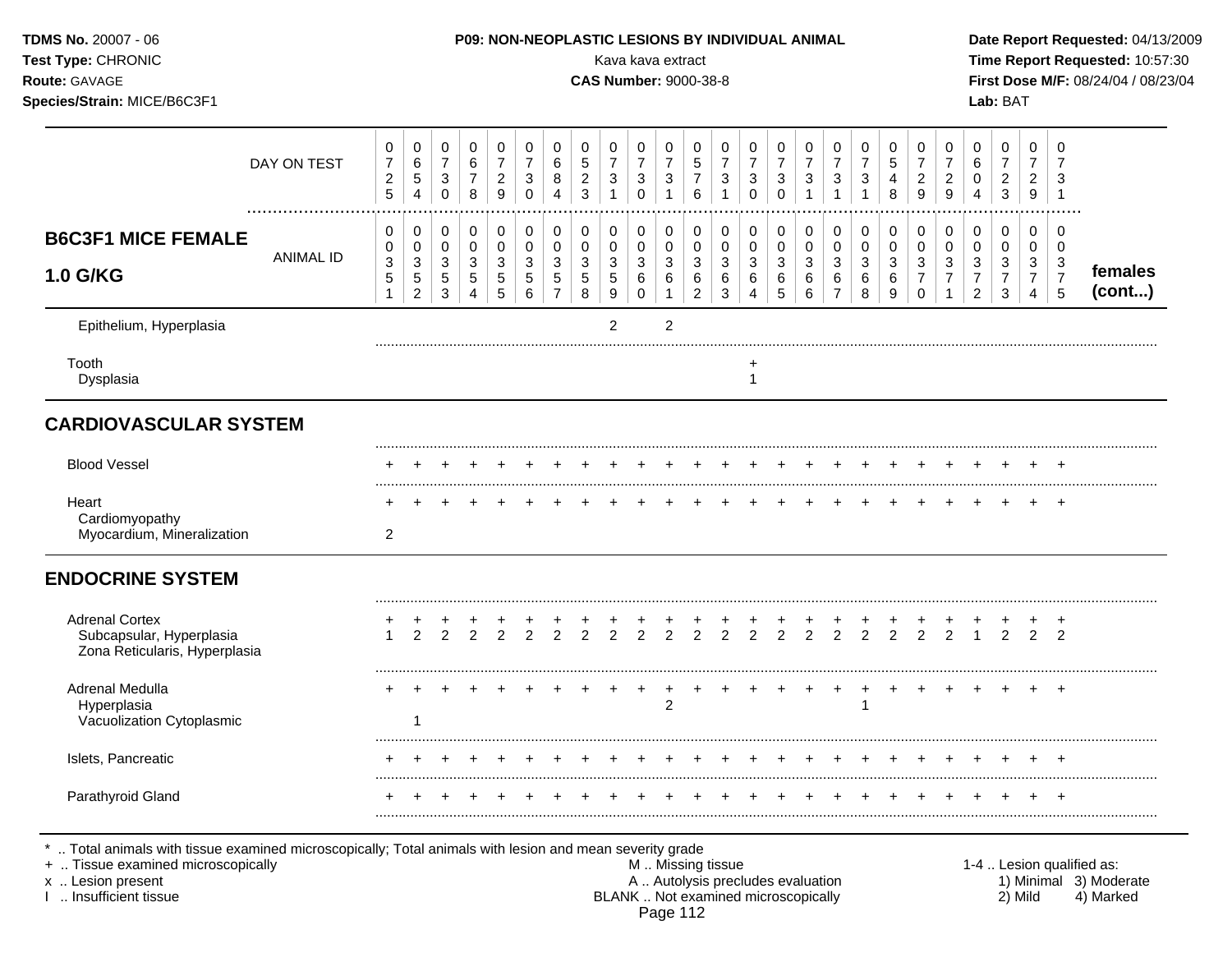| Test Type: CHRONIC<br>Route: GAVAGE<br>Species/Strain: MICE/B6C3F1       |                                                                    |                                                     |                                            |                                                    |                                                  |                                                         |                                                     |                                          |                                 | Kava kava extract<br><b>CAS Number: 9000-38-8</b>             |                                                                         |                                                |                                                               |                                                    |                                                   |                                         |                                            |                                                                 |                                                  |                                                        |                                                          |                                                                   | Lab: BAT                                                                 |                                                                     |                                                        | Time Report Requested: 10:57:30<br>First Dose M/F: 08/24/04 / 08/23/04 |
|--------------------------------------------------------------------------|--------------------------------------------------------------------|-----------------------------------------------------|--------------------------------------------|----------------------------------------------------|--------------------------------------------------|---------------------------------------------------------|-----------------------------------------------------|------------------------------------------|---------------------------------|---------------------------------------------------------------|-------------------------------------------------------------------------|------------------------------------------------|---------------------------------------------------------------|----------------------------------------------------|---------------------------------------------------|-----------------------------------------|--------------------------------------------|-----------------------------------------------------------------|--------------------------------------------------|--------------------------------------------------------|----------------------------------------------------------|-------------------------------------------------------------------|--------------------------------------------------------------------------|---------------------------------------------------------------------|--------------------------------------------------------|------------------------------------------------------------------------|
| DAY ON TEST                                                              | 0<br>$\boldsymbol{7}$<br>$\sqrt{2}$<br>$\overline{5}$              | 0<br>$\,6$<br>5<br>$\overline{4}$                   | 0<br>$\boldsymbol{7}$<br>$\mathbf{3}$<br>0 | $\pmb{0}$<br>$\,6$<br>$\overline{7}$<br>8          | $\mathbf 0$<br>$\overline{7}$<br>$\sqrt{2}$<br>9 | $\mathbf 0$<br>$\overline{7}$<br>$\sqrt{3}$<br>$\Omega$ | $\pmb{0}$<br>$\,6$<br>$\bf8$<br>$\overline{4}$      | 0<br>$\sqrt{5}$<br>$\boldsymbol{2}$<br>3 | 0<br>$\overline{7}$<br>3<br>1   | 0<br>$\overline{7}$<br>$\ensuremath{\mathsf{3}}$<br>$\pmb{0}$ | $\pmb{0}$<br>$\overline{7}$<br>$\sqrt{3}$<br>$\overline{1}$             | $\pmb{0}$<br>$\sqrt{5}$<br>$\overline{7}$<br>6 | $\mathbf 0$<br>$\overline{7}$<br>$\sqrt{3}$<br>$\overline{1}$ | 0<br>$\overline{7}$<br>$\mathbf{3}$<br>$\mathbf 0$ | 0<br>$\boldsymbol{7}$<br>$\mathbf{3}$<br>$\Omega$ | 0<br>$\overline{7}$<br>$\sqrt{3}$       | 0<br>$\boldsymbol{7}$<br>$\mathbf{3}$<br>1 | $\mathbf 0$<br>$\overline{7}$<br>$\ensuremath{\mathsf{3}}$<br>1 | $\mathbf 0$<br>$\sqrt{5}$<br>$\overline{4}$<br>8 | 0<br>$\overline{7}$<br>$\sqrt{2}$<br>9                 | 0<br>$\overline{7}$<br>$\frac{2}{9}$                     | 0<br>$\,6\,$<br>$\mathbf 0$<br>$\overline{4}$                     | $\mathbf 0$<br>$\boldsymbol{7}$<br>$\overline{\mathbf{c}}$<br>$\sqrt{3}$ | $\mathbf 0$<br>$\overline{7}$<br>$\overline{c}$<br>$\boldsymbol{9}$ | $\mathbf 0$<br>7<br>3<br>$\overline{1}$                |                                                                        |
| <b>B6C3F1 MICE FEMALE</b><br><b>ANIMAL ID</b><br>1.0 G/KG                | 0<br>0<br>$\ensuremath{\mathsf{3}}$<br>$\mathbf 5$<br>$\mathbf{1}$ | 0<br>$\pmb{0}$<br>3<br>$\sqrt{5}$<br>$\overline{2}$ | 0<br>0<br>$\mathbf{3}$<br>$\sqrt{5}$<br>3  | $\pmb{0}$<br>$\pmb{0}$<br>3<br>5<br>$\overline{4}$ | $\pmb{0}$<br>0<br>3<br>5<br>5                    | $\mathbf 0$<br>$\mathbf 0$<br>3<br>$\sqrt{5}$<br>6      | 0<br>$\pmb{0}$<br>3<br>$\sqrt{5}$<br>$\overline{7}$ | 0<br>$\pmb{0}$<br>3<br>5<br>8            | 0<br>$\mathbf 0$<br>3<br>5<br>9 | $\mathbf 0$<br>$\pmb{0}$<br>3<br>6<br>0                       | $\pmb{0}$<br>$\mathsf{O}\xspace$<br>$\sqrt{3}$<br>$\,6$<br>$\mathbf{1}$ | 0<br>$\pmb{0}$<br>3<br>6<br>$\overline{2}$     | 0<br>$\pmb{0}$<br>$\mathbf{3}$<br>$\,6$<br>$\mathbf{3}$       | 0<br>$\mathbf 0$<br>3<br>6<br>4                    | 0<br>$\mathbf 0$<br>3<br>6<br>5                   | $\mathbf 0$<br>$\pmb{0}$<br>3<br>6<br>6 | 0<br>0<br>3<br>6<br>$\overline{7}$         | $\mathbf 0$<br>$\mathbf 0$<br>3<br>$\,6\,$<br>8                 | 0<br>$\mathbf 0$<br>3<br>6<br>$\boldsymbol{9}$   | 0<br>$\mathbf 0$<br>3<br>$\overline{7}$<br>$\mathbf 0$ | 0<br>0<br>$\mathbf{3}$<br>$\overline{7}$<br>$\mathbf{1}$ | $\mathbf 0$<br>$\pmb{0}$<br>3<br>$\overline{7}$<br>$\overline{2}$ | $\pmb{0}$<br>$\mathbf 0$<br>3<br>$\overline{7}$<br>$\sqrt{3}$            | $\mathbf 0$<br>0<br>3<br>$\overline{7}$<br>$\overline{4}$           | $\mathbf 0$<br>$\mathbf 0$<br>3<br>$\overline{7}$<br>5 | females<br>(cont)                                                      |
| <b>Pituitary Gland</b><br>Cyst<br>Pars Distalis, Hyperplasia             |                                                                    |                                                     |                                            |                                                    |                                                  |                                                         |                                                     |                                          |                                 |                                                               | 2                                                                       |                                                |                                                               |                                                    |                                                   |                                         |                                            |                                                                 |                                                  | $\overline{2}$                                         | $\overline{1}$                                           |                                                                   |                                                                          |                                                                     |                                                        |                                                                        |
| <b>Thyroid Gland</b>                                                     |                                                                    |                                                     |                                            |                                                    |                                                  |                                                         |                                                     |                                          |                                 |                                                               |                                                                         |                                                |                                                               |                                                    |                                                   |                                         |                                            |                                                                 |                                                  |                                                        |                                                          |                                                                   |                                                                          |                                                                     |                                                        |                                                                        |
| <b>GENERAL BODY SYSTEM</b><br><b>Tissue NOS</b><br>Inflammation, Chronic |                                                                    |                                                     |                                            |                                                    |                                                  |                                                         | +<br>3                                              |                                          |                                 |                                                               |                                                                         |                                                |                                                               |                                                    |                                                   |                                         |                                            |                                                                 |                                                  |                                                        |                                                          |                                                                   |                                                                          |                                                                     |                                                        |                                                                        |
| <b>GENITAL SYSTEM</b>                                                    |                                                                    |                                                     |                                            |                                                    |                                                  |                                                         |                                                     |                                          |                                 |                                                               |                                                                         |                                                |                                                               |                                                    |                                                   |                                         |                                            |                                                                 |                                                  |                                                        |                                                          |                                                                   |                                                                          |                                                                     |                                                        |                                                                        |
| <b>Clitoral Gland</b>                                                    |                                                                    |                                                     |                                            |                                                    |                                                  |                                                         |                                                     |                                          |                                 |                                                               |                                                                         |                                                |                                                               |                                                    |                                                   |                                         |                                            |                                                                 |                                                  |                                                        |                                                          |                                                                   |                                                                          |                                                                     | $\div$                                                 |                                                                        |
| Ovary<br>Angiectasis<br>Cyst                                             |                                                                    |                                                     |                                            |                                                    |                                                  |                                                         |                                                     |                                          |                                 |                                                               |                                                                         |                                                |                                                               |                                                    |                                                   |                                         |                                            |                                                                 |                                                  |                                                        |                                                          |                                                                   |                                                                          |                                                                     | $^{+}$                                                 |                                                                        |
| <b>Uterus</b><br>Endometrium, Hyperplasia, Cystic                        |                                                                    |                                                     | $\overline{2}$                             |                                                    |                                                  | 2                                                       | -1                                                  |                                          | 3                               |                                                               | $\overline{2}$                                                          | 3                                              |                                                               |                                                    | 3                                                 |                                         | $\mathcal{P}$                              | 1                                                               | 1                                                |                                                        | $\mathbf{1}$                                             | $\overline{2}$                                                    | $\overline{2}$                                                           | +<br>3                                                              | $\ddot{}$                                              |                                                                        |
| Vagina<br>Vacuolization Cytoplasmic                                      |                                                                    |                                                     |                                            |                                                    |                                                  |                                                         |                                                     |                                          |                                 |                                                               |                                                                         |                                                |                                                               |                                                    |                                                   |                                         |                                            |                                                                 |                                                  |                                                        |                                                          | $\ddot{}$<br>$\overline{c}$                                       |                                                                          |                                                                     |                                                        |                                                                        |

### **HEMATOPOIETIC SYSTEM**

\* .. Total animals with tissue examined microscopically; Total animals with lesion and mean severity grade

+ .. Tissue examined microscopically M .. Missing tissue 1-4 .. Lesion qualified as: x .. Lesion present **A .. Autolysis precludes evaluation** A .. Autolysis precludes evaluation 1) Minimal 3) Moderate I .. Insufficient tissue BLANK .. Not examined microscopically 2) Mild 4) Marked Page 113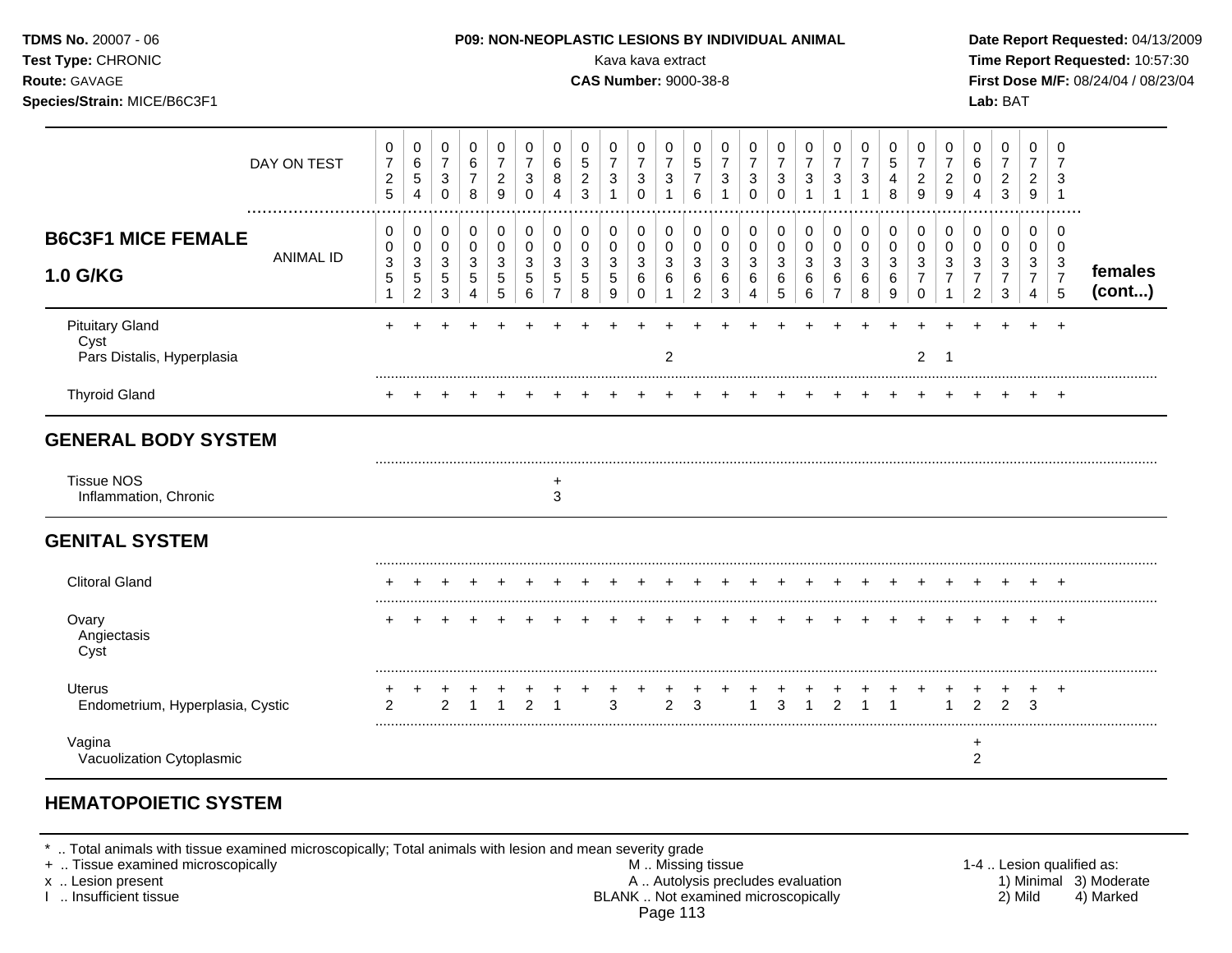| <b>TDMS No. 20007 - 06</b><br>Test Type: CHRONIC<br>Route: GAVAGE<br>Species/Strain: MICE/B6C3F1  |                  |                                                       |                                            |                                                           |                               |                                                       |                                          |                                                      |                                     | Kava kava extract<br><b>CAS Number: 9000-38-8</b> |                                                                         |                                                             |                                                       |                                            | P09: NON-NEOPLASTIC LESIONS BY INDIVIDUAL ANIMAL |                                                    |                                        |                                    |                               |                       |                                                      |                                            |                                                 | Lab: BAT                                                  |                                                           |                                                       | Date Report Requested: 04/13/2009<br>Time Report Requested: 10:57:30<br>First Dose M/F: 08/24/04 / 08/23/04 |
|---------------------------------------------------------------------------------------------------|------------------|-------------------------------------------------------|--------------------------------------------|-----------------------------------------------------------|-------------------------------|-------------------------------------------------------|------------------------------------------|------------------------------------------------------|-------------------------------------|---------------------------------------------------|-------------------------------------------------------------------------|-------------------------------------------------------------|-------------------------------------------------------|--------------------------------------------|--------------------------------------------------|----------------------------------------------------|----------------------------------------|------------------------------------|-------------------------------|-----------------------|------------------------------------------------------|--------------------------------------------|-------------------------------------------------|-----------------------------------------------------------|-----------------------------------------------------------|-------------------------------------------------------|-------------------------------------------------------------------------------------------------------------|
|                                                                                                   | DAY ON TEST      | 0<br>$\boldsymbol{7}$<br>$\overline{c}$<br>$\sqrt{5}$ | 0<br>$\,6$<br>5<br>$\overline{4}$          | 0<br>$\boldsymbol{7}$<br>$\sqrt{3}$<br>$\mathbf 0$        | 0<br>6<br>$\overline{7}$<br>8 | 0<br>$\boldsymbol{7}$<br>$\overline{\mathbf{c}}$<br>9 | 0<br>$\overline{7}$<br>3<br>$\mathbf 0$  | 0<br>$\,6$<br>8<br>$\overline{4}$                    | 0<br>$\mathbf 5$<br>$\sqrt{2}$<br>3 | 0<br>$\overline{7}$<br>3                          | $\pmb{0}$<br>$\overline{7}$<br>$\ensuremath{\mathsf{3}}$<br>$\mathbf 0$ | 0<br>$\boldsymbol{7}$<br>$\sqrt{3}$<br>$\overline{1}$       | 0<br>$\sqrt{5}$<br>$\boldsymbol{7}$<br>$\,6\,$        | 0<br>$\overline{7}$<br>3<br>$\overline{1}$ | 0<br>$\overline{7}$<br>3<br>$\mathbf 0$          | 0<br>$\boldsymbol{7}$<br>$\sqrt{3}$<br>$\mathbf 0$ | 0<br>$\overline{7}$<br>$\sqrt{3}$<br>1 | 0<br>$\overline{7}$<br>3           | 0<br>$\boldsymbol{7}$<br>3    | 0<br>5<br>4<br>8      | 0<br>$\boldsymbol{7}$<br>$\overline{c}$<br>9         | 0<br>$\overline{7}$<br>$\overline{c}$<br>9 | 0<br>$\,6$<br>0<br>$\overline{4}$               | 0<br>$\overline{7}$<br>$\boldsymbol{2}$<br>$\mathfrak{Z}$ | 0<br>$\overline{7}$<br>$\overline{2}$<br>9                | 0<br>$\overline{7}$<br>3<br>$\overline{\mathbf{1}}$   |                                                                                                             |
| <b>B6C3F1 MICE FEMALE</b><br>1.0 G/KG                                                             | <b>ANIMAL ID</b> | 0<br>0<br>3<br>$\mathbf 5$<br>$\mathbf{1}$            | 0<br>$\pmb{0}$<br>3<br>5<br>$\overline{c}$ | 0<br>$\pmb{0}$<br>$\sqrt{3}$<br>$\,$ 5 $\,$<br>$\sqrt{3}$ | 0<br>$\pmb{0}$<br>3<br>5<br>4 | 0<br>$\pmb{0}$<br>3<br>5<br>5                         | 0<br>$\mathsf 0$<br>3<br>$\sqrt{5}$<br>6 | 0<br>$\pmb{0}$<br>3<br>$\mathbf 5$<br>$\overline{7}$ | 0<br>$\pmb{0}$<br>3<br>5<br>8       | 0<br>$\pmb{0}$<br>$\mathbf{3}$<br>5<br>9          | $\pmb{0}$<br>$\mathsf{O}\xspace$<br>$\sqrt{3}$<br>$\,6$<br>$\Omega$     | $\pmb{0}$<br>$\pmb{0}$<br>$\mathbf{3}$<br>6<br>$\mathbf{1}$ | 0<br>$\pmb{0}$<br>$\mathbf{3}$<br>6<br>$\overline{2}$ | 0<br>0<br>3<br>6<br>3                      | 0<br>$\mathbf 0$<br>3<br>6<br>4                  | 0<br>$\pmb{0}$<br>3<br>$\,6$<br>5                  | 0<br>$\mathbf 0$<br>3<br>6<br>6        | 0<br>0<br>3<br>6<br>$\overline{7}$ | 0<br>$\pmb{0}$<br>3<br>6<br>8 | 0<br>0<br>3<br>6<br>9 | 0<br>$\pmb{0}$<br>3<br>$\overline{7}$<br>$\mathbf 0$ | 0<br>$\pmb{0}$<br>3<br>7                   | 0<br>0<br>3<br>$\overline{7}$<br>$\overline{2}$ | 0<br>$\mathbf 0$<br>$\sqrt{3}$<br>$\overline{7}$<br>3     | 0<br>$\mathbf 0$<br>3<br>$\overline{7}$<br>$\overline{4}$ | 0<br>$\mathbf 0$<br>$\sqrt{3}$<br>$\overline{7}$<br>5 | females<br>(cont)                                                                                           |
| <b>Bone Marrow</b><br>Fibrosis<br>Necrosis                                                        |                  |                                                       |                                            |                                                           |                               |                                                       |                                          |                                                      |                                     |                                                   |                                                                         |                                                             |                                                       |                                            |                                                  |                                                    |                                        |                                    |                               |                       |                                                      |                                            |                                                 |                                                           |                                                           |                                                       |                                                                                                             |
| Lymph Node, Mandibular<br>Hyperplasia, Lymphoid                                                   |                  |                                                       |                                            |                                                           |                               |                                                       |                                          |                                                      |                                     |                                                   |                                                                         |                                                             |                                                       |                                            |                                                  |                                                    |                                        |                                    |                               | $+$                   | $+$                                                  |                                            |                                                 |                                                           |                                                           |                                                       |                                                                                                             |
| Lymph Node, Mesenteric<br>Hyperplasia, Lymphoid<br>Inflammation, Granulomatous                    |                  |                                                       |                                            |                                                           |                               |                                                       |                                          |                                                      |                                     |                                                   |                                                                         |                                                             |                                                       |                                            |                                                  |                                                    |                                        |                                    |                               |                       |                                                      |                                            |                                                 |                                                           |                                                           |                                                       |                                                                                                             |
| Spleen<br>Hematopoietic Cell Proliferation<br>Hyperplasia, Lymphoid<br>Lymphoid Follicle, Atrophy |                  | A                                                     | $\ddot{}$<br>4                             |                                                           | $\mathbf{1}$                  |                                                       |                                          | $\overline{c}$<br>3                                  |                                     |                                                   |                                                                         |                                                             |                                                       |                                            |                                                  |                                                    |                                        | $\overline{2}$                     |                               | $\mathbf{1}$          | $\overline{2}$                                       |                                            | $\overline{2}$                                  |                                                           | $\overline{c}$                                            | $\div$                                                |                                                                                                             |
| Thymus<br>Atrophy<br>Hyperplasia, Histiocytic<br>Infiltration Cellular, Histiocyte                |                  | +<br>4                                                | M                                          | 4                                                         | $\overline{4}$                | Δ                                                     | $\ddot{}$<br>$\overline{1}$              | M                                                    | $\ddot{}$<br>2                      | 2                                                 | $\mathbf{1}$                                                            | 2                                                           |                                                       | м                                          |                                                  | $\cdot$<br>$\mathbf{1}$                            | $\overline{2}$                         | 2                                  | $\overline{2}$                | $\mathbf{3}$          | $\mathbf{1}$                                         |                                            | 4                                               | $\overline{4}$                                            | $\mathbf{1}$                                              | $^{+}$<br>$\overline{1}$                              |                                                                                                             |
| <b>INTEGUMENTARY SYSTEM</b>                                                                       |                  |                                                       |                                            |                                                           |                               |                                                       |                                          |                                                      |                                     |                                                   |                                                                         |                                                             |                                                       |                                            |                                                  |                                                    |                                        |                                    |                               |                       |                                                      |                                            |                                                 |                                                           |                                                           |                                                       |                                                                                                             |
| Mammary Gland                                                                                     |                  |                                                       |                                            |                                                           |                               |                                                       |                                          |                                                      |                                     |                                                   |                                                                         |                                                             |                                                       |                                            |                                                  |                                                    |                                        |                                    |                               |                       |                                                      |                                            |                                                 |                                                           |                                                           |                                                       |                                                                                                             |
| Skin                                                                                              |                  |                                                       |                                            |                                                           |                               |                                                       |                                          |                                                      |                                     |                                                   |                                                                         |                                                             |                                                       |                                            |                                                  |                                                    |                                        |                                    |                               |                       |                                                      |                                            |                                                 |                                                           |                                                           |                                                       |                                                                                                             |

+ .. Tissue examined microscopically M.. Missing tissue M.. Missing tissue 1-4. Lesion qualified as:<br>
This issue 1-4 .. Lesion qualified as:<br>
1. Autolysis precludes evaluation A.. Autolysis precludes evaluation 1) Minimal x .. Lesion present **A .. Autolysis precludes evaluation** A .. Autolysis precludes evaluation 1) Minimal 3) Moderate I .. Insufficient tissue BLANK .. Not examined microscopically 2) Mild 4) Marked Page 114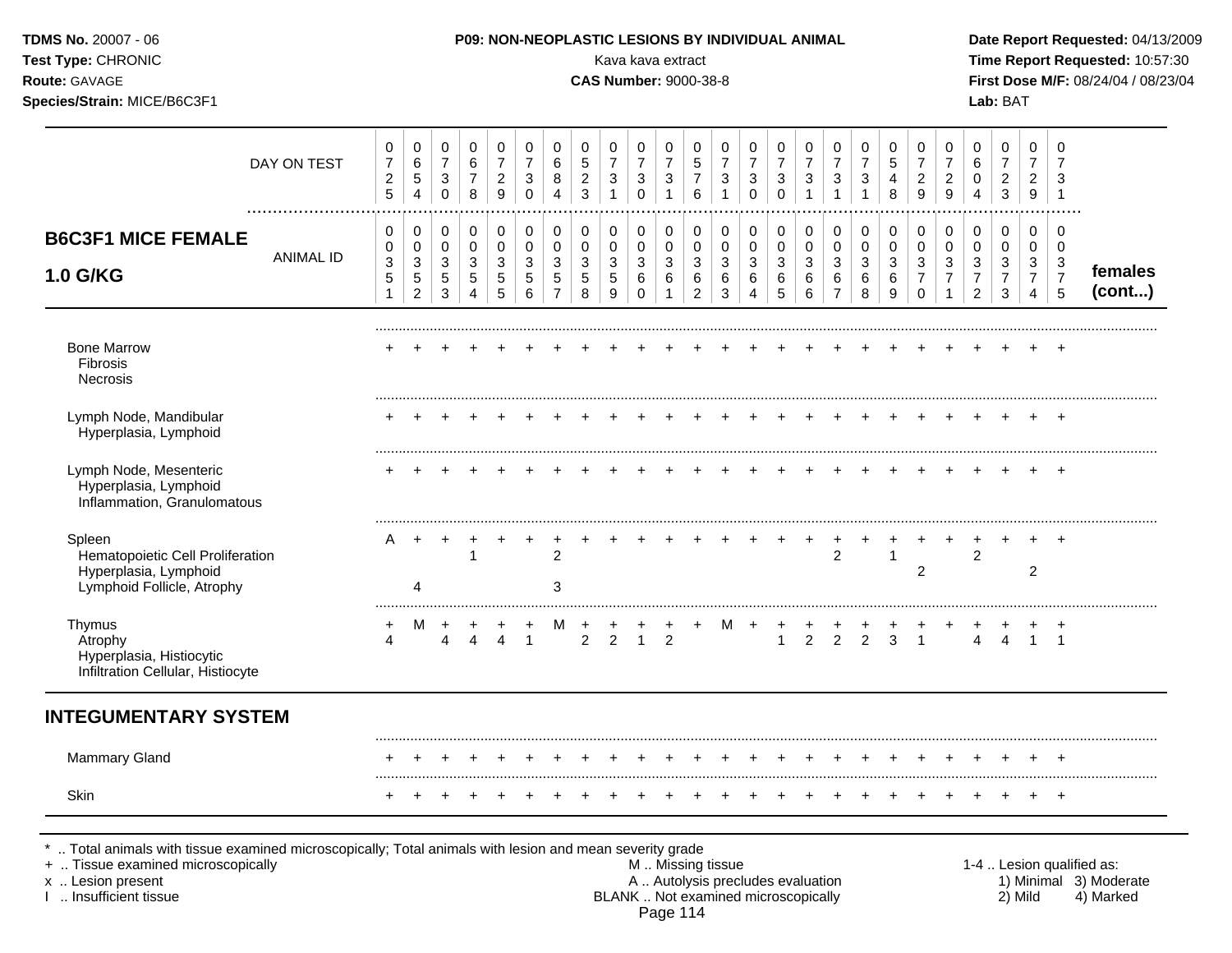| TDMS No. 20007 - 06<br>Test Type: CHRONIC<br>Route: GAVAGE<br>Species/Strain: MICE/B6C3F1 |                  |                                                                    |                                                                |                                                                 |                                         |                                                           |                                                                         |                                                                                  |                                                               | Kava kava extract<br><b>CAS Number: 9000-38-8</b>                         |                                                                          |                                                                     |                                                                   |                                                  | P09: NON-NEOPLASTIC LESIONS BY INDIVIDUAL ANIMAL                |                                                                 |                                                              |                                                       |                                                                  |                                                        |                                                                           |                                                                          |                                                                                             | Lab: BAT                                                          |                                                                      |                                                        | Date Report Requested: 04/13/2009<br>Time Report Requested: 10:57:30<br>First Dose M/F: 08/24/04 / 08/23/04 |
|-------------------------------------------------------------------------------------------|------------------|--------------------------------------------------------------------|----------------------------------------------------------------|-----------------------------------------------------------------|-----------------------------------------|-----------------------------------------------------------|-------------------------------------------------------------------------|----------------------------------------------------------------------------------|---------------------------------------------------------------|---------------------------------------------------------------------------|--------------------------------------------------------------------------|---------------------------------------------------------------------|-------------------------------------------------------------------|--------------------------------------------------|-----------------------------------------------------------------|-----------------------------------------------------------------|--------------------------------------------------------------|-------------------------------------------------------|------------------------------------------------------------------|--------------------------------------------------------|---------------------------------------------------------------------------|--------------------------------------------------------------------------|---------------------------------------------------------------------------------------------|-------------------------------------------------------------------|----------------------------------------------------------------------|--------------------------------------------------------|-------------------------------------------------------------------------------------------------------------|
|                                                                                           | DAY ON TEST      | 0<br>$\boldsymbol{7}$<br>$\overline{\mathbf{c}}$<br>$\overline{5}$ | 0<br>$\,6\,$<br>$\sqrt{5}$<br>$\overline{4}$                   | 0<br>$\overline{7}$<br>$\ensuremath{\mathsf{3}}$<br>$\mathbf 0$ | 0<br>$\,6$<br>$\boldsymbol{7}$<br>8     | 0<br>$\overline{7}$<br>$\overline{c}$<br>9                | $\pmb{0}$<br>$\overline{7}$<br>$\ensuremath{\mathsf{3}}$<br>$\mathbf 0$ | 0<br>$\,6\,$<br>$\bf 8$<br>$\overline{4}$                                        | 0<br>$\mathbf 5$<br>$\sqrt{2}$<br>$\mathbf{3}$                | 0<br>$\overline{7}$<br>$\sqrt{3}$<br>$\mathbf{1}$                         | $\mathbf 0$<br>$\overline{7}$<br>$\mathbf 3$<br>$\mathbf 0$              | 0<br>$\overline{7}$<br>$\sqrt{3}$<br>$\mathbf{1}$                   | $\mathbf 0$<br>$\,$ 5 $\,$<br>$\overline{7}$<br>$6\phantom{1}6$   | 0<br>$\overline{7}$<br>3<br>1                    | 0<br>$\overline{7}$<br>$\ensuremath{\mathsf{3}}$<br>$\mathbf 0$ | 0<br>$\overline{7}$<br>$\ensuremath{\mathsf{3}}$<br>$\mathbf 0$ | 0<br>$\overline{7}$<br>$\mathbf{3}$<br>$\overline{1}$        | 0<br>$\overline{7}$<br>$\mathbf{3}$<br>$\mathbf{1}$   | 0<br>$\overline{7}$<br>$\ensuremath{\mathsf{3}}$<br>$\mathbf{1}$ | 0<br>$\sqrt{5}$<br>$\overline{\mathbf{4}}$<br>8        | 0<br>$\overline{7}$<br>$\sqrt{2}$<br>9                                    | 0<br>$\overline{7}$<br>$\sqrt{2}$<br>$\overline{9}$                      | 0<br>$\,6\,$<br>$\pmb{0}$<br>$\overline{4}$                                                 | 0<br>$\overline{7}$<br>$\sqrt{2}$<br>$\mathbf{3}$                 | $\mathbf 0$<br>$\overline{7}$<br>$\sqrt{2}$<br>$\boldsymbol{9}$      | $\mathbf 0$<br>$\overline{7}$<br>3<br>$\overline{1}$   |                                                                                                             |
| <b>B6C3F1 MICE FEMALE</b><br>1.0 G/KG                                                     | <b>ANIMAL ID</b> | 0<br>$\mathbf 0$<br>$\ensuremath{\mathsf{3}}$<br>5<br>$\mathbf{1}$ | 0<br>$\pmb{0}$<br>$\mathbf{3}$<br>$\sqrt{5}$<br>$\overline{2}$ | 0<br>$\pmb{0}$<br>$\sqrt{3}$<br>$\sqrt{5}$<br>3                 | $\mathbf 0$<br>$\pmb{0}$<br>3<br>5<br>4 | $\pmb{0}$<br>$\mathsf 0$<br>$\sqrt{3}$<br>$\sqrt{5}$<br>5 | $\pmb{0}$<br>$\pmb{0}$<br>$\ensuremath{\mathsf{3}}$<br>$\sqrt{5}$<br>6  | $\mathbf 0$<br>$\mathsf{O}\xspace$<br>$\sqrt{3}$<br>$\sqrt{5}$<br>$\overline{7}$ | $\mathbf 0$<br>$\pmb{0}$<br>$\sqrt{3}$<br>$\overline{5}$<br>8 | $\mathbf 0$<br>$\pmb{0}$<br>$\ensuremath{\mathsf{3}}$<br>$\,$ 5 $\,$<br>9 | $\mathbf 0$<br>$\mathbf 0$<br>$\mathbf 3$<br>$6\phantom{1}6$<br>$\Omega$ | 0<br>$\mathsf{O}\xspace$<br>$\mathbf{3}$<br>$\,6\,$<br>$\mathbf{1}$ | $\mathbf 0$<br>$\pmb{0}$<br>$\sqrt{3}$<br>$\,6$<br>$\overline{2}$ | $\pmb{0}$<br>$\pmb{0}$<br>$\mathbf{3}$<br>6<br>3 | $\mathbf 0$<br>$\mathbf 0$<br>$\sqrt{3}$<br>6<br>4              | $\pmb{0}$<br>$\pmb{0}$<br>3<br>$\,6\,$<br>5                     | $\mathbf 0$<br>$\pmb{0}$<br>$\sqrt{3}$<br>$\,6\,$<br>$\,6\,$ | 0<br>$\pmb{0}$<br>$\mathbf{3}$<br>6<br>$\overline{7}$ | $\pmb{0}$<br>$\pmb{0}$<br>$\mathbf{3}$<br>6<br>8                 | $\pmb{0}$<br>$\mathbf 0$<br>$\sqrt{3}$<br>$\,6\,$<br>9 | 0<br>$\mathsf{O}\xspace$<br>$\mathbf{3}$<br>$\overline{7}$<br>$\mathbf 0$ | $\mathbf 0$<br>$\pmb{0}$<br>$\sqrt{3}$<br>$\overline{7}$<br>$\mathbf{1}$ | $\mathbf 0$<br>$\pmb{0}$<br>$\ensuremath{\mathsf{3}}$<br>$\boldsymbol{7}$<br>$\overline{2}$ | $\mathbf 0$<br>$\mathbf 0$<br>$\mathbf{3}$<br>$\overline{7}$<br>3 | 0<br>$\mathbf 0$<br>$\mathbf{3}$<br>$\overline{7}$<br>$\overline{4}$ | $\mathbf 0$<br>$\mathbf 0$<br>3<br>$\overline{7}$<br>5 | females<br>(cont)                                                                                           |
| <b>MUSCULOSKELETAL SYSTEM</b>                                                             |                  |                                                                    |                                                                |                                                                 |                                         |                                                           |                                                                         |                                                                                  |                                                               |                                                                           |                                                                          |                                                                     |                                                                   |                                                  |                                                                 |                                                                 |                                                              |                                                       |                                                                  |                                                        |                                                                           |                                                                          |                                                                                             |                                                                   |                                                                      |                                                        |                                                                                                             |
| <b>Bone</b><br>Fibrosis                                                                   |                  |                                                                    |                                                                |                                                                 |                                         | 1                                                         |                                                                         |                                                                                  |                                                               |                                                                           |                                                                          |                                                                     |                                                                   |                                                  | 2                                                               |                                                                 |                                                              |                                                       |                                                                  |                                                        |                                                                           |                                                                          |                                                                                             |                                                                   |                                                                      |                                                        |                                                                                                             |
| <b>NERVOUS SYSTEM</b>                                                                     |                  |                                                                    |                                                                |                                                                 |                                         |                                                           |                                                                         |                                                                                  |                                                               |                                                                           |                                                                          |                                                                     |                                                                   |                                                  |                                                                 |                                                                 |                                                              |                                                       |                                                                  |                                                        |                                                                           |                                                                          |                                                                                             |                                                                   |                                                                      |                                                        |                                                                                                             |
| <b>Brain</b>                                                                              |                  |                                                                    |                                                                |                                                                 |                                         |                                                           |                                                                         |                                                                                  |                                                               |                                                                           |                                                                          |                                                                     |                                                                   |                                                  |                                                                 |                                                                 |                                                              |                                                       |                                                                  |                                                        |                                                                           |                                                                          |                                                                                             |                                                                   |                                                                      |                                                        |                                                                                                             |
| Peripheral Nerve<br>Axon, Degeneration                                                    |                  |                                                                    |                                                                |                                                                 |                                         |                                                           |                                                                         |                                                                                  |                                                               |                                                                           |                                                                          |                                                                     |                                                                   |                                                  |                                                                 |                                                                 |                                                              |                                                       |                                                                  |                                                        |                                                                           |                                                                          |                                                                                             |                                                                   |                                                                      |                                                        |                                                                                                             |
| Spinal Cord                                                                               |                  |                                                                    |                                                                |                                                                 |                                         |                                                           |                                                                         |                                                                                  |                                                               |                                                                           |                                                                          |                                                                     |                                                                   |                                                  |                                                                 |                                                                 |                                                              |                                                       |                                                                  |                                                        |                                                                           |                                                                          |                                                                                             |                                                                   |                                                                      |                                                        |                                                                                                             |
| <b>RESPIRATORY SYSTEM</b>                                                                 |                  |                                                                    |                                                                |                                                                 |                                         |                                                           |                                                                         |                                                                                  |                                                               |                                                                           |                                                                          |                                                                     |                                                                   |                                                  |                                                                 |                                                                 |                                                              |                                                       |                                                                  |                                                        |                                                                           |                                                                          |                                                                                             |                                                                   |                                                                      |                                                        |                                                                                                             |
| Lung<br>Alveolar Epithelium, Hyperplasia<br>Alveolus, Infiltration Cellular, Histiocyte   |                  |                                                                    |                                                                |                                                                 |                                         |                                                           |                                                                         |                                                                                  |                                                               |                                                                           |                                                                          |                                                                     |                                                                   |                                                  |                                                                 |                                                                 |                                                              |                                                       |                                                                  | $\ddot{}$                                              | $\overline{+}$<br>$\overline{\mathbf{c}}$<br>1                            |                                                                          |                                                                                             |                                                                   |                                                                      | $\pm$                                                  |                                                                                                             |
| Nose<br>Inflammation, Suppurative                                                         |                  |                                                                    | $\overline{2}$                                                 | $\ddot{}$                                                       |                                         |                                                           |                                                                         |                                                                                  |                                                               |                                                                           |                                                                          |                                                                     |                                                                   |                                                  |                                                                 |                                                                 |                                                              | $\ddot{}$                                             |                                                                  | $\overline{ }$                                         | $\overline{+}$                                                            |                                                                          |                                                                                             |                                                                   | $\overline{+}$                                                       | $+$                                                    |                                                                                                             |
| Trachea                                                                                   |                  |                                                                    |                                                                |                                                                 |                                         |                                                           |                                                                         |                                                                                  |                                                               |                                                                           |                                                                          |                                                                     |                                                                   |                                                  |                                                                 |                                                                 |                                                              |                                                       |                                                                  |                                                        |                                                                           |                                                                          |                                                                                             |                                                                   |                                                                      | $^{+}$                                                 |                                                                                                             |

\* .. Total animals with tissue examined microscopically; Total animals with lesion and mean severity grade<br>+ .. Tissue examined microscopically

+ .. Tissue examined microscopically **All and the substitute of the set of the set of the set of the set of the set of the set of the set of the set of the set of the set of the set of the set of the set of the set of the** x .. Lesion present **A .. Autolysis precludes evaluation** A .. Autolysis precludes evaluation 1) Minimal 3) Moderate I .. Insufficient tissue BLANK .. Not examined microscopically 2) Mild 4) Marked Page 115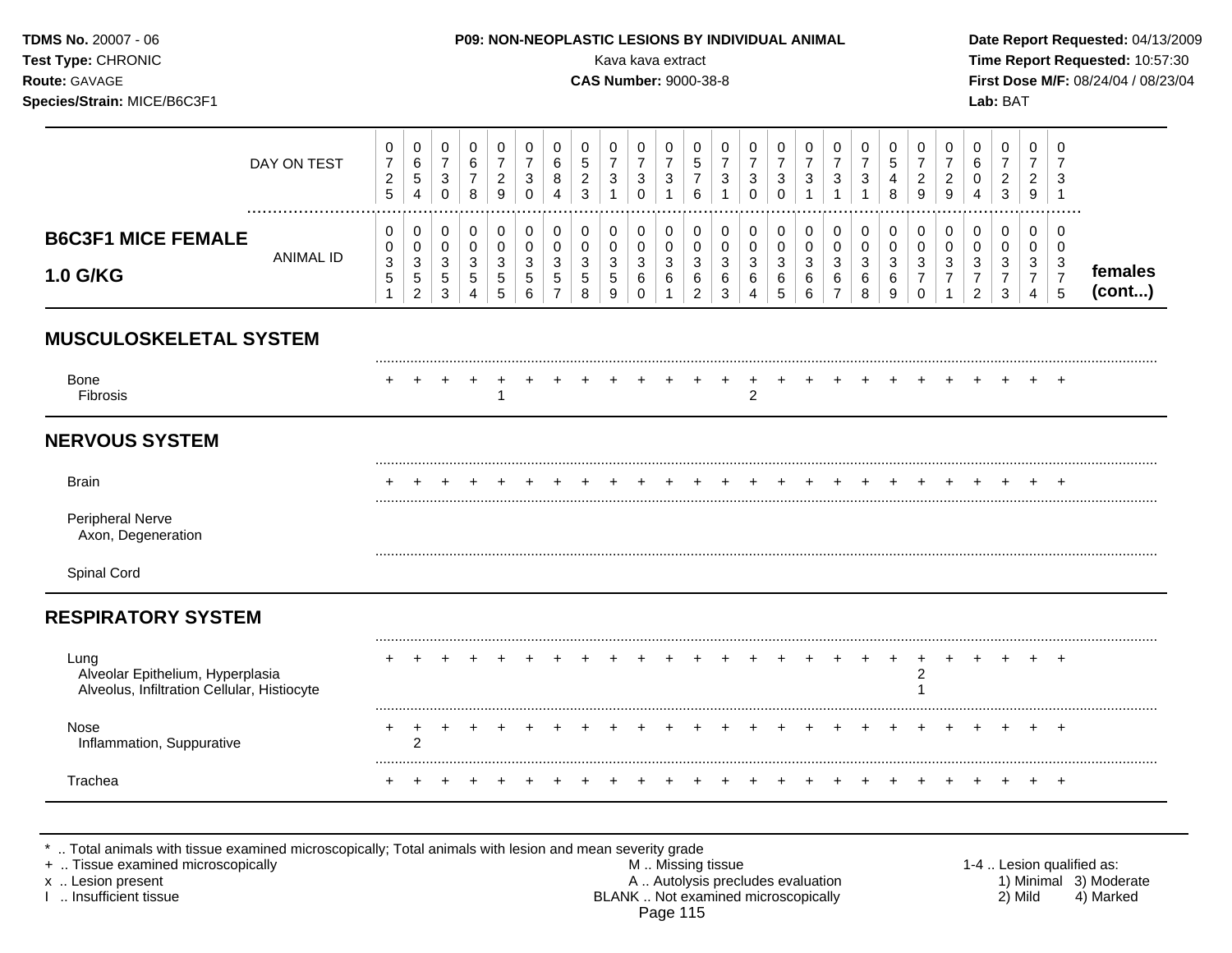| <b>TDMS No. 20007 - 06</b><br><b>Test Type: CHRONIC</b><br><b>Route: GAVAGE</b><br>Species/Strain: MICE/B6C3F1 |             | <b>P09: NON-NEOPLASTIC LESIONS BY INDIVIDUAL ANIMAL</b><br>Kava kava extract<br><b>CAS Number: 9000-38-8</b> | Date Report Requested: 04/13/2009<br>Time Report Requested: 10:57:30<br>First Dose M/F: 08/24/04 / 08/23/04<br>Lab: BAT |
|----------------------------------------------------------------------------------------------------------------|-------------|--------------------------------------------------------------------------------------------------------------|-------------------------------------------------------------------------------------------------------------------------|
|                                                                                                                | DAY ON TEST | 0<br>0<br>0<br>0<br>0<br>0<br>0<br>$\overline{0}$<br>0<br>0<br>$\mathbf 0$<br>5                              | 0<br>$\rightarrow$                                                                                                      |

|                           |                  | c<br>-<br>.5 | J<br>4      | <sup>o</sup><br>ັ<br>◡ | ີ |   | о<br>4 | $\sim$<br>J | ີ<br>ບ                | ັ<br>ັ       | O             |   | u | v      |   |   | u           | -<br>O<br>◡ | <u>_</u> | 4             | $\sim$<br><u>_</u><br>9 | ാ<br>ັບ        |                   |
|---------------------------|------------------|--------------|-------------|------------------------|---|---|--------|-------------|-----------------------|--------------|---------------|---|---|--------|---|---|-------------|-------------|----------|---------------|-------------------------|----------------|-------------------|
| <b>B6C3F1 MICE FEMALE</b> |                  |              | 0<br>υ      | ັ<br>ັ                 |   |   |        |             | ັ<br>υ                | ັ<br>ັ       |               |   |   | ╰<br>◡ |   |   | L.<br>ື     | ັ<br>ັ      |          |               | u                       | <b>U</b><br>J. |                   |
| <b>1.0 G/KG</b>           | <b>ANIMAL ID</b> | -2<br>ັ<br>◡ | u<br>J<br>- | -<br>ັ<br>ັ<br>ັ       | ◡ | ັ | ັ<br>ັ | ັ<br>J      | $\sim$<br>◡<br>G<br>9 | ັ<br>ັບ<br>ັ | ັ<br><u>.</u> | ັ | ັ | ັ<br>◡ | ັ | J | u<br>u<br>v | ັ           | ◡        | ັ<br><u>_</u> | $\sqrt{2}$<br>ັ<br>,,   | £<br>ഄ<br>ل.   | temales<br>(cont) |

## **SPECIAL SENSES SYSTEM**

| Eve                                                        | + + +                         |  |  |  |  |  |  |  |  |  |  |  |  |
|------------------------------------------------------------|-------------------------------|--|--|--|--|--|--|--|--|--|--|--|--|
| Harderian Gland<br>Infiltration Cellular, Mononuclear Cell | 1 1 1 1 1 1 1 1 1 1 1 1 1 1 1 |  |  |  |  |  |  |  |  |  |  |  |  |

## **URINARY SYSTEM**

| Kidney<br><b>Amyloid Deposition</b><br>Inflammation                              |  |  |  |          |  |  |  |  |        |  |  |  |  |
|----------------------------------------------------------------------------------|--|--|--|----------|--|--|--|--|--------|--|--|--|--|
| Metaplasia, Osseous<br>Mineralization<br><b>Nephropathy</b><br>Papilla, Necrosis |  |  |  | $\Delta$ |  |  |  |  | ົ<br>ົ |  |  |  |  |
| Urinary Bladder<br>Infiltration Cellular, Mononuclear Cell                       |  |  |  |          |  |  |  |  |        |  |  |  |  |

\* .. Total animals with tissue examined microscopically; Total animals with lesion and mean severity grade<br>+ .. Tissue examined microscopically

+ .. Tissue examined microscopically **All incomponent of the set of the set of the M** .. Missing tissue 1-4 .. Lesion qualified as:<br>A .. Autolysis precludes evaluation 1) Minimal 3) Moderate x .. Lesion present **A .. Autolysis precludes evaluation** A .. Autolysis precludes evaluation 1) Minimal 3) Moderate I .. Insufficient tissue BLANK .. Not examined microscopically 2) Mild 4) Marked Page 116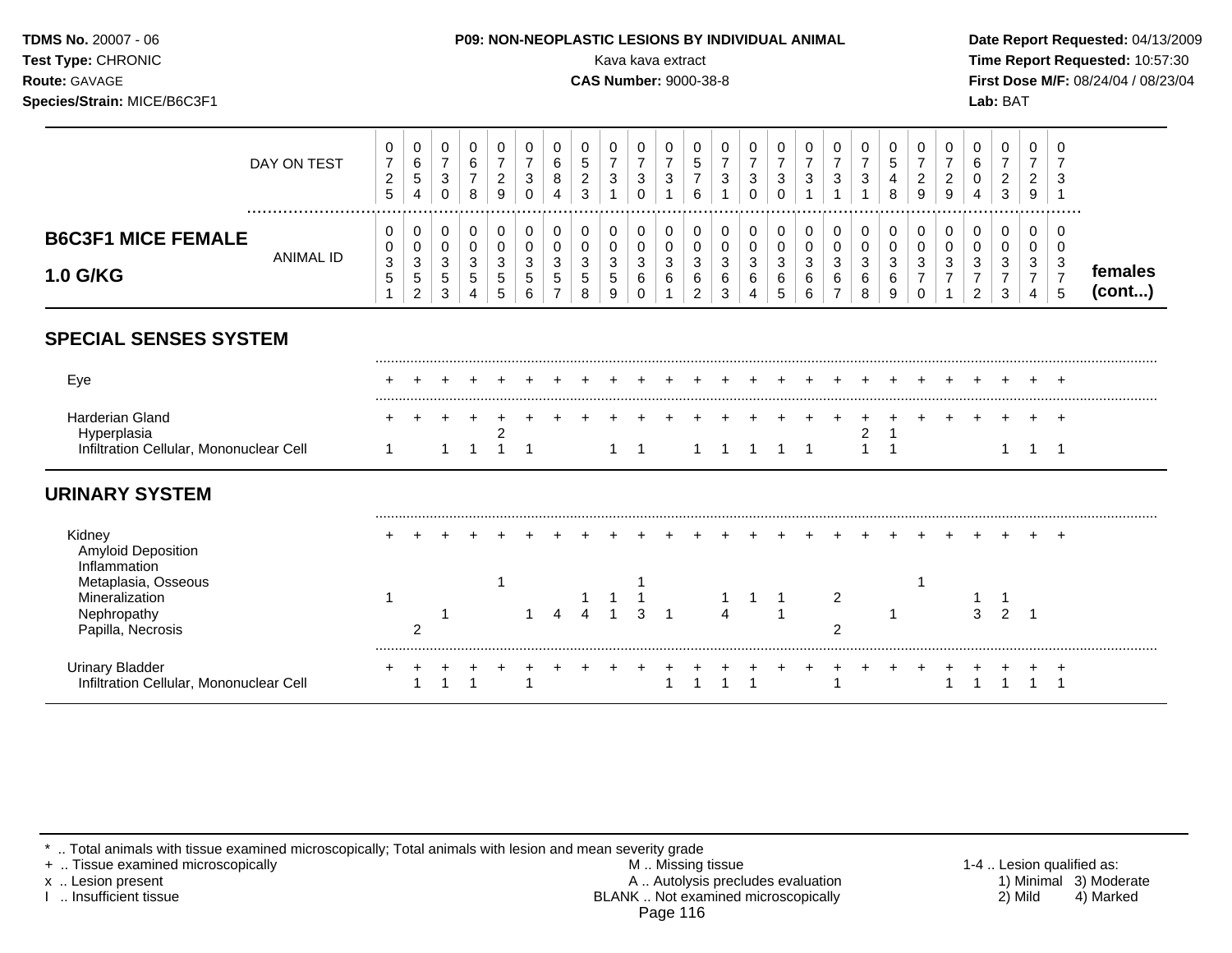| <b>TDMS No. 20007 - 06</b><br><b>Test Type: CHRONIC</b><br><b>Route: GAVAGE</b><br>Species/Strain: MICE/B6C3F1 |             | <b>P09: NON-NEOPLASTIC LESIONS BY INDIVIDUAL ANIMAL</b><br>Kava kava extract<br><b>CAS Number: 9000-38-8</b> | Date Report Requested: 04/13/2009<br>Time Report Requested: 10:57:30<br>First Dose M/F: 08/24/04 / 08/23/04<br>Lab: BAT |
|----------------------------------------------------------------------------------------------------------------|-------------|--------------------------------------------------------------------------------------------------------------|-------------------------------------------------------------------------------------------------------------------------|
|                                                                                                                | DAY ON TEST | 0<br>0<br>0<br>U<br>5                                                                                        |                                                                                                                         |

|                                       |           | 8                               | 9                                                                                                                                                                                                                                                                                                                                                                                                                                                                                                      | 8 |  |  |  | ◡ | 9 | 9 |  |  |  | 9 | 0 | 9 | 9 | ັ |  |
|---------------------------------------|-----------|---------------------------------|--------------------------------------------------------------------------------------------------------------------------------------------------------------------------------------------------------------------------------------------------------------------------------------------------------------------------------------------------------------------------------------------------------------------------------------------------------------------------------------------------------|---|--|--|--|---|---|---|--|--|--|---|---|---|---|---|--|
| <b>B6C3F1 MICE FEMALE</b><br>1.0 G/KG | ANIMAL ID | ັບ<br>◡<br>3<br>$\epsilon$<br>O | ◡<br>v<br>v<br>ັ<br>ັ<br>v<br>U<br>◡<br>ν<br>$\sim$<br>$\sim$<br>$\sim$<br>$\sim$<br>ົ<br>$\sim$<br>$\sim$<br>◠<br>c<br>$\sim$<br>c<br>c<br>r<br>ັບ<br>J<br>ບ<br>N<br>N<br>ັບ<br>ت<br>J<br>ັ<br>ت<br>ັ<br>ັ<br>u<br>ັ<br>ັ<br>u<br>◡<br>ັ<br>$\Omega$<br>R<br>9<br>o<br>9<br>8<br>9<br>o<br>g<br>У<br>$\circ$<br>o<br>್<br>Ñ<br>ັ<br>-<br>$\sim$<br>$\sim$<br>$\sim$<br>R.<br>9<br>$\sim$<br>8<br>⌒<br>G<br>$\ddot{\phantom{1}}$<br>ਖ਼<br>◡<br>U<br>◡<br>U<br>v<br>ັ<br>ັ<br>ັ<br><u>_</u><br><u>_</u> |   |  |  |  |   |   |   |  |  |  |   |   |   |   |   |  |
|                                       |           |                                 |                                                                                                                                                                                                                                                                                                                                                                                                                                                                                                        |   |  |  |  |   |   |   |  |  |  |   |   |   |   |   |  |

                                   

**\* TOTALS**

# **ALIMENTARY SYSTEM**

| Esophagus                                                 |   |  |    |   |              |   |  |   |   |  |   |   |  |   |               |    |                           |           | 50 |                        |
|-----------------------------------------------------------|---|--|----|---|--------------|---|--|---|---|--|---|---|--|---|---------------|----|---------------------------|-----------|----|------------------------|
| Gallbladder<br>Cyst<br>Epithelium, Cytoplasmic Alteration |   |  |    |   |              |   |  |   |   |  |   |   |  |   | $\mathcal{P}$ |    |                           | $\pm$     | 50 | 1.0<br>2.0             |
| Intestine Large, Cecum                                    |   |  |    |   |              |   |  |   |   |  |   |   |  |   |               |    |                           |           | 50 |                        |
| Intestine Large, Colon                                    |   |  |    |   |              |   |  |   |   |  |   |   |  |   |               |    |                           |           | 50 |                        |
| Intestine Large, Rectum                                   |   |  |    |   |              |   |  |   |   |  |   |   |  |   |               |    |                           |           | 50 |                        |
| Intestine Small, Duodenum<br>Metaplasia, Squamous         |   |  |    |   |              |   |  |   |   |  |   |   |  |   |               |    |                           |           | 50 | 1.0                    |
| Intestine Small, Ileum                                    |   |  |    |   |              |   |  |   |   |  |   |   |  |   |               |    |                           |           | 50 |                        |
| Intestine Small, Jejunum<br>Epithelium, Hyperplasia       |   |  |    |   |              |   |  |   |   |  |   |   |  |   |               |    |                           | $\ddot{}$ | 50 | 3.0                    |
| Liver<br><b>Basophilic Focus</b><br>Clear Cell Focus      |   |  |    |   | X            |   |  |   |   |  |   |   |  |   |               | X  |                           | Х         | 50 |                        |
| <b>Eosinophilic Focus</b><br><b>Fatty Change</b>          | X |  | X. | X | $\mathsf{X}$ | X |  | X | X |  | X | Χ |  | X |               | X. | $\boldsymbol{\mathsf{X}}$ | X         |    | $\frac{26}{23}$<br>1.3 |

\* .. Total animals with tissue examined microscopically; Total animals with lesion and mean severity grade

           

+ .. Tissue examined microscopically M .. Missing tissue 1-4 .. Lesion qualified as: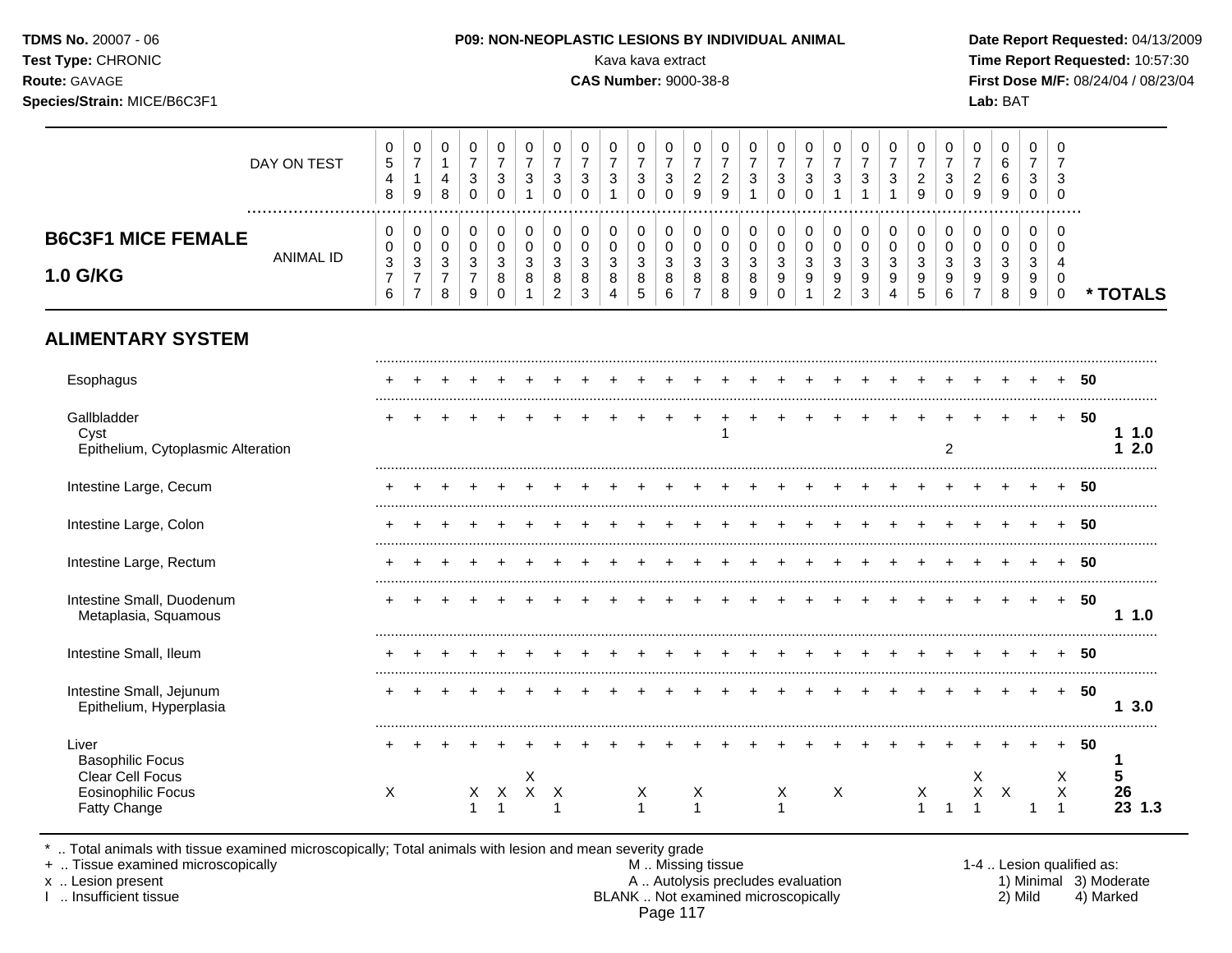|  | TDMS No. 20007 - 06 |
|--|---------------------|
|  | T. T. OLIDONIIO     |

#### **P09: NON-NEOPLASTIC LESIONS BY INDIVIDUAL ANIMAL Date Report Requested: 04/13/2009**

**Test Type:** CHRONIC **Transfer CHRONIC Report Requested:** 10:57:30 **Route:** GAVAGE **CAS Number:** 9000-38-8 **First Dose M/F:** 08/24/04 / 08/23/04 **Species/Strain:** MICE/B6C3F1 **Lab:** BAT

| DAY ON TEST                                                                                                                                                                                               | 0<br>$\sqrt{5}$<br>$\overline{4}$<br>8                              | 0<br>$\overline{7}$<br>$\mathbf{1}$<br>9                                       | 0<br>$\mathbf{1}$<br>$\overline{4}$<br>8               | 0<br>$\overline{7}$<br>3<br>$\mathbf 0$                           | 0<br>$\overline{7}$<br>3<br>$\Omega$                     | 0<br>$\overline{7}$<br>$\mathbf{3}$<br>$\mathbf{1}$             | 0<br>$\overline{7}$<br>3<br>$\mathbf 0$                              | 0<br>$\overline{7}$<br>3<br>$\Omega$     | 0<br>$\overline{7}$<br>$\mathbf{3}$<br>$\mathbf{1}$ | 0<br>$\overline{7}$<br>$\mathbf{3}$<br>$\mathbf 0$ | 0<br>$\overline{7}$<br>3<br>$\mathbf 0$                      | 0<br>$\overline{7}$<br>$\overline{2}$<br>$\overline{9}$ | 0<br>$\overline{7}$<br>$\overline{c}$<br>$\overline{9}$ | 0<br>$\overline{7}$<br>3<br>$\mathbf{1}$   | 0<br>$\overline{7}$<br>3<br>$\mathbf 0$                             | 0<br>$\overline{7}$<br>$\sqrt{3}$<br>$\Omega$       | 0<br>$\overline{7}$<br>3<br>1                                                  | 0<br>$\overline{7}$<br>3<br>$\overline{1}$         | 0<br>$\overline{7}$<br>3                               | 0<br>$\overline{7}$<br>$\overline{c}$<br>9 | 0<br>$\overline{7}$<br>3<br>$\mathbf 0$    | 0<br>$\overline{7}$<br>$\boldsymbol{2}$<br>9          | 0<br>$\,6\,$<br>6<br>9                                            | 0<br>$\overline{7}$<br>3<br>0                       | 0<br>$\overline{7}$<br>3<br>$\overline{0}$                 |      |                                             |
|-----------------------------------------------------------------------------------------------------------------------------------------------------------------------------------------------------------|---------------------------------------------------------------------|--------------------------------------------------------------------------------|--------------------------------------------------------|-------------------------------------------------------------------|----------------------------------------------------------|-----------------------------------------------------------------|----------------------------------------------------------------------|------------------------------------------|-----------------------------------------------------|----------------------------------------------------|--------------------------------------------------------------|---------------------------------------------------------|---------------------------------------------------------|--------------------------------------------|---------------------------------------------------------------------|-----------------------------------------------------|--------------------------------------------------------------------------------|----------------------------------------------------|--------------------------------------------------------|--------------------------------------------|--------------------------------------------|-------------------------------------------------------|-------------------------------------------------------------------|-----------------------------------------------------|------------------------------------------------------------|------|---------------------------------------------|
| <b>B6C3F1 MICE FEMALE</b><br><b>ANIMAL ID</b><br>1.0 G/KG                                                                                                                                                 | $\mathbf 0$<br>$\mathbf 0$<br>$\mathfrak{Z}$<br>$\overline{7}$<br>6 | $\pmb{0}$<br>$\mathbf 0$<br>$\mathfrak{Z}$<br>$\overline{7}$<br>$\overline{7}$ | $\mathbf 0$<br>$\mathbf 0$<br>3<br>$\overline{7}$<br>8 | $\mathbf 0$<br>$\mathbf 0$<br>$\mathbf{3}$<br>$\overline{7}$<br>9 | $\mathbf 0$<br>$\Omega$<br>$\mathbf{3}$<br>8<br>$\Omega$ | $\mathbf 0$<br>$\mathbf 0$<br>$\mathbf{3}$<br>8<br>$\mathbf{1}$ | 0<br>$\mathbf 0$<br>$\ensuremath{\mathsf{3}}$<br>8<br>$\overline{2}$ | 0<br>$\mathbf 0$<br>$\sqrt{3}$<br>8<br>3 | $\Omega$<br>$\Omega$<br>$\sqrt{3}$<br>8<br>4        | 0<br>$\mathbf 0$<br>$\sqrt{3}$<br>8<br>$\sqrt{5}$  | $\mathbf 0$<br>$\mathbf 0$<br>$\mathfrak{S}$<br>8<br>$\,6\,$ | 0<br>$\mathbf 0$<br>$\sqrt{3}$<br>8<br>$\overline{7}$   | $\mathbf 0$<br>$\mathbf 0$<br>$\mathbf{3}$<br>8<br>8    | 0<br>$\mathbf 0$<br>$\mathbf{3}$<br>8<br>9 | 0<br>$\mathbf 0$<br>$\mathbf{3}$<br>$\boldsymbol{9}$<br>$\mathbf 0$ | 0<br>$\mathbf 0$<br>$\sqrt{3}$<br>9<br>$\mathbf{1}$ | $\mathbf 0$<br>$\mathbf 0$<br>$\sqrt{3}$<br>$\boldsymbol{9}$<br>$\overline{2}$ | $\mathbf 0$<br>$\mathbf 0$<br>$\sqrt{3}$<br>9<br>3 | $\mathbf 0$<br>$\mathbf 0$<br>$\mathfrak{S}$<br>9<br>4 | 0<br>$\Omega$<br>$\mathbf{3}$<br>9<br>5    | 0<br>$\mathbf 0$<br>$\mathbf{3}$<br>9<br>6 | 0<br>$\mathbf 0$<br>$\sqrt{3}$<br>9<br>$\overline{7}$ | $\mathbf 0$<br>$\mathbf 0$<br>$\sqrt{3}$<br>$\boldsymbol{9}$<br>8 | $\mathbf 0$<br>$\Omega$<br>$\mathfrak{S}$<br>9<br>9 | $\Omega$<br>$\Omega$<br>$\overline{4}$<br>0<br>$\mathbf 0$ |      | * TOTALS                                    |
| Hematopoietic Cell Proliferation<br>Infiltration Cellular, Mononuclear Cell<br><b>Mixed Cell Focus</b><br>Necrosis<br><b>Tension Lipidosis</b><br>Vacuolization Cytoplasmic<br>Centrilobular, Hypertrophy | 2                                                                   |                                                                                |                                                        |                                                                   |                                                          |                                                                 | X<br>2                                                               |                                          |                                                     |                                                    |                                                              |                                                         | 2<br>2                                                  | 2<br>$\mathbf{1}$<br>2                     | $\mathbf{1}$<br>X                                                   | $\overline{2}$                                      |                                                                                |                                                    |                                                        | -1<br>X                                    | 2                                          |                                                       |                                                                   | 1<br>$\times$<br>2                                  | $\mathbf 1$<br>2                                           |      | $12.0$<br>44 1.1<br>1.0<br>$12.0$<br>49 2.0 |
| Mesentery<br>Fat, Necrosis                                                                                                                                                                                | $\overline{2}$                                                      | $\ddot{}$<br>$\overline{2}$                                                    |                                                        |                                                                   | +<br>$\Delta$                                            |                                                                 |                                                                      |                                          |                                                     |                                                    | $\ddot{}$<br>$\overline{2}$                                  |                                                         |                                                         |                                            |                                                                     |                                                     |                                                                                |                                                    |                                                        |                                            |                                            |                                                       |                                                                   |                                                     | $\ddot{}$<br>$\overline{2}$                                | 6    | 62.3                                        |
| Pancreas<br>Infiltration Cellular, Mononuclear Cell<br>Acinus, Hypertrophy<br>Duct, Cyst                                                                                                                  |                                                                     |                                                                                |                                                        |                                                                   |                                                          |                                                                 |                                                                      |                                          |                                                     |                                                    |                                                              |                                                         |                                                         |                                            |                                                                     |                                                     |                                                                                |                                                    |                                                        |                                            | 3                                          |                                                       |                                                                   |                                                     | $+$                                                        | - 50 | 11.0<br>11.0<br>3.0                         |
| <b>Salivary Glands</b><br>Infiltration Cellular, Mononuclear Cell<br>Parotid Gland, Hyperplasia                                                                                                           | 1                                                                   |                                                                                |                                                        |                                                                   |                                                          |                                                                 |                                                                      |                                          | $\overline{1}$                                      |                                                    |                                                              |                                                         | $\overline{1}$                                          | $\mathbf{1}$                               |                                                                     | $\mathbf{1}$                                        | $\mathbf{1}$                                                                   |                                                    | $\overline{2}$                                         | $\overline{1}$                             | $\mathbf{1}$                               |                                                       | $\mathbf{1}$                                                      | $\overline{1}$                                      | $+$                                                        | - 50 | 26 1.0<br>12.0                              |
| Stomach, Forestomach<br>Erosion<br>Inflammation, Chronic<br>Ulcer<br>Epithelium, Hyperplasia                                                                                                              |                                                                     |                                                                                |                                                        | $\mathbf 1$<br>$\overline{2}$                                     | $\overline{\mathbf{1}}$<br>-1                            |                                                                 |                                                                      |                                          |                                                     |                                                    |                                                              |                                                         |                                                         |                                            |                                                                     | $\overline{2}$<br>$\overline{c}$<br>$\overline{2}$  |                                                                                | 3<br>$\overline{4}$<br>3                           | $\overline{2}$<br>3                                    |                                            |                                            |                                                       |                                                                   |                                                     | 1<br>-1                                                    | 50   | 11 2.7<br>22 2.5<br>62.3<br>24 2.3          |
| Stomach, Glandular<br>Infiltration Cellular, Mononuclear Cell<br>Ulcer                                                                                                                                    |                                                                     |                                                                                |                                                        |                                                                   |                                                          |                                                                 |                                                                      |                                          |                                                     |                                                    |                                                              |                                                         |                                                         |                                            |                                                                     |                                                     |                                                                                |                                                    |                                                        |                                            |                                            |                                                       |                                                                   |                                                     | $+$                                                        | - 50 | 12.0<br>2.2.0                               |
|                                                                                                                                                                                                           |                                                                     |                                                                                |                                                        |                                                                   |                                                          |                                                                 |                                                                      |                                          |                                                     |                                                    |                                                              |                                                         |                                                         |                                            |                                                                     |                                                     |                                                                                |                                                    |                                                        |                                            |                                            |                                                       |                                                                   |                                                     |                                                            |      |                                             |

\* .. Total animals with tissue examined microscopically; Total animals with lesion and mean severity grade

+ .. Tissue examined microscopically M .. Missing tissue 1-4 .. Lesion qualified as: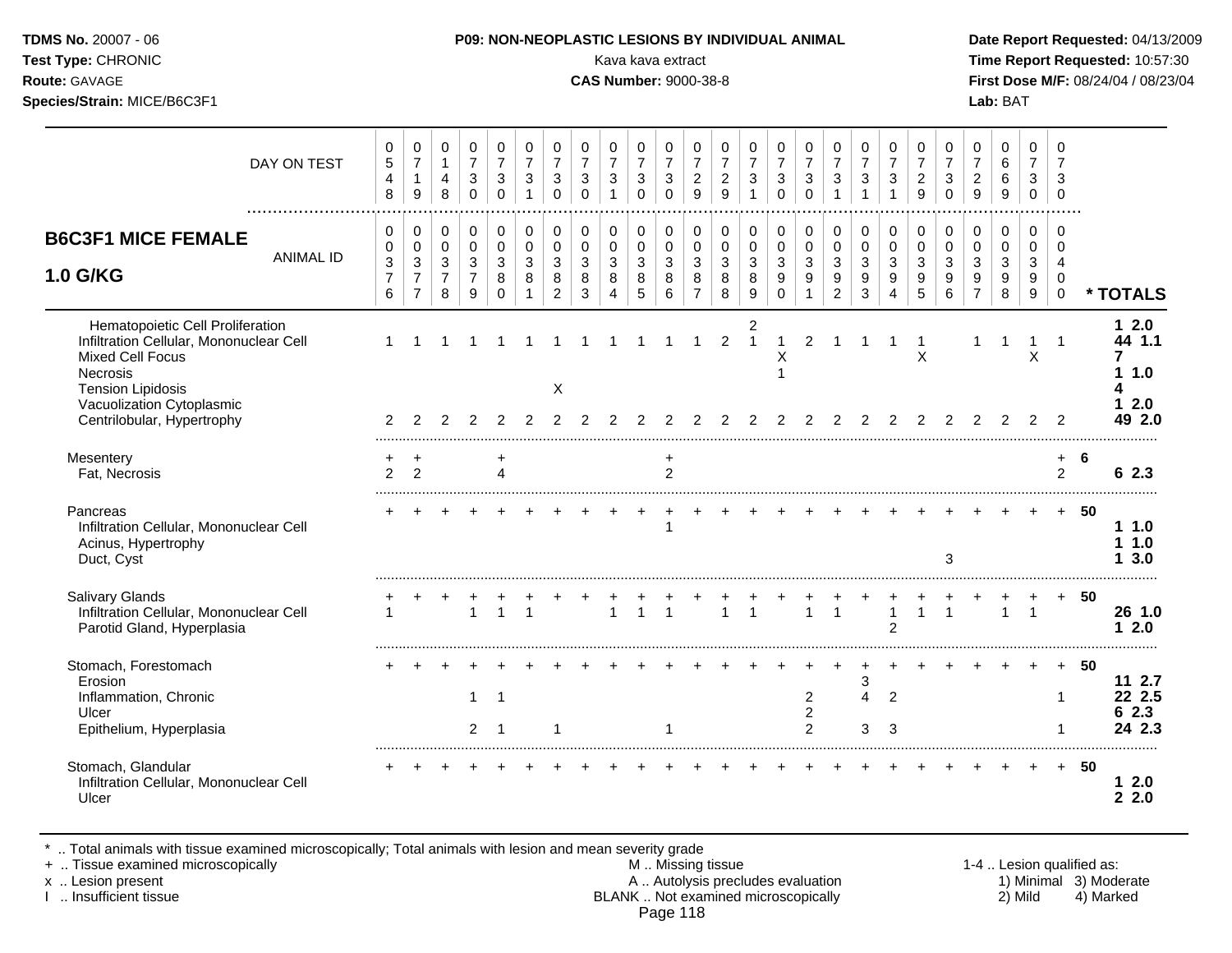| TDMS No. 20007 - 06<br>Test Type: CHRONIC<br>Route: GAVAGE<br>Species/Strain: MICE/B6C3F1 |                  |                                                              |                                                                        |                                                     |                                                                         |                                                   |                                                                   | P09: NON-NEOPLASTIC LESIONS BY INDIVIDUAL ANIMAL                |                                                                                 | Kava kava extract<br><b>CAS Number: 9000-38-8</b>                |                                                                                  |                                                                       |                                                                       |                                                        |                                                                          |                                                                         |                                                                             |                                                                        |                                                                            |                                                     |                                                      |                                                                       |                                                             | Lab: BAT                                                              |                                                   |                                                              |                | Date Report Requested: 04/13/2009<br>Time Report Requested: 10:57:30<br>First Dose M/F: 08/24/04 / 08/23/04 |
|-------------------------------------------------------------------------------------------|------------------|--------------------------------------------------------------|------------------------------------------------------------------------|-----------------------------------------------------|-------------------------------------------------------------------------|---------------------------------------------------|-------------------------------------------------------------------|-----------------------------------------------------------------|---------------------------------------------------------------------------------|------------------------------------------------------------------|----------------------------------------------------------------------------------|-----------------------------------------------------------------------|-----------------------------------------------------------------------|--------------------------------------------------------|--------------------------------------------------------------------------|-------------------------------------------------------------------------|-----------------------------------------------------------------------------|------------------------------------------------------------------------|----------------------------------------------------------------------------|-----------------------------------------------------|------------------------------------------------------|-----------------------------------------------------------------------|-------------------------------------------------------------|-----------------------------------------------------------------------|---------------------------------------------------|--------------------------------------------------------------|----------------|-------------------------------------------------------------------------------------------------------------|
|                                                                                           | DAY ON TEST      | $\pmb{0}$<br>$\sqrt{5}$<br>4<br>$\,8\,$                      | $\pmb{0}$<br>$\overline{7}$<br>$\mathbf{1}$<br>$\boldsymbol{9}$        | $\pmb{0}$<br>$\mathbf{1}$<br>$\overline{4}$<br>8    | $\pmb{0}$<br>$\boldsymbol{7}$<br>$\ensuremath{\mathsf{3}}$<br>$\pmb{0}$ | 0<br>$\boldsymbol{7}$<br>3<br>$\mathbf 0$         | 0<br>$\overline{7}$<br>$\ensuremath{\mathsf{3}}$<br>$\mathbf{1}$  | 0<br>$\overline{7}$<br>$\ensuremath{\mathsf{3}}$<br>$\mathsf 0$ | $\pmb{0}$<br>$\overline{7}$<br>$\ensuremath{\mathsf{3}}$<br>$\mathsf{O}\xspace$ | 0<br>$\overline{7}$<br>$\ensuremath{\mathsf{3}}$<br>$\mathbf{1}$ | $\pmb{0}$<br>$\overline{\mathbf{7}}$<br>$\ensuremath{\mathsf{3}}$<br>$\mathbf 0$ | $\pmb{0}$<br>$\overline{7}$<br>$\ensuremath{\mathsf{3}}$<br>$\pmb{0}$ | $\pmb{0}$<br>$\overline{7}$<br>$\sqrt{2}$<br>$\mathsf g$              | $\pmb{0}$<br>$\overline{7}$<br>$\overline{c}$<br>9     | $\pmb{0}$<br>$\overline{7}$<br>$\ensuremath{\mathsf{3}}$<br>$\mathbf{1}$ | $\pmb{0}$<br>$\overline{7}$<br>$\ensuremath{\mathsf{3}}$<br>$\mathbf 0$ | $\pmb{0}$<br>$\overline{7}$<br>$\mathbf 3$<br>$\boldsymbol{0}$              | 0<br>$\overline{7}$<br>$\ensuremath{\mathsf{3}}$<br>$\mathbf{1}$       | $\pmb{0}$<br>$\boldsymbol{7}$<br>$\ensuremath{\mathsf{3}}$<br>$\mathbf{1}$ | $\mathsf{O}$<br>$\overline{7}$<br>3<br>$\mathbf{1}$ | 0<br>$\overline{7}$<br>$\overline{2}$<br>$\mathsf g$ | $\pmb{0}$<br>$\overline{7}$<br>$\ensuremath{\mathsf{3}}$<br>$\pmb{0}$ | 0<br>$\overline{7}$<br>$\boldsymbol{2}$<br>$\boldsymbol{9}$ | $\mathbf 0$<br>$\,6\,$<br>$\,6\,$<br>$\boldsymbol{9}$                 | $\mathbf 0$<br>$\overline{7}$<br>3<br>$\mathbf 0$ | $\mathbf 0$<br>$\overline{7}$<br>$\mathbf{3}$<br>$\mathbf 0$ |                |                                                                                                             |
| <b>B6C3F1 MICE FEMALE</b><br><b>1.0 G/KG</b>                                              | <b>ANIMAL ID</b> | 0<br>0<br>$\ensuremath{\mathsf{3}}$<br>$\boldsymbol{7}$<br>6 | 0<br>$\pmb{0}$<br>$\mathfrak{Z}$<br>$\boldsymbol{7}$<br>$\overline{7}$ | 0<br>$\pmb{0}$<br>$\sqrt{3}$<br>$\overline{7}$<br>8 | 0<br>$\pmb{0}$<br>$\mathbf{3}$<br>$\overline{7}$<br>9                   | 0<br>$\pmb{0}$<br>$\mathfrak{Z}$<br>8<br>$\Omega$ | $\mathbf 0$<br>$\mathbf 0$<br>$\mathfrak{S}$<br>8<br>$\mathbf{1}$ | 0<br>$\mathsf 0$<br>$\mathbf{3}$<br>8<br>$\overline{2}$         | 0<br>$\mathsf 0$<br>$\ensuremath{\mathsf{3}}$<br>8<br>$\sqrt{3}$                | 0<br>$\pmb{0}$<br>$\mathbf{3}$<br>$\bf 8$<br>$\overline{4}$      | $\pmb{0}$<br>$\pmb{0}$<br>$\mathbf{3}$<br>$\,8\,$<br>$\sqrt{5}$                  | $\pmb{0}$<br>$\pmb{0}$<br>$\sqrt{3}$<br>$\bf8$<br>6                   | $\mathbf 0$<br>$\pmb{0}$<br>$\mathbf{3}$<br>$\bf 8$<br>$\overline{7}$ | 0<br>$\mathbf 0$<br>$\mathbf{3}$<br>$\bf 8$<br>$\,8\,$ | $\mathbf 0$<br>$\mathbf 0$<br>$\mathbf{3}$<br>$\bf8$<br>9                | 0<br>$\mathsf 0$<br>$\sqrt{3}$<br>$\boldsymbol{9}$<br>$\mathbf 0$       | $\Omega$<br>$\mathbf 0$<br>$\mathbf{3}$<br>$\boldsymbol{9}$<br>$\mathbf{1}$ | 0<br>$\mathbf 0$<br>$\mathbf{3}$<br>$\boldsymbol{9}$<br>$\overline{2}$ | 0<br>$\mathbf 0$<br>$\mathbf{3}$<br>$\boldsymbol{9}$<br>3                  | 0<br>0<br>3<br>$\boldsymbol{9}$<br>$\overline{4}$   | 0<br>$\mathsf 0$<br>$\mathbf{3}$<br>9<br>$5\,$       | 0<br>$\mathsf 0$<br>$\mathbf{3}$<br>9<br>6                            | $\mathbf 0$<br>0<br>3<br>$\boldsymbol{9}$<br>$\overline{7}$ | $\mathbf 0$<br>$\mathbf 0$<br>$\mathfrak{Z}$<br>$\boldsymbol{9}$<br>8 | $\mathbf 0$<br>$\mathbf 0$<br>3<br>9<br>9         | $\Omega$<br>$\mathbf 0$<br>4<br>$\mathbf 0$<br>$\pmb{0}$     |                | * TOTALS                                                                                                    |
| Epithelium, Hyperplasia                                                                   |                  |                                                              |                                                                        |                                                     |                                                                         |                                                   |                                                                   |                                                                 |                                                                                 |                                                                  |                                                                                  |                                                                       |                                                                       |                                                        |                                                                          |                                                                         |                                                                             |                                                                        |                                                                            |                                                     |                                                      |                                                                       |                                                             |                                                                       |                                                   |                                                              |                | 22.0                                                                                                        |
| Tooth<br>Dysplasia                                                                        |                  |                                                              |                                                                        |                                                     |                                                                         |                                                   |                                                                   |                                                                 |                                                                                 | $\ddot{}$<br>$\mathbf{1}$                                        |                                                                                  |                                                                       |                                                                       |                                                        |                                                                          |                                                                         |                                                                             |                                                                        |                                                                            |                                                     |                                                      |                                                                       |                                                             |                                                                       |                                                   |                                                              | $\overline{2}$ | 2 1.0                                                                                                       |
| <b>CARDIOVASCULAR SYSTEM</b>                                                              |                  |                                                              |                                                                        |                                                     |                                                                         |                                                   |                                                                   |                                                                 |                                                                                 |                                                                  |                                                                                  |                                                                       |                                                                       |                                                        |                                                                          |                                                                         |                                                                             |                                                                        |                                                                            |                                                     |                                                      |                                                                       |                                                             |                                                                       |                                                   |                                                              |                |                                                                                                             |
| <b>Blood Vessel</b>                                                                       |                  |                                                              |                                                                        |                                                     |                                                                         |                                                   |                                                                   |                                                                 |                                                                                 |                                                                  |                                                                                  | $\div$                                                                | $\div$                                                                |                                                        |                                                                          |                                                                         |                                                                             |                                                                        |                                                                            |                                                     | $\ddot{}$                                            |                                                                       |                                                             |                                                                       |                                                   | $\pm$                                                        | -50            |                                                                                                             |
| Heart<br>Cardiomyopathy<br>Myocardium, Mineralization                                     |                  |                                                              | $\div$                                                                 | $+$                                                 | $\overline{+}$<br>1                                                     | $+$                                               | $+$                                                               | $+$                                                             |                                                                                 |                                                                  |                                                                                  |                                                                       |                                                                       |                                                        |                                                                          |                                                                         |                                                                             |                                                                        |                                                                            |                                                     |                                                      |                                                                       |                                                             | $\ddot{}$                                                             | $+$                                               |                                                              | + 50           | 11.0<br>12.0                                                                                                |
| <b>ENDOCRINE SYSTEM</b>                                                                   |                  |                                                              |                                                                        |                                                     |                                                                         |                                                   |                                                                   |                                                                 |                                                                                 |                                                                  |                                                                                  |                                                                       |                                                                       |                                                        |                                                                          |                                                                         |                                                                             |                                                                        |                                                                            |                                                     |                                                      |                                                                       |                                                             |                                                                       |                                                   |                                                              |                |                                                                                                             |
| <b>Adrenal Cortex</b><br>Subcapsular, Hyperplasia<br>Zona Reticularis, Hyperplasia        |                  | $\overline{2}$                                               | 2                                                                      | $\overline{1}$                                      | $\overline{2}$                                                          | $\overline{2}$                                    | $\overline{2}$                                                    | $\overline{2}$                                                  | $\overline{2}$                                                                  | $\overline{2}$                                                   | $\overline{2}$                                                                   | $\overline{2}$                                                        | $\overline{2}$                                                        | $\overline{2}$                                         | 2                                                                        | $\overline{2}$                                                          | $\overline{2}$                                                              | $\overline{2}$                                                         | 2                                                                          | $\overline{2}$                                      | $\overline{2}$                                       | $\overline{2}$                                                        | $\overline{2}$                                              | 2                                                                     | 2                                                 | $+$<br>2                                                     | 50             | 50 1.9<br>1.0                                                                                               |
| Adrenal Medulla<br>Hyperplasia<br>Vacuolization Cytoplasmic                               |                  |                                                              |                                                                        |                                                     |                                                                         |                                                   |                                                                   |                                                                 |                                                                                 |                                                                  |                                                                                  |                                                                       |                                                                       |                                                        |                                                                          |                                                                         |                                                                             |                                                                        |                                                                            |                                                     |                                                      |                                                                       |                                                             |                                                                       |                                                   | $+$                                                          | 50             | 2, 1.5<br>1.10                                                                                              |
|                                                                                           |                  |                                                              |                                                                        |                                                     |                                                                         |                                                   |                                                                   |                                                                 |                                                                                 |                                                                  |                                                                                  |                                                                       |                                                                       |                                                        |                                                                          |                                                                         |                                                                             |                                                                        |                                                                            |                                                     |                                                      |                                                                       |                                                             |                                                                       |                                                   |                                                              | -50            |                                                                                                             |
| Islets, Pancreatic                                                                        |                  |                                                              |                                                                        |                                                     |                                                                         |                                                   |                                                                   |                                                                 |                                                                                 |                                                                  |                                                                                  |                                                                       |                                                                       |                                                        |                                                                          |                                                                         |                                                                             |                                                                        |                                                                            |                                                     |                                                      |                                                                       |                                                             |                                                                       |                                                   |                                                              |                |                                                                                                             |

\* .. Total animals with tissue examined microscopically; Total animals with lesion and mean severity grade<br>+ .. Tissue examined microscopically

- + .. Tissue examined microscopically M.. Missing tissue M.. Missing tissue 1-4 .. Lesion qualified as:<br>
This insufficient tissue 1-4 .. Lesion present A .. Autolysis precludes evaluation A .. Autolysis precludes evaluatio x .. Lesion present **A .. Autolysis precludes evaluation** A .. Autolysis precludes evaluation 1) Minimal 3) Moderate I .. Insufficient tissue BLANK .. Not examined microscopically 2) Mild 4) Marked Page 119
	-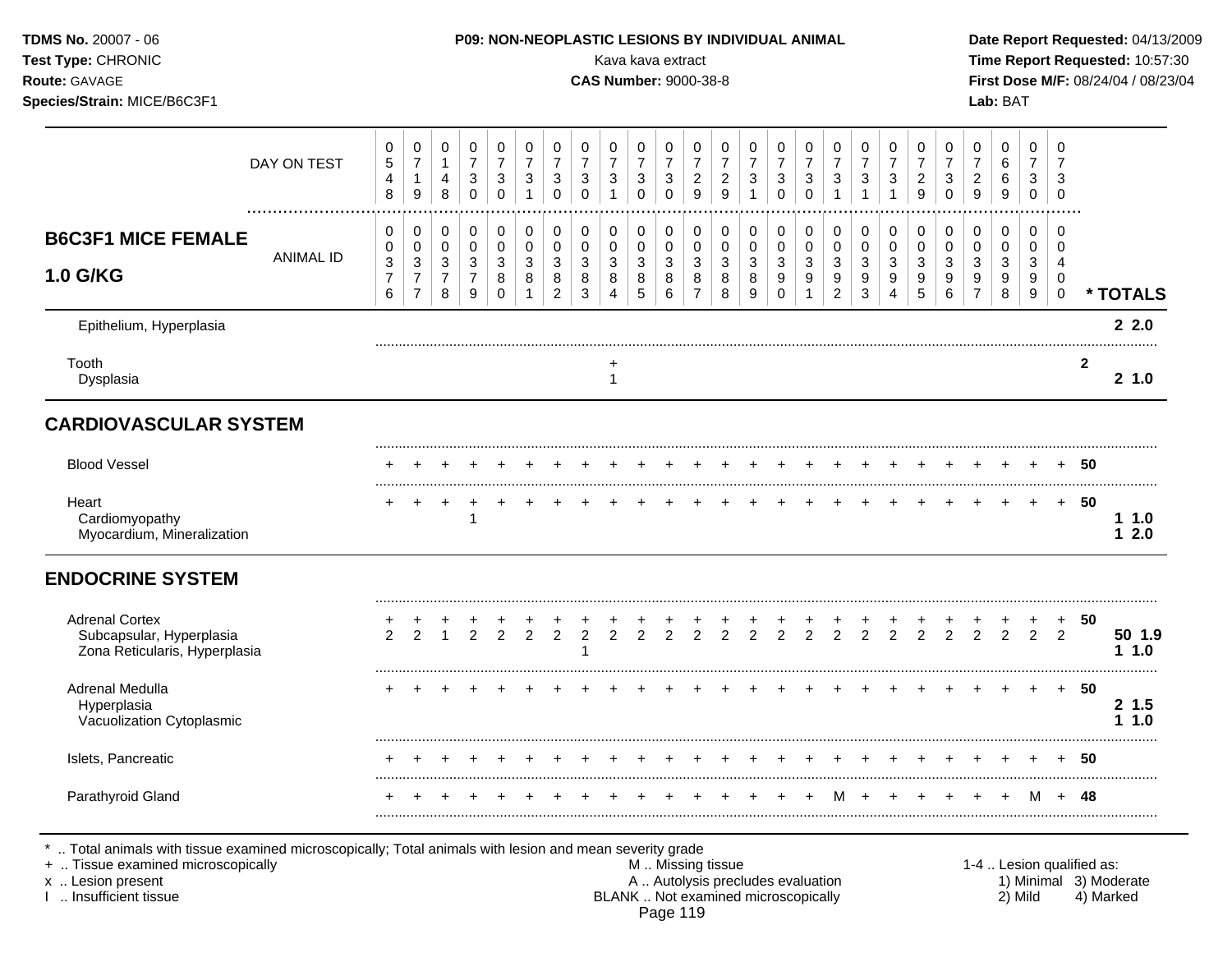| Test Type: CHRONIC<br>Route: GAVAGE<br>Species/Strain: MICE/B6C3F1 |                  |                                        |                                                                    |                                    |                                                                          |                                                 |                                                                    |                                              |                                                                                 |                               | Kava kava extract<br><b>CAS Number: 9000-38-8</b> |                                                                       |                                                                      |                                        |                                            |                                                 |                                              |                                              |                                                     |                                                   |                                                           |                                                  |                                                      | Lab: BAT                        |                                            |                                                        |      | Time Report Requested: 10:57:30<br>First Dose M/F: 08/24/04 / 08/23/04 |
|--------------------------------------------------------------------|------------------|----------------------------------------|--------------------------------------------------------------------|------------------------------------|--------------------------------------------------------------------------|-------------------------------------------------|--------------------------------------------------------------------|----------------------------------------------|---------------------------------------------------------------------------------|-------------------------------|---------------------------------------------------|-----------------------------------------------------------------------|----------------------------------------------------------------------|----------------------------------------|--------------------------------------------|-------------------------------------------------|----------------------------------------------|----------------------------------------------|-----------------------------------------------------|---------------------------------------------------|-----------------------------------------------------------|--------------------------------------------------|------------------------------------------------------|---------------------------------|--------------------------------------------|--------------------------------------------------------|------|------------------------------------------------------------------------|
| DAY ON TEST                                                        |                  | 0<br>5<br>$\overline{\mathbf{4}}$<br>8 | 0<br>$\overline{7}$<br>$\mathbf{1}$<br>$\boldsymbol{9}$            | 0<br>1<br>$\overline{4}$<br>8      | 0<br>$\overline{7}$<br>$\ensuremath{\mathsf{3}}$<br>$\pmb{0}$            | 0<br>$\overline{7}$<br>$\mathbf{3}$<br>$\Omega$ | 0<br>$\overline{7}$<br>$\ensuremath{\mathsf{3}}$<br>$\overline{1}$ | 0<br>$\boldsymbol{7}$<br>3<br>$\pmb{0}$      | 0<br>$\overline{7}$<br>$\mathbf{3}$<br>$\Omega$                                 | 0<br>$\overline{7}$<br>3<br>1 | 0<br>$\overline{7}$<br>3<br>$\pmb{0}$             | $\pmb{0}$<br>$\overline{7}$<br>$\ensuremath{\mathsf{3}}$<br>$\pmb{0}$ | 0<br>$\boldsymbol{7}$<br>$\overline{\mathbf{c}}$<br>$\boldsymbol{9}$ | 0<br>$\overline{7}$<br>$\sqrt{2}$<br>9 | 0<br>$\overline{7}$<br>3<br>$\overline{1}$ | 0<br>$\overline{7}$<br>$\mathbf{3}$<br>$\Omega$ | 0<br>$\overline{7}$<br>3<br>$\Omega$         | 0<br>$\overline{7}$<br>$\mathbf{3}$<br>1     | 0<br>$\overline{7}$<br>$\sqrt{3}$<br>1              | 0<br>$\overline{7}$<br>$\sqrt{3}$<br>$\mathbf{1}$ | 0<br>$\overline{7}$<br>$\overline{c}$<br>$\boldsymbol{9}$ | 0<br>$\overline{7}$<br>$\mathbf{3}$<br>$\pmb{0}$ | 0<br>$\overline{7}$<br>$\overline{a}$<br>$\mathsf g$ | 0<br>6<br>6<br>$\boldsymbol{9}$ | 0<br>7<br>3<br>0                           | 0<br>7<br>3<br>$\mathbf 0$                             |      |                                                                        |
| <b>B6C3F1 MICE FEMALE</b><br>1.0 G/KG                              | <b>ANIMAL ID</b> | 0<br>0<br>3<br>$\boldsymbol{7}$<br>6   | 0<br>$\pmb{0}$<br>$\mathbf{3}$<br>$\overline{7}$<br>$\overline{7}$ | 0<br>0<br>3<br>$\overline{7}$<br>8 | $\pmb{0}$<br>$\,0\,$<br>$\ensuremath{\mathsf{3}}$<br>$\overline{7}$<br>9 | $\pmb{0}$<br>0<br>3<br>8<br>$\Omega$            | 0<br>$\mathbf 0$<br>3<br>8<br>-1                                   | 0<br>$\pmb{0}$<br>3<br>8<br>$\boldsymbol{2}$ | 0<br>$\mathbf 0$<br>$\ensuremath{\mathsf{3}}$<br>8<br>$\ensuremath{\mathsf{3}}$ | 0<br>0<br>3<br>8<br>4         | 0<br>0<br>3<br>8<br>5                             | $\pmb{0}$<br>$\mathsf 0$<br>$\sqrt{3}$<br>$\bf 8$<br>$\,6\,$          | 0<br>$\mathbf 0$<br>$\sqrt{3}$<br>8<br>$\overline{7}$                | 0<br>$\mathbf 0$<br>3<br>8<br>8        | 0<br>$\mathbf 0$<br>3<br>8<br>9            | 0<br>$\pmb{0}$<br>3<br>9<br>$\Omega$            | 0<br>$\pmb{0}$<br>3<br>$\boldsymbol{9}$<br>1 | 0<br>$\mathbf 0$<br>3<br>9<br>$\overline{c}$ | 0<br>$\mathbf 0$<br>$\sqrt{3}$<br>9<br>$\mathbf{3}$ | 0<br>$\mathbf 0$<br>3<br>9<br>4                   | 0<br>$\pmb{0}$<br>3<br>9<br>5                             | 0<br>0<br>3<br>$\boldsymbol{9}$<br>6             | 0<br>$\pmb{0}$<br>3<br>9<br>$\overline{7}$           | 0<br>$\pmb{0}$<br>3<br>9<br>8   | $\mathbf 0$<br>0<br>$\mathbf{3}$<br>9<br>9 | 0<br>$\mathbf 0$<br>$\overline{4}$<br>0<br>$\mathsf 0$ |      | * TOTALS                                                               |
| <b>Pituitary Gland</b><br>Cyst<br>Pars Distalis, Hyperplasia       |                  |                                        |                                                                    |                                    |                                                                          |                                                 |                                                                    |                                              |                                                                                 |                               |                                                   |                                                                       | 2                                                                    |                                        |                                            |                                                 |                                              |                                              | -1                                                  |                                                   |                                                           | $\overline{2}$                                   |                                                      |                                 | $+$                                        | $+$                                                    | 50   | 11.0<br>51.8                                                           |
| <b>Thyroid Gland</b>                                               |                  |                                        |                                                                    |                                    |                                                                          |                                                 |                                                                    |                                              |                                                                                 |                               |                                                   |                                                                       |                                                                      |                                        |                                            |                                                 |                                              |                                              |                                                     |                                                   |                                                           |                                                  |                                                      |                                 |                                            |                                                        | + 50 |                                                                        |
| <b>GENERAL BODY SYSTEM</b>                                         |                  |                                        |                                                                    |                                    |                                                                          |                                                 |                                                                    |                                              |                                                                                 |                               |                                                   |                                                                       |                                                                      |                                        |                                            |                                                 |                                              |                                              |                                                     |                                                   |                                                           |                                                  |                                                      |                                 |                                            |                                                        |      |                                                                        |
| <b>Tissue NOS</b><br>Inflammation, Chronic                         |                  |                                        |                                                                    |                                    |                                                                          |                                                 |                                                                    |                                              |                                                                                 |                               |                                                   |                                                                       |                                                                      |                                        |                                            |                                                 |                                              |                                              |                                                     |                                                   |                                                           |                                                  |                                                      |                                 |                                            |                                                        | -1   | 13.0                                                                   |
| <b>GENITAL SYSTEM</b>                                              |                  |                                        |                                                                    |                                    |                                                                          |                                                 |                                                                    |                                              |                                                                                 |                               |                                                   |                                                                       |                                                                      |                                        |                                            |                                                 |                                              |                                              |                                                     |                                                   |                                                           |                                                  |                                                      |                                 |                                            |                                                        |      |                                                                        |
| <b>Clitoral Gland</b>                                              |                  |                                        |                                                                    |                                    |                                                                          |                                                 |                                                                    |                                              |                                                                                 |                               |                                                   |                                                                       |                                                                      |                                        |                                            |                                                 |                                              |                                              |                                                     |                                                   |                                                           |                                                  |                                                      |                                 |                                            |                                                        | 50   |                                                                        |
| Ovary<br>Angiectasis<br>Cyst                                       |                  |                                        |                                                                    |                                    |                                                                          |                                                 |                                                                    |                                              |                                                                                 |                               | 1                                                 | $\overline{1}$                                                        |                                                                      |                                        | -1                                         |                                                 |                                              | $\div$                                       | -1                                                  |                                                   |                                                           |                                                  |                                                      |                                 | $\div$                                     | $+$                                                    | 50   | 11.0<br>4 1.0                                                          |
| Uterus<br>Endometrium, Hyperplasia, Cystic                         |                  |                                        |                                                                    | $\pm$                              |                                                                          | 4                                               | 3                                                                  |                                              |                                                                                 | $\overline{2}$                | $\overline{2}$                                    | $\overline{2}$                                                        |                                                                      | $\overline{2}$                         | Δ                                          |                                                 | 2                                            |                                              |                                                     |                                                   | 2                                                         |                                                  | $\overline{2}$                                       |                                 |                                            | $\ddot{}$<br>1                                         | 50   | 36 1.8                                                                 |
| Vagina<br>Vacuolization Cytoplasmic                                |                  |                                        |                                                                    |                                    |                                                                          |                                                 |                                                                    |                                              |                                                                                 |                               |                                                   |                                                                       |                                                                      |                                        |                                            |                                                 |                                              |                                              |                                                     |                                                   |                                                           |                                                  |                                                      |                                 |                                            |                                                        | 1    | 12.0                                                                   |

## **HEMATOPOIETIC SYSTEM**

\* .. Total animals with tissue examined microscopically; Total animals with lesion and mean severity grade

- + .. Tissue examined microscopically M .. Missing tissue 1-4 .. Lesion qualified as: x .. Lesion present **A .. Autolysis precludes evaluation** A .. Autolysis precludes evaluation 1) Minimal 3) Moderate I .. Insufficient tissue BLANK .. Not examined microscopically 2) Mild 4) Marked Page 120
-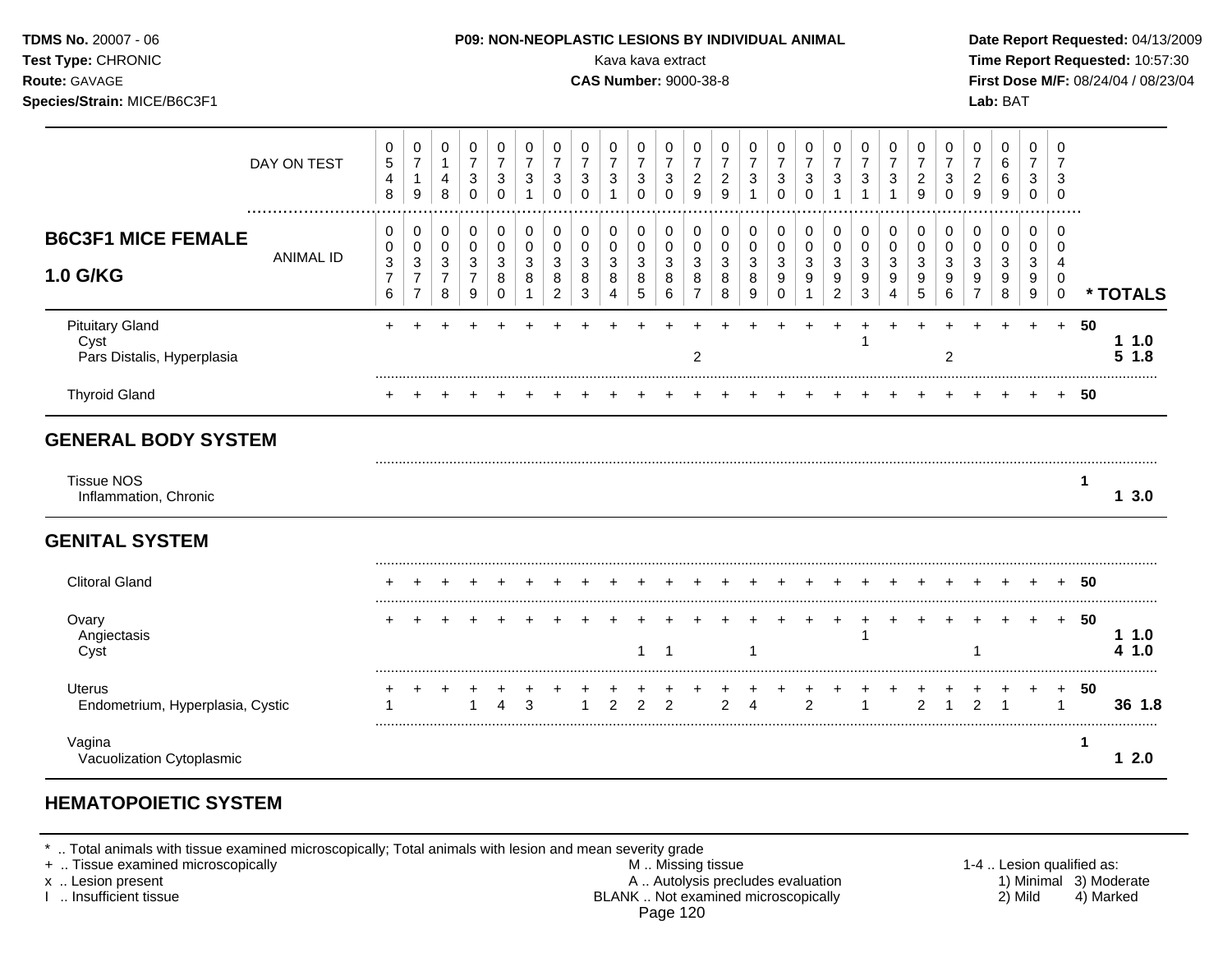| Test Type: CHRONIC<br>Route: GAVAGE<br>Species/Strain: MICE/B6C3F1                                |                  |                                                        |                                                                                             |                                                            |                                                                              |                                                            |                                                                 |                                                             |                                                                                                 |                                          | Kava kava extract<br><b>CAS Number: 9000-38-8</b> |                                                                                     |                                                               |                                                             |                                                                         |                                                     |                                                                   |                                                                          |                                                                      |                                                                       |                                                                   |                                                    |                                                                              | Lab: BAT                                                                               |                                                           |                                                                         | Time Report Requested: 10:57:30<br>First Dose M/F: 08/24/04 / 08/23/04 |  |
|---------------------------------------------------------------------------------------------------|------------------|--------------------------------------------------------|---------------------------------------------------------------------------------------------|------------------------------------------------------------|------------------------------------------------------------------------------|------------------------------------------------------------|-----------------------------------------------------------------|-------------------------------------------------------------|-------------------------------------------------------------------------------------------------|------------------------------------------|---------------------------------------------------|-------------------------------------------------------------------------------------|---------------------------------------------------------------|-------------------------------------------------------------|-------------------------------------------------------------------------|-----------------------------------------------------|-------------------------------------------------------------------|--------------------------------------------------------------------------|----------------------------------------------------------------------|-----------------------------------------------------------------------|-------------------------------------------------------------------|----------------------------------------------------|------------------------------------------------------------------------------|----------------------------------------------------------------------------------------|-----------------------------------------------------------|-------------------------------------------------------------------------|------------------------------------------------------------------------|--|
|                                                                                                   | DAY ON TEST<br>  | 0<br>$\overline{5}$<br>4<br>8                          | 0<br>$\overline{7}$<br>$\mathbf{1}$<br>9                                                    | 0<br>$\mathbf{1}$<br>4<br>8                                | $\pmb{0}$<br>$\overline{7}$<br>$\sqrt{3}$<br>$\mathbf 0$                     | $\mathbf 0$<br>$\overline{7}$<br>$\sqrt{3}$<br>$\mathbf 0$ | $\mathbf 0$<br>$\overline{7}$<br>$\mathbf{3}$<br>$\overline{1}$ | 0<br>$\overline{\mathbf{7}}$<br>$\sqrt{3}$<br>$\mathbf 0$   | 0<br>$\overline{7}$<br>$\mathbf{3}$<br>$\Omega$                                                 | 0<br>$\overline{7}$<br>3<br>$\mathbf{1}$ | 0<br>$\boldsymbol{7}$<br>3<br>$\mathbf 0$         | $\mathbf 0$<br>$\overline{7}$<br>$\sqrt{3}$<br>$\Omega$                             | 0<br>$\overline{7}$<br>$\overline{c}$<br>9                    | $\pmb{0}$<br>$\overline{7}$<br>$\sqrt{2}$<br>$\overline{9}$ | 0<br>$\overline{7}$<br>3<br>$\mathbf{1}$                                | 0<br>$\boldsymbol{7}$<br>3<br>$\Omega$              | 0<br>$\overline{7}$<br>$\ensuremath{\mathsf{3}}$<br>$\mathbf 0$   | 0<br>$\overline{7}$<br>$\mathbf{3}$<br>$\overline{1}$                    | 0<br>$\overline{7}$<br>$\ensuremath{\mathsf{3}}$<br>$\overline{1}$   | 0<br>$\overline{7}$<br>$\sqrt{3}$<br>$\mathbf{1}$                     | 0<br>$\overline{7}$<br>$\overline{c}$<br>9                        | 0<br>$\overline{7}$<br>3<br>$\mathbf 0$            | 0<br>$\boldsymbol{7}$<br>$\overline{c}$<br>9                                 | 0<br>$\,6\,$<br>$\,6$<br>9                                                             | $\mathbf 0$<br>$\overline{7}$<br>3<br>$\mathsf{O}\xspace$ | $\mathbf 0$<br>$\overline{7}$<br>3<br>$\mathbf 0$                       |                                                                        |  |
| <b>B6C3F1 MICE FEMALE</b><br><b>1.0 G/KG</b>                                                      | <b>ANIMAL ID</b> | $\pmb{0}$<br>$\pmb{0}$<br>3<br>$\overline{7}$<br>$\,6$ | $\pmb{0}$<br>$\mathsf 0$<br>$\ensuremath{\mathsf{3}}$<br>$\boldsymbol{7}$<br>$\overline{7}$ | 0<br>0<br>$\ensuremath{\mathsf{3}}$<br>$\overline{7}$<br>8 | $\pmb{0}$<br>$\pmb{0}$<br>$\ensuremath{\mathsf{3}}$<br>$\boldsymbol{7}$<br>9 | $\mathbf 0$<br>0<br>3<br>8<br>$\Omega$                     | 0<br>$\mathbf 0$<br>3<br>8<br>1                                 | 0<br>$\pmb{0}$<br>$\mathbf{3}$<br>$\bf 8$<br>$\overline{c}$ | $\mathbf 0$<br>$\mathbf 0$<br>$\ensuremath{\mathsf{3}}$<br>$\bf 8$<br>$\ensuremath{\mathsf{3}}$ | 0<br>$\mathbf 0$<br>3<br>8<br>4          | 0<br>0<br>3<br>8<br>$\sqrt{5}$                    | $\pmb{0}$<br>$\mathsf{O}\xspace$<br>$\ensuremath{\mathsf{3}}$<br>$\bf 8$<br>$\,6\,$ | $\pmb{0}$<br>$\pmb{0}$<br>$\mathbf{3}$<br>8<br>$\overline{7}$ | 0<br>$\mathsf{O}\xspace$<br>$\sqrt{3}$<br>$\bf 8$<br>8      | $\mathbf 0$<br>$\pmb{0}$<br>$\mathbf{3}$<br>$\bf 8$<br>$\boldsymbol{9}$ | 0<br>$\pmb{0}$<br>3<br>$\boldsymbol{9}$<br>$\Omega$ | $\mathbf 0$<br>$\pmb{0}$<br>$\mathbf{3}$<br>$\boldsymbol{9}$<br>1 | 0<br>$\mathbf 0$<br>$\ensuremath{\mathsf{3}}$<br>$9\,$<br>$\overline{2}$ | 0<br>$\mathbf 0$<br>$\mathbf{3}$<br>$\boldsymbol{9}$<br>$\mathbf{3}$ | $\mathbf 0$<br>$\mathbf 0$<br>3<br>$\boldsymbol{9}$<br>$\overline{4}$ | $\pmb{0}$<br>$\mathsf 0$<br>$\mathbf{3}$<br>$\boldsymbol{9}$<br>5 | 0<br>$\mathbf 0$<br>3<br>$\boldsymbol{9}$<br>$\,6$ | $\pmb{0}$<br>$\mathbf 0$<br>$\ensuremath{\mathsf{3}}$<br>9<br>$\overline{7}$ | $\mathbf 0$<br>$\mathbf 0$<br>$\ensuremath{\mathsf{3}}$<br>$\boldsymbol{9}$<br>$\,8\,$ | $\mathbf 0$<br>0<br>$\sqrt{3}$<br>9<br>$\boldsymbol{9}$   | $\mathbf 0$<br>$\Omega$<br>$\overline{4}$<br>$\mathbf 0$<br>$\mathbf 0$ | * TOTALS                                                               |  |
|                                                                                                   |                  |                                                        |                                                                                             |                                                            |                                                                              |                                                            |                                                                 |                                                             |                                                                                                 |                                          |                                                   |                                                                                     |                                                               |                                                             |                                                                         |                                                     |                                                                   |                                                                          |                                                                      |                                                                       |                                                                   |                                                    |                                                                              |                                                                                        |                                                           |                                                                         |                                                                        |  |
| <b>Bone Marrow</b><br>Fibrosis<br><b>Necrosis</b>                                                 |                  |                                                        |                                                                                             |                                                            |                                                                              |                                                            |                                                                 |                                                             |                                                                                                 |                                          |                                                   |                                                                                     |                                                               |                                                             |                                                                         |                                                     | 1                                                                 | $\overline{c}$                                                           |                                                                      |                                                                       |                                                                   |                                                    |                                                                              |                                                                                        |                                                           |                                                                         | + 50<br>11.0<br>12.0                                                   |  |
| Lymph Node, Mandibular<br>Hyperplasia, Lymphoid                                                   |                  |                                                        |                                                                                             |                                                            |                                                                              |                                                            |                                                                 |                                                             | 3                                                                                               |                                          | $\overline{2}$                                    |                                                                                     |                                                               |                                                             |                                                                         |                                                     |                                                                   |                                                                          |                                                                      |                                                                       |                                                                   |                                                    |                                                                              |                                                                                        |                                                           | $+$                                                                     | - 50<br>2.5                                                            |  |
| Lymph Node, Mesenteric<br>Hyperplasia, Lymphoid<br>Inflammation, Granulomatous                    |                  |                                                        |                                                                                             |                                                            |                                                                              |                                                            |                                                                 | $\overline{+}$                                              | $\ddot{}$<br>$\overline{2}$                                                                     | $\ddot{}$                                |                                                   |                                                                                     |                                                               |                                                             |                                                                         |                                                     |                                                                   |                                                                          |                                                                      |                                                                       |                                                                   |                                                    |                                                                              |                                                                                        | 3                                                         |                                                                         | -50<br>12.0<br>13.0                                                    |  |
| Spleen<br>Hematopoietic Cell Proliferation<br>Hyperplasia, Lymphoid<br>Lymphoid Follicle, Atrophy |                  |                                                        | 1                                                                                           |                                                            | $\overline{2}$                                                               |                                                            |                                                                 | 1                                                           |                                                                                                 |                                          | $\overline{2}$                                    |                                                                                     |                                                               |                                                             | $\overline{c}$                                                          |                                                     | $\overline{c}$                                                    |                                                                          |                                                                      |                                                                       |                                                                   | 3                                                  | $\ddot{}$                                                                    | 3                                                                                      | $+$                                                       |                                                                         | + 49<br>10 1.8<br>52.0<br>23.5                                         |  |
| Thymus<br>Atrophy<br>Hyperplasia, Histiocytic<br>Infiltration Cellular, Histiocyte                |                  | $\overline{2}$                                         | $\boldsymbol{\Lambda}$                                                                      |                                                            | $\mathcal{P}$<br>$2^{\circ}$                                                 | 3<br>3                                                     | $\mathfrak{p}$                                                  | $\overline{1}$                                              | $\overline{1}$                                                                                  | $\mathbf{1}$                             | $\overline{2}$                                    | $\overline{2}$                                                                      |                                                               | 3                                                           |                                                                         | $\overline{2}$                                      | 2                                                                 | 2                                                                        | $\overline{1}$                                                       | $\mathbf{1}$                                                          | $\overline{2}$                                                    | $\overline{2}$<br>$\overline{c}$                   | $\mathbf{1}$                                                                 | $\overline{2}$                                                                         |                                                           | $+$<br>$\mathbf{1}$                                                     | - 47<br>40 2.1<br>$12.0$<br>2.5                                        |  |
| <b>INTEGUMENTARY SYSTEM</b>                                                                       |                  |                                                        |                                                                                             |                                                            |                                                                              |                                                            |                                                                 |                                                             |                                                                                                 |                                          |                                                   |                                                                                     |                                                               |                                                             |                                                                         |                                                     |                                                                   |                                                                          |                                                                      |                                                                       |                                                                   |                                                    |                                                                              |                                                                                        |                                                           |                                                                         |                                                                        |  |
| Mammary Gland                                                                                     |                  |                                                        |                                                                                             |                                                            |                                                                              |                                                            |                                                                 |                                                             |                                                                                                 |                                          |                                                   |                                                                                     | $\div$                                                        |                                                             | $+$                                                                     |                                                     |                                                                   |                                                                          |                                                                      |                                                                       |                                                                   | $\div$                                             |                                                                              | $\div$                                                                                 |                                                           |                                                                         | + 50                                                                   |  |
| Skin                                                                                              |                  |                                                        |                                                                                             |                                                            |                                                                              |                                                            |                                                                 |                                                             |                                                                                                 |                                          |                                                   |                                                                                     |                                                               |                                                             |                                                                         |                                                     |                                                                   |                                                                          |                                                                      |                                                                       |                                                                   |                                                    |                                                                              |                                                                                        |                                                           |                                                                         | + 50                                                                   |  |

\* .. Total animals with tissue examined microscopically; Total animals with lesion and mean severity grade

- + .. Tissue examined microscopically M .. Missing tissue 1-4 .. Lesion qualified as: x .. Lesion present **A .. Autolysis precludes evaluation** A .. Autolysis precludes evaluation 1) Minimal 3) Moderate I .. Insufficient tissue BLANK .. Not examined microscopically 2) Mild 4) Marked Page 121
-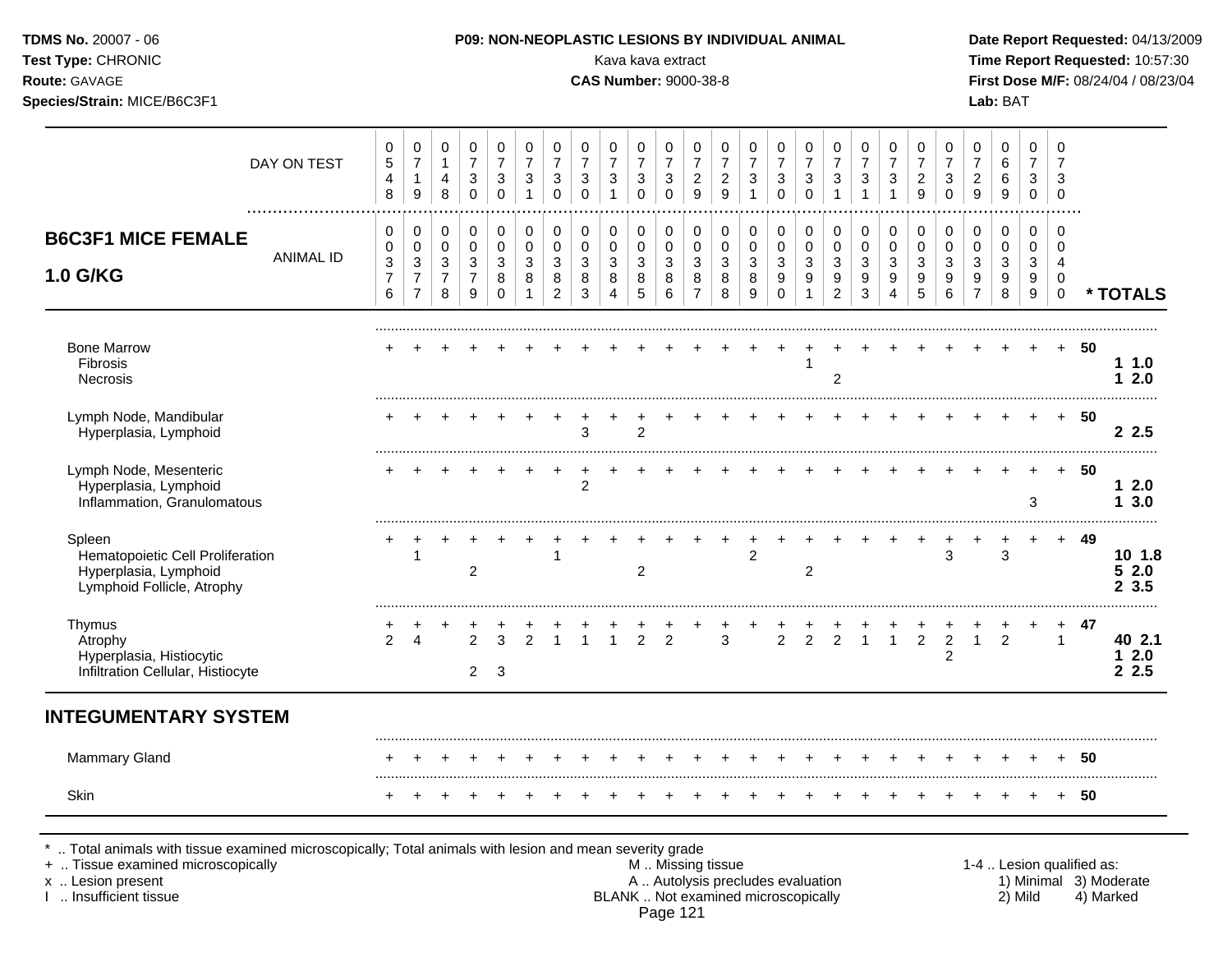| TDMS No. 20007 - 06<br>Test Type: CHRONIC<br>Route: GAVAGE<br>Species/Strain: MICE/B6C3F1 |                  |                                                            |                                                                                   |                                                           |                                                                      |                                                                           |                                                             |                                                                                  |                                                                                  |                                                                            |                                                                                | Kava kava extract<br><b>CAS Number: 9000-38-8</b>                              |                                                                     |                                                              | P09: NON-NEOPLASTIC LESIONS BY INDIVIDUAL ANIMAL                         |                                                                       |                                                            |                                                                  |                                                                           |                                                    |                                                               |                                                                         |                                                                     | Lab: BAT                                                          |                                                   |                                                                                    |    | Date Report Requested: 04/13/2009<br>Time Report Requested: 10:57:30<br>First Dose M/F: 08/24/04 / 08/23/04 |
|-------------------------------------------------------------------------------------------|------------------|------------------------------------------------------------|-----------------------------------------------------------------------------------|-----------------------------------------------------------|----------------------------------------------------------------------|---------------------------------------------------------------------------|-------------------------------------------------------------|----------------------------------------------------------------------------------|----------------------------------------------------------------------------------|----------------------------------------------------------------------------|--------------------------------------------------------------------------------|--------------------------------------------------------------------------------|---------------------------------------------------------------------|--------------------------------------------------------------|--------------------------------------------------------------------------|-----------------------------------------------------------------------|------------------------------------------------------------|------------------------------------------------------------------|---------------------------------------------------------------------------|----------------------------------------------------|---------------------------------------------------------------|-------------------------------------------------------------------------|---------------------------------------------------------------------|-------------------------------------------------------------------|---------------------------------------------------|------------------------------------------------------------------------------------|----|-------------------------------------------------------------------------------------------------------------|
|                                                                                           | DAY ON TEST      | $\pmb{0}$<br>$\,$ 5 $\,$<br>4<br>$\,8\,$                   | $\pmb{0}$<br>$\overline{7}$<br>$\mathbf{1}$<br>$\boldsymbol{9}$                   | $\pmb{0}$<br>$\mathbf{1}$<br>$\overline{\mathbf{4}}$<br>8 | $\pmb{0}$<br>$\overline{\mathbf{7}}$<br>$\sqrt{3}$<br>$\pmb{0}$      | $\mathbf 0$<br>$\overline{7}$<br>$\ensuremath{\mathsf{3}}$<br>$\mathbf 0$ | $\pmb{0}$<br>$\overline{7}$<br>$\sqrt{3}$<br>$\overline{1}$ | $\pmb{0}$<br>$\overline{\mathbf{7}}$<br>$\sqrt{3}$<br>$\mathbf 0$                | $\pmb{0}$<br>$\overline{\mathbf{7}}$<br>$\ensuremath{\mathsf{3}}$<br>$\mathbf 0$ | $\pmb{0}$<br>$\boldsymbol{7}$<br>$\ensuremath{\mathsf{3}}$<br>$\mathbf{1}$ | $\pmb{0}$<br>$\overline{\mathbf{7}}$<br>$\ensuremath{\mathsf{3}}$<br>$\pmb{0}$ | $\pmb{0}$<br>$\overline{\mathbf{7}}$<br>$\ensuremath{\mathsf{3}}$<br>$\pmb{0}$ | $\pmb{0}$<br>$\overline{7}$<br>$\sqrt{2}$<br>$\mathsf g$            | $\pmb{0}$<br>$\overline{7}$<br>$\overline{c}$<br>$\mathsf g$ | $\pmb{0}$<br>$\overline{7}$<br>$\ensuremath{\mathsf{3}}$<br>$\mathbf{1}$ | $\pmb{0}$<br>$\overline{7}$<br>$\ensuremath{\mathsf{3}}$<br>$\pmb{0}$ | $\pmb{0}$<br>$\overline{7}$<br>$\mathbf{3}$<br>$\mathbf 0$ | 0<br>$\overline{7}$<br>$\ensuremath{\mathsf{3}}$<br>$\mathbf{1}$ | 0<br>$\overline{\mathbf{7}}$<br>$\ensuremath{\mathsf{3}}$<br>$\mathbf{1}$ | $\mathbf 0$<br>$\overline{7}$<br>3<br>$\mathbf{1}$ | $\pmb{0}$<br>$\overline{\mathbf{7}}$<br>$\sqrt{2}$<br>9       | $\pmb{0}$<br>$\overline{7}$<br>$\ensuremath{\mathsf{3}}$<br>$\mathbf 0$ | $\pmb{0}$<br>$\boldsymbol{7}$<br>$\boldsymbol{2}$<br>$\overline{9}$ | $\pmb{0}$<br>$\,6\,$<br>$\,6\,$<br>$\overline{9}$                 | $\mathbf 0$<br>$\overline{7}$<br>3<br>$\mathbf 0$ | $\mathbf 0$<br>$\overline{7}$<br>3<br>$\mathbf 0$                                  |    |                                                                                                             |
| <b>B6C3F1 MICE FEMALE</b><br>1.0 G/KG                                                     | <b>ANIMAL ID</b> | 0<br>0<br>$\ensuremath{\mathsf{3}}$<br>$\overline{7}$<br>6 | 0<br>$\mathbf 0$<br>$\ensuremath{\mathsf{3}}$<br>$\overline{7}$<br>$\overline{7}$ | 0<br>$\mathbf 0$<br>$\mathbf{3}$<br>$\overline{7}$<br>8   | 0<br>$\pmb{0}$<br>$\mathbf{3}$<br>$\overline{7}$<br>$\boldsymbol{9}$ | 0<br>$\pmb{0}$<br>$\mathbf{3}$<br>8<br>$\Omega$                           | 0<br>$\pmb{0}$<br>$\mathbf{3}$<br>8<br>$\mathbf 1$          | $\pmb{0}$<br>$\pmb{0}$<br>$\ensuremath{\mathsf{3}}$<br>$\bf 8$<br>$\overline{2}$ | $\mathbf 0$<br>$\mathbf 0$<br>$\sqrt{3}$<br>$\bf 8$<br>$\mathbf{3}$              | $\mathbf 0$<br>$\pmb{0}$<br>$\sqrt{3}$<br>8<br>4                           | $\pmb{0}$<br>$\pmb{0}$<br>$\mathfrak{Z}$<br>8<br>$\sqrt{5}$                    | $\pmb{0}$<br>$\pmb{0}$<br>$\ensuremath{\mathsf{3}}$<br>$\bf8$<br>6             | $\mathbf 0$<br>$\pmb{0}$<br>$\sqrt{3}$<br>$\bf 8$<br>$\overline{7}$ | $\mathbf 0$<br>$\mathbf 0$<br>$\sqrt{3}$<br>8<br>8           | $\mathbf 0$<br>$\pmb{0}$<br>$\mathbf{3}$<br>8<br>9                       | 0<br>$\mathbf 0$<br>$\sqrt{3}$<br>$\boldsymbol{9}$<br>$\mathbf 0$     | 0<br>$\mathbf 0$<br>$\mathbf{3}$<br>9<br>1                 | 0<br>0<br>$\mathbf{3}$<br>9<br>$\overline{2}$                    | 0<br>$\pmb{0}$<br>$\mathbf{3}$<br>9<br>3                                  | 0<br>0<br>3<br>$\boldsymbol{9}$<br>4               | $\pmb{0}$<br>$\pmb{0}$<br>$\sqrt{3}$<br>$\boldsymbol{9}$<br>5 | $\mathbf 0$<br>$\mathbf 0$<br>$\mathbf{3}$<br>$\boldsymbol{9}$<br>6     | $\pmb{0}$<br>$\pmb{0}$<br>3<br>$\boldsymbol{9}$<br>$\overline{7}$   | $\mathbf 0$<br>$\pmb{0}$<br>$\mathbf{3}$<br>$\boldsymbol{9}$<br>8 | 0<br>$\mathbf 0$<br>3<br>9<br>9                   | $\mathbf 0$<br>$\mathbf 0$<br>$\overline{4}$<br>$\mathbf 0$<br>$\mathsf{O}\xspace$ |    | * TOTALS                                                                                                    |
| <b>MUSCULOSKELETAL SYSTEM</b>                                                             |                  |                                                            |                                                                                   |                                                           |                                                                      |                                                                           |                                                             |                                                                                  |                                                                                  |                                                                            |                                                                                |                                                                                |                                                                     |                                                              |                                                                          |                                                                       |                                                            |                                                                  |                                                                           |                                                    |                                                               |                                                                         |                                                                     |                                                                   |                                                   |                                                                                    |    |                                                                                                             |
| <b>Bone</b><br>Fibrosis                                                                   |                  | -1                                                         |                                                                                   |                                                           | -1                                                                   |                                                                           |                                                             |                                                                                  |                                                                                  | $\overline{2}$                                                             |                                                                                |                                                                                |                                                                     | +<br>$\overline{2}$                                          |                                                                          |                                                                       |                                                            |                                                                  |                                                                           |                                                    | +<br>$\overline{2}$                                           | ٠<br>3                                                                  | 2                                                                   |                                                                   |                                                   | $+$                                                                                | 50 | 9 1.8                                                                                                       |
| <b>NERVOUS SYSTEM</b>                                                                     |                  |                                                            |                                                                                   |                                                           |                                                                      |                                                                           |                                                             |                                                                                  |                                                                                  |                                                                            |                                                                                |                                                                                |                                                                     |                                                              |                                                                          |                                                                       |                                                            |                                                                  |                                                                           |                                                    |                                                               |                                                                         |                                                                     |                                                                   |                                                   |                                                                                    |    |                                                                                                             |
| <b>Brain</b>                                                                              |                  |                                                            |                                                                                   |                                                           |                                                                      |                                                                           |                                                             |                                                                                  |                                                                                  |                                                                            |                                                                                |                                                                                |                                                                     |                                                              |                                                                          |                                                                       |                                                            |                                                                  |                                                                           |                                                    |                                                               |                                                                         |                                                                     |                                                                   |                                                   |                                                                                    | 50 |                                                                                                             |
| Peripheral Nerve<br>Axon, Degeneration                                                    |                  | $\ddot{}$<br>4                                             |                                                                                   |                                                           |                                                                      |                                                                           |                                                             |                                                                                  |                                                                                  |                                                                            |                                                                                |                                                                                |                                                                     |                                                              |                                                                          |                                                                       |                                                            |                                                                  |                                                                           |                                                    |                                                               |                                                                         |                                                                     |                                                                   |                                                   |                                                                                    | 1  | .<br>14.0                                                                                                   |
| Spinal Cord                                                                               |                  | $\ddot{}$                                                  |                                                                                   |                                                           |                                                                      |                                                                           |                                                             |                                                                                  |                                                                                  |                                                                            |                                                                                |                                                                                |                                                                     |                                                              |                                                                          |                                                                       |                                                            |                                                                  |                                                                           |                                                    |                                                               |                                                                         |                                                                     |                                                                   |                                                   |                                                                                    | -1 |                                                                                                             |
| <b>RESPIRATORY SYSTEM</b>                                                                 |                  |                                                            |                                                                                   |                                                           |                                                                      |                                                                           |                                                             |                                                                                  |                                                                                  |                                                                            |                                                                                |                                                                                |                                                                     |                                                              |                                                                          |                                                                       |                                                            |                                                                  |                                                                           |                                                    |                                                               |                                                                         |                                                                     |                                                                   |                                                   |                                                                                    |    |                                                                                                             |
| Lung<br>Alveolar Epithelium, Hyperplasia<br>Alveolus, Infiltration Cellular, Histiocyte   |                  |                                                            |                                                                                   |                                                           |                                                                      |                                                                           |                                                             |                                                                                  |                                                                                  |                                                                            |                                                                                |                                                                                |                                                                     |                                                              |                                                                          |                                                                       |                                                            |                                                                  |                                                                           |                                                    |                                                               |                                                                         |                                                                     |                                                                   | $+$                                               | $+$                                                                                | 50 | 12.0<br>1.0                                                                                                 |
| Nose<br>Inflammation, Suppurative                                                         |                  |                                                            | $\div$                                                                            |                                                           |                                                                      |                                                                           |                                                             |                                                                                  |                                                                                  |                                                                            |                                                                                |                                                                                |                                                                     |                                                              |                                                                          |                                                                       |                                                            |                                                                  |                                                                           |                                                    |                                                               |                                                                         |                                                                     |                                                                   | $\ddot{}$                                         | $+$                                                                                | 50 | 12.0                                                                                                        |
| Trachea                                                                                   |                  |                                                            |                                                                                   |                                                           |                                                                      |                                                                           |                                                             |                                                                                  |                                                                                  |                                                                            |                                                                                |                                                                                |                                                                     |                                                              |                                                                          |                                                                       |                                                            |                                                                  |                                                                           |                                                    |                                                               |                                                                         |                                                                     |                                                                   | $\pm$                                             | $+$                                                                                | 50 |                                                                                                             |

\* .. Total animals with tissue examined microscopically; Total animals with lesion and mean severity grade

- + .. Tissue examined microscopically M .. Missing tissue 1-4 .. Lesion qualified as: x .. Lesion present **A .. Autolysis precludes evaluation** A .. Autolysis precludes evaluation 1) Minimal 3) Moderate I .. Insufficient tissue BLANK .. Not examined microscopically 2) Mild 4) Marked Page 122
-